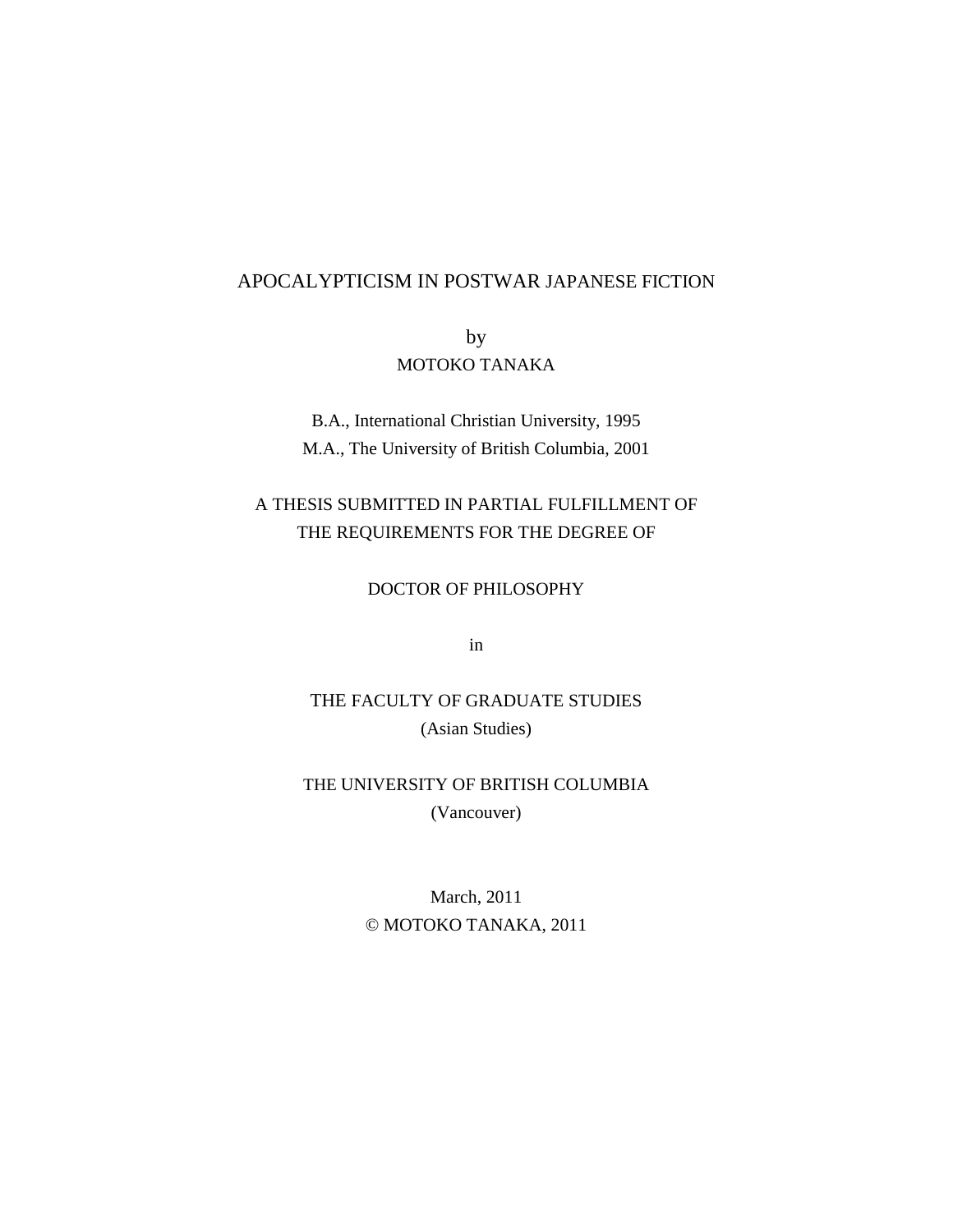### **Abstract**

This dissertation discusses modern Japanese apocalyptic fiction in novels, manga narratives, and animated films. It begins with an overview of the apocalyptic tradition from ancient times to the modern day, and reveals the ways in which apocalyptic narratives have changed due to major socio-cultural transitions. It focuses on two themes of apocalyptic narratives: the relationship between self and Other; and the opposition of conflicting values such as life/death and natural/artificial. Through a close study of these themes in apocalyptic fictions in postwar Japan, it becomes clear that such narratives primarily target a male audience and function as a tool to stabilize the damaged identities of the nation and the modern individual after the defeat in World War II.

The study focuses on the period of transition after the end of World War II: Until the 1970s, Japanese apocalyptic narratives, targeting adult men, attempted to bring ideals into reality in order to reestablish the damaged national identity. The failures of social movements in the 1960s meant that it was no longer possible for Japanese to participate in real movements that aimed to counter the United States as threatening Other. This is reflected in the shift in apocalyptic narratives from the 1980s onward toward quests for ideals in fictional settings, targeted at younger males.

After 1995, the Japanese apocalypse becomes totally postmodernized and explicitly targeted at young boys. Apocalypse after 1995 features characters who lack serious

ii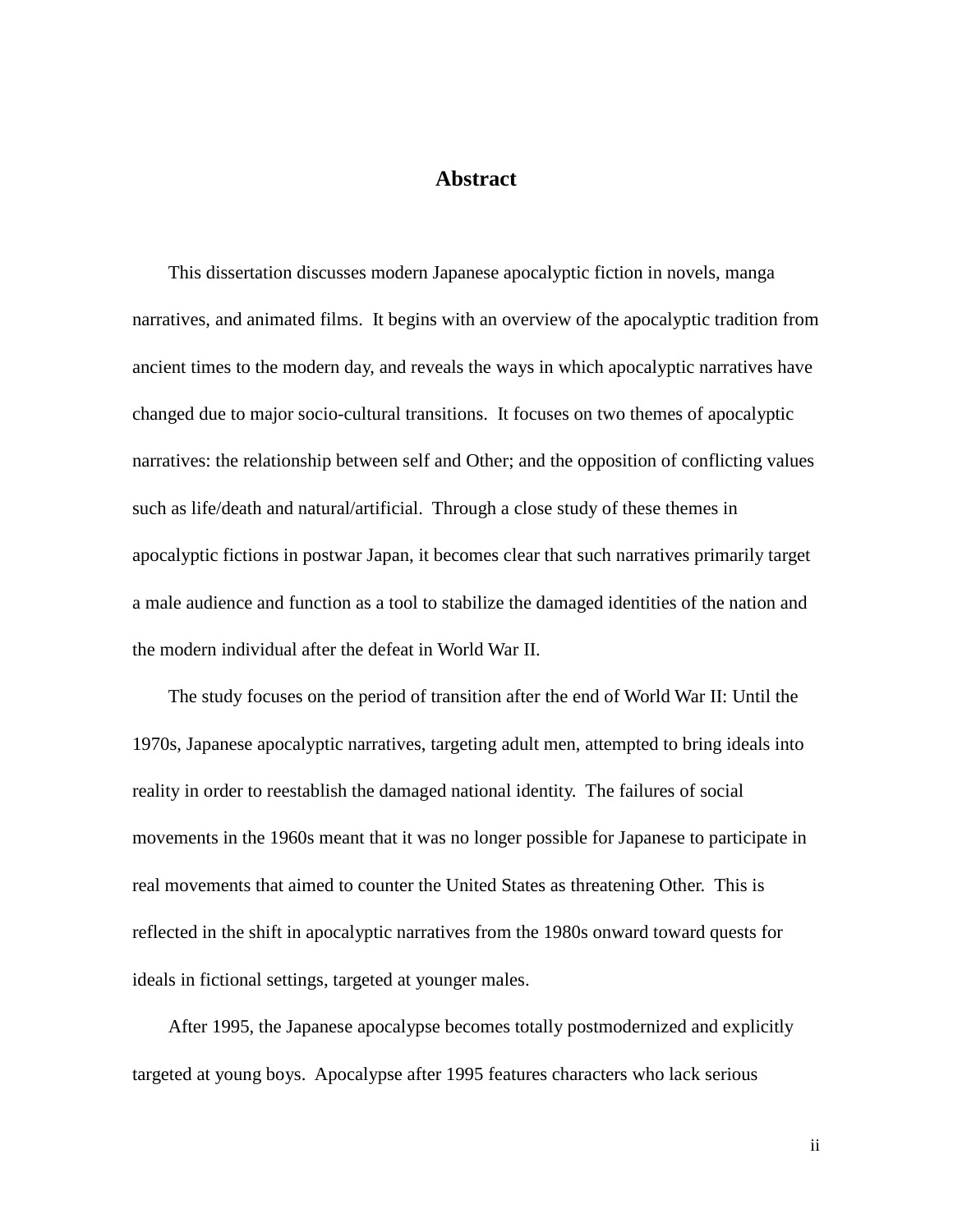interpersonal relationships and those who inhabit an endless and changeless simulacrum world. It becomes difficult for the youth to establish their identities as mature members of society, for they are increasingly losing their connections with the wider community. In the contemporary Japanese apocalypse, there is no one left but a hypertrophic selfconsciousness.

This raises the question of whether it is possible for contemporary Japan to become fully mature. Japanese postmodern apocalyptic narratives suggest two different responses: one is to affirm that Japan is an eternally impotent adolescent state that tries to criticize power by subversively manipulating its relationships with the powerful. The other is to wait for an infinitesimal change of maturity in mundane daily life.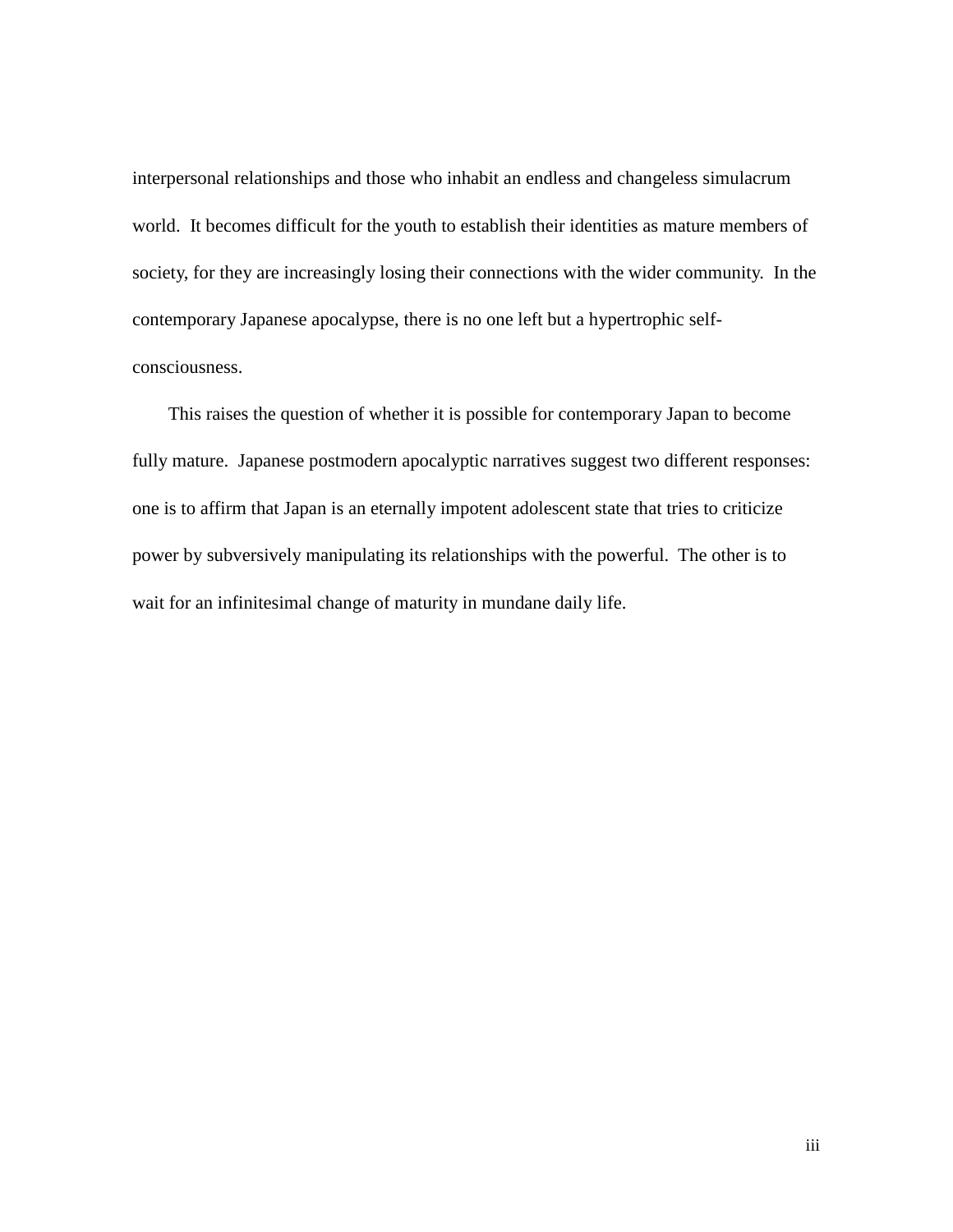# **Table of Contents**

| Apocalypse in Modern Japan: from Meiji to the end of World War II 46 |  |
|----------------------------------------------------------------------|--|
|                                                                      |  |
| Apocalypse in the Idealistic Age and in the Fictional Age 58         |  |
|                                                                      |  |
|                                                                      |  |
|                                                                      |  |
|                                                                      |  |
|                                                                      |  |
|                                                                      |  |
|                                                                      |  |
| Murakami Haruki's Hardboiled Wonderland and the End of the World 112 |  |
|                                                                      |  |
|                                                                      |  |
|                                                                      |  |
| Chapter Five: Apocalyptic Fiction after 1995 - Sekaikei Works 152    |  |
|                                                                      |  |
|                                                                      |  |
| Possibility of Maturity in Post-apocalyptic Fiction in the 2000s 175 |  |
|                                                                      |  |
|                                                                      |  |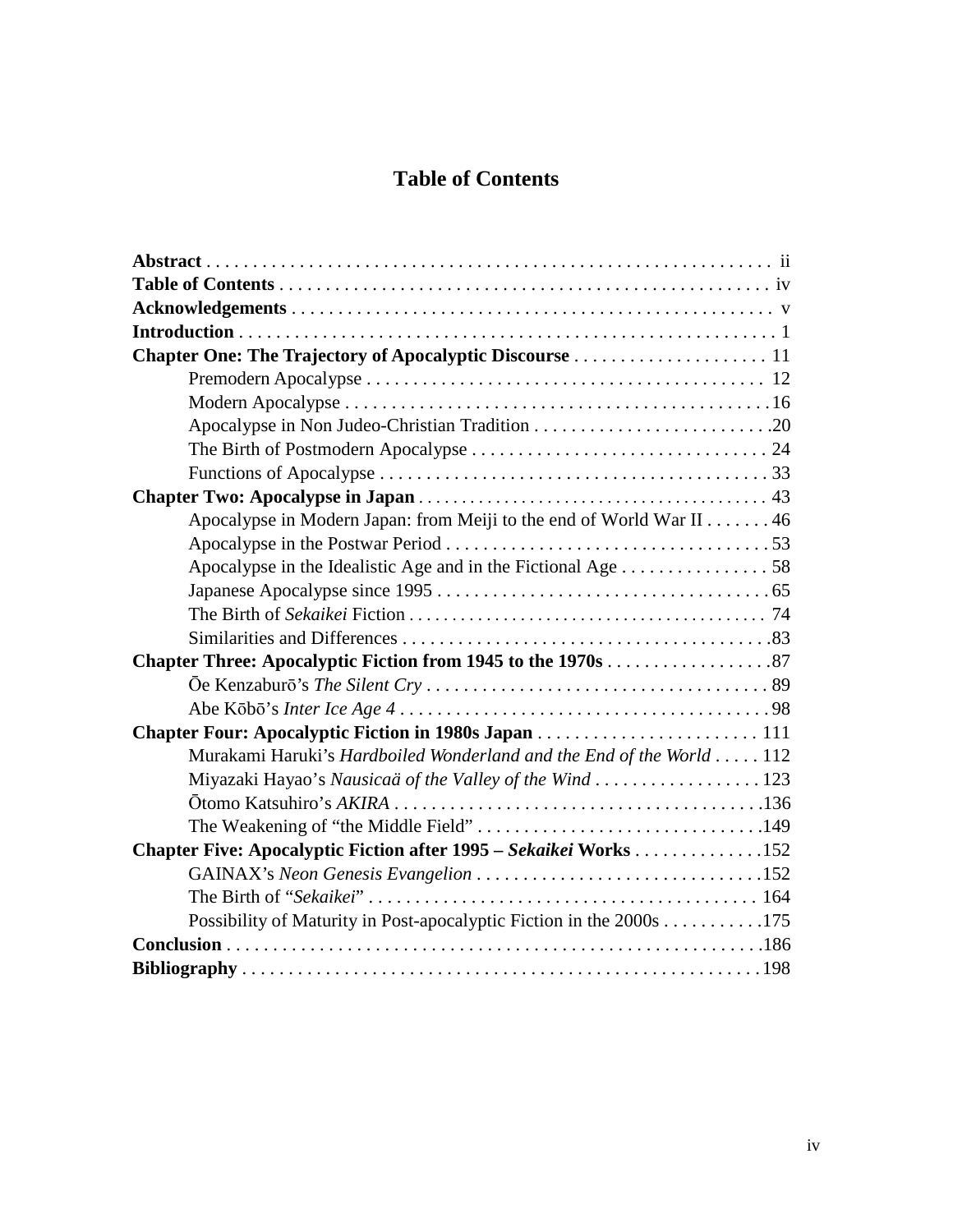### **Acknowledgements**

I benefited greatly from the insightful advice, assistance, and encouragement of all my dissertation committee members, but I owe special thanks to Dr. Sharalyn Orbaugh, my mentor and supervisor in the field of Japanese literature, who greatly helped me to develop my dissertation with her inspiring questions and observations. I would like to express to her my deepest gratitude for saving me from the darkest moments in my life and encouraging me not to give up writing.

I owe much to Dr. Donald Baker, another mentor and my supervisor in religious studies, who generously instructed me in modern Asian religious histories and theories. I am particularly grateful to him for widening my scope of interest from Japanese religions to Asian and contemporary North American religious movements, which greatly helped me in understanding the differences between Japan and other Asian nations.

I would like to show my profound gratitude to my committee member, Dr. Joshua Mostow, who gave me a number of insightful suggestions on premodern Japanese history and literature. Without his guidance, my argument on premodern Japan would be lacking.

I offer enduring gratitude to the faculty, staff, and my fellow graduate students in the Asian Studies Department at UBC, who helped me to continue my studies in Vancouver and Japan.

Special thanks go to my parents and my son who always support me, and to my *senpai*, Yoshida Kaori, Nagaike Kazumi, and Hirano Yūki. I also would like to show gratitude to my friends Rev. Mashimo Jun, Kawano Kumiyo and Kimata Megumi. I owe special thanks to my friend Nick Hall, who always helped me with finding articles, and for proofreading the whole dissertation.

Finally I would like to show profound gratitude to Prof. Saitō Kazuaki, who passed away in June 2009. He was my mentor and supervisor at ICU when I was an undergraduate, and he opened my eyes to academic studies.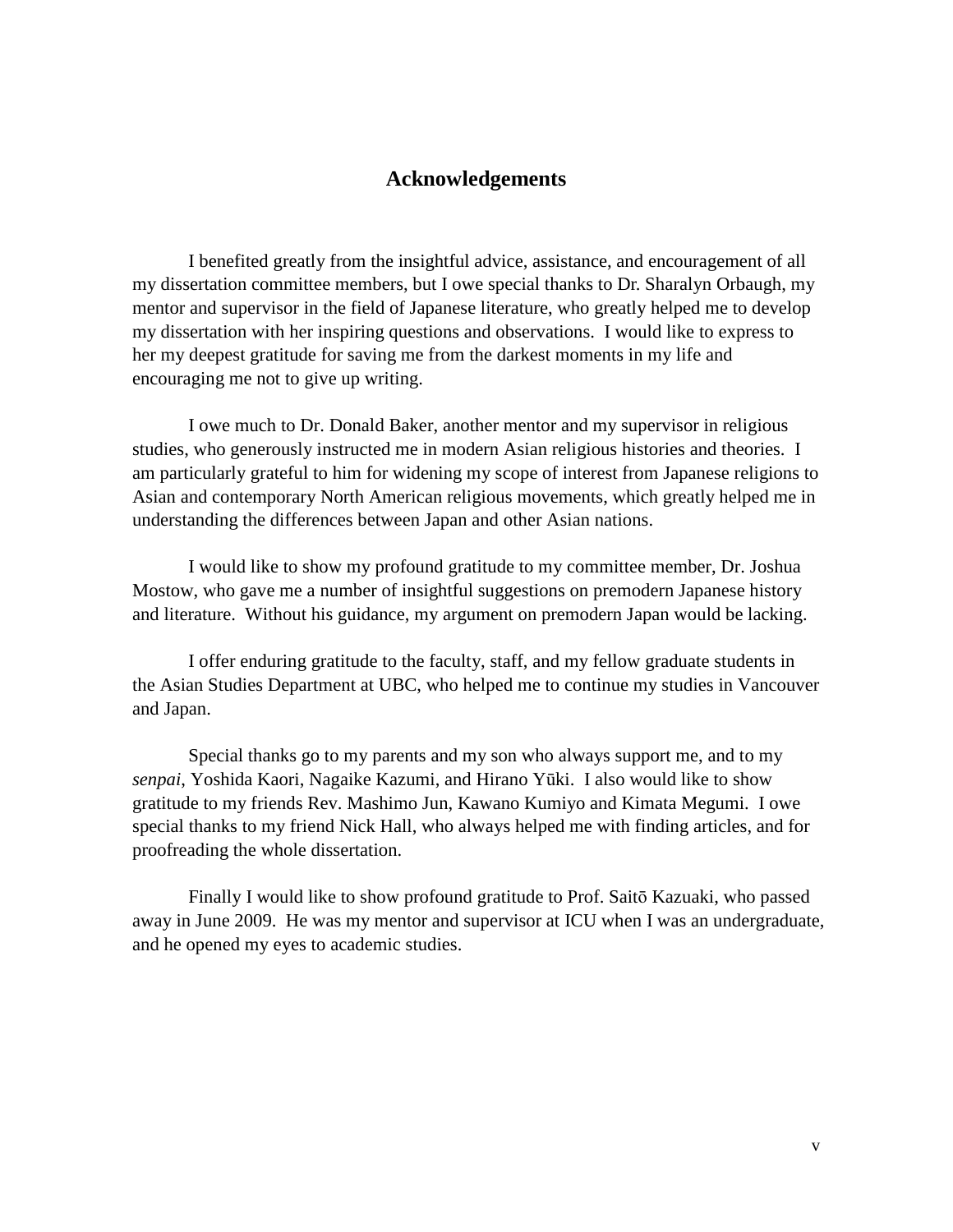#### **Introduction**

*I am the Alpha and the Omega, the first and the last, the beginning and the end.*<sup>1</sup>

— The Book of Revelation

In human histories, it has long been God/gods who are said to have created the universe and who will end it; both G/genesis and eschatology have belonged to the realm of religious literature. Narratives of the beginning and the end have been powerfully influential, since it was believed that these stories came directly from an omnipotent, transcendental being or from some other higher power. However, in the contemporary era, when many advanced nations have become highly secularized and cosmological explanations for the creation of the universe such as the Big Bang theory have become widespread, many people have come to accept science-based ideas of the beginning of the universe. As a result, non-scientific narratives of the origin of the universe are transformed into myths, and lose their impact on present reality.

On the other hand, even in the current age of increasing scientific literacy, popular images of the end of the world/universe are inspired not by scientific theories about the natural destruction or death of the planet Earth or our Solar System, but rather by various crises depicted in apocalyptic fiction such as literature and movies. That is to say, even as non-scientific stories of the *beginning* of human life and the universe are increasingly understood and/or dismissed as myth, imaginative—rather than scientific—stories of the *end* continue to predominate.

Apocalypse is thus widely understood in terms of imagination rather than science. <sup>1</sup> Rev. 22:13 Revised Standard Version.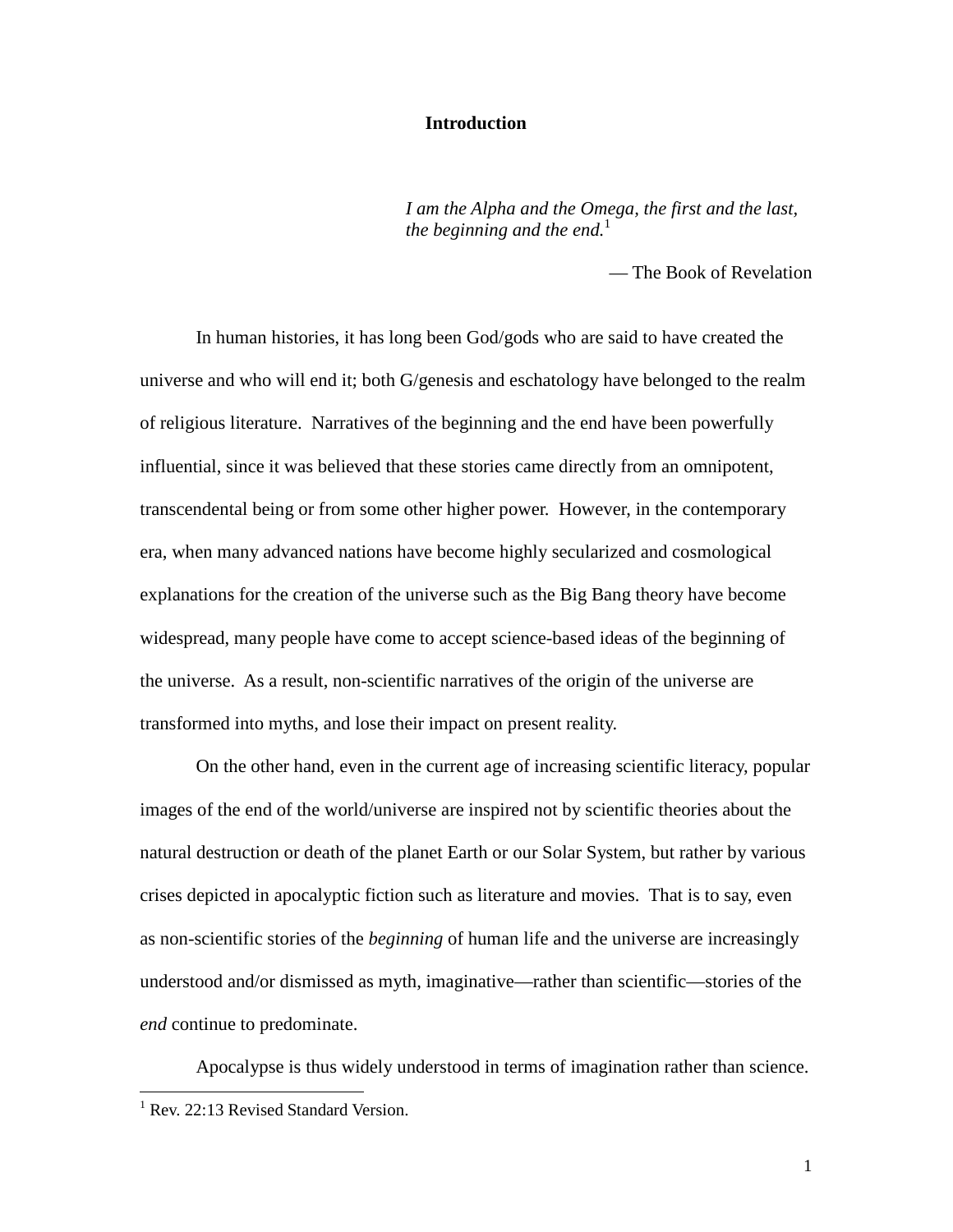There is a rich diversity of apocalyptic visions in popular narratives from ancient folk stories to Hollywood disaster films: natural catastrophes; climate and ecological change causing famines and plagues; and political misrule, such as oppression and genocide, nuclear warfare, and chemical and biological warfare. Although many of these scenarios are realistic or even inspired by actual events, modern apocalyptic narratives are typically highly imaginative, and include such tropes as astronomical objects crashing into Earth; artificial intelligence run amok; and attacks by extraterrestrials. The beginning happened long ago, but the end of the world/universe is correlative to the idea of personal death. This is why apocalypse survives in *fiction* while genesis has already died; apocalypse is highly malleable; we can create infinite varieties of apocalypse and imaginations of the end, death, and what we are, reflecting various time periods and places, and fiction can reflect a sense of crisis more realistically and perhaps more compellingly than can science.

 Apocalypticism has been one of the most powerful cultural themes in the West because of the long Judeo-Christian tradition. Even as Christianity *qua* religion has lost its dominance in the modern West, the apocalyptic imagination still thrives in political movements as well as in culture: literature, film, and art. Apocalypticism, however, is not a phenomenon exclusive to Judeo-Christian thinking. For instance, it is widely found in myths and folklores in Asia, Africa, and the Pacific Islands, $<sup>2</sup>$  there is a clear apocalyptic</sup>

 $2^{2}$  Examples of apocalyptic movements in non-Judeo-Christian religious traditions include Zoroastrianism in ancient Persia; Mahdism in premodern Islam; Maitreya faith in East Asia; the "cargo" cults of the South Pacific and the Ghost Dance movement of North America. See Kenelm Burridge, *New Heaven New Earth: A Study of Millenarian Activities* (New York: Schocken, 1969). Eschatologies in non-Western tradition are also discussed in detail in Mircea Eliade, *The Myth of the Eternal Return: or, Cosmos and History*, trans. Willard R. Trask (Princeton, N.J.: Princeton University Press, 1971). Japanese eschatological folklore is studied in Miyata Noboru, *Sh*ū*matsukan no minzokugaku* (The Folklore of Eschatology) (Tokyo: Chikuma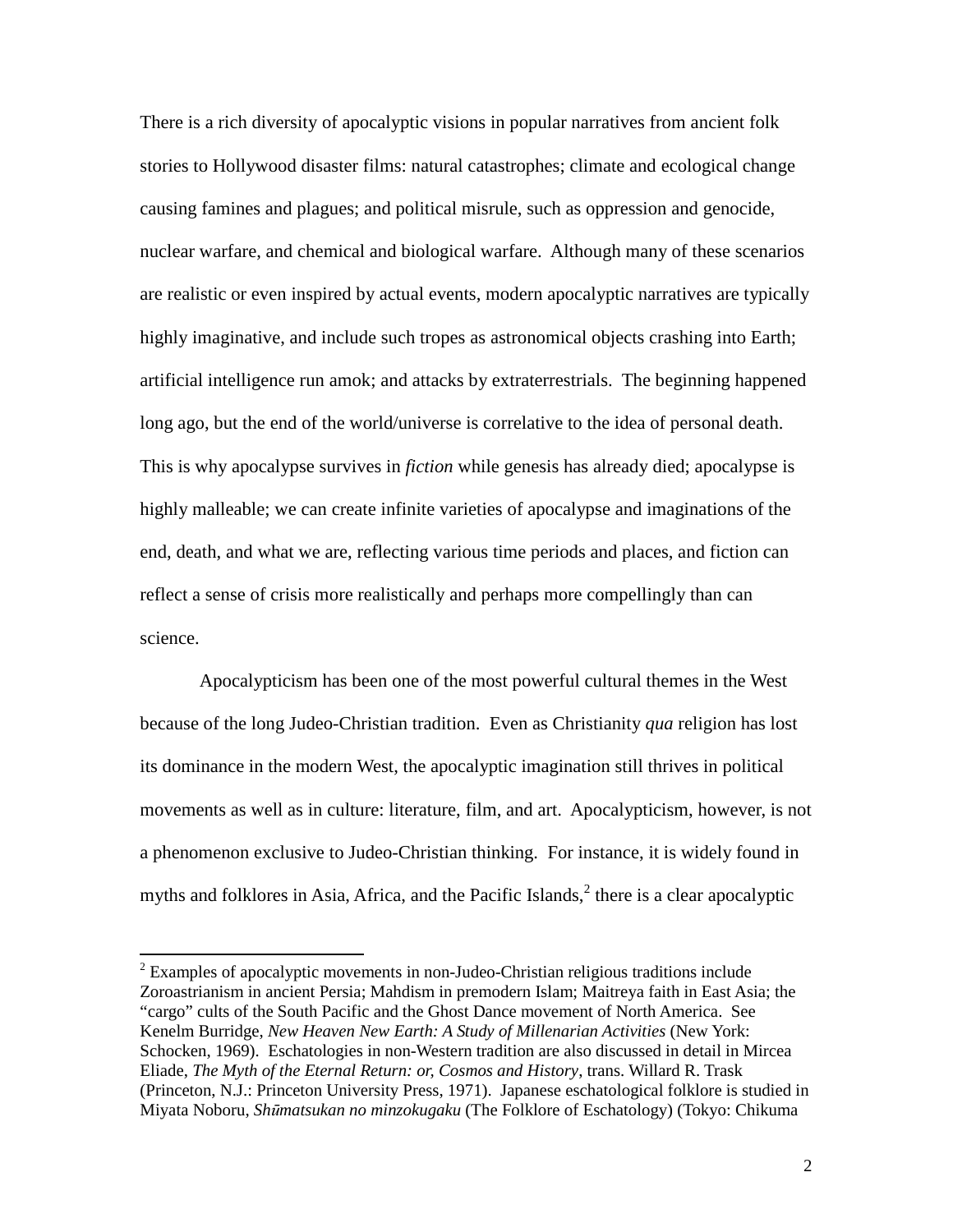vision in Hindu mythology, and apocalyptic flood myths predating the story of Noah exist(ed) in many parts of the world. $3$ 

Apocalyptic themes in Japanese culture can be observed not only in the Buddhist notion of cyclical life but also in premodern legends which describe natural disasters such as major earthquakes and the subsequent recreation of communities. Japanese new religious movements in the Bakumatsu and Meiji periods (from the 1860s to the 1900s) featured strong apocalyptic beliefs and advocated radical social reform in the modern era. The Japanese apocalyptic imagination, however, underwent drastic changes following the atomic bombings of Hiroshima and Nagasaki. The bombings continue to be among the most prominent tropes in Japanese postwar culture, with science fiction *anime*<sup>4</sup> (animation) and *manga* (comic books) depicting future cities devastated by nuclear wars. Japanese postwar fiction in various genres deals with the total destruction of the self, the community, the nation, the Earth or the universe caused by the misuse of advanced technologies. The traumatic experience of defeat in the Second World War has shaped Japanese contemporary culture by destroying the traditional identity of Japan and the Japanese people.

This dissertation focuses on the roles of apocalypse in postwar Japanese literature and the ways in which apocalyptic ideology has changed throughout the period since the

shoten, 1998), 27-84.

<sup>&</sup>lt;sup>3</sup> The Epic of Gilgamesh contains a flood myth that is considered to be from *ca*. the  $20<sup>th</sup>$  century BC. Also, the sacred Hindu Brahmanas written between the  $10<sup>th</sup>$  and the  $6<sup>th</sup>$  centuries BC include a myth detailing a devastating flood endured by the Manu, ancestors of humanity. Discussion of flood myths can be found in Kusano Takumi, *Seikimatsu: kamigami no sh*ū*matsu monjo* (Fin de Siècle: Apocalyptic Literature by Gods) (Tokyo: Shin kigensha, 1997), 38-46.

<sup>&</sup>lt;sup>4</sup> Anime can refer to animated content in any genre in films, on television, on the Internet, and in video games.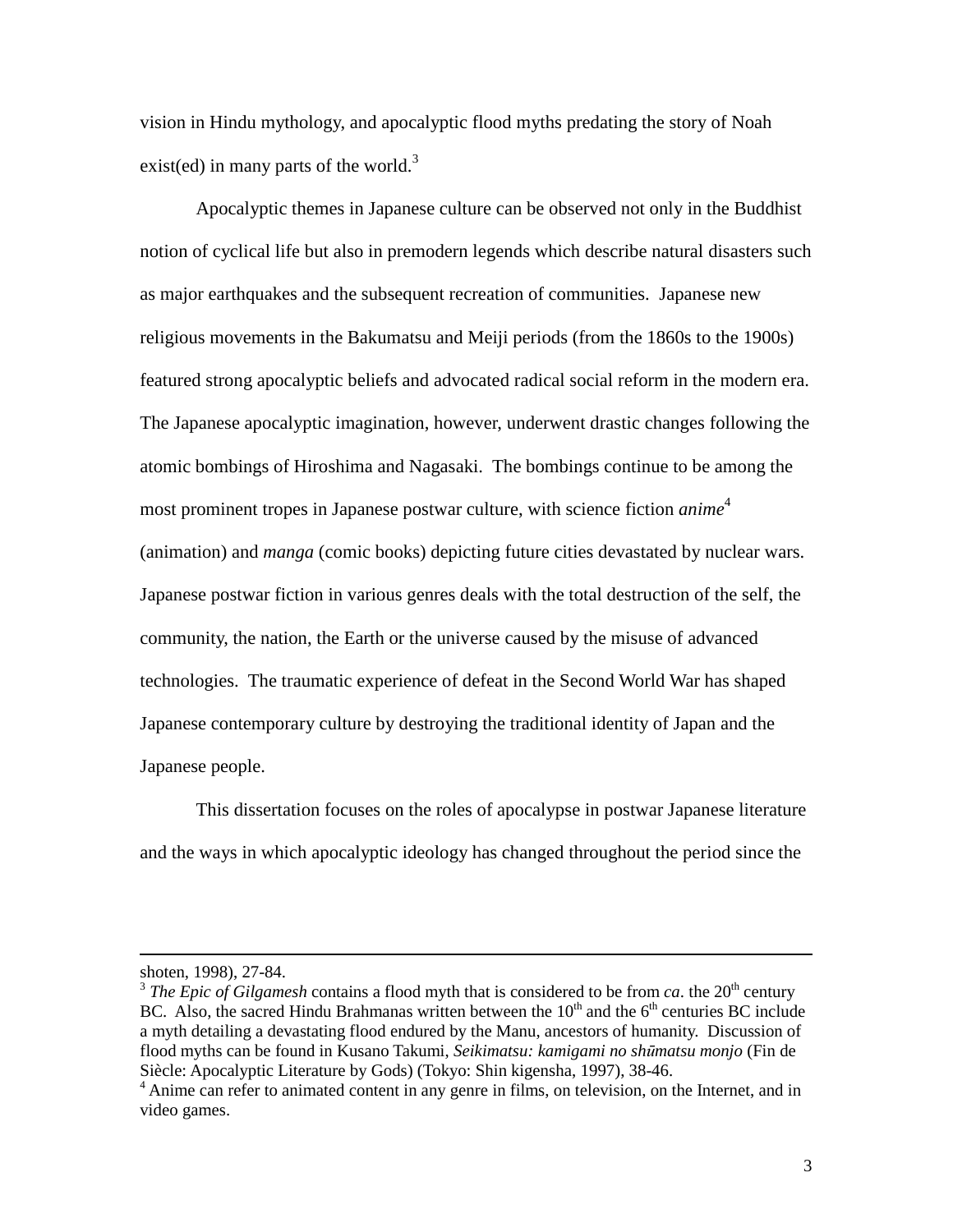end of World War  $II$ <sup>5</sup>. The goal of my research is to reveal how apocalyptic fiction reflects and copes with major socio-political changes in postwar Japan, especially devastating changes that created serious discontinuity in the national identity from 1945. These changes created crises that are explicitly deadly, including the death of traditional identity and the death of the present understanding of the world. The structure of apocalyptic fiction reveals what is at stake in Japanese society—cultural continuity, tradition, politics, ideology, reality, communities, and interpersonal relationships—and suggests ways to cope with these crises and visions for the future, both positive and negative.

By looking at the postwar period we can observe how Japanese apocalyptic discourse has changed in its role as a tool according to the zeitgeists of various decades. Closely studying apocalyptic fictions in postwar Japan reveals that apocalyptic narratives in this period, which mainly target a male audience, function as a tool to stabilize the damaged identities of the nation and the modern individual after the country's humiliating and devastating defeat in the Second World War. Apocalyptic stories before the 1980s, primarily targeting adult males, sought recovery from the identity crisis brought on by this catastrophic defeat. After Japan's recovery from the immediate devastation of the war, apocalyptic narratives turned to dealing with realistic issues such creating a new national identity and coping with Japan's relationship with the United States as a threatening Other. As real-world political efforts failed, however, it became less easy to

<sup>&</sup>lt;sup>5</sup> It is important to note that in the Japanese context the "postwar period" has not yet ended. Outside Japan, many understand Japan's postwar period to have ended with the Occupation in 1952, or with the start of the period of high economic growth in 1955, or even with the opening of the Tokyo Olympic Games in 1964, which for many represented Japan's return to the world community. For most Japanese, however, *sengo*, which literally means "after the war," but specifically refers to the period following the end of WWII—has not ended and has no foreseeable end.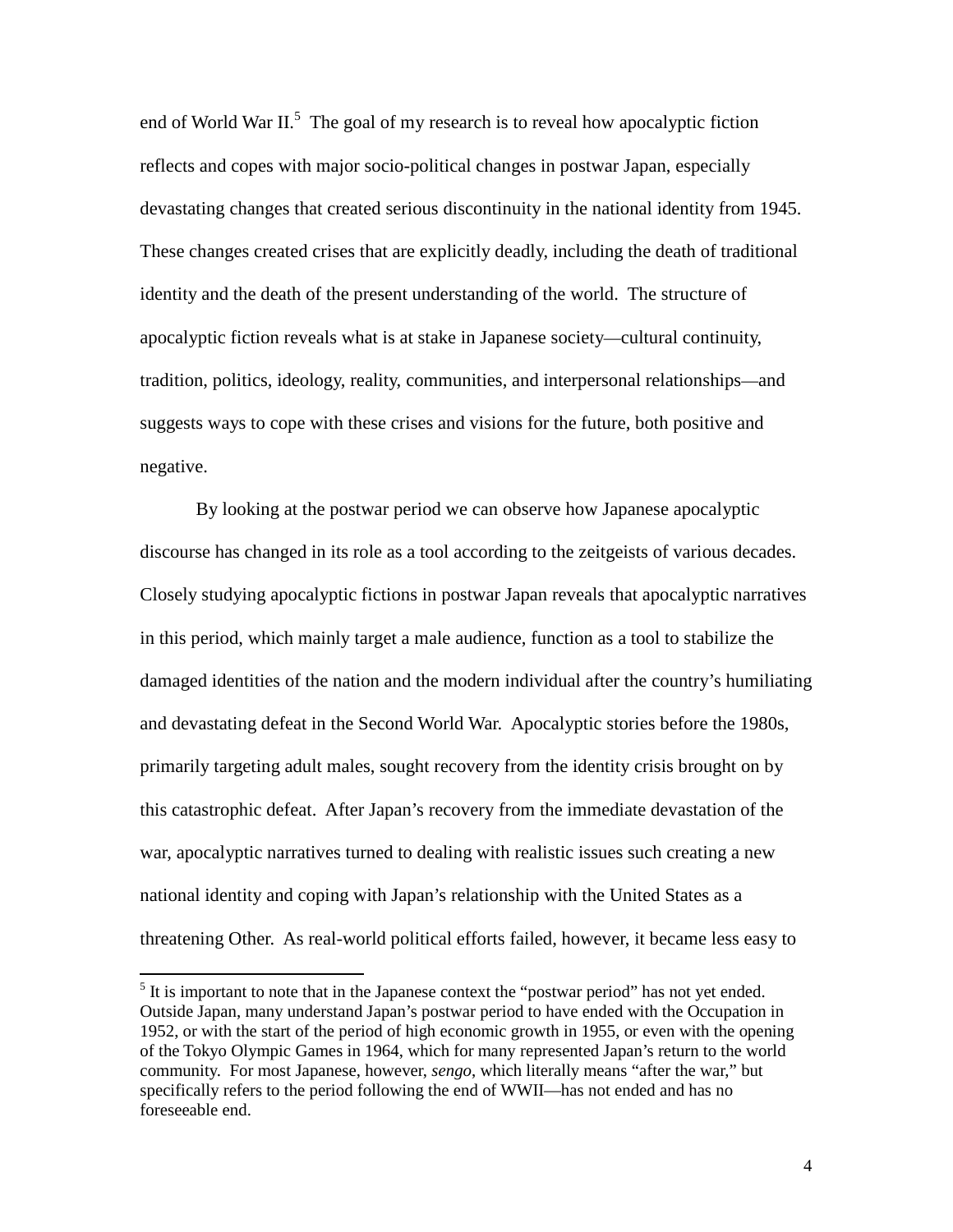offer realistic solutions to trauma and lack of maturity. Apocalyptic narratives in the 1980s therefore shifted from suggesting realistic solutions to presenting highly fictional ones targeting young male consumers who had abandoned the hope of bringing their ideals into reality and began to seek them instead in fiction.

Japanese apocalypse underwent a further change in the mid 1990s. The twin traumas of defeat and immaturity came to be understood/accepted as unresolved/irresolvable. It is difficult to build consensus and create meaningful solutions in a postmodernized society lacking grand narratives. In many contemporary apocalyptic stories targeting younger boys the apocalyptic crisis now serves as an almost incidental trope in narratives whose main purpose is to enhance the real focus of the story: the love relationship between the incompetent, almost infantile male protagonist and his heroic girlfriend/mother figure. This is a stark reflection of the difficulties younger Japanese males face in establishing their identities as mature and connected members of society.

In what follows I look at the transitions in apocalyptic fiction in three important time periods after World War II, and question whether it is still possible for contemporary Japanese apocalyptic fiction to cope with issues of trauma, identity, and maturity. I take four steps to achieve this goal: first, I contextualize apocalyptic narratives by surveying their trajectories in the West and in Japan; second, I trace the way in which modern Japanese apocalyptic imaginations changed in the important period between the end of the war and the 1970s; third, I highlight the radical change in apocalyptic themes in Japan in the 1980s; and fourth, I examine the future of postmodern apocalypticism since 1995.

Apocalypticism is widely considered an important avenue of research, not only in religious studies, theology, history, philosophy and literature, but also in sociology,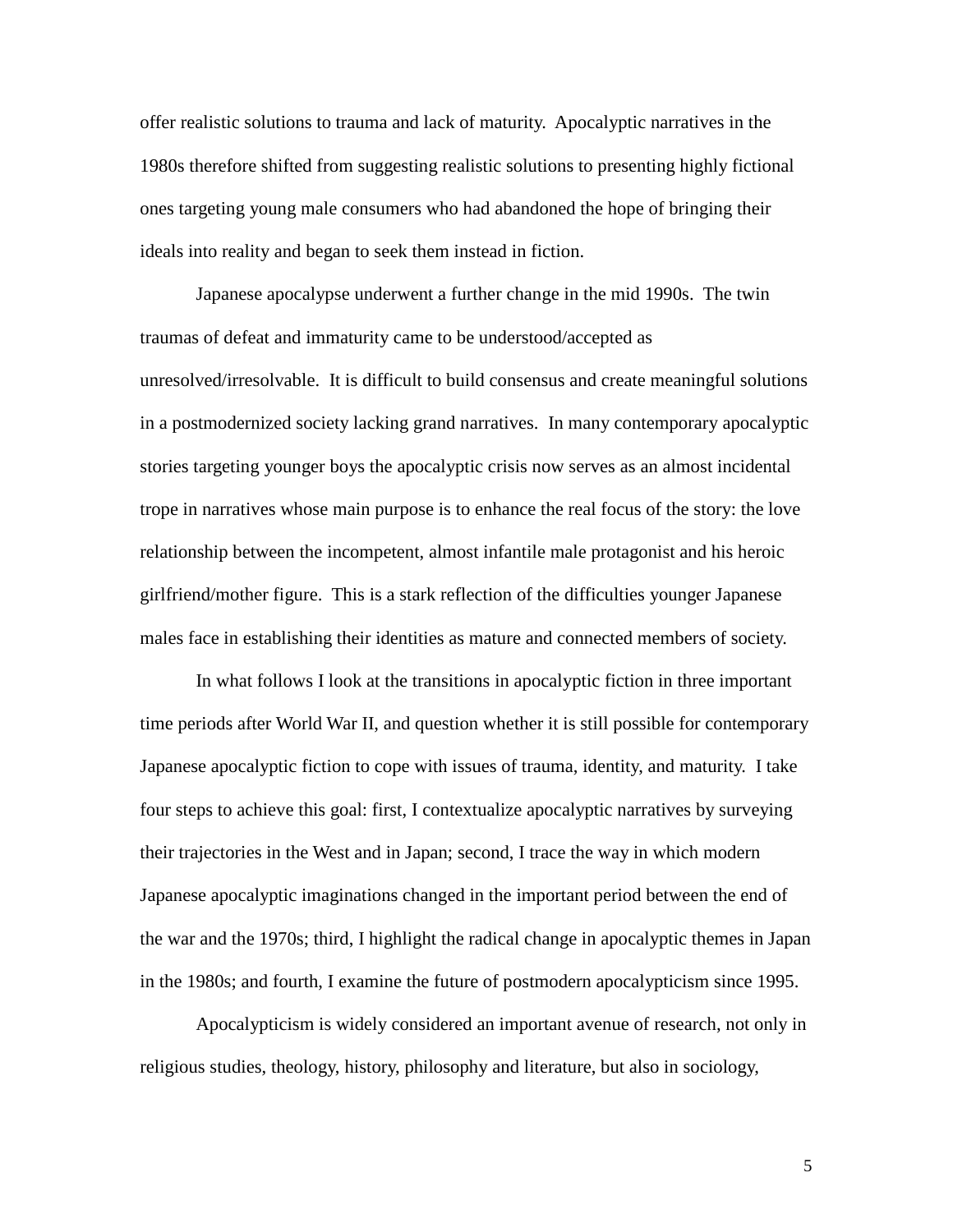economy, political studies and anthropology, since it has significantly influenced many social, cultural and economic changes. In this dissertation, I approach premodern visions of the apocalypse in the West through histories of religion and theories of religious studies in order to clarify how social changes have influenced apocalyptic movements. I employ postmodern theories as well as Japanese subcultural theories to discuss the relationship between modern and postmodern apocalyptic narratives and their relationship to postwar Japanese society.

I also examine subculturally-produced fiction texts, such as anime and manga. These subculture works are important for two reasons. First, their plots and visual effects reveal new dramatic apocalyptic imaginations that are different from traditional, unillustrated literature, featuring imagery that highlights the overwhelming catharsis of apocalyptic catastrophe. And second, much influential Japanese fiction in the last twenty years comes from these subcultural fields rather than from traditional "pure literature" (*junbungaku*).<sup>6</sup> For instance, psychiatrist and critic Saitō Tamaki points out that while there are many best-selling novels in contemporary Japanese literature that ably depict contemporary issues up to the year 1990, since then there has been no work of traditional literature that can transcend the anime series *Neon Genesis Evangelion* (discussed in Chapter Five) in terms of critical attention, influence on other producers, and economic impact.<sup>7</sup> Since the early 1990s, anime targeted at youth have become the narrative products that have the most impact and influence on domestic and international audiences,

<sup>&</sup>lt;sup>6</sup> Junbungaku is usually understood to refer to modern literary works with artistic rather than commercial value, and is often regarded as the opposite of *taish*ū *bungaku*, popular literature.

<sup>7</sup> Saitō Tamaki, *Bungaku no dans*ō (Dislocation in Literature) (Tokyo: Asahi shinbunsha, 2008), 10-17.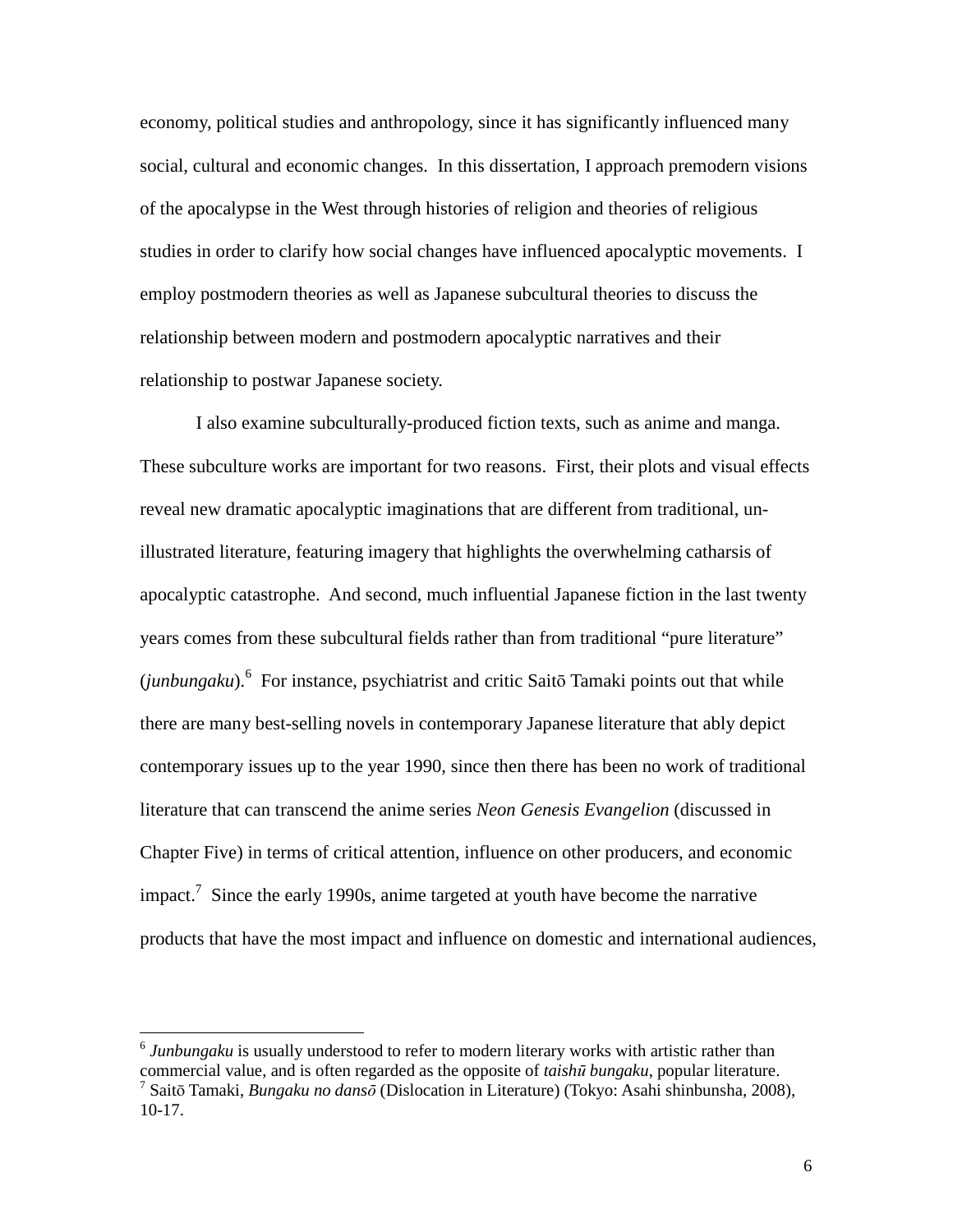not novels by renowned authors of pure literature.<sup>8</sup>

The texts addressed in this study were created by and mostly for men and boys. This reflects the fact that the bulk of apocalyptic fiction in modern Japan has been produced by men for the consumption of a masculine audience. The gendered aspect of apocalypse in modernity and postmodernity is important, and many pertinent questions have arisen throughout the course of this study, among them: Are there apocalyptic narratives by/for women/girls? Are they similar to or different from the ones discussed here? What accounts for the differences, if any? These questions are outside the scope of this dissertation and indeed of any single study. My next project will attempt to address the meanings of apocalyptic narratives for women and girls, and the role of women and girls in apocalyptic narratives for men and boys.

In Chapter One, I examine the histories and trajectories of apocalyptic thought. I begin with the origin of the term "apocalypse," how its changing meaning was influenced by social change in the medieval West. In the analysis, I focus on the versatile and everlasting nature of apocalyptic belief based on a linear understanding of time. I also look at another influential model of apocalypse, that which is based on a cyclical understanding of time. While linear apocalypse, derived from the Judeo-Christian tradition, is premised on historicity and the notion of a single, final end, cyclical apocalypse presumes ahistoricity and eternity, a repeating circle of countless deaths and rebirths. In comparing these two models of apocalypse, I take up Mircea Eliade's question of the limits of modern historical understanding of time and the emergence of

 8 The economic impact of the recent best selling trilogy by Murakami Haruki, *1Q84*, is reported at over ¥10 billion (about US\$118 million at an exchange rate of ¥84.92 to \$1). The *Evangelion* series and its related derivatives, on the other hand, are reported to have had sales of over ¥150 billion (about \$1.76 billion) between 1995 and 2008. It is notable that *Evangelion* has neither sequels nor prequels.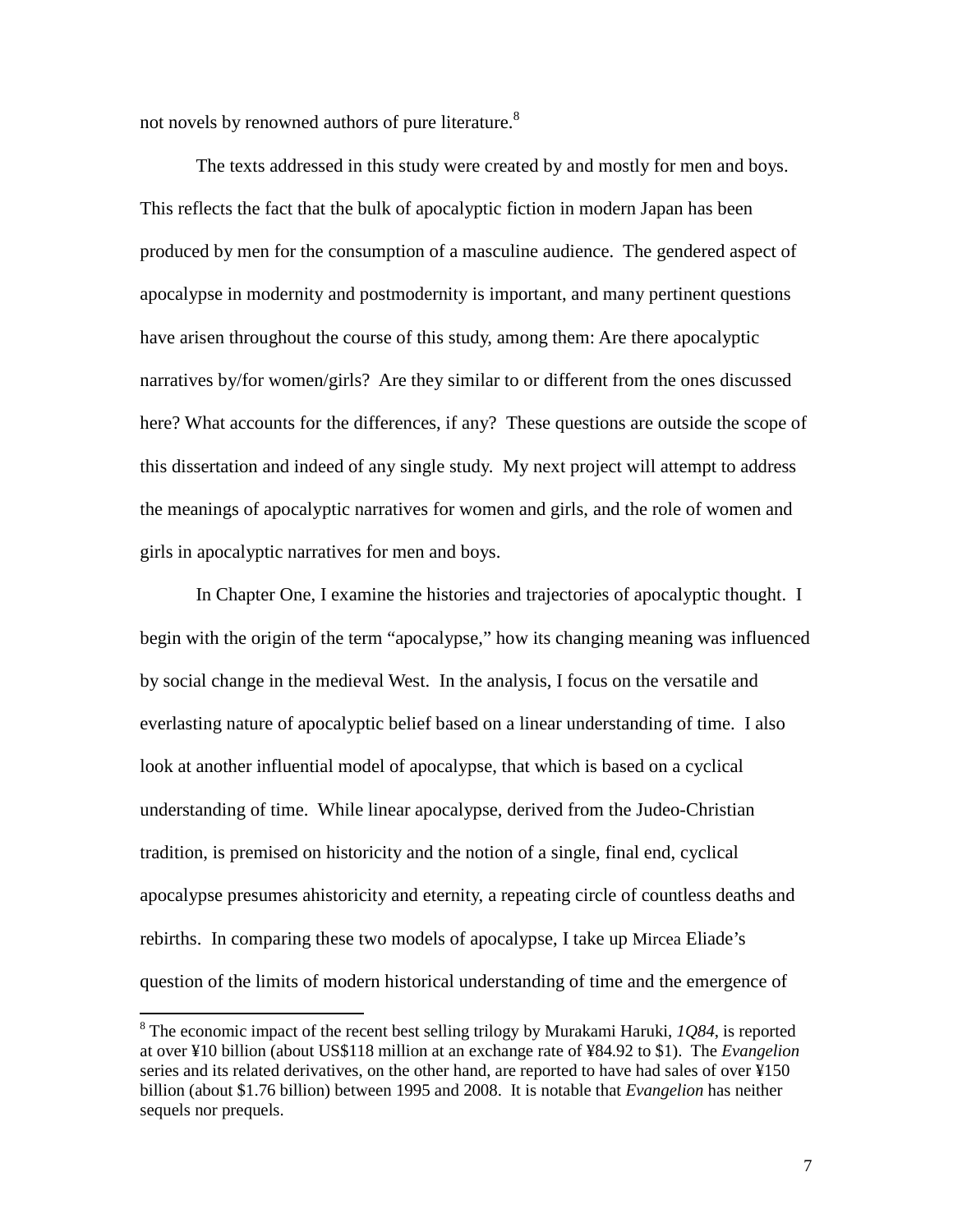postmodern apocalypse.

In Chapter Two, I examine modern Japanese apocalyptic fiction and cultural theories related to modern and postmodern apocalyptic trends in Japan. First, I explore Japanese science fiction (SF) of the period from the start of the Meiji era to the start of World War II (1868-1939). It is usually considered that Japanese science fiction was not widely accepted until the 1970s. With Expo '70 came an increased interest in science, and popular science fiction writer Komatsu Sakyō's bestseller *Nippon chinbotsu* (Japan Sinks, 1973) created a wider audience for such works at that time. However, during the prewar period there were already a number of science fiction translators as well as writers such as Oshikawa Shunrō, who is considered a pioneer in the field, publishing science fiction works in the various popular magazines. I focus on a number of prewar science fiction pieces with apocalyptic themes, especially stories dealing with astronomical crises, which symbolized anxiety over rapid modernization and the stress of internationalization.

Then, I move to the postwar Japanese apocalypse according to three zeitgeists: "the idealistic age," from 1945 to1970; "the fictional age," from 1970 to 1995; and "the animal age" or "the age of impossibility," from 1995 to the present. These distinctions in Japanese cultural trends are advocated by sociologist Ōsawa Masachi and critic/philosopher Azuma Hiroki; Ōsawa claims that the idealistic age was a period in which people tried to make ideals come true in reality, whereas the fictional age was the period when people sought ideals in fictional settings instead of in reality. The current animal age (Azuma) or age of impossibility (Ōsawa) is one in which people lose their ideals due to weakening interpersonal relationships and communalities. I examine how these three periods signify and influence apocalyptic thought in Japan.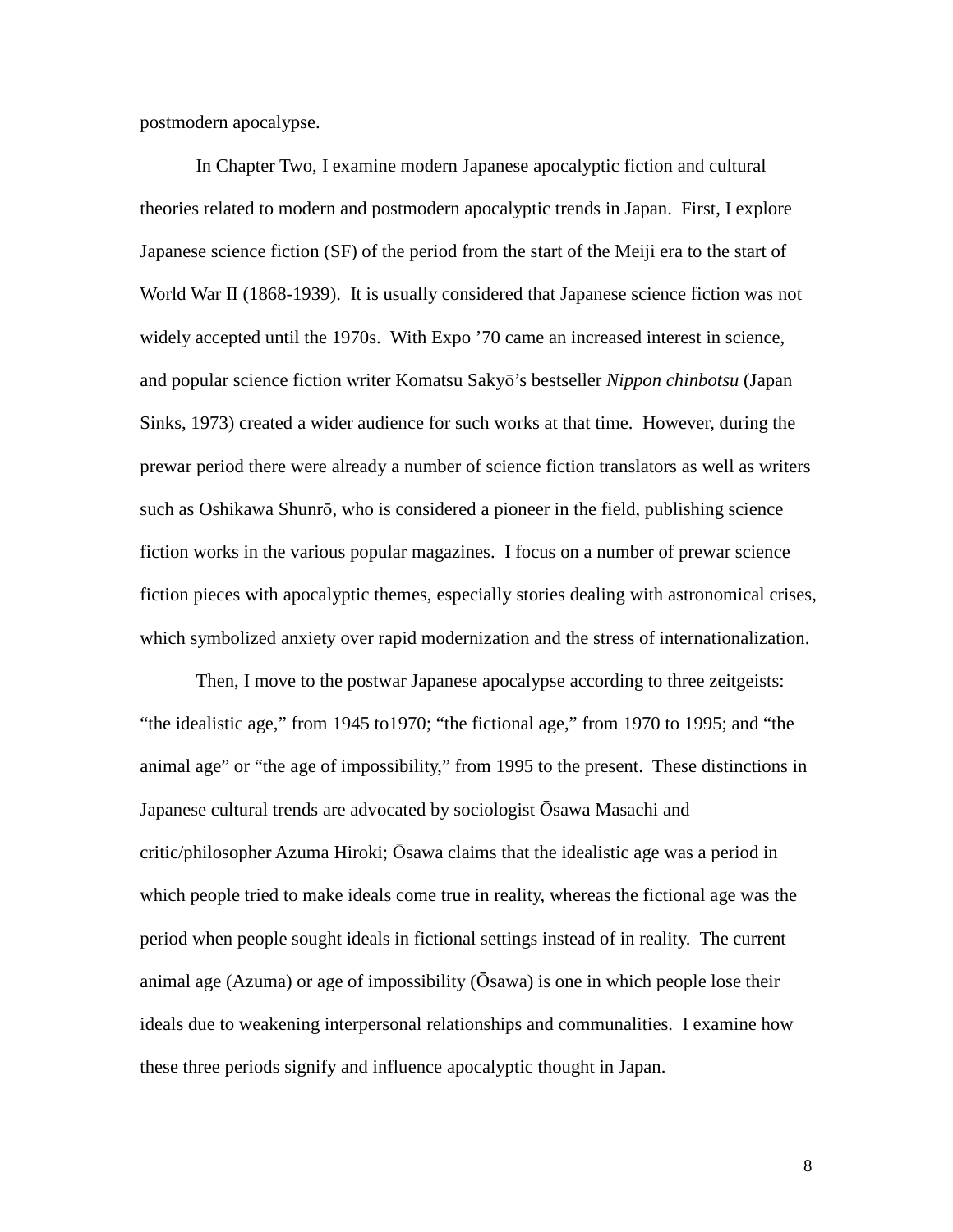Chapters Three, Four, and Five concentrate on specific texts. In Chapter Three, I investigate the way that Japanese apocalyptic fiction reflects the catastrophic experience of World War II and what kind of vision of the world after the crisis has passed it proposes. I explore two works by representative postwar writers: Ōe Kenzaburō's *Man'en gannen no futtob*ō*ru* (The Silent Cry, 1967), and Abe Kōbō's *Daiyon kanpy*ō*ki*  (Inter Ice Age 4, 1959), and examine how these works deal with the identity crisis caused by Japan's defeat in 1945, the existence of a dominant Other, and Japan's relationship to its traditional past, the present, and the future. I also compare and contrast the opposing endings of these two works' visions for the future.

In Chapter Four, I concentrate on clarifying the shift from modern to postmodern apocalypse by comparing apocalyptic fictional works, including anime and manga, with their precursors or descendants in the 1980s. I compare Murakami Haruki's long novel *Sekai no owari to h*ā*do boirudo wand*ā*rando* (Hard-Boiled Wonderland and the End of the World, 1985) with its precursor, the story "Machi to sono futashikana kabe" (The Town and its Uncertain Wall, 1980), which was published in the magazine *Bungakukai*. I also attempt to discover the shift in apocalyptic ideology by examining the differences between animated films and the original manga that inspired them. I look at two representative works in the subculture of 1980s Japan: Miyazaki Hayao's anime *Kaze no tani no Naushika* (Nausicaä of the Valley of the Wind, 1984) compared with his original manga version, which was serialized from 1982 to 1994, and Ōtomo Katsuhiro's film *AKIRA* (1988) compared with his original manga story, which was serialized from 1982 to 1990.

In Chapter Five, I focus on another shift in postmodern apocalypse which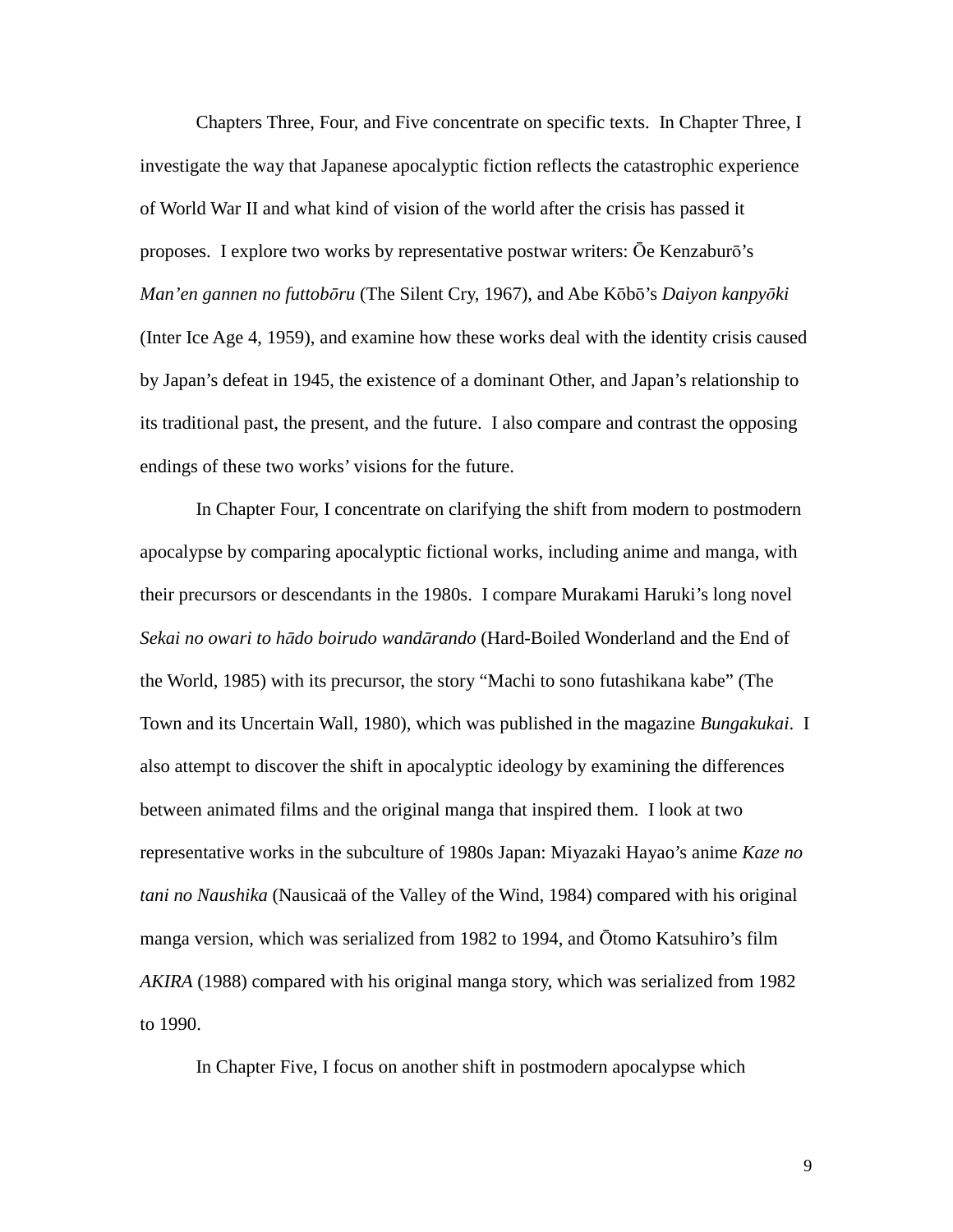occurred after 1995, the year when Japan experienced two major apocalyptic events: the Great Hanshin (Kobe) Earthquake, which occurred on January 17, and the so-called "Subway Sarin Incident," the terrorist attack on the Tokyo subway system perpetrated by members of New Religious organization Aum Shinrikyō on March 20. These two events deeply shook Japan, which was already suffering from the collapse of the bubble economy, led people to find horrific Others near or within themselves, and reduced trust in communities and societies as places that produce and support wider social relationships among people. I explore the way in which this weakening of social relationships after 1995 influences the complete postmodernization of apocalyptic fiction, looking at the most important SF anime, *Neon Genesis Evangelion*, and the genre of subcultural works called "*sekaikei*" that are strongly influenced by it. Then I seek the possibility of maturity in 2000s Japanese postmodern apocalypse, comparing *sekaikei* works and Oshii Mamoru's animated film *Sukai Kurora* (The Sky Crawlers), and Azuma Hiroki's SF novel *Kuwontamu famir*ī*zu* (*The Quantum Families*).

In the Conclusion, I present an overview of Japanese apocalypse, especially what apocalypticism post-1945 reveals about postwar Japan and the major cultural changes it underwent after the atomic bombings and defeat in World War II. I also describe the relationship between apocalyptic fiction and the difficulties of maturity, and the way apocalyptic fiction deals with the theme of overcoming the "postwar" period.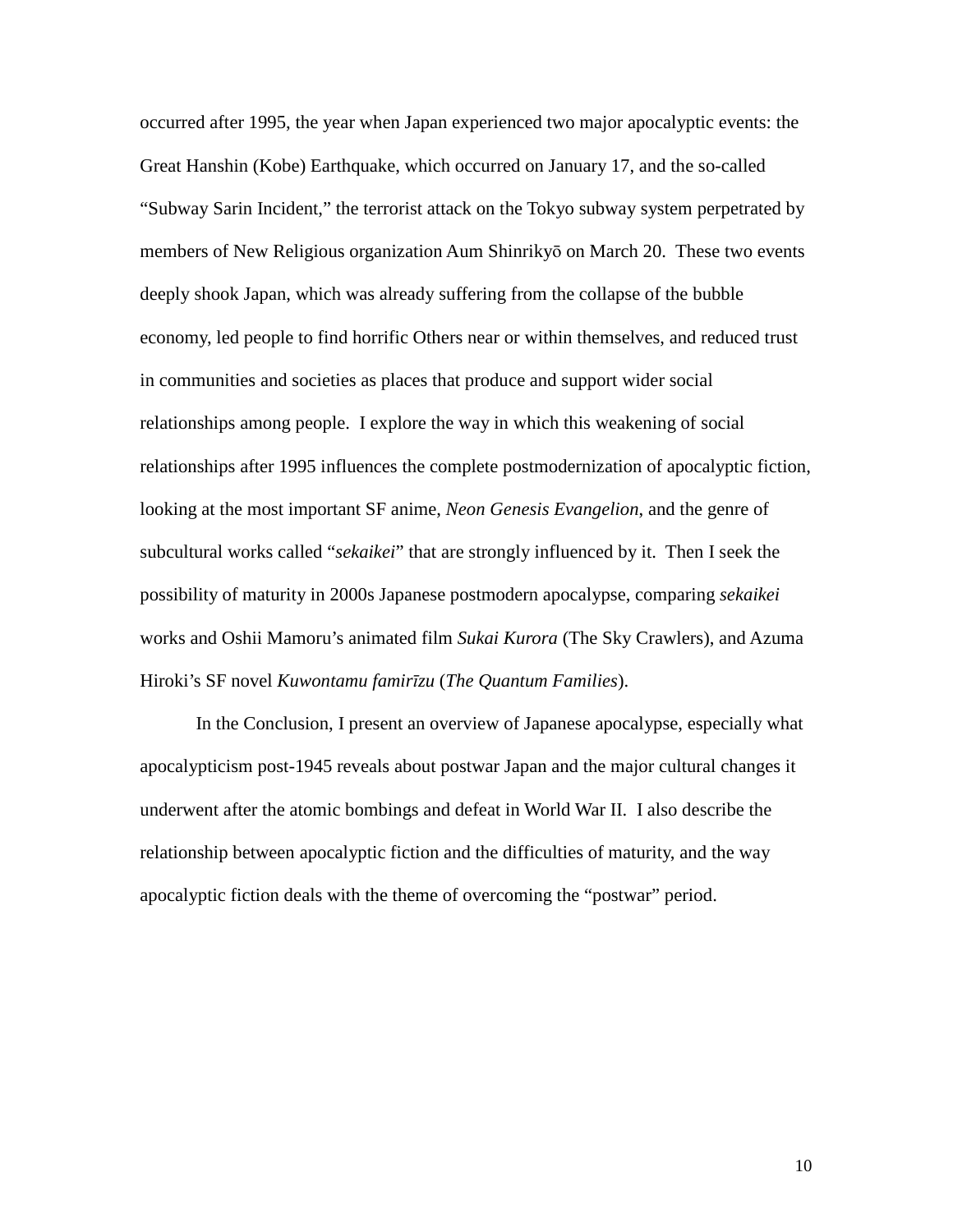#### **Chapter One**

#### **The Trajectory of Apocalyptic Discourse**

 "Apocalypse," "the end of the world," "millennialism," "millenarianism," and "fin de siècle" are all terminologies of ending: of life, epochs, the world, and the universe.<sup>1</sup> Among these end-related terms, "apocalypse" in contemporary usage connotes the most complex ideas and violent, decadent, large-scale endings, while the others suggest more specific, limited meanings, often lack destructive elements, and frequently focus on hope for the ultimate renewal of the world; with "apocalypse" what matters is when and how it comes and what triggers the end.

The original meaning of "apocalypse"—*apokálypsis* in Greek, literally "lifting of the veil"—has to do with revealing, uncovering, and disclosing. *Apokálypsis* originally referred to the disclosure to certain chosen people of something new or unseen/unseeable by others. In early Jewish and Christian tradition, apocalypse came to mean the revelation of secrets by God to worthy laypeople and apostles. Rather than something related to the end of time or the destruction of the world, it denoted the privilege of certain believers in God to know specific secrets.<sup>2</sup>

<sup>&</sup>lt;sup>1</sup> The terms *millennium* in Latin and *chilias* in Greek signify a period of one thousand years. According to the Judeo-Christian tradition, millenarianism (also millenarism) is the belief by a religious, social, or political movement in a coming major transformation of society, after which all things will be changed in a particular way. Millennialism is a specific form of millenarism based on a one thousand year cycle, especially significant for Judeo-Christian tradition. Apocalypse is considered to be a form of millennialism which accompanies the major destruction of the community, the world or the universe. See Yonina Talmon, "Millenarism," in *International Encyclopedia of the Social Sciences* (New York, Macmillan-Free Press, 1968), 349-350. G.W. Trompf, "Millenarism: History, Sociology, and Cross-Cultural Analysis," *The Journal of Religious History* 24, 1 (February 2000), 108.

<sup>2</sup> Norman Cohn, *The Pursuit of the Millennium: Revolutionary Millenarians and Mystical Anarchists of the Middle Ages* (London: Pimlico, 1993), 4-20.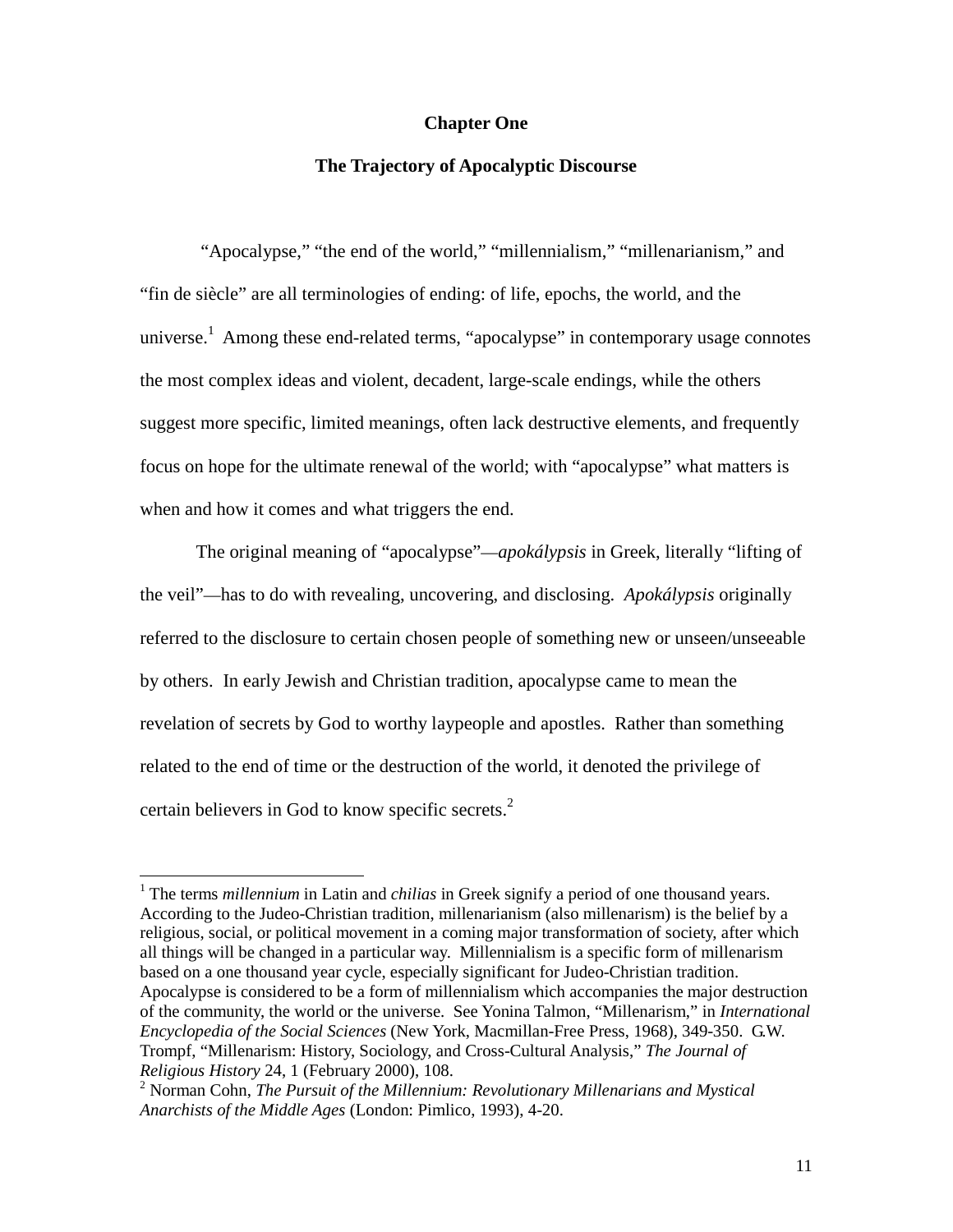#### **Premodern Apocalypse**

From the second century A.D. onward, the meaning of the term "apocalypse" gradually changed from the revelation of things hidden to the crisis of the destructive end of an age or of the world as we know it. In the New Testament's Book of Revelation, also known as The Apocalypse of John, "apocalypse" is used to mean the "unveiling" of Jesus Christ as Messiah. In the second century, however, the word "apocalypse" came to be used to describe a specific literary genre with characteristics similar to those found in The Apocalypse of John: resurrection of the dead, the final war between good and evil, judgment day, eternal life, and perdition.<sup>3</sup> These final events are considered to happen only once; they never repeat, for Jesus died for our sins only once.<sup>4</sup> Images of crisis and finality in apocalyptic literature were connected with the idea of the end, but at first this did not merely mean the end of the world, but rather the end of an age. For some, "the end of the age" implied that the elect would escape the confinement of the given reality. However, others understood it as the literal destruction of the Earth and/or all living things, ending the present age of human existence. In this context, apocalypse came to mean a spatial as well as a temporal end.

Thus the term "apocalypse" lost its original meaning. Apocalyptic narratives came to represent the large-scale crisis of the end of the world leading to the perfection of eternal life. At the same time, apocalypse became the central ideology for surviving the oppression brought by the Antichrist. As the Roman Empire became more unstable between the second century and the fifth century, apocalyptic discourse became increasingly popular among those who longed for salvation from injustice and oppression.

<sup>3</sup> Cohn, *The Pursuit of the Millennium*, 4, 18-26.

<sup>4</sup> Eliade, *Cosmos and History*, 143.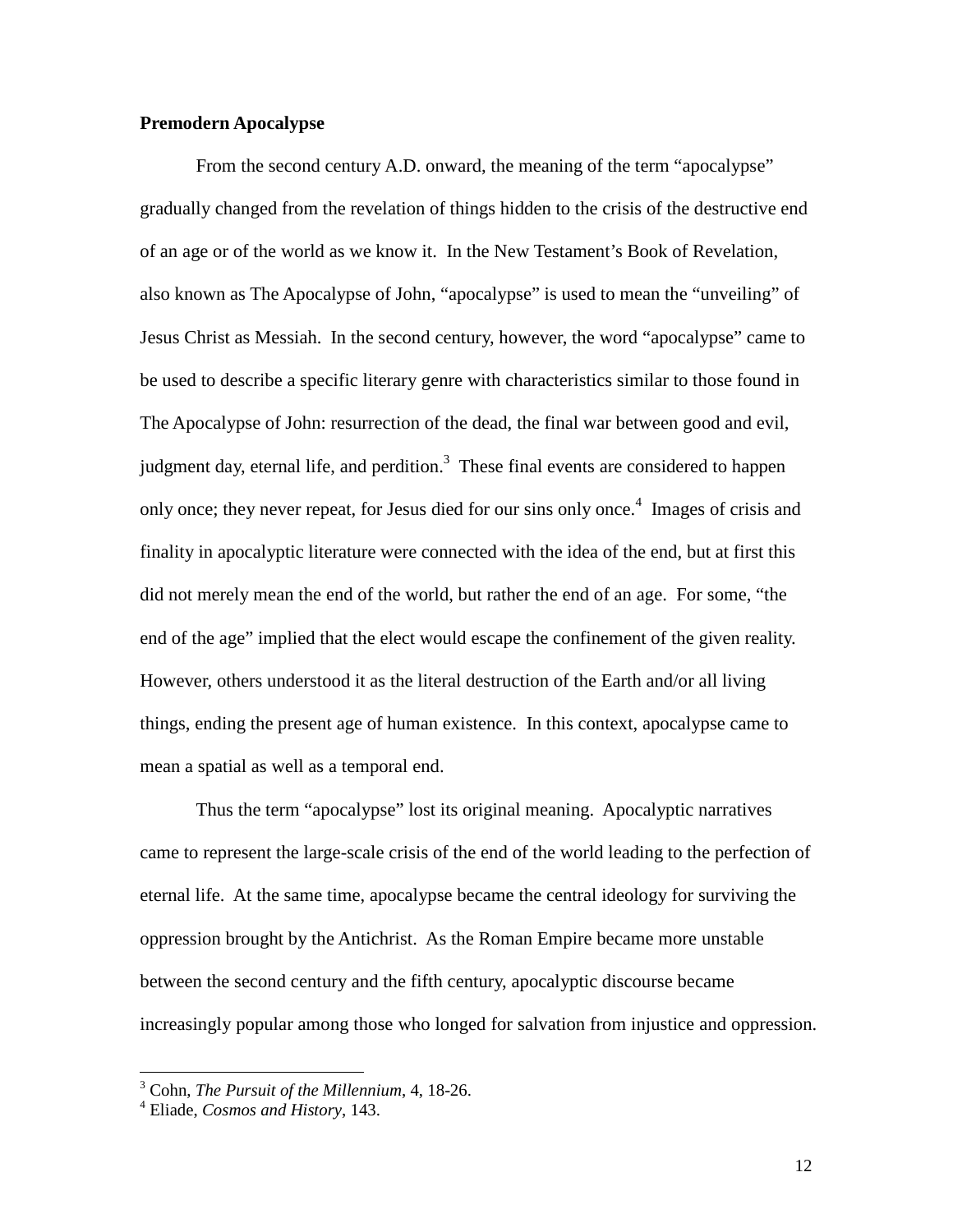However, when Christianity was eventually adopted as the religion of the Empire and established its authority in the fifth century, the Church began to show disapproval of apocalyptic literature. This is unsurprising: apocalyptic and millenarian ideals, representing longing for a new kingdom, are a threat to the maintenance of the status quo. Therefore, the Church approved St. Augustine's claim in *The City of God* that The Apocalypse of John should be understood as an allegory, and that the millenarian kingdom had already come into existence when Christianity was born.<sup>5</sup>

The earliest Christians longed for the actual moment of the end, yet these predictions were repeatedly disconfirmed. They hoped that *the present* was the time between "this moment" and the Second Coming, but gradually *the present* came to mean the time between "this moment" and each person's personal death. In other words, as Frank Kermode says, the end became not imminent but immanent;<sup>6</sup> already in St. Paul and St. John we can discern a tendency to understand the end as happening at every moment. This understanding of the immanent end puts the weight of the end-feeling onto the present moment, and we discover crisis not only in the larger world but also in our personal lives; human death came to bear more importance and religious signification through the teaching of apocalyptic crisis.

Even though the imminent end of the world and the establishment of the millenarian kingdom of God on Earth were repeatedly rejected by Christian dogma, the idea of apocalypse still survived in early Christian tradition.<sup>7</sup> The immanent aspect of apocalypse survived among those in the lowest strata, to erupt as an ideology of

<sup>5</sup> Cohn, *The Pursuit of the Millennium*, 19.

<sup>6</sup> Frank Kermode, *The Sense of An Ending: Studies in the Theory of Fiction* (Oxford: Oxford University Press, 2000), 25.

<sup>7</sup> Kusano, *Seikimatsu*, 71.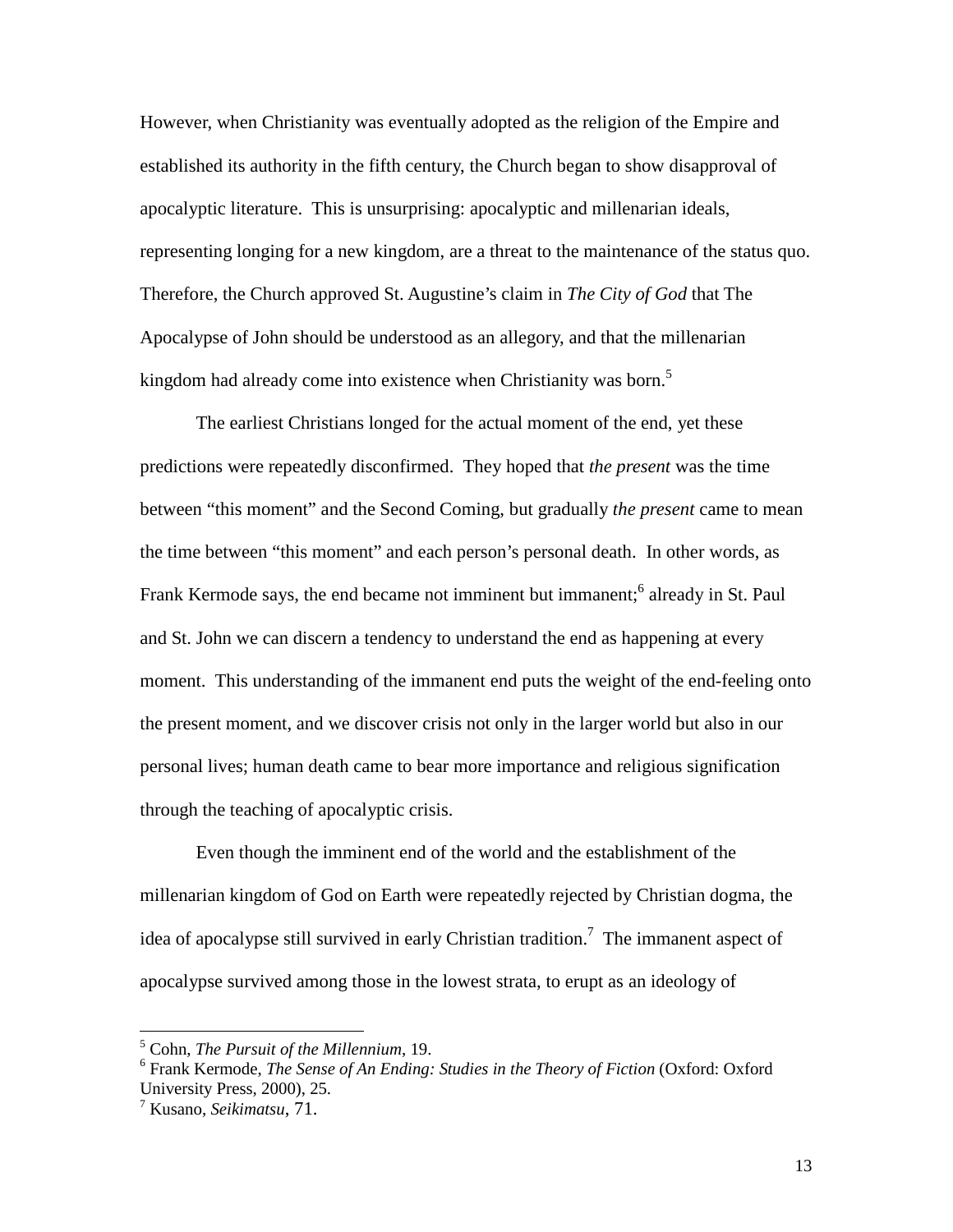insurgence in times of invasions, natural disasters, famine and plague. When the Roman Empire collapsed in the fifth century, apocalyptic ideals not only in religious doctrine but also in occultism and heretical prophecies such as astrology and augury became increasingly influential. For example, Sibylline oracles which collected the apocalyptic words of prophetesses came to be common among ordinary people, becoming more influential than The Book of Revelation in the fourth century. $8$ 

That the end will come is certain, and to believe in the immanence of apocalypse made the solid goal of creating a holy kingdom in the future seem achievable; the appeal of apocalyptic belief was that it made sense of the confusion of the present. As we have seen, apocalyptic narratives in the period of the Roman Empire (27-476 AD) were shaped against enemies such as Emperor Nero and the pagans. Apocalyptic discourse at the end of the ancient period came to reflect the sense of crisis and anxiety of the times, and it could be encountered in various events from the end of an individual life to the end of the entire universe.

In the early medieval period, from the fifth century to as late as the eleventh century, apocalyptic discourse was muted, for the pope came to have powers equal to those of the emperor. The Church did not desire to destroy the world over which it had dominion, so it maintained an ambiguous stance towards the end-time: the specific date on which the world would end could not be predicted by human beings, it ruled, yet the end was always nigh and therefore people were to prepare for it by living virtuously. Apocalypse thus constituted a powerful menace to the commoners: the notion that it could come at any time was used to cow the masses into doing as they were told. The Church also used apocalyptic ideology to fight the "Muslim Antichrists" in the Crusades.

8 Cohn, *The Pursuit of the Millennium*, 22.

 $\overline{a}$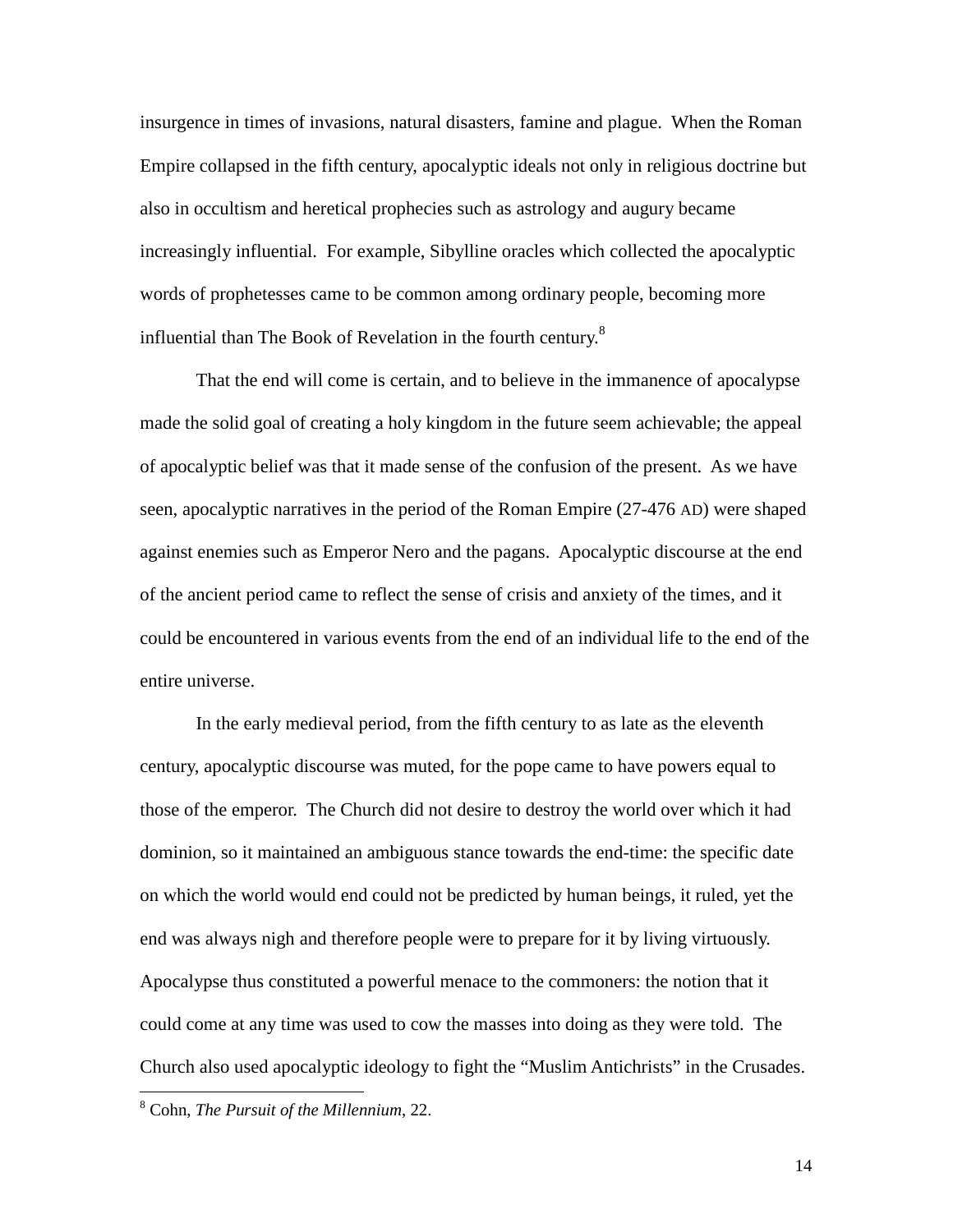However, when medieval settlements experienced dramatic changes such as population explosions, the growth of cities and trade, and shortages of arable land in the twelfth century, the traditional social structure was shaken. Issues such as landless farmers; unemployment in the cities; soldiers without jobs; poor aristocrats; and clergy without positions created discord, and marginal people adopted expectations of an apocalypse as a revolutionary ideology of protest and formed insurgencies against their oppressors.<sup>9</sup>

Norman Cohn's *The Pursuit of the Millennium* explores the apocalyptic movements that flourished in Europe between the eleventh and sixteenth centuries. Covering the full range of revolutionary and anarchic sects and movements, Cohn demonstrates how prophecies of a final struggle between the hosts of Christ and the Antichrist melded with the desire of the poor to improve their own condition, resulting in a flourishing of apocalyptic fantasies. Cohn explains that in situations of anxiety and unrest, apocalyptic discourse comes to serve as a vehicle for social aspirations and animosities.<sup>10</sup> During the medieval age, commoners came to use apocalyptic discourse against various "Antichrists" such as Muslims, Jews, and even Churches. Visions of an apocalypse came to encompass the revolutionary movements led by the lowest strata which protested against the social hierarchy, uneven distribution of wealth, and their own social constraints. Apocalypticism was no longer a hidden doctrine of the chosen, or even of the uncertain end of an age or a particular space. It functioned now for the "unchosen." It came to bear the concrete purpose of effecting change in real social conditions for the lowest-ranked.

<sup>9</sup> Cohn, *The Pursuit of the Millennium*, 89.

<sup>&</sup>lt;sup>10</sup> See historical examples of apocalyptic movements such as the movements by Franciscan, Brethren of the Free Spirit, Thomas Müntzer, and The Ranters in Cohn, *The Pursuit of the Millennium*.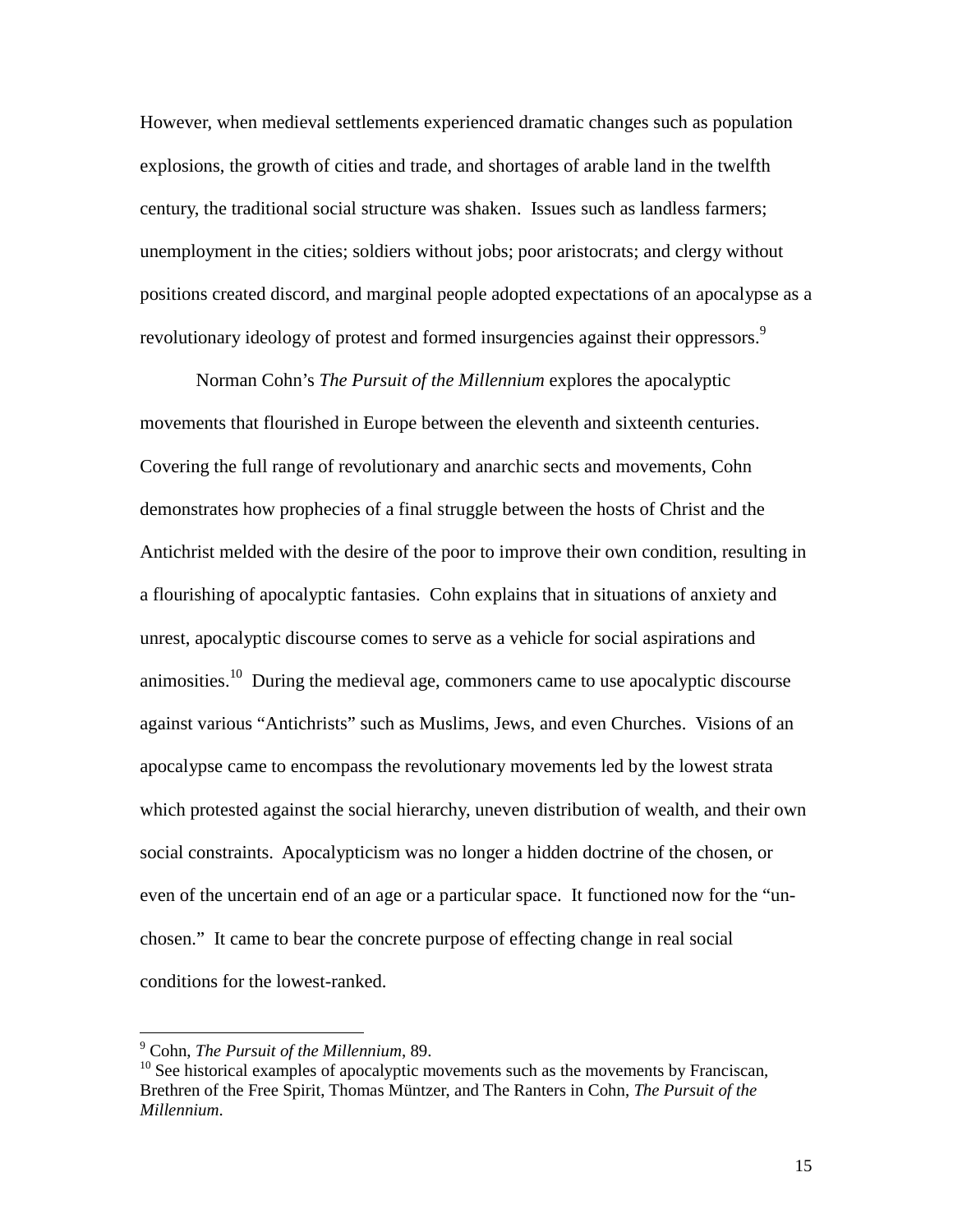During the Renaissance period, it is commonly understood that Western society shifted to affirm humanity and to overcome superstition. Humanism questioned the absolute authority of Christianity and, as a result, apocalyptic discourse seemed to lose some of its power. However, the Renaissance was also an age of Inquisition, witchcraft, astrology, occultism and religious wars, a period in which social unease and apocalyptic belief were still dominant or became stronger.<sup>11</sup> Boia claims that we need to consider the period from the thirteenth century to the seventeenth century as one continuum; there was little difference between the medieval period and the Renaissance in terms of the apocalyptic phenomenon. This period is a time of drastic and unsettling change, from the collapse of the feudal system to the establishment of the early modern world through the development of cities and commerce, the rise of the citizen, the formation of nation-states, the beginning of the colonial period, and major wars, as well as plagues and famines.<sup>12</sup> The reorganization and alienation of certain social classes, and the confusion and instability in social transition, made apocalypticism yet more colorful and appealing.

#### **Modern Apocalypse**

 $\overline{a}$ 

With the Enlightenment and modernization came major breakthroughs in technology, science, industry, and ideologies. There was still apocalyptic discourse, and prophets and astronomers were still predicting that the end was nigh, but the fear of apocalypse was gone, replaced by new ideas of progress and the future. Boia and Nagayama insist that there had been no idea of "the future" or of "progress" in the contemporary sense before this time. Before the modern period, the future was seen as a

<sup>11</sup> Lucian Boia, *Sekai no sh*ū*matsu* (La fin du monde), trans. Moriya Nobuaki (Tokyo: Papyrus, 1992), 98.

<sup>12</sup> Boia, *Sekai no sh*ū*matsu*, 100-101.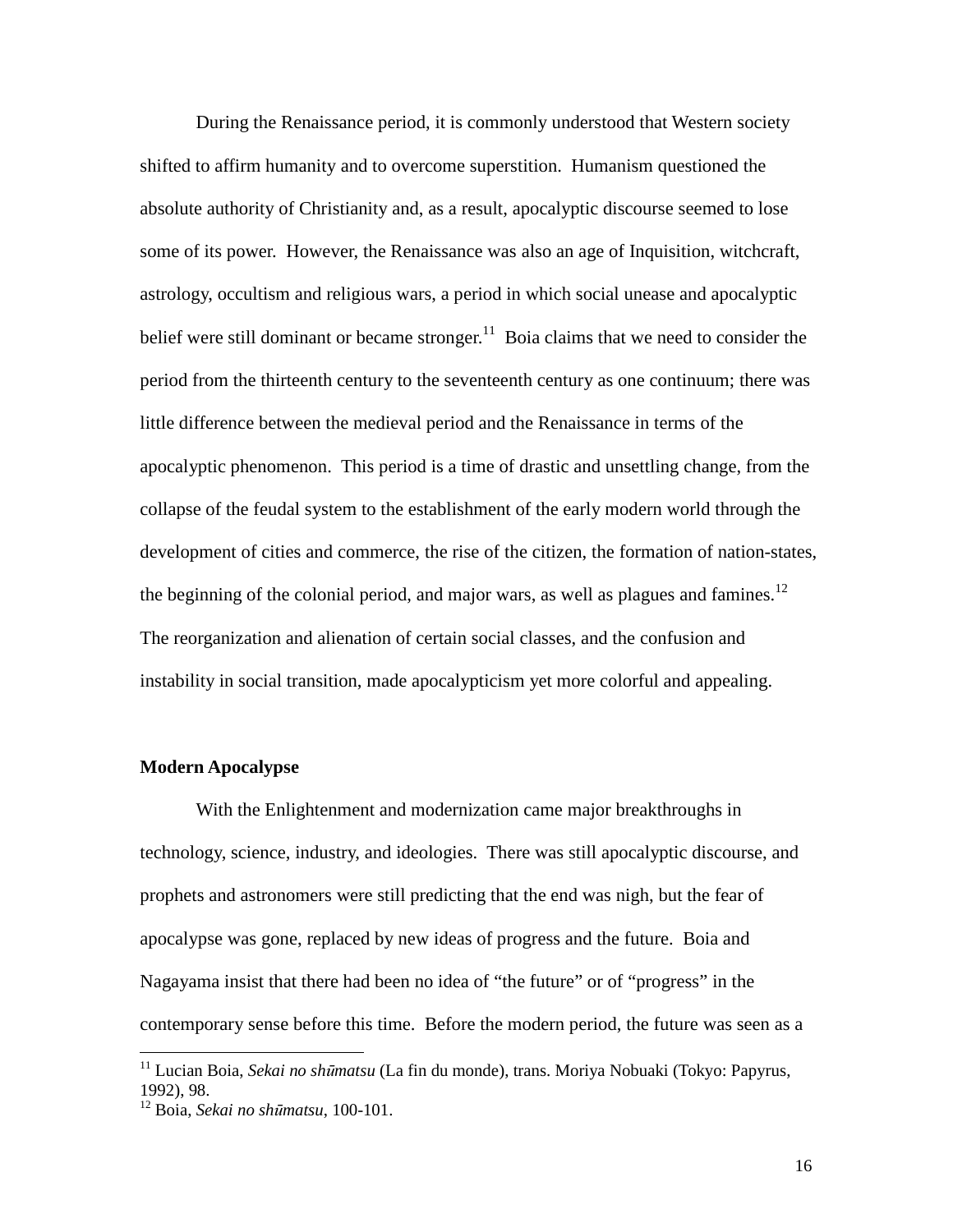time when the world would return to the original and archetypal; the future described in the Bible is a return to Eden, and for Jean-Jacques Rousseau, the ideal was to go back to nature. The premodern world did not assume that the totally unexperienced or unknown was of value.<sup>13</sup> Instead, people viewed the past of Greek and Roman tradition as more advanced than their own period, and hoped for a return to this ideal. Once people realized that modernization and its byproducts could bring a totally new and unique history, the new dimension of the future was born. To get there they invented the vehicle of "progress." According to Boia, the contemporary meaning of the noun "progress" (the gradual betterment of humankind) developed in the late eighteenth century; prior to this, the term had meant simply to go forward or increase.<sup>14</sup>

It is surprising that apocalypticism survived in the nineteenth century with its emphasis on the future, progress, and evolution. The principal elements of apocalyptic discourse were combined with a new progressivism which sought the establishment of a better society organized rationally and scientifically. For example, social theory in Saint Simon, positivism in Auguste Comte, and Communism in Karl Marx clearly inherited traditional apocalyptic visions and discourse. At the same time, the apocalyptic tradition was also adopted in literature. Prior to this period, The Book of Revelation and other Biblical apocalyptic literature had been protected by the churches, and interpretation of astronomical omens such as comets was the work of scholars. Apocalyptic scriptures had been in effect off limits even though apocalyptic discourse penetrated the ideology of commoners who used it to revolutionary ends.<sup>15</sup> However, in the early nineteenth century, apocalyptic themes became secularized and writers began to describe the end of the

 $\overline{a}$ 

<sup>13</sup> Nagayama Yasuo, *Natsukashii mirai* (A Good Old Future) (Tokyo: Chūō kōronsha, 2001), 9-10.

<sup>14</sup> Boia, *Sekai no sh*ū*matsu*, 130-131.

<sup>15</sup> Boia, *Sekai no sh*ū*matsu*, 150-154.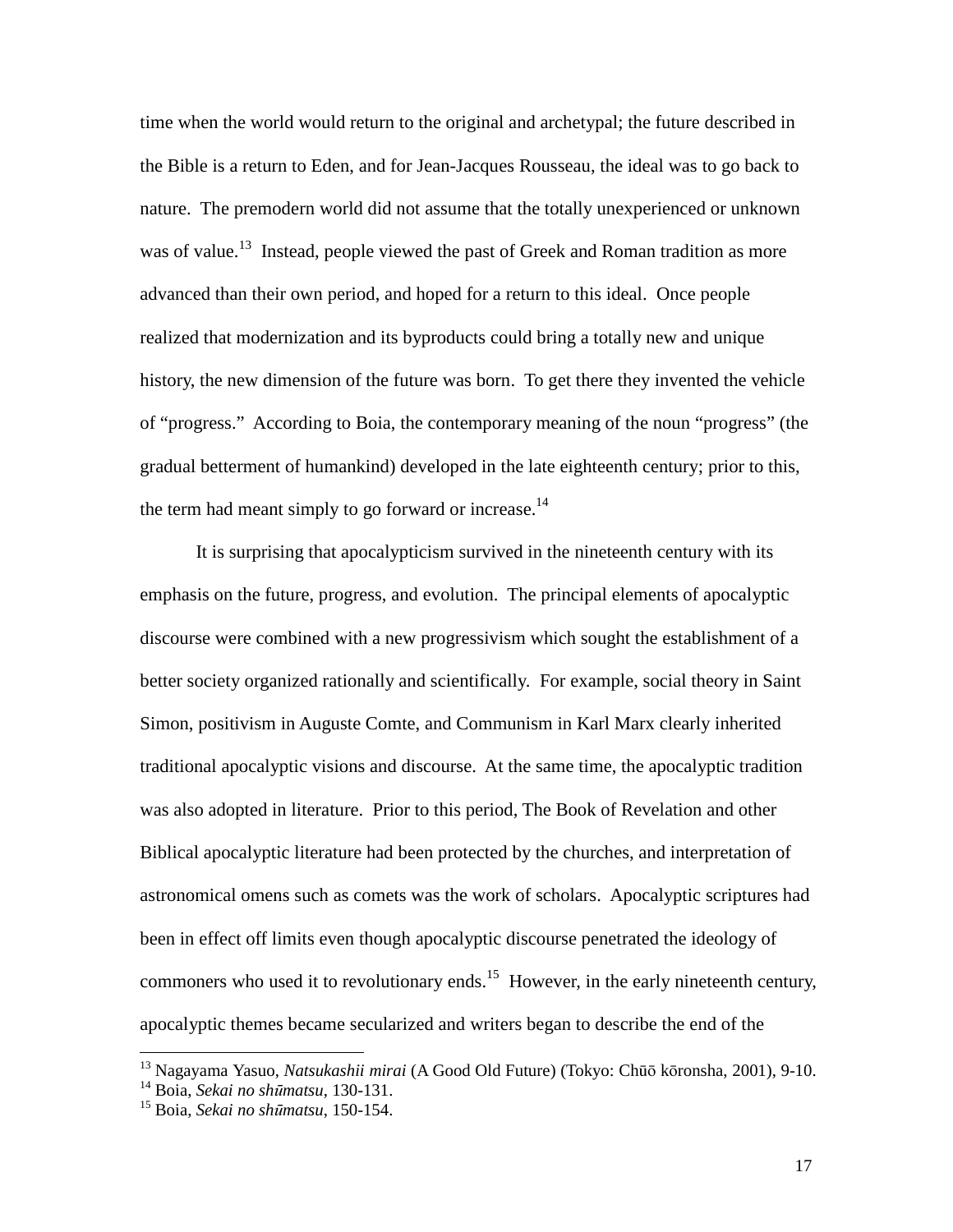world in their fiction. Whether people believed it or not, they could talk about, challenge, and play with the idea of the end of world at their will. The world of fiction has remained the most powerful and creative domain of apocalyptic discourse into modern times.<sup>16</sup>

Apocalyptic discourse underwent revolutionary changes with the development of the idea of the future and the secularization of the apocalyptic imagination. However, apocalyptic ideology came to be understood as a form of fictional narrative; indeed, it seemed to disappear into the world of fiction where it has flourished since the nineteenth century. It appeared to have lost much of its former influence in the fully modernized real world. In the twentieth century, however, positivism and progressivism came to be seriously challenged; people realized that "progress" brought only materialistic improvement, but not spiritual improvement, to their lives. With constant progress came pollution, ethnic and racial discrimination, colonialism, and world wars. In the twentieth century, real-world apocalypticism was revived by the fear that human beings would become powerful enough to bring about the end of humanity, nature, even God. The invention and actual use of nuclear weapons were decisive factors in the reinstatement of apocalyptic discourse.

Sociologist Ōsawa Masachi claims that apocalyptic thought can be regarded as one of the most influential trends in Western philosophy after World War I. For example, Martin Heidegger (1889-1976) considered his time as the most degenerated due to the advent of technology. In addition to Heidegger's *Being and Time* (1927), there were many influential books with apocalyptic themes published before World War II, including Oswald Spengler's *The Decline of the West* (1918-1923), Karl Barth's *The Epistle to the Romans* (1919), Karl Kraus's influential play *The Last Days of Mankind* (1915-1919),

 $\overline{a}$ 

<sup>16</sup> Boia, *Sekai no sh*ū*matsu*, 150. Nagayama, *Natsukashii mirai*, 10-13.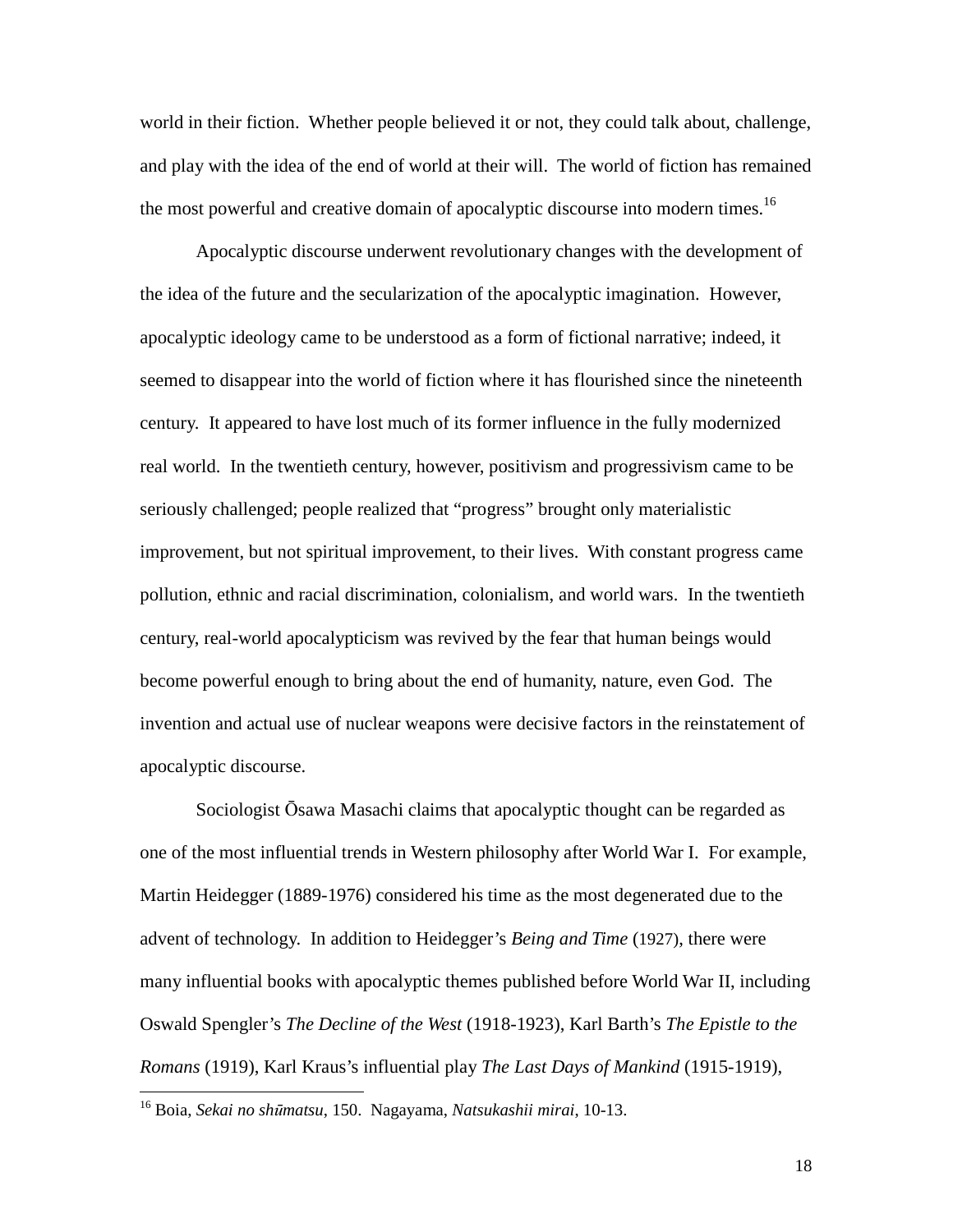and Sigmund Freud's *Beyond the Pleasure Principle* (1920). Since World War II, this apocalyptic trend has spread. Max Horkheimer and Theodor W. Adorno's *Dialectic of Enlightenment* (first published under this title in 1947) explains that the philosophy of the Enlightenment has paradoxically brought about the highly controlling society of our time, and expresses serious anxiety over the situation that Enlightenment, one of the most promising modern ideologies, has increasingly restricted the freedom of nations and individuals. In contemporary critical theory, one can recognize apocalyptic overtones in the works of Jacques Derrida and Michel Foucault. The interest in apocalypse and ending seems to have reached its peak after the collapse of the Cold War; Francis Fukuyama's *The End of History and the Last Man* (1992) drew considerable attention not only from academia but also from general readers.<sup>17</sup> Thus, the apocalyptic thought has been a basic philosophical trend in the West throughout the twentieth century.

In *The Sense of an Ending* Frank Kermode explains why the expectation of an apocalypse has never disappeared completely. Human beings, he argues, cognitively require the sense of an ending in order to make sense of the present life that constitutes the middle part of the whole:

Men …rush 'into the middest,' in *medias res*, when they are born; they also die in *mediis rebus*, and to make sense of their span they need fictive concords with origins and ends, such as give meaning to lives … Apocalypse depends on a concord of imaginatively recorded past and imaginatively predicted future, achieved on behalf of us, who remain 'in the middest.'<sup>18</sup>

We need to have apocalyptic ideas since we always recognize and make sense of the present by validating the past and imagining the moment of individual death as our end.

<sup>17</sup> Ōsawa Masachi, *Fukan*ō*sei no jidai* (The Age of Impossibility) (Tokyo: Iwanami shoten, 2008), 219-220.

<sup>18</sup> Kermode, *The Sense of An Ending*, 7-8.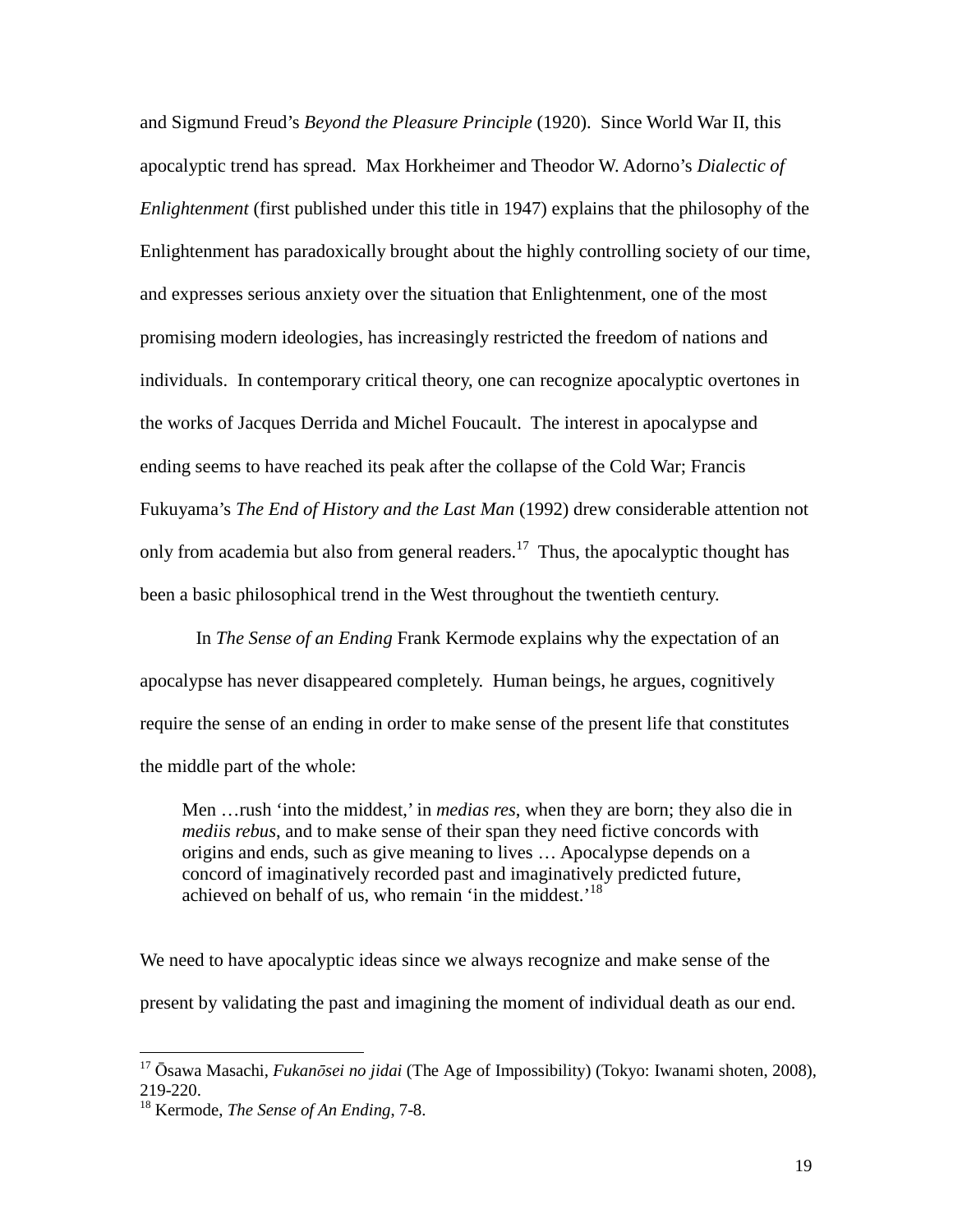We unconsciously depend on fiction with the concordance of a beginning, middle, and end in order to decrease our anxieties about death as *our* end. Our imagination repeatedly constructs patterns of the end that correspond with the past-as-beginning and the presentas-middle. Therefore, the image of an end is never regarded as truly false, even though predicted dates of the end have always turned out to be so: apocalypse never dies unless our imagination dies.

In contemporary culture, the apocalyptic imagination repeatedly revives and thrives in the varied arenas of religion, social movements, ecology, literature, films and popular culture. As we have seen, apocalyptic discourse has been versatile and variant enough to adapt to manifold changes in history. It covers both temporal and spatial endings with imminence/immanence, and encompasses a wide variety of triggers such as natural and human-made disasters, famine, plagues, misrule, political changes, social unease, astronomical phenomena, ethnic conflicts, industrial and technological progress, pollution, and degradation of humanity. Apocalyptic themes have been useful for both commoners and elites and comprise both fantasy and realism.

#### **Apocalypse in Non Judeo-Christian Tradition**

We have seen how the term apocalypse has come to encompass a wide range of meanings in the West, but it must be remembered that apocalyptic narratives predate Judeo-Christian thought and that many other religions and cultures have their own apocalyptic traditions. Indeed, the Judeo-Christian apocalyptic tradition derives not from Judaism but from Zoroastrianism, whose apocalyptic narratives were transmitted through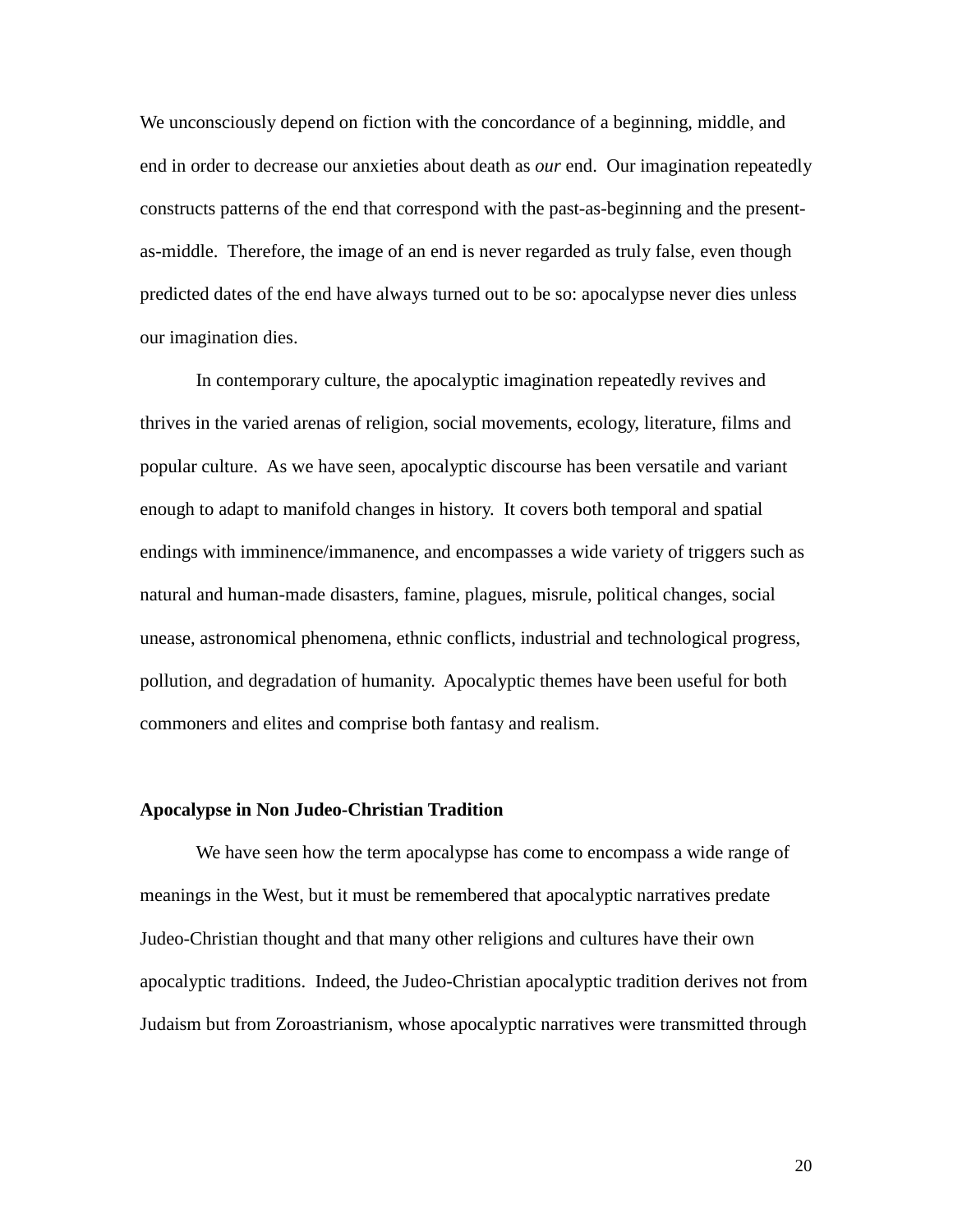Judaism to Christianity and Islam.<sup>19</sup> Apocalyptic myths and eschatological ideas are also found in various tribal cultures, ancient Greece, India, and Northern Europe. We tend to assume that the linear apocalypticism presented in the Bible has been the most influential source of secularized apocalypse in our time, but another influential form of apocalypse, cyclical apocalypse, exists outside the Judeo-Christian world. Much research on world eschatologies refers to the major distinction between linear historical apocalypses and cyclical traditional apocalypses.<sup>20</sup> One of the most influential studies on eschatology is Mircea Eliade's *Cosmos and History: The Myth of the Eternal Return*, in which he argues that pre-Judeo-Christian eschatology has a longer tradition and moreover that this eschatology follows a cyclical pattern instead of the linear pattern of Judeo-Christian apocalypse.

The cyclical idea of time in apocalyptic narratives is thought to have developed among ancient and tribal peoples who observed cyclic phenomena in nature such as the cosmic cycle of the planets and seasonal changes in plants and trees. They extrapolated the logic of these natural cycles of death and rebirth to humanity and the world, concluding that human beings and the Earth also repeatedly died and were reborn at specific intervals. They performed rituals to ensure that time would regenerate continuously and to return to their archetype of the sacred center, the source of life. Eliade calls this pattern "the myth of eternal return."<sup>21</sup> In this belief system, there is no beginning or end; time is eternal and living things are repeatedly reincarnated.

In ancient Greece, many believed that every event would be exactly repeated in the next cycle, and Plato's theory of forms was an influential cyclical discourse.

<sup>&</sup>lt;sup>19</sup> Trompf, "Millenarism: History, Sociology, and Cross-Cultural Analysis," 108.

<sup>20</sup> Kusano, *Seikimatsu*, 14-25. Kermode, *The Sense of An Ending*, 3-6.

<sup>21</sup> Eliade, *Cosmos and History*, 1-34.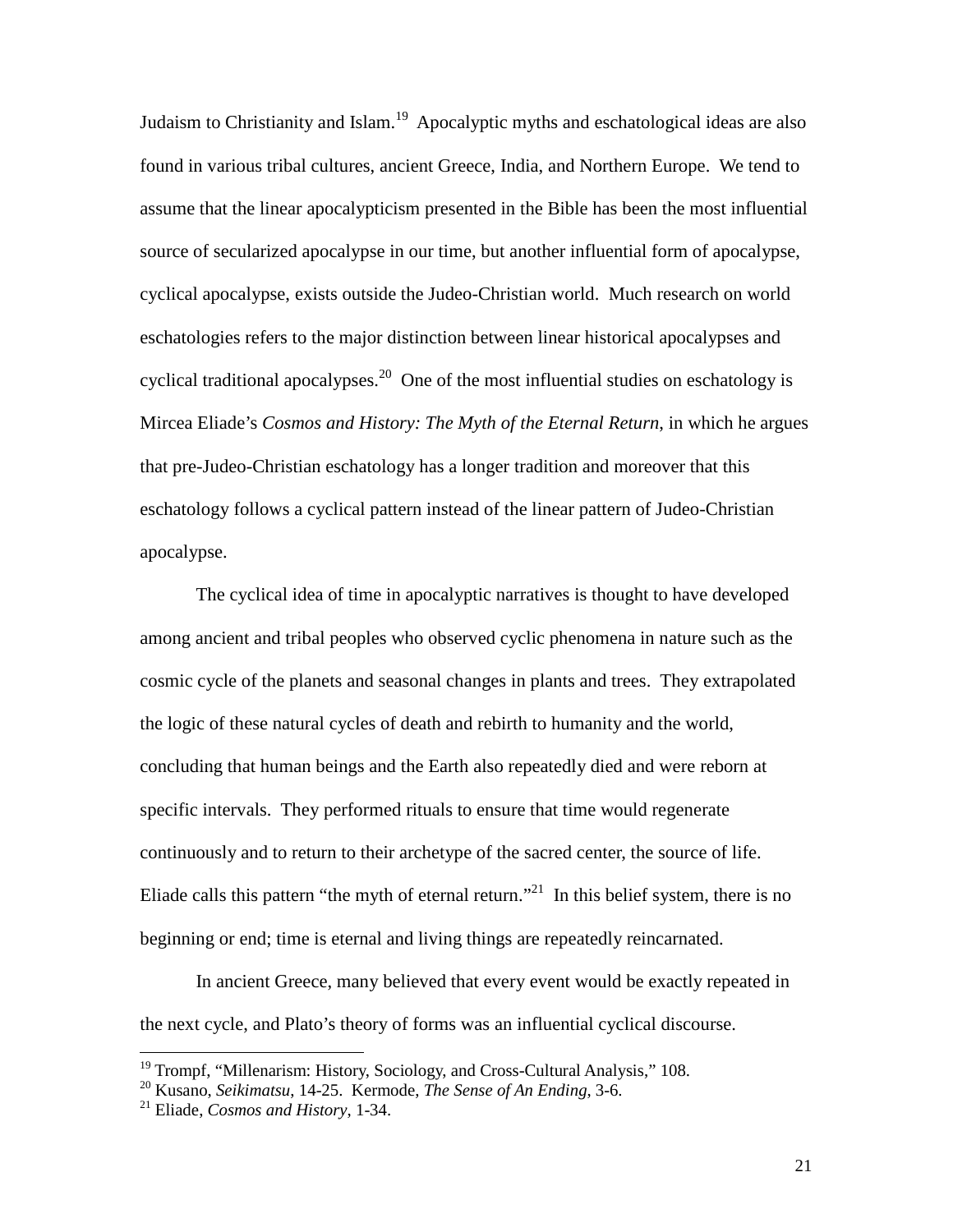Hinduism teaches that all things including all forms of life, the universe, even time itself, end and are reincarnated at intervals of 864 billion years.<sup>22</sup> Such cyclical apocalyptic narratives envision no absolute end; many of these stories and myths envision apocalyptic destruction at the end of each cycle, yet assume that the world will be restored in the next rotation. Cyclical eschatology has its end, but implicit in this ending are both restoration and rebirth. The cyclical view of time is thus one way of expressing the notion of both eternity and transience.

Eliade discusses the ways that cyclical time and linear time affect one another, and how the two concepts of time treat historicity. The linear understanding of time, which originated in Judaism and was later completed by Christianity, assumes irreversibility: God created the universe, and time began; the world will end at some unpredictable future time with the Second Coming; and every event that occurs between these points is unique and unrepeatable.<sup>23</sup> This is the most common contemporary view of time and the one on which modern societies are built: history is in the past, we live in the present, and the future is unknown. We assume and depend upon the concordance of past, present, and future.

The cyclical understanding of time, on the other hand, functions to abolish history periodically by seeking transhistorical archetypes or by giving it a metahistorical meaning in the eschatological cycle. To find transhistorical archetypes is to transform a "historical personage into an exemplary hero and a historical event into a mythical category. $124$  To give events metahistorical meanings is to apply the astral and cyclical theory to a historical event so that the suffering provoked by the event assumes an

 $\overline{a}$ 

<sup>22</sup> Kusano, *Seikimatsu*, 17-18.

<sup>23</sup> Eliade, *Cosmos and History*, 141-147.

<sup>24</sup> Eliade, *Cosmos and History*, 142.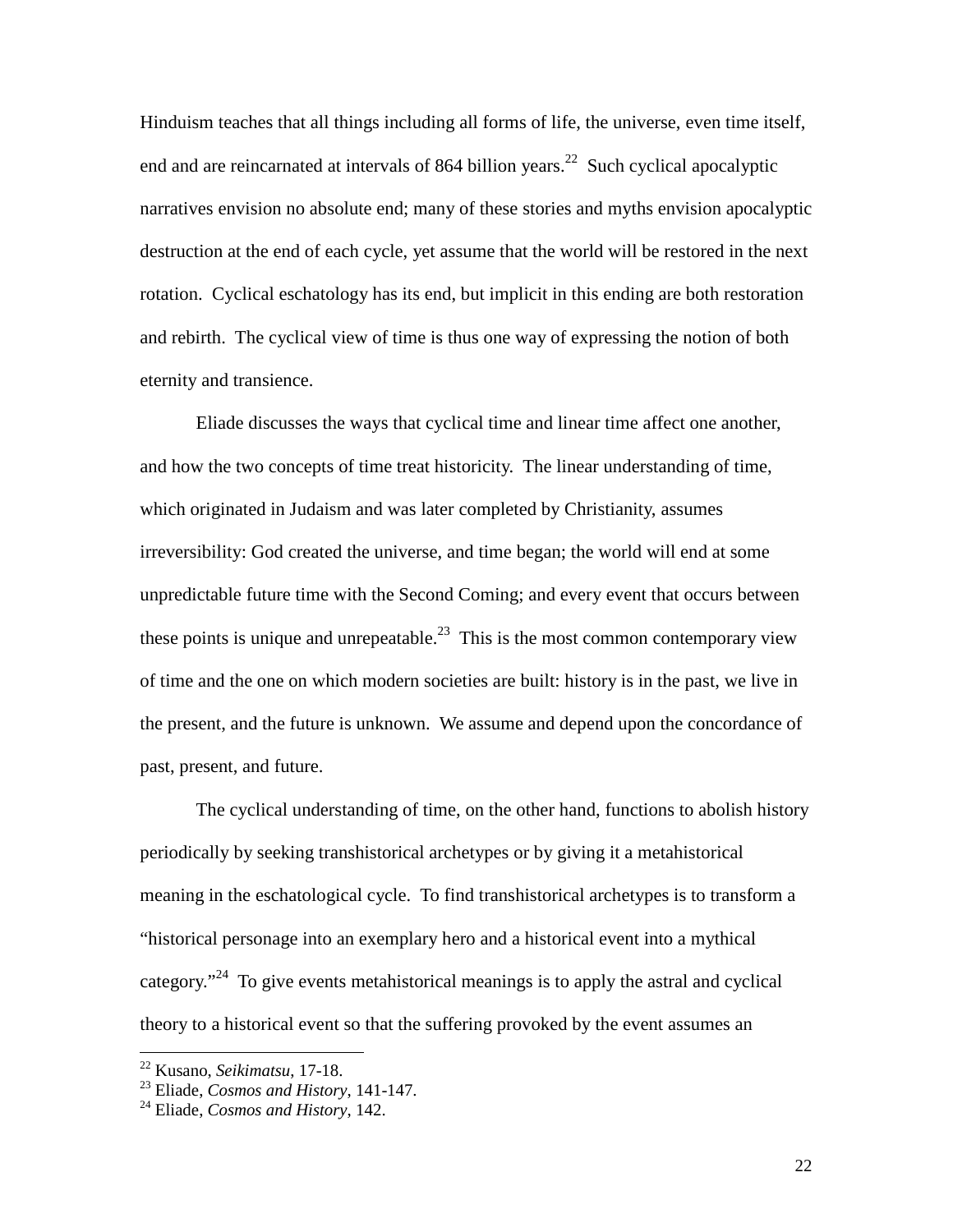eschatological meaning. Eliade points out that Romans in the first century frequently considered historical incidents and actual catastrophes as symptoms of the year of *ekpyrosis*. *Ekpyrosis* is the Stoic belief in the periodic destruction of the cosmos by a great conflagration every Great Year, and it brings the recreation of the cosmos and the start of the new cycle. Soon after Augustus as sovereign died, he was deified, since the Romans understood that his supernatural power was required to make the Roman Empire repeat the recreation of the cosmos. Romans transformed actual historical events and people into mythical components in order to cope with anxiety toward historicity. According to this abolishment of historicity, Eliade concludes that people tolerate the terror of history and find their identities, which accord with their archetypal system.<sup>25</sup>

We are apt to think, due to the spread of Christianity, that the cyclical understanding of time has faded. The linear model is taken for granted in our time, but Eliade shows that there is conflict between these two views even today: traditional cyclical time as archetypal and ahistorical, and the linear time as historical. Eliade stresses that the understanding of history via the application of the cyclical view of time to historical events continued to prevail in the world until very recently, and this view is still prevalent in some cultures, including the agricultural societies of contemporary Europe.<sup>26</sup> Eliade claims that modernization brings about the necessity of creating one's own identity via the abolishment of the cyclical understanding of time and the mythical archetype. To be modern means to place value on historicity and the uniqueness of events; in other words, modernization means accepting the totally new and unknown, which ancient people considered as sin or failure. Traditional peoples viewed the new,

<sup>25</sup> Eliade, *Cosmos and History*, 141-142.

<sup>26</sup> Eliade, *Cosmos and History*, 141-143.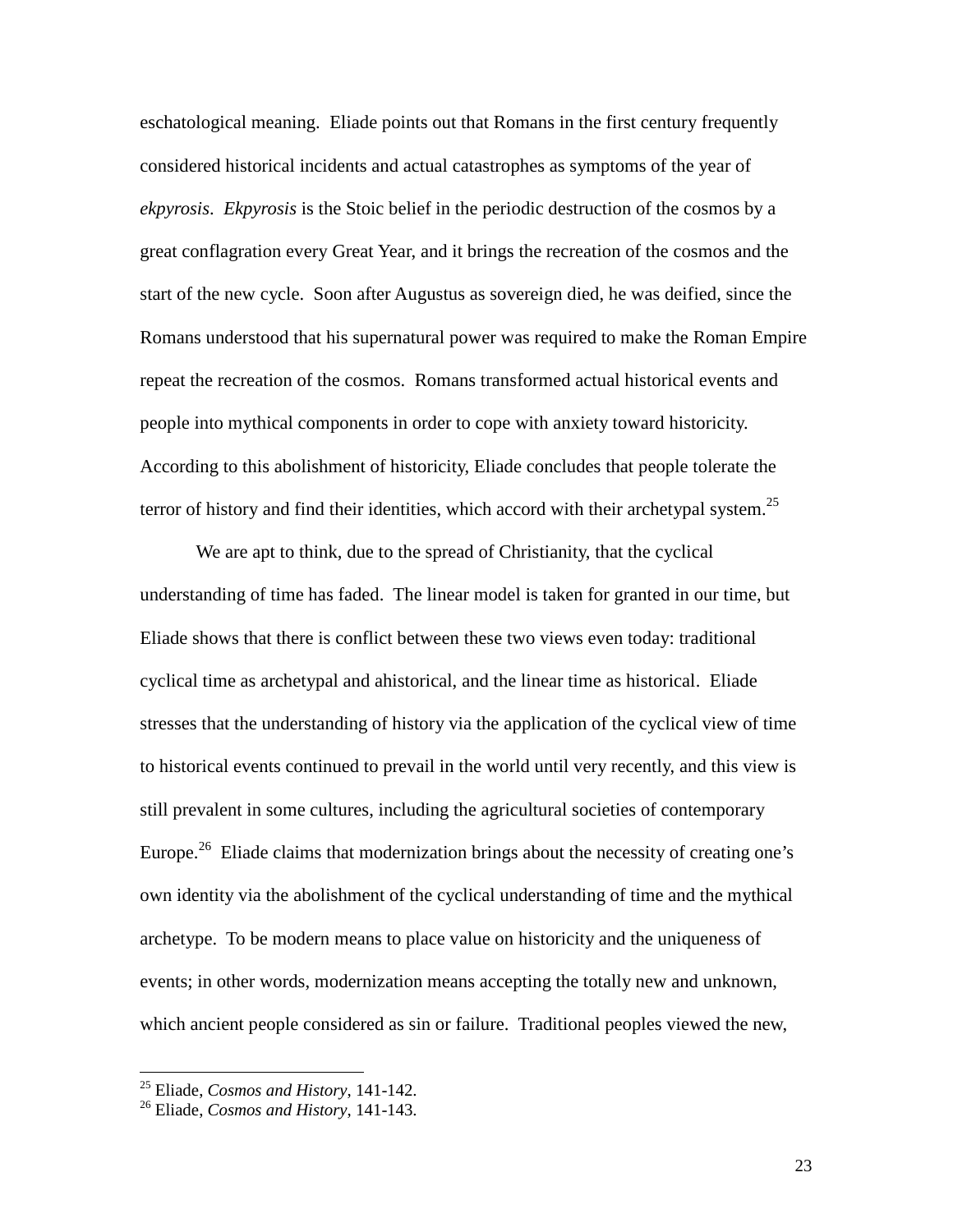the unique, and the unexperienced as useless and even dangerous to the archetypal model, so they needed to abolish historicity periodically in order to maintain the archetypal model. $27$ 

From a modern perspective the cyclical view may seem to lack creativity, for it adheres to the archetype and rejects the new. To be modern is to accept newness and the uniqueness of events, and consequently to accept the dangers that inhere in them. Modernization allows each individual the free will to be creative and autonomous, to make a new history and an original identity. However, Eliade points out that to be creative and free in the modern period is, in fact, nearly impossible for most, since modern society is premised upon centralized political and power systems which function to unify members of the state. Modern individuals can only be free inasmuch as they comply with order, discipline, and the law of the status quo. On the other hand, it can be argued, ancient people could be creative and free to some extent by renewing their lives according to cyclical myths.<sup>28</sup> Consequently, Eliade proposes that it becomes very difficult for modern people to tolerate the burden of historicity as the modern world becomes increasingly repressive, and claims that the more flexible cyclical pattern of time will again prevail in our near future.

#### **The Birth of Postmodern Apocalypse**

In accordance with his theoretical theme of "return," Eliade seems to return to the original archetype with *The Myth of Eternal Return* in 1949. He sensed that modern ideologies would experience serious stagnation, but could not foresee the new cultural

<sup>27</sup> Eliade, *Cosmos and History*, 154-156.

<sup>28</sup> Eliade, *Cosmos and History*, 156-157.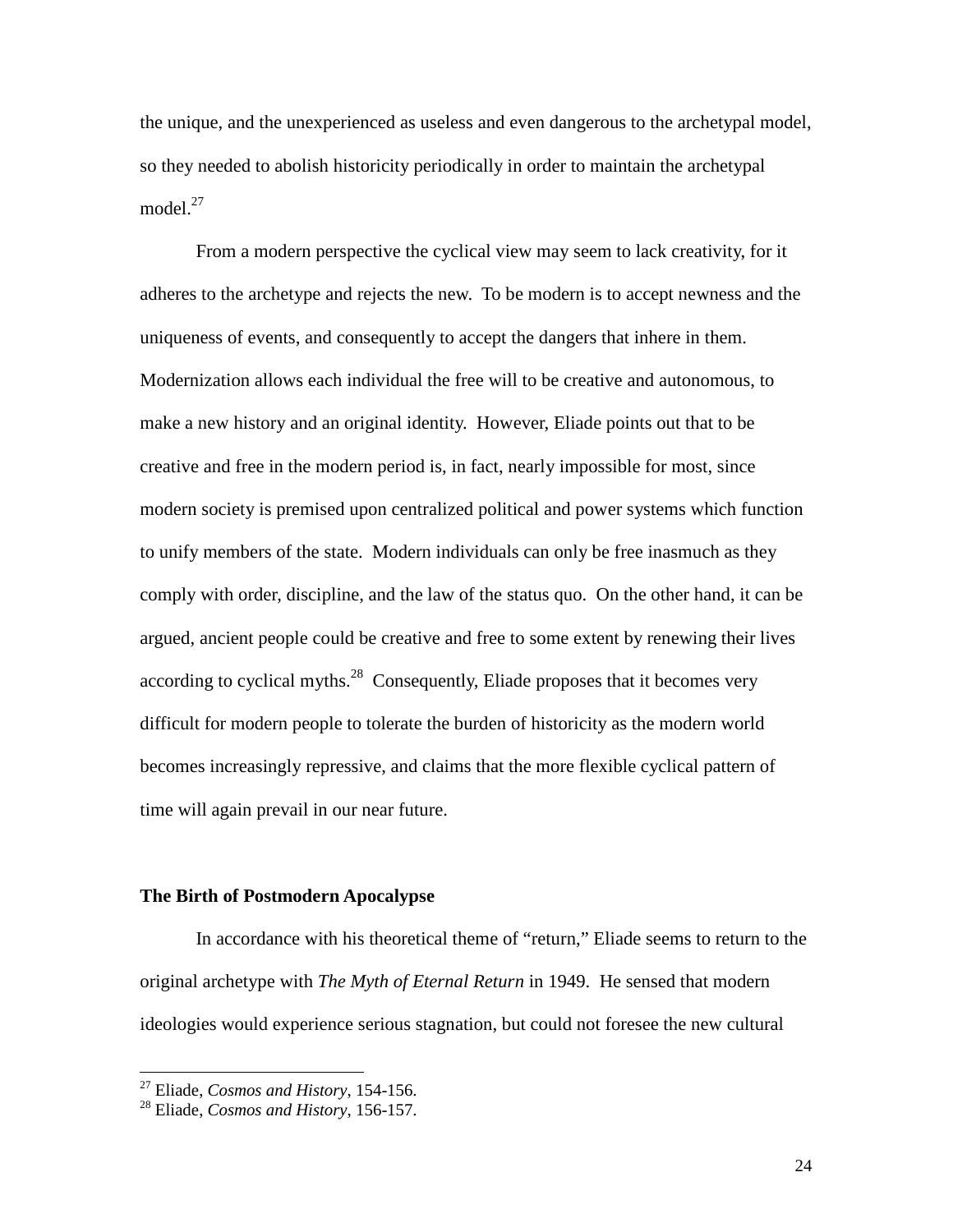current of what we now call postmodernity. The postmodern standpoint, which relativizes the authenticity of any ideology, makes us realize that it is no longer possible to believe in the authenticity of the concordance of time. Although the cyclical and linear views of time understand historicity differently, they share notions of beginning, middle and end. While cyclical time repeats the pattern of this concordance, linear time presupposes one big concordance of past, present, and future. Despite the differences, both views rest on order, structure, universality, and clarity in the concordance.

When we can no longer believe in such concordance, we question what is the center, the beginning, the end, and who defines them and for what purpose. We have seen that it had long been thought that the laws of the divine, nature, and human rationality as the source of order were privileged in shaping ideas of time and an end. Since ancient times, people have tried to impose order on the chaos of the world and to understand the relationship between themselves and the universe. Yet August 6, 1945 precipitated a crucial change in apocalyptic discourse. The atomic bombing of Hiroshima, and later Nagasaki, was a shocking demonstration that human beings themselves now have the power to bring about the end of this world: the wildest apocalyptic visions of prewar science fiction had come true. When the impact of nuclear warfare was thoroughly realized and modern progressivism fell into stagnation in the 1970s, apocalypse became part of postmodern discourse. We have long assumed the concordance of beginning, middle, and end in our understanding of time and the world. Now it can be argued that there is no basis for such an order, and it becomes further possible to argue that time has multiple densities, and historicity does not operate singularly. The concordance of time has come to be challenged by the very multiplicity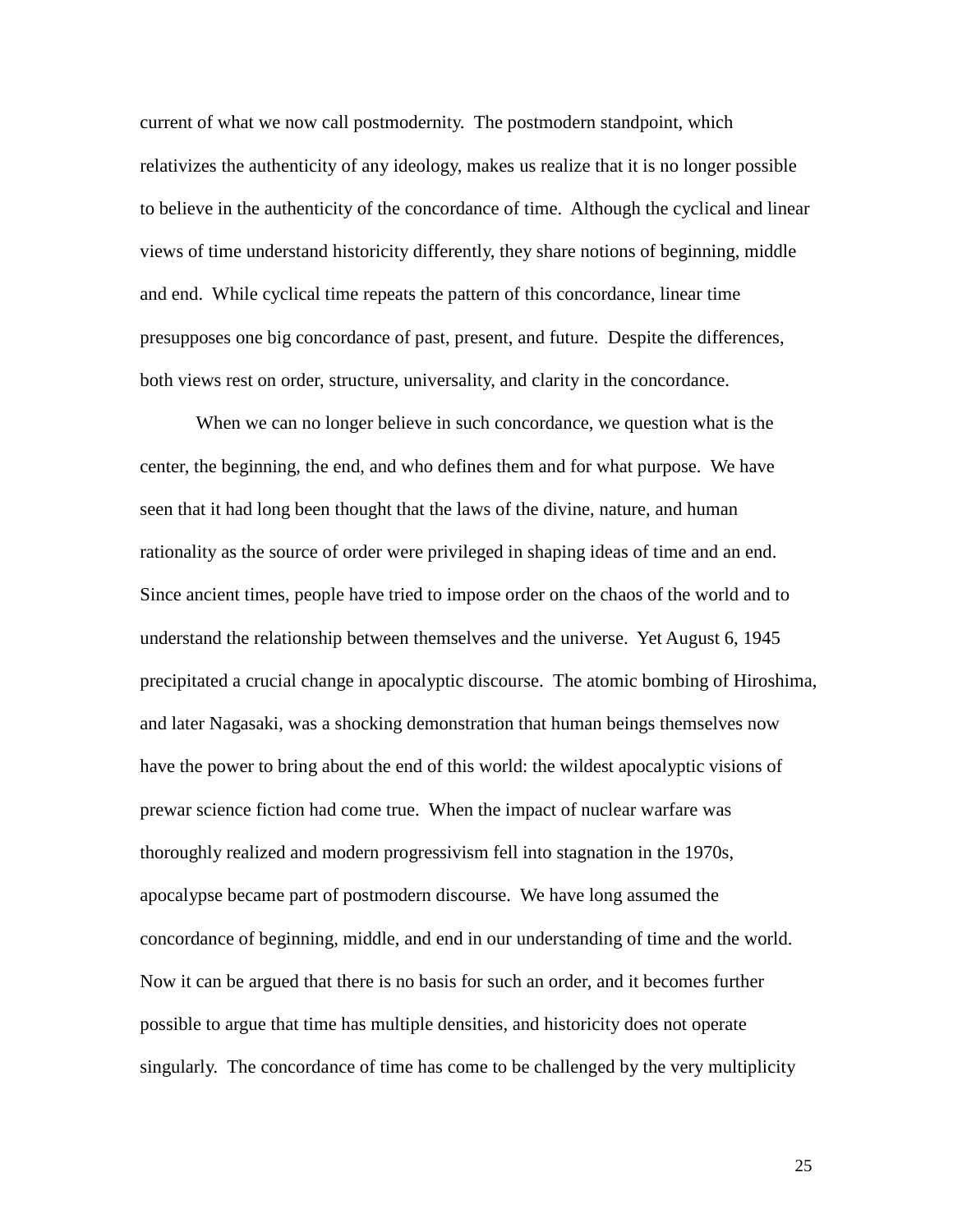that postmodern discourse advocates.

 For example, Jean-François Lyotard's famous declaration of postmodernism as "incredulity towards meta-narratives" includes the argument that modern progressivism has ended. Besides, it is clear that what the Judeo-Christian tradition promises—the progress of history, the knowability of everything, and the possibility of absolute freedom—is no longer relevant in the contemporary world.<sup>29</sup> The social norms and ideals of human rationality, political ideologies of modern nation-states, and productivity have become invalid in the postmodern world. The modern apocalypse of progressivism has been sentenced to death, yet apocalypse as a form lives on; principle elements in the traditional apocalypse narrative are again incorporated into the postmodern apocalypse. The sense of the end of major ideologies reminds us of the apocalyptic mood of the classical period. Fredric Jameson sees recent millenary phenomena as postmodern, writing:

The last few years have been marked by an inverted millenarianism, in which premonitions of the future, catastrophic or redemptive, have been replaced by senses of the end of this or that (the end of ideology, art, or social class; the 'crisis' of Leninism, social democracy, or the welfare state, etc., etc.): taken together, all of these perhaps constitute what is increasingly called postmodernism.<sup>30</sup>

Jameson considers the end of the meta-narratives as millenary and apocalyptic, and regards this as one of the characteristics of postmodernism. The sense of ending recurs everywhere; it replaces modern anxiety and stagnation by covering up all the universal,

<sup>29</sup> Jean-François Lyotard, *The Postmodern Condition: A Report on Knowledge* (Minneapolis: University of Minnesota Press, and Manchester: Manchester University Press, 1984), xxiv.

<sup>&</sup>lt;sup>30</sup> Fredric Jamson, "Postmodernism, or The Cultural Logic of Late Capitalism," in

*Postmodernism: A Reader*, ed. Thomas Docherty (New York: New York University Press, 1993), 62.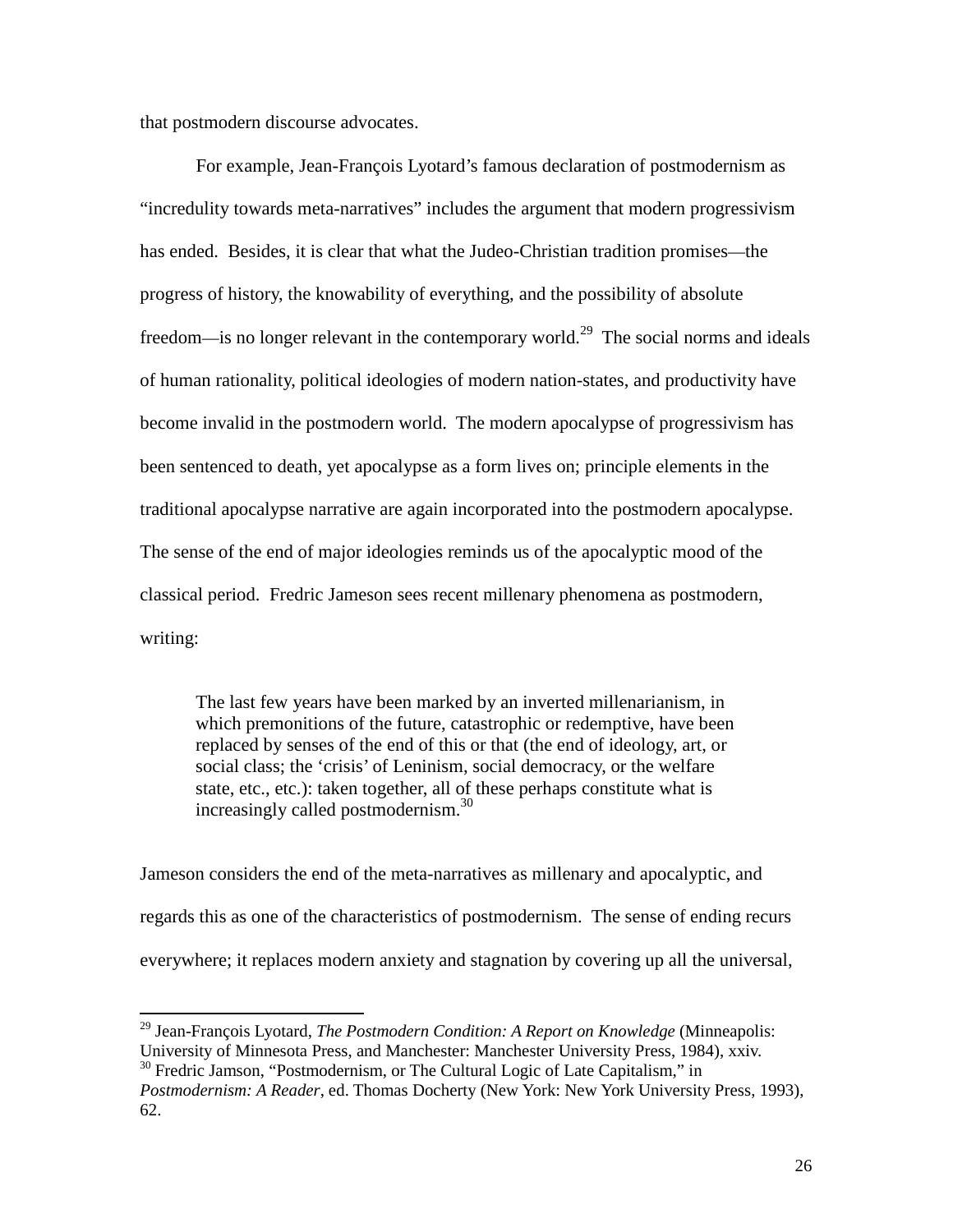grand narratives. While the modern notion of the apocalypse implies progress and evolution, postmodern apocalypse celebrates the mood of the ending of modernity. From Jameson's comments, it becomes clear that progressivism as a modern secularized version of apocalypse is invalid and dying. However, apocalypse still survives and is used to designate the postmodern mood.

Jameson insists that the advent of advanced capitalism has destroyed modernism in which the three areas of culture, politics, and economy were semi-independent, and that this has promoted the commodification of all human activities: "culture" is "economy" in the postmodernized world. As a consequence of postmodernization, Jameson points to the effacing of historicity and the past, the disappearance of the individual subject in postmodernity, the increasing unavailability of a personal style of expression in art, and the emergence of the schizophrenic feeling that the past and the future are fused with the eternal present. Postmodernization transforms historical collective memories into the empty images of nostalgia, and pastiche as postmodern expressional modality changes historical tradition into superficial simulation.<sup>31</sup> Thus, Jameson concludes that postmodernization nullifies the concordance and diachronic notion of time in order to make sense of the present and to have a vision of the future, and emphasizes the synchronic understanding of time: it reveals that there is no beginning or end and that there is no sacred center to which to return.

Another preeminent postmodernist, Jean Baudrillard, goes even further, arguing that the apocalypse has already happened and "everything has already been wiped off the map. It is useless to dream: the clash has gently taken place everywhere."<sup>32</sup> While

<sup>&</sup>lt;sup>31</sup> Jamson, "Postmodernism, or The Cultural Logic of Late Capitalism," 66-79.

<sup>32</sup> Lee Quinby, *Anti-Apocalypse: Exercise in Genealogical Criticism* (Minneapolis, University of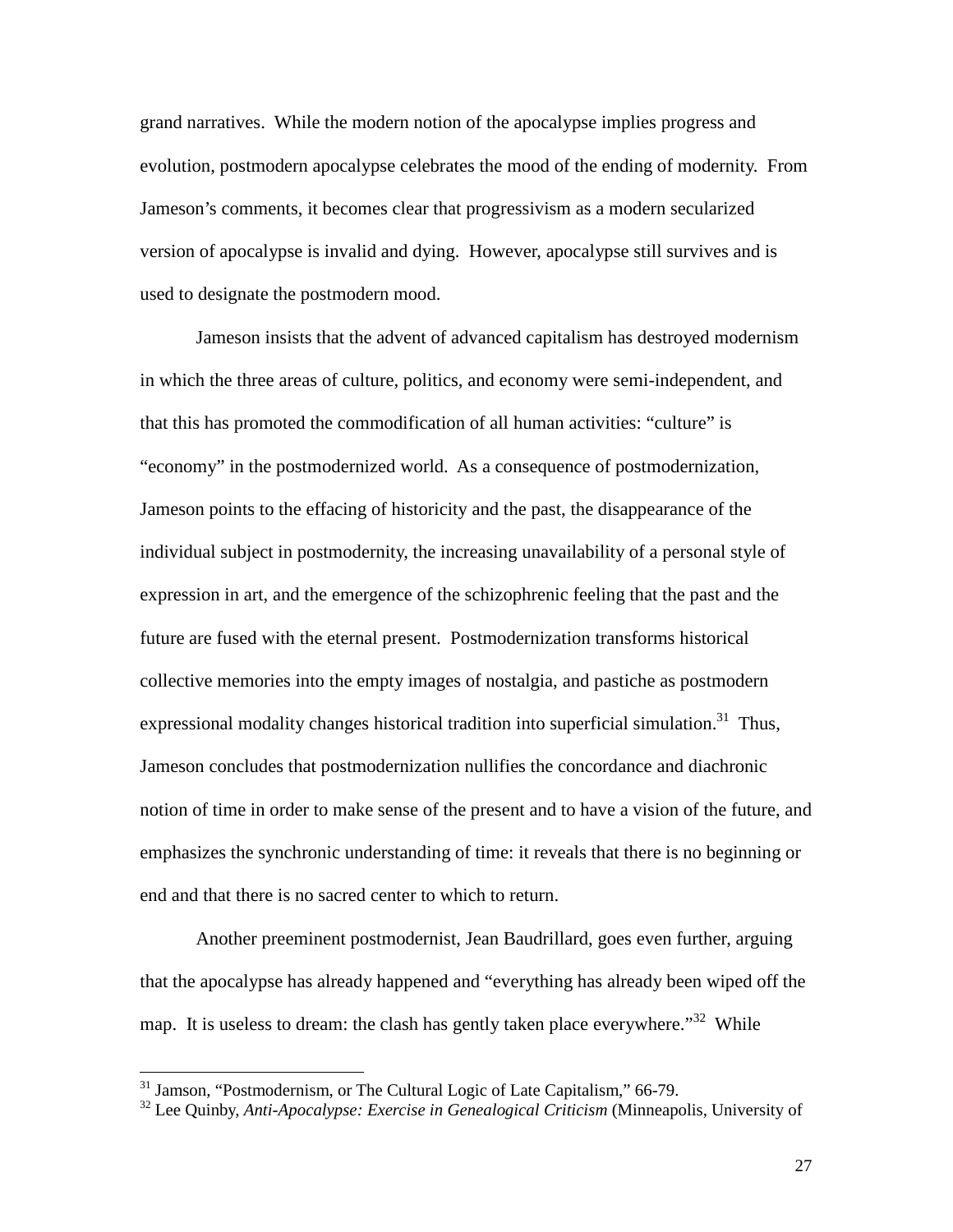Jameson and Derrida assert that postmodernism itself has certain apocalyptic overtones,  $33$ Baudrillard argues that postmodernity is the time when the world has already experienced apocalypse. According to Baudrillard, there is no "unveiling" for there is nothing below the surface: there is only surface. There is nothing universal but commodification.<sup>34</sup> Hyperreality, the state in which it is impossible to distinguish the real from the fantastic, influences contemporary life. According to this argument, we are made happier and more fulfilled by the simulation and imitation of a transient simulacrum of reality than by any "real" reality.

This hyperrealistic state already exists: in the contemporary world, cyberspace fulfills the role. Fundamental parts of human reality now exist largely or even solely in this cyber world. Money is one example: the bricks-and-mortar bank has become an inconvenience to be avoided, a mere platform, while at every moment money is being shifted around the world electronically. Even virtual currency in imaginary universes like the massively multiplayer online role-playing game (MMORPG) *EverQuest* has become "real," with imaginary objects in the game being sold for real money, and a virtual country in the game, Norrath, becoming so rich in the real world that it was calculated to have a gross national product per capita higher than China and India.<sup>35</sup>

In any economic activity, the substance of an individual is information existing in cyberspace. Reality is also formed in this cyberspace; most human activities—cultures of music and videos, social, political and economical transactions—now exist in cyberspace

Minnesota Press, 1994), xxii.

<sup>&</sup>lt;sup>33</sup> Jacques Derrida, "Of an Apocalyptic Tone Recently Adopted in Philosophy," trans. John P. Leavey, Jr., in *Oxford Literary Review* 6 (1984): 3-37.

<sup>&</sup>lt;sup>34</sup> James Berger, *After the End: Representation of Post-Apocalypse* (Minneapolis: University of Minnesota Press, 1999), 8-9.

<sup>35</sup> Ania Lichtarowicz, "Virtual kingdom richer than Bulgaria," *BBC News Online*, Friday, March 29, 2002. http://news.bbc.co.uk/2/hi/science/nature/1899420.stm.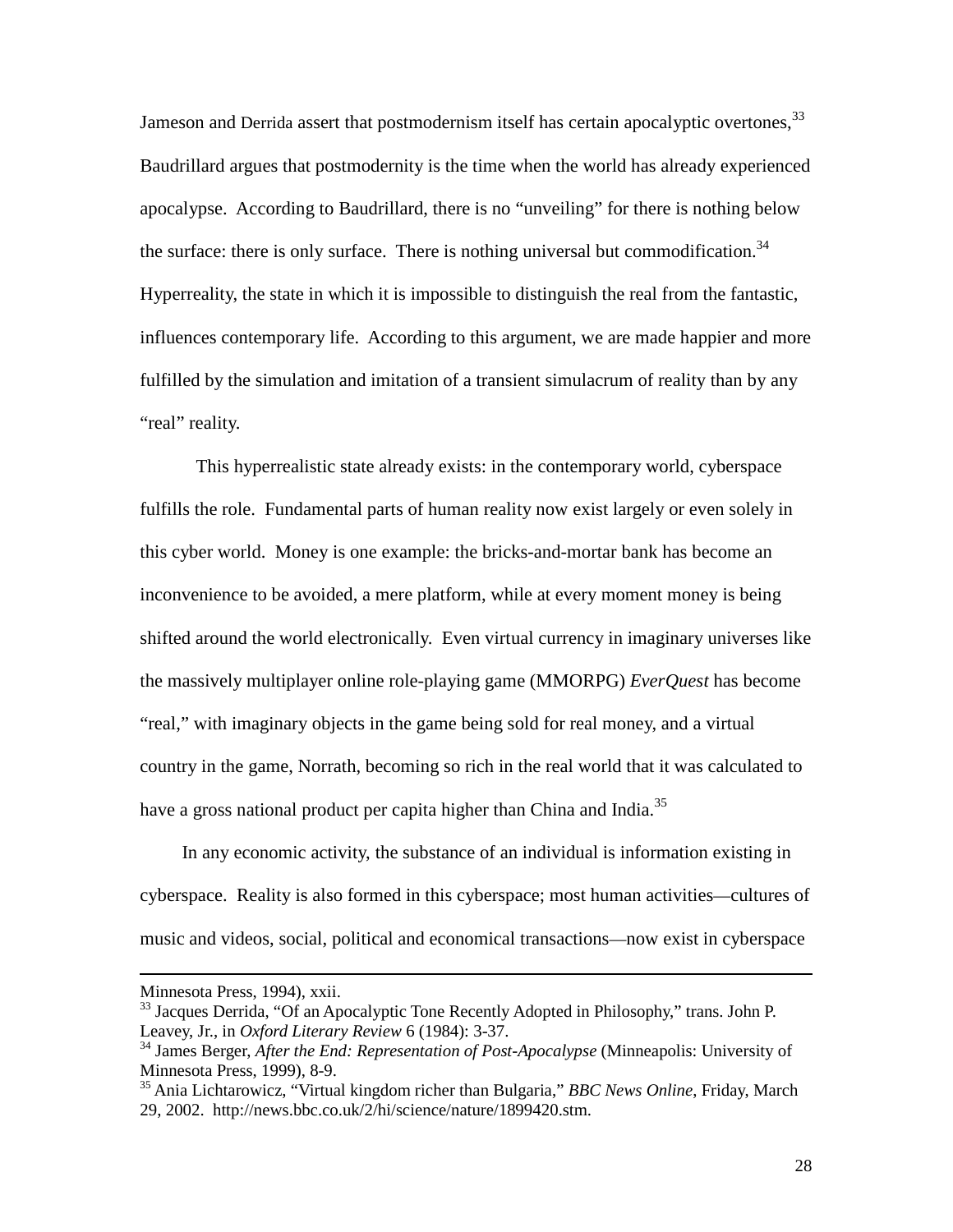as well as or even instead of in the real world. In MMORPGs real people represented by avatars in imaginary universes meet in virtual spaces inside online games and exchange virtual items for real-world money. There are even people who earn their living—their means of real-world survival—in this way. We are no longer able to insist on one "reality" when we talk about the concordance of time, for our world *is* no longer functioning as one reality.

Political economist and philosopher Francis Fukuyama also argues that we are living in the post-apocalypse in his essay "The End of the History?" and in his book *The End of History and the Last Man*:

What we may be witnessing is not just the end of the Cold War, or the passing of a particular period of post-war history, but the end of history as such: that is, the end point of mankind's ideological evolution and the universalization of Western liberal democracy as the final form of human government.<sup>36</sup>

In this argument, the end of history does not mean that the end of ideological conflicts between communism and democracy causes a decrease in important historical events. Rather, Fukuyama claims that history must be viewed as an evolutionary process; of all the socio-political ideologies that have existed since the ancient period, liberal democracy has survived as the most suitable. Therefore, he argues that we have already entered a post-historical world without major endings, for no other political system will emerge; equality of rights, rules, and opportunities is guaranteed by the liberal democratic system and the world is increasingly becoming democratic since the end of the Cold War. $37$ 

As we have seen, postmodernism has certain apocalyptic features related to the end of grand narratives and the stagnation of modernity. Moreover, we increasingly feel

<sup>36</sup> Francis Fukayama, "The End of History?" *The National Interest* (Summer 1989): 3-18.

<sup>37</sup> Francis Fukuyama, *The End of History and the Last Man* (London/New York: Free Press, 2006).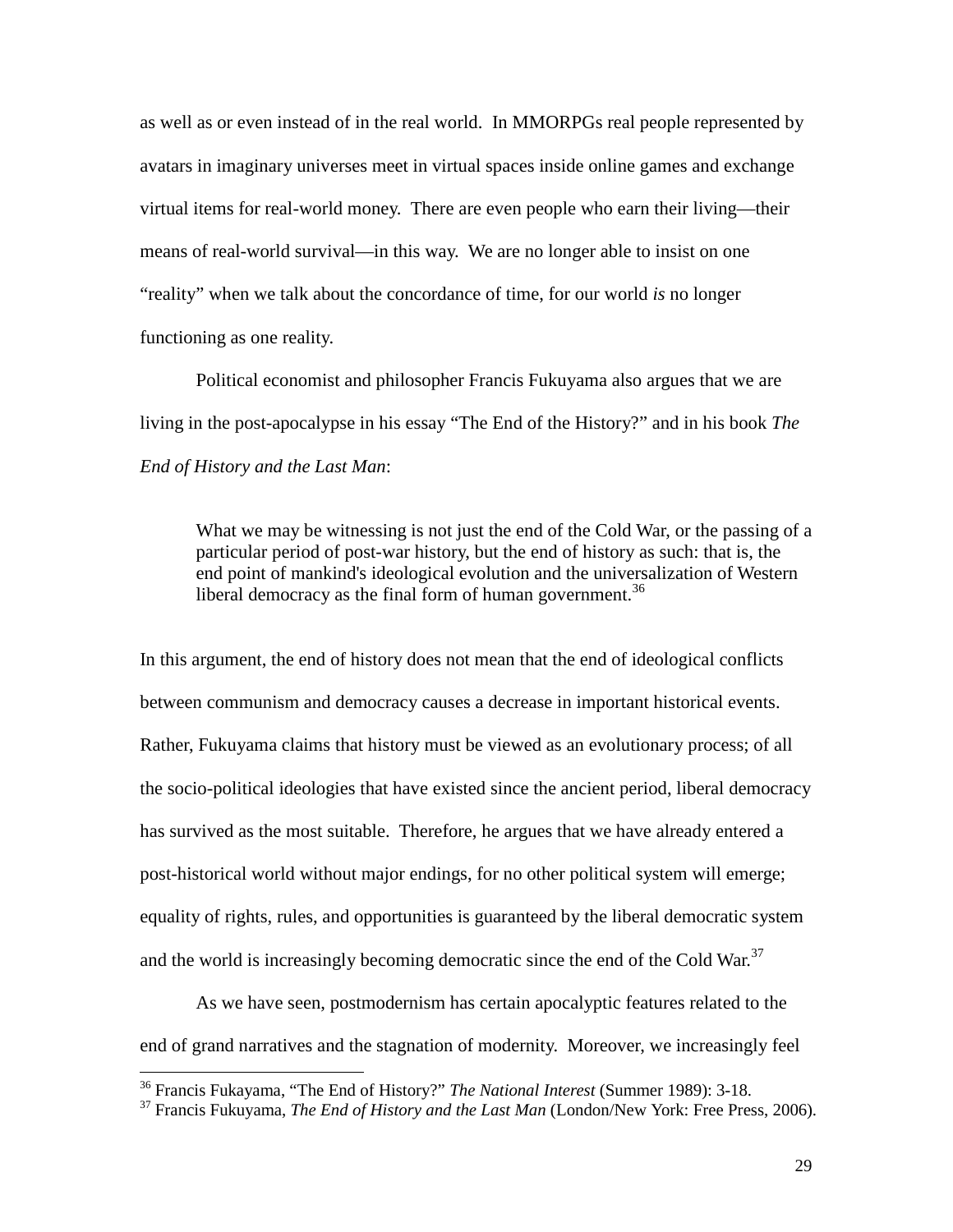that the apocalypse has already happened: our grand narratives have been lost, and we will not experience another major sense of ending in the future; the divine, nature, progress, ideologies, and human rationality cannot play a central role in contemporary life. In the premodern idea of cyclical time, the events of the end all belong to an archetypal model. The uniqueness of each event is subsumed within the concordance of time that loops back from end to beginning. There is no ultimate experience of ending: premodern apocalypse rests on eternity. In the modern notion of linear time, each event and each individual comes to possess uniqueness, for the modern concordance of time allows only one end. The end is in the future yet always near, but recognized as something as yet unexperienced. We continually progress towards the end, yet it is never here or now, but lies ever ahead. However, it becomes clear that the cyclical and linear understandings of time are no longer valid in the twenty-first century, for the postmodern world renounces the sacred center of the cosmos and idea of progress as the final goal of linear history.

James Berger terms this understanding of our time "post-apocalypse." In *After the End: Representations of Post-Apocalypse*, he explains that modernity is preoccupied by "a sense of crisis, viewing as imminent, perhaps even longing for, some conclusive catastrophe."<sup>38</sup> We still have this sense of crisis, but it coexists with the sense that the major catastrophe has already occurred and that the crisis is over. The ceaseless activity in our time, and the procession of similar disasters, is a complex form of stasis. Berger claims that "the visions of the end that Frank Kermode analyzed in terms of a sense of an ending have increasingly given way to visions of after the end, and the apocalyptic sensibilities both of religion and of modernism have shifted toward a sense of post-

 $\overline{a}$ 

<sup>38</sup> Berger, *After the End*, xiii.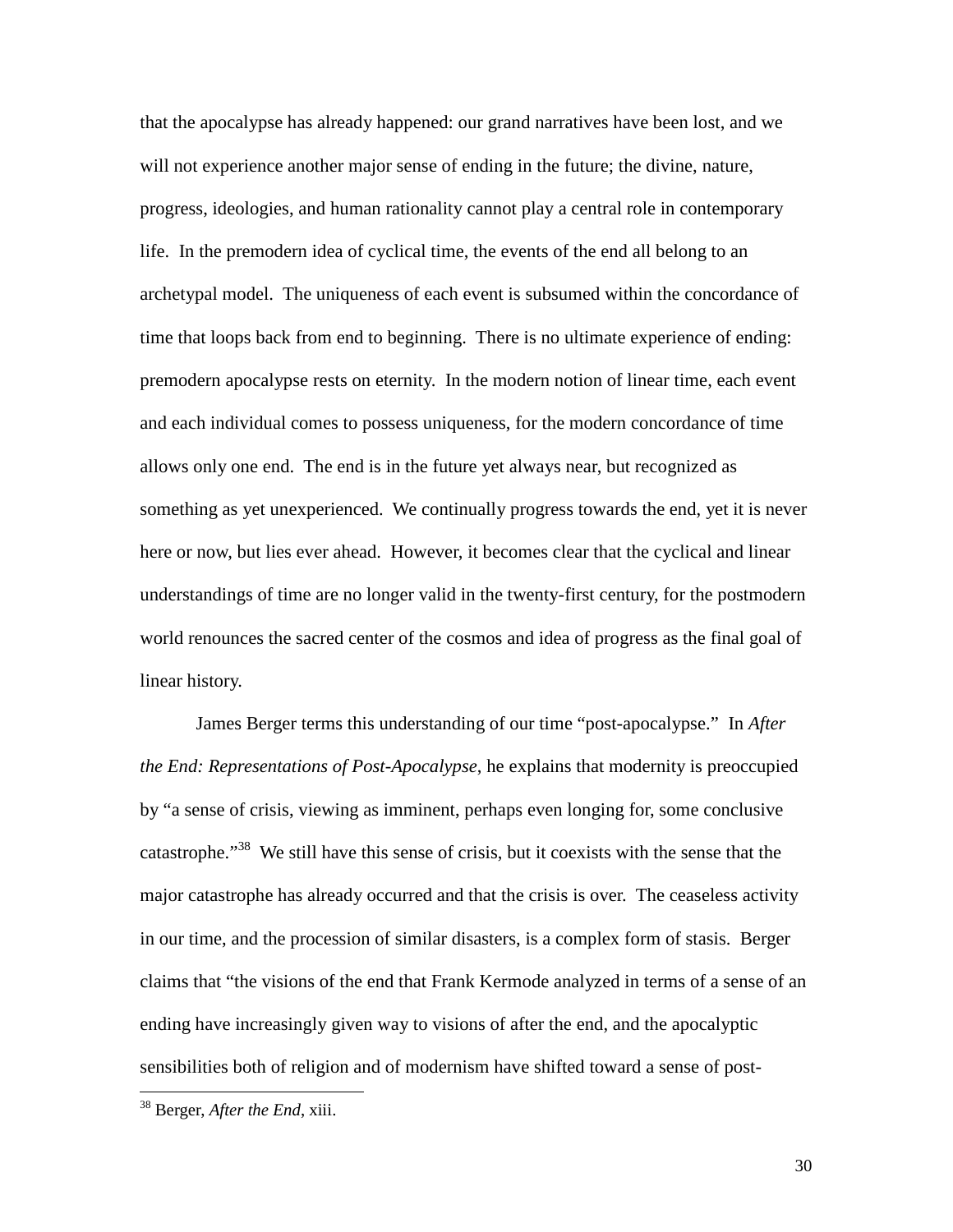apocalypse."<sup>39</sup>

Apocalypse makes the promised end come true by revealing something important at some point in our future. But in the postmodern standpoint, the focus is shifted to something to come *after* the end, for the apocalyptic end has actually occurred and there *will* be no end in the future. Eliade propounds the question of whether one can survive the burden of historicity according to the modern linear understanding of time. The modern apocalypse always requires us to cope with the crisis of facing one final end. The postmodern apocalypse makes this question invalid; the historicity of an event is no longer singular, and there will be no major end or goal to reach. If a historic event were given an absolutely unique value and meaning, it would be impossible to survive the burdens of historicity. Yet suppose that the event has relative value and is approached with multiple expedients, and this may bring multiple interpretations and re-evaluation of the event. Further, postmodern time can be thought of as interactive. Accordingly, a historic event comes to have multiple dimensions and can be juxtaposed with the present or with the future in post-apocalyptic fiction. The postmodern imagination can help us to face the apocalypse in a totally different way—positive or negative—from premodern and modern understandings of time and historicity.<sup>40</sup>

In the preceding, I have looked at the ways in which three types of apocalyptic time have been formed. In the ancient world, the cyclical view of time was dominant, and apocalypse was the end of a cycle and could be repeated as many times as the cycle itself. Apocalypse in this view of time is the prelude to total renewal and the perfect rebirth of the world and the universe. With the ascendance of Christian tradition, with its

<sup>39</sup> Berger, *After the End*, xiii.

<sup>40</sup> Berger, *After the End*, xx.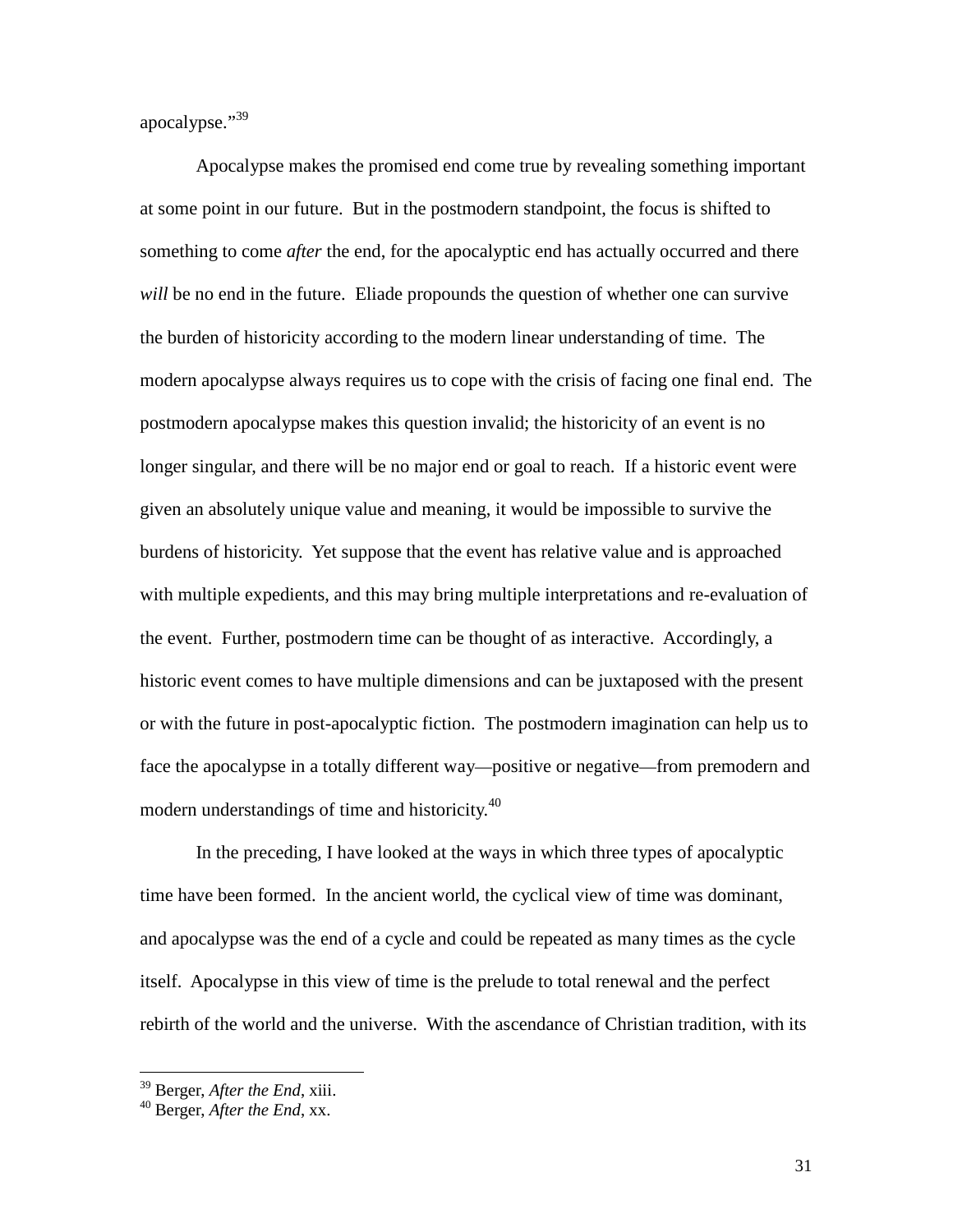foundation of Jewish tradition influenced by Zoroastrian apocalypse, the seed of the linear view of time started to grow. As the Western world has modernized, progress and the linear view of time have become widely accepted. The end of time is now understood as the completion of the modernized society in which grand narratives unify nation and populace. As previously seen, the concordance of beginning, middle, and end has been maintained both in cyclical and in linear time.

However, since the late twentieth century, grand narratives have lost their authenticity, and concordance in the cyclical and the linear view of time is no longer reliable. We now experience the multiplicity of reality through the emergence of cyberspace enabled by highly advanced digital technologies. When the divine unitary center of the cycle is distrusted, and when the unitary understanding of history as the past, reality as the present, and goals as the future is totally disjointed by postmodern trends, apocalypse is considered to have occurred already, never to happen again. Postmodern apocalypse becomes the post-apocalypse, which seeks to express the aftermath of the unprecedented destruction of World War II and unexpected changes due to the revolution of information technologies in the social/ecological/cultural/economic system. It is a strategy for coping with living in an endless and timeless world. Apocalypse thus has undergone considerable diachronic changes, yet still survives and even thrives in contemporary popular cultures.

Here I would like to expand the ordinary definition of apocalypse that has long been used in religious contexts: I want to distinguish apocalypse from peaceful millenarism. Some millenaristic movements attempt to reconcile with their enemies without a catastrophic clash, while apocalypse is widely understood as the process by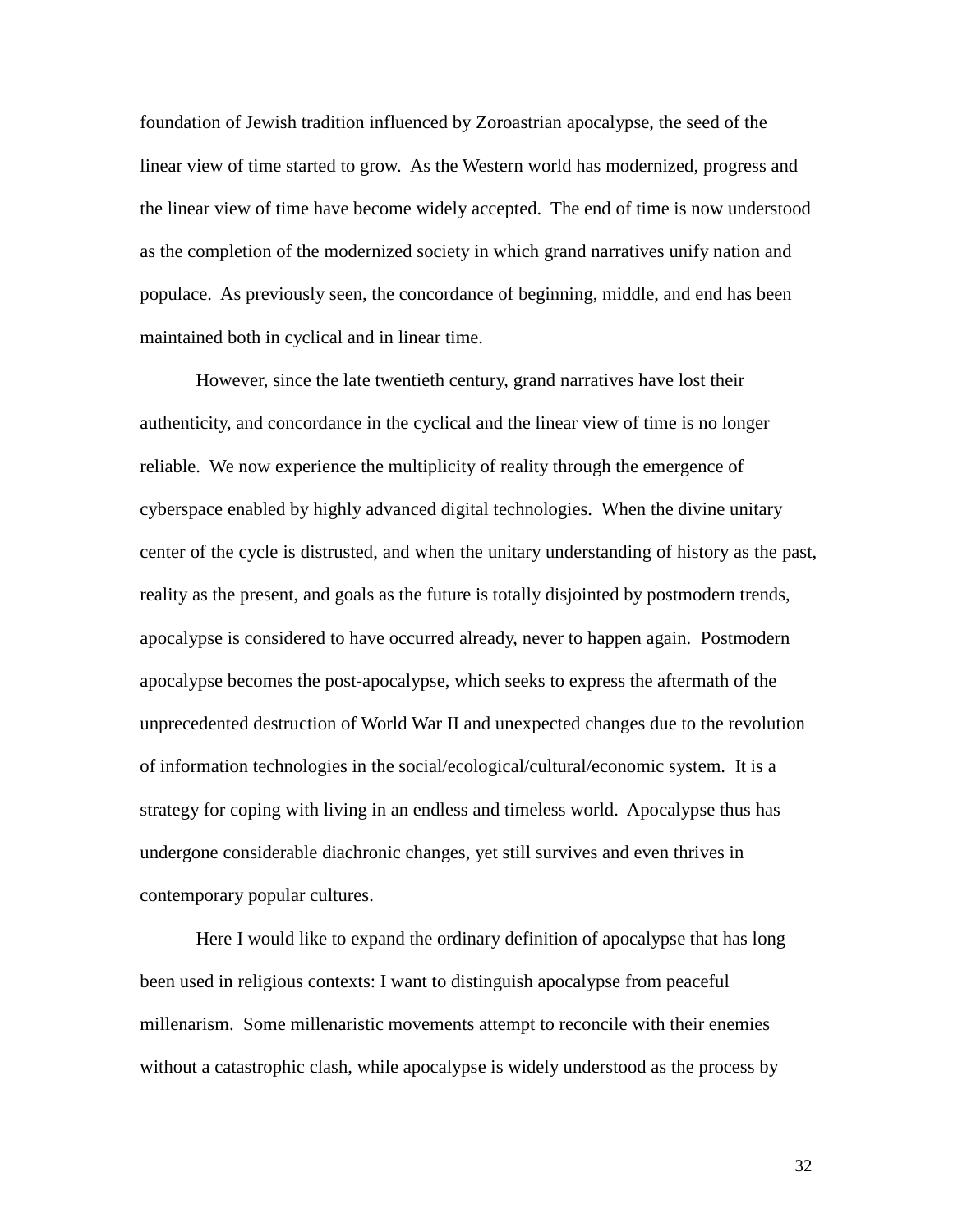which final salvation is brought by transcendence after a catastrophic crisis. However, as we have seen, various subspecies of apocalypse have emerged as it has lost its religious meaning and been transformed by sociopolitical changes. I would therefore define apocalypse as a story of facing a destructive end, usually an end that is never experienced by either the protagonists of the narratives or by their writers/readers; the story includes a catastrophic moment of ending caused by unknown Others, or by unexperienced changes. Apocalypse is formed when we feel a sense of crisis towards things or events we have never experienced: an individual death, the end of an epoch, the disintegration of an empire, the collapse of an ideology, the physical termination of the universe, or the end of the way we conceive the world. Apocalypse describes the catastrophic confrontation with such unknown others, and indicates new visions, positive or negative, after the crisis.

# **Functions of Apocalypse**

How is the role and influence of apocalypse critically understood and evaluated? In Western academia, there have been many studies of Judeo-Christian apocalypse and millenarian movements. Many of these try to take a neutral position toward apocalypticism, or give a positive evaluation of apocalyptic literature as canonical texts of subversion which support revolutionary ideologies in the West. Catherine Keller argues that liberation theologians such as Allan Boesak and Pablo Richard regard Saint John as a precursor of their decolonizing project. The famous contemporary theologian Jüngen Moltmann gives Christian eschatology renewed, affirmative meanings by stating that apocalypse is not centered on ending but rather on hope. He argues that Christian eschatology is all about hope as forward-looking, and therefore it leads to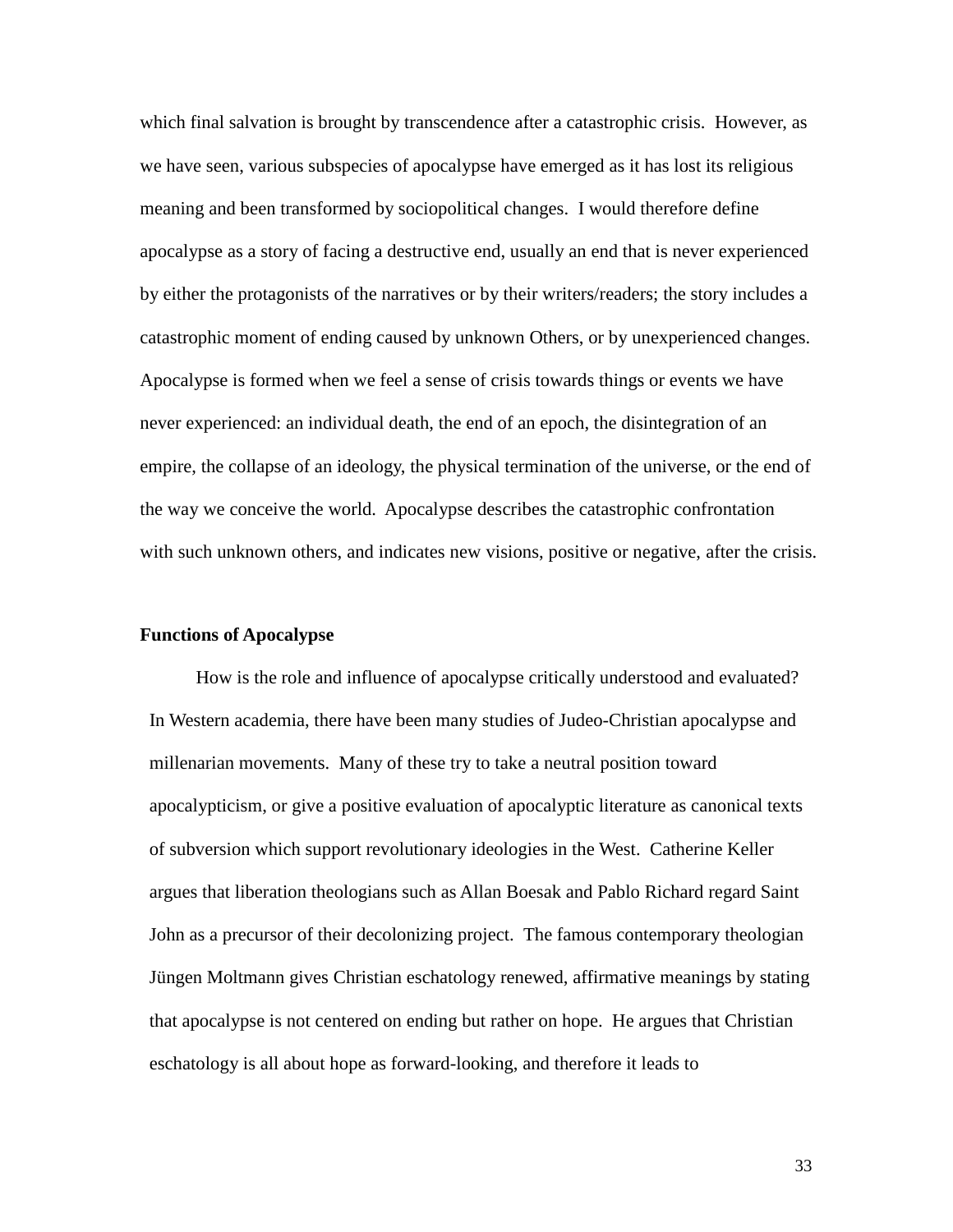"revolutionizing and transforming the present."<sup>41</sup>

Others take a clear anti-apocalypse position, regarding it as a discourse: an ideological tool that the powerful use to control the powerless. It is not widely known that British novelist D.H. Lawrence wrote on The Apocalypse of John in the 1920s and emphasized the fact that the book is filled with hatred, enmity, and desire for hegemony over the oppressor. Since Christianity took hold in the West, Lawrence insists, apocalypse has long functioned to justify people's desire for power and control.<sup>42</sup> Among recent studies, feminist postmodern philosopher Lee Quinby claims in her *Anti-Apocalypse* that apocalyptic discourse thwarts freedom and democracy. She reviews the relationship between power, truth, ethics and apocalypse using Foucault's genealogy, and asserts that apocalyptic doctrine is the urge to unify, to homogenize and to dualize. It disavows questioning of existing truth, discredits skepticism, and discourages challengers of the status quo. $43$ 

Yet this anti-apocalypse stance always faces the danger of falling into the very binary system which it criticizes. When anti-apocalypticism strongly deplores a fundamentalist understanding of apocalypse as something threatening to our freedom, it is not totally free from the value-laden binary system; it may end up counter-demonizing the Other aggressively. Keller points out that anti-apocalypse is a double bind for it "must continuously confess its indebtedness to its opposite, and at the same time . . . disavow any righteous inevitability of The End."<sup>44</sup> Furthermore, when we look outside

<sup>41</sup> Catherine Keller, *Apocalypse Now and Then: A Feminist Guide to the End of the World*  (Boston: Beacon Press, 1996), 16-17.

<sup>&</sup>lt;sup>42</sup> D.H. Lawrence, *Apocalypse* (London, New York: Penguin Books, 1996), Introduction.

<sup>43</sup> Quinby, *Anti-Apocalypse*, Introduction. See also Lee Quinby, *Millennial Seduction: A Skeptic Confronts Apocalyptic Culture* (Ithaca, London: Cornell University Press, 1999).

<sup>44</sup> Keller, *Apocalypse Now and Then*, 10.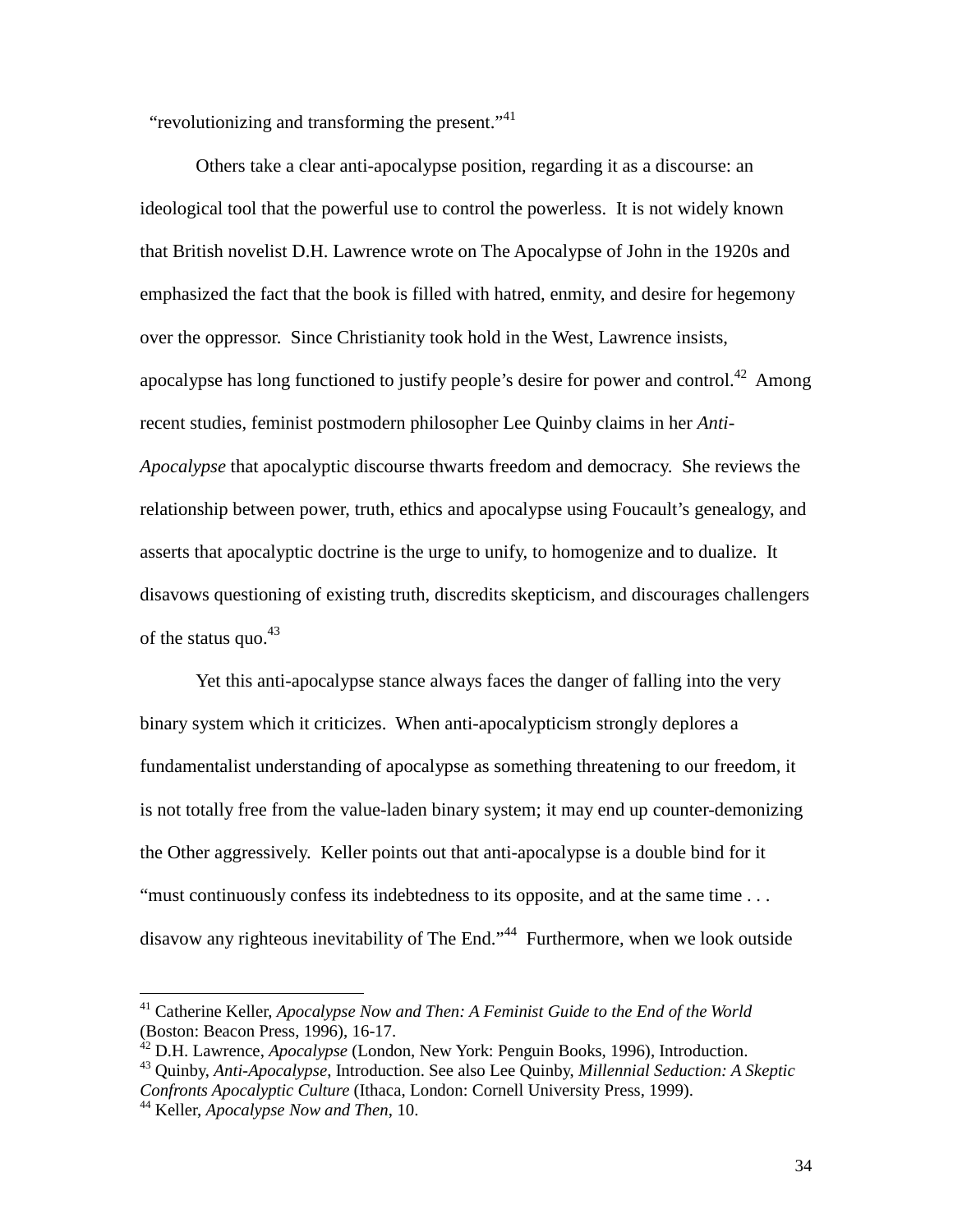Biblical tradition and influence, for example, to indigenous myths, Hindu and Buddhist tradition, and Greek mythology, it becomes clear that apocalyptic narratives in non-Judeo-Christian culture do not always rely on a single center of power and a value-laden dichotomy between good and evil, although these myths possess characteristics of the end of the epoch, the world, and the universe. Both pro- and anti-apocalypse standpoints in Judeo-Christianity fall short of explaining how apocalyptic phenomena function in other parts of the world, such as Japan. As we have seen above, apocalypse is versatile, and its context, proportion, rhetoric and influence vary greatly.

It is very difficult to evaluate worldwide apocalyptic traditions in terms of "good" or "bad" effects; the influence of the apocalyptic imagination is very versatile. Therefore, I prefer to pay attention to the functions of the apocalyptic phenomenon rather than its moralistic value. The focus is to look at what has been revealed through apocalypse at various times, especially during major transitional periods; apocalypse in the original Greek signifies lifting up the veil to reveal/disclose/uncover the otherwise hidden truth. I am interested here in how apocalyptic narratives have worked as a tool: what kind of tool, for what kind of audience, and in what circumstances.

In particular, I focus on two functional characteristics in apocalyptic narratives: apocalypse encompasses opposing values, and apocalypse as a system always reveals what comes after the end. First, apocalypse encompasses opposing values such as birth and death, beginning and end, creation and destruction, cycle and line, beauty and ugliness, joy and sadness, eternity and temporality, dominance and subjugation, and decadence and morality. This does not mean that all apocalyptic narratives construct a binary system and either always takes one side or function dualistically. Rather,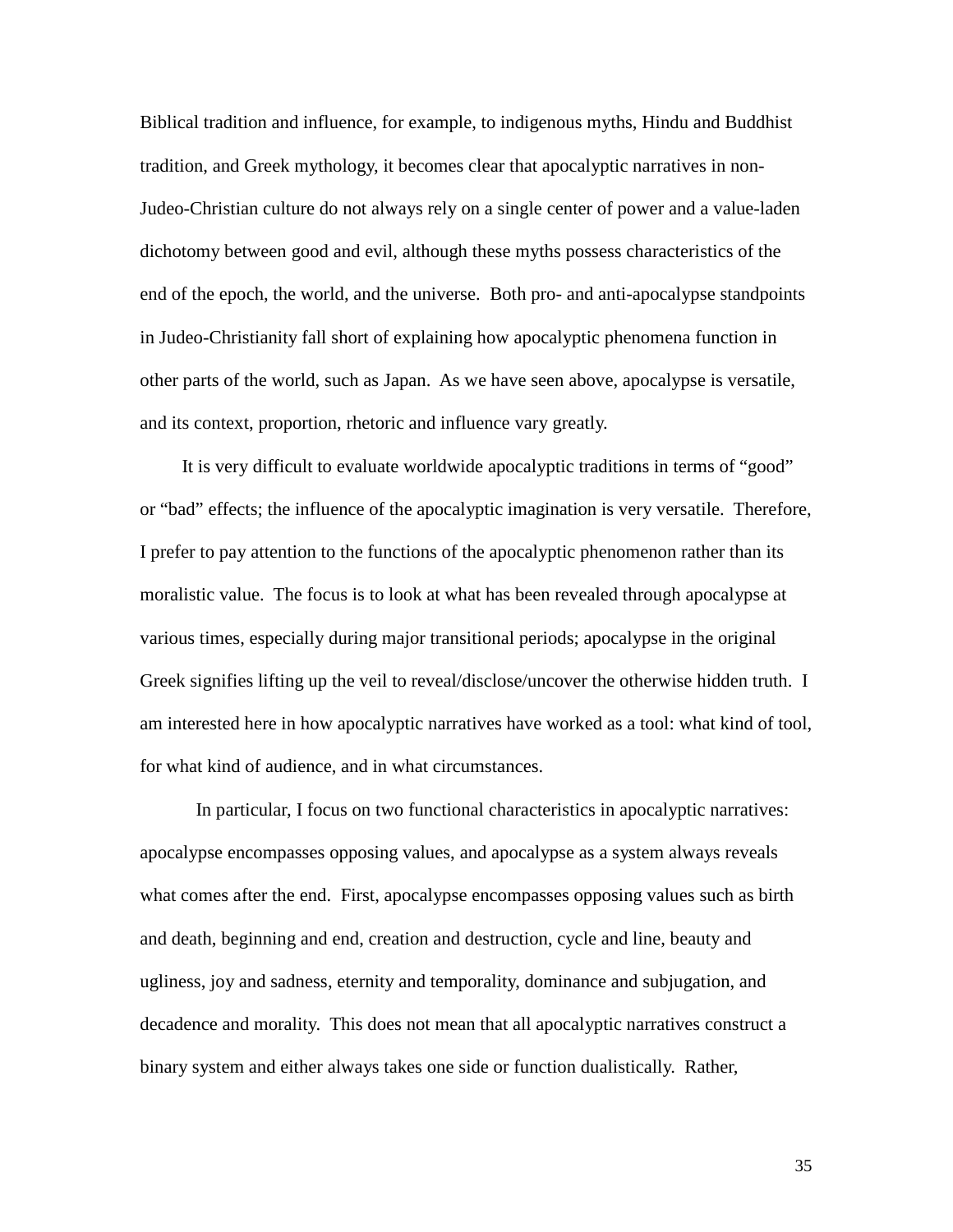apocalyptic stories and ideology narrate the relationship between two opposing values, and by examining this opposition, it becomes clear what is at stake. While some apocalyptic narratives are based on a clear binary but place more value on one side or the other, other apocalyptic stories function to display ambiguities, simultaneously incorporating opposing values.

 In The Book of Revelation, for example, Satan brings decadence, injustice and oppression to the righteous. However, after all seven seals are opened, Armageddon comes and amoral empires and Antichrists are destroyed. After Christ's perfect thousandyear reign, Satan revives temporarily and triggers the final war. With the final judgment, the Kingdom of Heavenly Jerusalem is eternally celebrated.<sup>45</sup> The Book of Revelation seems to function according to opposing values such as virtue versus vice, temporality versus eternity, and decadence versus morality. The story is based on binary oppositions, but with one side of the binary clearly valued over the other. In fact, however, the apocalyptic ideology in this book is used much more ambiguously. As Keller points out, The Book of Revelation is always favored by the disadvantaged; it has supported religious minorities and exploited people in their fight against the dominant. Yet at the same time, it has authority as part of the canon, the "omega" of the Bible. Despite its highly abstract content, its rhetoric has been adopted by the elite eager to protect their supremacy.<sup>46</sup> Indeed, it is well known that The Book of Revelation was used to justify religious wars such as the Crusades. The function of apocalypse in this book is both for power and the powerless, having revolutionary ideas as well as conservative ones. The Book of Revelation thus contains a binary system in its story but its function is more

<sup>45</sup> Kazama Kenji, "Apocalypse Now," *Eureka: Poetry and Criticism* 31, 2 (February 1999): 126- 135.

<sup>46</sup> Keller, *Apocalypse Now and Then*, 10.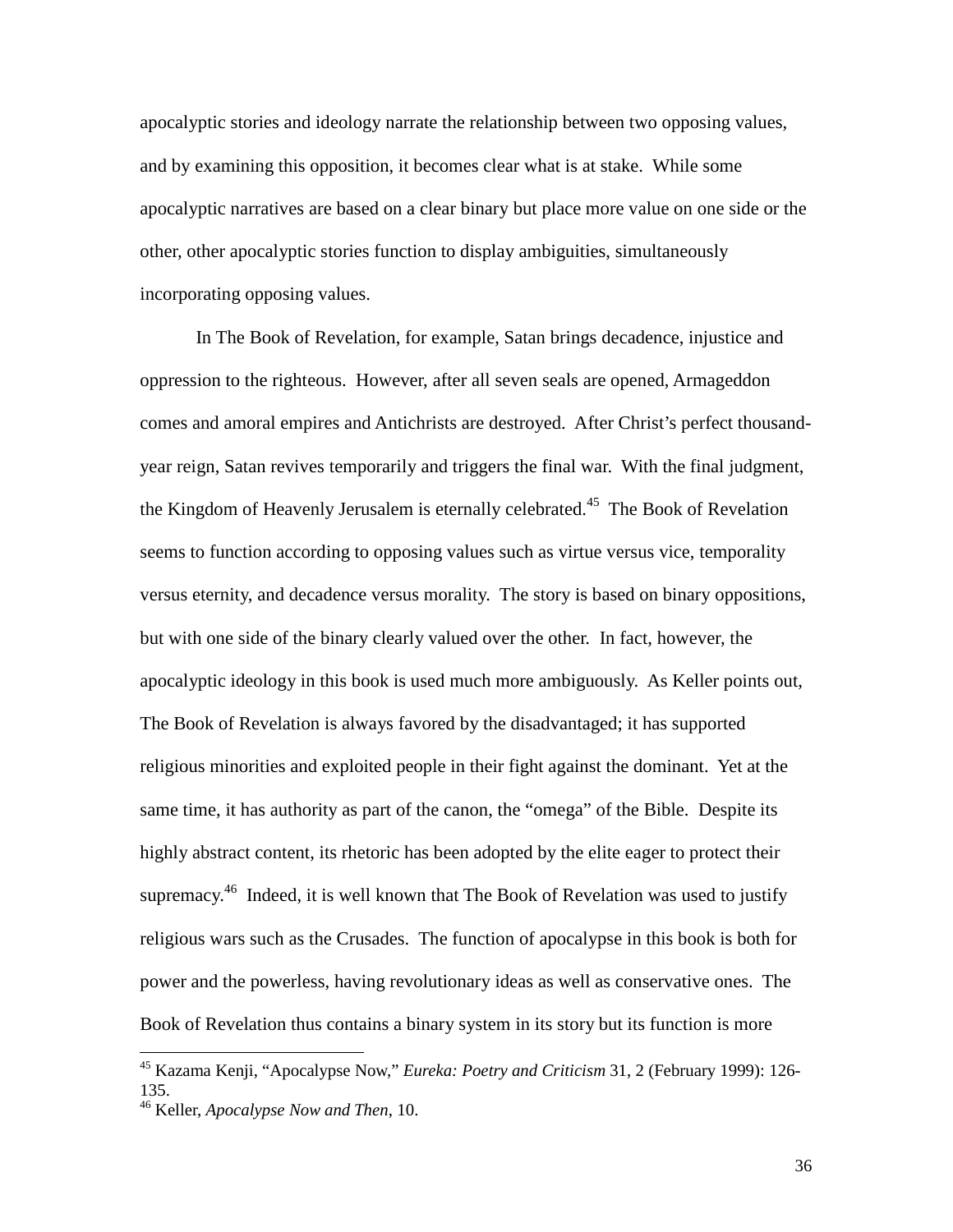ambivalent.

On the other hand, a similar opposition of values and ambivalence can be observed in non-Judeo-Christian traditions. Buddhism as representative of the cyclical view of time has a dynamic ambiguity in its apocalypse. Buddhism does not define the time of the beginning or the end of the world, yet its cycle includes both nothingness and creation. This cycle of the creation and destruction of the whole universe repeats itself: Buddha appears and brings the righteous rule of harmony, virtue, enlightenment; after Buddha dies, it becomes gradually more difficult to achieve enlightenment. Buddha's teachings are maintained as scriptures, yet the number of followers decreases so that enlightenment becomes impossible. This period is called *mapp*ō (in Japanese) and its epoch represents shallow understanding of scripts, disharmony with nature, decadence, and conflicts among followers.<sup>47</sup> The time of *mapp* $\bar{o}$  does not directly mean the final end time as in the Christian apocalypse, for the cycle continues, but its narrative vibrates between the ambivalence of perfection and deterioration in one Buddhist cycle of life.

While traditional apocalypses tend to deal more with the opposition of values and to emphasize the oppositional relationship between two conflicting ideas, apocalypse in the postmodern world places more importance on the boundaries of two opposing values. In particular, these boundaries of opposing values are well illustrated in science fiction. For example, the modern technological apocalypse always presents the usefulness of technology and then contrasts it with the crisis that comes when we misuse it or when we lose control of our creations. The postmodern tech-apocalypse, on the other hand, focuses on the way in which the artificial begins to meld with the natural, as well as how

<sup>47</sup> Michele Marra, "The Development of Mappō Thought in Japan (I)," *Japanese Journal of Religious Studies* (1988 15/1): 25-54.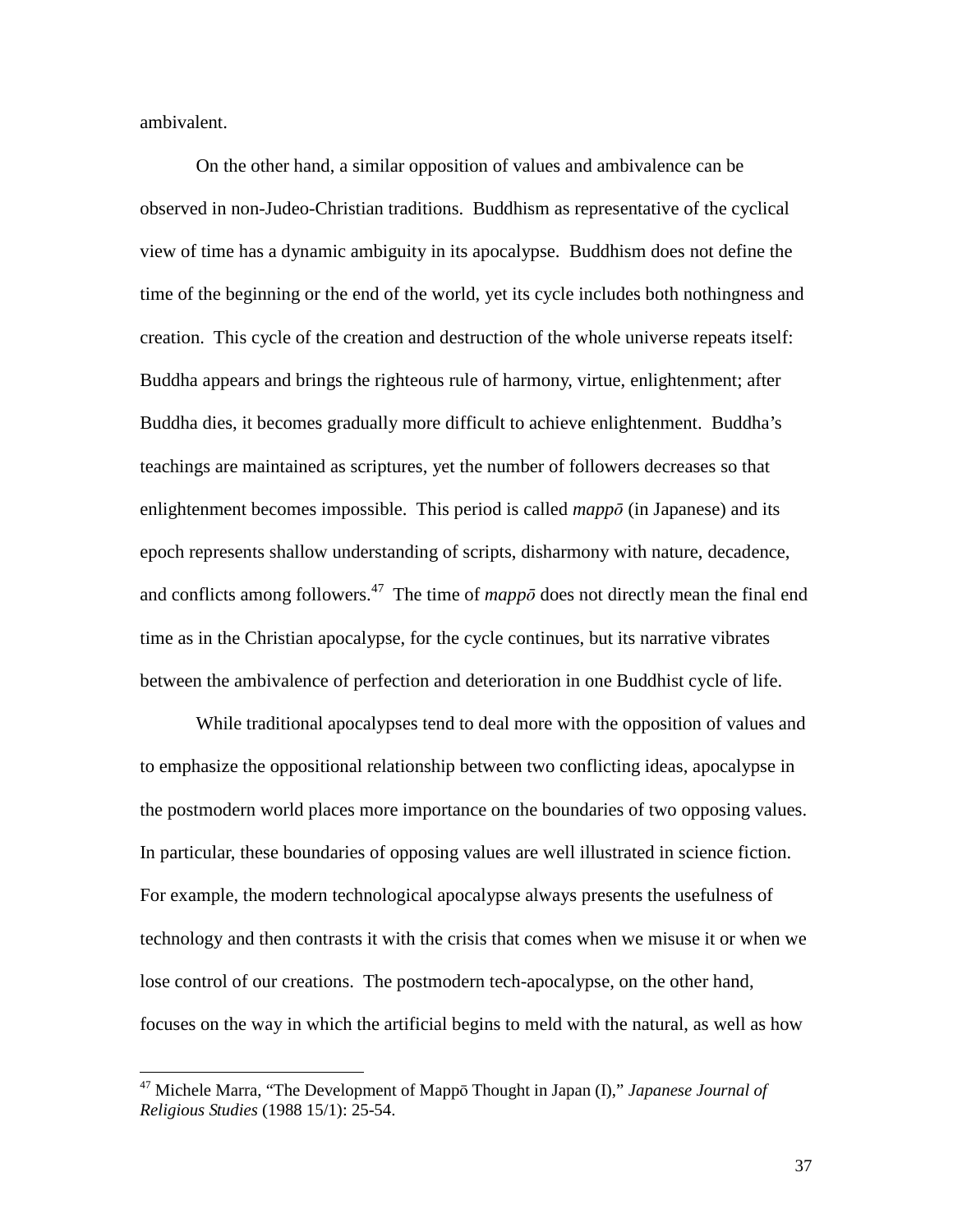nature becomes unable to survive without help and interference in the form of the artificial. Yet at the same time, the artificial always carries the potential of becoming uncanny and harmful to human beings. This illustrates the complex reality of the contemporary world in which the artificial and the natural have become indistinguishable. The threat of ecological apocalypse, which has been widely predicted since the late twentieth century, features similar boundaries and fusions between two poles of purification and contamination, protection and free competition, destruction and rebirth. The boundaries between the poles in the ecological apocalypse, such as the artificial protection of nature and non-interference with the ecological system, are sometimes very complex and cannot be easily defined. Often there is a time when boundary issues in these two opposing values cannot be immediately distinguished. Postmodern apocalypse thus has a tendency to explore the ambiguous boundaries of opposing values, and to reveal the possibility of hybridization of opposing values.

When the composition of opposing values is considered from a different angle, it can be argued that the function of this composition in apocalyptic narratives is profoundly related to confrontation with the Other in a time of crisis. Apocalypse, in other words, is a narrative about what one opposing value says about another, and the way in which people respond and react to the Other in a time of significant sociocultural changes. Apocalypse is the dynamics between the self and the unknown in a time of crisis; this unknown is often a threatening Other, including the limit of our imagination. Accordingly, apocalypse is often used to address unstable identities as a response to a crisis brought about by an unknown Other, and it often attempts to restabilize them by offering affirmations and visions of a better future.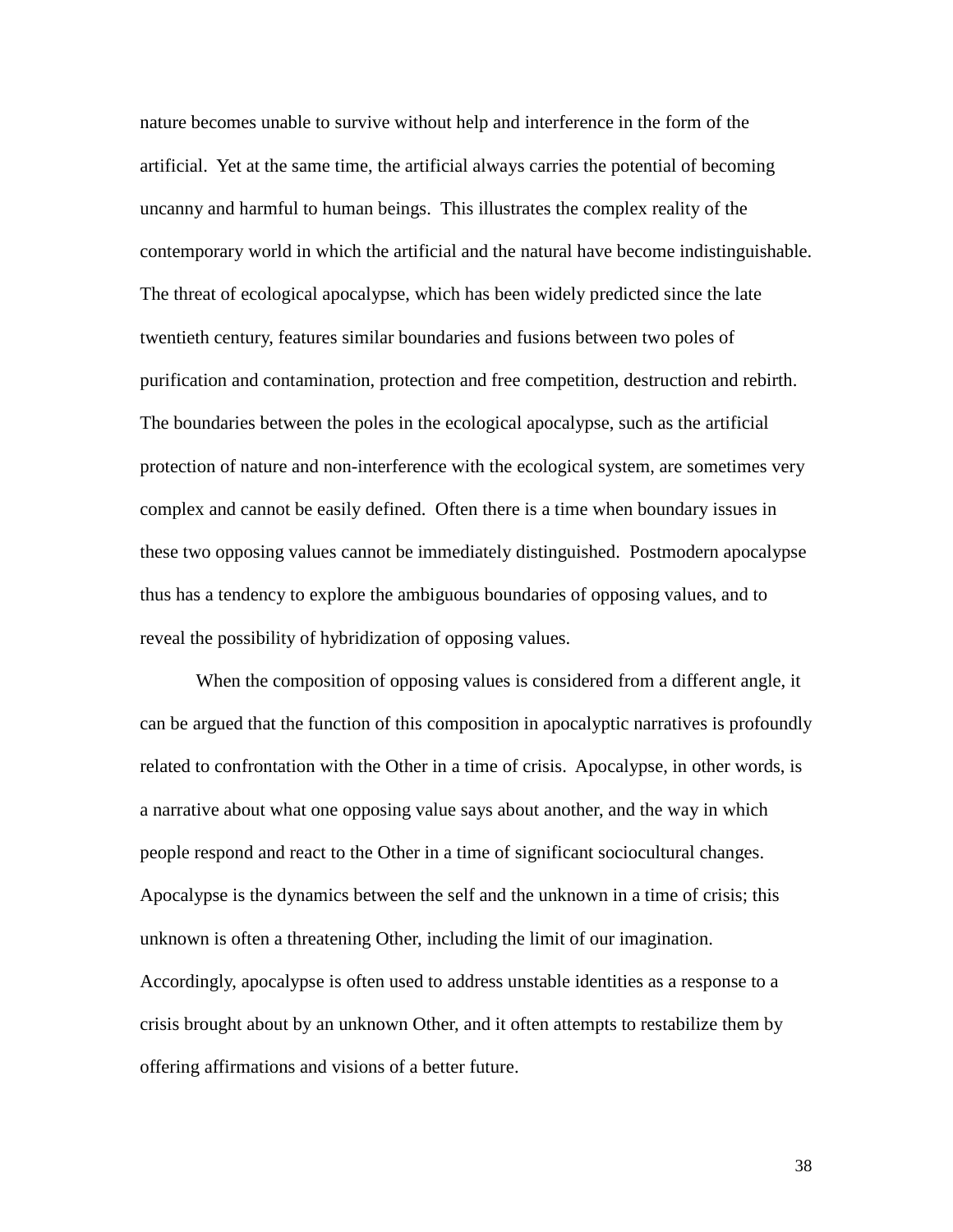The most representative opposing value pair in apocalypse is life and death. Death is understood as absolutely separate from life and experienced as totally Other when we are alive; we cannot experience death until we die, yet death is ever close by, for every living being *must* die. When one must face death, apocalyptic narratives can describe the relationship between life and death clearly; one story may emphasize the contrast between the two or declare the impossibility of reconciliation between them, while another may emphasize the ambivalence of life with death, or the connection and continuity between life and death. The trajectories of the opposing values in apocalyptic narratives can show what Otherness means. At the same time, the apocalyptic situation brings understanding of the self and helps to stabilize fluid identities by contrasting them with the Other.

 The second functional characteristic in apocalyptic narratives is that apocalypse as a system always reveals what comes after the end of the event, the world, or the universe. We have seen that postmodern apocalypse mostly deals with the post-apocalyptic situation, yet in any apocalyptic narrative catharsis always follows destruction or complete annihilation. The characteristics of epilogues have varied as apocalypse has changed in the course of time. For example, in The Book of Revelation, righteous people chosen by the final judgment will live in the new holy Jerusalem that is descended from Heaven, finding the total victory of the sacred and the righteous, and feeling sublime after catharsis. This perfect world is considered as the completion of utopia.<sup>48</sup> In Hindu mythology, everything in our universe is happening in Vishnu's dream; Brahma, the creator of the universe, is born from a lotus growing in Vishnu's navel. When the universe is destroyed, Vishnu absorbs Brahma; one cycle ends at this moment. In the

 $\overline{a}$ 

<sup>&</sup>lt;sup>48</sup> Kazama, "Apocalypse Now," 126-135.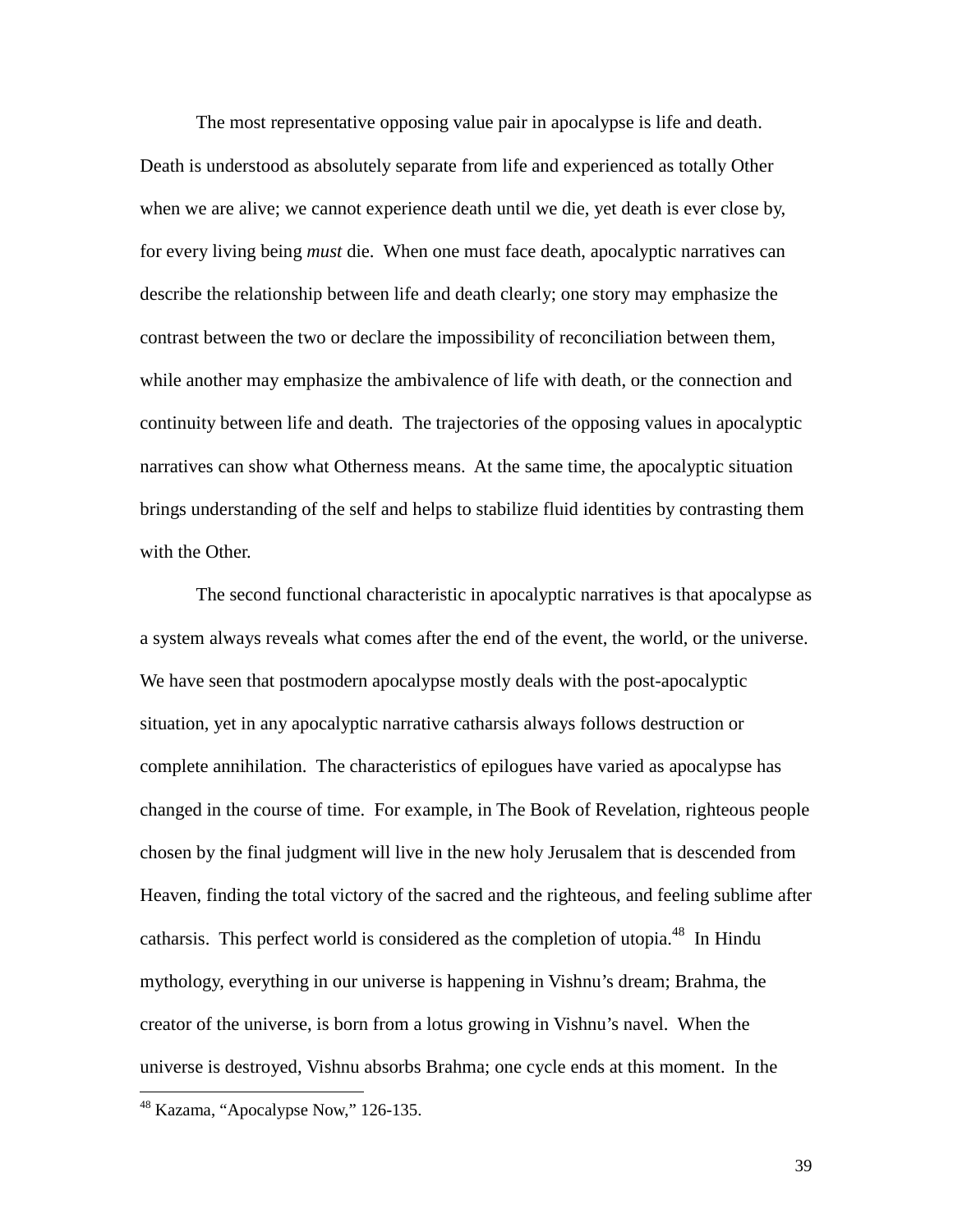next step, Vishnu goes back to sleep and the creation of the universe begins anew. The apocalyptic end in Hindu myth shows eternity, omnipotence, infinity, unconsciousness and immensity and leads us to think of ourselves as a part of this grandiose cycle and one immense life.<sup>49</sup>

Epilogues in traditional apocalyptic myths mostly describe the happy or promised "ending" of the stories, yet modern apocalyptic narratives are often tragic and hopeless. H. G. Wells' *The Time Machine* (1895) describes the complete destruction of humanity and the Earth, and no hope is left at the end of the story. The main character, a time traveler, speaks of his experience journeying to the year 802,701 A.D. and subsequently to thirty million years from his own time. In the story, humans continue to evolve and reach their peak of perfection. But after this peak, human beings experience a differentiation and begin to degrade, becoming increasingly primitive. The Earth experiences the same thing: it stops rotating, and ultimately becomes a dead planet.<sup>50</sup>

Wells wrote a number of highly influential and innovative SF works, often explicitly criticizing capitalism and evolutionism. However, his works were abandoned by his contemporaries in the 1920s. After the First World War, progressivism came to be seen as uncertain and suspect among intellectuals. It is true that Wells' works take a negative position towards progressivism, yet they were based on the premise of *scientific* progress. In that sense, Wells still believed that human beings are creatures of progress. His visions of what would come after catastrophes are often hopeless, for he was unable to reconcile the gap between reality and the ideal of progress.

After World War II, post-apocalyptic science fiction started to boom, for people

<sup>49</sup> Kusano, *Seikimatsu*, 58-69.

<sup>50</sup> H.G. Wells, *Taimu mashin* (*The Time Machine*), trans. by Ishikawa Toshi (Tokyo: Kadokawa shoten, 2002).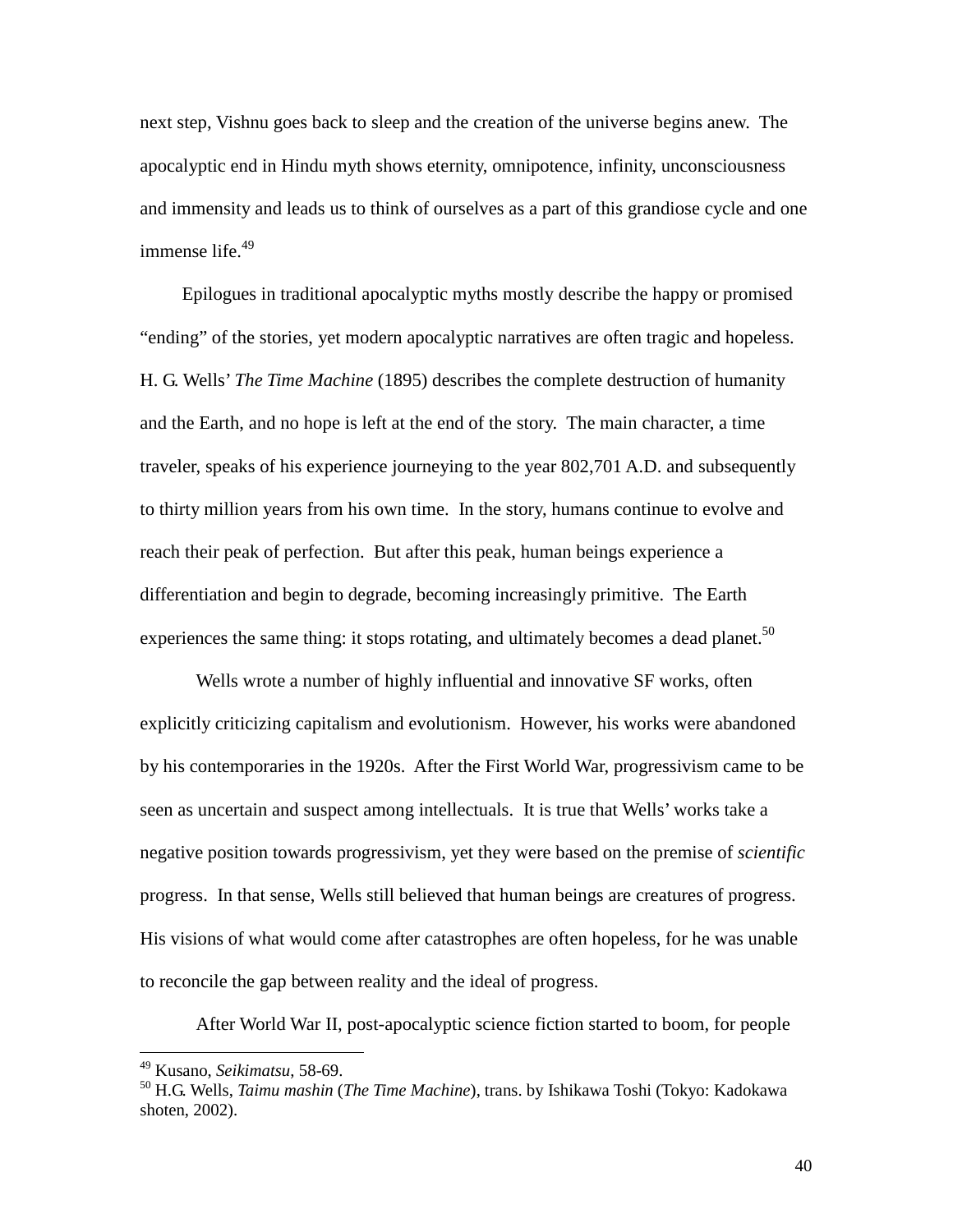had experienced apocalypse in the Holocaust and the atomic bombings. The main theme of apocalyptic fiction shifted from destruction to survival and revival in the aftermath. In Britain, a genre of post-apocalyptic science fiction called "cozy catastrophe" emerged after World War II. Works in this genre describe the emergence of new civilizations following destruction. Usually the main characters are able to safely observe the disaster which happens in a limited area. Most works in the genre describe the challenges of the survivor, the horror of dystopian high-tech societies with tight surveillance, or strife in destroyed civilizations. Regardless of their settings, the narratives seek ways to cope with the experience of existing between life and death, to speak the unspeakable, and to unveil what is hidden in such crises.

Some postmodern post-apocalyptic fiction, on the other hand, deals with special situations such as the *lack* of major change; highly postmodern apocalypse often assumes that there are no more major changes to come. While characters in cozy catastrophes merely observe the destruction, characters in Japanese apocalyptic narratives often experience it directly; the impact of the shock will remain forever, like the impact of the atomic bombs. The conflicts caused by the opposition of ideologies are gone forever, and all that remains is the barren realization that we have to live in a world without major endings, as influential Japanese sociologist Miyadai Shinji argues in his "Live in the endless daily life," and as writer Tsurumi Wataru claims in his famous *Kanzen jisatsu manuaru* (Complete Suicide Manual).<sup>51</sup> We have to live in this endless time when it is

<sup>&</sup>lt;sup>51</sup> Miyadai argues that the leader and followers of Aum perpetrated the sarin gas attack on the Tokyo subway because they could not endure endless life without the sense of an ending. See Miyadai Shinji, *Owarinaki nichij*ō *wo ikiro: Aum kanzen kokufuku manyuaru* (Live in the Endless Everyday: the Perfect Manual for Conquering Aum) (Tokyo: Chikuma shoten, 1998). Also Tsurumi's book begins with the declaration that there will be no big ending in our life. See Tsurumi Wataru, *Kanzen jisatsu manyuaru* (Complete Suicide Manual) (Tokyo: Ōta shuppan,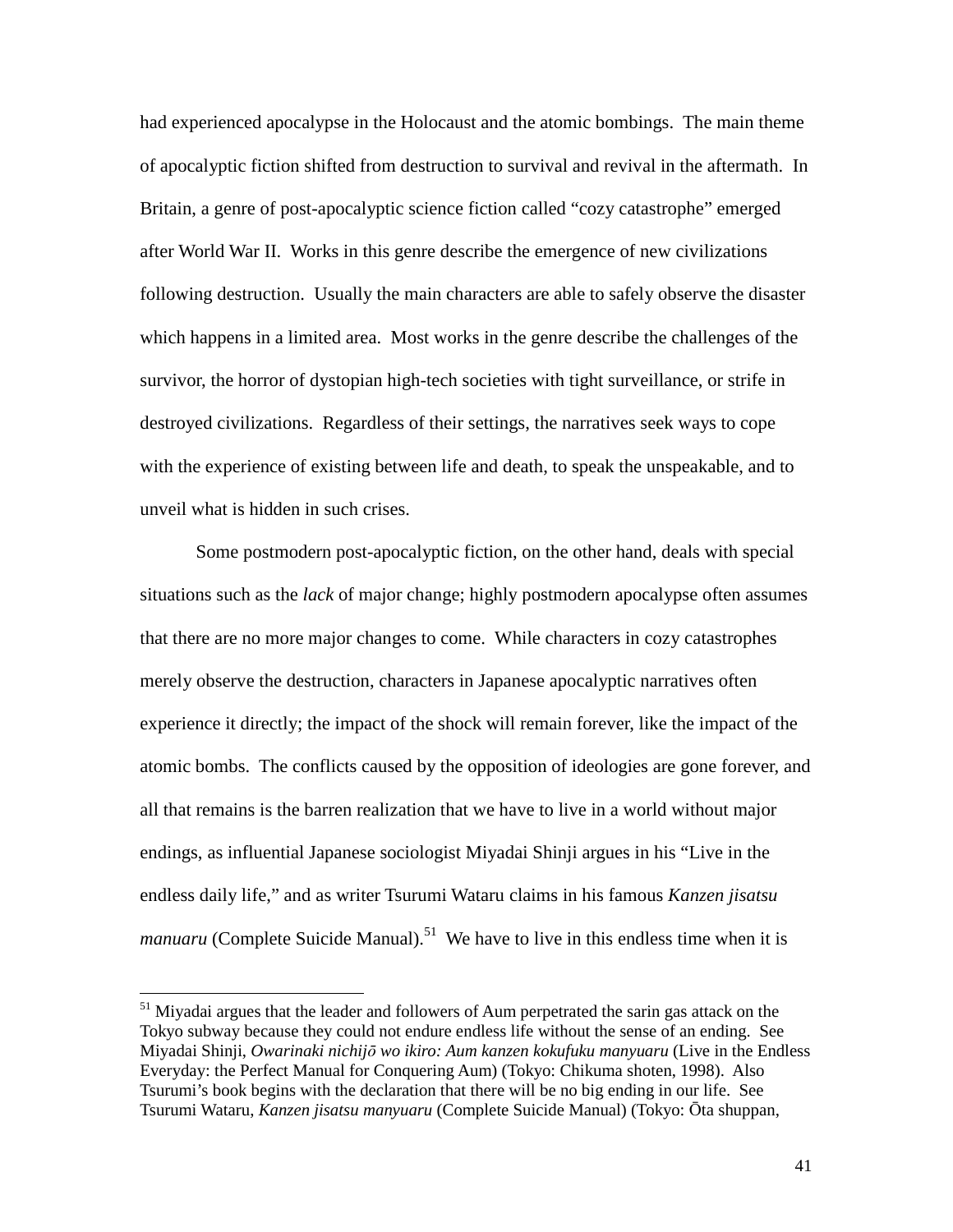not obvious what is right or wrong. When apocalyptic narratives are influenced by the postmodern changeless/endless worldview, they need to deal with something opposite to progress, change, growth, and maturity. We need to realize that conventional hope after apocalyptic crisis no longer exists in postmodern narrative, and apocalypse itself comes to mean something very different.

As we have seen, apocalypse has a versatile nature and changes according to epoch and place; apocalypse is still alive even when the concordance of beginning, middle and end is distrusted in the postmodern world. Apocalypse is no longer a mere end-time story. Rather, I argue that the structure of apocalypse implies the changes of certain relationships in the time of crisis and change; it concerns the relationship between the self and a new and unknown Other; apocalypse describes the crisis of facing a totally unknown opponent or environment, destructive conflict between self and Other, and implies a new relationship between the two. Through experiencing these changes, apocalypse can offer to solidify one's unstable identity in times of crisis, and to create new relationships with others. Regardless of the form, the date, and the cultural background, the relationship between two opposing values and what comes after apocalypse are two important keystones which are always present in any apocalyptic narrative. Through these two elements of apocalyptic narratives, the way the fiction defines otherness and copes with it becomes clear. In Chapter Two, I examine patterns and changes in Japanese apocalyptic narratives. I also look at the way in which the composition of opposing values and the visions after the crisis function in Japanese apocalyptic stories.

<sup>1993)</sup> for further details.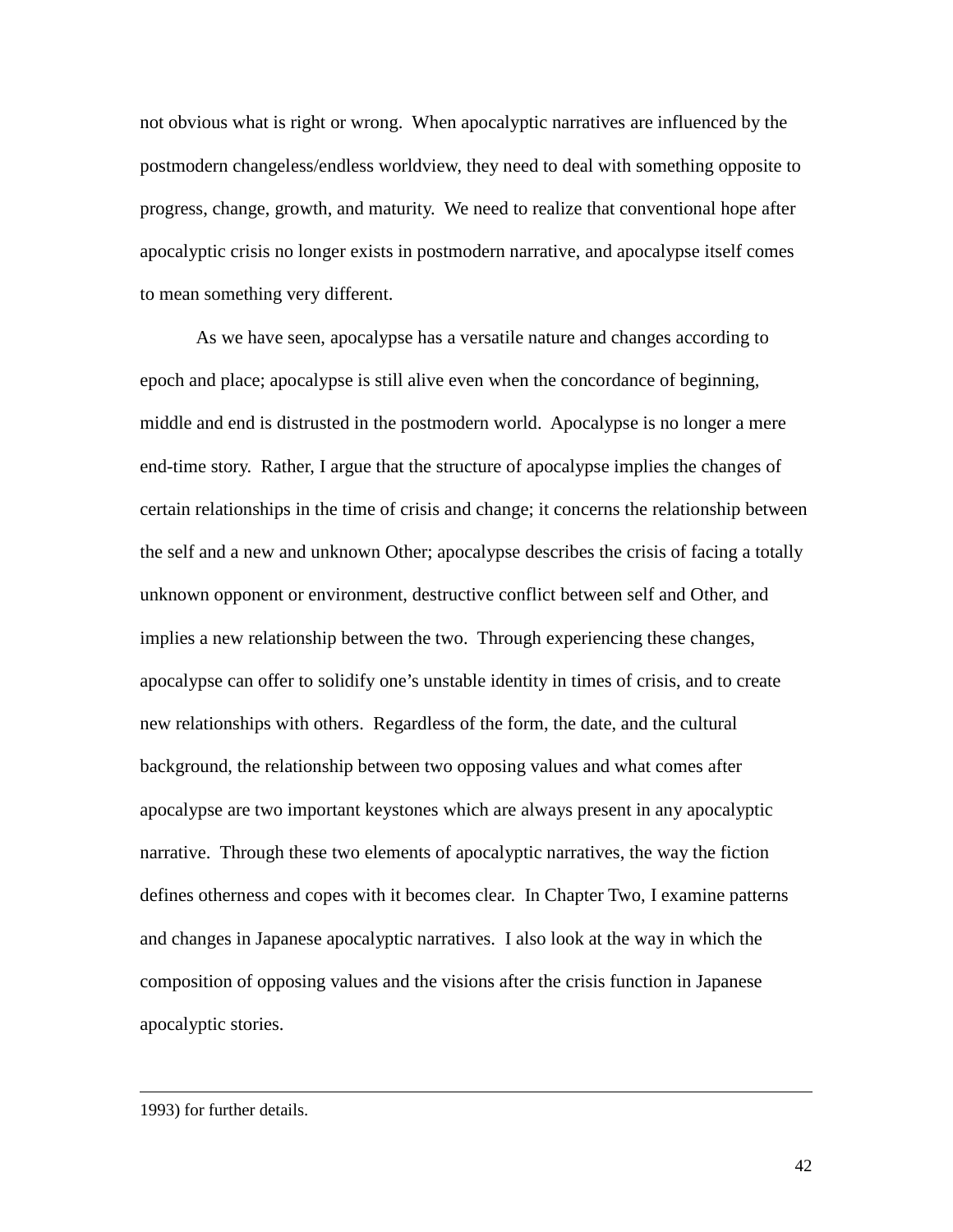#### **Chapter Two**

#### **Apocalypse in Japan**

This chapter mainly deals with theory and criticism of apocalyptic thought and narrative in modern Japan. I divide the modern era into four periods according to important events and transitions in society: from 1868 to 1945 (the beginning of the Meiji period to the end of World War II); from 1945 to 1970 (Japan's defeat in World War II to its recovery from defeat); from 1970 to 1995 (the high economic growth period to the collapse of the bubble economy and social stability); and from 1995 (the beginning of the long decline) to the present. In this chapter I discuss apocalyptic trends and narratives of the Meiji and pre-World War II eras, and I concentrate on apocalyptic thought and criticism in the postwar period; I analyze specific examples of apocalyptic fiction in the periods after 1945 in Chapters Three, Four and Five.

Before moving to discussion of the modern period, it is necessary to look at apocalyptic thought and movements in premodern Japan. Generally speaking, it is safe to say that apocalyptic thought was not as prevalent in premodern Japanese culture as it was in the Judeo-Christian tradition. While apocalyptic myths are common in cultures all over the world, there is no specific apocalyptic myth associated with ancient Japan. The oldest collection of Japanese myths, *The Kojiki* (collected in 712 AD), includes myths concerning the creation of the world and of Japan. *The Kojiki* contains explanations of the births of various Japanese deities, their relationships and conflicts, and the divine ancestry of the emperors, but it does not include stories about catastrophes or the end of the world, and it is difficult to ascertain whether its stories reflect a cyclical or a linear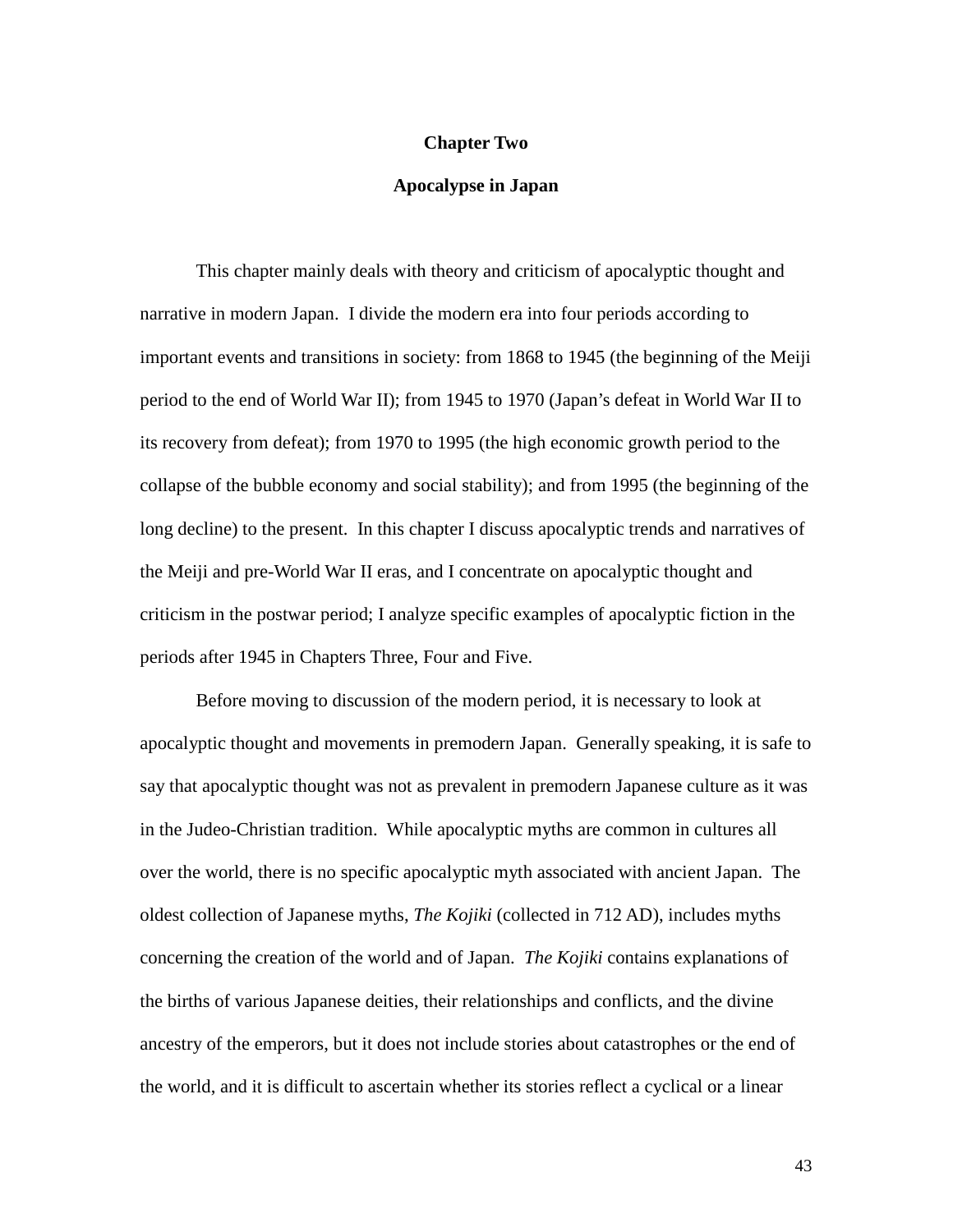view of time.<sup>1</sup> This is because present reality is more important than the past or the future in Japanese myth. Ancient Japanese myths tended to affirm the world, nature, and human beings as they were.<sup>2</sup> Even after the importation of Buddhism in the fifth century, with its cyclical approach and (in some forms) supernatural beings, apocalyptic thought was not the central ideology in premodern Japanese thought.

Although apocalyptic thought was not common in premodern Japan, there were three historical periods—the late Heian period (eleventh and twelfth centuries), the mid-Kamakura period (late twelfth and thirteenth centuries), and the mid- to late Edo period (mid-seventeenth and eighteenth centuries)—during which apocalyptic ideologies were widespread. In the late Heian period, the apocalyptic Buddhist worldview known as *mapp*ō prevailed; it taught that perfection would/could be attained in the Pure Land, but not in this world.<sup>3</sup> In the Kamakura period, new Buddhist reformers expanded and introduced *mapp*ō thought—which had been exclusively taught in the upper class—to the regional warriors and farmers, and in an innovative manner applied the theory to thisworldly issues like social problems in order to solve them in reality. In the Edo period, apocalyptic discourse spread into the lower strata of townspeople and farmers, and

<sup>&</sup>lt;sup>1</sup> Kurano Kenji ed., *Kojiki* (Tokyo: Iwanami shoten, 1963), 13-209. See also Kawai Hayao, *Shinwa to nihonjin no kokoro* (Myth and Japanese Mind) (Tokyo: Iwanami shoten, 2003), 21-104. 2 Tamura Yoshirō, *Nihon bukky*ō*shi ny*ū*mon* (Introduction to the History of Japanese Buddhism)

<sup>(</sup>Tokyo: Kadokawa shoten, 1969), 29.

*Mapp* $\bar{o}$  (the Last Dharma Age) is part of the Buddhist theory of the Three Ages, which also includes *sh*ō*b*ō (the True Dharma Age) and *z*ō*b*ō (the Imitation Dharma Age). *Sh*ō*b*ō is the period of five hundred years after Buddha's death during which followers can attain enlightenment through Dharma. *Z*ō*b*ō is the period of five hundred to one thousand years after *sh*ō*b*ō; though followers cannot attain enlightenment in this period, the teachings of Dharma continue to exist. *Mapp*<sup> $\bar{o}$ </sup> is the period ten thousand years after *z* $\bar{o}b\bar{o}$ , when people are unable to attain enlightenment through Dharma, and society becomes morally corrupt. The Dharma itself remains true, but in the age of *mapp*ō even priests cannot understand and exercise it correctly. See Marra, "The Development of Mappō Thought in Japan (I)," 25-54.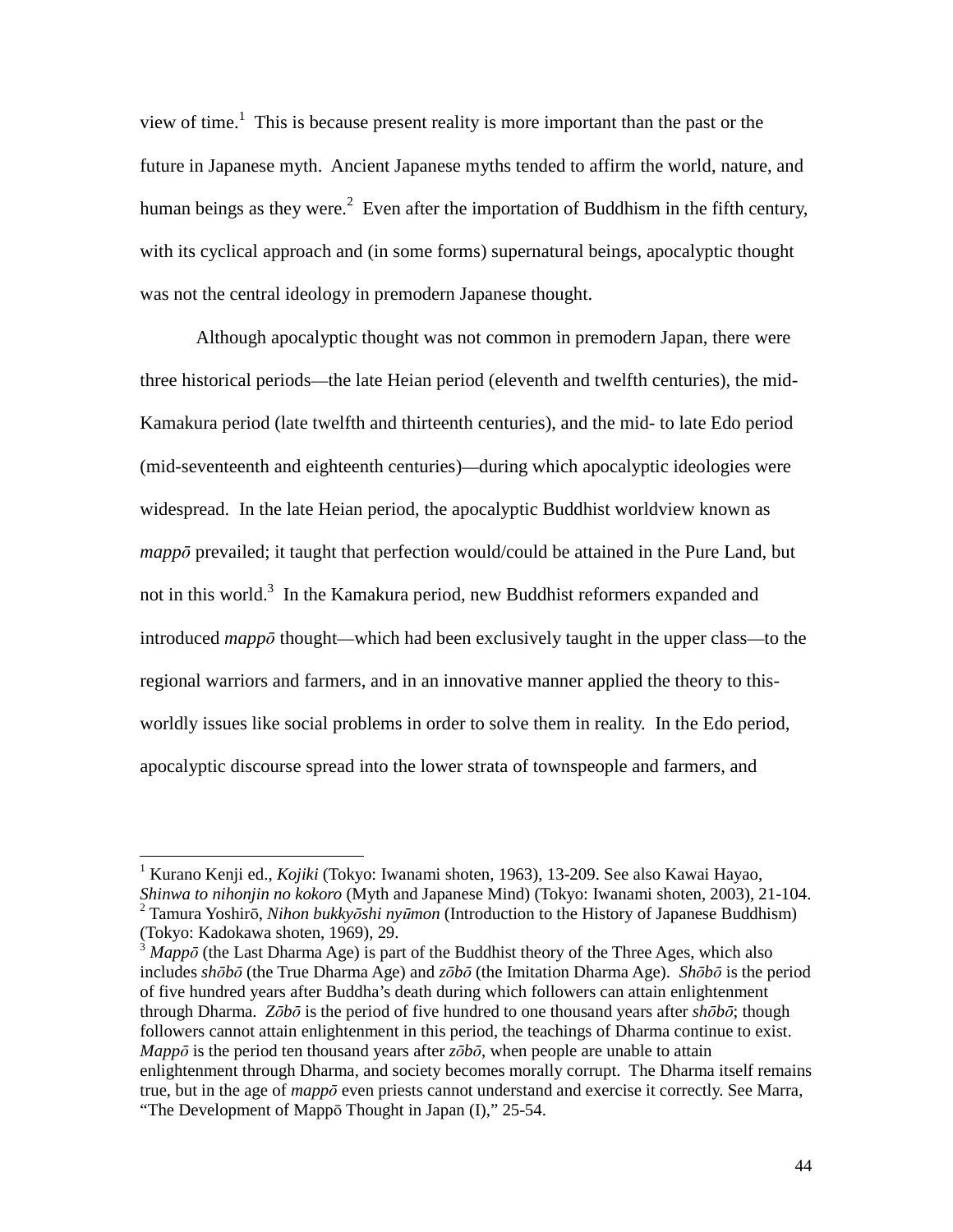movements such as the new religion called *Fujikō*;<sup>4</sup> riots of *yonaoshi ikki*;<sup>5</sup> and fiction by *j*ō*ruri* playwright Chikamatsu Monzaemon (1653-1725) in the domestic genre (*sewa mono*) which deals with double suicides, reflected the Edo apocalyptic trend.<sup>6</sup>

The apocalyptic trend in the Heian period was exclusive to the upper class (the aristocrats), but it gradually widened its scope until it encompassed not only the middlebut also the lowest classes in the Edo period, much like the Western apocalyptic trend. As apocalyptic ideology spread, its functions changed; while Heian *mapp*ō thought depended on the binary distinction between the perfect ideal of the afterlife and the imperfect, hopeless, defiled this-life (which is to say reality), Kamakura Buddhism and Edo apocalyptic movements attempted to achieve their ideals in the present reality, or to act against the existing power through apocalyptic catastrophe. Japanese apocalyptic thought began to seek the connection between oppositional values and between self and unknown Other, offering more concrete ideas of what would come after the end. However, unlike Western apocalyptic thought, these premodern Japanese apocalyptic movements were not powerful enough to become a revolutionary ideology which could reform society. This may be because the traditional Japanese worldview values the

 $\overline{a}$  $4$  *Fujikō*, derived from the esoteric mountain Buddhism, developed into a popular religious organization for townspeople in mid-19th century Edo. It taught that a better age would come when the poor and defiled age would end, and that the transition would occur when the balance of yin and yang was right. It also warned that when people are attached to worldly desires, lust, greed and idleness, apocalyptic events such as natural disasters will occur and the world will face its end. See Tamura, *Nihon bukky*ō*shi ny*ū*mon*, 178-180.

<sup>&</sup>lt;sup>5</sup> Yonaoshi ikki refers to riots aimed at ending social inequality, which often included violent destructive attacks on wealthy merchants and farmers. Details are discussed in Sasaki Junnosuke, *Yonaoshi* (The Reform of Society) (Tokyo: Iwanami shoten, 1972).

<sup>&</sup>lt;sup>6</sup> The theme of double suicide in Chikamatsu's plays functions as a protest by the powerless against the mainstream values of the warrior class which valued hierarchy and loyalty. See detailed arguments in Steven Heine, "Tragedy and Salvation in the Floating World: Chikamatsu's Double Suicide Drama as Millenarian Discourse," *The Journal of Asian Studies* 53, 2 (May 1994); and Shinoda Masahiro, *Shinj*ū *ten no amijima* (The Love Suicides at Amijima) (Tokyo: Kamensha, 1970).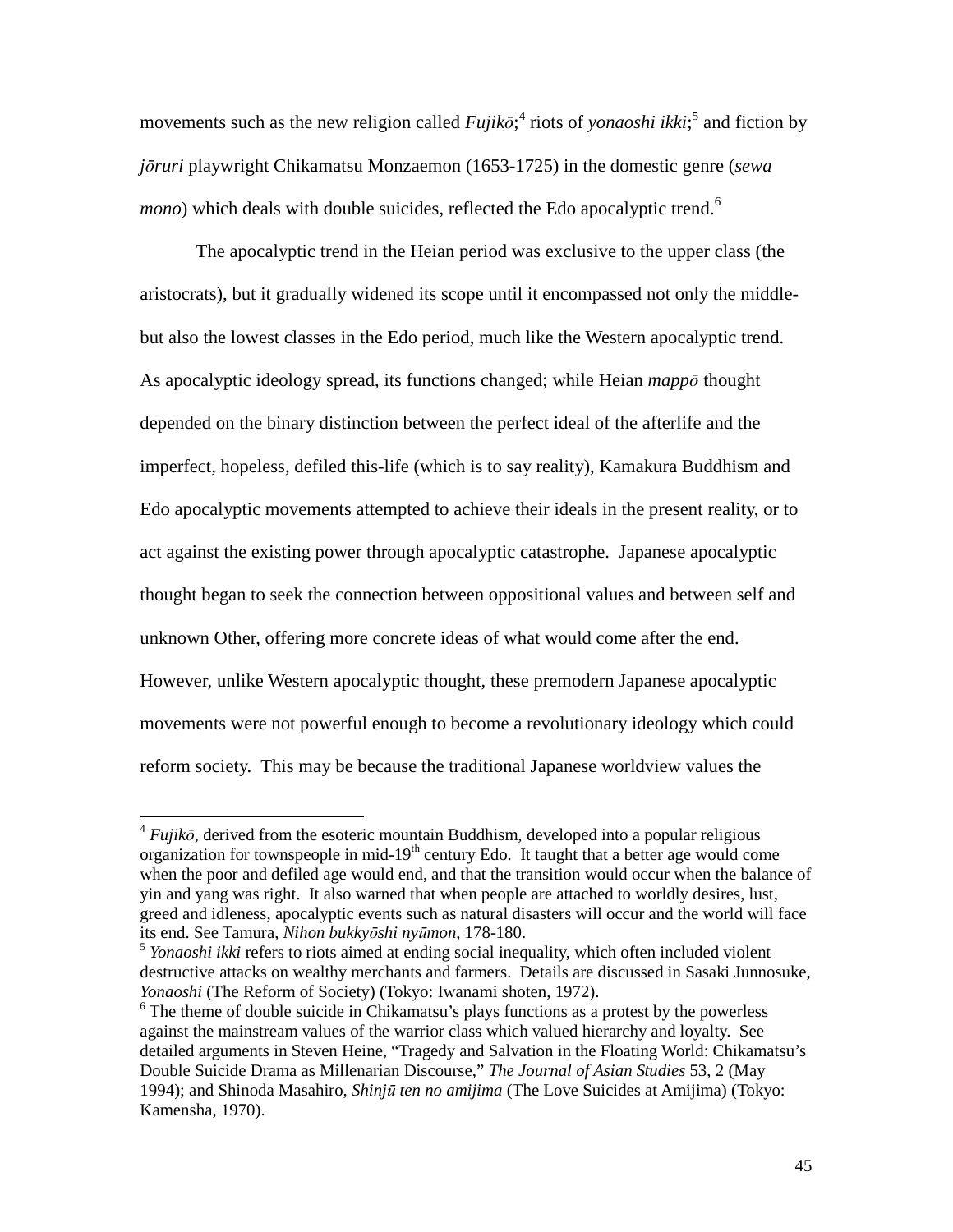present as it is, or it may be because people simply expected the natural renewals of stagnant social conditions that the cyclical view of time presupposes. In either case, despite being taken up by various social movements apocalyptic thought did not have a powerful sociocultural impact in premodern Japan.

# **Apocalypse in Modern Japan: from Meiji to the end of World War II**

Stories and folklore on apocalyptic phenomena like natural disasters have existed in Japan since the Heian period, and they mostly concern actual instances of earthquakes, volcanic eruptions, fires, tsunamis, plagues, and the restoration of the community after such events. In the premodern period, apocalyptic narratives in Japan resembled myths of Heaven and Hell or simple records of natural disasters rather than narratives of worldwide devastation.<sup>7</sup> Apocalyptic stories in the Edo period were based on the opposition between the powerful and the powerless based on realistic circumstances, not fiction. The idea of the future is necessary to create the imaginary space for apocalyptic fantasy; therefore it was not until the early Meiji period that apocalyptic narratives came to be fully-fledged fictional imaginations, as modernization brought the ideas of progress and the future to a newly modern Japan.

Apocalyptic imagination in the modern period widened the scope of the end from that of the community to the end of the world or even the universe. This expansion of imagination was also related to the fact that Japan had re-joined the international community after nearly two hundred years of self-imposed isolation. While for many Edo people the area within the borders of Japan had represented "the world," in the Meiji period even commoners were keenly aware of the existence of lands and peoples beyond

 $\overline{a}$ 

<sup>7</sup> Miyata, *Sh*ū*matsukan no minzokugaku*, 35-50.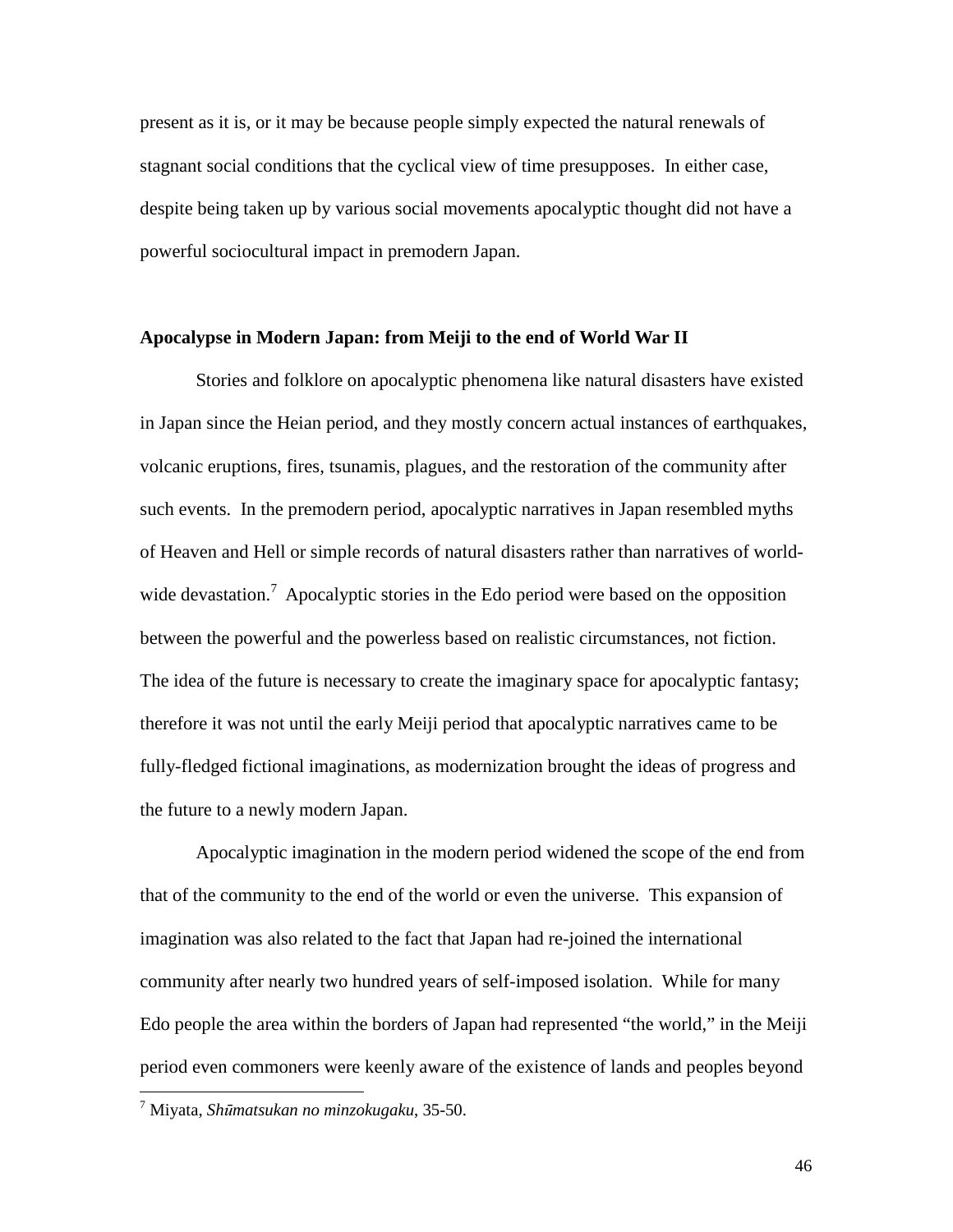their country. The opposing Other to the poor farmer or the masterless samurai in the apocalyptic movements of the Edo period was always a domestic power, such as the rich merchant or powerful lord. In the Meiji period, in contrast, the opposing Other became explicitly nondomestic: Western power, the modern nation-state, and the modern autonomous subject.

As a popular slogan during the Meiji period, *wakon y*ō*sai* (Japanese spirit and Western technology), implies, it was a daunting task for Meiji intellectuals to maintain Japanese traditions while importing Western thought and technologies; their challenge was to reconcile Japaneseness and modernity (Westernization) in order to keep at least part of their traditional identity. Just as *junbungaku* novels were strongly influenced by the theme of modernization and the new Japanese subjectivity, apocalyptic fiction in the Meiji period also came to encompass a wide variety of themes influenced by the influx of foreign, particularly Western culture. New findings in astronomy, geology and physics, as well as Christian, particularly Protestant, notions of apocalypse became sources of the new apocalyptic imagination in the Meiji and Taishō periods (1868-1926).

During the late Edo and early Meiji eras, astronomical phenomena such as comets and newly discovered planets were often considered potential causes of world-wide destruction, for it was understood that there was some chance that such celestial bodies could bring ecological changes on Earth. Comets had long been regarded as omens, but the idea that they could bring world-wide apocalyptic catastrophe developed in the late nineteenth century along with the importation and growth in popularity of science fiction. The new science fiction works in this period, inspired as they were by modern science, were all based on a linear understanding of time. Literary critic Nagayama Yasuo has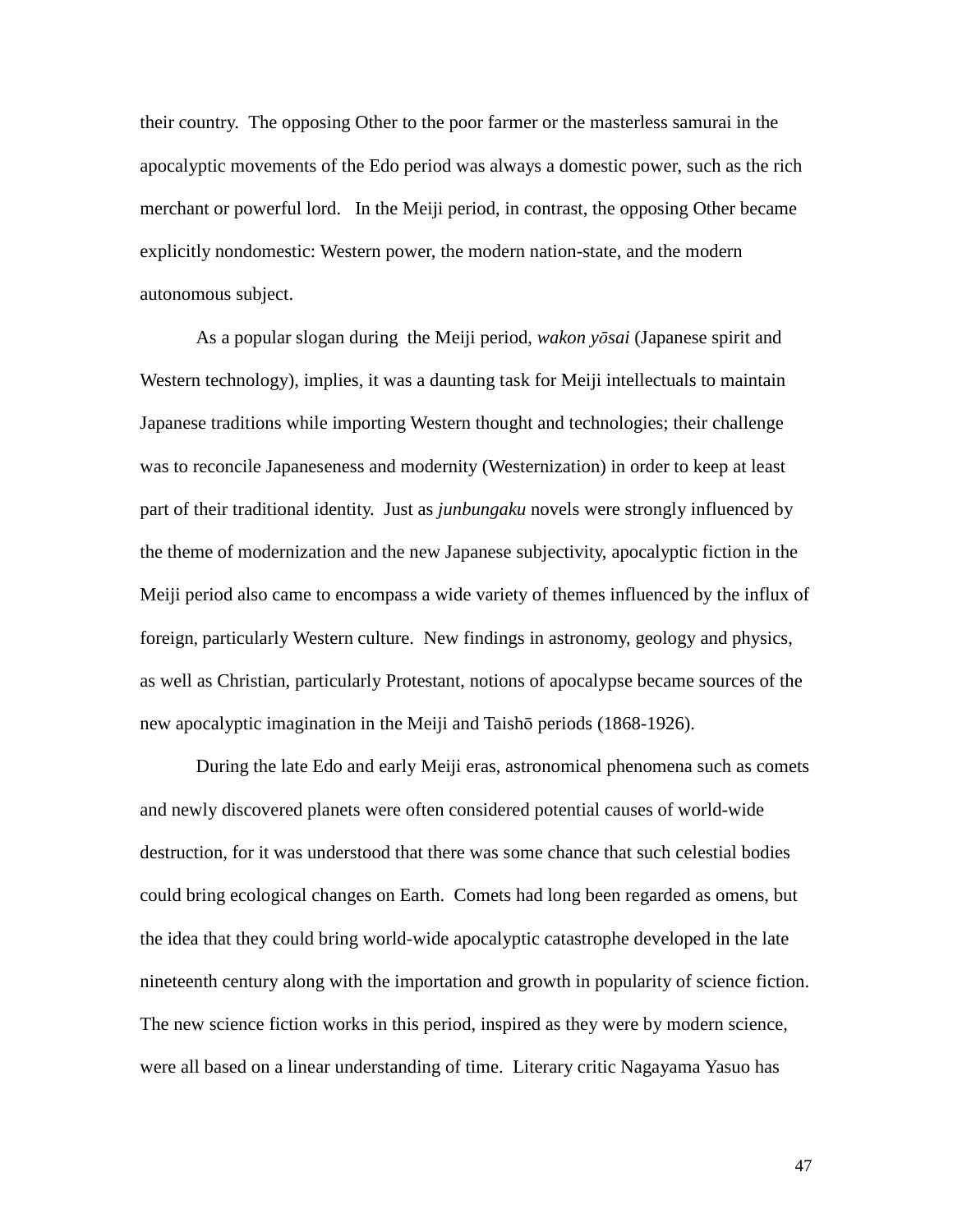identified a common pattern of the ending in science fiction novels that describe the peculiar avoidance of the absolute end of the world in prewar modern Japan; in the following I analyze three novels introduced by Nagayama in his book.

Nakagawa Kajō's *Sekai metsub*ō (The End of the World), written in 1898, was inspired by the real-life warning by an Austrian astronomer that a massive comet would crash into the Earth in November of 1899. Kajō's novel begins with a scene in which a professor at Tokyo Science University warns of the impending collision of a comet with our planet, and panic ensues. Another professor argues against this speculation, yet the comet indeed appears and the prediction comes true. A group of scientists escape into space on a special ship, and as they do they witness the moment that the comet hits and realize that the world faces its end.<sup>8</sup>

Translations of science fiction works were already common in this early modern period; a novel titled *The End of the World*, written in 1903 by the influential American-Canadian astronomer Simon Newcomb, was translated into Japanese and published as *Ankokusei* (the Dark Planet) in 1905. The novel was inspired by the latest astronomical science, and had a considerable impact on Japanese intellectuals. The novel is set ten thousand years in the future, when the cultures of humankind are flourishing with advanced science and technologies. One day, a scientist discovers a mysterious dark planet approaching our solar system at incredible speed. He calculates that this dark planet will crash into our Sun and that this crash will cause the Sun to expand one thousand times, heating up the Earth and causing the extinction of all living things. The scientist, aiming to be a sort of second Noah, builds an underground shelter stocked with

<sup>8</sup> Nagayama Yasuo, "Nijusseiki no owarikata (How to End the Twentieth Century)," *Eureka: Poetry and Criticism* 31, 2 (February 1999): 168-179.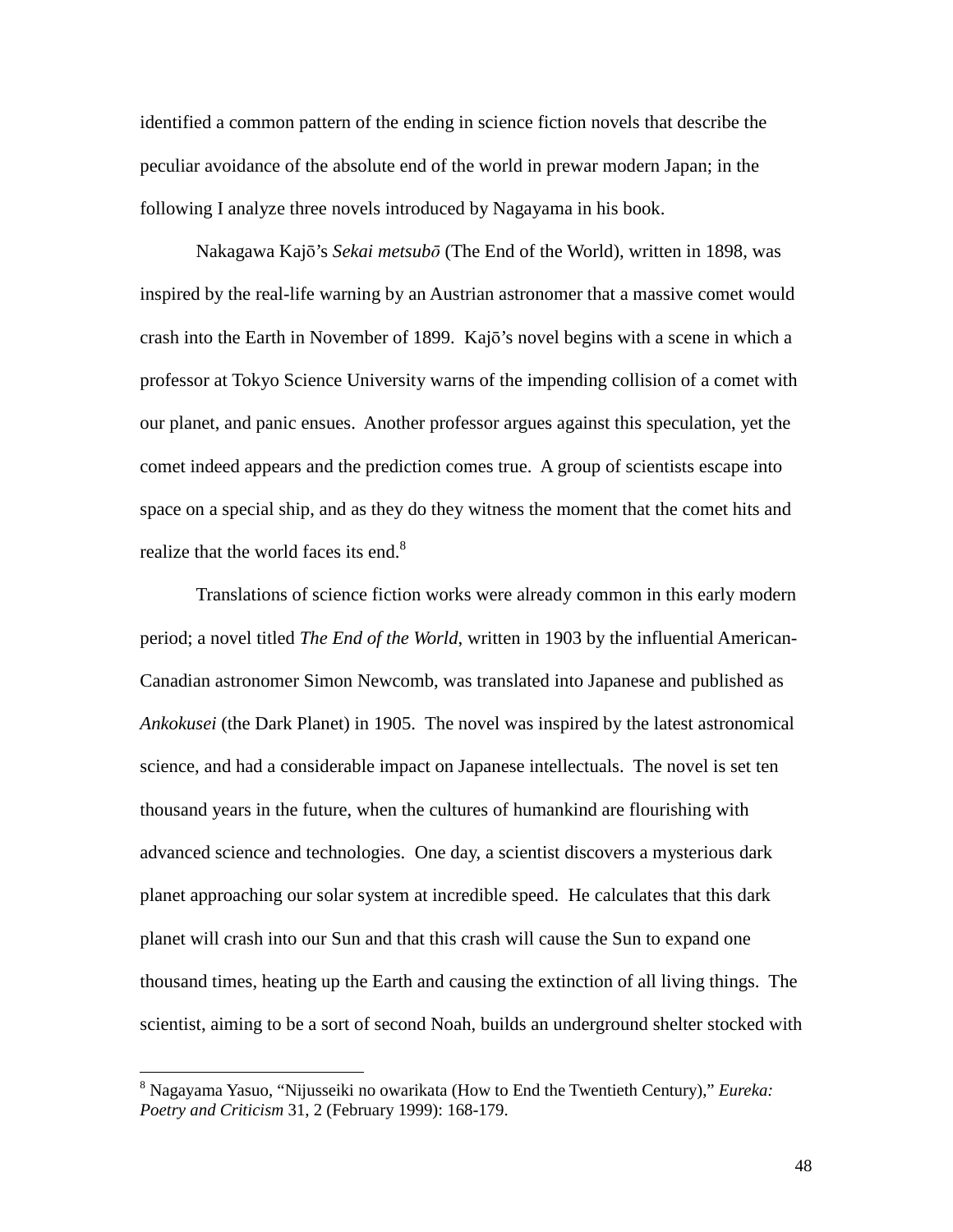food and seeds. Following the crash and the subsequent destruction, the few people who had taken refuge in the shelter return to the surface to build a new society. However, they discover that the dark planet has turned the Sun into a nebula.<sup>9</sup>

Another influential science fiction novel, *Konoyo wa ika nishite owaruka* (How Will This World End?), was translated in 1923 from the novel *La fin du monde*, written in 1893 by French astronomer Camille Flammarion. Flammarion's 1891 short story "The Last Days of the Earth" had previously been translated into Japanese by novelist Tokutomi Roka, so Flammarion was already known in Japan in late Meiji and his work had considerable influence on intellectuals in the Taishō period.<sup>10</sup> The first part of the book describes the crashing of a huge comet into the Earth in the twenty-fifth century, which kills many people. Most of the developed countries are not affected by the comet. The second part of the book illustrates the far future, ten million years after this event, when human civilization has peaked and begins to decline, for the Earth is reaching the end of its life. The planet gradually cools and the Moon begins to change its orbit. The Sun shrinks and the solar system itself begins to die. Humans lose their procreative instinct and in the end a single woman and a single man are the only people left. They meet on the final day and try to reestablish human civilization.<sup>11</sup>

Besides these three examples, many science fiction stories on astronomical themes were published in Japanese popular magazines during the prewar period. Prewar high-culture literary circles, made up solely of male authors, dealt mainly with *shish*ō*setsu*, autobiographical narratives describing realistic details of the author's

<sup>&</sup>lt;sup>9</sup> Nagayama, "Nijusseiki no owarikata," 171-173.

<sup>&</sup>lt;sup>10</sup> Camille Flammarion, "Sekai no matsujitsu" (The Last Days of the Earth), trans. Tokutomi Roka, *Kokumin no tomo* (The Nation's Friend) 119 (May 1891): 32-34.

 $11$  Nagayama, "Nijusseiki no owarikata," 173-175.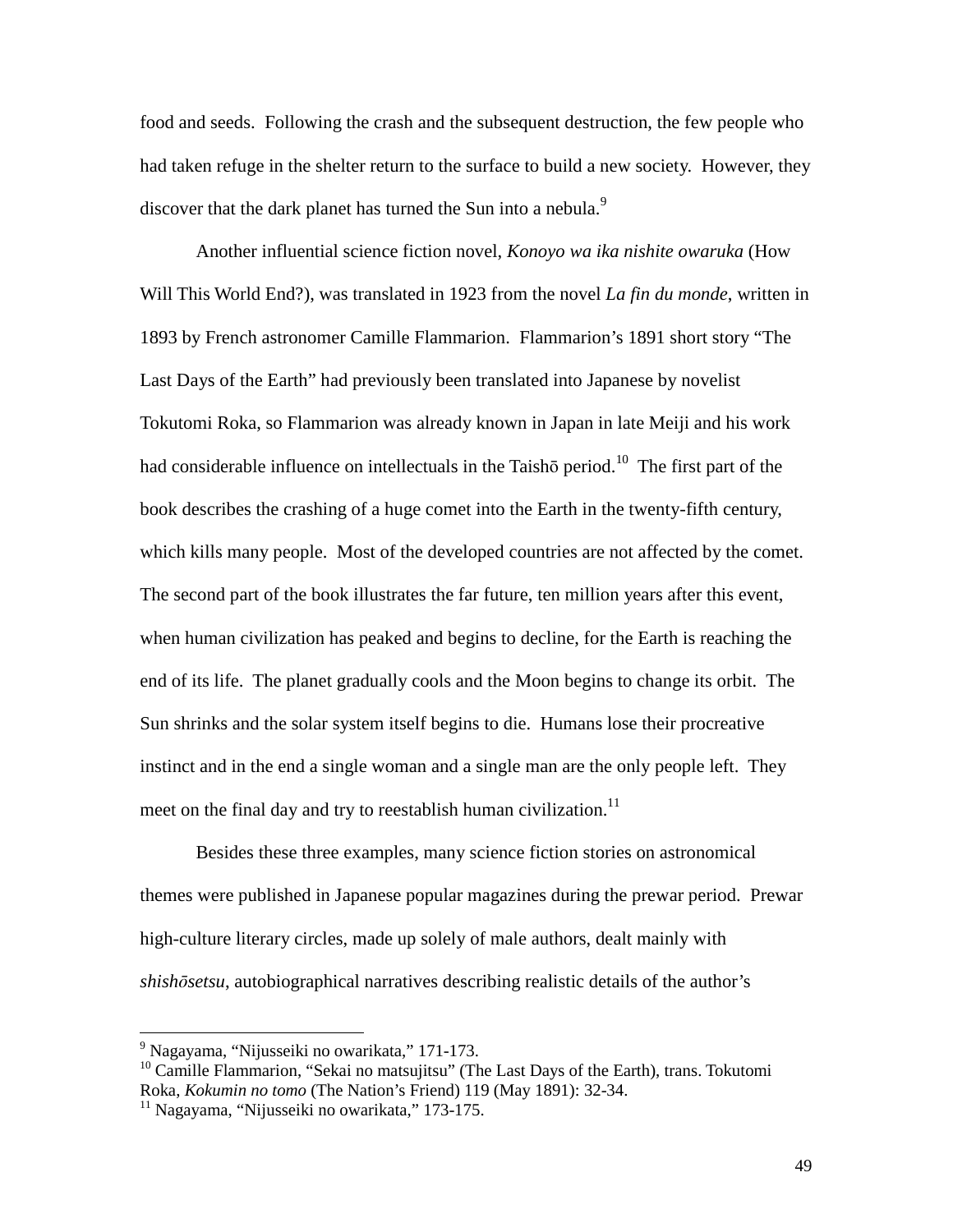personal life and thoughts, targeting male intellectual readers. On the other hand, science fiction in popular literature was full of chimerical imaginations, targeting a wider adult and older teenage male readership. Although popular science fiction was concerned only with imaginative themes and was thought to lack serious reflection on the rapidly modernizing society, the themes in SF narratives of the period keenly reflect the social and cultural changes that Japan faced at the time. As Nagayama points out, it is interesting to note that most of these narratives, including the three examples above, stop short of depicting ultimate destruction and annihilation. In his study of apocalyptic novels from the mid-nineteenth century to the early twentieth century, Nagayama concludes that most avoid a final termination, for example by the device of making apocalyptic events take place in a main character's dream. This applies not only to works originally written in Japanese; in translated works, even when the original ends with world annihilation, the translated version safely relegates the destruction to a dream.<sup>12</sup>

This may be because the idea of time in Japan had long been cyclical while in the West it had long been linear. Traditional Japanese narratives prefer to describe both the end and the subsequent birth of the new cycle rather than simply declaring an absolute end. A yet more fundamental reason lies in the structure of opposition in these apocalyptic stories. We have seen that there are opposing ideas and values in apocalyptic narratives and that the opposing poles had been very concrete. For example, the *mapp*ō apocalypse contrasted the heavenly Pure Land and Hell, and apocalypse in the Edo lower strata had been framed as opposition to the ruling classes.

On the other hand, science fiction in the prewar period introduced the idea of outer space as a totally new unknown as never before. These narratives presented space

 $\overline{a}$ 

<sup>&</sup>lt;sup>12</sup> Nagayama, "Nijusseiki no owarikata," 179.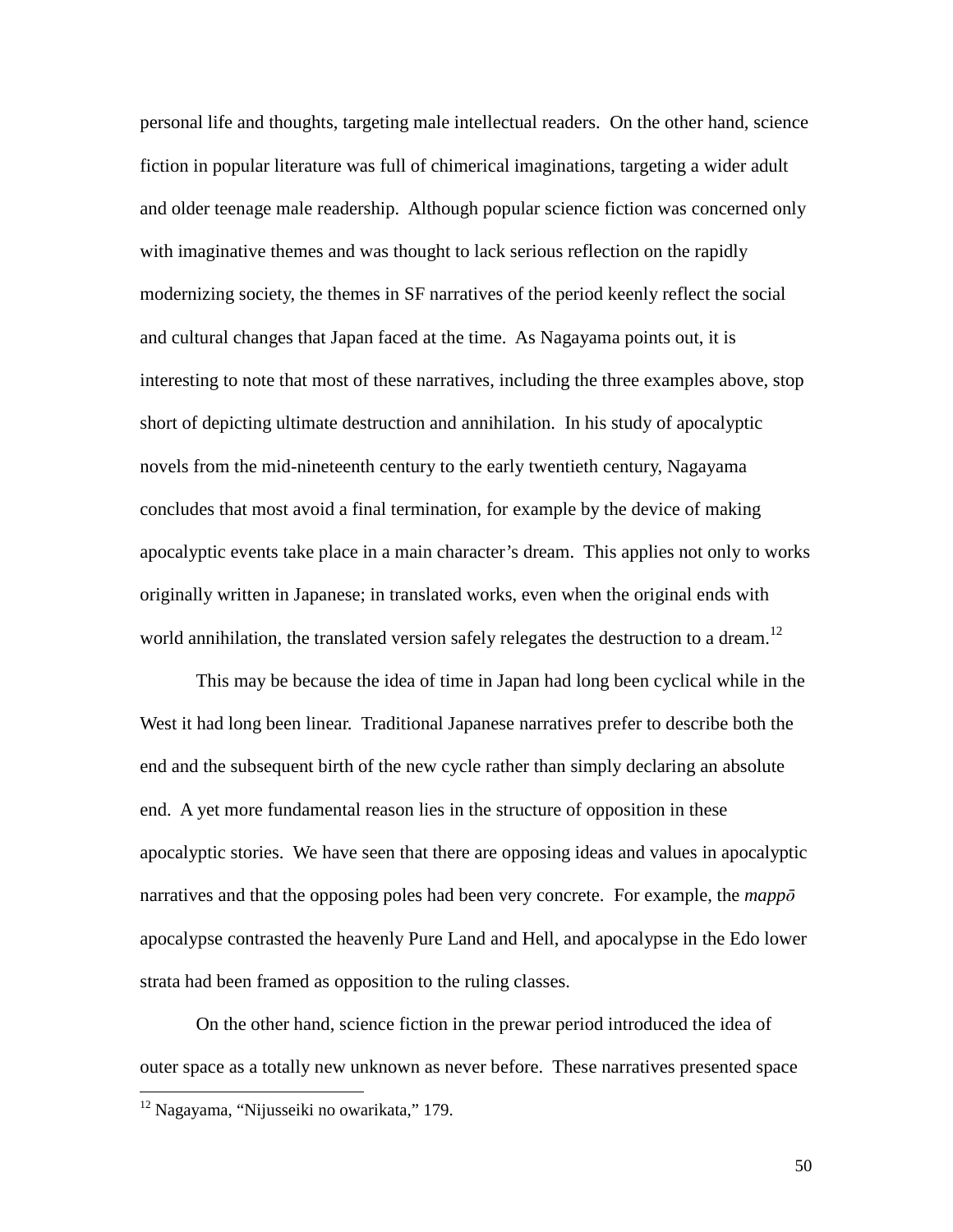as ambivalent in nature, a new concept and full of possibilities for new discoveries but at the same time uncontrollable and potentially threatening. Unknown enemies, in the form of comets, extraterrestrial aliens, planets, and other astronomical phenomena, implied the threat presented by foreign powers to a newly modern Japan. Apocalypse in early modern Japanese narratives thus encompassed the foreign and alien. Like galactic phenomena, the foreign Other, especially in the form of Westernization, was new and attractive but also mysterious, powerful, and capable of bringing devastating change to traditional Japan. Yet like a comet on a collision course with Earth, for Japanese people in the Meiji period the Westernization of Japan seemed ineluctable. I suggest, therefore, that apocalyptic narratives of the prewar period, targeting men who were facing an identity crisis brought about by inevitable and inescapable modernization, functioned as a tool to escape total obliteration in the form of modernization and Westernization, a way to escape the reality of a rapidly modernizing society.

Since modernization was a must for the creation of the new Japan, the structure of opposition becomes unclear; the modern West stood in opposition to prewar Japan, yet Japan longed to both preserve the historical continuity of its identity and to become a fully modern power. Therefore, apocalyptic narratives in the prewar period lose the power of conviction. While Edo apocalyptic ideologies among the lower classes implicitly and explicitly resisted the status quo, early modern apocalyptic narratives suffer from the difficulty of establishing the subjectivity of the modern individual and a modern nation. Farmers and merchants in the Edo period had solid identities, albeit ones that were imposed and fixed. Commoners in the Meiji period, on the other hand, faced the challenge of establishing a new, autonomous, modern identity. At the same time, they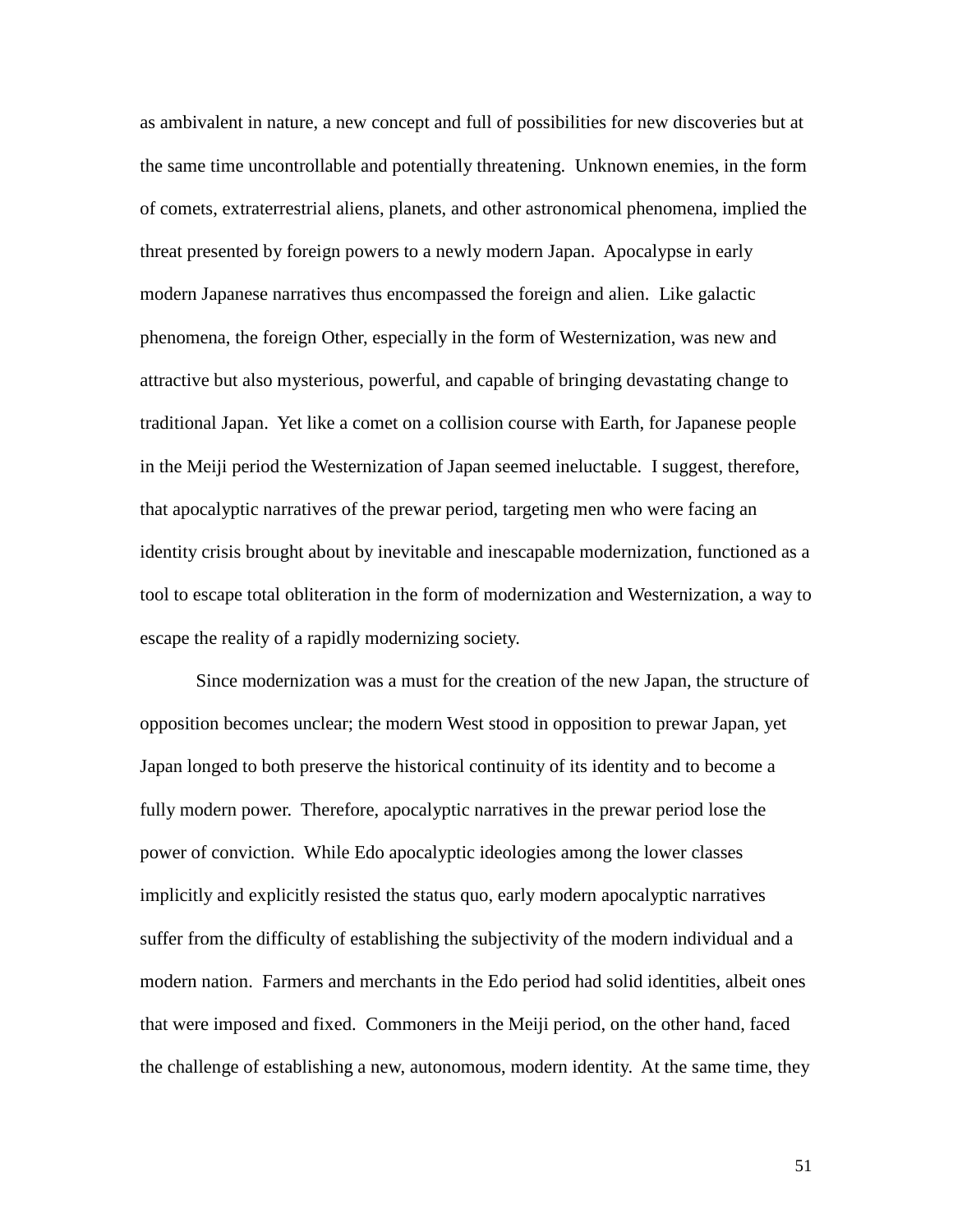had to contend with the contradiction inherent in the identity policy established by the Meiji government, which urged individuals in Japan to establish their modern subjectivity but also prevented them from doing so, for the Meiji Constitution explicitly designated all Japanese as the children of the father-Emperor.<sup>13</sup> Just as the ideas of a modern self and a modern nation remained ambiguous, there was no clear relationship between self and Other described in prewar apocalyptic science fiction.

Since the relationship between self and Other was not well described, there was no vision for the future after the apocalyptic crisis; the more clearly the tension and opposition between self and Other is composed, the more concretely the vision of the world after the crisis is presented. After the major destruction in these stories, characters are often allowed to survive and rebuild a community. But in most cases, there is no description of the new world. Alternatively, after the complete extermination of all living things and even the universe, it is revealed that the apocalypse actually happened in a dream, and ordinary daily life continues when the character wakes up. It can be argued that early modern apocalyptic narratives heighten the description of complete destruction and annihilation, since observing the conventional order being destroyed and being involved in unexpected changes overlaps with what people actually experienced in a rapidly modernizing society. However, it is clear that apocalyptic science fiction could not fully accept modernization and Westernization; it avoided the description of realistic destruction, instead returning to conventional reality. This shows that it was difficult, in the major upheaval of the transition to a modern nation-state, to have a stable vision for the future and to establish a new identity in modern society.

<sup>&</sup>lt;sup>13</sup> Sharalyn Orbaugh, "The Problems of Modern Subject," and "The Nation and the Nationalism," in *The Columbia Companion to Modern East Asian Literature*, ed. Joshua Mostow (New York: Columbia University Press, 2003), 24-41.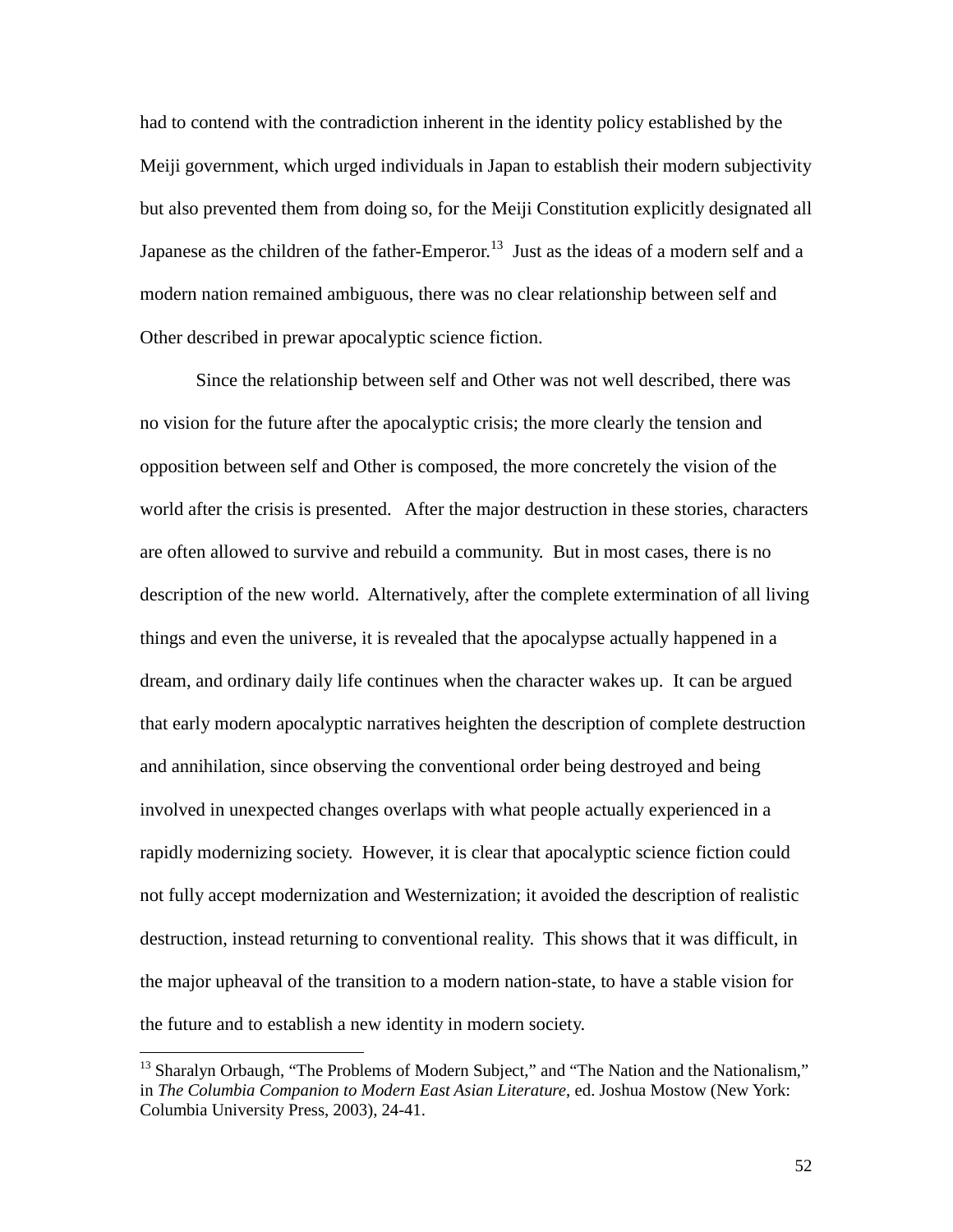## **Apocalypse in the Postwar Period**

World War II fundamentally changed apocalyptic discourse. Before modern weapons were introduced, winning wars depended much more on the number of soldiers each side could deploy, and on the soldiers' abilities and, to some degree, luck; armies consisted largely of mercenaries, and civilians were usually kept at a certain distance from the battleground. With modernization came new technologies of war including highly effective weapons capable of large-scale destruction; new developments in landbased and maritime transport and armaments; and increased ability to engage in aerial combat; all of these were fully deployed for the first time in the Second World War. These new technologies represented a revolution in warfare. They brought an exponential increase in damage to the natural and the human-built world, a rise in the number of civilian and military casualties, and vastly accelerated consumption of ammunition and fuels. The sheer scale of World War II also meant increases in costs, and defeat for the loser meant a correspondingly large obligation in compensation. To an extent never before seen in human history, not just soldiers or mercenaries, but also every adult and child citizen was thus forced to participate in the total war to support the nation and to pay for the costs of war/compensation, and this brought the war and apocalyptic crisis closer than ever before.

The Holocaust had a considerable impact on apocalyptic imaginations. The ideological illusion of the Nazis led to hitherto unprecedented genocide: more than ten million people were slaughtered. The victims included Jewish, Polish, Roma, Sinti, and Slavic civilians, gay men, Soviet prisoners of war, religious minorities, people with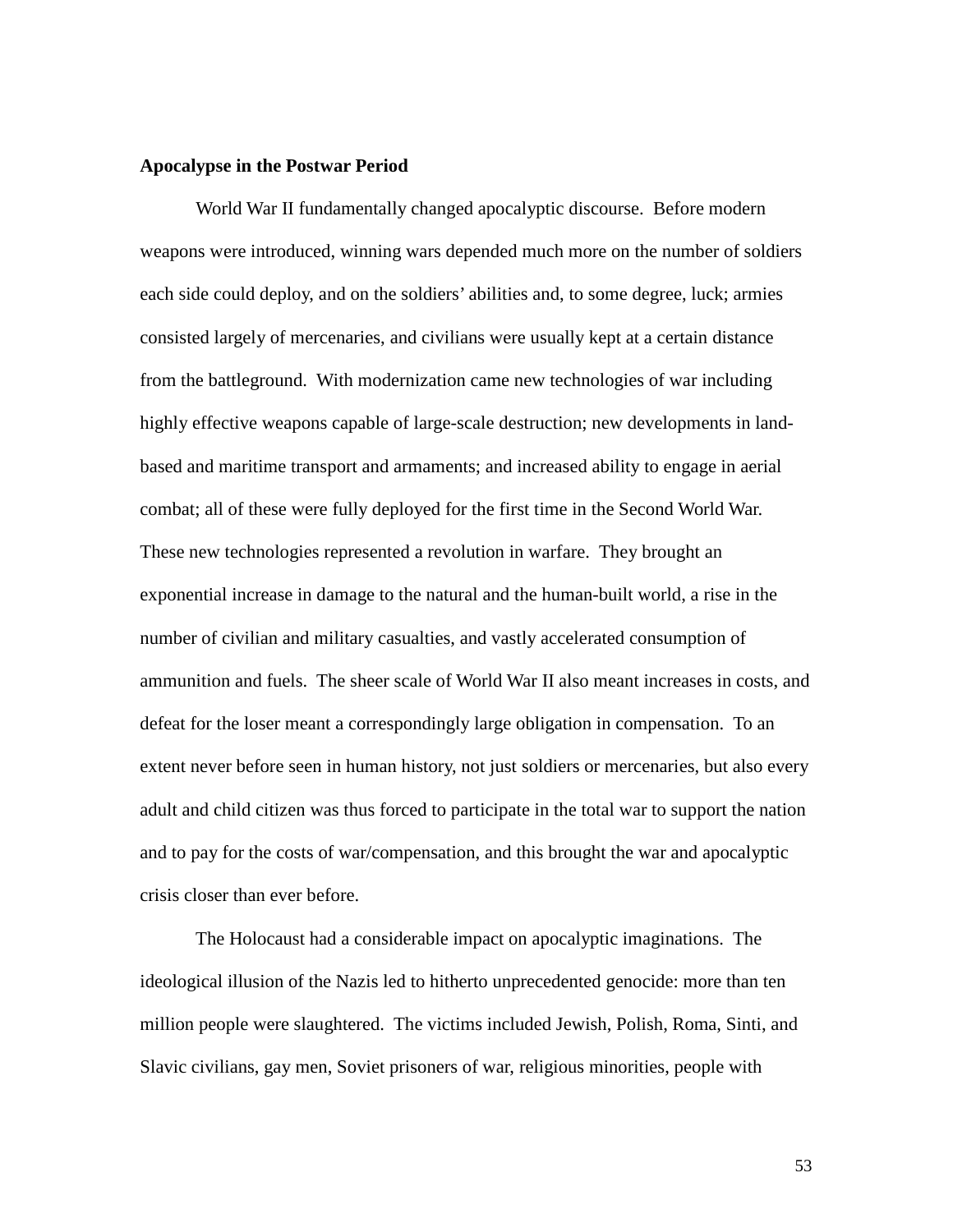disabilities, and of course those who dared to oppose the Nazi regime. Many were imprisoned in concentration camps and/or subjected to cruel medical experiments. They were killed not by conventional attacks with weapons but by vile means, the majority by so-called public euthanasia in gas chambers. The Holocaust is a particularly disturbing example of one man's imagination inducing wholesale apocalyptic catastrophe.

The Second World War also influenced the apocalyptic imagination in Japan. Battles in the early part of the war took place outside Japan, but direct attacks on Japanese territories increased as the war wore on. In the Battle of Okinawa in 1945, the largest amphibious assault of the Pacific War, approximately 110,000 Japanese soldiers, 100,000 Japanese civilians, and 12,500 American soldiers died. The widely reported incidents of mass suicide after the Battle of Okinawa show how civilians experienced the crisis of defeat.<sup>14</sup> The war began to encroach on the lives of civilians on the mainland of Japan, and the protracted bombing of Tokyo reduced most of center of the city to ruins. The so-called Great Tokyo Air Raid of March 9 and 10, 1945, the most destructive in history, destroyed one third of central Tokyo resulting in the deaths of some 100,000 people in the ensuing conflagration, more than the immediate deaths caused by the atomic bombing of Nagasaki.<sup>15</sup>

The atomic bombing of Hiroshima and Nagasaki had a unique influence on

 $14$  It is still a subject of debate whether the mass suicides in Okinawa were voluntary or forced by the Japanese army, and in any case it would be very difficult to prove who gave the order. This controversy led to a long court trial over Ōe Kenzaburō's *Okinawa n*ō*to* (Okinawa Notes, 1970) and Ienaga Saburō's *Taiheiy*ō *sens*ō (The Pacific War, 1968). It is, however, clear that the suicides were catastrophic and destructive acts that indicated that people could not cope with the uncertain future of defeat.

<sup>&</sup>lt;sup>15</sup> The number of immediate deaths due to the Nagasaki bomb is estimated as  $74,000$  people, mostly civilians, mostly women, children, and the elderly. The number of immediate deaths due to the Hiroshima bomb, on the other hand, varies according to the source. The city of Hiroshima officially estimated that 140,000 people died between August 6, 1945 and the end of the year.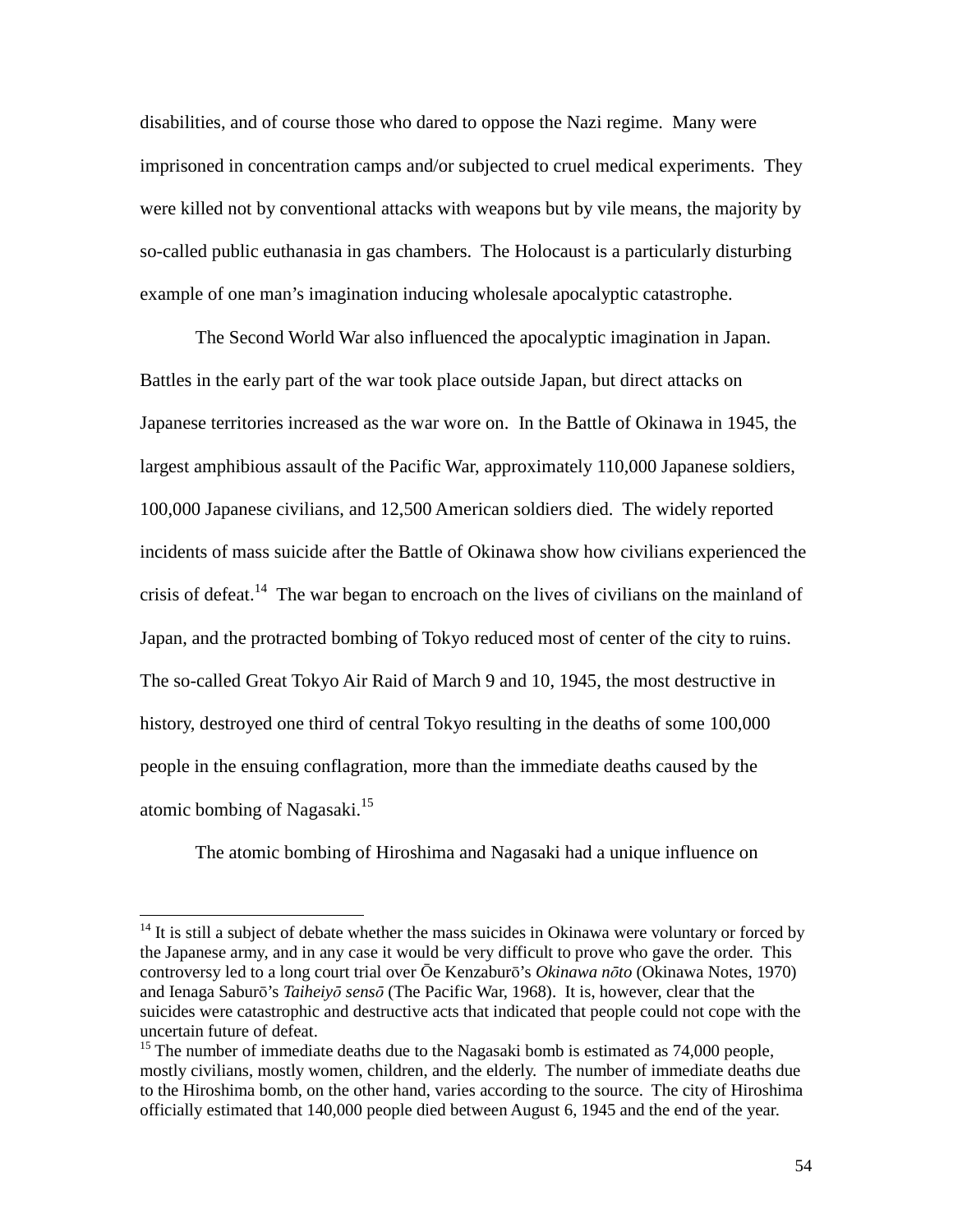apocalypticism. The invention of nuclear weapons meant that it was now within humanity's means to destroy itself. Whereas before the entity with the power to bring about apocalypse had long been understood as (super)natural, it was now human. The only nation to have experienced a nuclear attack, Japan continues to suffer from its impact; the atomic bombs made real the kind of apocalyptic vision and power that had never before been seen. Blinding light and radiant heat from fireballs burning at nearly four thousand degrees centigrade turned two historic cities into corpse-filled ruins; near the point of explosion, known as ground zero, everything that could burn burst into flame, sand vitrified, and humans were either vaporized or instantly turned into carbon. Never before had such an apocalyptic sight or such destructive power been experienced.

Atomic bomb survivors, known as *hibakusha*, have a unique view of apocalypse: they have experienced it first-hand. Not only did they witness the extraordinary destructive power of the unexpected bombings, but they continue to survive their aftermath: their own deteriorating health and the slow deaths of hundreds of thousands of other survivors who gradually succumbed to radiation-related diseases. These are the first people to have experienced bodily the ultimate power that can destroy not only humanity but also the Earth.

John Whittier Treat emphasizes the specialness of the atomic bomb experience and atomic literature in *Writing Ground Zero*, in which he compares *hibakusha* with victims of other bombing raids:

The terror of Hiroshima and Nagasaki lies not in the number of their dead. The fire bombings of Japan and Europe killed hundreds of thousands, too. What must be accounted for in our definition of contemporary civilization is that the people of two cities were, and some still are, forced to live in a compromised state of both life and death at the same time; that that fate is a consequence of having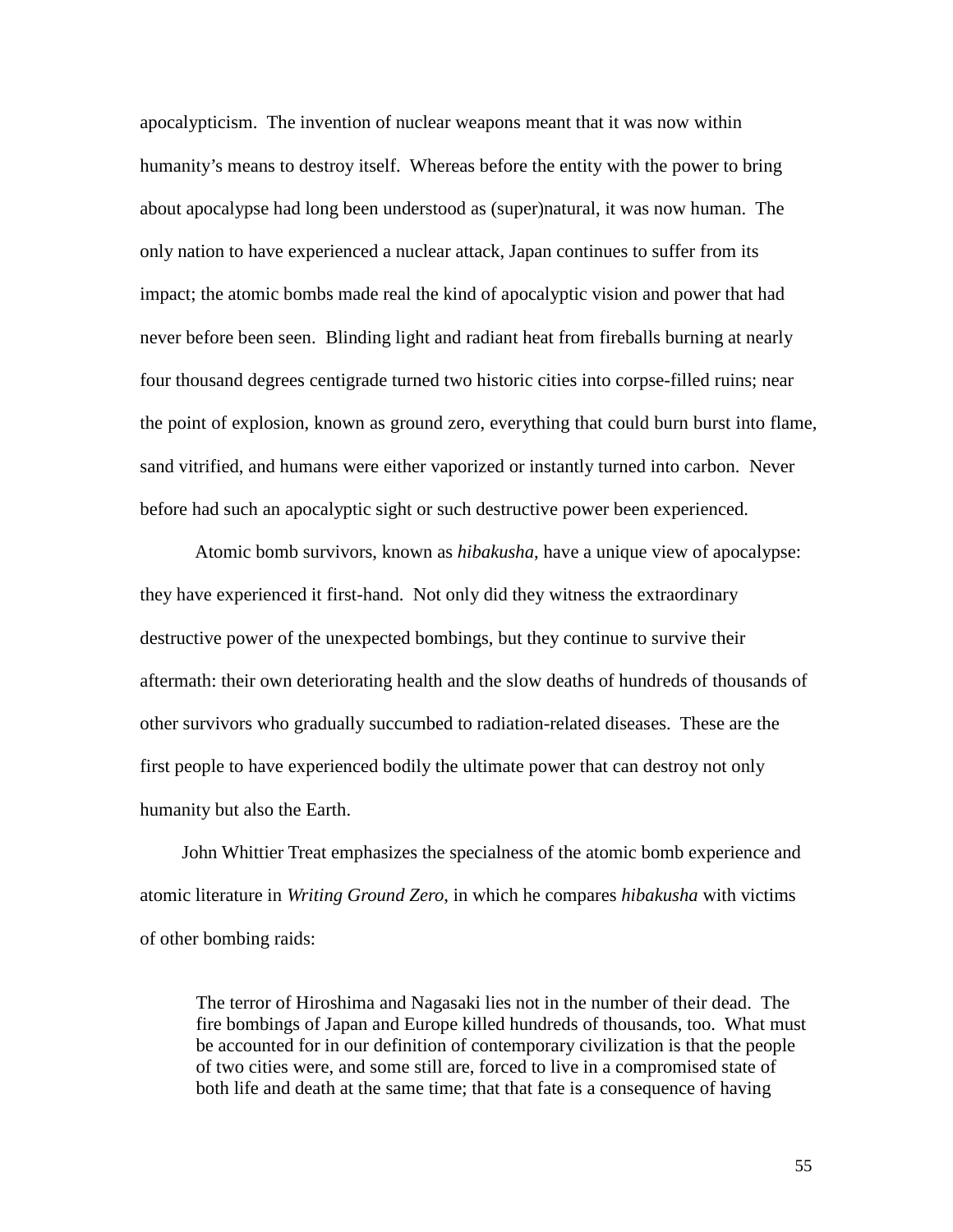barely survived a deliberate and methodical human plan to eliminate them; and that we today potentially face the same destiny.<sup>16</sup>

What makes *hibakusha* different from survivors of other horrors is that their experience of apocalypse never ends. While millions died during World War II due to conventional bombing, torture, and genocide, those who survived these atrocities were released from the immanence of death and the fear of torture when the war was over. For *hibakusha*, however, the experience of the atomic bomb never ends; it continues to affect their lives and their health, as well as their descendants, their local communities, their cities and even the country as a whole. They continue to feel the immanence of death forever.

The atomic bombings fundamentally changed apocalyptic discourse in Japan. Referring to Treat's discussion of *hibakusha* writing and Frank Kermode's statement that we cannot endure the continuation of time without ending, the everlasting impact of the atomic bombing is explained as follows:

For atomic survivors, the act of writing can have two purposes: attempting to make non-*hibakusha* understand the horror of having to bear a particular personal timeline that has no conceivable meaningful end; and trying, by keeping the issue of the atomic bombs alive, to keep open the possibility of eventual public "meaning" of some kind. To impose an "end" on the atomic experience, to surrender to the historical narratives written with reference to that "end," would render the *hibakusha* experience meaningless, contrary to Kermode's statement.<sup>17</sup>

It is clear that, for the *hibakusha*, the ultimate apocalyptic experience of the atomic bombings paradoxically forever deprives them of a sense of ending. They must suffer physically and mentally from its aftereffects for the rest of their lives, yet they also bear

<sup>16</sup> John Whittier Treat, *Writing Ground Zero: Japanese Literature and the Atomic Bomb* (Chicago: The University of Chicago Press, 1995), 8.

<sup>17</sup> Sharalyn Orbaugh, *Japanese Fiction of the Allied Occupation: Vision, Embodiment, Identity* (Leiden: Brill, 2007), 16.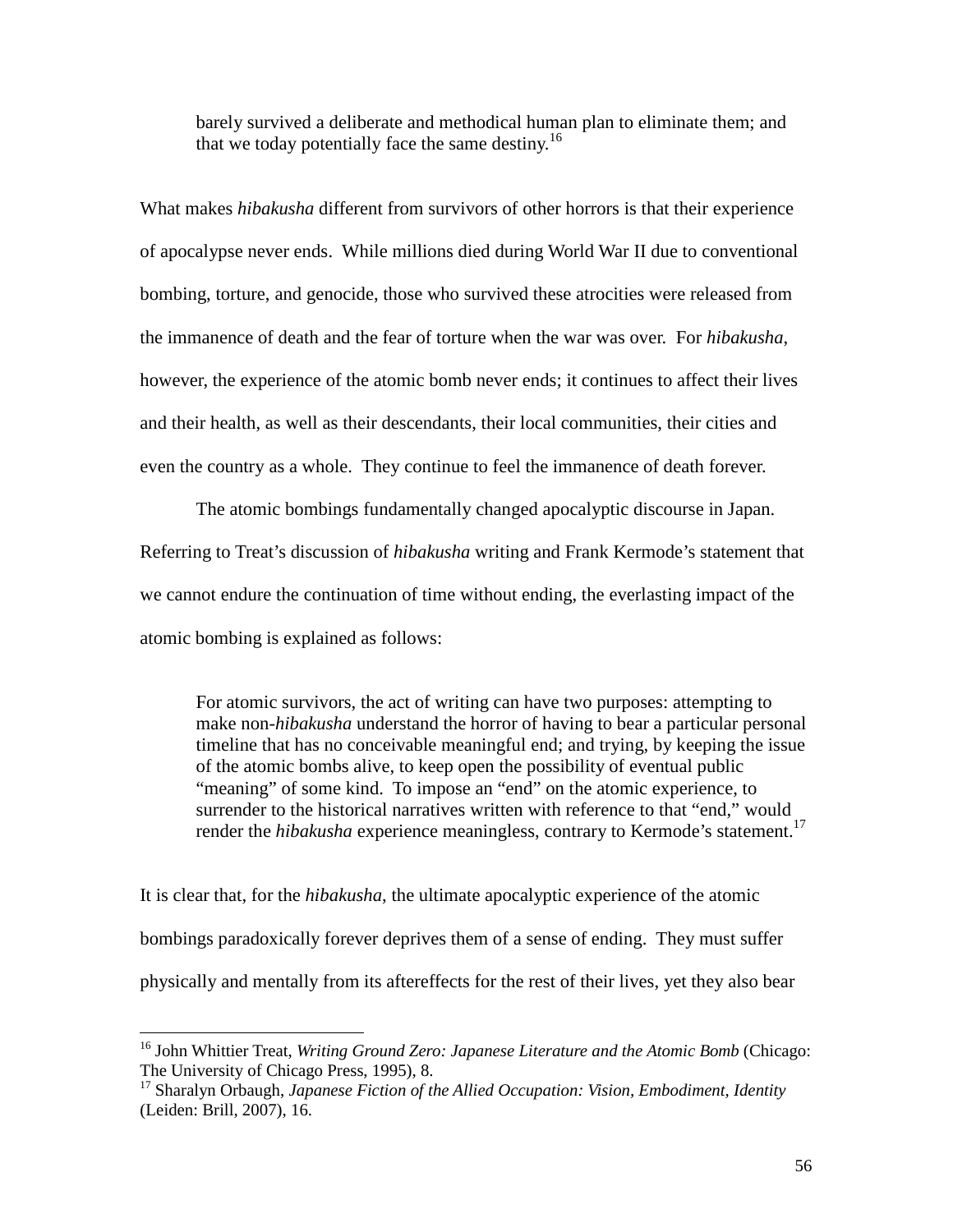the burden of making others understand the endless torture brought by this catastrophe, even if this task is nearly impossible. Hence, the attempts of non-*hibakusha* to make the *hibakusha*'s experience rational and historical by attempting to impose an ending on it are both undesirable and unhelpful for the survivors. Japanese atomic apocalypse came to paradoxically signify endlessness; although apocalyptic narratives are generally stories of *ending*, the atomic bomb experience brought suffering *without* end.

As Sharalyn Orbaugh points out, the period of Occupation between 1945 and 1952 was a time of major upheaval, and people wrote, read and told personal stories of their immediate, everyday physical experiences of the war and its epistemic dislocation. This is because it was impossible for writers to overcome the war and the consequences of the defeat and because consensus about the meanings of the war had not been established. The events were simply too extraordinary for the Japanese to digest, and they thought that the ongoing experience of the war and the defeat should not be regarded as something already ended. However, when the Japanese economy and social structure had recuperated in the late 1950s, "a coherent and discrete set of interpretative narratives about what and how the war signified" was established; writers in various political positions generally share this common paradigm of the understanding of the war in the  $1960s.<sup>18</sup>$ 

Fiction in the 1960s, especially narratives with apocalyptic themes, often tends to discuss the historical meaning of the war and its relation to the identity of Japan as a nation, for the defeat functions as a major discontinuity in the history and identity of Japan and its people. Apocalyptic discourse in this period functioned as a tool to comprehend the overall meaning of the defeat as a crisis and to solidify unstable national

 $\overline{a}$ 

<sup>18</sup> Orbaugh, *Japanese Fiction of the Allied Occupation*, 18.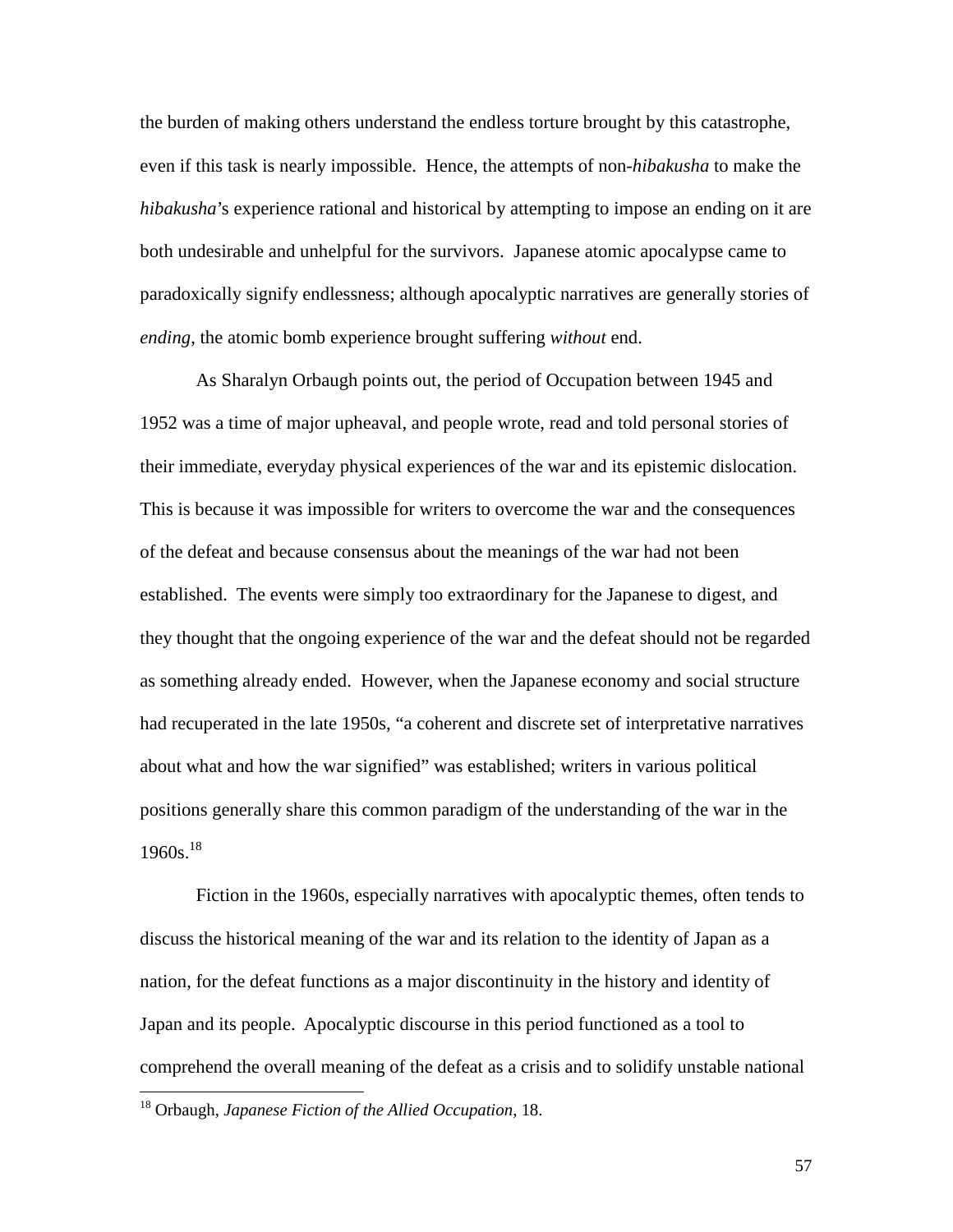and individual identity. Common interpretative narratives about warfare, which describe issues such as Imperialism, invasions of other parts of Asia, the atomic bombings, the aftermath of the defeat and the Occupation, were integrated into the apocalyptic crisis in order to recreate the ideological order after such catastrophes. Accordingly, the unknown Other in modern Japanese apocalypse in the 1960s is overtly foreign, especially American, and ambiguous values such as tradition/modernization, dominance/ subjugation, victory/defeat, communism/capitalism, and victim/victimizer are opposingly displayed in the narratives. During this period, internationally renowned authors such as Ibuse Masuji, Mishima Yukio, Abe Kōbō, and Ōe Kenzaburō wrote stories with apocalyptic themes of the war and its aftermath that include the relation between the past, the present, and the future in the new larger paradigm.<sup>19</sup> From the end of the war to the end of the 1970s, apocalyptic narratives worked as a tool to restate what happened in the war and the aftermath of the atomic bombings, and to redefine the meanings of the defeat; they attempted to rehabilitate the damaged identities of the nation and its people, especially men. Apocalyptic stories sought a way out of the traumatic memories and discontinuity of the defeat.

#### **Apocalypse in the Idealistic Age and in the Fictional Age**

 $\overline{a}$ 

While postmodernism has gradually spread among Western countries since the 1960s, it also began to influence Japanese culture from 1970, the year of the Osaka Expo. According to critic and philosopher Azuma Hiroki, the terms postmodern and

<sup>19</sup> *Kuroi ame* (Black Rain, 1966) by Ibuse Masuji, *Utsukushii hoshi* (Beautiful Planet, 1962) by Mishima Yukio, *Daiyon kanpy*ō*ki* (Inter Ice Age 4, 1959) by Abe Kōbō, *Man'en gannen no futtob*ō*ru* (The Silent Cry, 1967) and *K*ō*zui wa waga tamashii ni oyobi* (The Floodwaters Have Come Unto My Soul, 1973) by Ōe Kenzaburō are examples of fiction with apocalyptic themes from this time period.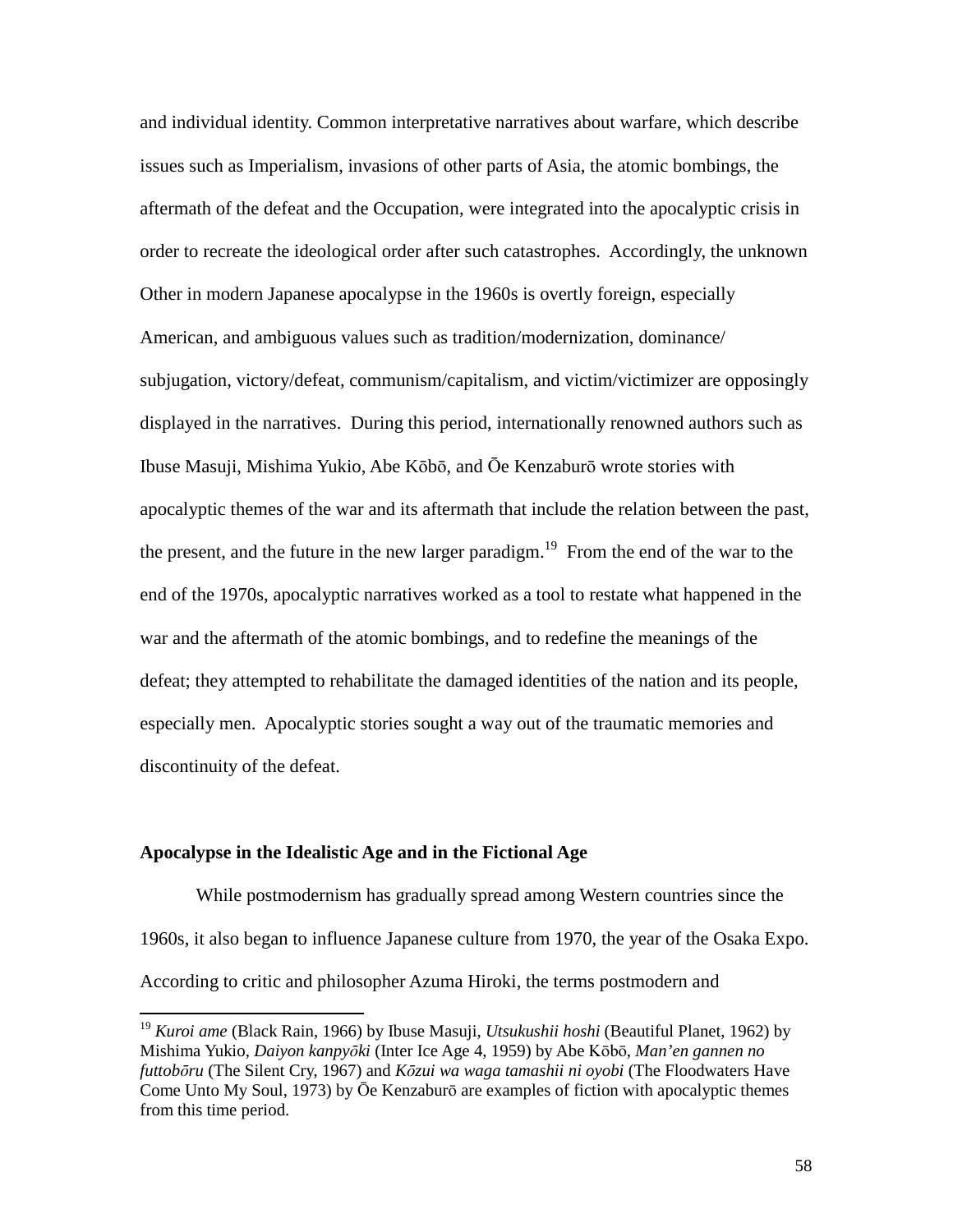postmodernity are often used to designate cultural trends since the 1960s or 1970s.<sup>20</sup> Forty or fifty years ago, the conditions which define culture changed drastically in highly advanced capitalist societies in Europe, North America, and Japan, and many cultural genres were transformed. The rise of rock music, film special effects, pop-art, hallucinogenic drugs like LSD, the personal computer, the decline of politics and literature, and the death of the avant-garde symbolize the decisive discontinuity of our contemporary cultural situation.<sup>21</sup>

While Western countries experienced a gradual transition from modern to postmodern from the end of the First World War in 1914 to the end of the Cold War in 1989, Azuma claims that, in extreme contrast, Japan experienced an explosive shift from modern to postmodern in the 1970s. During the periods of restoration and rapid economic growth after the end of World War Two, Japan needed to consolidate ideological social structures such as educational institutions and corporate systems. It needed to revive its national goals and a grand narrative in order to overcome the crisis of the defeat. Efficient economic growth in the early postwar period was in fact supported by the remains of the wartime political and legal systems, which were still essentially modern. Azuma considers that this consolidation unraveled in the 1970s so that Japan could legitimately move into its postmodern period. Consequently, the postmodern trend quickly spread through all cultural genres in Japan.<sup>22</sup>

 $^{20}$  Azuma makes a clear distinction between the terms "postmodernity" and "postmodernism" in Japan. The former generally refers to cultural changes since the1960s or 1970s, while the latter has both a more ideological mien and a more limited scope, referring to things like the critical trend led by Asada Akira and Karatani Kōjin, or the literary movement of Shimada Masahiko and Takahashi Gen'ichirō. See Azuma Hiroki, *Otaku: Japan's Database Animals*, trans. Jonathan E. Abel, and Kōno Shion (Minneapolis: University of Minnesota, 2009), 16-17.

<sup>21</sup> Azuma, *Otaku*, 7-8.

<sup>22</sup> Azuma, *Otaku*, 107-108.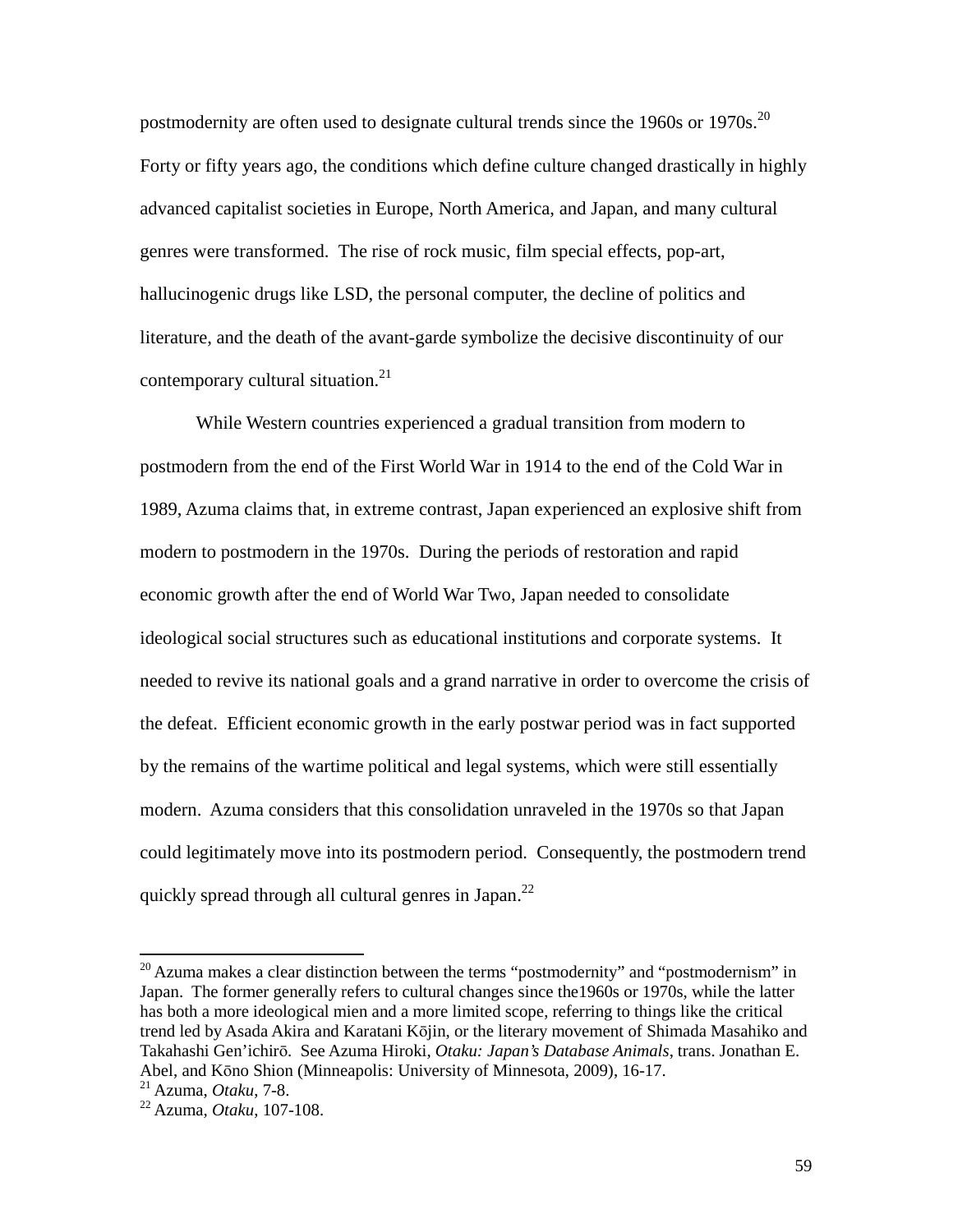Sociologist Ōsawa Masachi also finds cultural discontinuity between the period from the end of the war to 1969, and the period from 1970 to 1995. He terms the zeitgeist from 1945 to 1969 "the idealistic age" (*ris*ō *no jidai*) and the zeitgeist from 1970 to 1995 "the fictional age" (*kyok*ō *no jidai*). While the idealistic age indicates a period in which meta-narratives such as political ideologies are still valid and functioning in reality, the fictional age is a period in which such meta-narratives are regarded as invalid in the real world, and ideals are quested for in fiction. Ōsawa examines the success of Tokyo Disneyland and the development of Shibuya in the 1980s, arguing that these are fictional, hyperrealistic spaces that thoroughly exclude reality. In postwar Japan, order is shaped through the relationship between reality and the ideal during the idealistic age; political movements and student movements in the 1960s suggest that people tried to realize their political and ideological ideals in real society. However, in the fictional age, order comes to be shaped through the relationship between reality and fiction.<sup>23</sup>

Ōsawa locates the turning point around 1970, the period of student activism such as the *Anpo* and *Zenky*ō*t*ō movements.<sup>24</sup> The *Anpo* strife (1959-1960 and 1970) and the student movements of the mid 1960s were postwar political movements challenging the lack of ideology in the status quo. These movements represented the idealistic age trying to realize its ideals in the real politics of Japan. However, in 1970, the second *Anpo*

<sup>23</sup> Ōsawa Masachi, *Kyok*ō *no jidai no hate* (The End of the Fictional Age) (Tokyo: Chikuma Shobō, 1996), 38-51.

<sup>24</sup> *Zenky*ō*t*ō is an abbreviation of *zengaku ky*ō*t*ō *kaigi*, meaning "the conference of all acidic dispute." *Zenky*ō*t*ō movements occurred between 1965 and 1970; in the earlier period they were successful, but they later degenerated into violent clashes between students and police with no clear goals. *Anpo* is an abbreviation of *nichibei anzen* hoshō jō*yaku*: Treaty of Mutual Cooperation and Security between the United States and Japan. The *Anpo* strife or movement refers to the anti-*Anpo*, anti-war movements that occurred twice: in 1959/60 and again in 1970. Like the *Zenky*ō*t*ō movements, they were successful at first, but later were marked by violence without concrete goals. They remain the biggest political movements in Japanese history.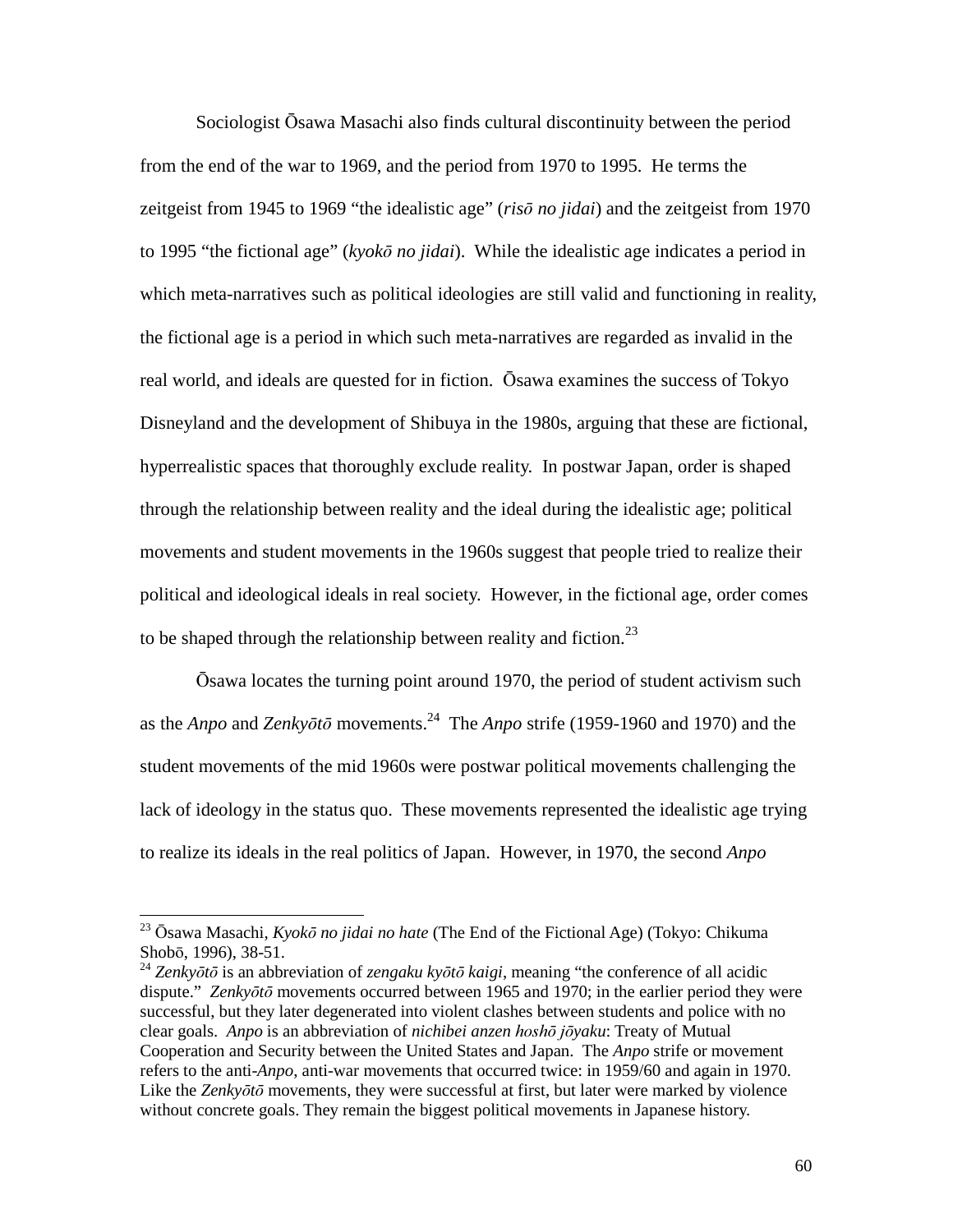movement by leftists and students came to deny both ideologies. Some even lynched their own comrades; these murders, known as *s*ō*katsu*, <sup>25</sup> were justified as necessary to make members more active revolutionaries. The *Anpo* movement in the late 1960s lost its ideological justification and fell into violence. Art critic Sawaragi Noi also considers the year 1970 a crucial turning point for Japan, pointing out the following important incidents; while Expo '70, the first Asian World's Fair, was underway, the Japanese Communist League-Red Army Faction hijacked a domestic aircraft to create a stronghold in North Korea, and Mishima Yukio staged his ritual suicide by disembowelment. In the next few years, a series of terrorist bombings hit Tokyo, and U.S. President Nixon's suspension of the gold standard and introduction of the fluctuating currency exchange system provoked the "dollar shock." Meanwhile, the international oil crisis (the "oil shock") caused spiraling inflation. Sawaragi claims that the year 1970 represents the turning point in Japanese cultural/sociological trends after World War II. $^{26}$ 

Ōsawa's theory has in common with Azuma's and Sawaragi's arguments that 1970 was the year in which there was a major cultural change in Japan from modern to postmodern. It can be said that the idealistic age reflects the late modern spirit, while the fictional age reflects the start of the postmodern. Ōsawa compares these two ages and concludes that the 1972 Asama Sansō incident<sup>27</sup> represents the ultimate limit and collapse

<sup>25</sup> *S*ō*katsu* means to summarize, but the United Red Army came to use this word to encourage their members to self-criticize and to become revolutionary through violent acts. *S*ō*katsu* became one of the justifications for the violence and murders engaged in by the organization.

<sup>&</sup>lt;sup>26</sup> Sawaragi Noi, "On the Battlefield of 'SUPERFLAT': Subculture and Art in Postwar Japan," trans. Linda Hoaglund, in *Little Boy: The Arts of Japan's Exploding Subculture*, ed. Murakami Takashi (New Haven: Yale University Press, 2005), 187-205.

 $27$  The Asama Sansō Incident was a hostage crisis and police siege in a mountain lodge near Karuizawa, Nagano that lasted from February 19 to February 28, 1972. The rescue operation on the final day of the standoff was the first marathon live broadcast in Japan, lasting ten hours and forty minutes. The incident began when five members of the United Red Army, following a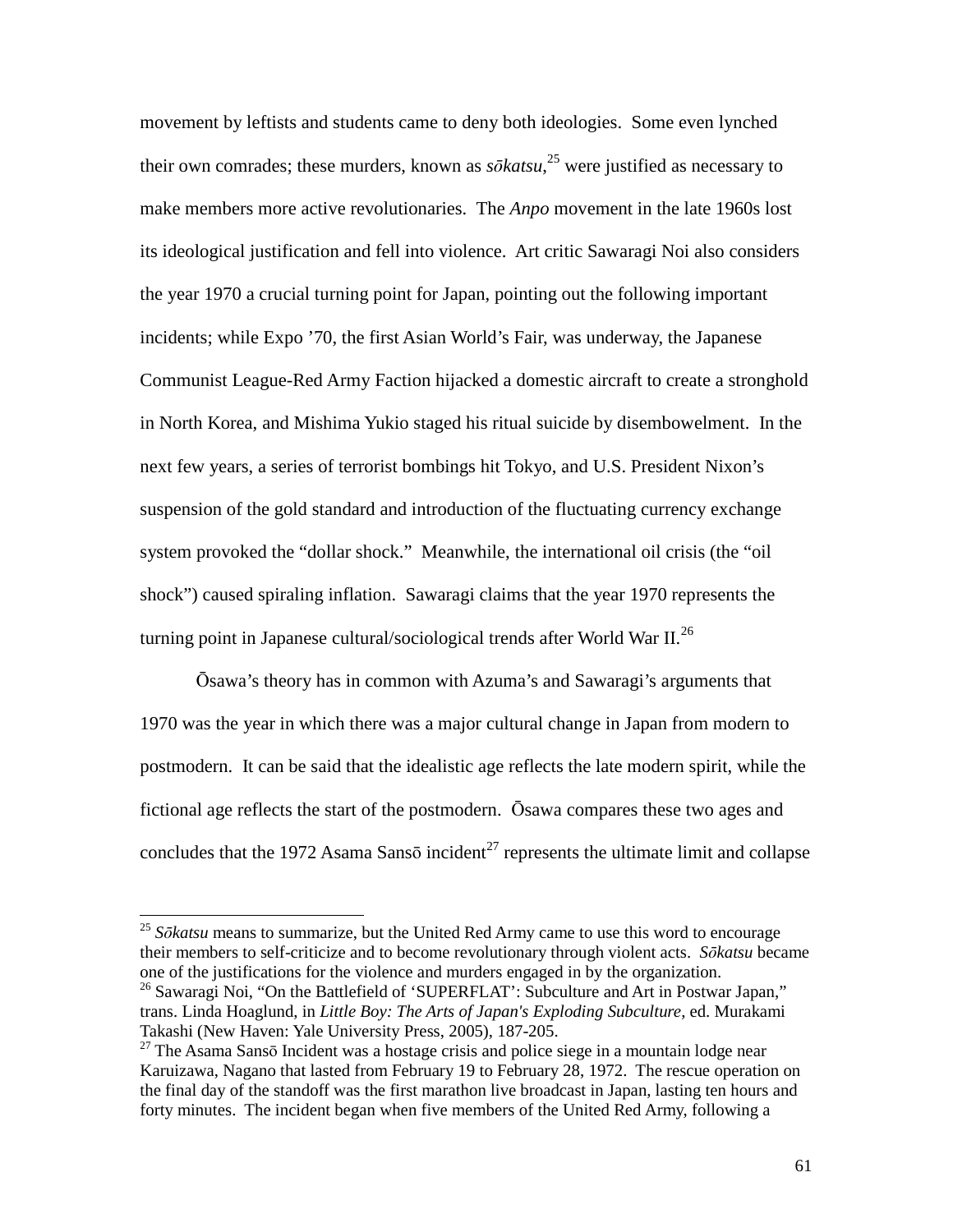of the idealistic age, whereas the Aum sarin gas attack on the Tokyo subway in 1995 (the incident will be discussed in detail below and in Chapter Five) functions as the ultimate end and collapse of the fictional age.<sup>28</sup>

The Asama Sansō Incident and Aum sarin gas attack, the former caused by radical political activism and the latter by a new religious organization, do not on the surface seem connected. Yet Azuma and Ōsawa, as well as Japanese subculture critic and manga artist Ōtsuka Eiji, who studies female members of the United Red Army (*Reng*ō *sekigun*), agree that they differ mainly in the perpetrators' belief in contrasting narratives: one the well-known meta-narrative of communism, and the other fictional doctrines drawn mostly from subcultural contexts.<sup>29</sup> Among these subcultural phenomena in postwar Japan, Ōsawa points out that the fictional imagination of apocalypticism became widespread from 1970. Not only New Religious organizations but also cultural genres such as anime, manga, and popular literature dealt with apocalyptic themes, and this apocalyptic imagination was therefore not limited to religious believers but was also shared among the wider public. For example, Gojima Ben's *The Prophesies of Nostradamus* was published in 1973 and became highly influential. Also, popular

bloody political purge that left fourteen members of the group plus one bystander dead, broke into a holiday lodge below Mount Asama, taking the wife of the lodge-keeper hostage. On February 28, police stormed the lodge; two police officers were killed in the assault, but the hostage was rescued and the five perpetrators were taken into custody. The incident contributed to a decline in the popularity of leftist movements in Japan. For further information, see Sassa Atsuyuki, *Reng*ō *sekigun asama sans*ō *jiken* (The United Red Army: The Asama Sansō Incident) (Tokyo: Bungei shunjūsha, 1999) for commentary by the police side and Sakaguchi Hiroshi, *Asama sans*ō *1972*, 2 vols. (Tokyo: Sairyūsha, 1993) for commentary by a member of the United Red Army. <sup>28</sup> Ōsawa, *Kyok*ō *no jidai no hate*, 40.

<sup>&</sup>lt;sup>29</sup> It is well known that Aum Shinrikyō's leader Matsumoto Chizuo was influenced by both fiction (including animations such as *Space Battleship Yamato* and *Nausicaä of the Valley of the Wind*) and esoteric Buddhism as well as the prophecies of Nostradamus. See Ōsawa Masachi, *Kyoko no jidai no hate*, 48-49, and Ōtsuka Eiji, *Kanojotachi no reng*ō *sekigun: sabukaruch*ā *to sengo minshu shugi* (Women in The United Red Army: Subculture and the Postwar Democracy) (Tokyo: Kadokawa shoten, 2001) for further details of the relationship between The United Red Army and Aum.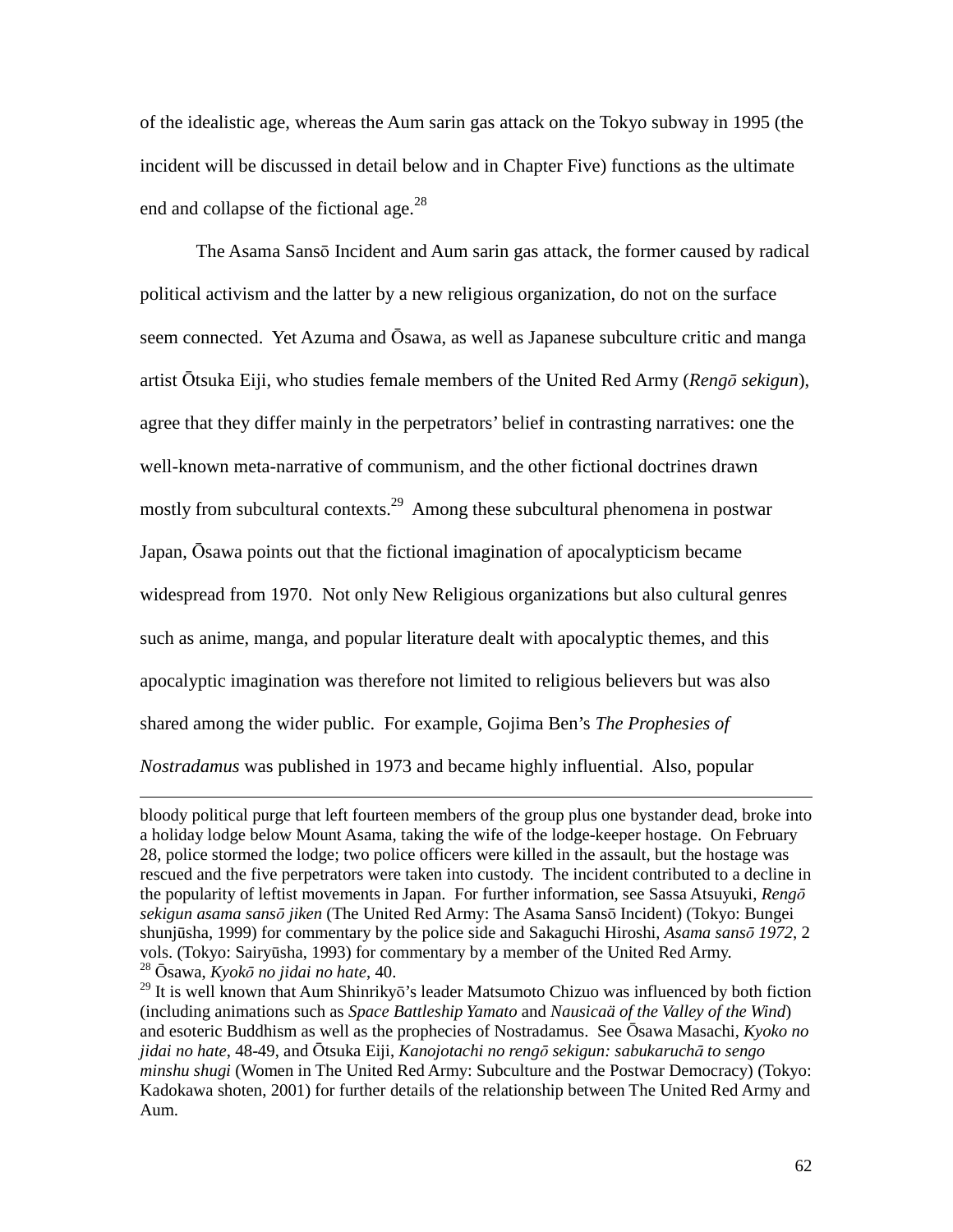animations such as *Space Battleship Yamato* (1977),<sup>30</sup> *Nausicaä of the Valley of the Wind* (1984), and *AKIRA* (1988) are all set in places that have experienced worldwide nuclear war and describe the process of the real final war in their narratives; in other words, these apocalyptic fictional works are based on post-apocalyptic settings: worlds that have already been destroyed.

Ōsawa explains that the reason apocalyptic imaginations became powerful and widespread in the 1970s and 1980s is because many people in this period longed for the complete destruction of the existing order rather than for reform and adjustment.<sup>31</sup> In addition to Ōsawa's explanation, it can be considered that these fictional works implicitly repeat the experience of World War II and its aftermath in order to accept it as a real historical event. Or it could be argued that these apocalyptic works attempt to show the limit of modern idea of time through apocalyptic destruction.<sup>32</sup>

Let us turn now to how apocalyptic discourse functions as a tool. While modern apocalyptic works in the 1960s and the 1970s targeting adult men sought recovery from trauma, the recreation of the ideological order, and the reconstruction of identity in a realistic setting, apocalyptic stories in the 1980s abandoned the aim of making such ideals real and chose to address them instead in fictional settings. The failures of political movements such as the *Anpo* and *Zenky*ō*t*ō movements underscored America's continuing influence on Japanese politics even after the Occupation. Young males, who grew up after the failures of these political movements, consciously or unconsciously

<sup>&</sup>lt;sup>30</sup> Space Battleship Yamato is usually considered a classical animation since it was released more than thirty years ago. However, it has recently experienced a resurgence in popularity; five animated films have been released from 1977 to 2009, and a live action film will be released in Japan on December 1, 2010.

<sup>31</sup> Ōsawa, *Kyok*ō *no jidai no hate*, 75-76.

<sup>32</sup> Ōsawa, *Kyok*ō *no jidai no hate*, 73-88.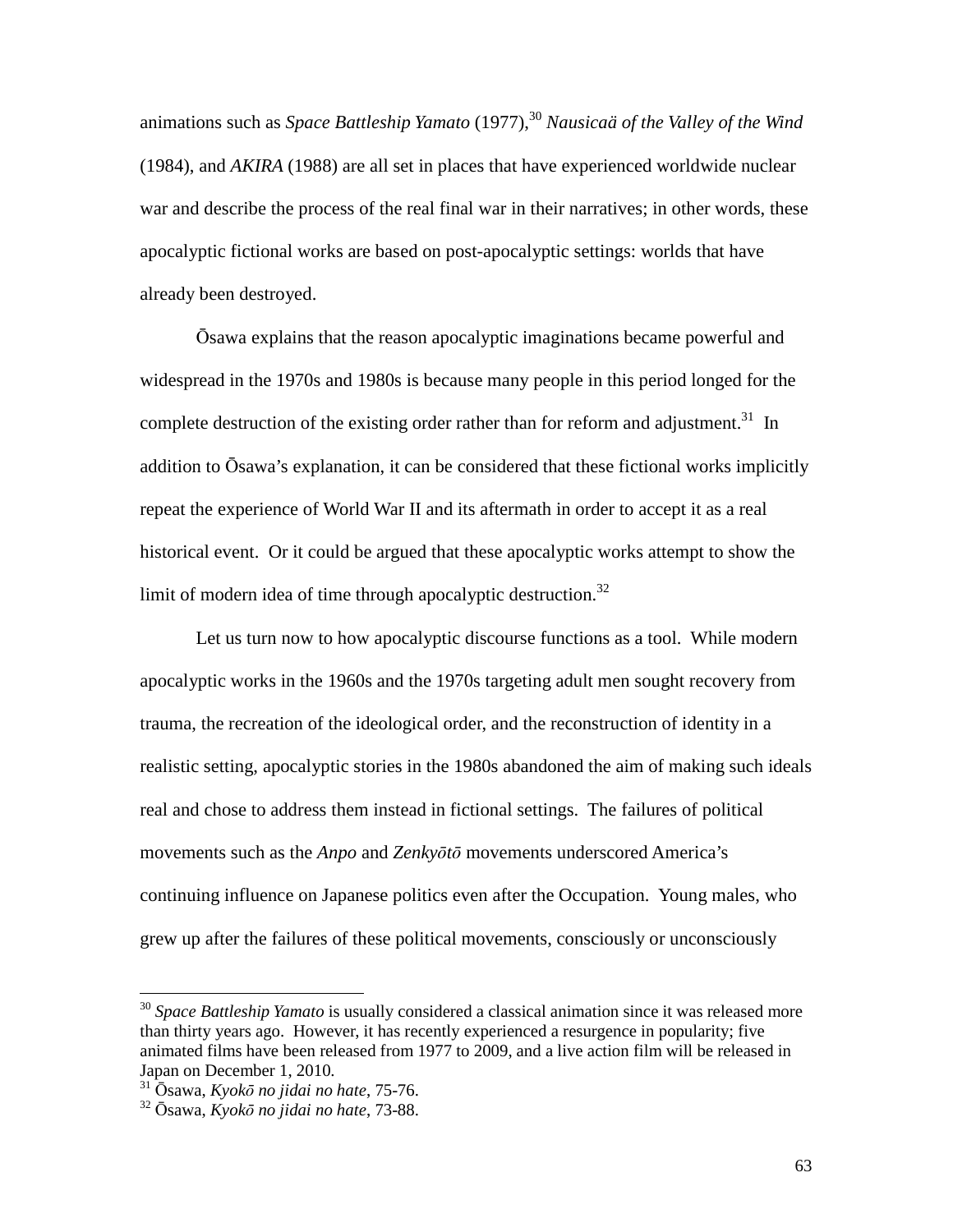absorbed the difficulty of dealing with the power of the United States and the trauma of the defeat. Instead of fiction that proposed realistic solutions to trauma and unstable identity, young Japanese males turned to stories that described the imagined community of post-nuclear war survivors or that depicted new visions of the post-crisis future in fictional settings. In these fictions these youths found meaning in their stagnated lives and a bright, promising, albeit fictional, future.

Grand narratives were lost in the 1970s, but this does not mean that society suddenly became fully postmodern. When it became clear that modern ideals could no longer be realized *in this reality*, people tried to compensate for this loss by creating *fiction* that would offer a similar worldview; ideologies were reconstructed in fiction. Apocalyptic narratives were used to take over such grand narratives, for their structure usually incorporates both the destruction and the recreation of the world. In the 1970s, apocalyptic fiction was used to re-establish lost grand narratives. For example, we can see the re-created order and grand narratives of war in *Space Battleship Yamato*; even though the story is science fiction, the plot is essentially a retelling of the imperial order and sublime goals of World War II: the series thus reflected the realistic visions people had held twenty years previously.

However, people in the 1980s gradually realized the deconstruction of various ideologies that supported the postwar society, and sensed that a new age had come. Apocalyptic fiction, then, functioned to reflect the end of modern ideologies and the birth of postmodernity. As the trend of the fictional age became widespread in the early 1980s, the emphasis of apocalyptic narratives gradually shifted from recreation of the realistic order and morality to the quest for ideals in explicitly fictional settings. This shift can be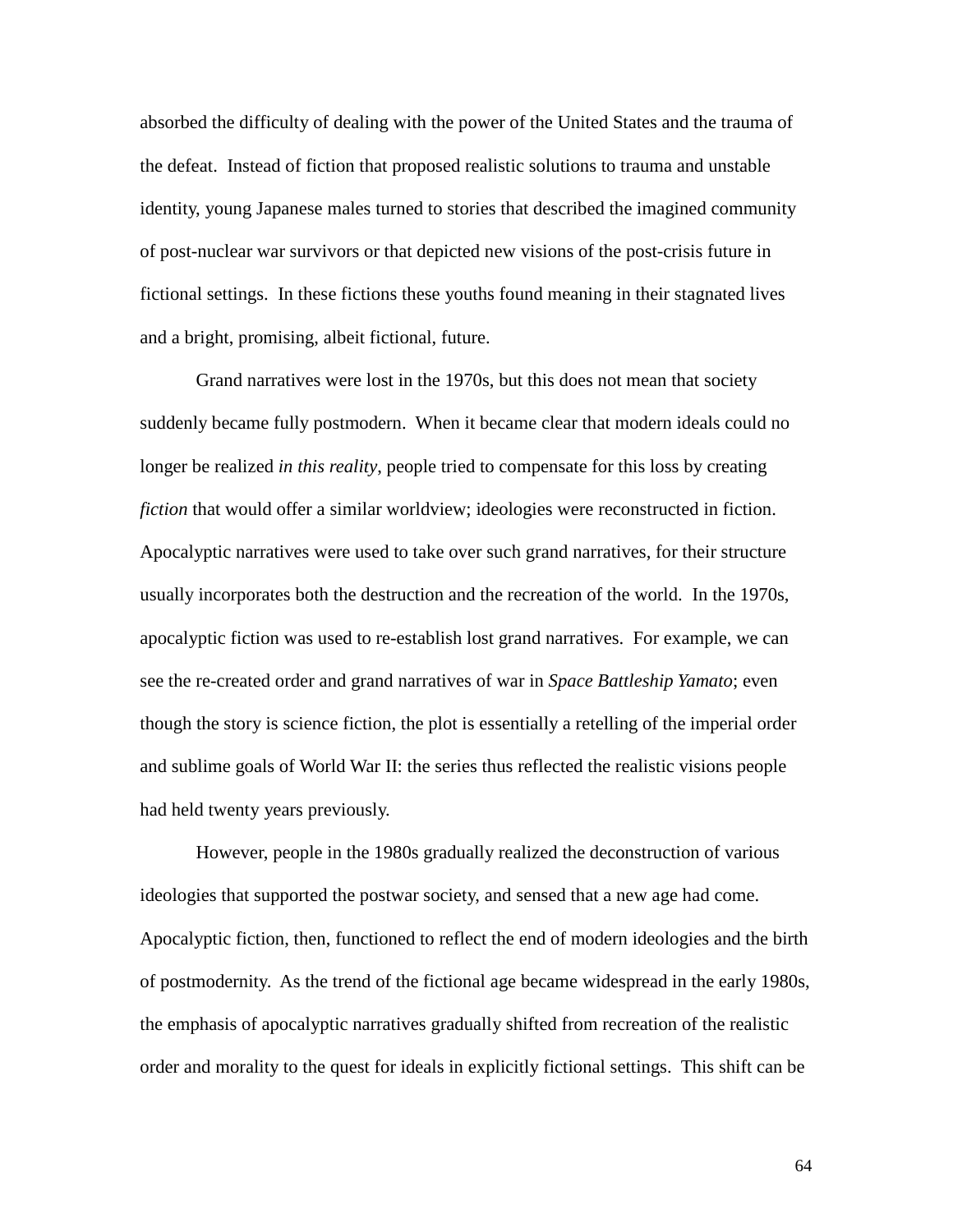clearly observed in apocalyptic works with prequels or sequels written during the 1980s and early 1990s, and will be addressed in detail in Chapter Four.

# **Japanese Apocalypse since 1995**

The fictional age that seeks its ideals in fiction meets its limit in 1995; many critics of Japanese literature, sociology, and popular culture consider that 1995 marks an important shift in Japanese cultural trends. In that year there were two important apocalyptic events that widely influenced society and culture. The first was the Great Hanshin Earthquake (the Kobe Earthquake as it is more commonly known outside Japan), which occurred on January 17 in the southern part of Hyōgo Prefecture. Over six thousand people died and nearly 44,000 were injured. Old houses made of wood collapsed, and infrastructure such as highways, railways, electrical systems, gas and water supplies, and the telephone network were widely and severely damaged. More than 300,000 people were left homeless. This was Japan's worst natural disaster since the Great Kantō Earthquake of 1923, causing some ten trillion yen in damage, equivalent to 2.5% of Japan's GDP at the time. $^{33}$ 

This was also the year in which Japan began to seriously suffer from the bursting of the 1986 to 1990 asset price bubble in which real estate and stock prices had been greatly inflated. The economic collapse had stopped the stable economic growth of the 1970s and early 1980s, and Japan now faced its most serious decline since World War II. Against this social and economic background, the Kobe Earthquake shook the image of the stable and safe society of postwar Japan. The apocalyptic devastation of the

<sup>&</sup>lt;sup>33</sup> For more detailed statistics, see

http://sinsai.fdma.go.jp/search/abstract.php?TOSHO\_ID=N0000025&DATA\_ID=0001&LEGAL\_ON=1.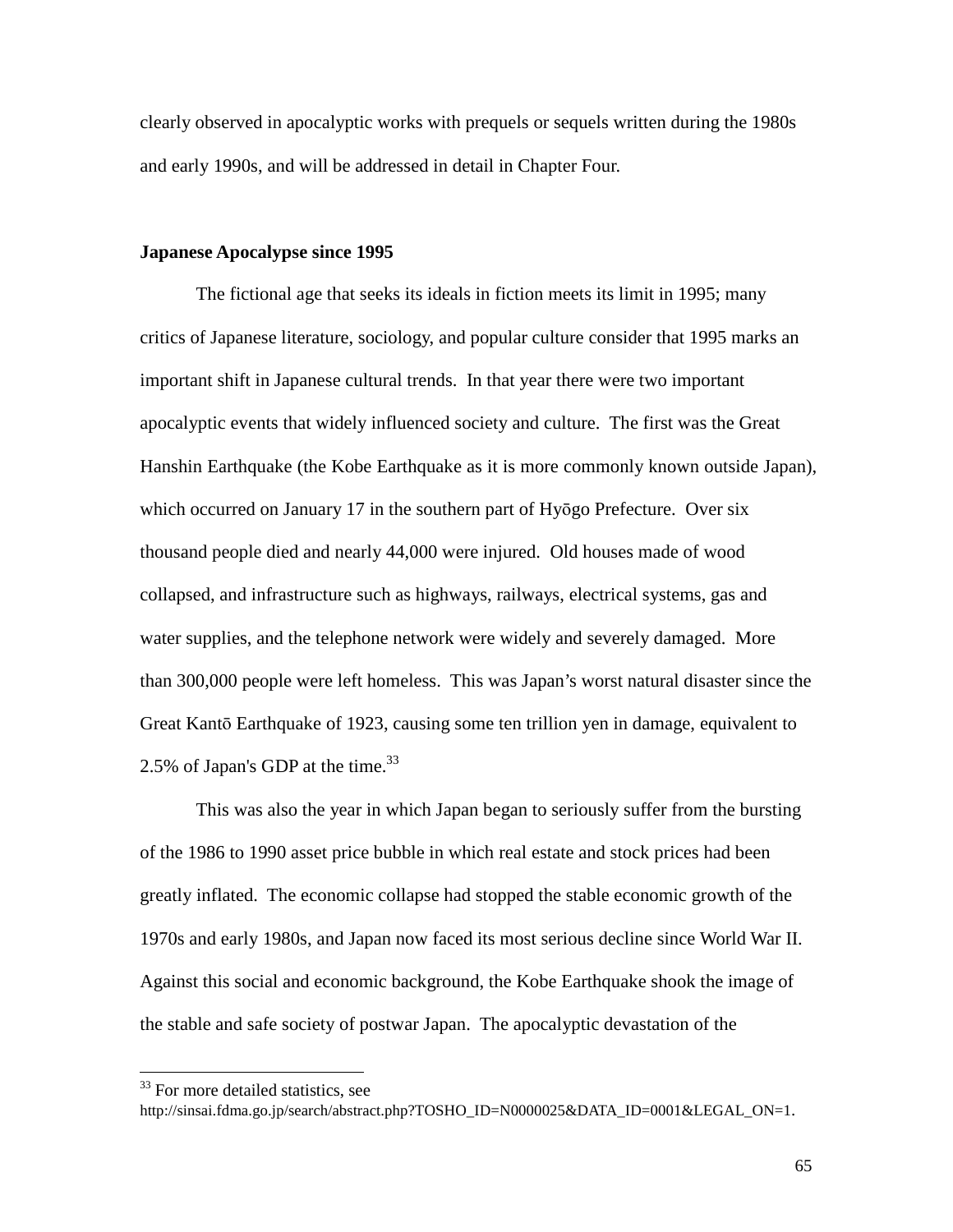earthquake caused discontinuity between the past and the present. The lives of those who experienced it were decisively changed by this traumatic event, just as were the lives of those who survived the atomic bombings and those who heard the Emperor's voice for the first time on the radio in August 1945.

In his diary, psychiatrist An Katsumasa terms this condition *riaru-by*ō or "reality syndrome," and explains the change in his own thinking in this way:

As I experienced the earthquake and continued to live in the disaster area . . . I realized that my sense of value and my way of feeling has gradually changed. Let me temporarily term it "reality syndrome" . . . The overwhelming experience of the earthquake and visions of devastated landscapes deprived me of words. Even though various emotions arose, I could not put them into words—I felt like such emotions would become lies if I verbalized them. I realized that reality [*riaru na mono*] is merciless and deprives us of words. In my case, as I am deeply caught by real events, I begin to refuse empty words and theories. I cannot stop thinking, "such empty things will be destroyed once another earthquake comes."<sup>34</sup>

An's remarks indicate that the earthquake manifested the power of reality. Ideals in the fictional age appear meaningless in the face of the overwhelming power of the real. He saw the interpretation of the event as equal to fiction when compared to the reality of the earthquake. The reality of the Kobe Earthquake revealed the fragility of ideals in the fictional age. As Ōsawa claims, this earthquake brought the end of the fictional age zeitgeist that had obtained since the early 1970s. This fictional age had functioned well, despite its fictive nature. However, for those faced with the reality of the earthquake, ideals in fictional settings became simply too fictive to accept. Consequently, the communities and societies that had offered fictive ideals and critical theories lost their significance and power for people who experienced the earthquake. The Kobe Earthquake became a trigger to weaken the idealistic visions and the significance of

<sup>34</sup> Qtd. in Saitō, *Bungaku no dans*ō, 203. My translation.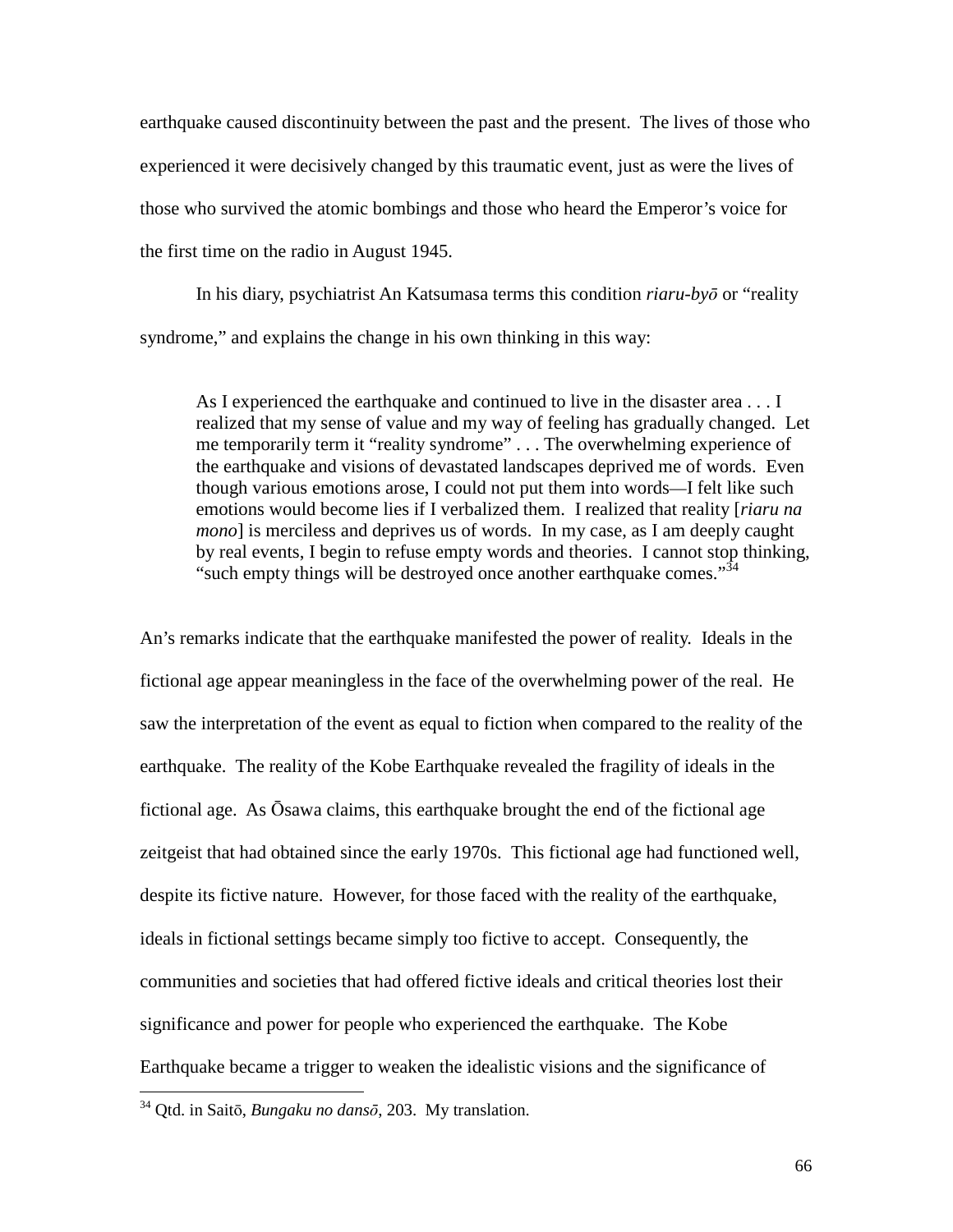communal space that offered such visions.

The Kobe Earthquake also brought a different understanding of Otherness. The earthquake was a brutal reminder that human life may end abruptly. It is always possible for natural disasters to bring sudden apocalypse, but it is easy to forget this since death is mostly hidden from our daily life in postmodern society. Ōsawa claims that the contingency of sudden death is very similar to an uncanny Other who may suddenly disrupt our lives. For example, Ōsawa refers to the comment by one survivor who felt that "everything looked like a weapon" after he experienced the earthquake. In other words, a state of emergency can produce the aggressive will of an uncanny Other.<sup>35</sup>

This Other cannot be specified as a certain existing thing or person, for this Otherness is what the contingency of death itself projects externally. In 1990s Japan it was understood that one's identity was located within the anticipated course of one's life; the majority of Japanese people lived in an age in which they rarely, if ever, confronted sudden, deadly dangers like wars, plagues, and famine. The possibility of the sudden death of large numbers of people had been forgotten in the reality of 1990s Japan, yet it revived as a totally uncanny Other found within the self. Thus, the immanent quality of the apocalyptic earthquake crisis led to the rediscovery of the contingency of sudden death realized within the self. We have seen that in apocalyptic fiction before 1995 the Other was variously imagined as an enemy, a monstrous foreign power, a mysterious extraterrestrial phenomenon, modernization and even the status quo. Apocalyptic stories tried to describe the relationship between the unknown Other and the self, and how to react to the unknown in times of crisis. But the Other was also discovered within the self through the apocalypse of the Kobe Earthquake.

 $\overline{a}$ 

<sup>35</sup> Ōsawa, *Kyok*ō *no jidai no hate*, 12.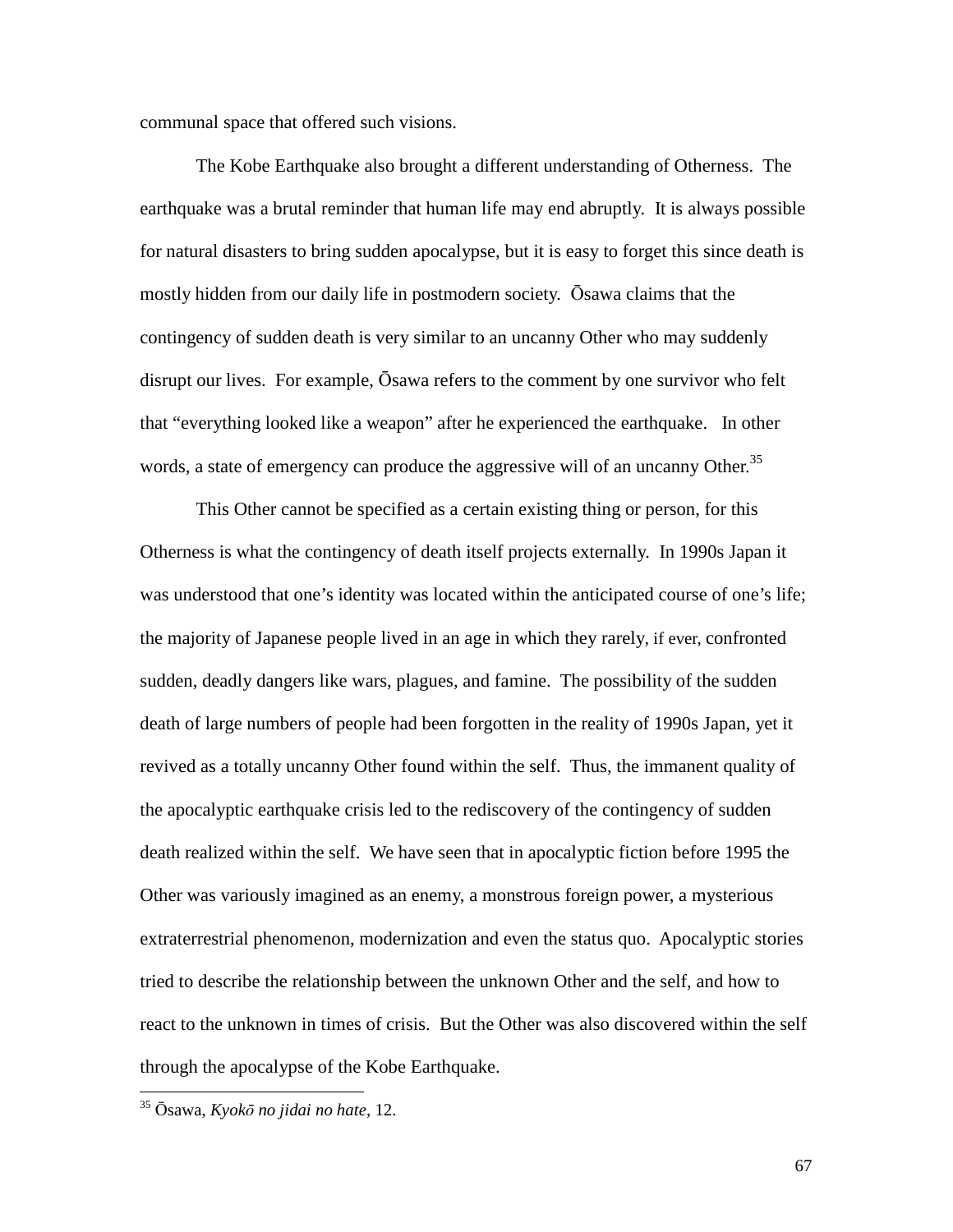The second important apocalyptic event in 1995 was the sarin nerve gas attack on the Tokyo subway (known in Japan as the Subway Sarin Incident), an act of domestic terrorism perpetrated by members of Aum Shinrikyō on March 20. Aum Shinrikyō, now rebranded Aleph, is a New Religious organization that incorporates leader Matsumoto Chizuo's idiosyncratic interpretations of yoga with facets of Buddhism and Christianity, and even the writings of Nostradamus. The police initially said that the attack was an attempt by the cult to hasten the apocalypse, while during the subsequent trial of those responsible the prosecution said that it was intended to bring down the government and install Matsumoto as the emperor of Japan. The attack was directed against trains passing through the Kasumigaseki and Nagatachō districts, home to the Japanese government. In five coordinated attacks during the morning rush hour, members of Aum released sarin gas on several lines of the Tokyo Metro. At least a dozen people died on that day and in the ensuing days, while over five thousand were treated at hospitals, including some fifty with severe to critical injuries and nearly a thousand who suffered temporary vision problems. Several of those affected, including passengers on other trains, subway and health care workers and bystanders, were sickened by helping others who had been directly exposed. This was and remains the most serious attack to occur on Japanese soil since World War II.<sup>36</sup>

The Kobe Earthquake and the sarin gas attack were both apocalyptic, catastrophic events because they destroyed the myth of security and safety in modern Japan; Japanese in the 1990s believed that their modernized society with its advanced city planning, wellmaintained infrastructure, and efficient social systems, including the police and Self

<sup>36</sup> D. W. Brackett, *Holy Terror: Armageddon in Tokyo* (New York: Weatherhill, 1996), 1-8. Matsumoto Chizuo is also known as Asahara Shōkō.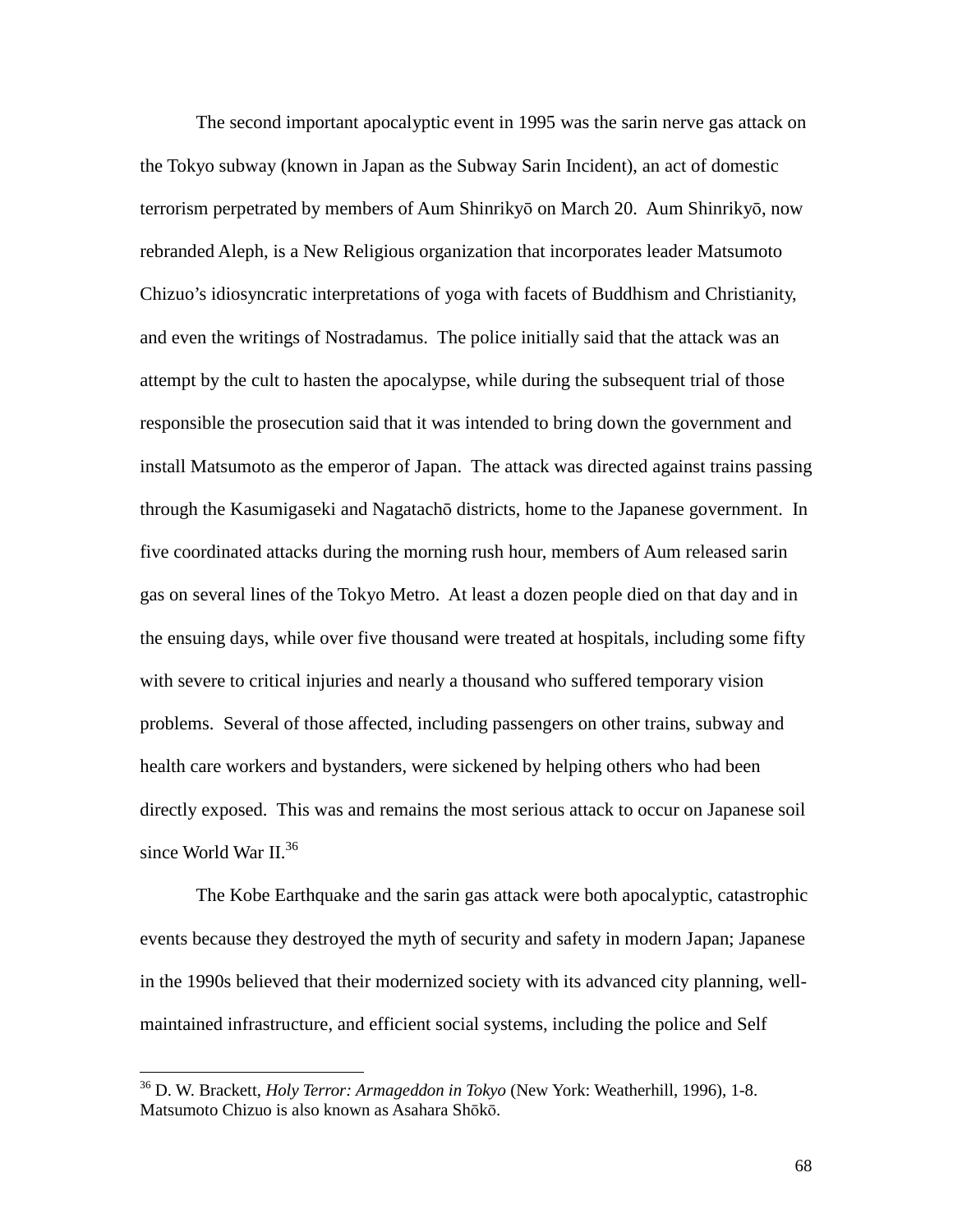Defense Forces, could secure their lives against any threat, including natural disasters and social unrest. These two incidents revealed the fragility of this actually very fictive view, and threw into sharp relief the reality that something or someone uncanny and unknown can bring total destruction even in the most peaceful and highly modernized society. These two incidents, however, functioned in almost opposite ways to the trend of the fictional age: the cruelty of reality in the Kobe Earthquake destroyed the fictive, hyperrealistic trend of the time, while, like the Holocaust, the Aum incident was the crystallization of the ultimate fictional vision of its leader.<sup>37</sup> However, they share the important feature of triggering the disintegration of the fictional age. The attack by Aum Shinrikyō also raises two important issues that are similar to those in the Kobe Earthquake: the problem of reliance on society and the relationship between self and the unknown Other.

Aum Shinrikyō is considered the most paradigmatic example of religious movements in the fictional age since 1970. In the idealistic age, that is, from 1945 to 1970, Japan made its best effort to make its ideals of recovery, stability, progress, and prosperity come true in reality. During that time New Religious organizations saw a resurgence in popularity; these groups had a clear goal of relieving their followers of "*hin-byō-sō*" (poverty, sickness, and conflict) and to bring them close to ideals of thisworldly happiness. The organizations promoted communal support and harmony between their followers, making salvation in the idealistic age a this-worldly benefit in

 $37$  It is significant that Murakami Haruki combines reportage of the Aum incident with nonfictional interviews in his *And*ā*graundo* (Underground) and *Yakusoku sareta basho de* (At the Promised Land) (Tokyo: Bungei shunjūsha, 1998), whereas he juxtaposes the Kobe Earthquake with fiction in *Kami no kodomotachi wa mina odoru* (After the Quake) (Tokyo: Shinchōsha, 2000).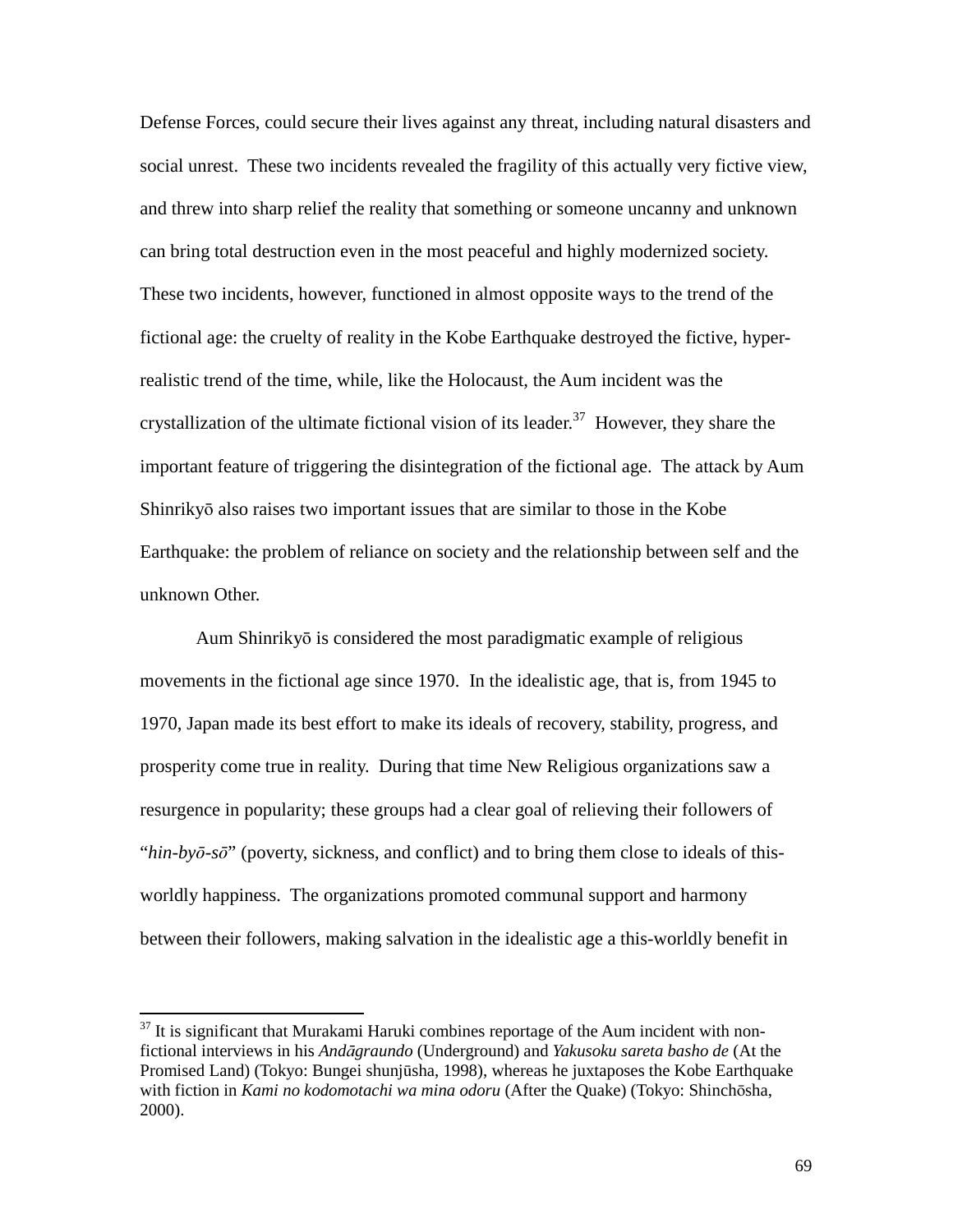reality.<sup>38</sup>

 $\overline{a}$ 

However, New Religions established after 1970 are very different in terms of their doctrines, systems of organization, and motives, so that they are categorized as "new" New Religions (*shin-shinsh*ū*ky*ō).<sup>39</sup> Religious studies scholar Shimazono Susumu identifies six characteristics of new New Religions. The first is a change in motives for joining the organizations; reasons for joining New Religions used to include liberation from poverty, sickness, and conflicts in reality, but now the reasons have become more abstract, such as escape from "vanity in life." The second characteristic is that they emphasize the spiritual world and a quest for departure from reality. The third is that they promote mysterious and transcendent experiences brought about by techniques of controlling body and mind. The fourth is increased emphasis on individual responsibility rather than on communal relationships between followers. The fifth is that their teachings include apocalyptic ideologies and messianism. The last is that the followers belong to the younger generation.<sup>40</sup>

As Ōsawa explains, Aum Shinrikyō not only had all the characteristics of new New Religions, but had them to an extreme degree. For example, Aum promoted a radical type of apocalyptic thought and quested for it thorough detachment from reality. It is notable that the followers of Aum in 1995 were mostly educated, privileged people in their twenties and thirties. Aum Shinrikyō thus can be considered as the archetype of

 $38$  Representative new religions from 1945 to 1970 are Sōka Gakkai, Risshō Kōseikai, and the Perfect Liberty. See Shimazono Susumu, "Aspects of the Rebirth of Religion," in *Religion in Japanese Culture*, ed. Tamaru Noriyoshi and David Reid (Tokyo, New York and London: Kodansha International, 1996), 170-174.

 $39$  Examples of new New Religions other than Aum Shinrikyō are Agon no Shū, the Unification Church, and Kōfuku no Kagaku. See Shimazono Susumu, "Aspect of the Rebirth of Religion," 174-177.

<sup>40</sup> Shimazono Susumu, "Shin shin shūkyō no tokuchō" (The Characteristics of New New Religions), in *Shin shin sh*ū*ky*ō *to sh*ū*ky*ō *b*ū*mu* (Tokyo: Iwanami shoten, 1997), 23-50.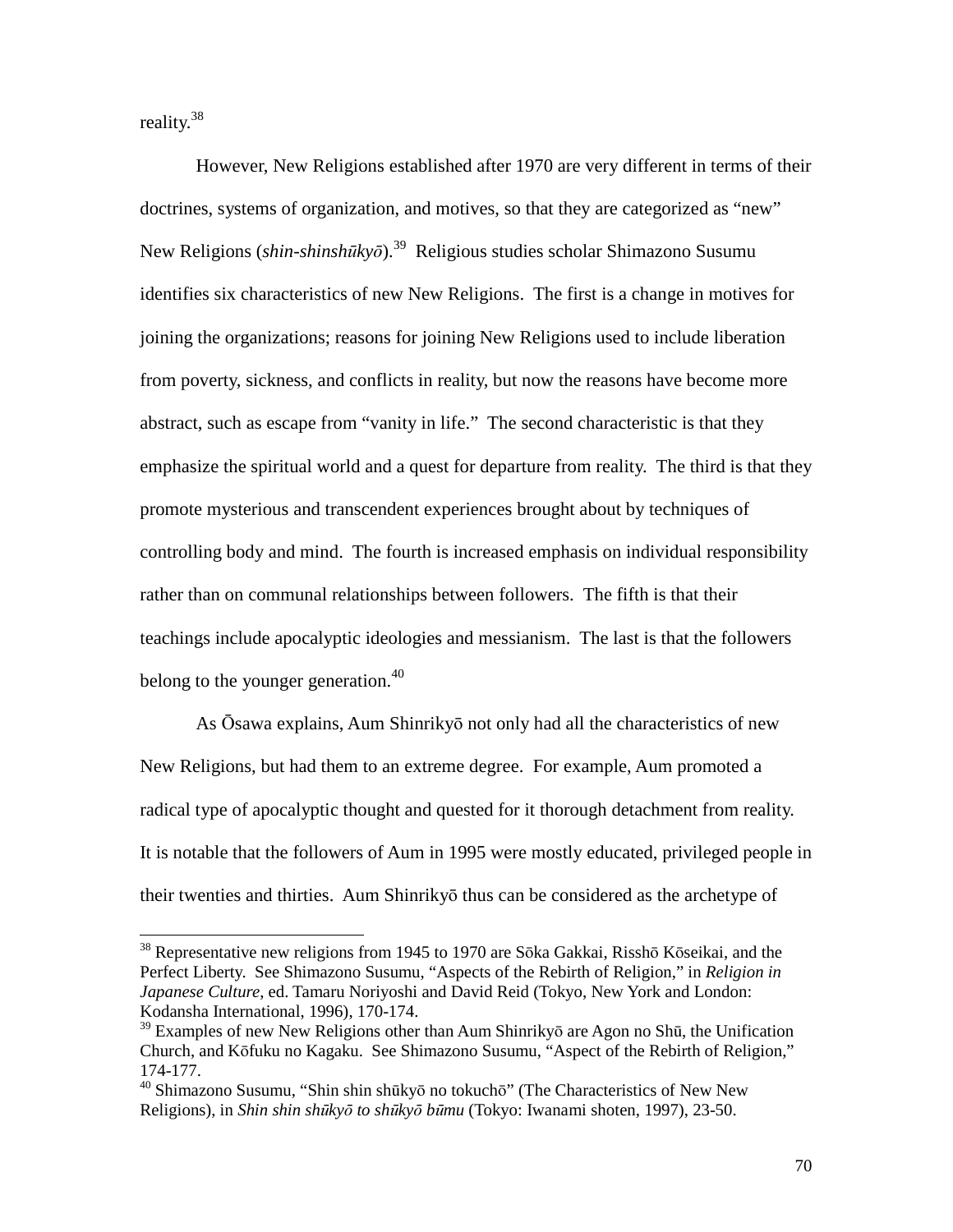new New Religions in the fictional age. However, it was Aum Shinrikyō itself that bought the end or collapse of the fictional age by making their fictive ideals of apocalypse come true through terrorism. $41$ 

In the 1980s, Aum Shinrikyō had a weak but definite vision of what the world would look like after the apocalypse; Matsumoto often referred to the ideal Tibetan Buddhist state called Śambhala. He believed that there would be a final war between pagans and his followers followed by an apocalyptic catastrophe, after which Śambhala would be established by the chosen survivors. However, as he gained more and more followers, this ideal of Sambhala disappeared from his teachings.<sup>42</sup> The ultimate shift was the failure of Matsumoto's bid to get elected to the House of Representatives in 1990. Matsumoto had established a political party and ran twenty-five candidates for election, including himself. The result was a humiliating defeat with Matsumoto earning only about a thousand votes. $43$  This incident resulted in Aum abandoning its ideal of making Śambhala come true in reality, and made the group more and more hostile to society. They increasingly stressed detachment from reality and renunciation of the world, creating a pseudo-cabinet within the organization, and criticizing the Japanese political system. Accordingly, their vision of apocalypse lost all hope for renewal as they began instead longing for the destruction of society.<sup>44</sup> Between 1990 and 1995, Aum's ideal gradually came to be the destruction of the existing reality that rejected their fictional doctrines. The fictional age that quested for ideals in fiction thus came to its limit

<sup>41</sup> Ōsawa, *Kyok*ō *no jidai no hate*, 35-36.

<sup>42</sup> Ōsawa, *Kyok*ō *no jidai no hate*, 77-79.

 $43$  Matsumoto was not a joke candidate; he was very serious about this election, and had been totally confident of winning the election by gaining sixty thousand votes. See Ōsawa, *Kyok*ō *no jidai no hate*, 196-198.

<sup>44</sup> Ōsawa, *Kyok*ō *no jidai no hate*, 198.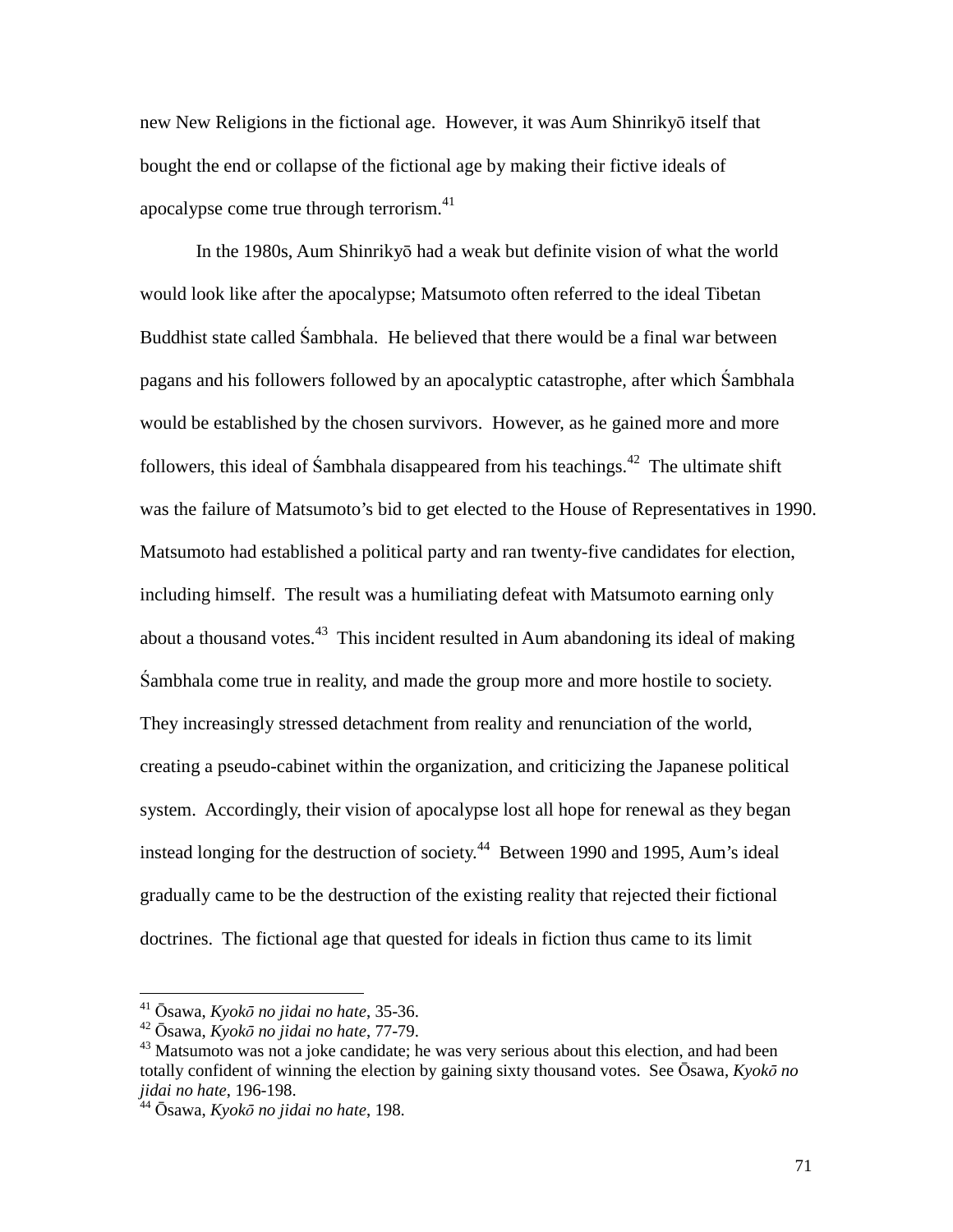through terrorism; before 1970, the ideal of the New Religious organizations had been to transform the existing society, but in 1995 Aum's ideal was to nullify it.<sup>45</sup>

The Aum sarin incident is similar to the Kobe Earthquake in terms of the discovery of uncanny Otherness within oneself. In 1997, Murakami Haruki published *Underground: The Tokyo Gas Attack and the Japanese Psyche*, a non-fiction collection of interviews with survivors of the attack on the Tokyo subway. In his afterword titled "Blind Nightmare: Where are we Japanese going?" Murakami mentions that he had a very strong hatred and an uncanny feeling about Aum believers from the first moment he met them during the election campaign in 1990. He particularly wanted to avoid looking at Aum followers dancing strangely in their elephant hats and white costumes, and he noticed that most people around him seemed to feel the same way. However, Murakami realized that he usually did not have such an overwhelming hatred toward New Religious organizations; he usually regarded them as totally unrelated to his life. After the sarin gas attack, Murakami recalled this hatred, and concluded that ordinary people including himself have something "Aum-ish" within them, something that must be consciously excluded, for we tend to have unconscious and intense hatred toward projections of negative images of ourselves.<sup>46</sup> In other words, Aum followers explicitly represent something uncanny that exists within ourselves.

Ōsawa explains this uncanniness within oneself in detail. It was well known that Aum Shinrikyō believed in a number of fanciful conspiracy theories—they declared, for instance, that the whole world including Japan was controlled by Jewish capitalism and

<sup>45</sup> Ōsawa, *Kyok*ō *no jidai no hate*, 35.

<sup>46</sup> Murakami Haruki, "Blind Nightmare: Where are we Japanese going?" in *Underground: The Tokyo Gas Attack and the Japanese Psyche*, trans. Alfred Birnbaum and Philip Gabriel (London: Vintage, 2002), 197-199.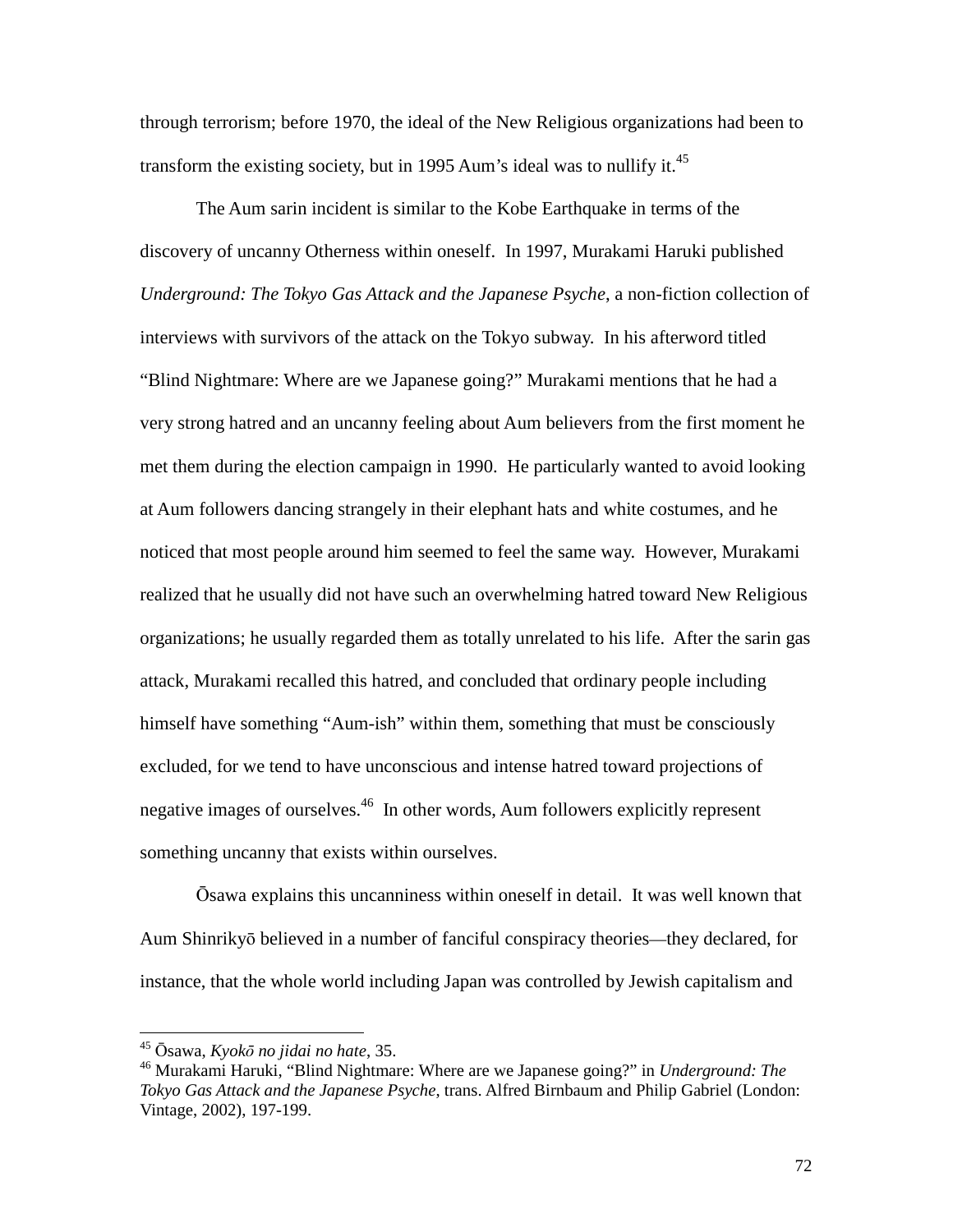Freemasons, and that the Japanese authorities and security police, America and the CIA were minions of the Jews. Aum members believed they were under attack by these conspiring forces. Believing in conspiracy theories is often a sign that people cannot accept the reasons for unacceptable disorder in society, which they project onto some external Other who longs for the disorder that we least desire. At the same time, Aum members began to believe that many of their own followers were police spies, and began to surveil each other to ferret out these impostors.<sup>47</sup> Ordinary people had difficulty understanding these paranoid beliefs, and the mass media scoffed at Aum's too-fictional worldview.

However, Ōsawa argues, the beliefs of ordinary people—that is, non-Aum members—can be seen as similar to the outlandish beliefs of Aum Shinrikyō. Understandably, following the sarin attack people sought to discover and explain the motives behind the cult's attempt to destroy the Japanese social order. The mass media published and broadcast many highly dubious claims that Aum had secretly planted its members in the police and Self Defense Forces and even in the media itself, leading to widespread fears that this small group representing less than 0.01% of the Japanese population had infiltrated the very core of Japanese society.<sup>48</sup> In these alarmist news stories it becomes clear that Aum Shinrikyō was not the only thing to be feared: every Japanese was potentially suspect, and the true horror is that the uncanny Other is never far away: it never can be, because it is *within* us.

<sup>47</sup> Ōsawa, *Kyok*ō *no jidai no hate*, 21-28.

<sup>48</sup> Ōsawa, *Kyok*ō *no jidai no hate*, 29.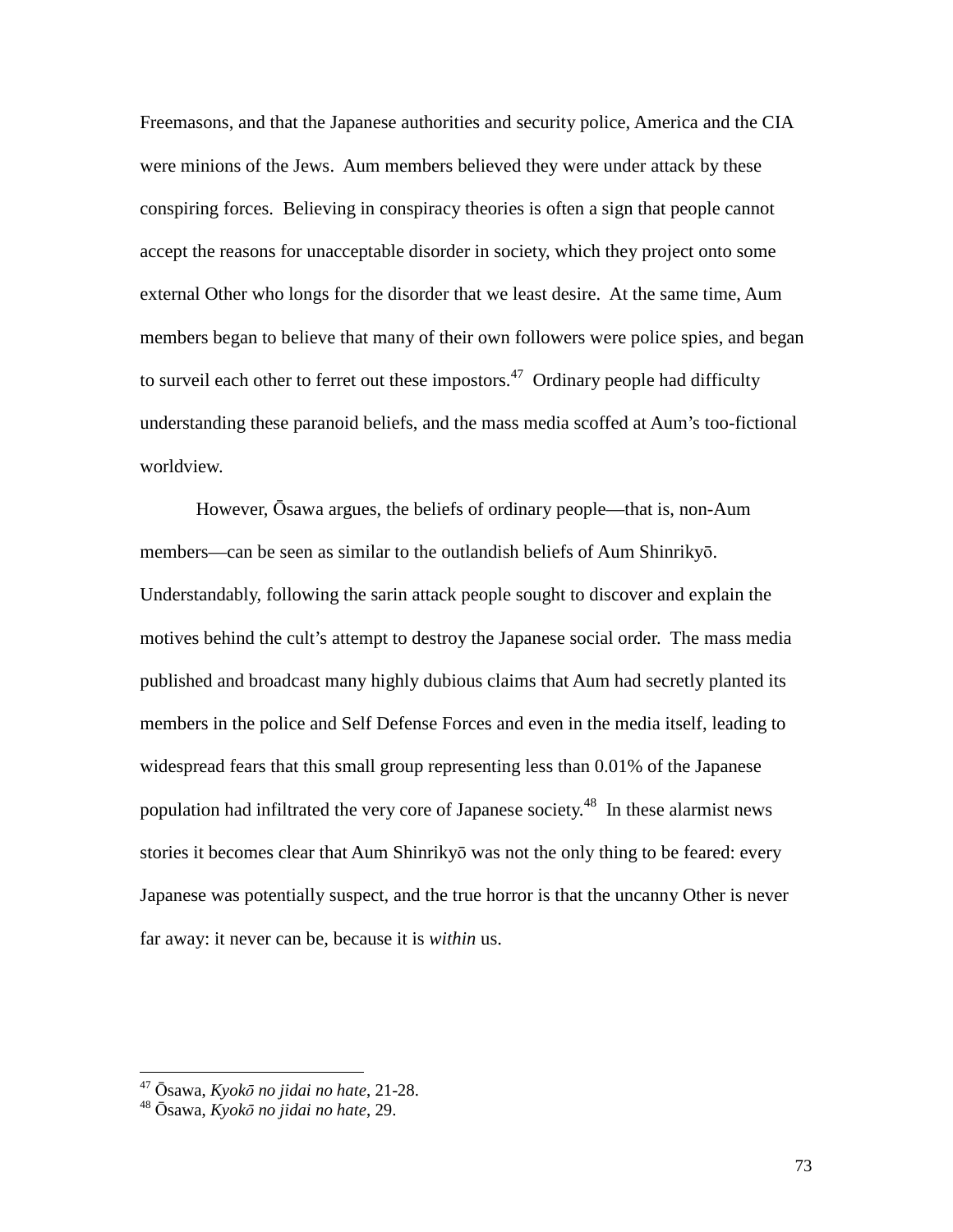# **The Birth of** *Sekaikei* **Fiction**

As apocalypse in the 1980s gradually shifted to a quest for ideals in the fictional settings of fictional narratives, the communal space that nourishes and offers such grand narratives weakened. Benedict Anderson calls this concept of a communal space in which ideologies are supported and social norms are defined "imagined communities," that is, virtual communal spaces in which individuals can meet others and which exceed the limitations of existing village communities; Anderson explains that cultural imaginations create such communal space. Grand narratives such as ideologies and cultural/political movements have been shared by various types of imagined communities.<sup>49</sup> Until the 1970s, people communicated in a modern communal space supported by modern ideologies that forced each member to share the reality created by grand narratives or worldviews. However, once the premise of grand narratives was no longer trusted in the 1980s, it became increasingly difficult to communicate by relying on consensus in these imagined communities. The two apocalyptic incidents of 1995 decisively made Japanese society as an imagined community insecure and unreliable.

Critic and playwright Betsuyaku Minoru refers to this communal space as the middle ground, and claims that its role in fiction has changed. Whereas the distance that one can touch/feel is the foreground, the distance that refers to something very far away, such as the world/universe or transcendence, is the background. It can be argued that the role of the middle ground, which mediates between the foreground and the background, weakened in the late 1980s, and people started to connect issues in the foreground with

<sup>49</sup> Benedict Anderson, *S*ō*z*ō *no ky*ō*d*ō*tai* (Imagined Communities), trans. Shiraishi Saya and Shiraishi Takashi (Tokyo: NTT shuppan, 1997), 18-28.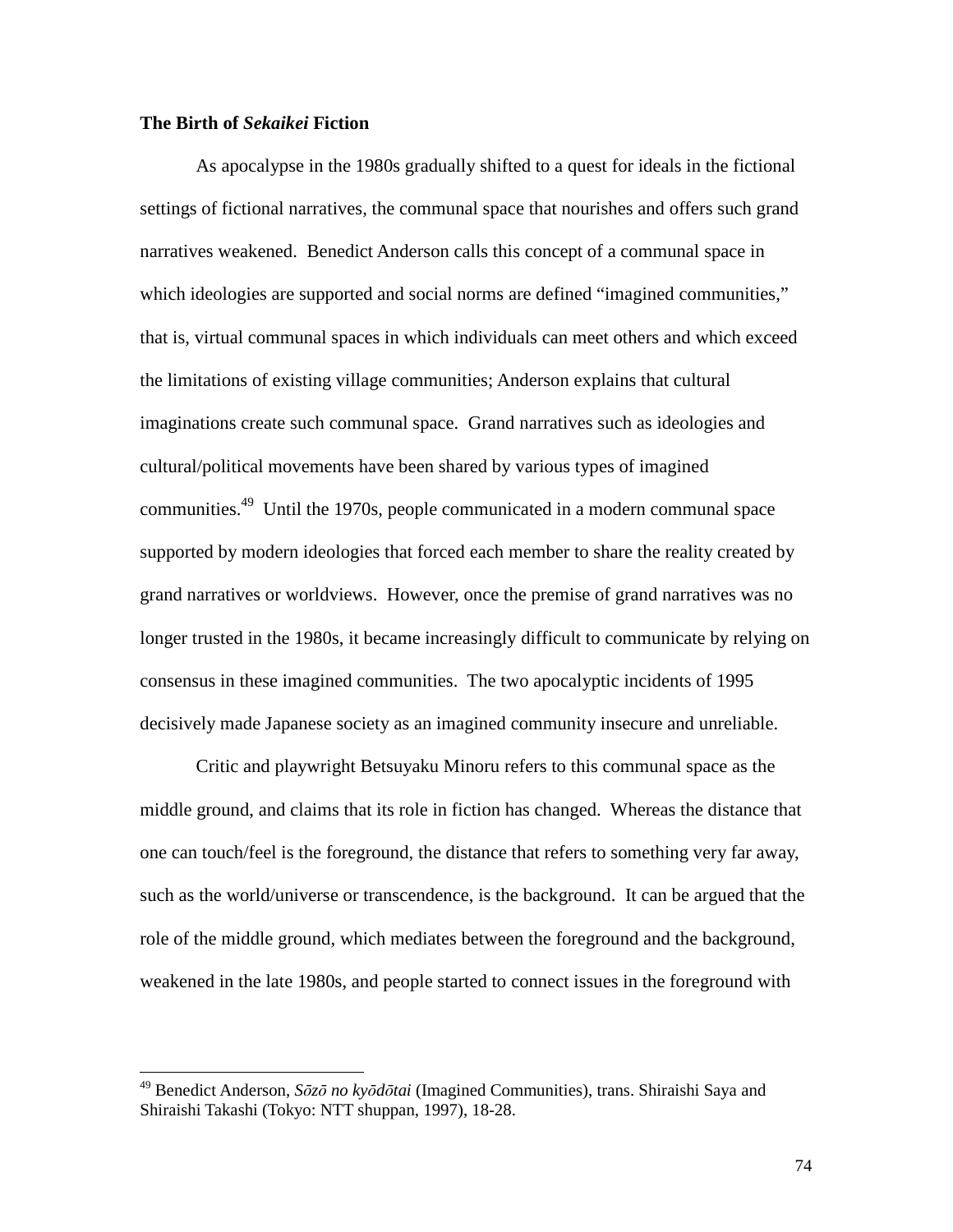issues in the background, bypassing the middle field.<sup>50</sup>

Azuma explains this phenomenon of loss of communal space where one can meet others outside of limited communities as the weakening of the Symbolic in Lacanian psychoanalytic terms. He comments that Japanese youth tend to focus on their families and love relationships and on apocalyptic catastrophe in the world or universe, but rarely on society or the wider community outside their close relationships. According to Lacan, a close relationship belongs to the world of the Imaginary, and a far-off and abstract issue such as the end of the world belongs to the world of the Real. The world which mediates the Imaginary and the Real is the Symbolic, and it is usually represented as larger communities, societies and nation-states. Azuma claims that the imaginations of the younger generation combine "the Imaginary" directly with "the Real."<sup>51</sup> In fact, the weakening of the Symbolic or the middle ground brings the birth of a new apocalyptic imagination called "*sekaikei*" in Japan after 1995.

*Sekaikei*, roughly meaning "the motif of the crisis of the world," is a neologism referring to subcultural works of animation, manga, games and light novels<sup>52</sup> on the combined theme of apocalyptic crisis and school romance.<sup>53</sup> Works in the *sekaikei* genre

<sup>50</sup> Betsuyaku Minoru, "Chūkei no sōshitsu" (The Loss of the Middle Ground), in *Uma ni notta tange sazen* (Tokyo: Libroport, 1986), 10-13.

<sup>51</sup> Azuma Hiroki, "Yūbinteki fuantachi" (Postal Anxieties), in *Y*ū*binteki fuantachi#* (Tokyo: Asahi shinbunsha, 2002), 61-64.

<sup>&</sup>lt;sup>52</sup> *Raito noberu* (light novel) is a genre of novels born in contemporary Japanese subculture. They are entertainment novels primarily targeting teenagers and young adults, usually published as *bunkobon*, and often illustrated by popular manga artists. In recent years, light novel stories have been popular choices for adaptation into manga, anime, and live-action films. In 2007, it was estimated that the market for light novels was about ¥20 billion (\$166.7 million at ¥120 to the dollar) with about 30 million copies published annually.

<sup>53</sup> *Sekai* in the word *sekaikei* is usually written in katakana. Translator Jonathan E. Abel and Kōno Shion explain the term *sekaikei* as "the kind of plot in anime and video games in which the small group of characters act as if their thoughts and actions can affect the fate of the entire world." See Azuma, *Otaku*, 124. The definition of the term *sekaikei* is still under debate, but generally speaking there is a broader and a narrower definition. The broader definition considers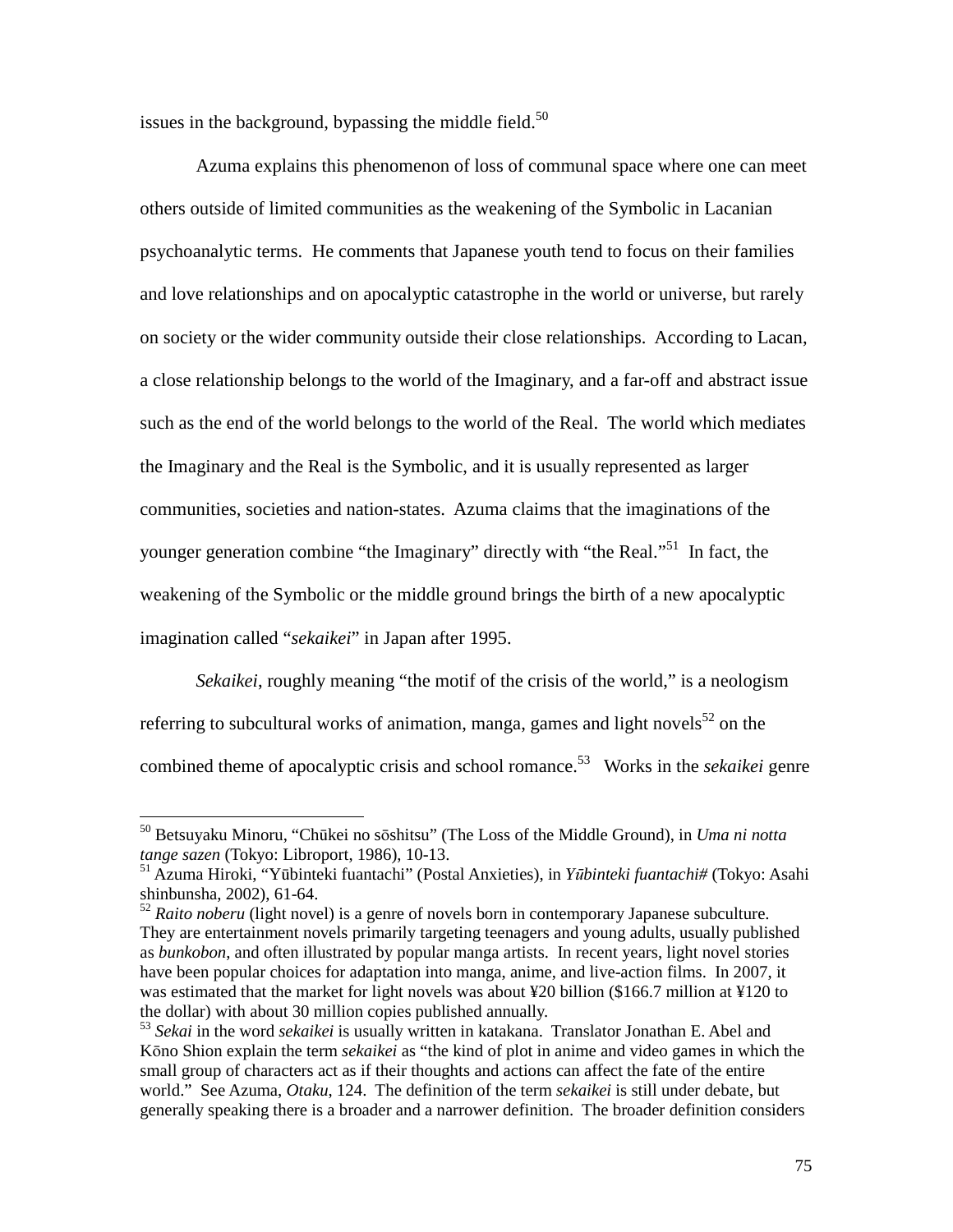increased after the boom of the animation *Neon Genesis Evangelion*, <sup>54</sup> and *sekaikei* continued to be one of the main motifs in Japanese subculture in the 2000s. Many see in these *sekaikei* works the unmistakable influence of *Evangelion*, so the *sekaikei* phenomenon is also referred to as the Post-Evangelion Syndrome. In Chapter Five, I undertake a detailed analysis of several *sekaikei* stories including *Evangelion*.

In a narrow sense, *sekaikei* works deal with situations in which the foreground (love between the always male protagonist and the heroine) is directly connected to the background (apocalyptic crisis and the end of the world) without the mediation of the middle ground, such as communities and societies. The apocalyptic crises depicted are usually wars with the potential to end the world or even the universe, and the actions and crises of the protagonist and the heroine are synchronized with this fate. Society, nations, states, or international institutions are largely absent or even non-existent.<sup>55</sup> Not only the middle ground, but also ambiguity and Otherness are largely absent from *sekaikei* fiction; heroines in the narratives often play the role of mother to the protagonists; and the love of the empowered heroines for the adolescent male protagonists is often depicted as unconditional. There is no real "Otherness" in *sekaikei* fiction; secondary characters are mirrors or shadows of the protagonist, whom they never seriously confront. Also, the

*sekaikei* to consist of Japanese fictional works from the late 1990s and 2000s that describe the self-consciousness of youth (especially young men), and that make use of "*otaku*-type" genre codes such as robots, battling beauties, detectives, and school romances. The narrower definition refers to subcultural works of animation, manga, games and light novels in late 1990s and 2000s Japan that feature the combined theme of apocalyptic crisis and school romance, with situations in which the "foreground" (love between the always male protagonist and the heroine) is directly connected to the "background" (apocalyptic crisis and the end of the world) without the mediation of the "middle ground," such as communities and societies. I use the narrower definition of *sekaikei* in this project.

<sup>54</sup> TV series *Neon Genesis Evangelion*, directed by Anno Hideaki and produced by GAINAX (Tokyo: TV Asahi, October 4, 1995-March 27, 1996).

<sup>55</sup> Kasai Kiyoshi, Introduction in *Shakai wa sonzai shinai: sekaikei bunkaron* (There is No Society: the Theory of *Sekaikei* Culture), ed. by Genkai shōsetsu kenkyūjo (Tokyo: Nan'undō, 2009), 5-6.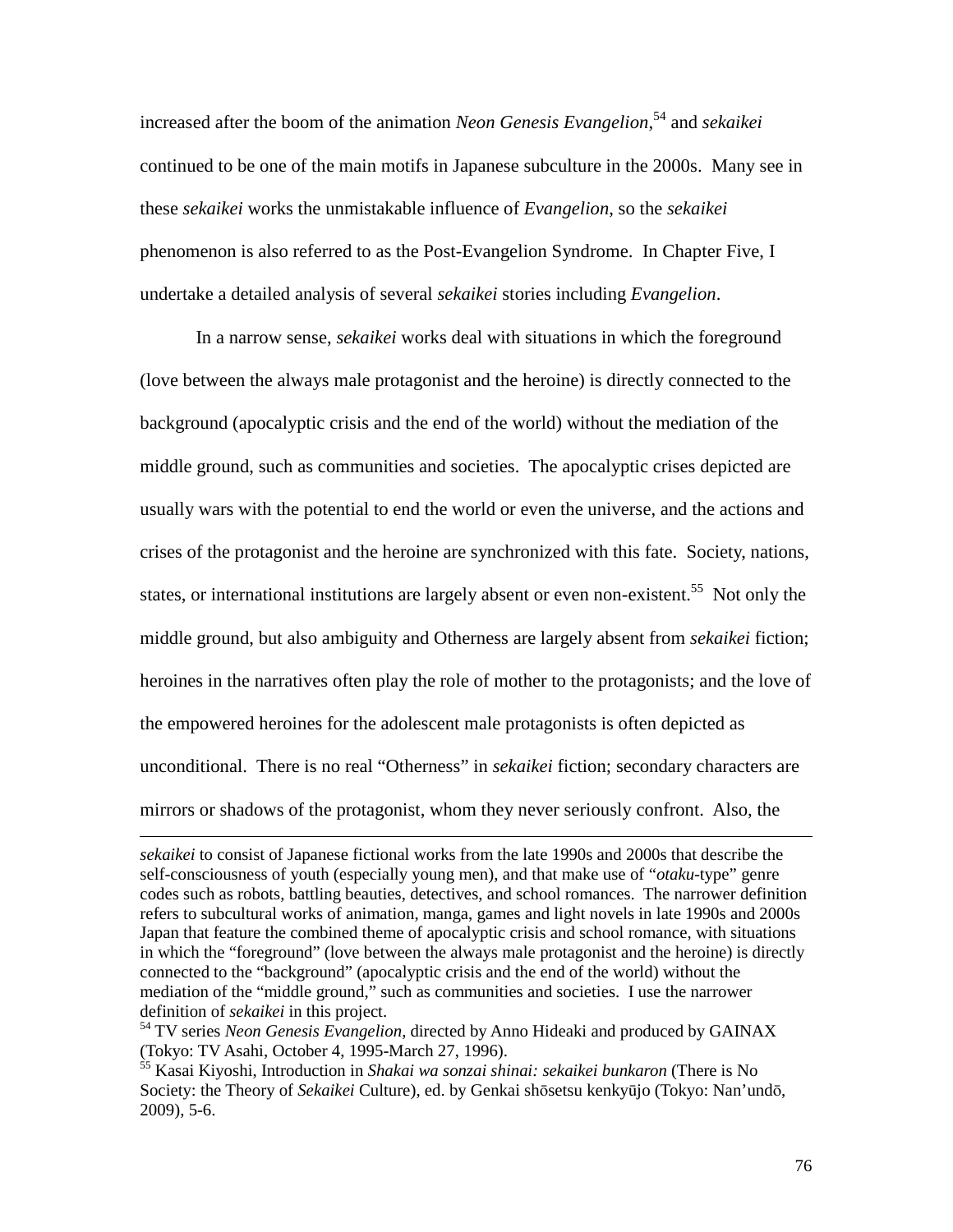reasons for the apocalyptic crisis are rarely explained at all in *sekaikei* stories, and there are almost no detailed explanations of wars. Characters in the narratives do not know what is righteous or evil, for moral norms cannot be structured without the presence of or reference to the Symbolic.

We have seen that apocalyptic narratives have constantly functioned as a tool of solidifying unstable identity through the catastrophic crisis after World War II, but their target audience has changed according to the zeitgeists: as previously discussed, works of apocalyptic fiction mainly targeted adult males in the 1960s, and male youth in the 1980s. After 1995, they came to target even younger boys and their identity crises. While apocalyptic narratives from the 1960s to the 1980s realistically or fictionally sought a way out of the traumatic memories of war, defeat and loss of identity, in the 1990s they began to suppress actual historical trauma. Apocalyptic narratives after 1995 could not cope with these issues directly, since a common language and ideology via which to discuss defeat and trauma had been gradually dissolved by postmodernization. The latent trauma of the failure and unstable identity of Japanese youth are described as something never resolved. Instead of coping with historical trauma, apocalyptic narratives after 1995 deal instead with the disappearance of the middle ground, and the endlessness of immaturity. Many *sekaikei* works depict the protagonist gaining affirmation through a maternal figure rather than from social relationships, suggesting that society/communities and interpersonal relationships that are usually nourished in the middle ground can no longer give social affirmation to young boys. It is not only real societies that have disappeared: imaginative communities no longer have meaning for youth; they long like infants for total affirmation of the incompetent self by the mother. Thus they never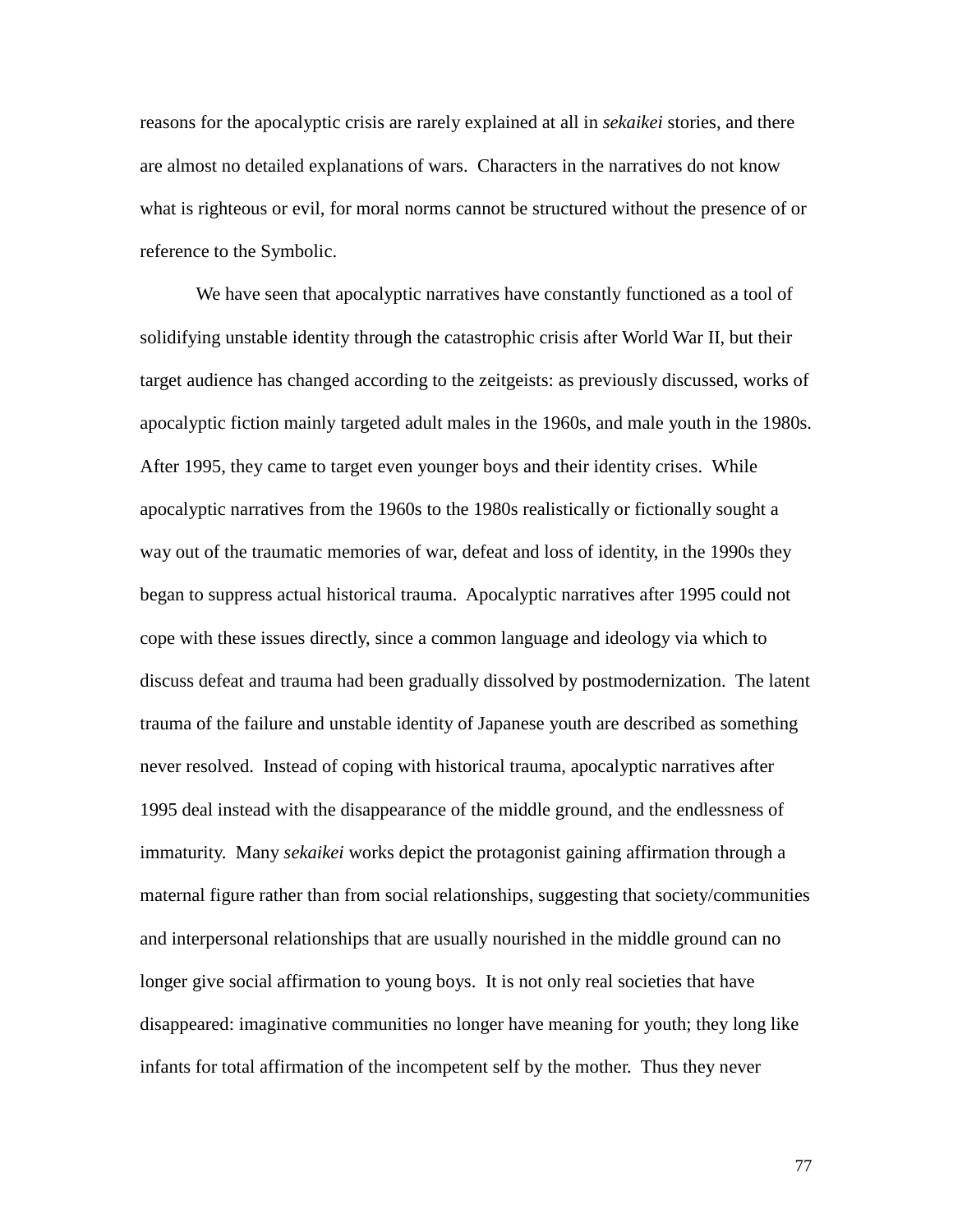encounter the truly Other, and consequently remain in a state of suspended adolescence, unable to form independent identities.

Azuma Hiroki explains that the birth of *sekaikei* apocalypse without middle ground, ambiguity, Otherness, or hope is due to the rise of a new zeitgeist after the fictional age. As discussed previously, Ōsawa Masachi terms the period from 1945 to 1969 in Japan the idealistic age and the period from 1970 to 1995 the fictional age. The fictional age having met its limit with the Great Hanshin Earthquake and the Subway Sarin Incident in 1995, Azuma argues, Japan entered a new period he terms the animal age.<sup>56</sup>

The idea of animalization is taken from Alexandre Kojève's *Introduction to the Reading of Hegel*. <sup>57</sup> Kojève explains that the difference between the human and the animal lies in the difference between desire and need: humans have desires as well as needs while animals have only needs. The word "need" here means a simple thirst that can be fulfilled via its relationship with a certain object or action: when an animal is hungry, this need is satisfied by eating. Needs function in the circuit between lack and satisfaction. Humans are also driven by such needs, but humans have another type of craving called desire. Desire, however, does not disappear when the object of desire is obtained and the lack is fulfilled. Kojève takes the example of the male's sexual desire for the female. The male desire for the female is not fulfilled even after he has a partner: rather, it increases. This is because sexual desire has "a complex structure, wherein the desire of the other is itself desired."<sup>58</sup> A man who obtains a woman wants others to react with jealousy just as he jealously wants to obtain that which the other desires. Thus

<sup>56</sup> Azuma, *Otaku*, 86.

<sup>57</sup> Alexandre Kojève, *Introduction to the Reading of Hegel* (New York: Basic Books, 1969).

<sup>58</sup> Azuma, *Otaku*, 86.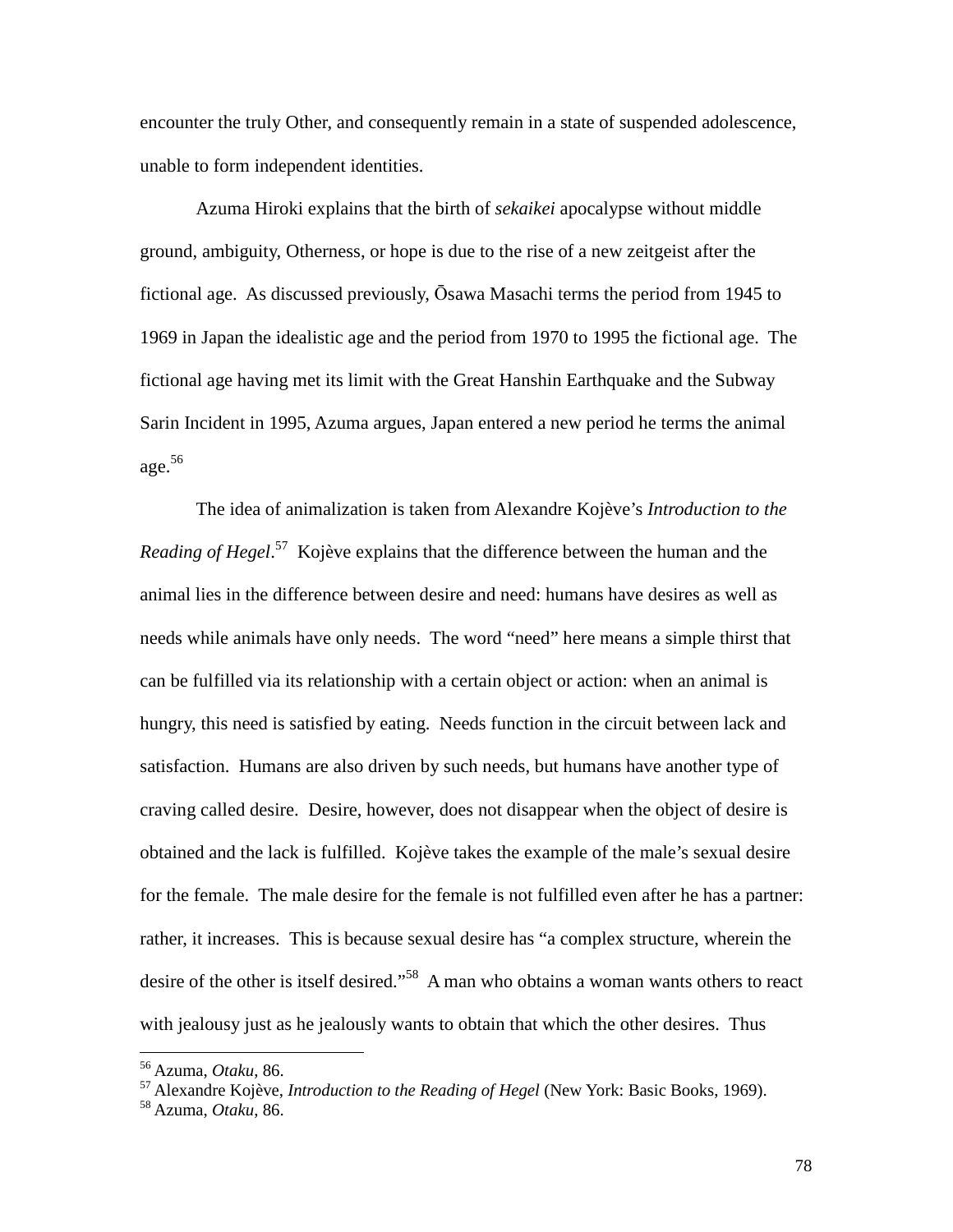desire is never satisfied.

Azuma emphasizes Kojève's point that humans are different from animals because they have inter-subjective desire, and this distinction is a grand premise of modern philosophy and thought from Hegel to Lacan. Animalization, therefore, means the condition in which humans lose their inter-subjective relationships and live in the circuit of lack-satisfaction. Kojève originally labeled post-war American consumer society animalistic, but this is also applicable to contemporary Japan, where society has been standardized and media-ized with a meticulously well-kept distribution management system. Consumer need in Japan can be immediately and mechanically satisfied without the intervention of the Other. Objects of desire that previously could only be had with social communication, such as food and sexual release, can now be obtained both readily and with little or no communication, via the fast food and sex industries. Azuma concludes that in this way Japanese society has truly been going down the path of animalization since 1995.<sup>59</sup> Japanese subculture tried to fabricate grand narratives in the 1970s and early 1980s, but after 1995 it abandoned them. The zeitgeist in Japan moves from the partial postmodern in the 1980s to the total postmodern after 1995: the animalization of people living in the animal age.

Some may argue that the consumption style of a certain generation of male *otaku<sup>60</sup>* fans of manga, computer games, and light novels is not applicable to the whole

<sup>59</sup> Azuma, *Otaku*, 87.

<sup>&</sup>lt;sup>60</sup> *Otaku* is generally understood to refer to people with obsessive interests, particularly in popular culture products such as anime, manga, or video games. In recent years, however the word "*otaku*" has been used in broader contexts, leading critics to try to refine its meaning. Critic Okada Toshio defines *otaku* culture as the active of enjoyment of a popular culture work with artistic, sophisticated views and detailed study. Psychiatrist and critic Saitō Tamaki considers the essence of the *otaku* culture to be sexuality—specifically a sexuality that can find real appeal in 2-dimensional animated characters. Azuma Hiroki claims that *otaku* culture is profoundly related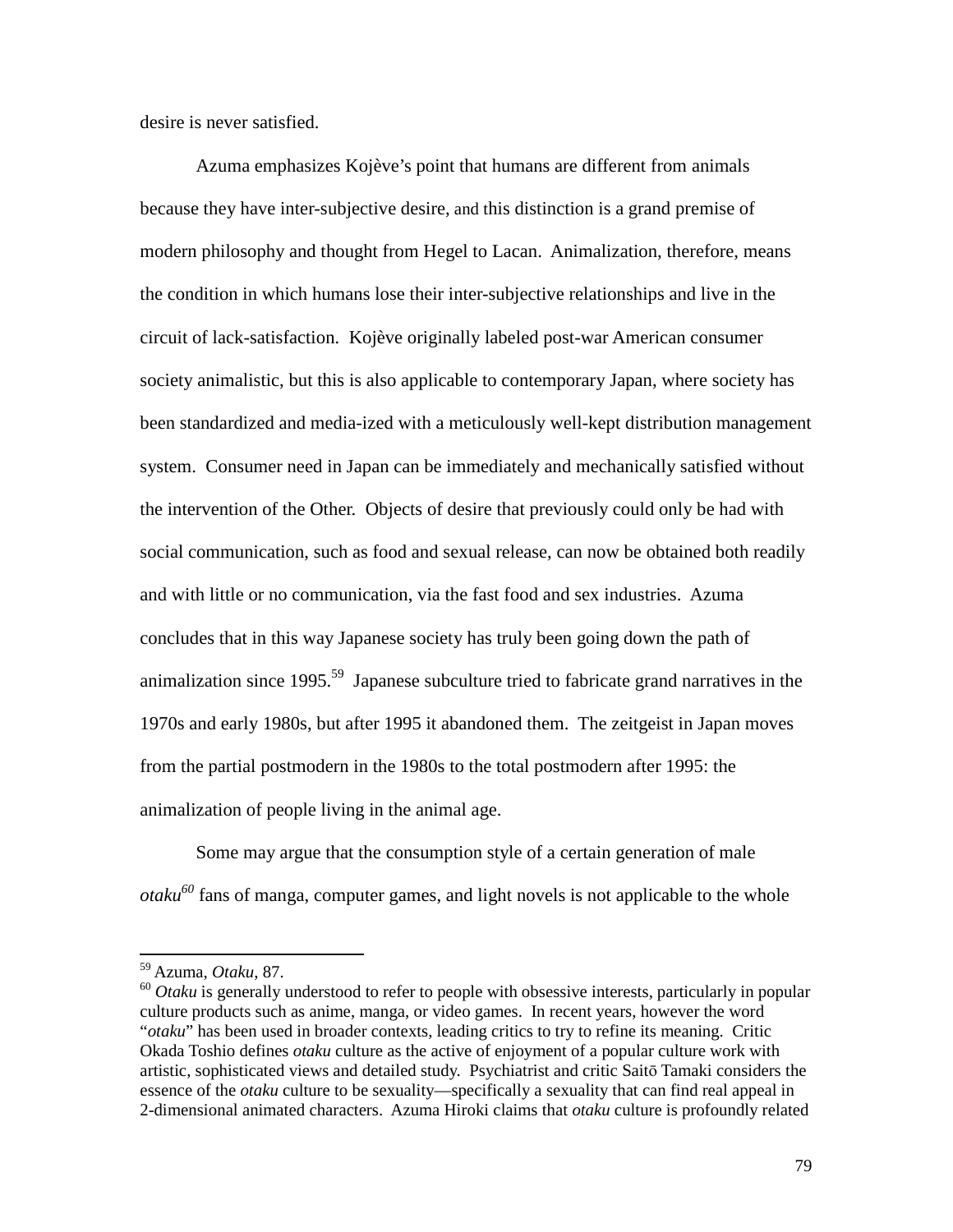Japanese cultural field, but Azuma disputes this, for subcultural works and their consumption revolves around issues of Japan's inability to come to terms with war defeat, of the American cultural invasion of Japan, and of the distorted social conditions brought about by modernization and postmodernization. The *otaku* subculture is in fact more related to political and ideological issues than it first appears; it is the place where the unresolved, distorted problems of postwar Japan are explicitly expressed as they are. Azuma insists that this cultural phenomenon is not limited to Japan only, for Japanese subcultural products have become popular and spread worldwide. The trend of animalization in which one comes to process emotional activities nonsocially, in solitude, can be applied to the worldwide entertainment industry such as Hollywood films and techno music. Azuma argues that the rise of Japanese subculture needs to be considered in relation to the worldwide trend of postmodernization.<sup>61</sup>

While Azuma terms the zeitgeist after 1995 the animal age based on the postmodern consumption and production of Japanese subcultural fiction, Ōsawa Masachi takes a different angle to understand the contemporary period. In his 2008 book *Fukan*ō*sei no jidai* (The Age of Impossibility), he names the contemporary zeitgeist "the age of impossibility." In this book, Ōsawa refers to the two totally opposite directions of the social and cultural trend in Japan after 1995: one is towards the return to the real, and the other is towards super-fictionalization. The first direction reflects people's desire to experience reality, and it appears that some are eager to escape *into* reality rather than to escape *from* it. This reality, Ōsawa argues, is often the ultimate realistic situation, such as apocalyptic natural disasters, terrorism, and war.

to Japanese subcultural trends since 1960s. Here in my study, I will rely primarily on Azuma's understandings of *otaku* culture in Japan.

<sup>61</sup> Azuma, *Otaku*, 10.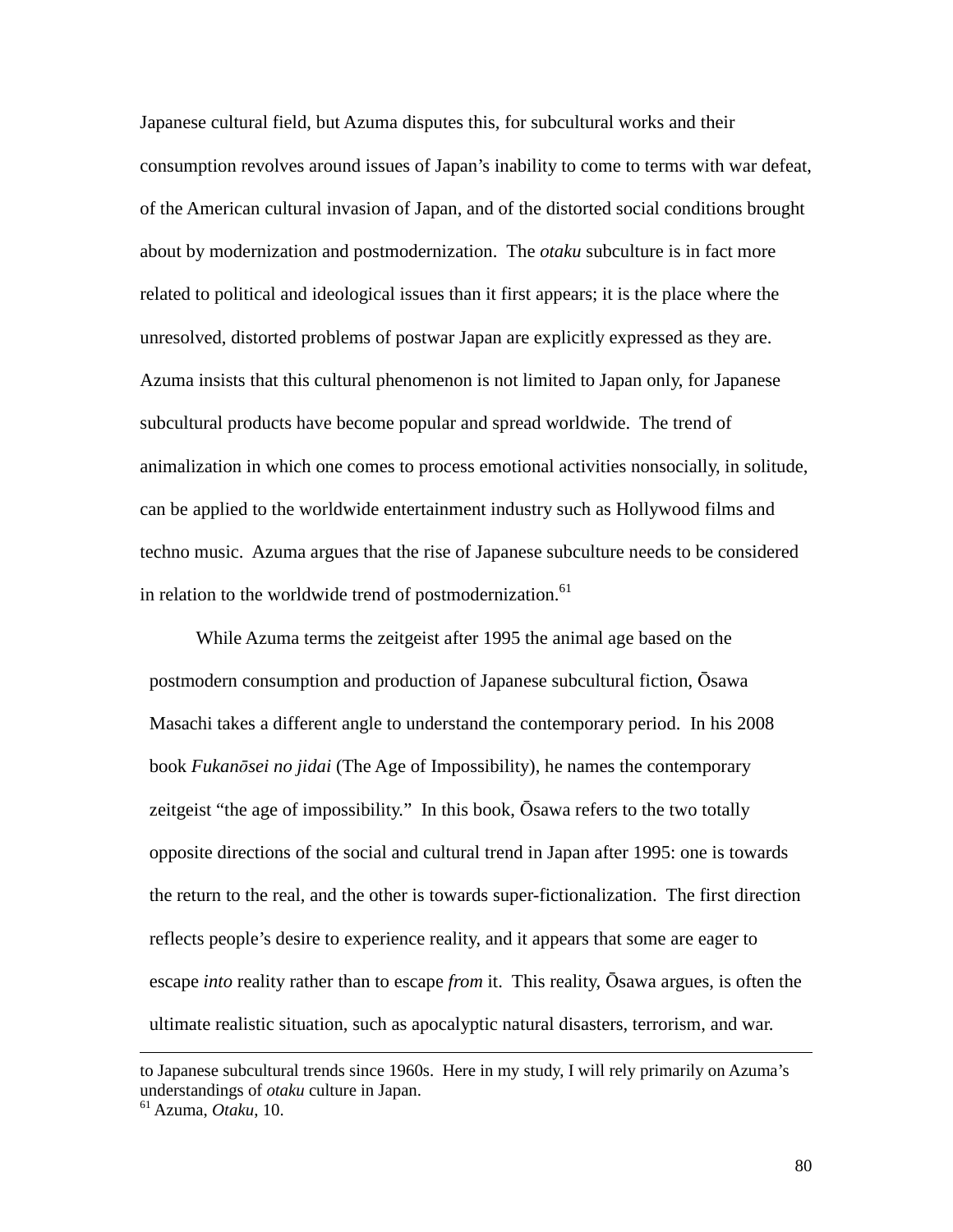This direction can be seen in recent domestic phenomena such as the increase in selfharming and in the enthusiasm among youth for volunteering in disaster areas or visiting war zones.<sup>62</sup> The vogue for body modification, the popularity of reality television shows, and violent nationalist movements are international examples of this direction. Ōsawa claims that the rise of fundamentalism is also an ideological expression of this direction. Escaping into reality helps people to re-cognize their identities and to bring realistic realizations of life through violence and danger.<sup>63</sup>

The other direction Ōsawa identifies is the desire for super-fictionalization of reality, the inclination of the fictional age escalated and concentrated into the indulgence of a super-fictionalized reality without violence or danger. Here Ōsawa borrows Slavoj Žižek's idea of decaffeinated coffee, which he sees as the best example of this direction. There are infinite varieties of this inclination in products ranging from sugar-free soft drinks, alcohol-free beer, and non-fat milk to virtual sex in computer games and online worlds and wars conducted from afar or even without easily identifiable targets, such as the Iraq War and the War on Terrorism. These examples are the manifestation of the cultural direction that tries to eliminate the danger and risks that give realistic meaning to reality; this desire makes reality even more thoroughly fictionalized than that in the fictional age. Ōsawa insists that these two opposing directions in the cultural trend since 1995 sever the fictional age. He terms the latest zeitgeist the age of impossibility because these two contradicting vectors are responses to something impossible to directly identify or recognize. $64$ 

 $62$  "Risuto Katto, shō-chū-kō sei ni kyūzō (The Increase of Wrist-Slashing among Elementary, Junior high, and High School Students)," *Mainichi shinbun*, 15 August, 2007.

<sup>63</sup> Ōsawa, *Fukan*ō*sei no jidai*, 4-5.

<sup>64</sup> Ōsawa, *Fukan*ō*sei no jidai*, 81-83.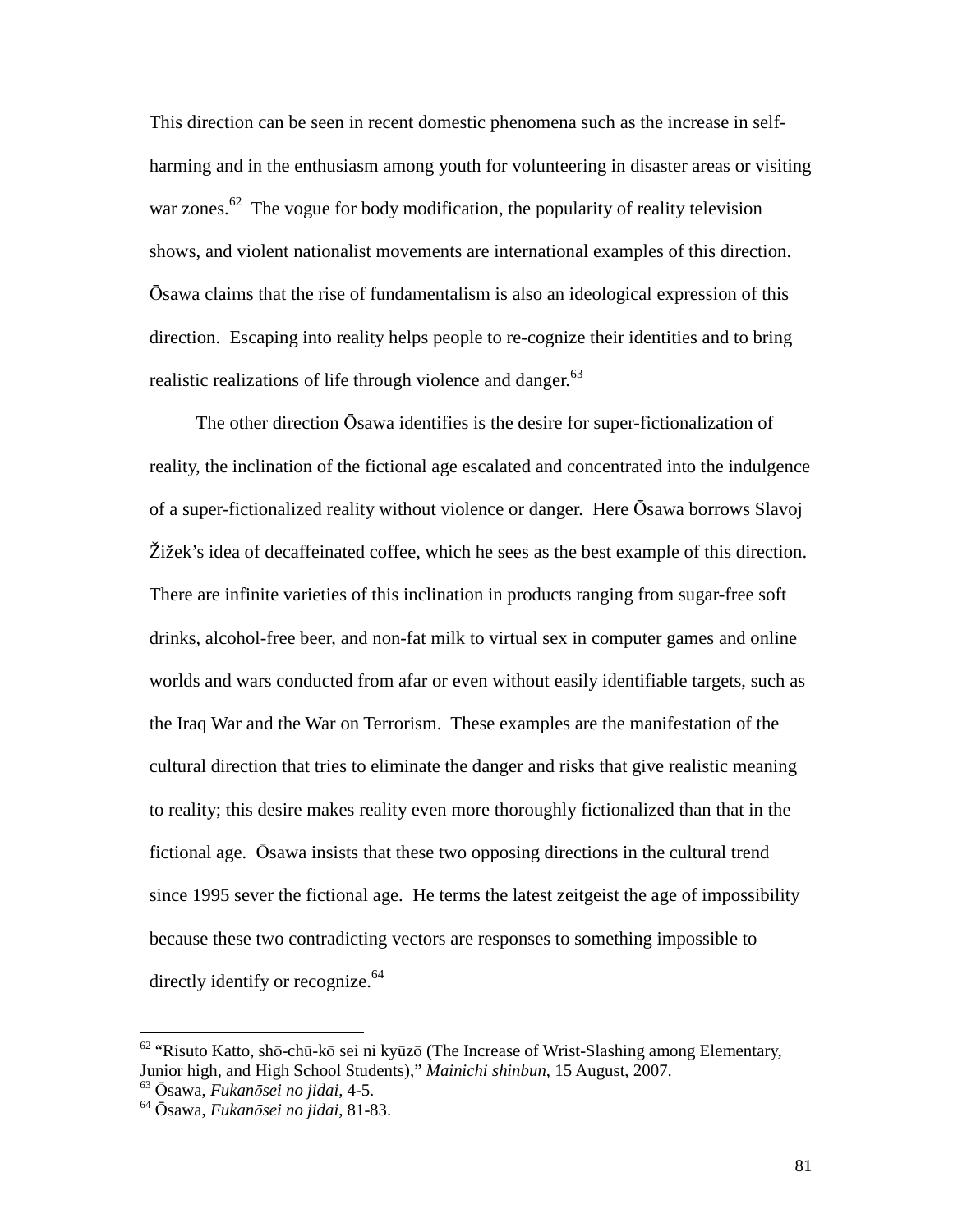Ōsawa suggests that this "something impossible" can be Otherness in contemporary Japanese culture. As I will discuss in more detail shortly, influential subcultural fictional narratives such as *Evangelion* and works in the *sekaikei* genre depict characters who *crave* profound relationships, especially communication or cohesion with others, yet they want these relationships without risk or danger because they fear conflict and the possibility of hurting or being hurt by others in inter-subjective relationships; they want to be connected with others without "Otherness."<sup>65</sup>

For Ōsawa, the important characteristic of the contemporary zeitgeist is the something impossible that exists at the center of two totally opposite vectors in recent cultural trends, while for Azuma it is the animalization of a society lacking intersubjective relationships. However, both agree that since 1995 Japan has moved from partially to totally postmodern, and that Japan now creates cultural trends without meaningful confrontation between opposing values and unknown Others, although people continue to desire them. The mega hit *Evangelion* series and the emergence of *sekaikei* apocalypse indicate a world where the Symbolic no longer functions properly; these fictional works lack the middle ground that mediates the background/the Real and the foreground/the Imaginary. Without meaningful inter-subjective relationships and confrontations there can be no substantial communities and societies sustained. Japanese contemporary apocalypse has thus paradoxically established itself as apocalypse without Otherness, ambiguity, and maturity; it seems headed for endless post-apocalypse.

 $\overline{a}$ 

<sup>65</sup> Ōsawa, *Fukan*ō*sei no jidai*, 192.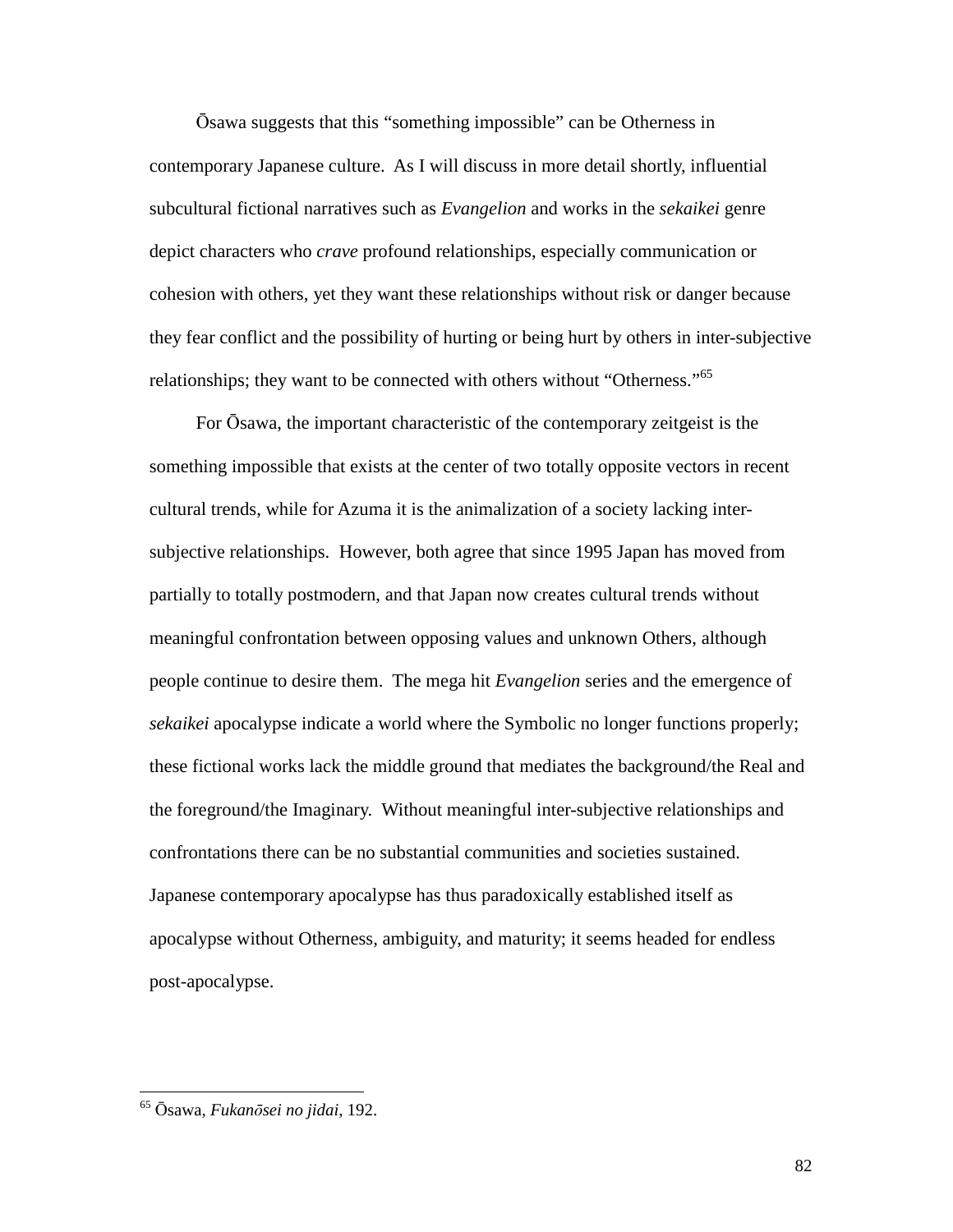## **Similarities and Differences**

We have followed the trajectory of apocalyptic thought and fiction in Japan from the ancient period to the present and examined the state of modern apocalyptic narratives. There are three main ways that Japanese apocalypse up to the modern period resembles Western apocalypse. First, apocalypse in both the premodern West and premodern Japan was originally found in religious teachings or scriptures that were available to the upper classes, but the emphasis shifted from other-worldly issues to thisworldly issues as it gradually spread to the lower classes, where it often functioned as a revolutionary ideology. In both Japan and the West apocalyptic ideology was thus first in the hands of the privileged, but gradually trickled down to the lower strata and came to be supported by poor farmers and merchants.

Second, themes of the relationship between opposing ideas such as life/death, heaven/Hell, creation/destruction, dominance/subjugation, and morality/decadence gradually changed as time went by. In both the Edo period and in medieval Europe, apocalyptic movements came to deal with more realistic, political aspects of the present situation and they were formed to act against ruling ideologies. Apocalyptic thought brought the conscious representation of opposition to power. The culture of the powerless was based on the profound understanding of the Other as powerful, and the powerful could not ignore the apocalyptic ideology of the powerless. The relationship between the two was interactive, while opposing values in apocalyptic myths in Heian Japan and in the Book of Revelation had been totally unrelated and reconcilable, teaching that the Pure Land/Heaven existed in an *other* world which could not be reached from this world.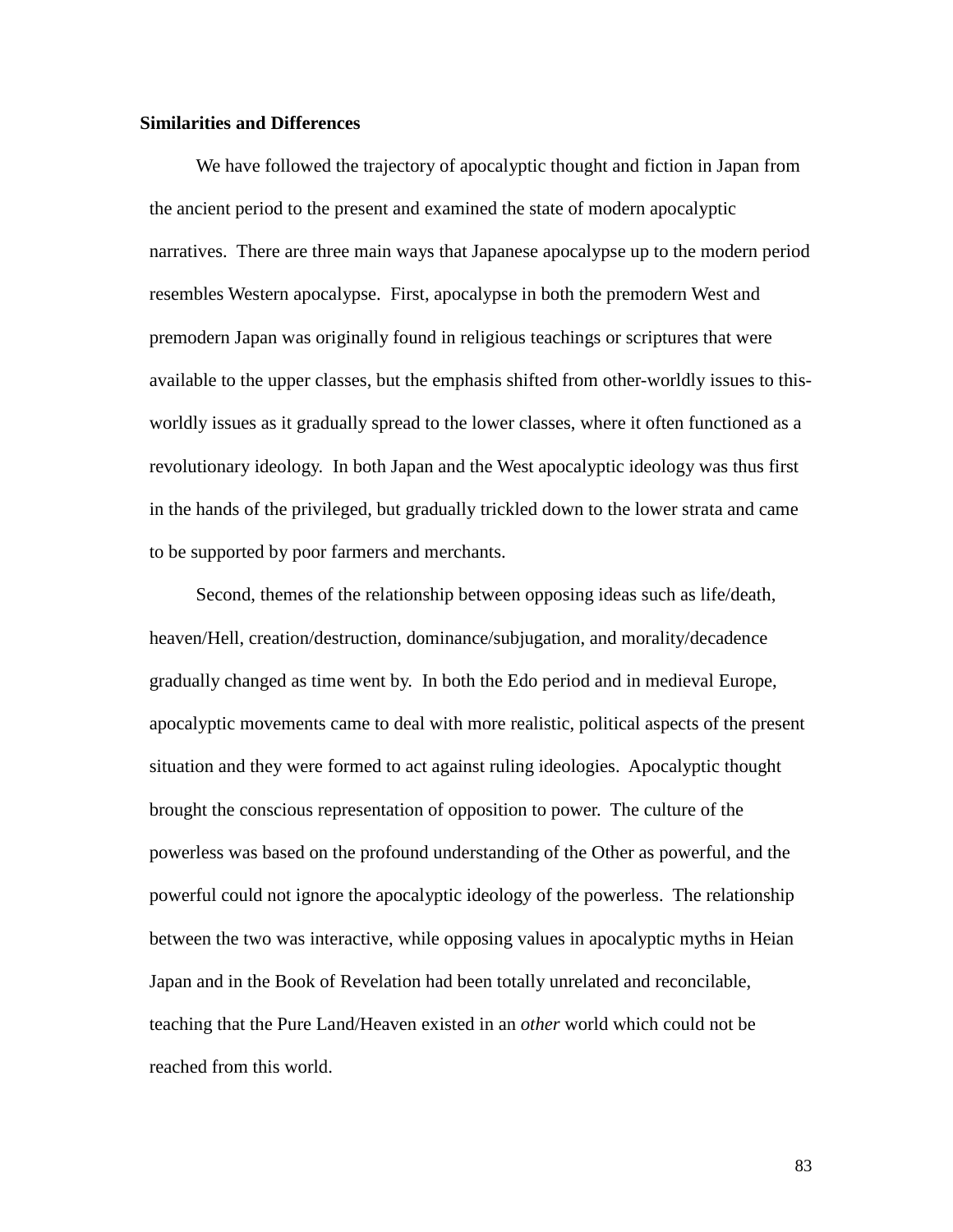Finally, apocalypse in the modern West and in modern Japan now encompasses the idea of progressivism and apocalyptic narratives have became full-fledged science fiction. We tend to think that human beings have always tried to foresee the future and to create visions for it, but as we saw in Chapter One, the idea of a future brought by progress is relatively new. In premodern Japan as well as in the premodern West there was little belief in improvement, novelty or progress; the premodern ideal was to go back to a previous golden age such as the Asuka period in Japan or the Roman Empire in Europe, and to profess a desire to return to this pure period was to be powerfully virtuous, particularly in the context of premodern Japan. Therefore, it is only since the modern period that apocalyptic narratives have come to incorporate visions of the postapocalypse, for the concept of new ideals and new hopes are products of progressivism. Also, it is the modern period in which science fiction with apocalyptic themes was established as a genre both in the West and Japan.

Japanese apocalypse is also different from Western apocalypse, however. There are four main differences: first, throughout the country's history, Japanese apocalyptic phenomena have been unable to bring decisive social change or to suggest long-term hope or new visions that can overcome difficulties in reality, whereas apocalyptic movements in Europe often brought major social reforms and revolutions. This may be because the traditional Japanese worldview is based on affinity with nature and the present, or because the cyclical view of time derived from Japanese Buddhism presupposes the regular natural renewal of stagnated social conditions. Apocalyptic movements and ideologies were relatively powerful in the Edo period, yet a number of scholars agree that they did not bring change in social structures: Edo apocalypse often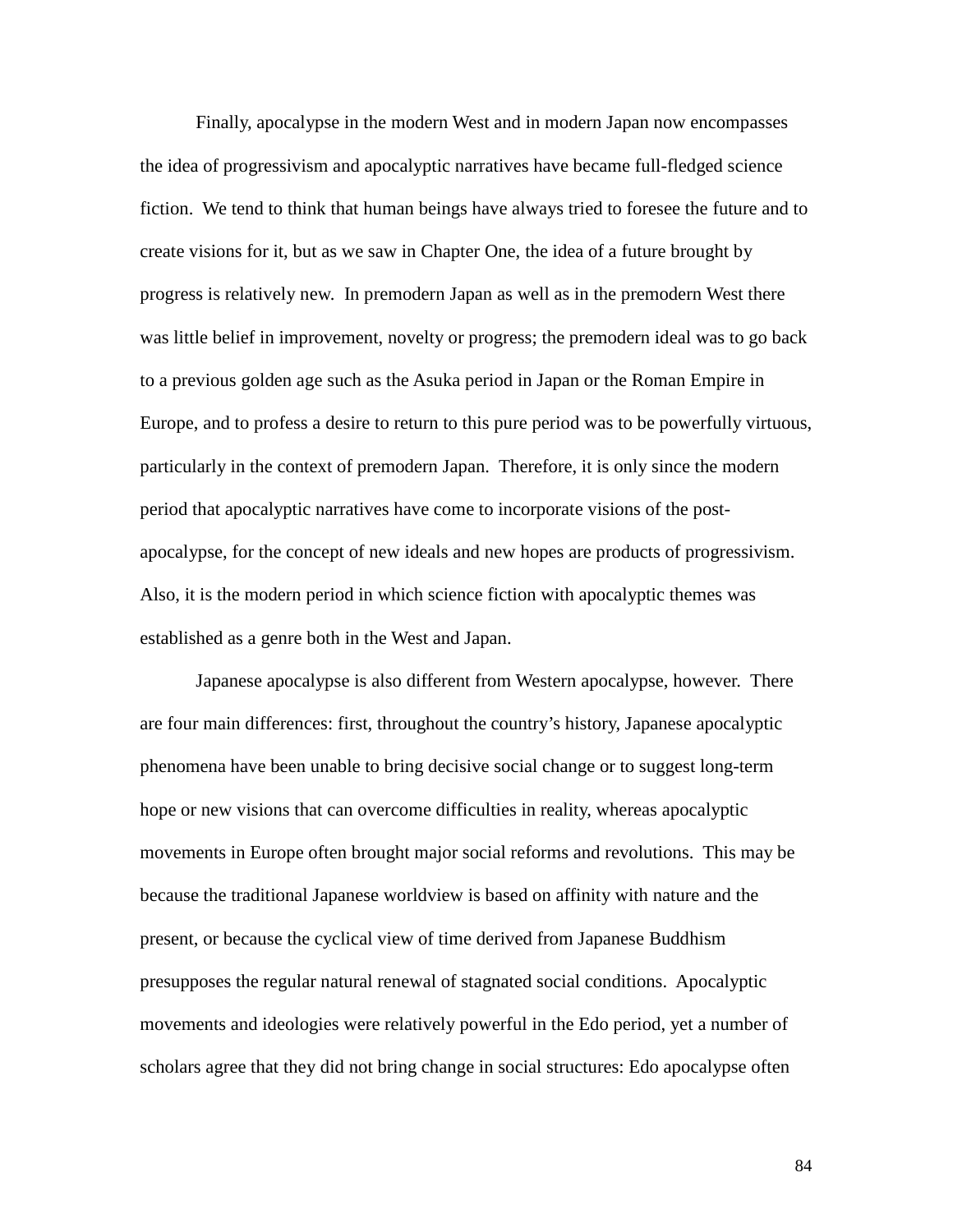ended up causing strife within rather than between classes.

Second, Japan experienced the significant discontinuity of total defeat in World War II, and especially the atomic bombings and their aftermath, as ultimately apocalyptic events. As discussed in Chapter One, while postwar apocalyptic science fiction in the West often describes atomic catastrophes from a perspective of a far-off safe distance, they are very real events for Japanese apocalypse; science fiction in the prewar period avoided total annihilation by relegating apocalyptic catastrophes to dreams, but it is impossible for postwar Japan to avoid depicting the moment of total destruction. Just as the atoms in the A-bombs were forced to split to cause the explosions, Japan was forced to split itself from the past; prewar ideologies and ideals were totally negated by a powerful foreign other. This discontinuity was not widely discussed or digested by the public until the 1960s, as restoration of the economy and social structure were the primary issues for Japan after the Occupation. Japanese modern apocalypse in the 1960s and 1970s thus explored the identity of Japan as a nation and attempted to recreate other ideologies or grand narratives to support the nation as a whole.

Third, the postmodern trend spread quickly in Japan after the 1970s and apocalypse became postmodern and especially post-apocalyptic after 1995, whereas the West postmodernized gradually starting in 1918. The restoration of Japan was supported by the remnants of wartime political and legal systems in the 1950s, and this consolidation unraveled in 1970; Japan could then legitimately move into its postmodern period. Apocalypse in the 1960s still attempted to make a bridge between ideologies of the past and present. Apocalypse in the 1980s, on the other hand, sought ideals not in reality but in fiction, for it had become difficult to recreate lost ideologies in reality.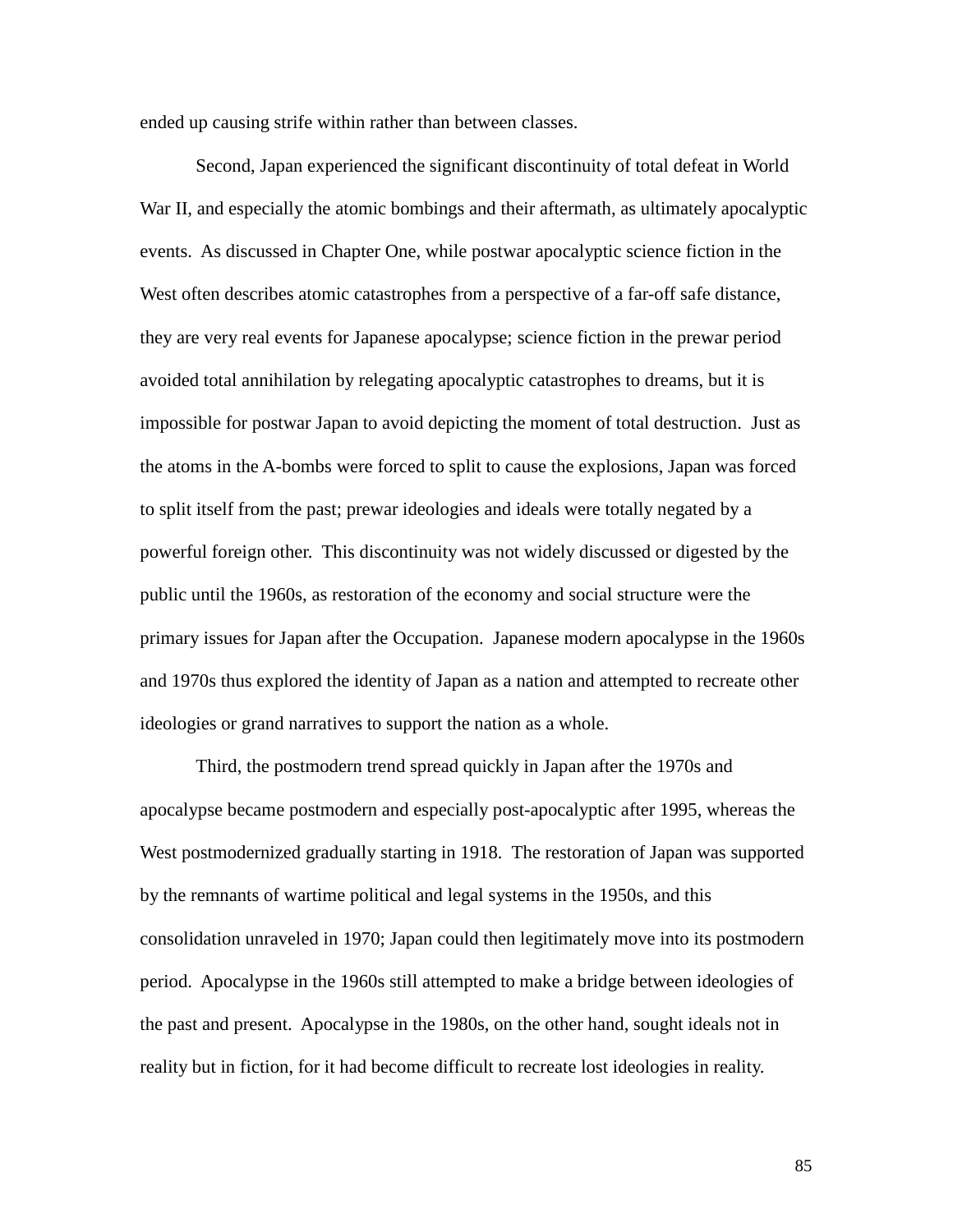Many apocalyptic fictional stories in the 1980s and early 1990s are set in postapocalyptic worlds in which the major catastrophe has already passed, and deal with the difficulties of reconciling the present with the past and tradition.

Fourth, since 1995, the year in which Japan experienced both the Kobe Earthquake and the Aum subway attack, Japanese apocalypse has moved to total postmodern post-apocalypse; it paradoxically describes a world without Others, without ambiguities or endings. Apocalypse in the 1980s relied on post-apocalyptic settings, but the stories were still seeking some sense of finality, questing for reconciliation between the past, the present, and the future. However, apocalyptic stories after 1995 increasingly depict the post-apocalypse of an endless, timeless world without confrontation. Also, contemporary postmodern post-apocalyptic fiction is targeted at a young male audience in Japan, while apocalyptic novels and films in the West often target a more general audience. The establishment of the *sekaikei* genre is also unique since its narratives totally lack society, governments, and larger communities (that is, the Symbolic), while contemporary Hollywood apocalyptic and disaster films do not.

In the following chapters, I look at the ways in which the specific cultural changes we have seen in this chapter affect apocalyptic fictional works in the 1960s, 1980s, 1990s, and 2000s.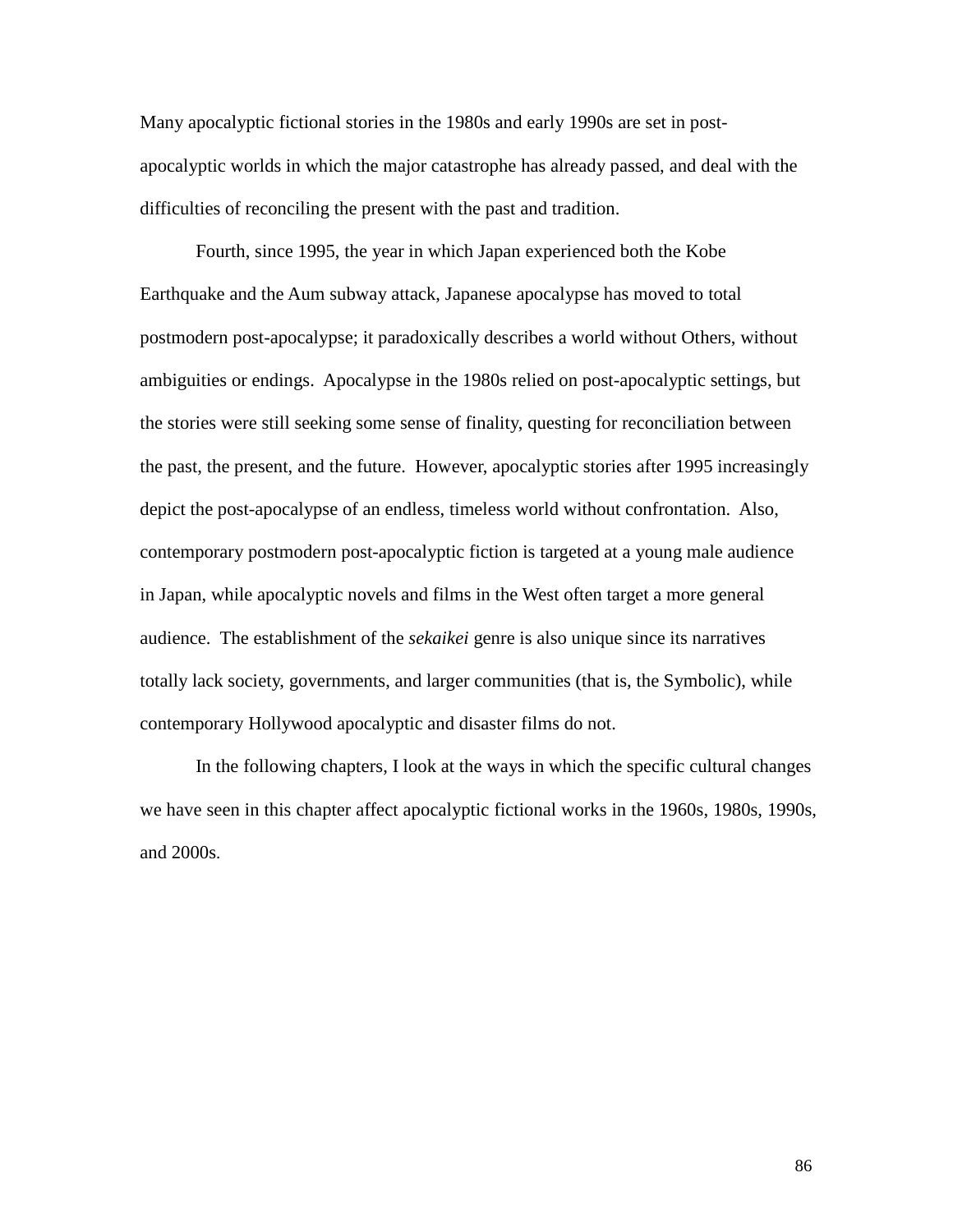### **Chapter Three**

### **Apocalyptic Fiction from 1945 to the 1970s**

From the early days of Japan's modern period, apocalyptic narratives warned of problems caused by progressivism and modernization: ecological change, economic gaps between advanced and undeveloped nations, exploitation of the lower classes, conflicts between different religious beliefs and ethnicities. Such distrust toward progress, new scientific findings and technological developments deepened at the end of World War I. With World War II came the shocking realization that humanity had created weapons that could literally wipe out human life. After the atomic bombings, modern apocalyptic discourse in Japan underwent a crucial change: for the first time humanity displaced the astronomical unknown as the force that could destroy the world.

Moreover, Japan's defeat in the Second World War and its subsequent occupation had a tremendous impact, as the country was occupied between 1945 and 1952 by the very nation that created the atomic bombs that devastated Hiroshima and Nagasaki. At the same time, Japan had to deal with the reality that it had been a victimizer as well as a victim, and the country's former colonial territories in Asia began to publicly protest Japan's war crimes. This discontinuity of Japanese cultural identity penetrated the world of literature, and the realistic experience of the apocalyptic catastrophe by atomic bomb also influenced apocalyptic fiction.

Apocalyptic science fiction in popular literature of the prewar period implicitly described the overwhelming wave of modernization through the metaphor of threats from outer space. As I have shown, this apocalyptic science fiction always avoided depicting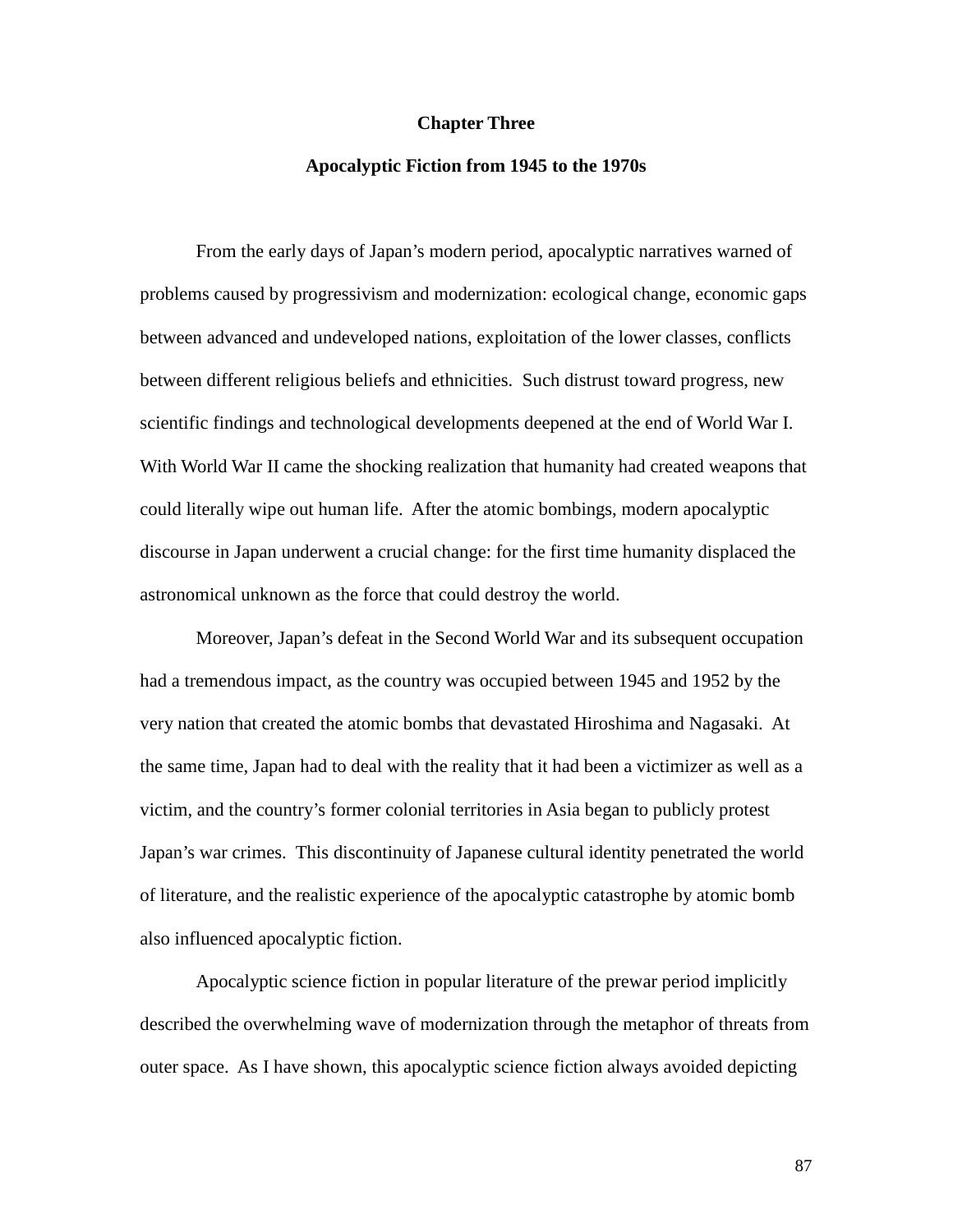ultimate devastation. Although it was realized that modernization/Westernization was unavoidable following the Meiji Restoration, to establish a modern Japanese identity, both for individuals and for the nation, was not an easy task. That most novelists avoided describing the aftermath of the apocalypse indicates that it was difficult even for science fiction writers to imagine the future and to establish a new identity for modernizing Japan in a time of heretofore unimaginable transition.

In the Taishō and early Shōwa periods (1912-1945) Japan reimagined itself as Imperial Japan by becoming rapidly modernized and warlike. However, the country's defeat in World War II collapsed this identity. In short order, Japan experienced its first loss in an international war, the catastrophe of the atomic bombings, the shame of occupation, and the loss of its colonial territories. Postwar Japanese identity came to be defined by humiliation, embarrassment, misery, subjugation, and loss of pride and confidence. Even after the occupation ended, the tensions of the Cold War had a strong impact on Japanese politics: Japan was forced to follow the United States in order to survive in the new and complicated international arena. The atomic bombings and their continuing aftermath now made it impossible for Japanese apocalyptic narratives to avoid describing realistically the catastrophe of apocalyptic situations. Avoiding reality by the conceit of relegating the apocalyptic to a dream was no longer possible, for an apocalyptic reality had now actually been experienced. Japan was forced to face both its past and the uncertain future.

After the occupation, *junbungaku* authors began to deal with national apocalyptic themes targeting a male audience according to the common paradigm of the war that formed in the 1960s. Postwar apocalyptic narratives therefore revolve around the identity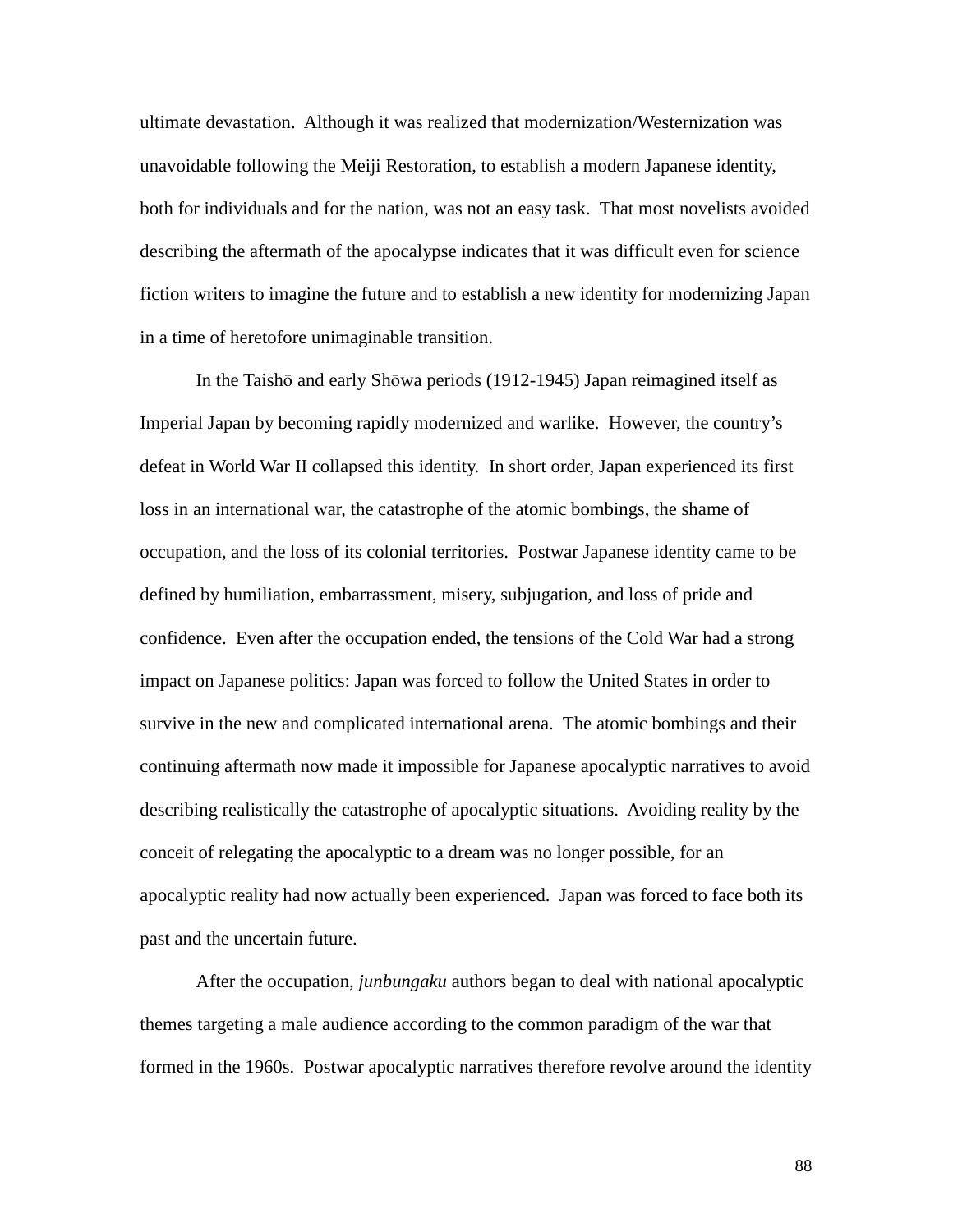and continuity of Japan, and deal with the ambivalence between the traditional and the modern, and the past, the present and the future. Two representative authors of postwar Japanese pure literature, Ōe Kenzaburō and Abe Kōbō, each wrote a number of novels with apocalyptic themes. In the following section, I discuss Ōe's *The Silent Cry* and Abe's *Inter Ice Age 4*.

## Ō**e Kenzabur**ō**'s** *The Silent Cry*

 $\overline{a}$ 

Born in 1935, Ōe Kenzaburō, winner of the 1994 Nobel Prize for literature, is one of the most influential authors in postwar Japan. He is known for exploring themes of war experience, postwar democracy and Imperialism, as well as the theme of marginalized people including his own developmentally disabled son, Hikari. Ōe often explores apocalyptic catastrophes and total destruction in his novels and also in documentary essays such as *Hiroshima Notes* (1965) and *Okinawa Notes* (1970).

*Man'en gannen no futtob*ō*ru* (Football in the First Year of Man'en, 1967; Eng. trans. The Silent Cry<sup> $1$ </sup> is representative of  $\bar{O}e$ 's work on apocalyptic themes before 1970. *The Silent Cry*, however, is not a clear example of apocalypse as usually defined: it does not contain world-ending destruction, whereas (as Susan Napier points out) his 1973 novel *K*ō*zui wa waga tamashii ni oyobi* (The Floodwaters Have Come Unto My Soul) has a strong apocalyptic tone, a vision of salvation, and an ending with "both an apocalyptic flood *and* a nuclear holocaust."<sup>2</sup> I have chosen to examine *The Silent Cry*  here for two reasons; first, the events depicted in this novel are allegories for the larger issue of the national identity crisis after World War II; the story in this novel, especially

<sup>&</sup>lt;sup>1</sup> Ōe Kenzaburō, *Man'en gannen no futtobōru* (Football in the First Year of Man'en) (Tokyo: Kōdansha, 1988).

<sup>2</sup> Susan Napier, *Anime from Akira to Princess Mononoke* (New York: Palgrave, 2001), 195.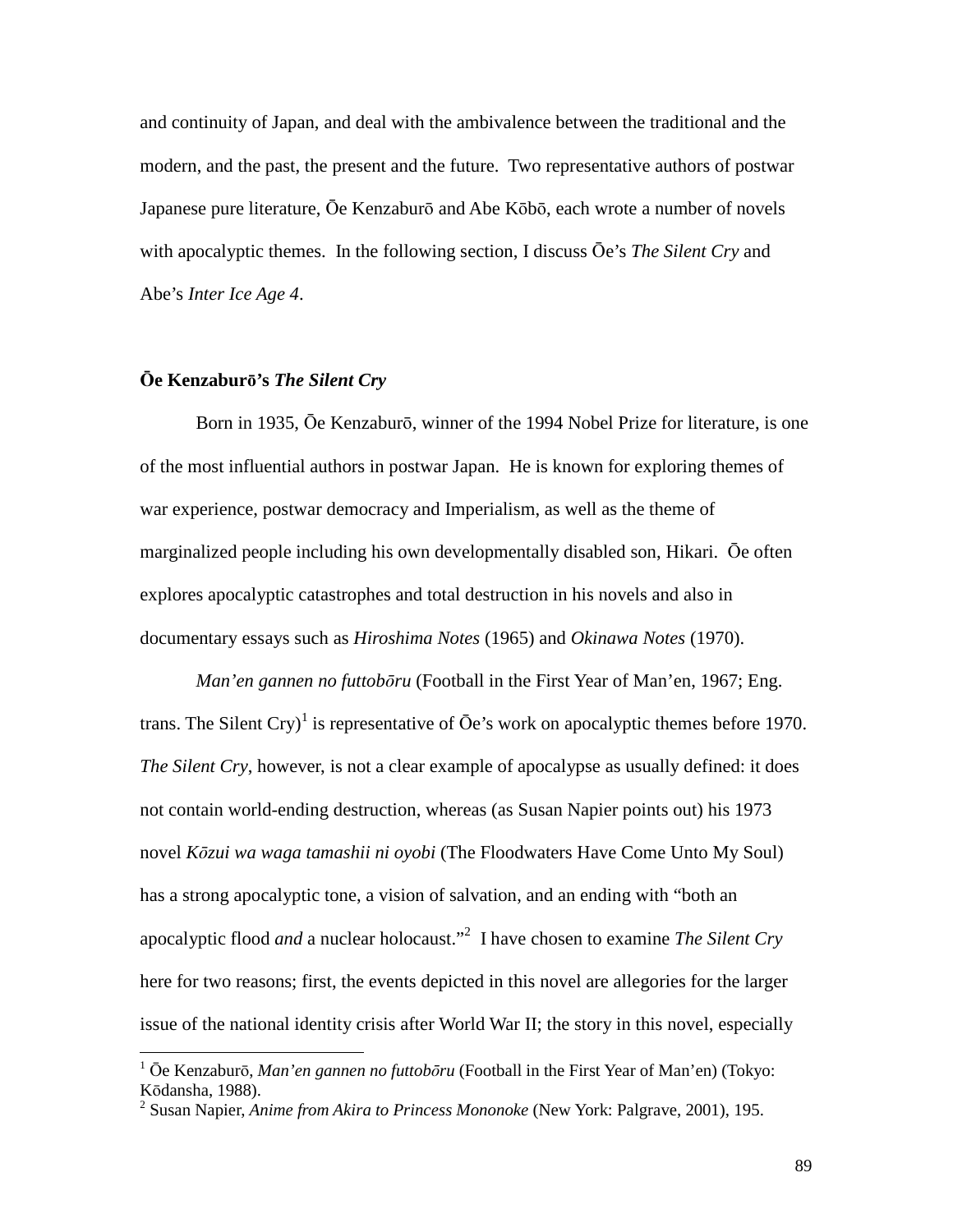the confrontation between the brothers and the relationship between the past and the present revolves around the issue of re-establishing identities after the apocalyptic crisis of the war. In particular, the revolt against the Korean proprietor known as "the Emperor of the Supermarket" by a cornered Japanese youth derives from a rich apocalyptic tradition, despite being set in an isolated rural village. Accordingly, I consider this personal, individual destruction and the communal crisis of the villagers symbolically apocalyptic, paralleling the personal crises of the individual and private history in the 1960s and the crises of the nation and national history after the war.

Second, this novel, published in 1967, is temporally closer to Abe's *Inter Ice Age 4*, which was published in 1959. As discussed above, the common paradigm for discussion of World War II was formed around 1960 when the Japanese social system and economy had largely recovered from the damage of the defeat. Many writers in this period undertook the task of examining the larger meanings of the war within this new modern national framework. *The Silent Cry* describes events that take place in the early 1960s, so both this novel and *Inter Ice Age 4* belong to the idealistic age when people tried to make ideals and ideologies come true in reality, making it much highly suitable for this discussion.

*The Silent Cry* won the prestigious Tanizaki Prize in the same year it was published, and was among the works named when Ōe was awarded the Nobel Prize. This apocalyptic story intentionally (re)arranges and parallels the ambivalence between tradition and modernization in Japan as it describes the relationship between two brothers in the early 1960s. The complicated relationship between Japan and the United States is a backdrop to the characters' lives which are filled with tensions caused by a number of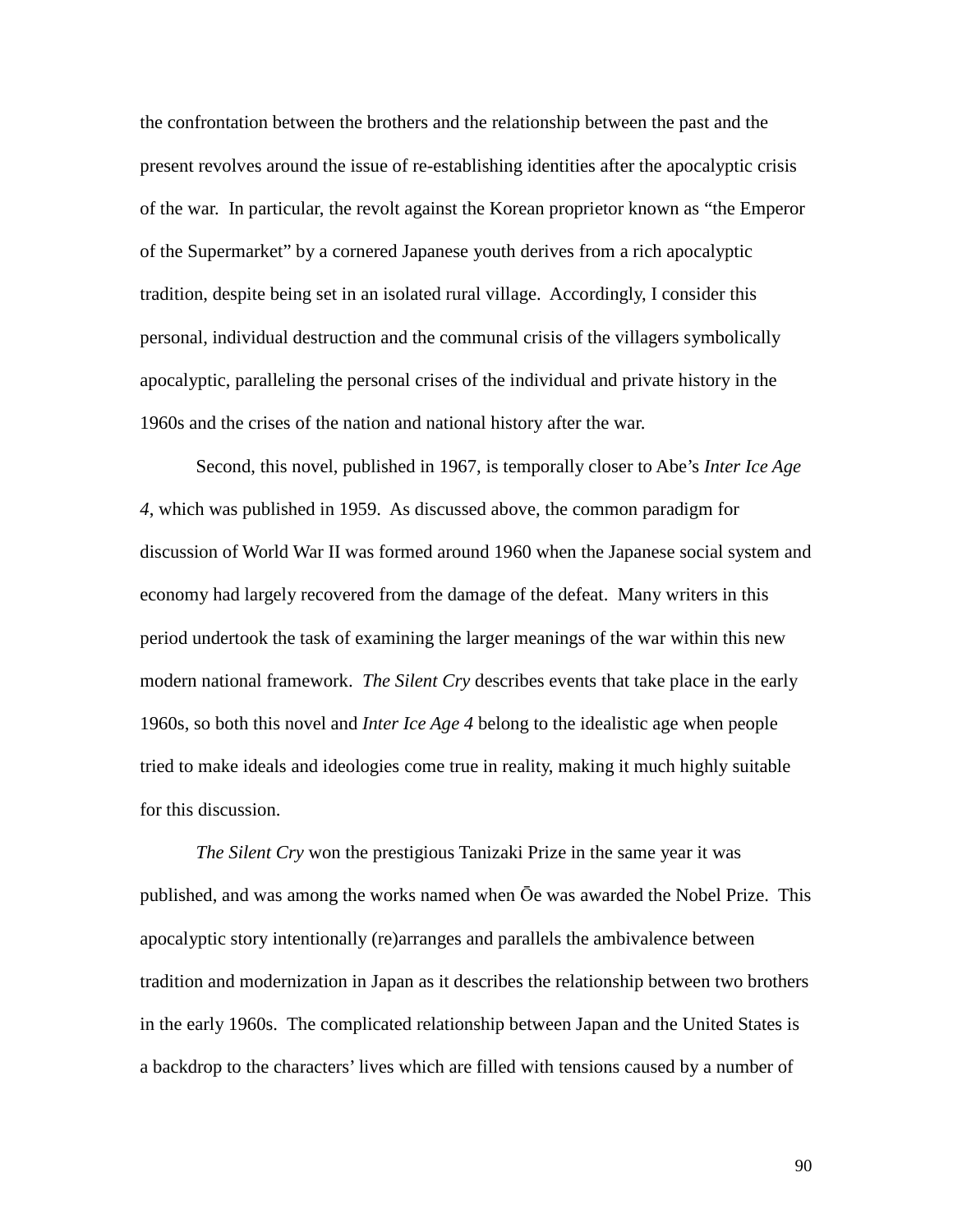complex oppositions such as modern/traditional, urban/rural, conservative/radical, power/weakness and destruction/creation through the history of the family. The narrator Mitsusaburō, or Mitsu, and his wife Natsumi, have been through a series of crises; unable to take care of their physically and mentally handicapped baby, they have left him in an institution. Natsumi has become an alcoholic due to the shock of their baby's condition. Mitsu's best friend has committed suicide. In the midst of these crises, Mitsu's younger brother Takashi (Taka), who failed in the *Anpo* movement, returns to Japan from the United States, where he had joined a drama troupe formed by reformed *Anpo* activists and toured around the U.S. with a play called "Our Shame." He suggests that they all try to start their lives afresh, so the three travel to the brothers' home village, set in a hollow in a forest on Shikoku.

As Michiko Wilson points out, the brothers have totally different, almost opposite personalities and form a "thesis-antithesis" relationship: Taka is active and even violent, whereas Mitsu is passive and often contemplative. Also there is ambivalence within Taka's personality, which has both violent and penitential sides.<sup>3</sup> Due to their differences, they have different memories and opinions about the mysterious deaths of three of their family members: their great-grandfather's younger brother (their great-great uncle), who had led a peasant revolt in 1860; their brother S, who was killed in a raid on the Korean settlement near the village; and their younger sister, who committed suicide. The truths of these mysteries are revealed little by little as the story progresses.

In addition to the individual quests of two brothers *The Silent Cry* also explores the quest for collectivity. Wilson points out that there is a strong connection between

<sup>3</sup> Michiko N. Wilson, *The Marginal World of* Ō*e* Kenzaburō*: A Study in Themes and Techniques* (Armonk, New York: M.E. Sharpe, 1986), 50.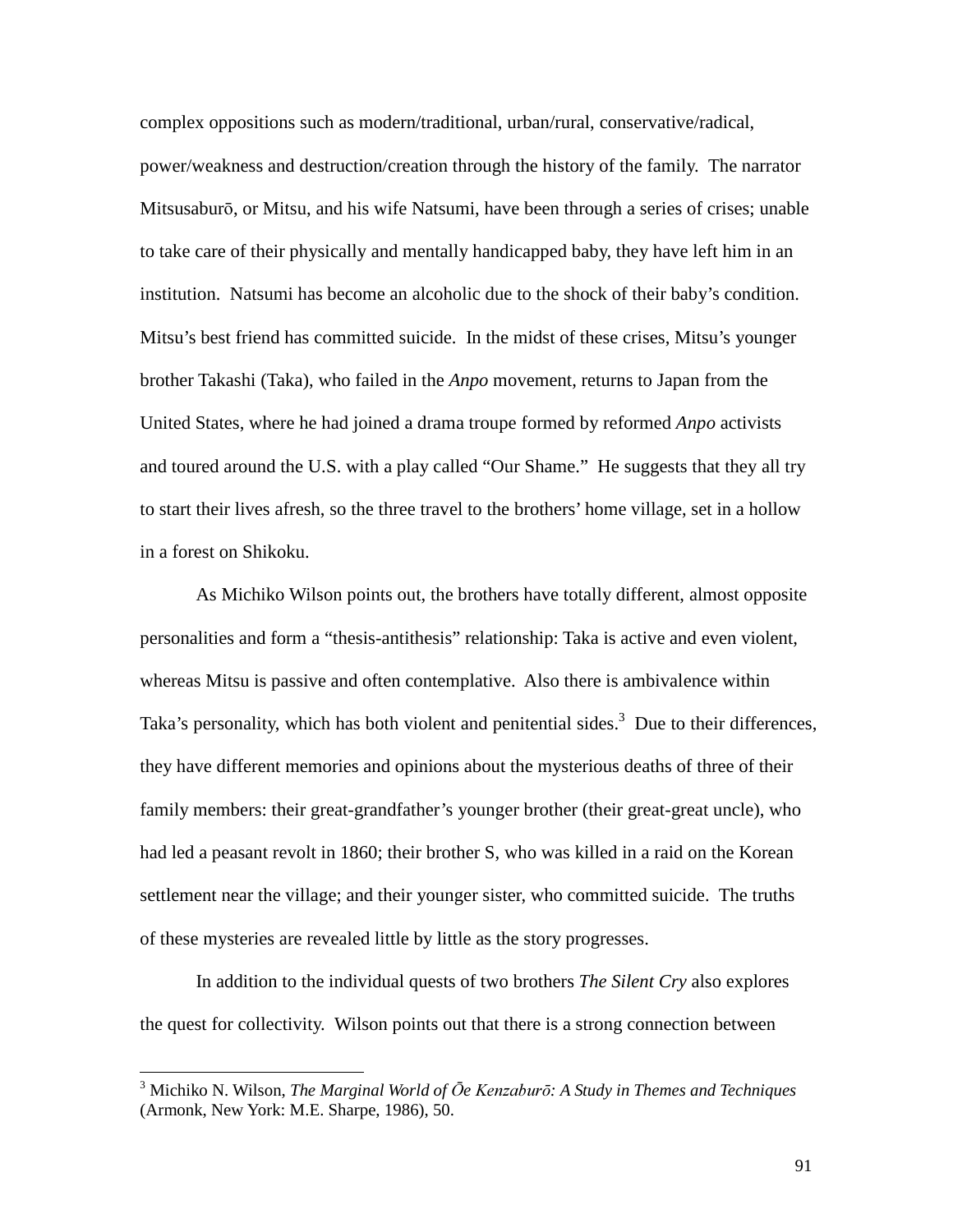1860 and 1960 in terms of the relationship between Japan and the United States. In 1860, the first year of *Man'en*, 4 the Edo bakufu was forced to open up to the West as a consequence of the arrival of Commodore Perry and his black ships and the commercial treaty between two countries that had been signed two years earlier. In 1960 the Japanese government signed the renewal of the Treaty of Mutual Cooperation and Security Between the United States and Japan, commonly known as *Anpo*. Both these events caused unresolved feelings among Japanese people of humiliation, compromise, and resignation against the United States as a powerful foreign Other. *The Silent Cry* implicitly recalls these events in its exploration of the trajectory of the identity of the nation-state of Japan and its relationship with the United States.<sup>5</sup>

Mitsu and Taka's family has a *kura-yashiki*, a traditional storehouse, and one reason Taka wants to return to the village is to sell its contents to "the Emperor of the Supermarket," a Korean man who was originally taken to the village as a slave but who has now gained a position of economic dominance. When Mitsu discovers that Taka has also agreed to sell all the family's land he is furious, but his wife Natsumi sides with his brother. Taka begins to organize the youths of the village into a group, at first for football practice but soon, after he finds out that many of the youth are dispirited due to the recession and unemployment, to lead an uprising against the "Emperor" and to loot the supermarket and distribute the goods among the people. Taka also begins a sexual relationship with Natsumi, which he confesses to Mitsu. The excitement of the uprising continues in the village but the sudden death of a girl in Taka's group causes discord. Taka, who claims that he had intended to rape her but ended up killing her because she

<sup>4</sup> *Man'en* is the name of a reign year cycle in the pre-Meiji system of dates and *Man'en gannen* in the title of the novel means the first year of *Man'en*, that is, 1860.

<sup>5</sup> Wilson, *The Marginal World of* Ō*e* Kenzaburō, 49.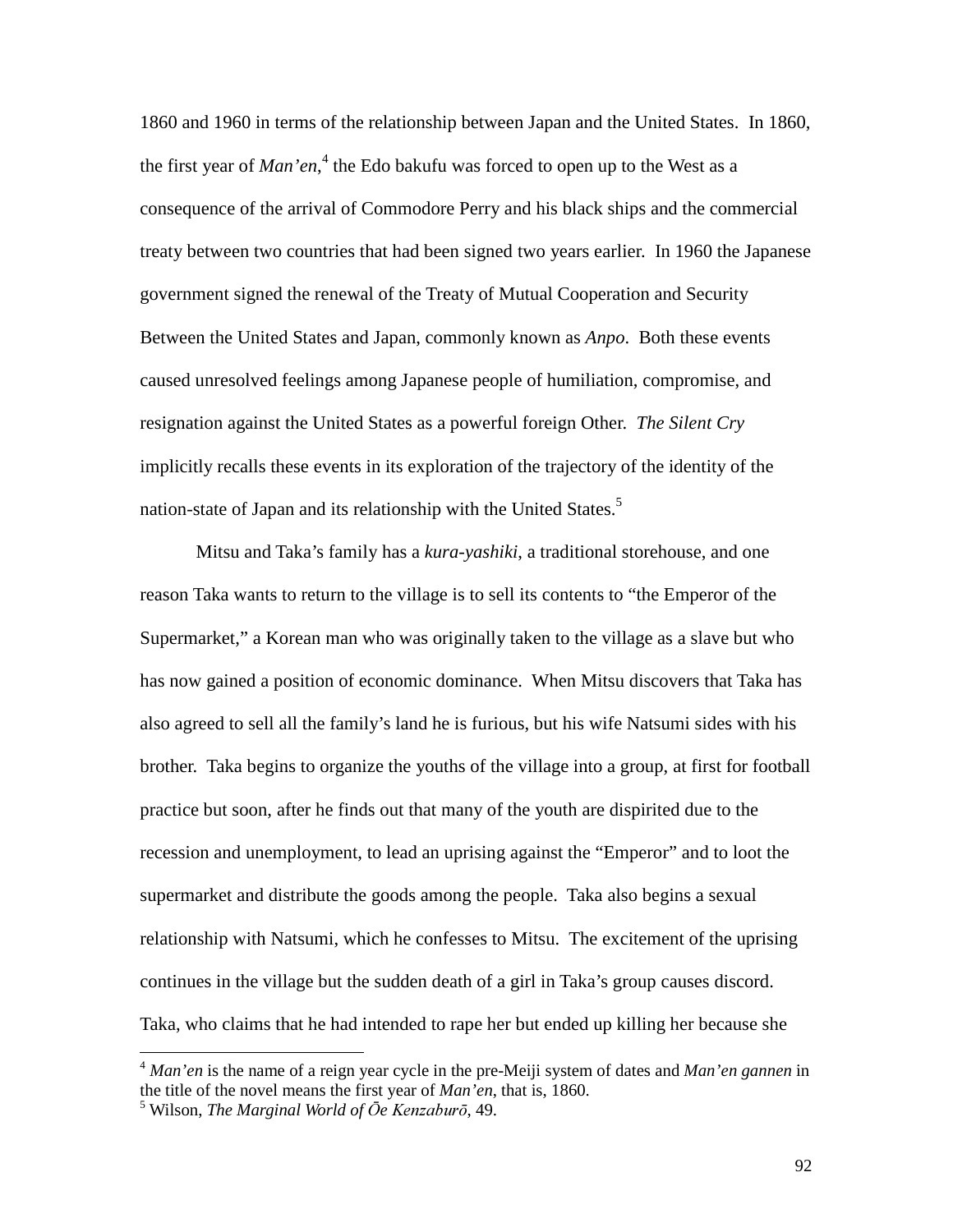resisted, expects the villagers to lynch him. Mitsu, however, does not believe the story and says that Taka is using the girl's accidental death as a way to engineer his own execution to expiate his sin. During the argument, Taka reveals the secret of their sister's death, but Mitsu claims that Taka's confession is merely an attempt to elicit forgiveness. Taka then shoots himself, writing as a final statement, "I told the truth." This apocalyptic climax leads to the revelation of all the family's secrets.

Critic Katō Norihiro argues that the year 1967, when Ōe wrote this novel, was a time when opposing ideas and positions that had been intermingled ambivalently in modern Japan became gradually independent and split from their opposites. In this period, Kojima Nobuo wrote *H*ō*y*ō *kazoku* (Embracing Family, 1965), and Etō Jun completed *Seijuku to s*ō*shitsu* (Maturation and Loss, 1966). *H*ō*y*ō *kazoku* describes the destruction of the family caused by an affair between an American soldier and the protagonist's wife.<sup>6</sup> *Seijuku to s*ō*shitsu* is a critical work which deals with the important question of how to live in a modern Japanese society where the nation-state as father figure is absent and nature as mother figure is dead.<sup>7</sup> Both writers deal with contemporary Japan two decades after the war when Japanese society had been *reformed* by Americanization.<sup>8</sup> Their works represent resignation and anxiety especially in the period of the mid 1960s when it became impossible to resist such rapid change.

Ōe, however, discovers connections in these oppositions between the traditional and the modern, and bridges the two poles in *The Silent Cry*. The first part of the story contrasts the differences in the personalities of (passive) Mitsu and (active) Taka, the

<sup>6</sup> Kojima Nobuo, *H*ō*y*ō *kazoku* (An Embracing Family) (Tokyo: Kōdansha, 1988).

<sup>7</sup> Etō Jun, *Seijuku to s*ō*shitsu: "haha" no h*ō*kai* (Maturation and Loss: Collapse of Motherhood) (Tokyo: Kōdansha, 1993).

<sup>&</sup>lt;sup>8</sup> Katō Norihiro, "Man'en gannen kara no koe" (The Voice from the First Year of Man'en), in *Man'en gannen no futtob*ō*ru* (Tokyo: Kōdansha, 1988), 465-468.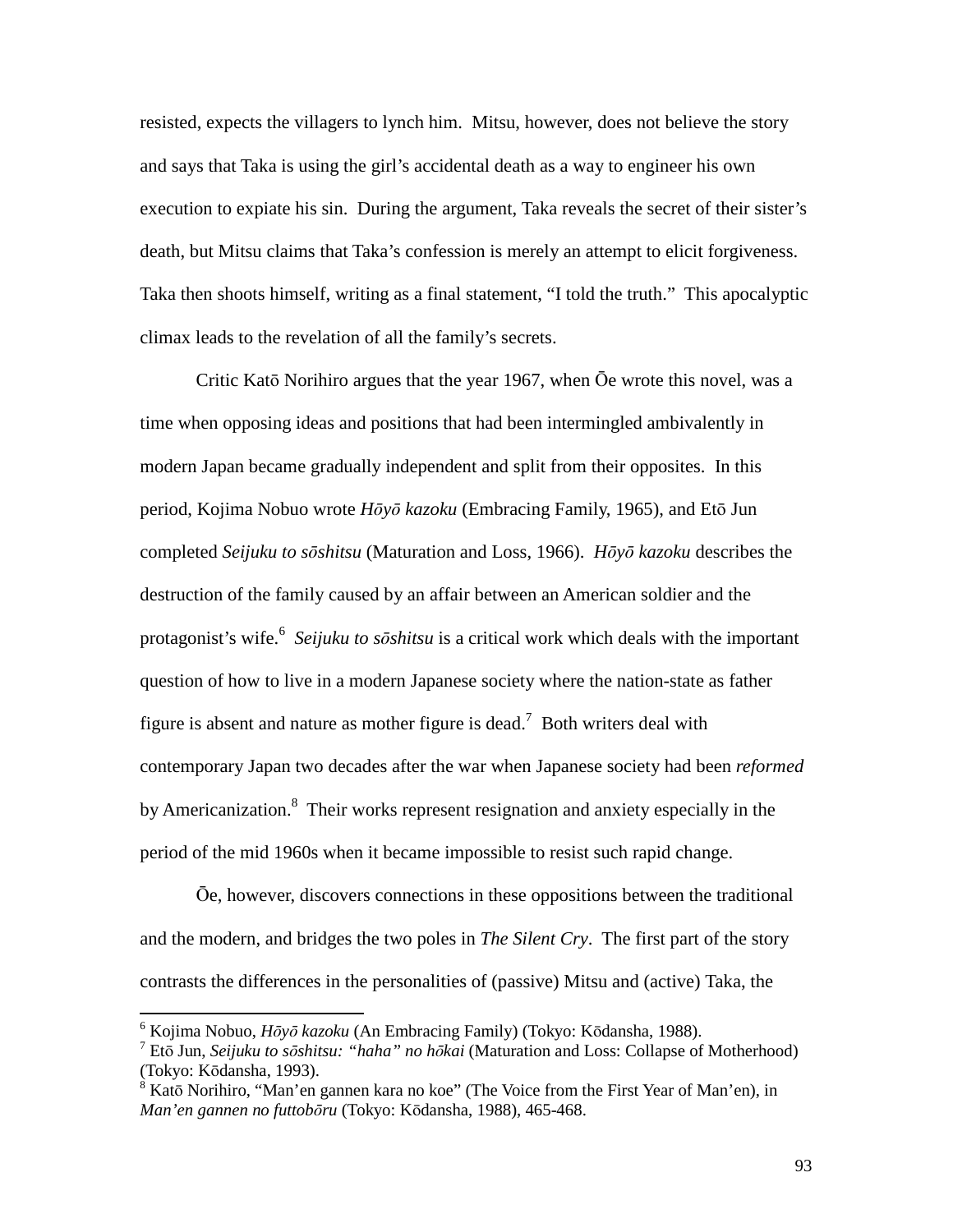lifestyles of (modern) Tokyo and the (traditional) village, the economic gap between (rich, explicitly foreign) Korean capital and the (poor, disadvantaged) indigenous people, and the differing attitudes of the (conservative) old and (reformist) young villagers. In particular, the story contrasts the two brothers' totally different understandings of their family members' deaths. Mitsu sees his great-great uncle as a traitor, since he alone survived and escaped to Kōchi prefecture following a failed revolt in the Edo period, while his followers were executed. Taka, on the other hand, considers the man a hero for resisting conservatives like their great-grandfather, who wielded considerable political and economic might in the village. Taka also sees their older brother S as a brave leader of raids on the Korean settlement near the village, while Mitsu remembers him as the weakest, most cowardly young man in the village, who agreed to be killed in payment for the death of a Korean during the first such raid. While Mitsu sees his retarded sister's suicide as mysterious, Taka, who was close to her, seems to know the secrets behind the incident.

Ōe attempts to connect these opposing ideas and images through an apocalyptic insurgence that parallels the rebellion that the brothers' great-great uncle had led one hundred years previously. Taka stirs his football team to attack the Emperor of the Supermarket in retaliation for their misery, unemployment and the depression. This revolt not only links to their great-grandfather's rebellion but also to their brother S's anti-Korean raid. The rebellions at the end of the Edo period, the raids and violence after the war, and the *Anpo* strife in 1960 are symbolically united in this narrative.

Taka explains that the motive for the revolt lies in his ambivalent self image; he tells Natsumi that he wants to restore his split self by reliving the experiences of his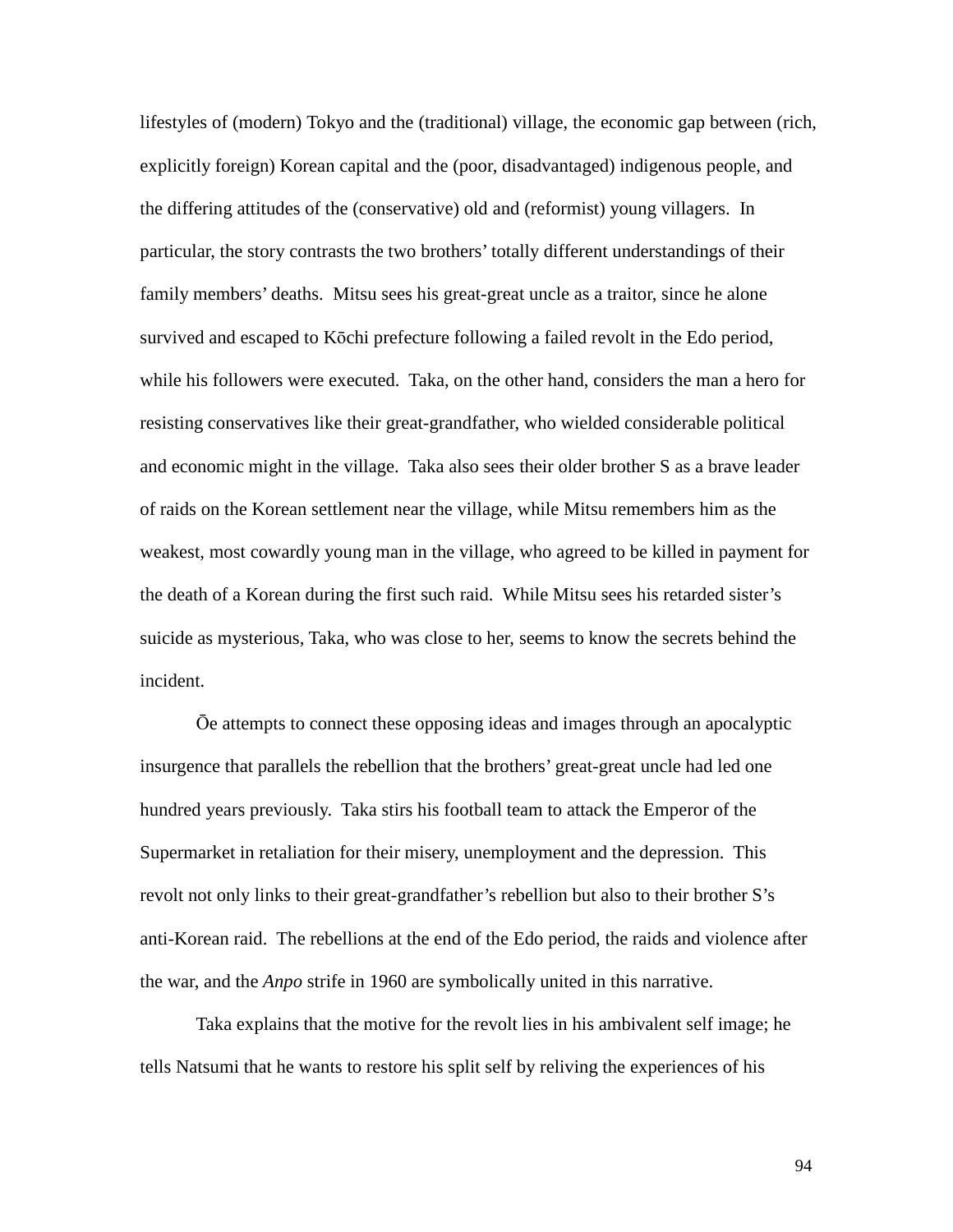heroes, his great-great uncle and S. On one hand, he would like to affirm his own violent nature; he has intentionally continued to do violence by joining not only the *Anpo* strike but also the ultra-right-wing gang. At the same time, he wants to be punished; he joined the drama troupe for reformed *Anpo* activists and repented for his violence. He uses this revolt to both justify and unify his split identity. However, he eventually chooses to punish himself by falsely confessing to murder, for which he hopes that the villagers will either lynch him or sentence him to death. Mitsu, for the first time, confronts the selfdestructive Taka. Mitsu thinks that Taka is unconsciously seeking a way out and that his confession of an incestuous relationship with their sister is a lie designed to trick Mitsu into accepting his sinful brother so that Taka can restore himself. Further, Mitsu warns that Taka should not have childish illusions about his heroes: they were actually very cowardly people.

Takashi's split self symbolizes the status of postwar Japan which did not know how to reconcile its actions in World War II and its aftermath. Japan had insisted that it wanted a Pan-Asian community to act against the colonial West, but then subjugated Korea and part of China, enslaving many of its fellow Asians in the process. Imperial Japan committed serious war crimes, yet tried to conceal them and to ignore the consequences, just as Takashi told his sister that they could continue their sexual relationship if they did not make it public. Once the war was over, Japan began to suffer for these war crimes, and faced the decision to confess or deny its actions; some Japanese thought that they needed more self-criticism, while others wanted to justify the war and Japanese tradition. Taka's contradictory attitude derives from this incongruity with which Japanese people were still wrestling in the 1960s. Taka's attempt to unite his split self by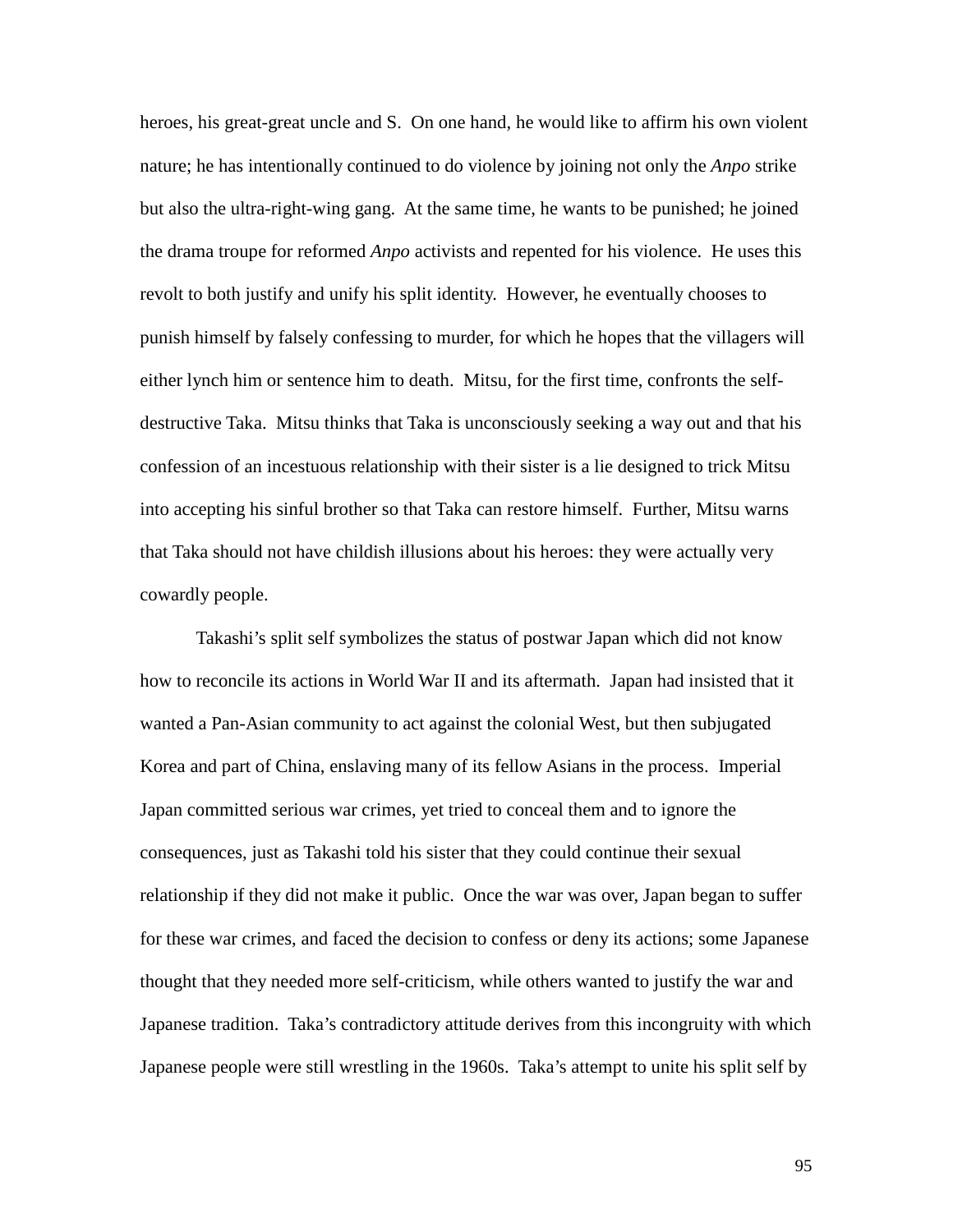reliving the experiences of his ancestors and confessing to Mitsu fails and the story comes to its apocalyptic climax: Taka commits suicide, shooting himself in the face to intentionally damage his eyes.

It seems that the attempt to seek connections between the end of Edo, the ending of World War II, and the year of the *Anpo* strife has completely failed. However, Taka's self-blinding and his last words, "I told the truth," reveal other mysteries. In the last part of the novel various secrets are revealed—significant because, as we recall, the original meaning of "apocalypse" is "revelation." For instance, when the demolition of the *kurayashiki* begins, a secret basement is discovered in which the great-great uncle had spent the rest of his life hiding after his failed rebellion. This shows that he never abandoned his political stance, and he punished himself for his failure by confining himself in this basement: he was not a traitor after all. Furthermore, it becomes clear that the great-great uncle actually led a successful rebellion in the early Meiji period, ten years after the first one. The villagers wanted their political head to resign from his post, for they opposed him regarding the abolition of the *han* system and the establishment of the prefecture system.<sup>9</sup> Their great-great uncle used all of the wisdom gained from his ten years' selfcriticism to lead a successful rebellion. After the success, he returned to his basement where he remained until his death, thereby maintaining his identity as a consistent resister. Mitsu realizes that Taka, who has endured his own hell as their great-great uncle did, has the courage to tell the truth of his sin. Taka can overcome his fear of death and conquer his hell through the punishment of killing himself, as their great-great uncle punished

<sup>&</sup>lt;sup>9</sup> The Abolition of the Han System and Establishment of the Prefecture System was an act of the new Meiji government in 1871 to replace the traditional feudal domain (*han*) system and to introduce a centralized government authority (prefectures). This was the most significant reform of the Meiji Restoration in that all *daimyo* (feudal lords) were now required to return their authority to the emperor.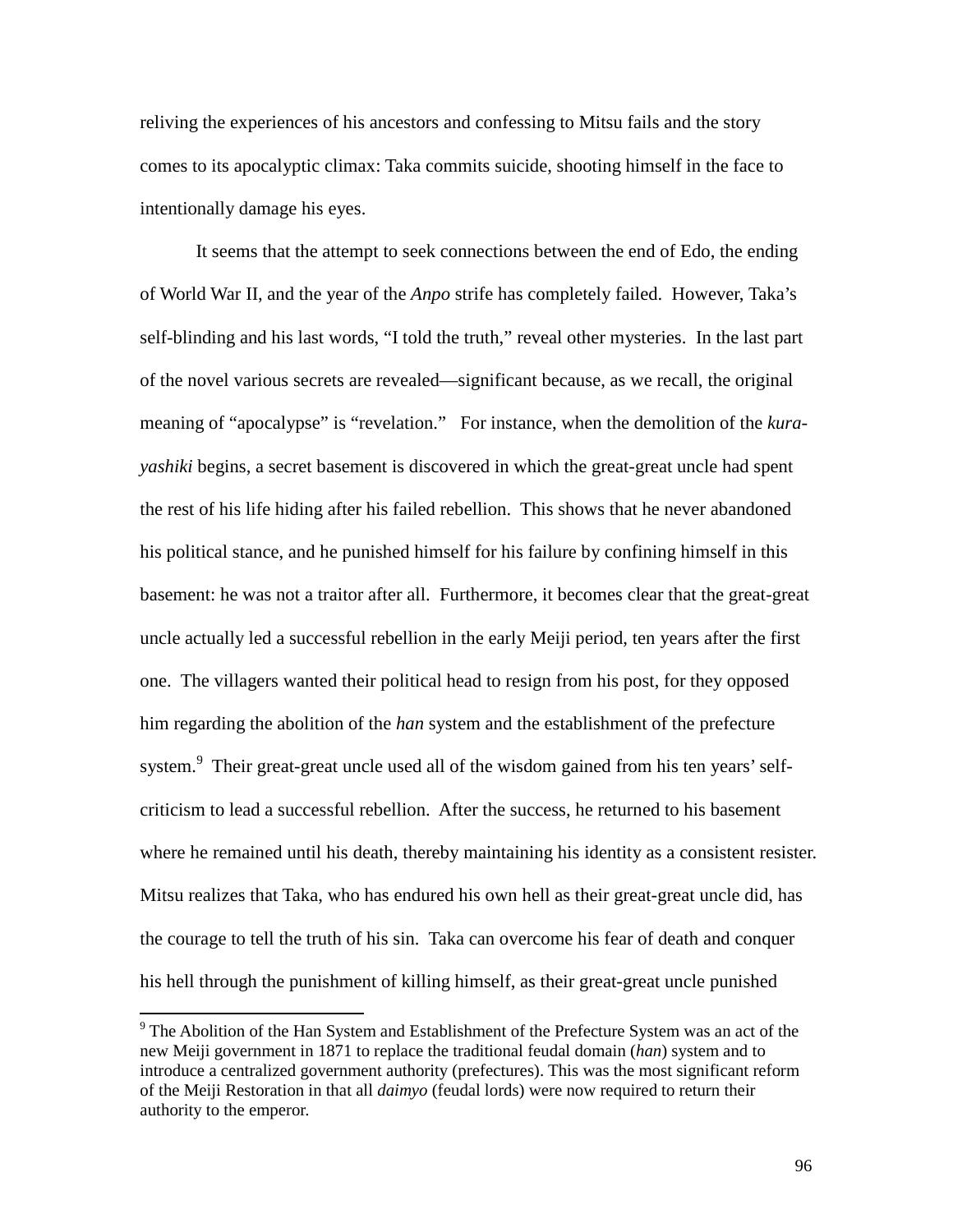himself with self-imposed isolation. In this apocalyptic catastrophe, we find that Ōe suggests not only the reunification of Taka's split self but also the synchronization of Taka and his family's spirits, including those of the great-great uncle and his brother S.

The post-apocalyptic vision here, then, is restoration. The details of the death of S are also revealed by the Korean supermarket owner; he witnessed S in the violent conflict beaten to death by both the Koreans *and* the Japanese,<sup>10</sup> but his death restored the peaceful relationship between the two groups. Furthermore, Taka's rebellion, which seemed to have failed completely, becomes a catalyst to change the political dynamics in the village: one of the former members of the football team will be elected as a member of the town council. Taka's attempt to create a connection among the younger generations helps these youth to act against the older conservative villagers. Taka becomes a legend in the community; he is made one of the village's ghost spirits, and will be honored by the villagers in a ceremony every summer. The story ends with the reconciliation of Mitsu and Natsumi; they decide to live together again, along with their handicapped baby and Takashi's child, whom Natsumi is carrying. Mitsu decides not to return to his old job, instead taking up an offer to work as a translator with a wildlife expedition to Africa.

As we have seen, in *The Silent Cry,* Ōe presents various ambivalences in modernity centering on the split identity of the individual and the nation after Meiji; the story shows how the catastrophic violence of one individual against a group, as well as the violence of one nation against other countries, creates profound anguish that can

 $10 S$ 's death is highly ambiguous, and is best described as a Christ-like sacrifice which ultimately ended the conflict between the two groups. According to the story, the Japanese and the Koreans were all fighting when S entered the fray unprotected and without fighting. He was thus beaten to death in the general mêlée without being specifically targeted by either side.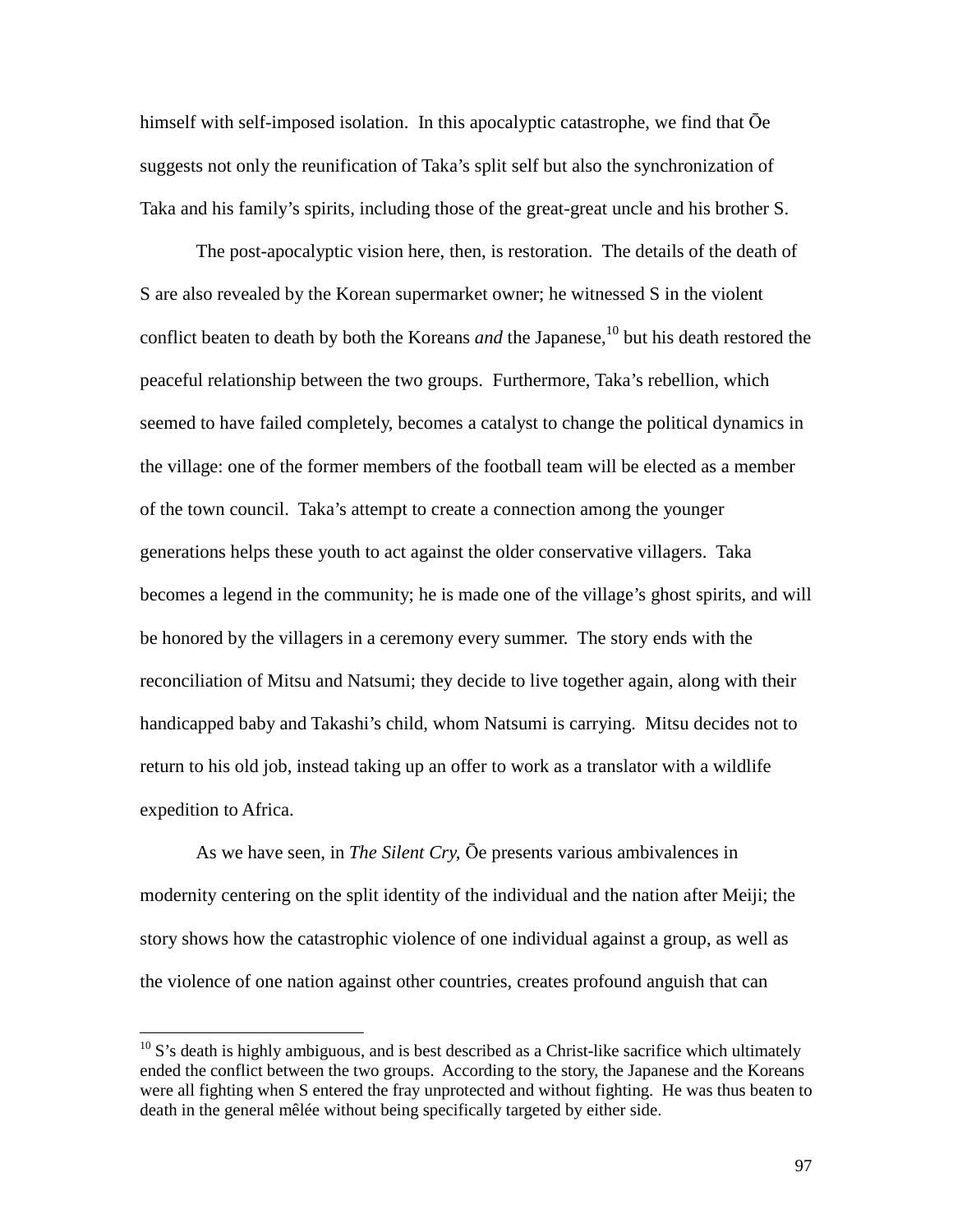damage the consistent identity of the self or the nation. Taka's reaction to the *Anpo* movements and the United States, and the villagers' anger against the Korean proprietor, indicate the unresolved feelings of the Japanese caused by World War II and its consequences. A split self caused by a sense of shame, sin, and suffering increases the tensions between self and other. Ōe uses apocalyptic uprisings and rebellions to connect the past to the present; catastrophic revelations of truths overcome separation and the opposition of conflicting values. Mitsu and Natsumi's child is the catalyst for their destruction, but a new baby plays the role of reconnecting the two. The aftermath of the catastrophe restores the consistency and united identities of the individual, the community, and the nation. Ōe makes his ideal of postwar democratic ideology come true in his novel: the revelation of wartime violence against other nations, self-criticism for Imperialism, new symbiotic relationships, the potential of political movements to benefit the collective rather than the privileged. Ōe successfully bridges the past and the present, and revives the destroyed post-apocalyptic world into a hopeful, restored world with new democratic vision.

#### **Abe K**ō**b**ō**'s** *Inter Ice Age 4*

While Ōe's works often deal with domestic history and Japanese identity, the themes of Abe Kōbō's work are very cosmopolitan. Abe (1924-1993) gained international recognition following the success of *Suna no Onna* (Woman in the Dunes, 1962), in which he deals with themes of alienation and loss of identity and captures the negative impact of Japan's rapidly urbanizing, growth-centered corporate society on the individual. Abe's earlier novel *Daiyon Kanpy*ō*ki* (Inter Ice Age 4, 1959, which I examine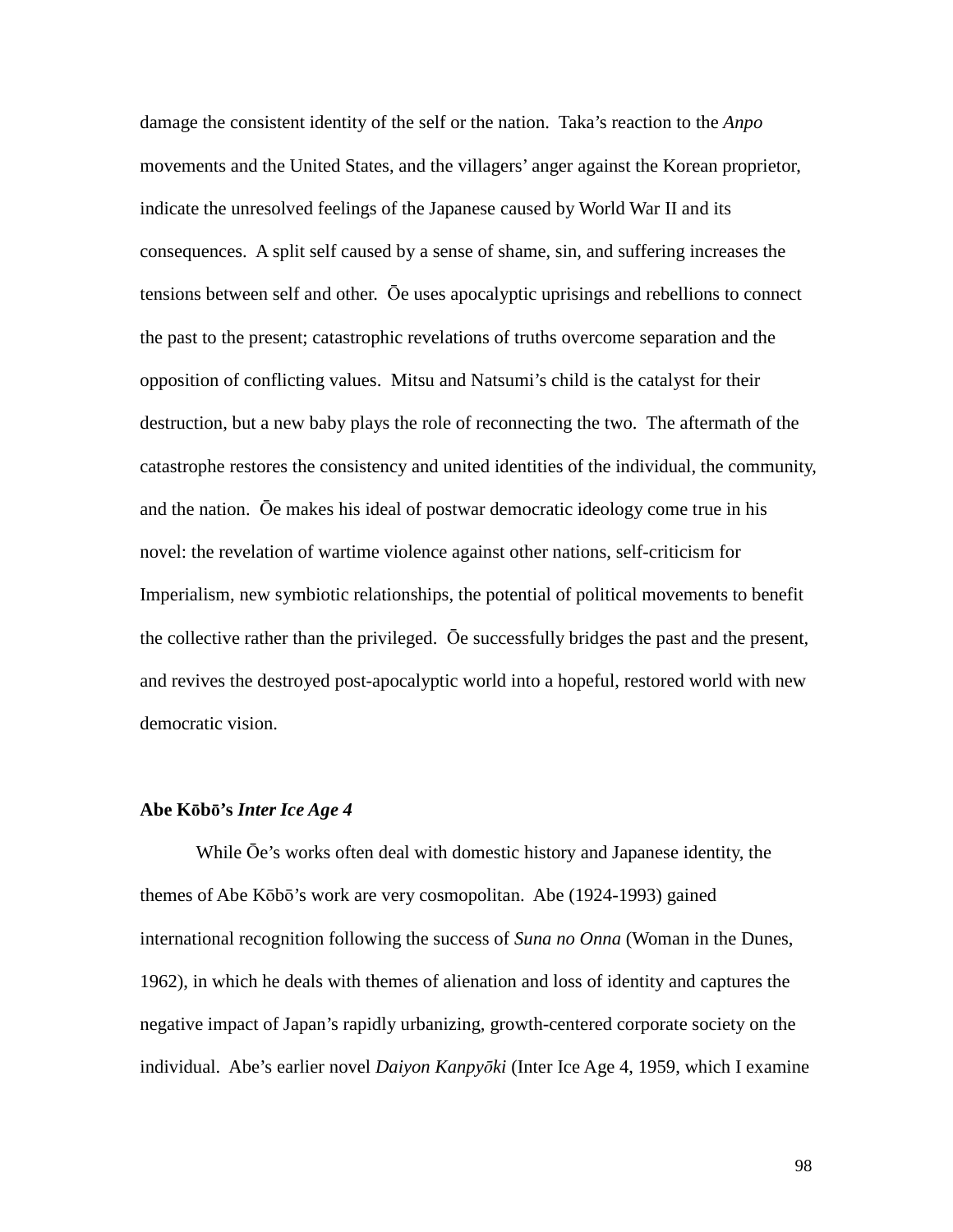below), and his later *Hakobune Sakuramaru* (The Ark Sakura, 1984) are particularly apocalyptic.

Abe's surreal and often nightmarish explorations of the individual in contemporary society earned him comparisons to Kafka, $^{11}$  and his influence extended well beyond Japan, particularly with the success of the film version of *Woman in the*  Dunes at the 1964 Cannes Film Festival.<sup>12</sup> *Inter Ice Age 4*, written in 1959, is considered one of Abe's most radical works of science fiction. It was the first major SF story that Abe published, and it gained considerable attention. Susan Napier argues that *Inter Ice Age 4* is a landmark novel for a man previously known as a writer of pure literature, as the two genres were considered quite separate at the time.<sup>13</sup>

The story begins with an advanced information system named Moscow I, created by the USSR, which can foresee the future. Protagonist Dr. Katsumi of the Institute for Computer Technique (ICT) in Tokyo is appointed to develop a similar machine for Japan, and his team successfully develops a computer named ICT-1. Subsequently, the USSR announces that it has forecast that the whole world will soon become communist. Due to this forecast, tension between the USSR and the United States heightens, and the government of Japan decides to stop its ICT-1 experiment. Dr. Katsumi and his assistant Tanomogi decide to use the machine for crime investigation instead, but they themselves become suspects in a murder. At the same time, Katsumi begins to receive threatening phone calls from a mysterious man. In addition to these troubles, someone who sounds

<sup>11</sup> William Currie, *Sogai no* kō*zu: Abe* Kōbō*, Beketto, Kafuka no* shō*setsu* (The Composition of Isolation: the Stories of Abe Kōbō, Samuel Beckett, and Franz Kafka) trans. Anzai Tetsuo (Tokyo: Shinchōsha, 1975), 7-38.

<sup>&</sup>lt;sup>12</sup> Abe wrote the screenplay for the movie version of *Suna no onna* (Woman in the Dunes, 1964), which was directed by Teshigahara Hiroshi.

<sup>13</sup> Susan J. Napier, *The Fantastic in Modern Japanese Literature: The Subversion of Modernity* (London, New York: Routledge, 1996), 199.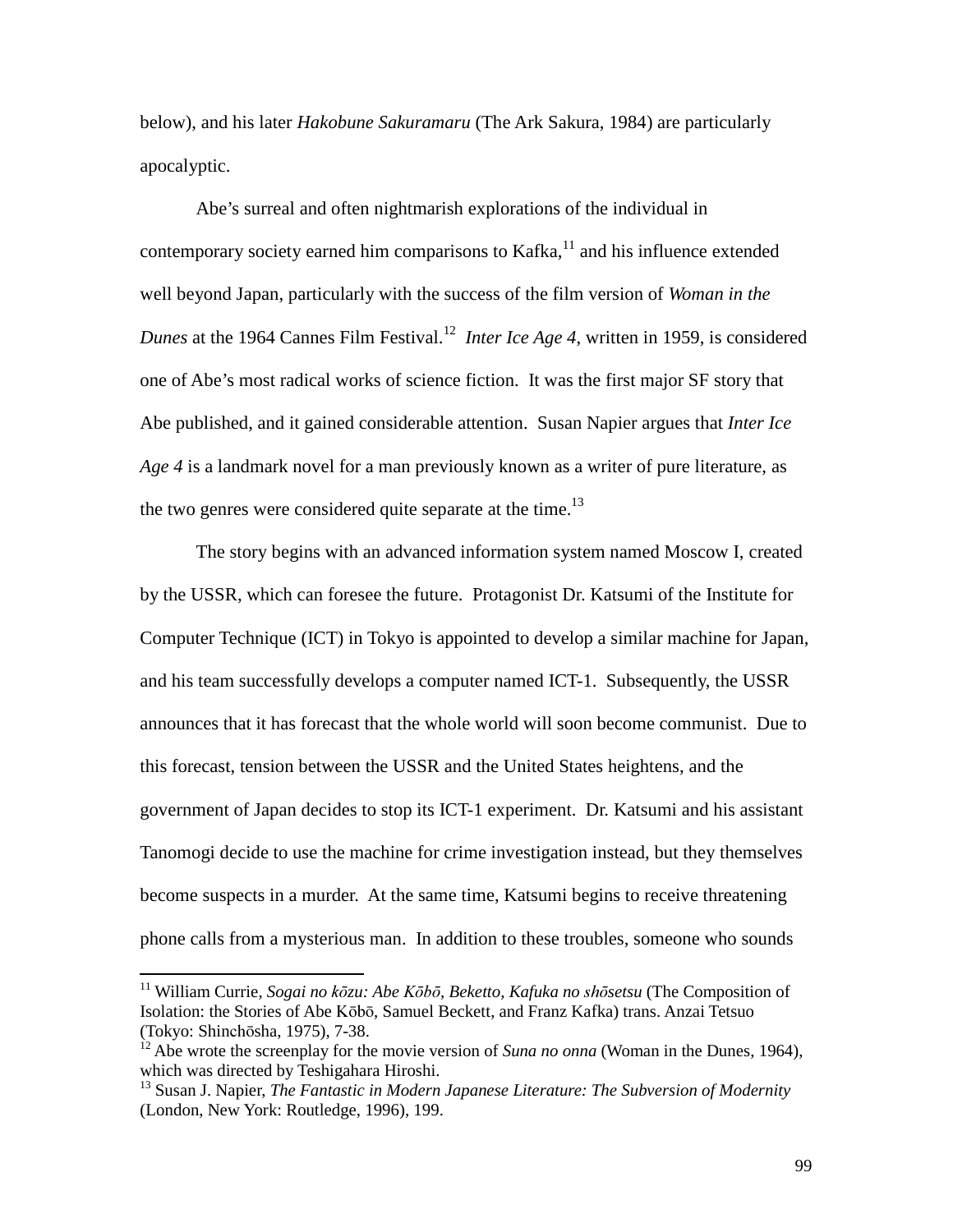like Katsumi telephones Katsumi's wife and instructs her to have an abortion, and her fetus is subsequently stolen from the hospital.

Meanwhile, it is revealed that the machine has forecast an impending apocalyptic climate change in which the polar ice caps will begin to melt, threatening to submerge the continents and destroy their inhabitants. To cope with this, a secret group of scientists whose leader is Katsumi's assistant Tanomogi have begun work on a daring plan to save terrestrial life through the use of controlled biological mutation on animal and even human fetuses. Their ultimate goal is the creation of an undersea nation that will survive the predicted destruction of Japan by a tidal wave. Tanomogi reveals that Katsumi's baby is alive and will be genetically modified with gills—he will become one of a new species of underwater humans called aquans. Katsumi tries to disrupt the plan, aiming to kill his fish-child, but the group has already foreseen this attempt using ICT-1. Katsumi is told that he is going to be killed, and the story ends as Katsumi hears the assassin arrive at his door.

*Inter Ice Age 4* reflects the political circumstances of the late 1950s. The Berlin crisis erupted in 1958. The tension between the United States and the USSR deepened even though the death of Stalin in 1953 had softened the opposition for several years. On the nuclear weapons front, both the United States and the USSR pursued nuclear rearmament and developed long-range weapons with which they could each strike the territory of the other.<sup>14</sup> In August 1957, the Soviet Union successfully launched the world's first intercontinental ballistic missile and in October they launched Sputnik, the first Earth satellite. The launch of Sputnik precipitated what became known as the Space

<sup>14</sup> Yomiuri shinbun nijusseiki shuzaihan ed., *Nijusseiki Reisen* (The Cold War in the Twentieth Century) (Tokyo: Chūō kōron shinsha, 2001), 77-85.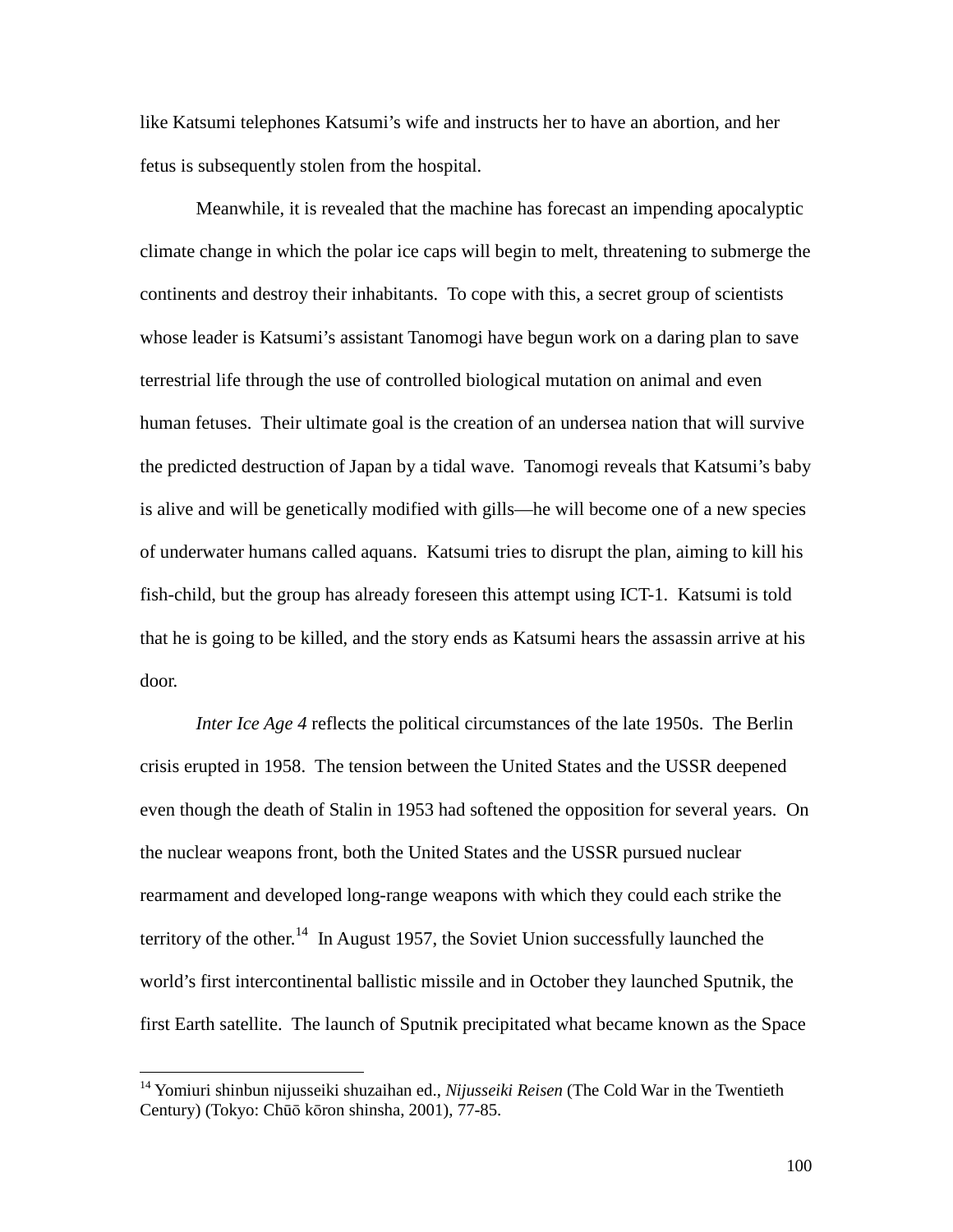Race, which culminated in the Apollo Moon landings, which astronaut Frank Borman later described as "a battle in the Cold War."<sup>15</sup>

The fact that in this time period Abe briefly joined the Japanese Communist Party seems to have influenced the inclusion of descriptions of communism and the USSR in his work, but his novel features no real ideological details. Rather, Abe is very careful about describing the effects of the Cold War and its influence on Japan. The race to develop the forecasting machine in *Inter Ice Age 4* reflects the real-world race to develop nuclear weapons and space technologies. The political use of the forecasting computer in the novel becomes problematic in Japan's relationship with the United States, so that Katsumi needs to suggest a non-political use for the machine. The unstable situation in which Japan always has to consider its position in relation to the United States leads to the consequent problem that the protagonist may lose his job and be forced to abandon the machine he created. Katsumi mistakenly thinks that the ICT-1 will save him by allowing him to foresee the futures of individuals.

While Ōe's *The Silent Cry* presents the tension of opposition between conservative and progressive, tradition and modernity, and then tries to unite them, *Inter Ice Age 4* describes the nightmarish mysteries that corner the protagonist and reveal the irreconcilable gap between opposing values. The truths behind these mysteries are revealed when the protagonist is told that he is to be killed. All the mysteries of the murder case, the phone call, and the kidnapping of the fetus come from the future predictions of Katsumi himself. The person who confuses Katsumi is Katsumi himself, who knows everything that he will do: the enemy is the self who knows his future.

<sup>&</sup>lt;sup>15</sup> Michael Klesius, "To Boldly Go," Air and Space (December 18, 2008). http://www.airspacemag.com/space-exploration/To-Boldly-Go.html.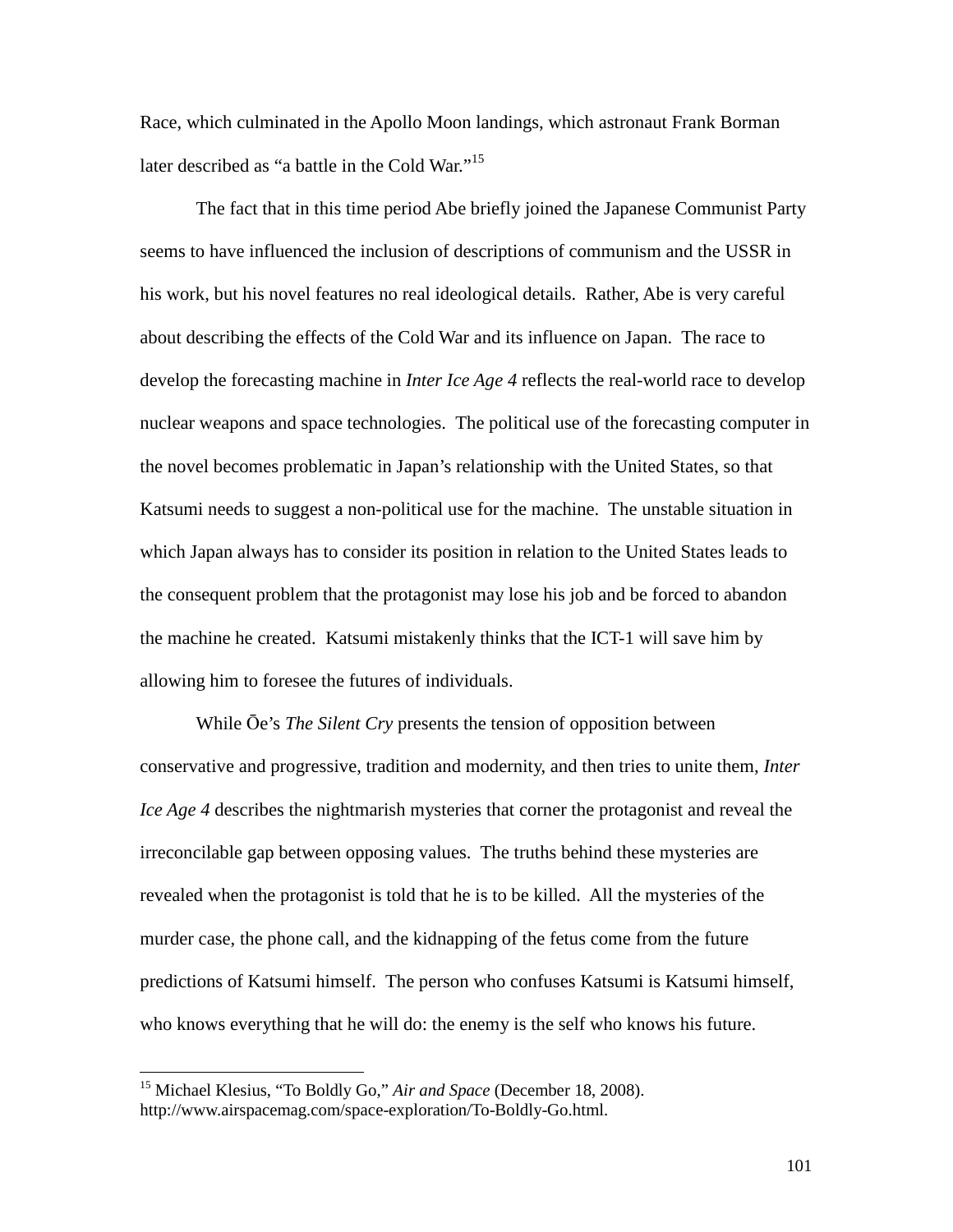Katsumi's present self and his future prediction of himself are separate and irreconcilable, for his prediction data eventually fails to save his life just as, implicitly, the Japan of 1959 was irreconcilable with the Japan of the future.

The latter half of *Inter Ice Age 4* reveals further cruel separations between the commonplace of daily life and a totally different, almost chimerical future plan, and depicts the decisive discontinuity between present and future. The members of the submarine colony team at first plan to make Katsumi join them; they decide to forecast what Katsumi will do when he learns about their plan. One of the members tells Katsumi:

To, put it simply, sir, you couldn't stand the future that was predicted. In other words, you're able to envisage the future only as a continuation of dayin, day-out life. With that limitation, though you placed such great expectations on the forecasting machine, you were unable to accept a rapidly evolving future, one which may well destroy, deny the present—a severed future. $1\bar{6}$ 

The members of the team consult with Katsumi's predicted value—that is, the future Katsumi himself, who I will call Future Katsumi—on whether there is a way to avoid killing Katsumi. Future Katsumi decides to give Katsumi a chance to accept the future. It is revealed that the team contrived to make him a suspect in the murder case to prevent him from relying on the police. Future Katsumi also lets Katsumi know the facts about the kidnapping of the fetus, and allows him to experience a tour of the underwater aquan breeding facility. In these ways, the team create a situation in which Katsumi cannot rely on other people, and also prepare him for the cruel fact that underwater hybrid-humans, including his own son, are already being developed. Katsumi, however, decides to kill

<sup>16</sup> Abe Kōbō, *Inter Ice Age 4*, trans by E. Dale Saunders (New York: Tuttle, 1970), 170.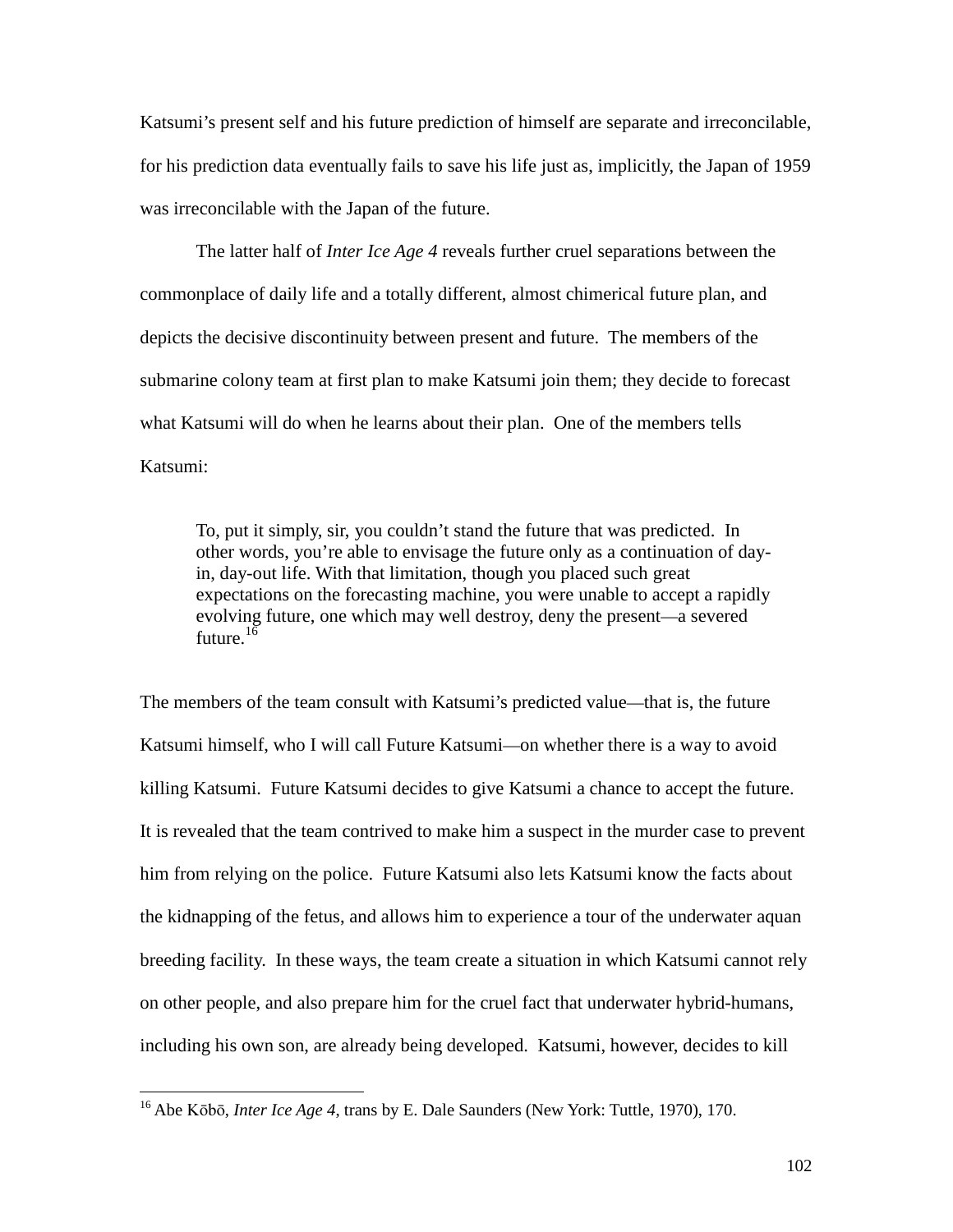his son, who has been "crippled" by the plan, and attempts to reveal the secret to the public. Katsumi is sentenced by his own predicted data in the forecast machine, "you're a dyed-in-the-wool reactionary who bears no resemblance to the designer of the forecasting machine. A really amazingly reactionary man."<sup>17</sup>

After Katsumi learns that he is to be killed, the members of the underwater colony team show him the modified humans, including his son. These aquan children are different from land people in a number of ways: they communicate by clacking their teeth like Morse code; their tear glands are atrophied so that they do not/cannot cry. Moreover, the member scientist explains, they do not have many of the emotional expressions of land humans since the emotions depend largely on sensations in the skin and mucus membranes. Bodily sensations such as "zotto suru" (freezing), "zarazara" (rough), "nebatsuku" (sticky), and "muzumuzu suru" (tickling) can describe our feelings and atmosphere.<sup>18</sup> Aquans do not have such bodily sensations, so they also lack typical emotional expression.

The members of the underwater colony team and the aquan children represent a total Other to the protagonist Katsumi. The members do not question the reliability of the forecasting machine. They buy human fetuses to create human-animal hybrids and murder the fetus-brokers to keep their work secret, and soon they will kill Katsumi too. For Katsumi, they are insane criminals. He finds the aquan children horrifying. They do not appear to have emotions or to act like humans; they look more like animals, though they are highly intelligent. All Katsumi can think of is to oppose this monstrous plan.

In *The Silent Cry*, the oppositions between self and Other, between conservative

<sup>17</sup> Abe, *Inter Ice Age 4*, 153.

<sup>18</sup> Abe Kōbō, *Daiyon* kanpyō*ki* (Tokyo: Shinchōsha, 1970), 243. My translations.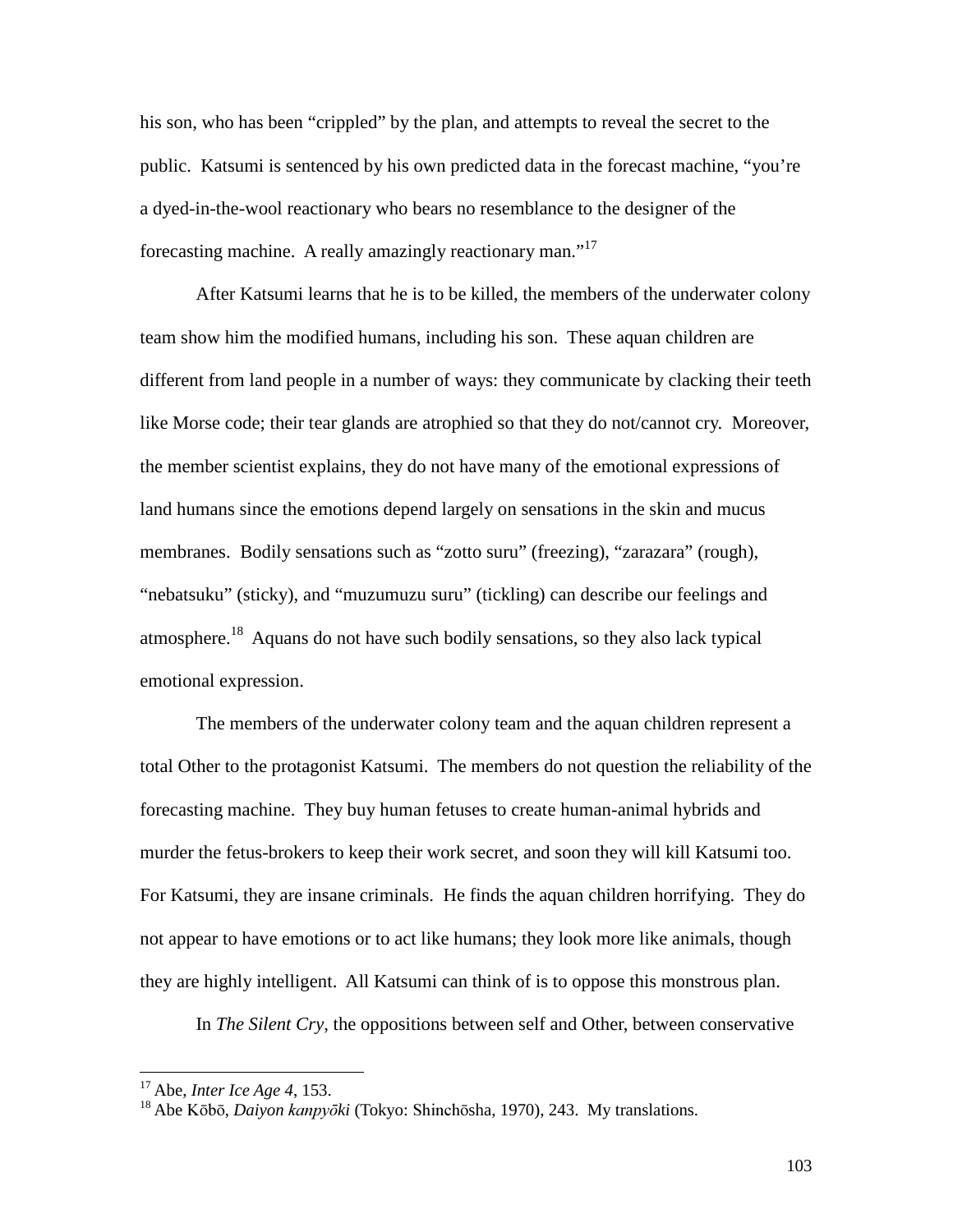and progressive, and between modernization and tradition, are presented in the first half and they are confronted in the apocalyptic rebellion in the climax. In *Inter Ice Age 4* as well, the latter half of the story reveals that there are oppositions between Katsumi in the present and Future Katsumi, between the land people and the aquans. However, there is no crucial clash between the Katsumi who clings to the present and his future self, between Katsumi and the members of the colony plan which is devoted to the future, or between humans and aquans. Katsumi has the will to rebel against the plan but is powerless: he has been cornered and is to be killed. The humans will have to rely on the aquans; soon they will have no other option. Their relationships are not equal: there is profound severance between the two positions.

When the time of his death comes near, Katsumi is suddenly informed of the impending apocalyptic climate change. Scientists consider the reasons for the increasing activities of underwater volcanoes in the Pacific Ocean and the rise of the sea level as the end of the fourth Inter Ice Age, which lasted fifty million years. In the near future, the sea level will be over three thousand feet higher than it is now. Specialists and governments decide to conceal this catastrophic future from the public so as not to cause panic. Since there are always constant shifts in Japanese governments, a kind of countermeasure committee for the underwater colony, centered around the financiers, is created. In spite of knowing this forecast, Katsumi cannot accept the future of underwater life even though he himself knows the accuracy of the forecasting machine he created; he cannot stop clinging to the existing state of things despite knowing the future.

Facing his own death, Katsumi realizes he can no longer believe in himself; he has lost his sense of honor, justice, respect and virtue. At the very last moment, he hears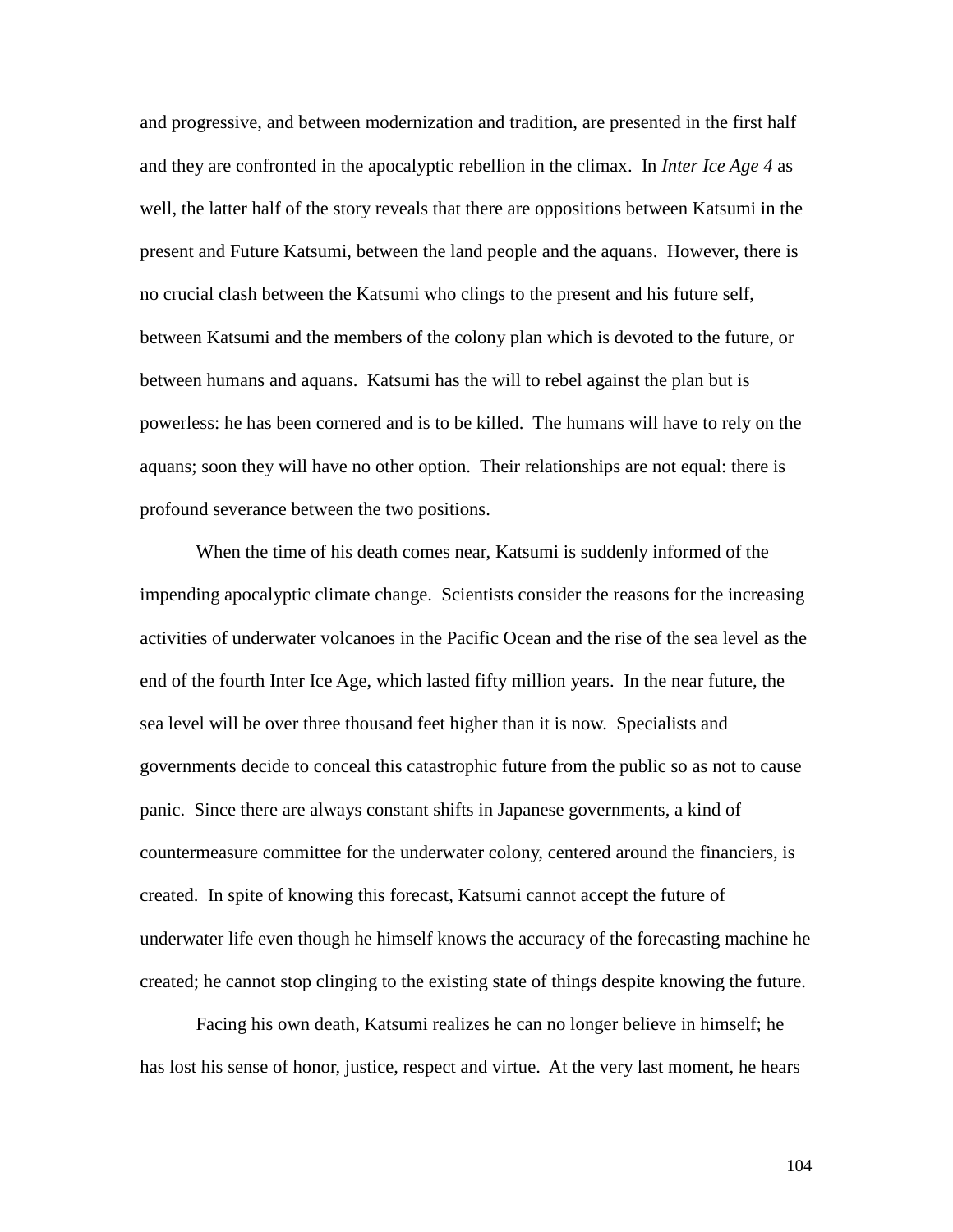the machine predicting that land humans will lose their homes to the rise of the ocean and the government will retreat underwater. At first the humans will manage to maintain some power but eventually all political power goes to the aquans. Original humans will be kept in zoos and their cultures exhibited in the museums of the underwater Japanese government.

*Inter Ice Age 4* repeatedly insists that there will be serious discontinuity between the present and the future. The story illustrates a future that destabilizes present reality and values currently assumed to be unchangeable. Abe claims that our common sense is not absolutely reliable and that it is likely to die away when major changes occur. Critic Isoda Kōichi explains the frailty of our common sense as described in this story thusly: when apocalyptic climate change comes, there is no other way but to create humans who can survive in the water. Life is reconsidered from the process of generation, and there will be no other way but to become non-human. Our common sense tells that we cannot stand such a horrible change, yet it is only the aquans who can survive in the water, establishing their own worldviews and values inevitably different from our own.<sup>19</sup>

Abe's intention in writing this novel was to consider the future as something which judges the present rather than the present deciding whether the future is affirmative or negative. The purpose of depicting the future is explained in a postscript:

The future gives a verdict of guilty to this usual continuity of daily life. I consider the problem an especially important theme in these critical times. Thus I decided to try to grasp the image of a future that intrudes on the present, a future that sits in judgment. Our usual sense of continuity must give way the instant it faces the future . . . We must be clearly aware that there is real evil in the every commonplace order of things we call everyday living. $^{20}$ 

<sup>19</sup> Isoda Kōichi, Commentary in *Daiyon* kanpyō*ki* written by Abe Kōbō, 276-278.

<sup>20</sup> Abe, *Inter Ice Age 4*, 226-227.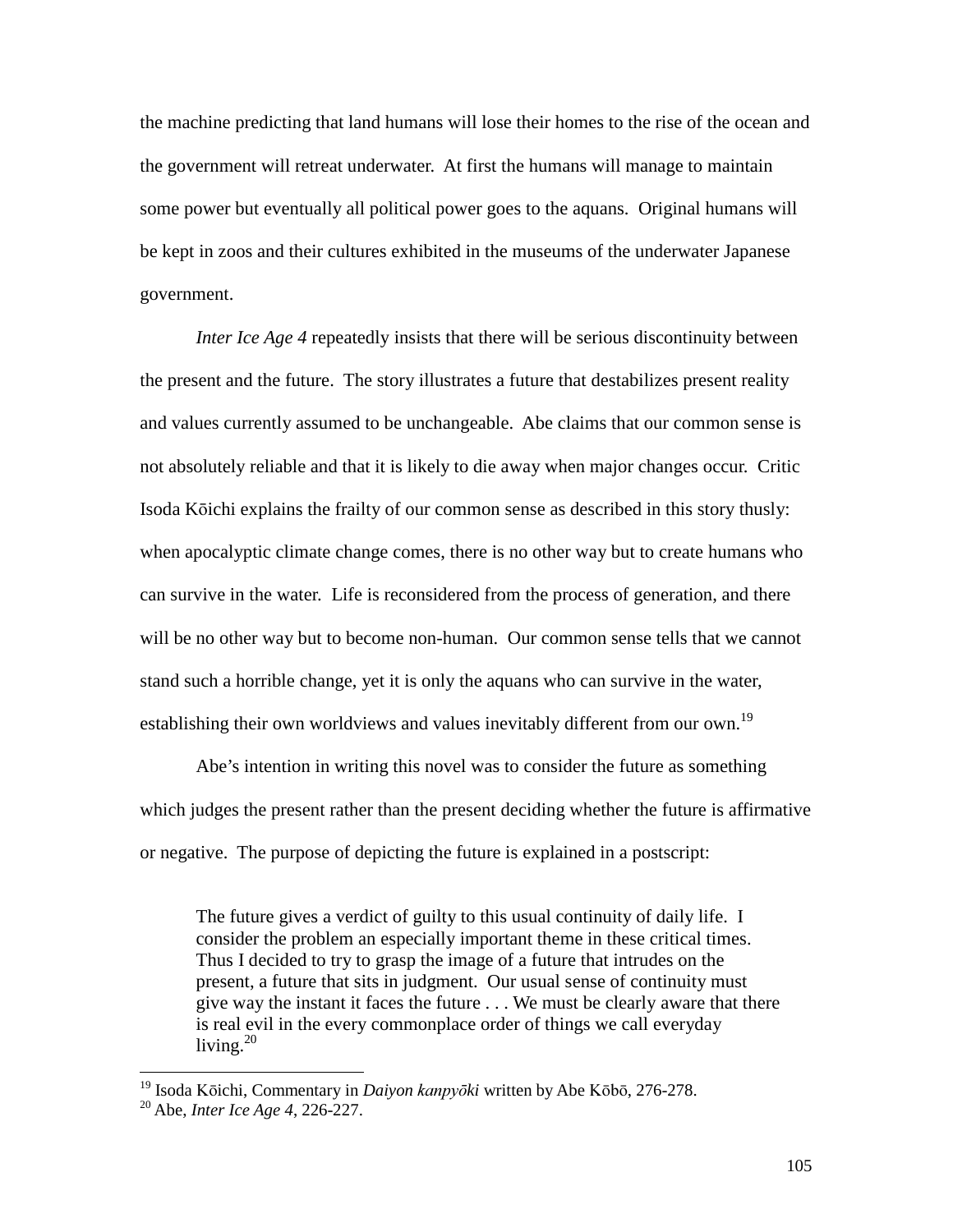Abe understands that the future is uncanny and totally unreachable from our common sense and daily values. While Ōe tries to connect the past and the present and suggests a vision of the future via reconciliation and new life, Abe emphasizes that there will be decisive severance between the present and the future, and the new life of Katsumi's fishson marks the crucial separation between the two.

The outcomes of the apocalyptic catastrophes in these novels are totally opposite. Ōe tries to reestablish the continuity and identity of a modern self and a modern nationstate of Japan, which was once destroyed by defeat. The catastrophic opposition of Mitsu versus Taka, rural versus urban, tradition versus modernization, victim versus victimizer, conservative versus progressive—all are reconciled in the end. Ōe seeks the collective salvation of commoners via postwar democratic ideology which criticizes and acts against the powerful; Taka's football team produces a youth who will join the town council, and the young people of the village become politically active after the riot. Mitsu and Natsumi are reunited with their child and the new life created by Taka and Natsumi.

Abe, on the other hand, believes that the possibility of Japanese traditional identity and its continuity were thoroughly destroyed by the country's defeat in the Second World War, and assumes that the future of Japanese society will be—indeed, can only be—decisively different from its past; the replacement of the ruling world above with the submarine world reflects the experience of defeat. The submarine world to which his own son will belong is a completely different, uncanny place for the protagonist Katsumi, reflecting the reality that babies born after the war are almost a new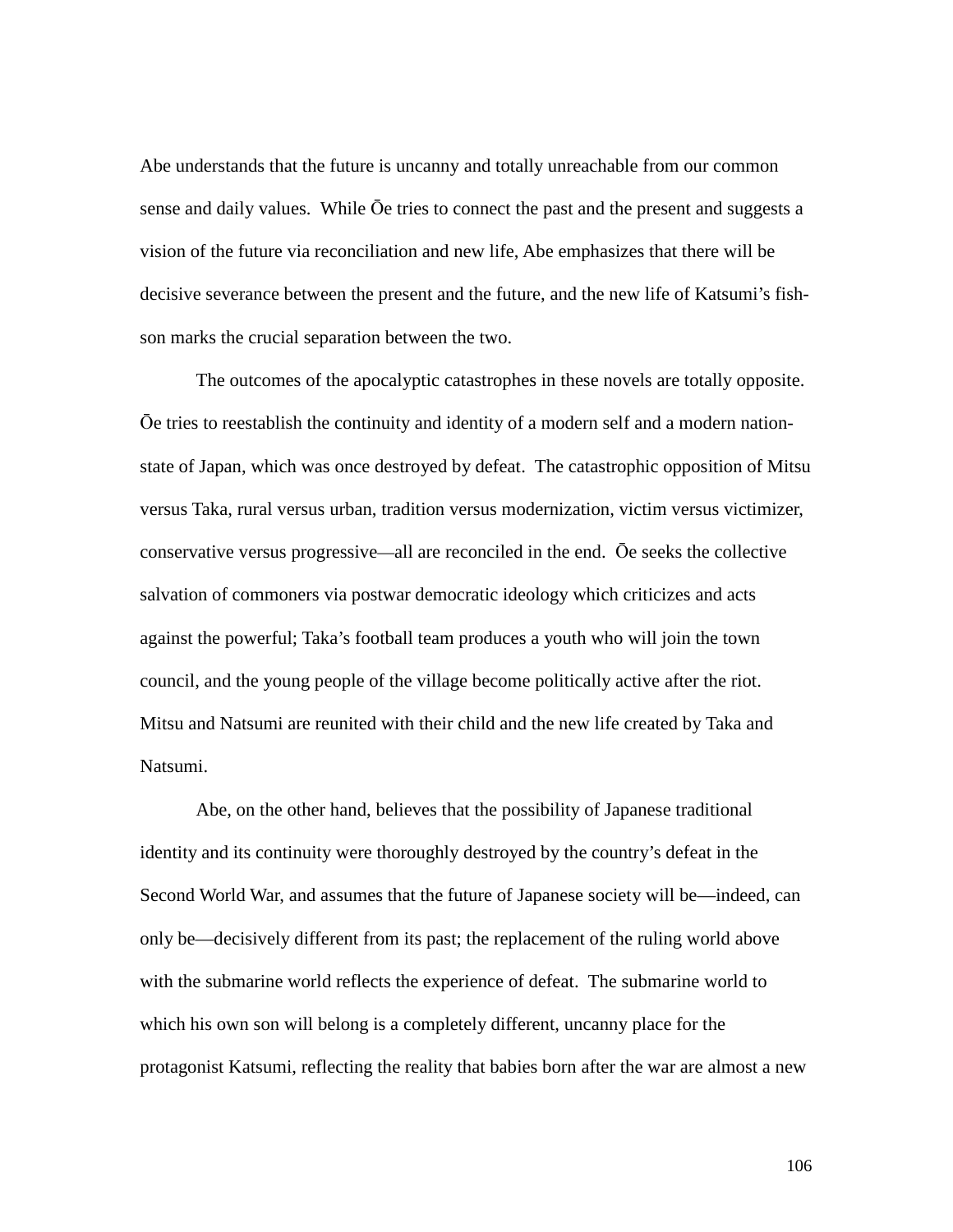species: completely new beings without the experience of the past, Imperial Japan or the misery of the war.

As well, the situation of the cornered and isolated Katsumi is in sharp contrast to Ōe's protagonist Mitsu; Katsumi is abandoned by both his colleagues and his future self, he is despised by his wife, and tries to kill his own son. There is no reunion or reconciliation following the catastrophe; there is no way for Katsumi to communicate with his aquan son. Thus, Abe successfully expresses the crisis of the isolated individual in a highly modernized society. The novel warns each individual against being buried in daily life during the reconstruction period when many people indeed tended to turn away from the fact of defeat and concentrated on the present reality of rehabilitation of the Japanese economy. *Inter Ice Age 4* suggests the significant possibility that though the apocalyptic catastrophe of the defeat may ultimately be accepted in the future, some may yet avoid facing the miserable past and the decisively changed future vision, as the protagonist Katsumi does in the story.

There are those who assert that *Inter Ice Age 4* finally achieves a particular political ideology. Thomas Schnellbächer, for example, claims that ocean-based figures in postwar Japanese science fiction works are in some way associated with Japanese national identity, specifically with pre-1945 Japanese imperialism and the idea of Japan as a Pacific sea power.<sup>21</sup> While some science fiction depicts the restoration of this power, *Inter Ice Age 4* is the antithesis to both territorial and national concerns, which are implicitly critiqued in the submersion of all major land masses in the story. Schnellbächer concludes that the novel is "reminiscent of works from a transnational

<sup>&</sup>lt;sup>21</sup> Thomas Schnellbächer, "Has the Empire Sunk Yet? The Pacific in Japanese Science Fiction," *Science Fiction Studies* 29, 3 (November, 2002): 382-396.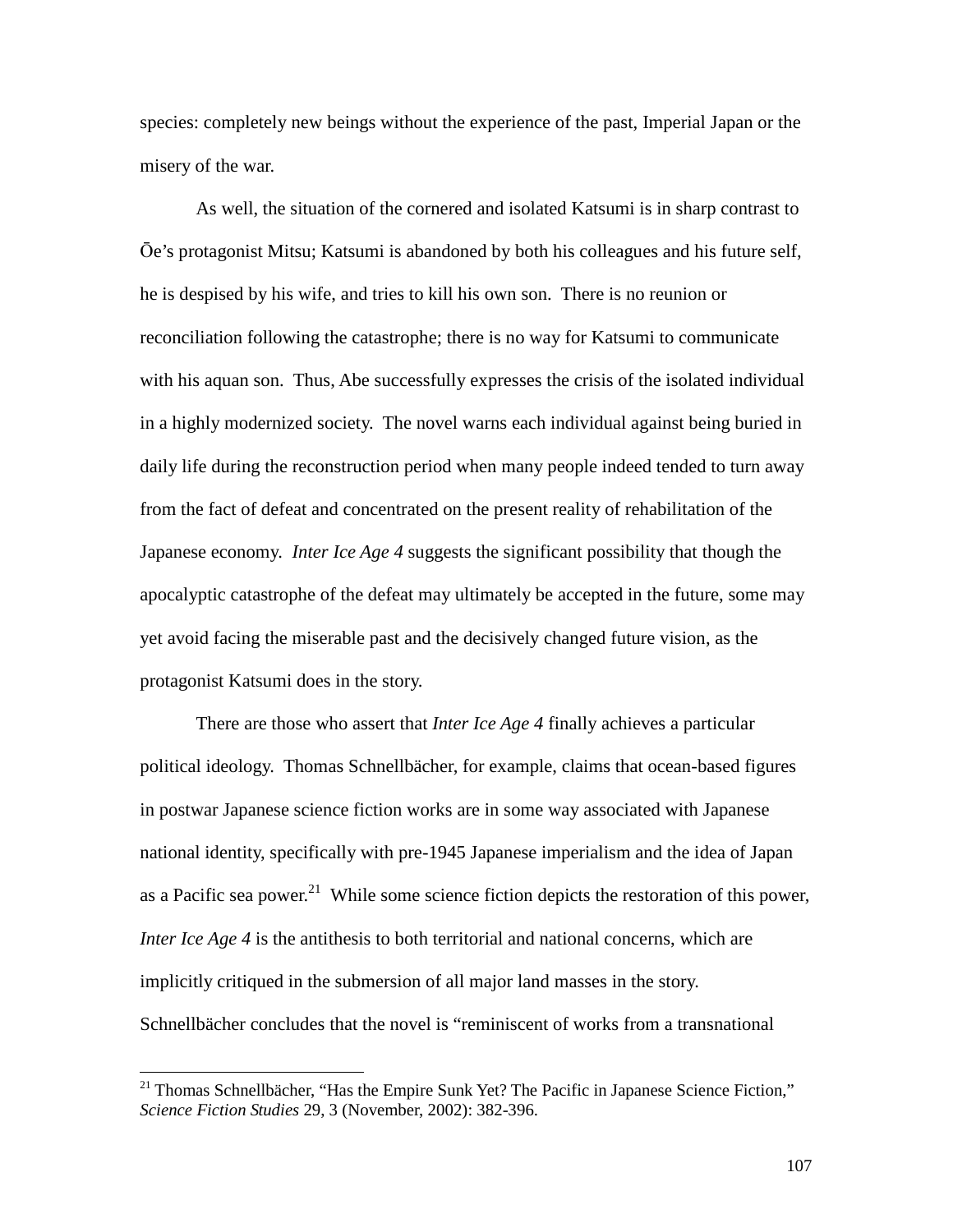socialist canon depicting a post-national and post-human (though not post-organic) world," for the future submarine world is depicted as borderless albeit not nationless. $^{22}$ 

Although Abe is frequently considered an avant-garde novelist, many of his works include postmodern elements; his novels often describe the crisis of an individual who suffers a profound sense of alienation caused by relativized worldviews. *Inter Ice Age 4* has definite postmodern overtones in that the relativization of traditional values and commonsense prove that the characters' values, rules, and thoughts are not absolute. However, I would argue that this novel is not a fully postmodern work but is instead highly *modern* despite its postmodern leanings. The novel is set in a world where grand narratives such as political ideologies are still effective. Abe could have written a science fiction novel about a future submarine world without describing the Cold War; instead, he used the tension between the USSR and the United States and the forecast of the future dominance of communism as a turning point of his plot.

I argue that the story is modern because, crucially, the protagonist Katsumi never accepts the future, which appears almost fictional to him—he has many opportunities before his death, yet he never concedes anything that contradicts his worldview, and ultimately (the story suggests), he dies. If he accepted the future, he could save his life, yet he sticks to his commonsense notions of how human beings should be, and cannot imagine a world outside his values. If the story were a truly postmodern work, it would be possible for the protagonist to accept the cruel future of the underwater world; postmodernity is premised on the condition that it is always possible that one's common sense and values of life are relativized.

These two apocalyptic postwar works take opposite approaches to the identity of  $\overline{a}$  $22$  Schnellbächer, "Has the Empire Sunk Yet?" 389.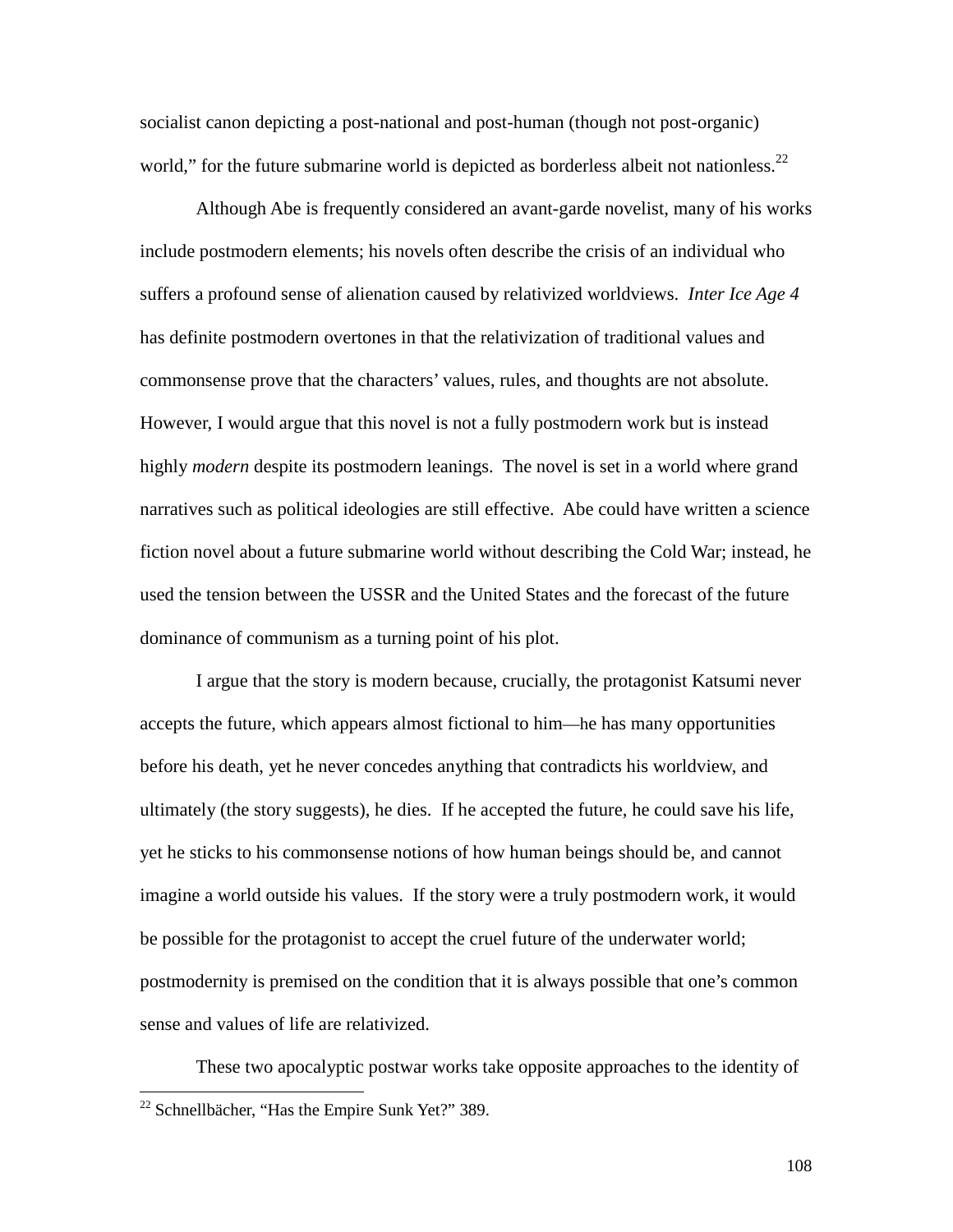Japan: Ōe hopes that it will be reunited with tradition, while Abe sees it as irretrievably changed after the defeat. However, they have one common standpoint: that the novel should function to help ideals and visions come true in reality. Ōe's work functioned to promote a particular ideology of postwar democracy in the 1960s. And although Abe's work is a highly imaginary story based on science fiction, it criticizes the reality of late 1950s Japan that blindly rushed into reconstruction after war without fully considering the meaning of defeat. Abe himself states that one of the purposes of this novel is "to make the reader confront the cruelty of the future, produce within him anguish and strain and bring about a dialogue with himself."<sup>23</sup> In other words, Abe hopes his readers will take a critical view toward their daily lives.

Both works seek a deepening of the understanding of the past, and a critical approach to the present and to present visions, positive or negative, of future reality; these two apocalyptic stories use the modern linear understanding of time in order to comprehend the present reality and to construct a vision of the future. They aim to influence the reality of postwar Japan by presenting their philosophical stances. Mainly targeting adult males, modern apocalyptic narratives like these function as a tool for resolving the identity crises of the nation and the individual. Both Abe and Ōe declare that the most important readers of these two novels are contemporary Japanese, and both writers try to mediate between their reality and their visions. $24$  However, these ideological visions through apocalypse began to disappear when apocalyptic narratives in the 1980s gradually come to depict their visions not in reality but in fiction. In the next

 $\overline{a}$ 

<sup>23</sup> Abe, *Inter Ice Age 4*, 228.

<sup>&</sup>lt;sup>24</sup> Ōe says that he writes for Japanese audience, especially for people of his own generation. See Kazuo Ishiguro and Ōe Kenzaburō, "The Novelist in Today's World: A Conversation," *Boundary 2*, 18, 3 (Autumn, 1991), 116.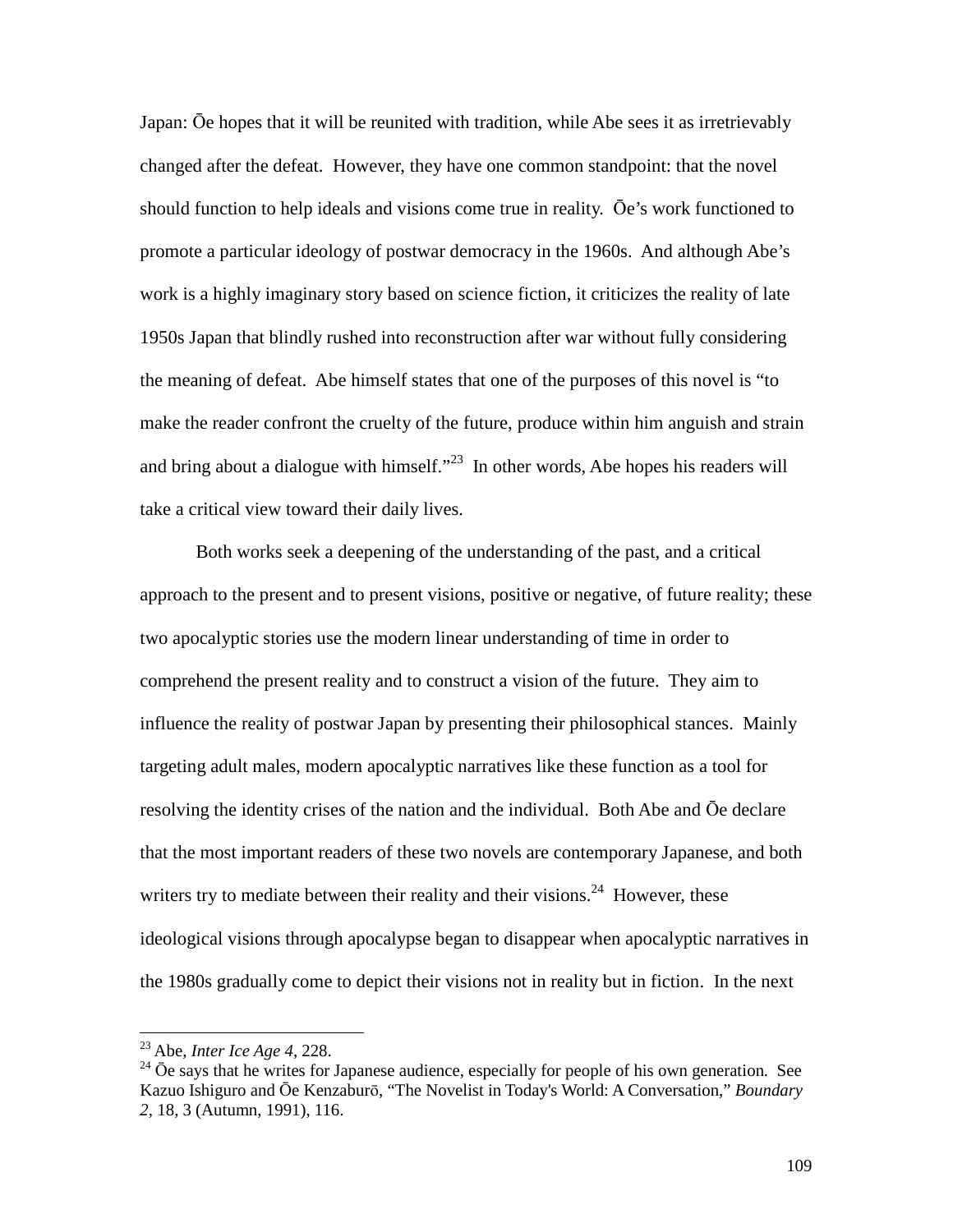chapter, I will look at how ideals in apocalyptic stories moved from reality to fiction in the 1980s.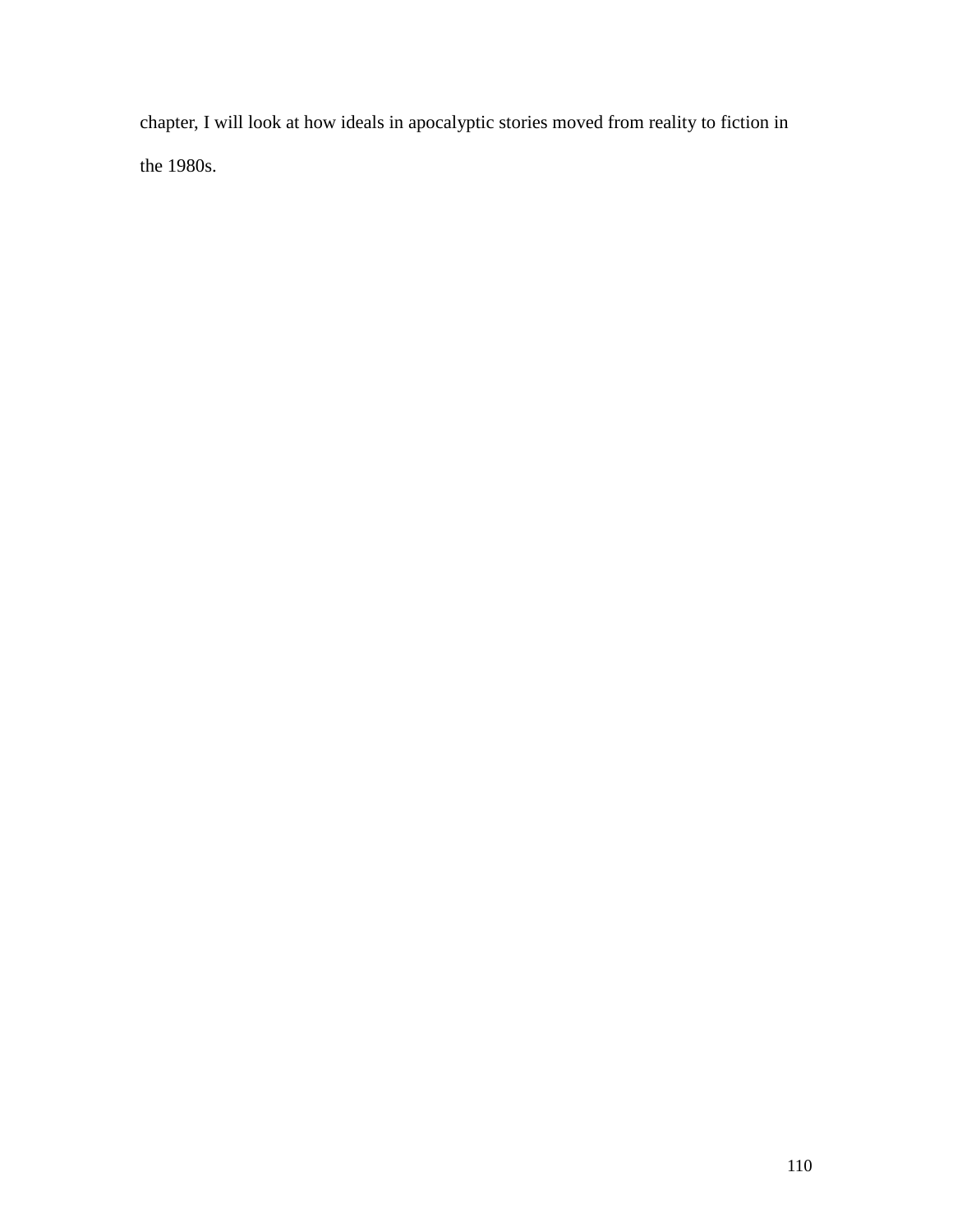#### **Chapter Four**

## **Apocalyptic fiction in 1980s Japan**

As discussed in Chapter Two, it is frequently stated that the year 1970 marks a turning point in Japanese cultural trends. Ōsawa terms the period from 1970 to 1995 the fictional age, when Japanese culture gradually shifted from struggling for change through political movements to seeking ideals in fictional settings. This shift is particularly evident in major apocalyptic fiction narratives from the 1980s and 1990s, especially those with prequels or sequels. An influential literary example from the 1980s is Murakami Haruki's *Sekai no owari to h*ā*do boirudo wand*ā*rando* (Hard-Boiled Wonderland and the End of the World; 1985) and its precursor *Machi to sono futashikana kabe* (A Town and its Uncertain Wall; 1980). In the subcultural genre, the apocalyptic animation film *Kaze no tani no Naushika* (Nausicaä of the Valley of the Wind; 1984) by Miyazaki Hayao (b. 1941) was serialized as a manga until 1994, and the manga narrative differs from that of the animation. Another internationally renowned apocalyptic animation, *AKIRA* (1988) by Ōtomo Katsuhiro (b. 1954), was also serialized as a manga until 1990, and the manga version of this story also has a different message from the film version.

All three of these works have apocalyptic themes and similar settings. However, there is discontinuity between the prequels and sequels or manga and animated versions of each. Examining the differences between different versions of a given narrative highlights the shift from modern to postmodern, and what modern apocalypse and postmodern apocalypse convey. By closely comparing the ambiguities in apocalyptic narratives and their visions of what the world will be like after the crises have passed, we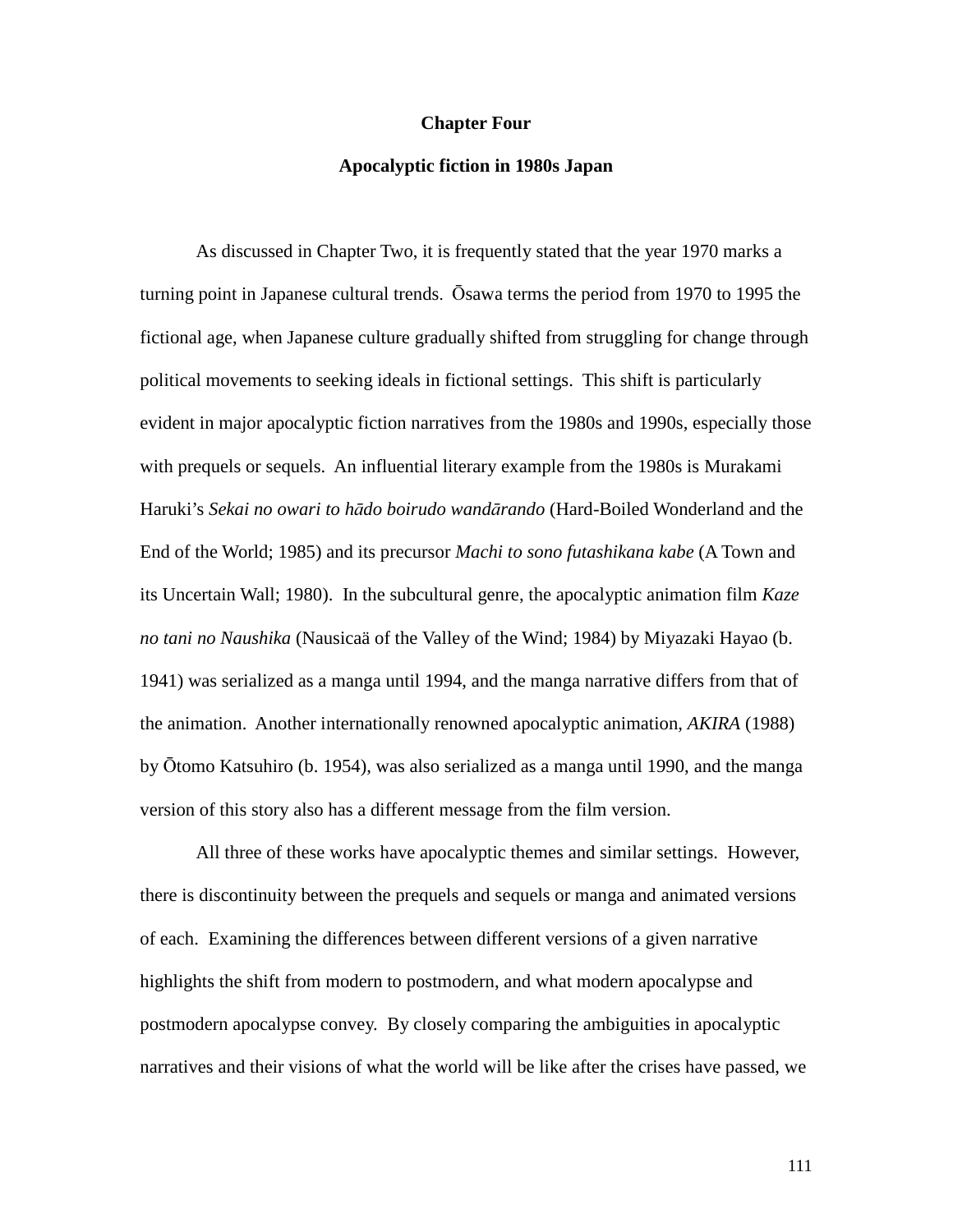can also see how the relationship with the other transformed in 1980s and 1990s.

## **Murakami Haruki's** *Hard-Boiled Wonderland and the End of the World*

Murakami Haruki (b. 1949) is an extremely popular and critically acclaimed writer of fiction and non-fiction. His fourth long novel, *Hard-Boiled Wonderland and the End of the World* (hereafter *Hard-Boiled Wonderland*), was written in 1985, and won the Tanizaki award that year.<sup>1</sup> It is considered one of the most popular of Murakami's early novels. The success of this novel brought the author popular attention, and in 1987 his *Norwegian Wood* sold millions of copies in Japan and turned him into a national celebrity. Although *Hard-Boiled Wonderland* was not a best seller it has been widely referenced since it deals with the core issues of the postmodernized world.

The novel consists of parallel narratives: the odd-numbered chapters are set in a place called Hard-Boiled Wonderland, in near-future Tokyo, while the even-numbered chapters are set in the End of the World, an isolated town surrounded by a forest and a wall. The narrator of the odd-numbered chapters is a Calcutec, a human data processor who has been trained to do shuffling, data conversion that uses his subconscious as an encryption key. The Calcutecs work for the quasi-governmental institution called the System, while the criminal Semiotecs, generally fallen Calcutecs, work for the Factory. These organizations compete for information; the Calcutecs protect data while the Semiotecs steal it.

The odd-numbered chapters begin with their narrator's visit to a mysterious scientist who is exploring "sound reduction" in a laboratory hidden within an

<sup>1</sup> Murakami Haruki, *Sekai no owari to h*ā*do boirudo wand*ā*rando* (Hard-Boiled Wonderland and the End of the World) (Tokyo: Shinchōsha, 1985).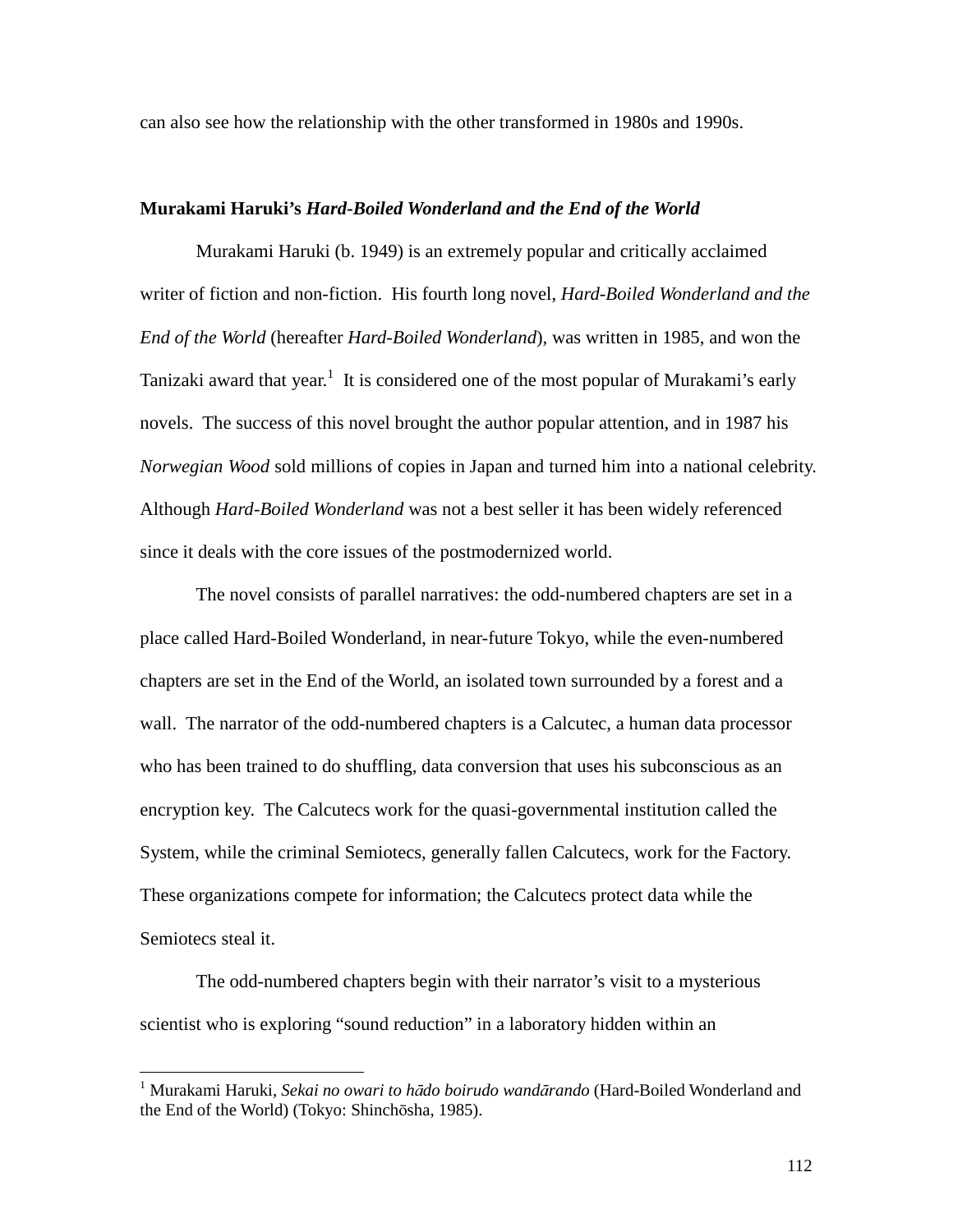anachronistic version of Tokyo's sewer system. The scientist asks the protagonist to calculate some data with a shuffling system that the Calcutecs have for some time been forbidden to use, but the scientist has official permission from the top of the System. The protagonist has no reason to refuse this special request, but this precipitates an attack on the scientist's office by the Semiotics after the calculation is done, and both the data and the scientist disappear. Two days after the calculation, the protagonist is able to meet the scientist, who has escaped and is hiding in a secret underground hollow. Here, the scientist reveals a shocking truth: he invented the shuffling system when he used to work for the System years ago. When he installed the shuffling system in the protagonist's brain, he also secretly reorganized his subconscious and implanted it as an artificial world. Moreover, the scientist confesses that he activated this circuitry with the recent shuffling execution: he was curious to collect data on this subconscious world, for the protagonist is the only Calcutec survivor with this shuffling ability. However, the data in the protagonist's subconscious world is stolen by the Semiotics, and the protagonist is informed that there is nothing he can do to save his life; the scientist tells him that his subconscious world will soon take over his conscious reality. The protagonist learns that he is destined to live permanently in his own subconscious.

Meanwhile, the narrator of the even-numbered chapters is in the process of being accepted into the fairytale-like town called the End of the World. Because residents of the town are not allowed to have a shadow, the narrator's shadow has been "cut off." The gatekeeper of the Town tells the narrator that his shadow must remain in the shadow grounds where it is not expected to survive the winter. Shadows represent mind or memory in this town, and the residents do not have minds. The narrator is assigned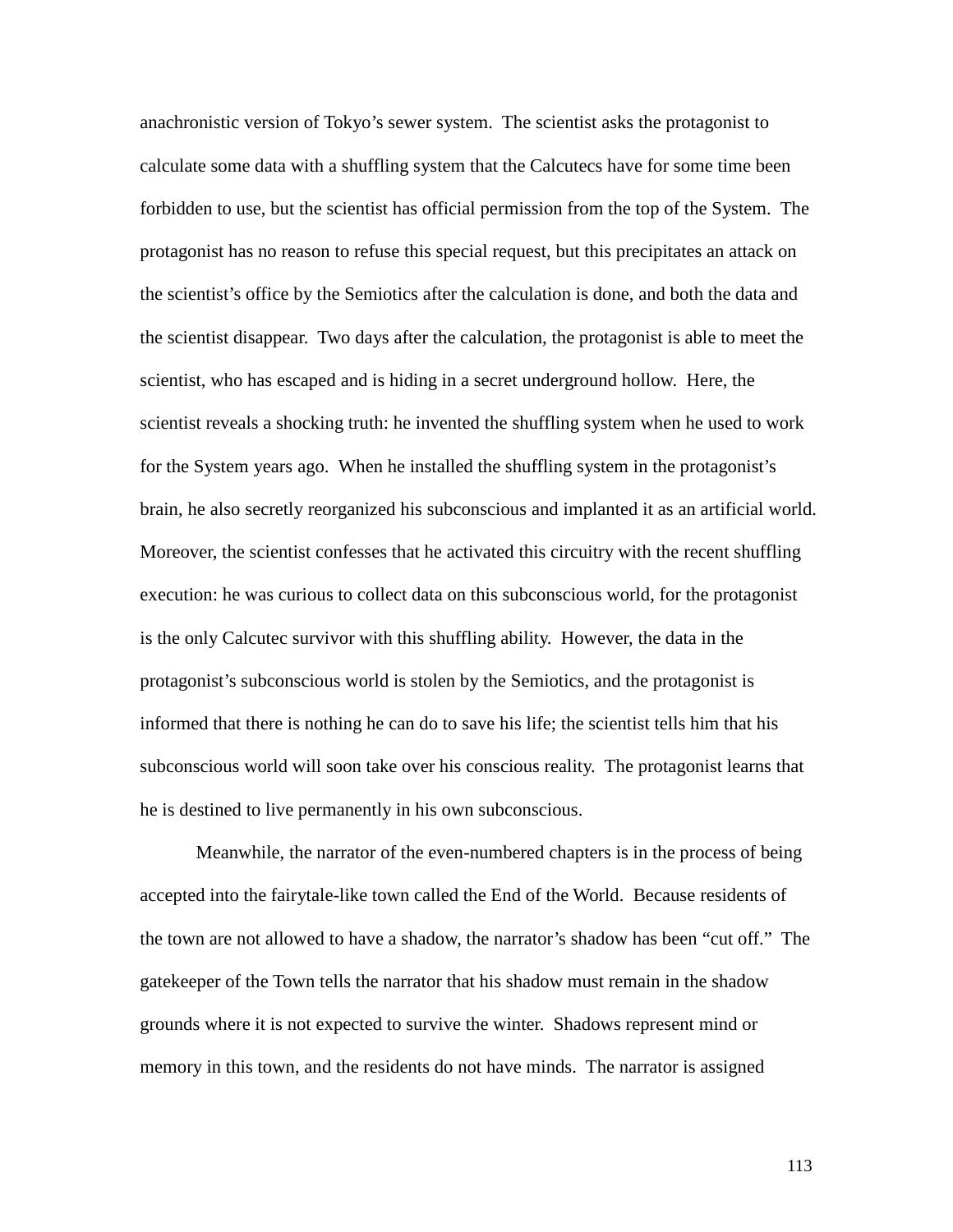quarters and a job as dream reader, whose task is to remove all traces of mind from the town. He goes to the library every evening where, assisted by the Librarian, he learns to read dreams from the skulls of unicorns. These beasts passively accept their role of carrying people's memories out of the town; they are sent out at night to their enclosure where many die of cold during the winter. The narrator's shadow senses that there is something wrong with this town, and suggests that they leave before the shadow dies. The narrator at first agrees; he saves his shadow from the shadow grounds and they decide to leave.

As the story progresses, it becomes clear that the two different worlds are interrelated: the subconscious world of the protagonist in Hard-Boiled Wonderland is the End of the World. The story comes to its climax when the narrator in the End of the World learns that there is a fatal weak point in the town where every unresolved emotion is forced onto the weakest animal, which then dies. The peace and perfection of the town is artificial, for it cannot exist without sacrificing the lives of the unicorns. At first, the narrator decides to regain his shadow and tries to leave the town, but he later declares that he has decided to stay in the woods with Librarian. In the end, his shadow leaves without him.

 The precursor to *Hard-Boiled Wonderland*, the mid-length novel *Machi to sono futashikana kabe* (The Town and its Uncertain Wall) was published in the magazine *Bungakukai* in 1980. Murakami calls this story a complete failure, and the novel has not been included in any of his collected works.<sup>2</sup> The Town and its Uncertain Wall does not have a particularly strong apocalyptic theme compared with *Hard-Boiled Wonderland*,

 2 Bungakukai special edition, *Murakami Haruki bukku* (Murakami Haruki Book) (Tokyo: Bungei Shunjūsha, April 1991), 42.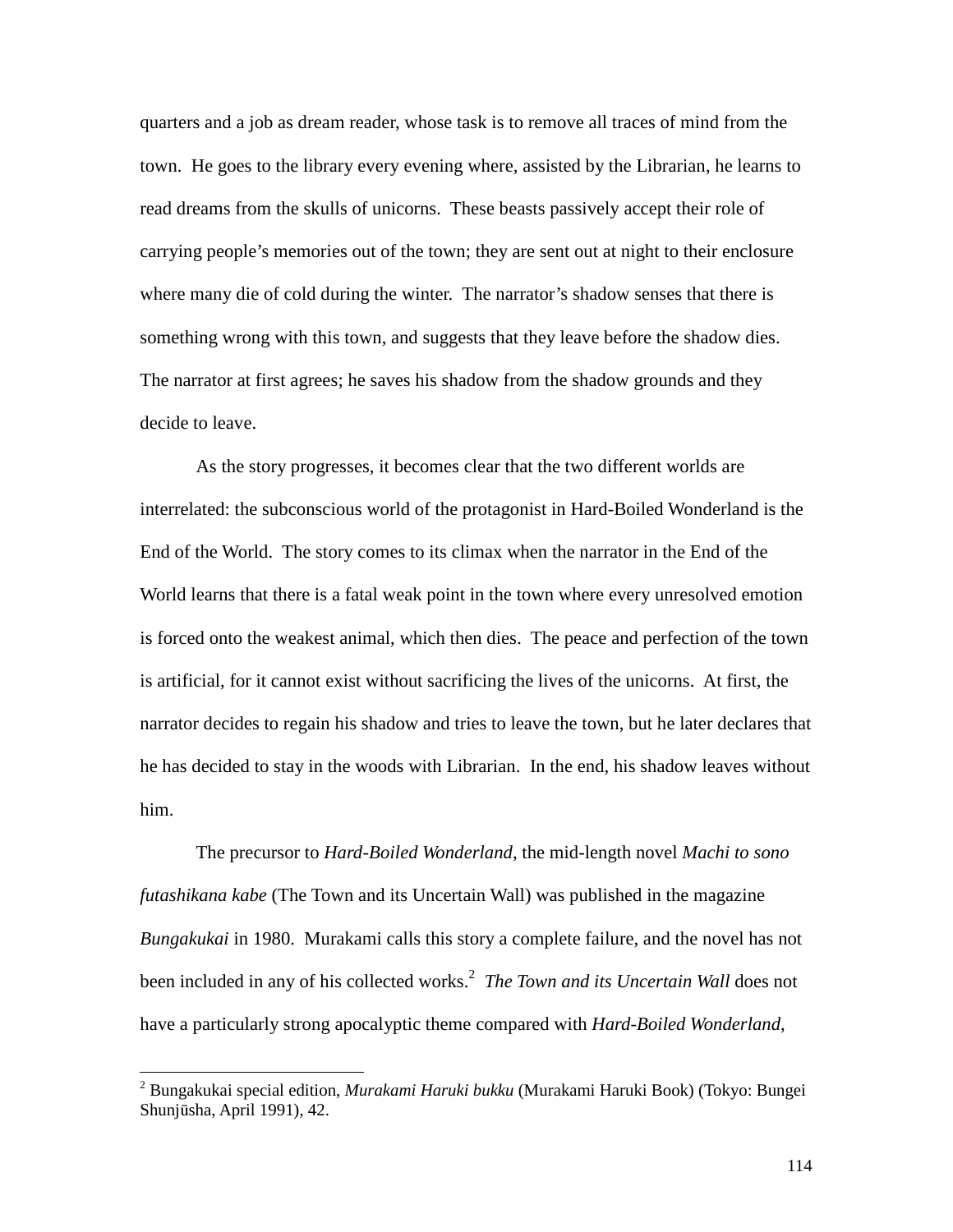but it offers a useful comparison to its successor.

The plot of the story is as follows: when the protagonist, known only as *boku* (I), is eighteen years old, he hears the story of a town surrounded by a high wall from another character, a girl known as *kimi* (you). She says that the "self" he sees is her shadow, while her real self lives in the town. Soon her shadow dies, and the protagonist enters the Town by cutting off his own shadow—as in *Hard-Boiled Wonderland*, one needs to cut off one's shadow to be accepted by the town. He meets the "real" girl in the town library and is assigned to be a dream prophet. Their relationship gradually develops, but he discovers that he cannot feel any emotion for a girl who does not have a shadow. Later, the protagonist succeeds in releasing the old dreams in the library, and feels profound sorrow. Eventually, he decides to regain his shadow and leave the town.<sup>3</sup>

*Hard-Boiled Wonderland and the End of the World* is clearly based on *The Town and its Uncertain Wall*. The two novels share the same setting of the isolated walled town as well as its beasts, its residents, and its environment. While the protagonist in *Hard-Boiled Wonderland* is a "dream reader" who reads old dreams in the skulls of the unicorns, in *The Town and its Uncertain Wall* he is a "prophet" who reads old dreams from egg-shaped objects. His dream-reading role is the same, as is the role of the Librarian. Even though *Hard-Boiled Wonderland* has a more complex setting, the idea of the Town is very nearly identical. Also, the main storylines of *The Town and its Uncertain Wall* and the End of the World portion of *Hard-Boiled Wonderland* are very similar. In both stories, the protagonist suffers a sense of loss when he meets the shadowless girl and once he decides to regain his shadow and leave the Town.

<sup>&</sup>lt;sup>3</sup> Murakami Haruki, "Machi to sono futashikana kabe" (The Town and its Uncertain Wall), *Bungakukai* (Tokyo: Bungei shunjūsha, September 1980): 46-99.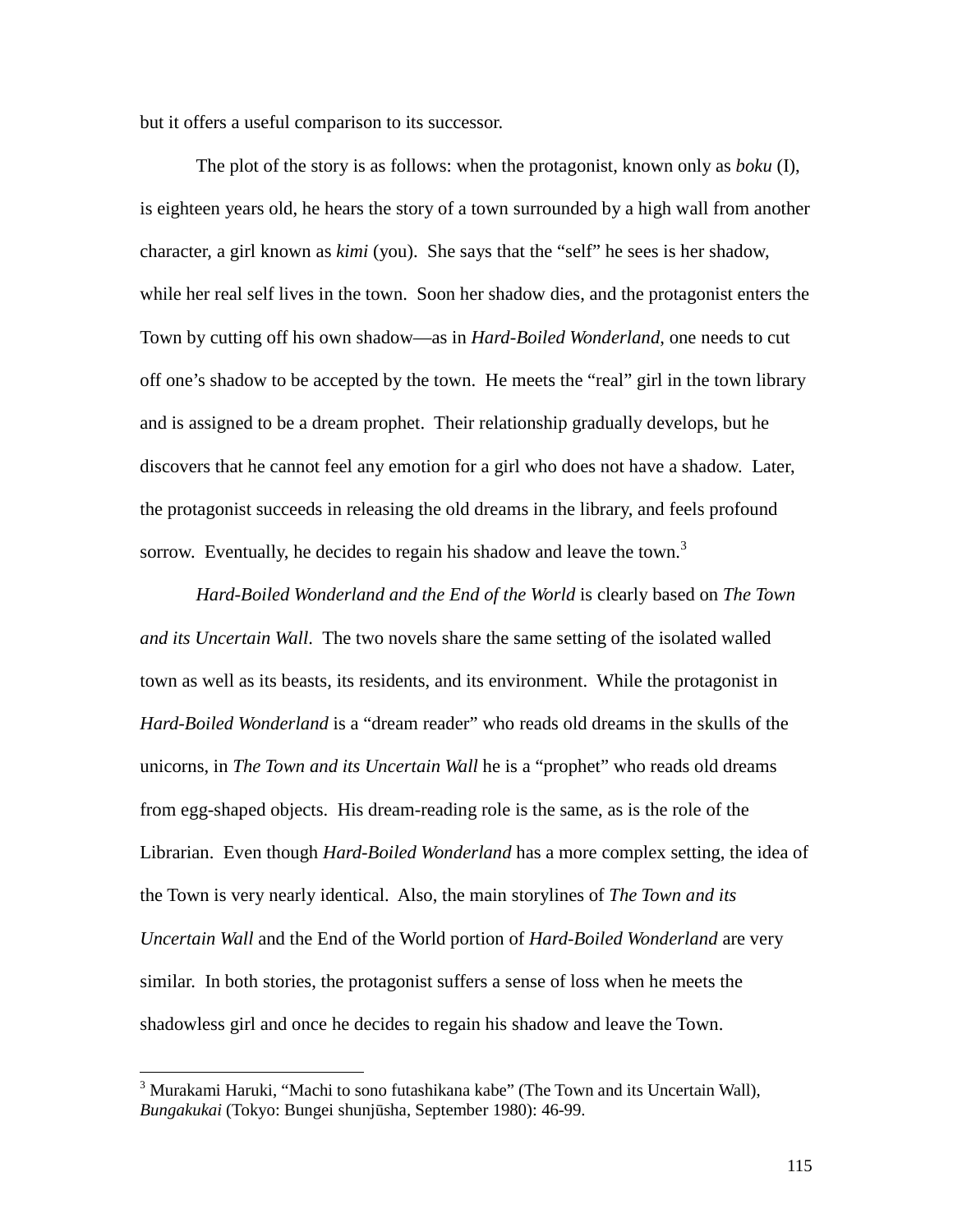Despite these similarities, the stories have strikingly different endings. In *The Town and its Uncertain Wall*, the protagonist realizes there is something unnatural about the town, and chooses to return to reality with his shadow. Even though he loves the Librarian, he chooses to live apart from the shadowless girl and to leave the perfectly peaceful world in which there is neither desire nor emotion. In the early part of the story, the protagonist is told by the gatekeeper that a shadow is a weak, dark heart filled with hatred, worries, frailty, vanity, self-pity, anger and sorrow. People in the town, including the girl, do not have shadows so they do not suffer from troubled emotions. The protagonist considers staying in the peaceful town with the girl forever, but he realizes that he cannot be himself without his shadow/heart even though it is often filled with dark emotions.

While the shadow is depicted here as mind or emotion, the old dreams the protagonist reads symbolize the histories and the collective memories of the larger community and the nation. The old dreams in the library represent lost memories or suppressed dark histories, whereas the heartless people in the Town live peacefully, protected by the wall. Just before the protagonist decides to leave the town, he awakens all the old dreams; they are supposed to be completely secured by the egg shaped objects and by the Wall, but they suddenly radiate light and begin to talk. He goes down a hole with the dreams and comes to the place where everything is lost and dead. Thousands of old dreams march like soldiers and guide him along. As the old dreams march on, time goes by and the protagonist finds his body gradually decaying. When the process ends, the dreams begin to lose their light and softly fall to the ground.

Some of these dark memories and histories of the old dreams are the failures and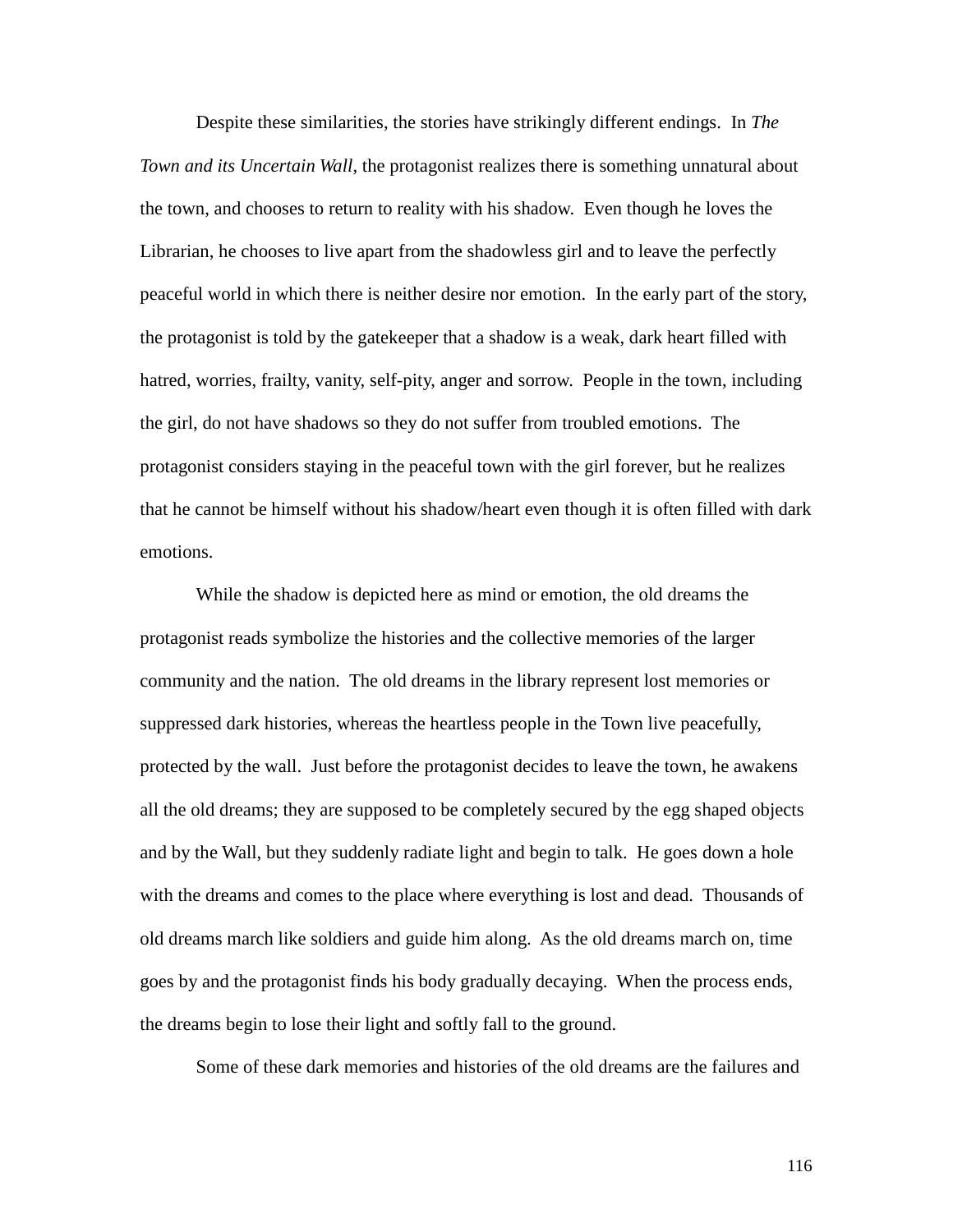suppressed emotions of the protagonist himself; he sees remnants of his past memories along the road as he marches. At the same time, these dreams are also of the bigger collectivity. Old dreams are collective memories, such as national memories of war and crisis. The image of the headless marching army symbolizes the suppressed memories of the deceased, while the wall symbolizes authority.<sup>4</sup> The power of the authorities absorbs all the dark negative memories from the people who experienced war and suppresses them into their subconscious as dreams, much as the postwar government avoided facing the defeat and its responsibilities directly so that it could set the goals of reconstruction of the nation and economic growth instead, in order to better control the people.

The protagonist therefore questions the wall about the meaning of the town; he challenges authority as an Other that does not allow people to keep their past memories or to have consistent identities. He prefers to live with his lost memories and dark emotions rather than suppressing them. The protagonist confronts the wall, declaring that the words that describe the past, memories, and histories are dying every second, for they will be given different meanings as the time passes. He wants to leave the town so that he can describe the past with these dying words; it is destined that every memory will be gradually re-edited and reconstructed, yet he still feels it is necessary to live with them rather than to suppress them. He is not sure whether leaving the town was the right thing to do, but he does not regret his decision. The continuity of his identity and community, and the wholeness of his memories and life are achieved when he leaves the town. Even though he is surrounded by decayed and re-edited memories, he can regard himself as a whole person with a heart filled with dark memories and negative emotions. Although

 $\overline{a}$ 

<sup>&</sup>lt;sup>4</sup> Murakami has long used the image of walls as a metaphor for authority, the powerful, and the system, and he has declared that he sides with "the egg that breaks against it." See his Jerusalem Prize remarks on February 15, 2009 at http://www.47news.jp/47topics/e/93880.php.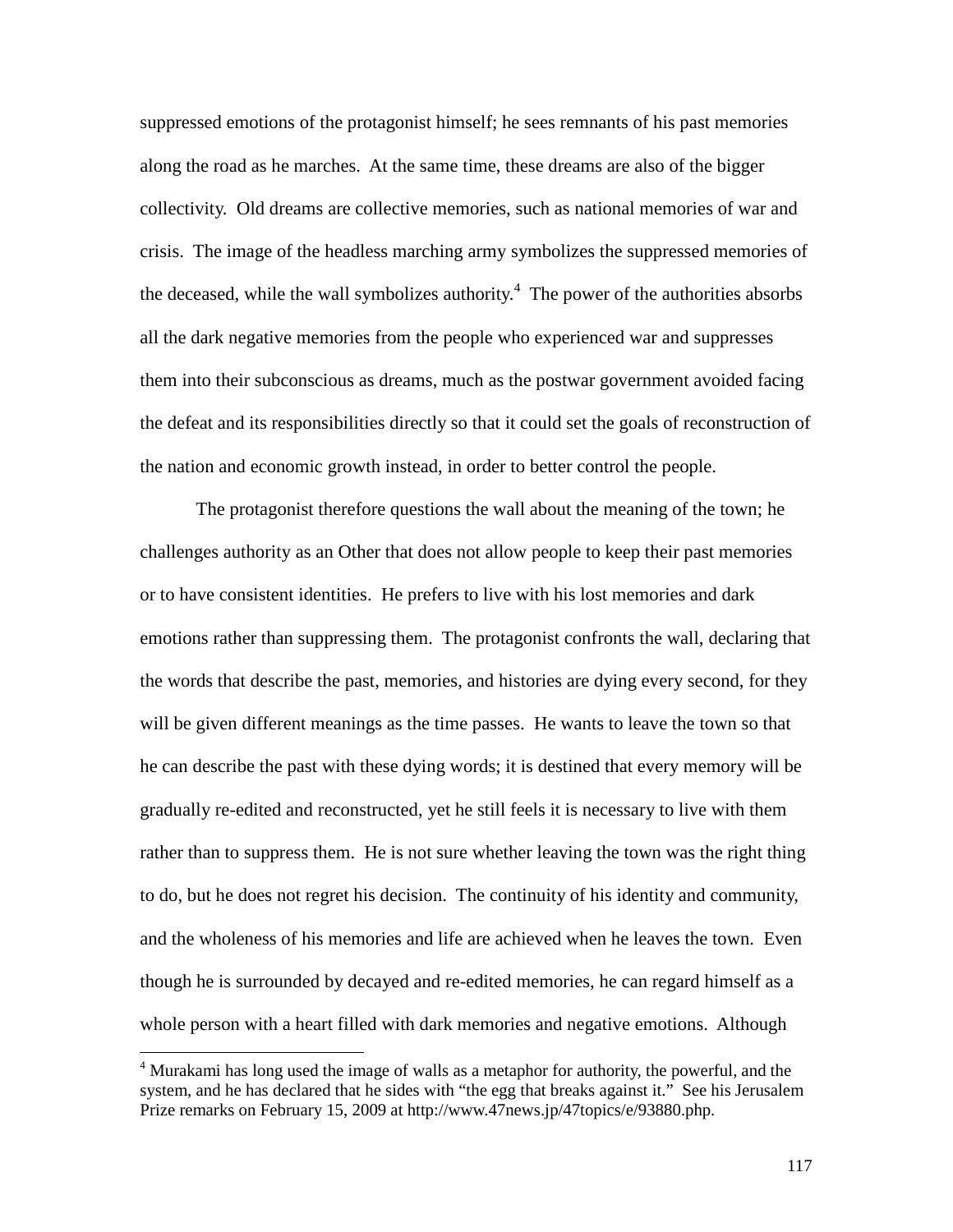the wall and its town remain, they no longer influence him. Consistent identity, belonging to the collectivity, and moralistic catharsis are achieved in the reality to which the protagonist returns at the end of the story. *The Town and its Uncertain Wall* is not an apocalyptic story but rather a story of integration and reconversion. This novel reflects the spirit of Ōsawa's idealistic age; the ideals of establishing one's own identity and facing the collective continuity of history are achieved in the end.

In *Hard-Boiled Wonderland*, on the other hand, it is clearly stated that the town is a world in the protagonist's subconscious that has been edited and added to his brain by the old scientist, and the town is called the End of the World, where all things the protagonist has lost exist. When the protagonist is able to meet the old scientist again in the underground maze, the scientist tells the protagonist that his consciousness in reality will be lost and then he will live eternally in his subconscious. The scientist says that there are two choices left for the protagonist: to commit suicide, or to live peacefully in his subconscious world. While in *The Town and its Uncertain Wall* the protagonist can choose whether or not he will leave the town of his own will, the protagonist in Hard-Boiled Wonderland does not have a choice which will allow him both to save his life and keep his identity in reality. This difference illustrates the importance of the change from modern to postmodern society reflected in *Hard-Boiled Wonderland*. The insuperable power of authority infringes on the significantly weaker citizens in postmodern societies: exclusive elites manage advanced technologies and economies with which the rest have little or no contact. They function totally outside of the commoners' consciousness, yet have enormous impact upon it. When important areas of our lives are outside of our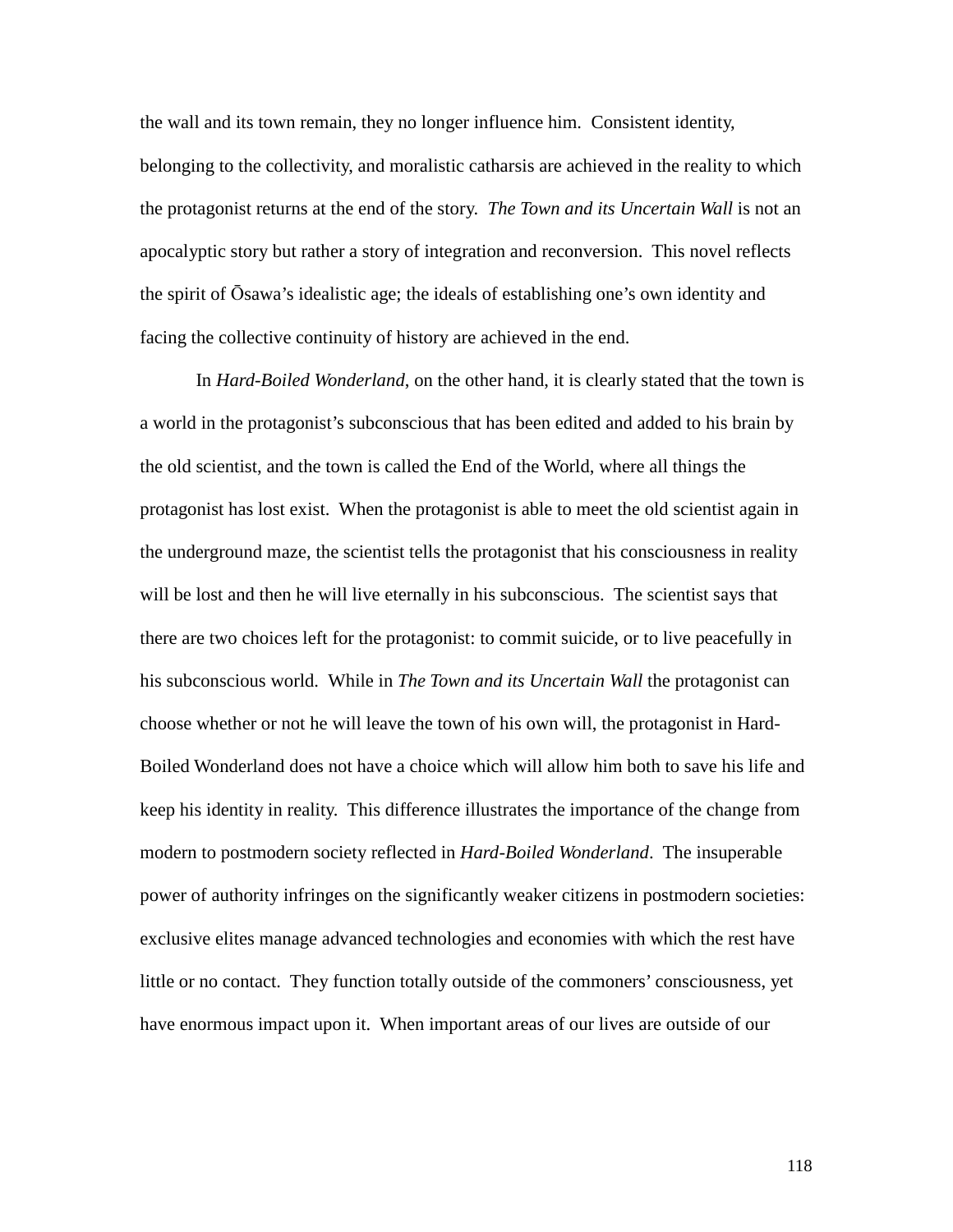control, we are in an acculturative situation; we have to learn new rules to live by.<sup>5</sup> The protagonist in Hard-Boiled Wonderland world does not know what has been added to his brain, he does not fully understand his shuffling work, and there is nothing he can do to save his life in reality. Even though he insists on living his own life, he is actually powerless to do so.

Moreover, the hidden truth about the social/moral structure in the novel is that there is actually only one person behind both the System and the Factory; the seeming opposition between the two is designed to generate the most profit through their competition. As Matthew Strecher points out, the near-future Hard-Boiled Wonderland world is a society that can control one's identity, supplant one's original identity, and "replace it with an artificial, externally constructed identity designed for optimum state control."<sup>6</sup> Strecher also stresses the fact that the End of the World, that is, the subconscious of the protagonist, is not a creation of the protagonist, but "an artificially constituted approximation of his inner self" made by the old scientist.<sup>7</sup> Consequently, in the latter part of story it becomes clear that there is almost no hope for the protagonist to protect his own identity.

While the protagonist in the "reality" of Hard-Boiled Wonderland is forced to go into his subconscious world, his other self in the End of the World vacillates between two choices: to go back to reality with his shadow, or to live in the town forever in return for the loss of his shadow. His shadow tells the protagonist that the town is incomplete and wrong; there is no war, hatred, or desire there, yet neither is there true joy, happiness, or

 $\overline{a}$ 

<sup>5</sup> Ted Daniels, Introduction in *Millennialism: An International Bibliography* (New York: Garland Publishing, 1992), xxv-xxvi.

<sup>6</sup> Matthew Strecher, *Dance with Sheep* (Ann Arbor: University of Michigan Press, 2002), 41.

<sup>7</sup> Strecher, *Dance with Sheep*, 42.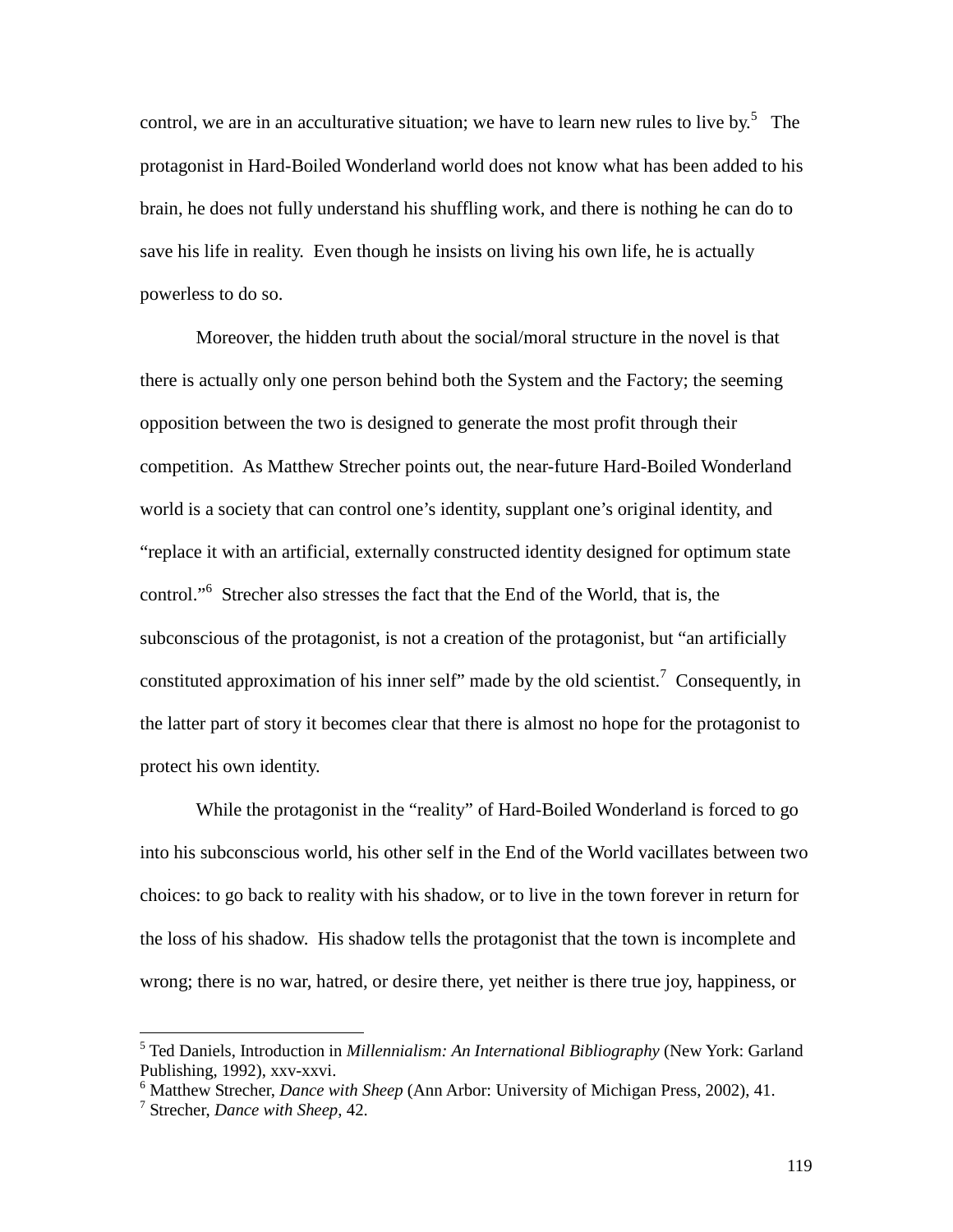love. The shadow insists that we cannot feel true joy without despair, disillusionment, and sorrow. The cost of the perfection of the town is the death of the unicorns; they take people's hearts outside its walls and die because of the weight of the ego of the heart.

When he learns that the sacrifice of these weak lives is what makes the town perfect, the protagonist decides to escape with his shadow. However, when the protagonist begins to sing, the melody from long ago gives him a sudden realization that all things in the town are created by himself, even the Librarian. This realization enables him to access the lost heart of the Librarian which was scattered among the skulls of the unicorns in the library, and he promises to discover the shadow/mind she lost in the past. It is destined that people who are not able to lose their mind completely have to live in the forest outside the town. The protagonist announces to his shadow that he will remain inside the wall and live in the forest with the Librarian; he decides to stay because he feels responsible for what he has created: the town, its wall, the people, the beasts and the river. The story ends when the protagonist sees his shadow leave the town and ventures to protect some of his own identity and autonomy even in the marginalized place in this highly controlled world.

This ending perfectly reflects postmodern apocalyptic characteristics. First, the work clearly symbolizes the fictional age in which we cannot have the ideal in reality so we quest for it in fiction. The protagonist fails to preserve his own identity in reality; he has no choice but to move into his eternal fictive subconscious which has been implanted by the scientist. He decides to take responsibility for what he created and live in the forest in order to recollect the lost memories: it is no longer in reality that he seeks the ideal, but in fiction. Further, the range of responsibilities two stories describe is reduced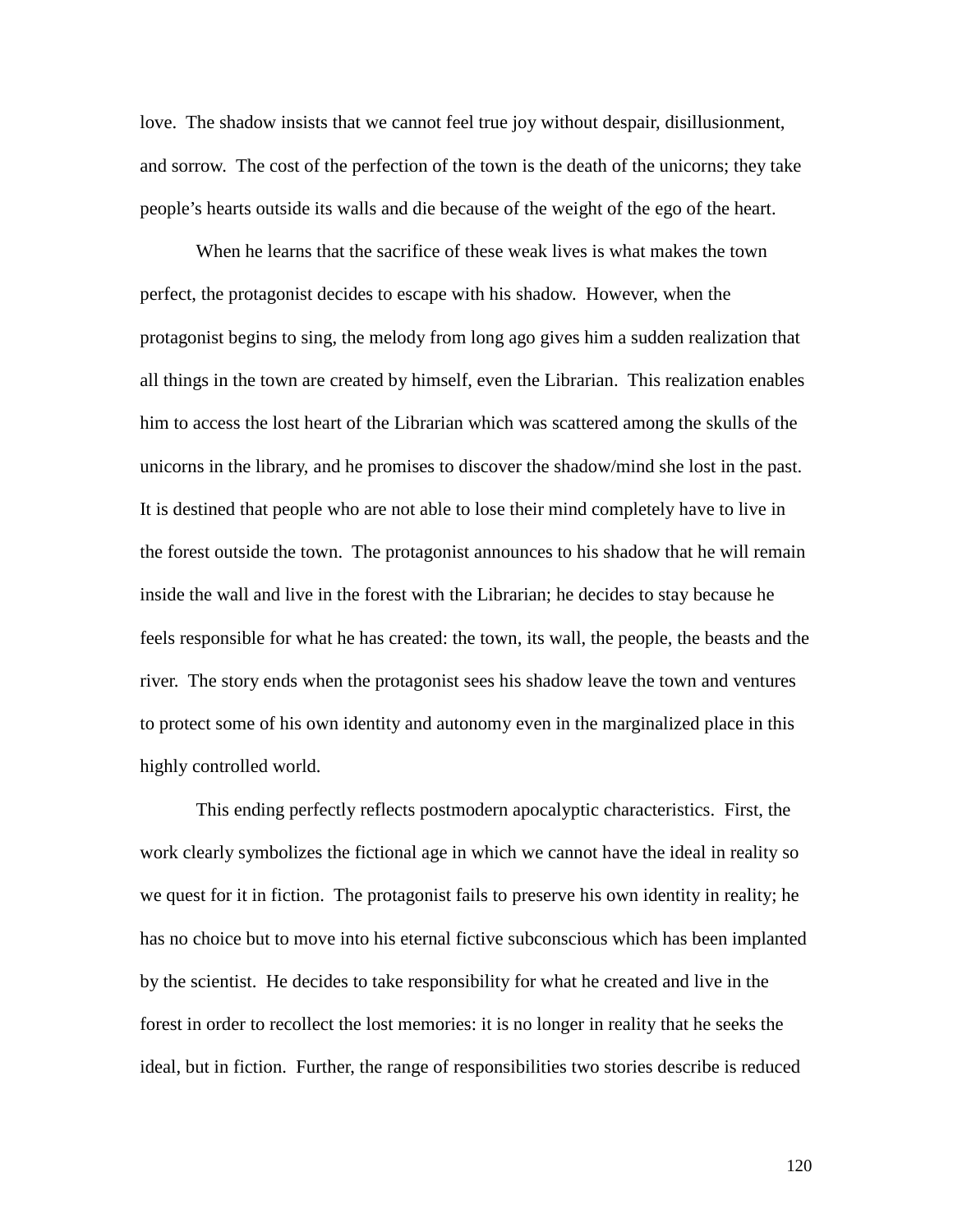from a certain collectivity to the subconscious of one individual. Whereas *The Town and its Uncertain Wall* sticks to the quest for social and individual ideals in the real world, *Hard-Boiled Wonderland* describes the subversive challenge of questing for the ideal on a fictional, individual level. This realization indicates that it became increasingly difficult to share the idea of grand narratives in real social settings after the 1980s, and ideals are more experimentally quested for in our imaginations.

Second, right and wrong are uncertain and ambiguous in this novel compared to its precursor. As we have seen, apocalyptic narratives deal with opposing values such as life/death, good/evil, hope/despair, heaven/hell, and finite/infinite. Premodern apocalypse tends to emphasize the binary opposition between the two poles, and modern apocalypse the dialectical use of such ambiguities leading to progress. In postmodern apocalypse, however, the distinction between the two poles of ambiguity becomes blurred. Strecher points out that *Hard-Boiled Wonderland* does not fulfill our moral fantasies such as reaffirmation of life over death, or of clarity and truth over mystery and doubt. $8$ 

Moral standards in the social system are ambiguous. The System and the Factory are controlled by one privileged person, destabilizing and problematizing the ground of morality. The protagonist's choice to live eternally marginalized in the forest rather than going back to reality with his shadow is shocking even though we know it is impossible for the protagonist to remain alive in the reality of Hard-Boiled Wonderland. Whereas there are clear distinctions between ambiguities in its precursor, *Hard-Boiled Wonderland* blurs the distinction between the two poles. The novel describes how difficult it is to find clear solutions and make right decisions in postmodern society where morality has lost its firm ground and there is absolute but often invisible oppressive control of the status quo.

 8 Strecher, *Dance with Sheep*, 45-46.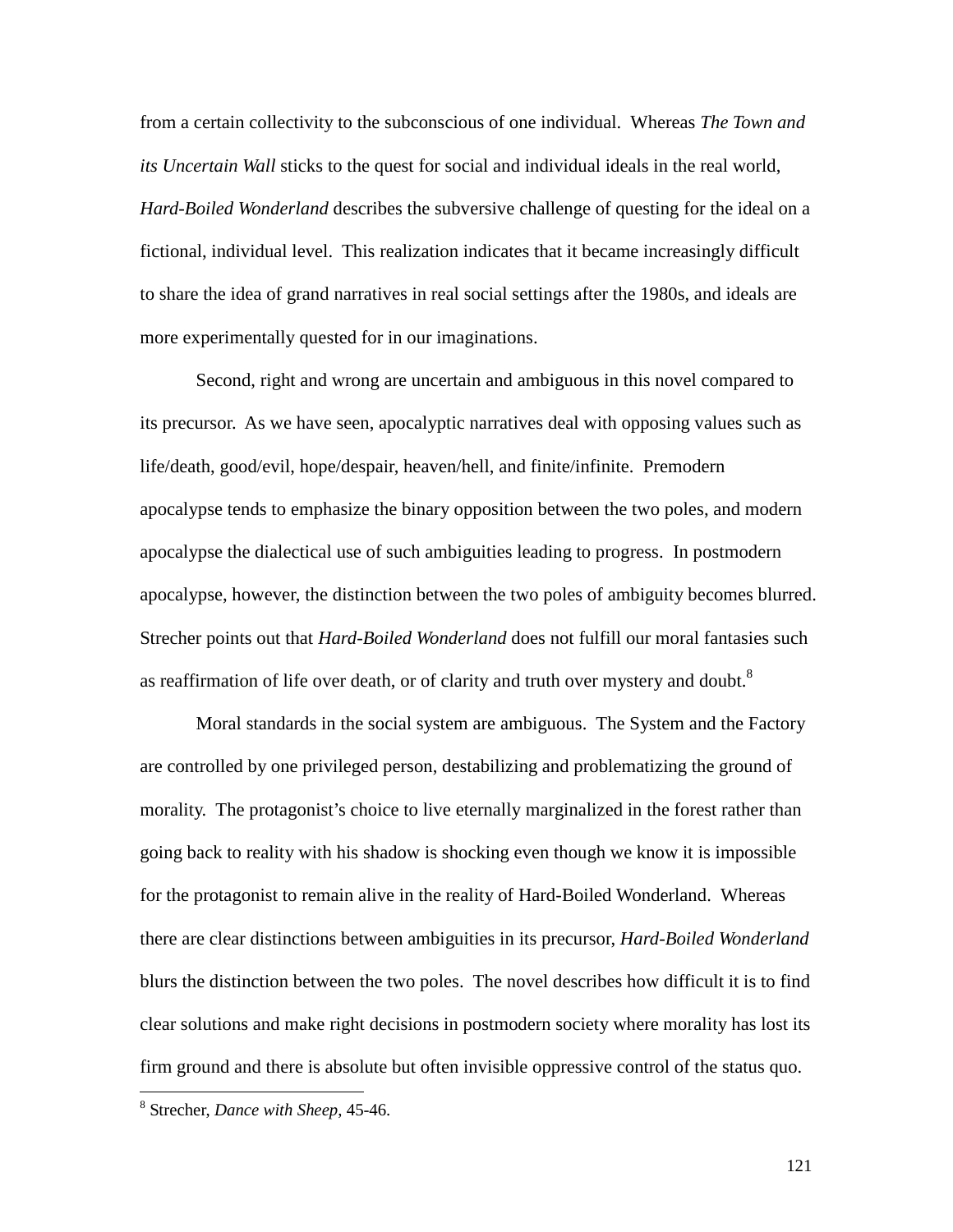As Strecher points out, to peripheralize oneself in such a gray area is one of desperate way of resisting the indomitable power of postmodern state ideology.<sup>9</sup>

Third, the vision of the world after the apocalyptic crisis has passed in the novel indicates a different relationship between self and Other as collectivity. Usually, apocalyptic fiction describes the reestablishment of order or the possibility of rebirth and reconstruction after catastrophe—there is at least some hope. In *The Town and its Uncertain Wall*, the protagonist goes back to the real world and decides to recollect all the details of the town; there is continuity between what he is and what he used to be. His identity and memories of the collectivity remain at the end of the story. In *Hard-Boiled Wonderland*, in contrast, the protagonist discovers that his life in reality is about to end and no one can save him. Not only that, but his death will impact no one. He has no choice but to become a new self in his own subconscious by daring to choose to stay in the forest with the Librarian. The forest is a marginal place in which those who cannot lose their shadow completely must live, and they suffer from a heavier workload than the residents of the town. Despite the harsh environment of the forest, the protagonist is able to re-collect his lost memories of himself and the collectivity with his incomplete heart in his subconscious rather than to lose everything.

To remain in the town which was re-organized and implanted by another is to lose his original authentic identity, yet the protagonist chooses to be a new self who possess some uncertain memories of his past and the collectivity. However, his desperate resolution of facing his past does not have any effect on reality. This ending is often understood to be an allusion to the failure of social movements in Japan in the late 1960s and the early 1970s; to have an ideal and to make it happen in reality is longer possible,

 $\overline{a}$ 

<sup>9</sup> Strecher, *Dance with Sheep*, 46.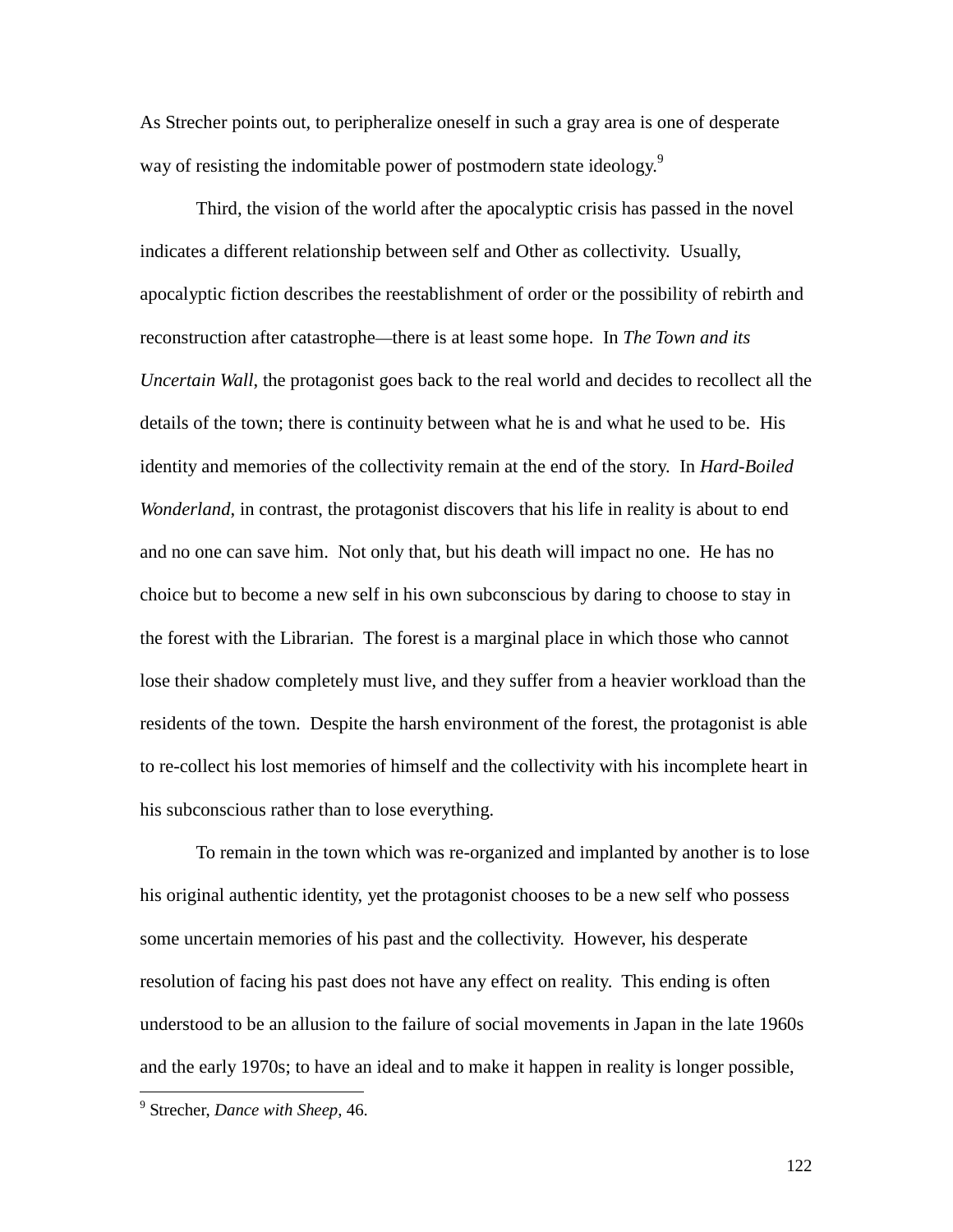and the relationship between the self and the bigger community is not depicted as something agreeable. To live in a society where one has only weak bonds is the postmodern post-apocalyptic future Murakami suggests.

As we have seen, five years after Murakami wrote *The Town and its Uncertain Wall*, he completed *Hard-Boiled Wonderland and the End of the World* with a totally new vision. With the intervening time came a more profound realization that Japanese culture had shifted from modern to postmodern. Murakami describes this postmodern society as a place where people have fewer bonds and authority has invincible power. Mainly targeting youth, Murakami's apocalypse dares to suggest the solution of peripheralizing oneself as a subversive means of keeping one's own identity and of acting against authority in a postmodern world.

#### **Miyazaki Hayao's** *Nausicaä of the Valley of the Wind*

 $\overline{a}$ 

*Kaze no tani no Naushika* (Nausicaä of the Valley of the Wind) is an animated film written and directed by Miyazaki Hayao, the most representative Japanese postwar animator.<sup>10</sup> The film was distributed by Tōhō in 1984, winning numerous domestic and international awards, and has been translated into a number of foreign languages. The manga *Kaze no tani no Naushika* (hereafter *Nausicaä*) was written and drawn by Miyazaki Hayao and serialized in the manga and anime magazine *Animage* between 1982 and 1994. The anime is based on the first two volumes of the seven volume manga.<sup>11</sup> Among fans it is known that the film version and the manga version have different settings, plots, and themes, but the film version is much more widely known.

<sup>10</sup> *Kaze no tani no Naushika* (Nausicaä in the Valley of the Wind) (1984), dir. Miyazaki Hayao (DVD, Buena Vista Home Entertainment, 2003).

<sup>11</sup> Miyazaki Hayao, *Kaze no tani no Naushika*, 7 vols (Tokyo: Tokuma shoten, 1987-1994).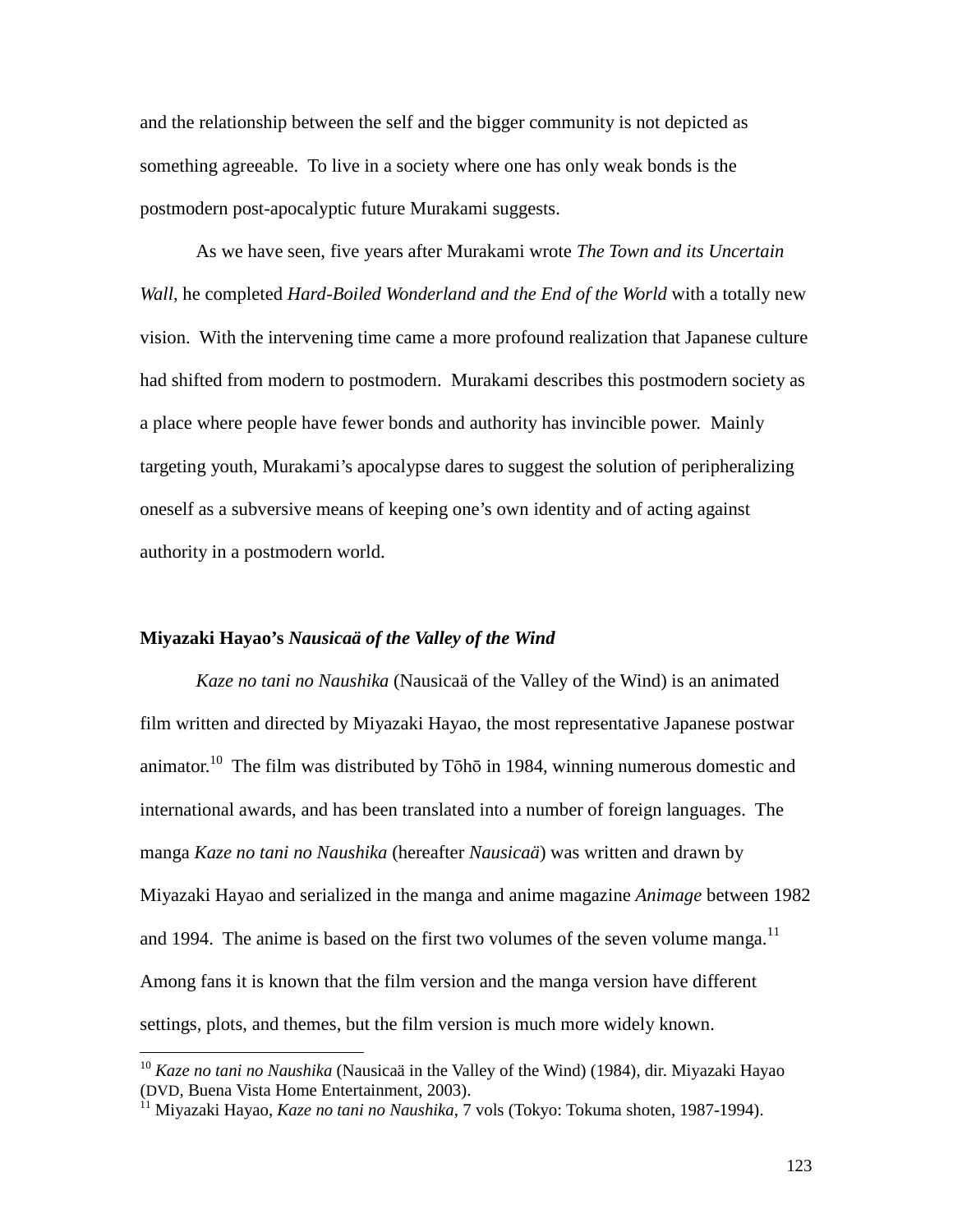The film takes place one thousand years after the "Seven Days of Fire," an apocalyptic war which destroyed human civilization and most of the Earth's original ecosystem. Scattered human settlements survive, isolated from one another by the Sea of Decay, a jungle of giant plants and fungi swarming with massive insects such as the Ohmu. Everything in the Sea of Decay, including the air, is deadly. The protagonist, Nausicaä, is a charismatic young princess of the peaceful Valley of the Wind. She has an unusual gift for communicating with the giant insects, she is kind to humans as well as animals and plants, and she is a brave and skilled fighter. Inspired by her mentor Lord Yupa, a wandering warrior possessed of great wisdom, Nausicaä frequently explores the Sea of Decay to discover the origins of the toxic world.

One day, an airship from the powerful kingdom of Tolmekia crashes near the Valley of the Wind, and its cargo turns out to be a Giant Warrior embryo, one of the lethal weapons used in the ancient war. It is later revealed that the Warrior embryo was unearthed by the Pejite Kingdom, but it was stolen by the more powerful Tolmekia. While transporting the Warrior back to their realm, the Tolmekians were attacked by insects and landed in the Valley. The next day, the Tolmekians, under the leadership of princess Kushana, invade the Valley to kill Nausicaä's father, the king of the Valley, and to secure the Warrior, explaining that the God Warrior will be used to burn the Sea of Decay.

Kushana attempts to return to Tolmekia with Nausicaä as a hostage, but her airships are attacked by a Pejitan gunship and forced to make an emergency landing in the Sea of Decay. Nausicaä ends up in the strange (non-toxic) world below the Sea of Decay. She realizes that the plants in the Sea of Decay purify the polluted topsoil, producing clean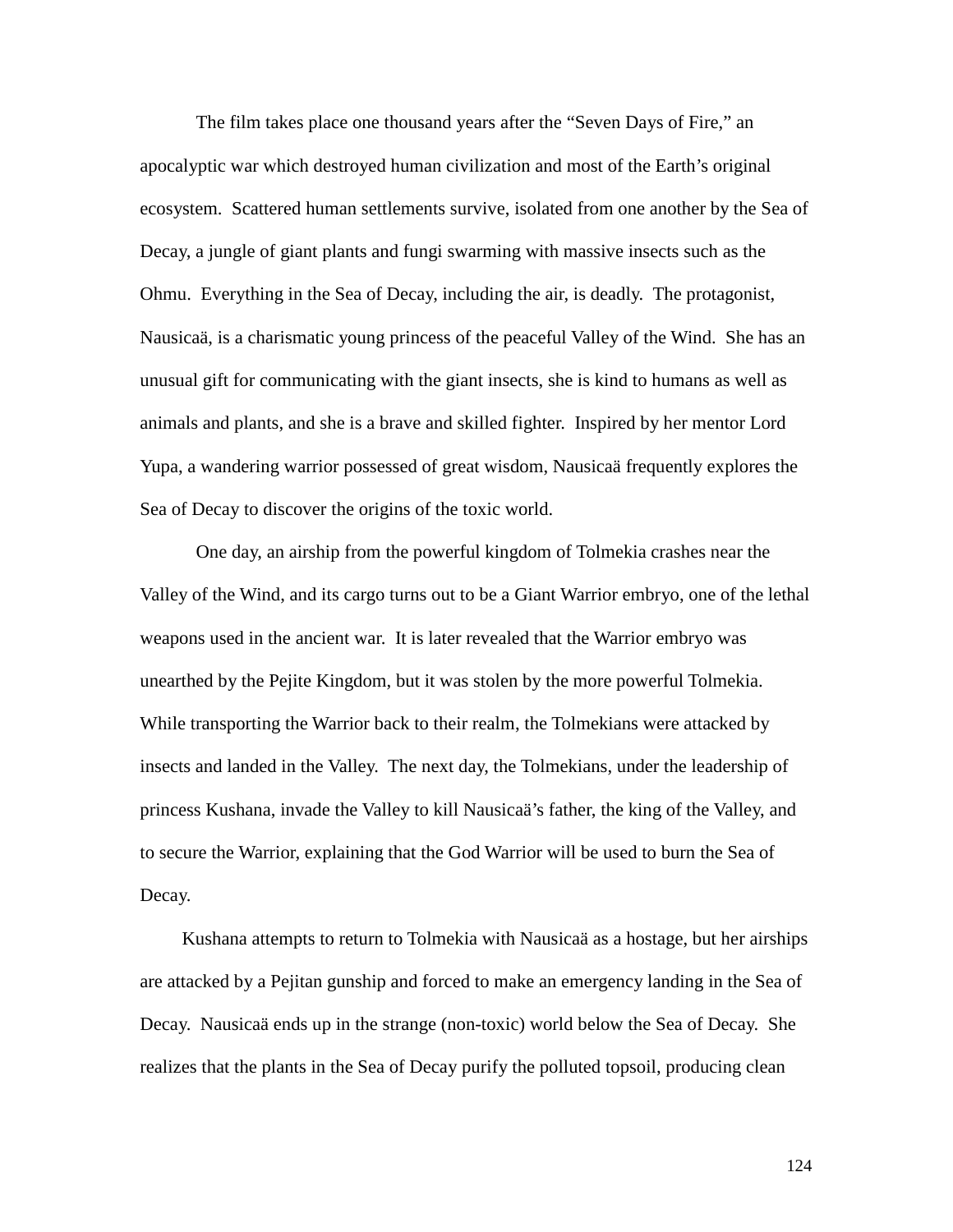water and sand which remain hidden in the underground world; she finds the truth that the toxic forest actually purifies the polluted environment.

Nausicaä escapes from the underground world and arrives at Pejite. Soon, she learns that Pejite is trying to lure the insects into the Valley of the Wind to recapture the Warrior. To save her people, she heads to the Valley, but along the way she encounters a herd of enraged Ohmu who are following an injured baby Ohmu; the Pejite have intentionally injured it to lure the herd to the Valley. Meanwhile, the Tolmekians revive the Giant Warrior and attempt to burn the herd of Ohmu, yet the Warrior collapses because it is premature. Nausicaä releases the baby Ohmu and stops the herd, but is mortally wounded in the process. The Ohmu use their golden tentacles to revive her. Nausicaä's dress is stained blue by the blood of the baby Ohmu—she turns out to be the mythological "man" in blue for whom Yupa has long been searching.<sup>12</sup>

The setting of *Nausicaä* is a futuristic post-apocalyptic world that has experienced the total devastation of war. Human civilization has declined to the level of the medieval period. Frightened by the enlargement of the Sea of Decay, people have begun to reuse the remains of the past civilization. In the beginning of the story, the crucial conflict between human civilization and nature is presented; too-advanced technologies have severely damaged both the ecosystem and humanity. One thousand years later, people are still trying to take control of nature by fighting against it. Nausicaä discovers that the Sea of Decay and its insects are not hostile to humans; rather they function to purify the Earth which has been polluted by humans, and she seeks symbiosis with the seemingly toxic. She tries to stop the war and to save the Sea of Decay and its insects. The ending

 $12$  For a thorough and insightful analysis of Nausicaä as an example of apocalyptic narrative, see Napier, *Anime from Akira to Princess Mononoke*, 202-204.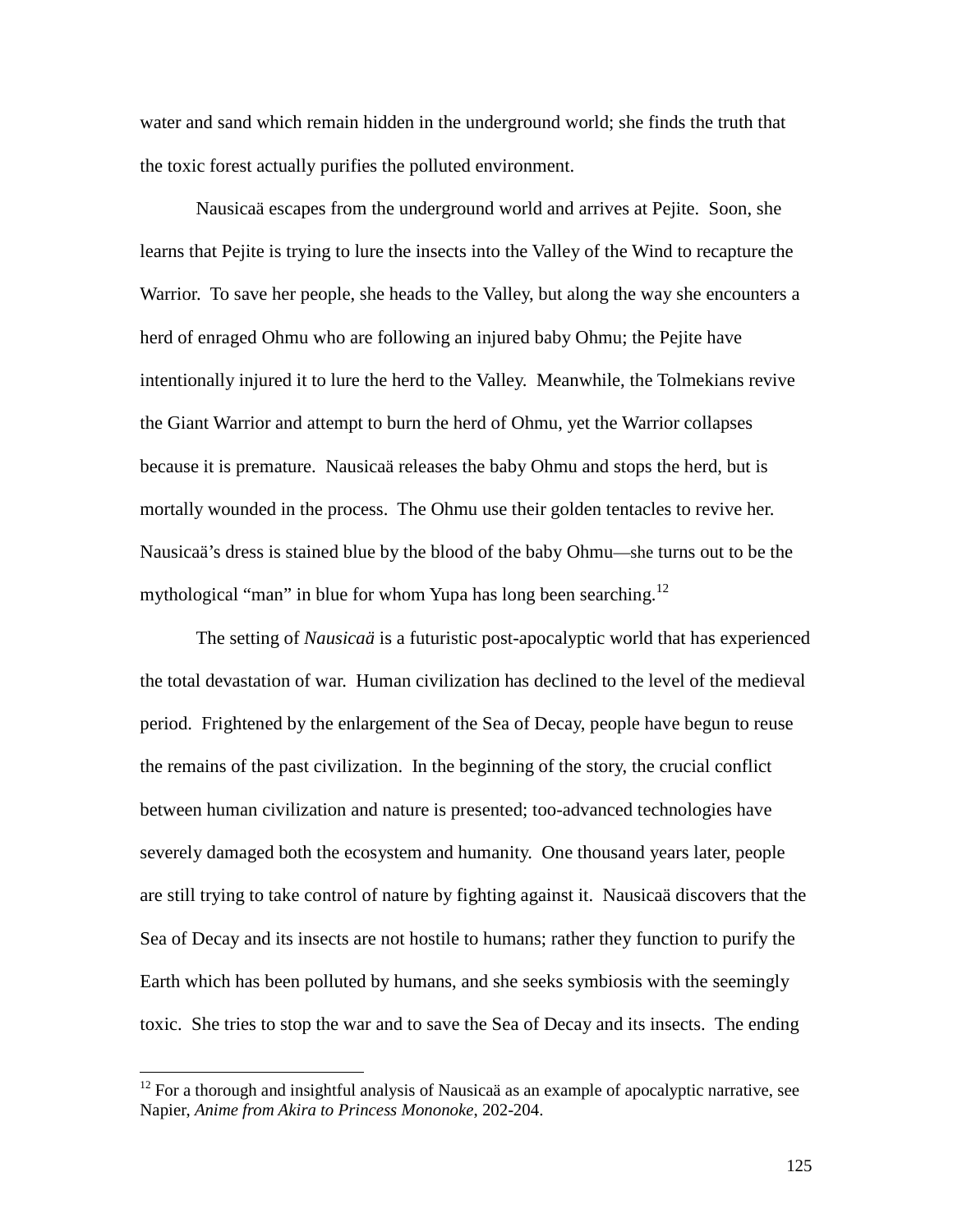of the film indicates the reconciliation between humans and nature, and hints at hope for reconstruction. The moral fantasies in this film are to discover the mysteries of The Sea of Decay, to stop the war, and to establish a symbiotic relationship between humans and nature; in *Nausicaä* these three goals are all satisfied in the end.

There are two elements that make this film extraordinary: one is that the protagonist is a charismatic teenage girl who can fight as well as men and communicate with insects: a legendary hero. At the story's climax, Nausicaä sacrifices herself to stop the angry herd of Ohmu. Her courage, love, and faithfulness move the Ohmu and they revive her. Nausicaä is thus also a classical messiah figure. The other is that the story is based on Miyazaki's profound insight into the complexities of the ecological system. Despite these two innovative points, the apocalyptic setting in the film is very traditional: the oppositional clash between humans and nature as totally other is brought to the dialectical process via the sacrifice of a girl, and peaceful symbiosis is promised after the apocalyptic catastrophe. The structure of the film *Nausicaä* is very similar to Ōe's *The Silent Cry*, since both works deal with contradictions and confrontations between binary ideas, make them clash in the apocalyptic catastrophe, then reunite them after the crisis. The film *Nausicaä* thus satisfies many elements of modern apocalyptic fiction.

On the other hand, it took twelve years to complete the manga version, which has major differences from the film. The difference in the stories is apparently disturbing for some fans of the film.<sup>13</sup> The story in the manga is of course not only much longer but also much more complex, describing war between two powerful nations, struggles for power within a nation, the lives of marginal people such as the insect trainers and the

<sup>13</sup> Ōtsuka Eiji and Sasakibara Gō, *Ky*ō*y*ō *to shite no manga, anime* (Comic Books and Animations as Culture) (Tokyo: Kōdansha, 2001), 153-157.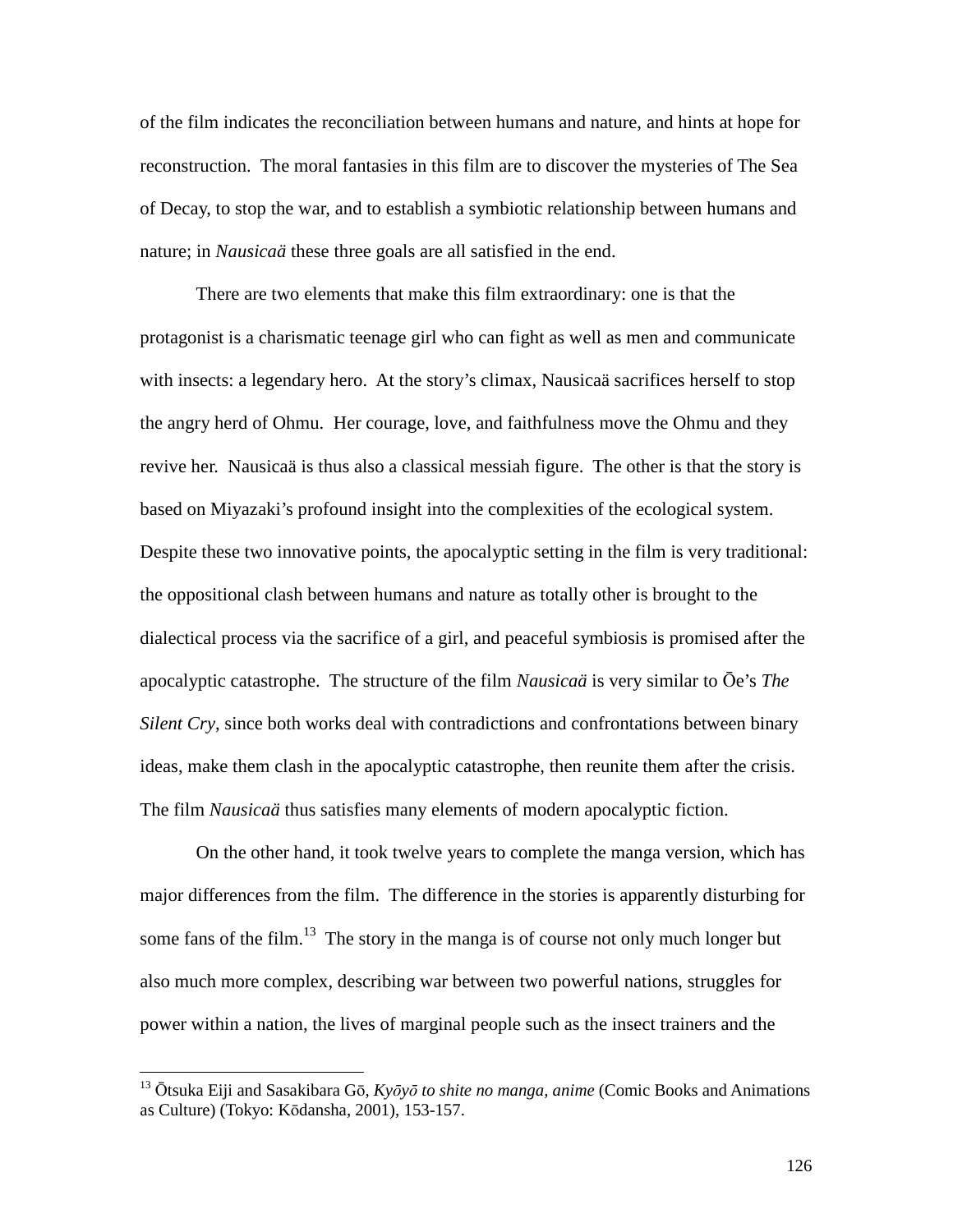forest dwellers, and the quest for the truth about environmental corruption. Miyazaki himself says that the film version of *Nausicaä* is based on his understanding of the world in the early 1980s, stating that "the real world is not this thin and simple."<sup>14</sup>

The manga narrative has more complex subplots and settings; while the film does not describe the relationship between the various countries, the manga illustrates the politics and power relationships between the nations. Nausicaä in the manga is the leader of her peripheral state, and her people become vassals to the Tolmekian king and are obliged to send forces to help when he decides to invade the neighboring Dorok Empire. The Tolmekians have a strong conventional military, but the Doroks have developed a genetically modified mould from the Sea of Decay with which to overwhelm the invaders. But when the Doroks introduce this mould into battle, it multiplies and mutates resulting in a phenomenon called "*daikaish*ō" which spreads across the land and draws the insects into the battle. As a result, the Sea of Decay spreads across most of the Dorok nation, killing vast numbers of civilians and rendering most of the land uninhabitable. The Ohmu and other forest insects respond to this development but, as Nausicaä finds out, they do not battle but in fact sacrifice themselves to pacify the rampant mold.

Also, the manga narrative has a central theme of revealing the complex mysteries of the toxic environment and its ecological system. The seemingly hostile environment of the forest and its insects are not a danger to human beings. Rather, Nausicaä senses that this toxic environment was created by humans, for the *daikaish*ō suggests that nature can be manipulated and used as a weapon. Nausicaä travels deeper into Dorok territory to seek those who are responsible for manipulating the fungus, recruiting the Giant

<sup>14</sup> Kiridōshi Risaku, *Miyazaki Hayao no sekai* (The World of Miyazaki Hayao) (Tokyo: Chikuma shoten, 2001), 305.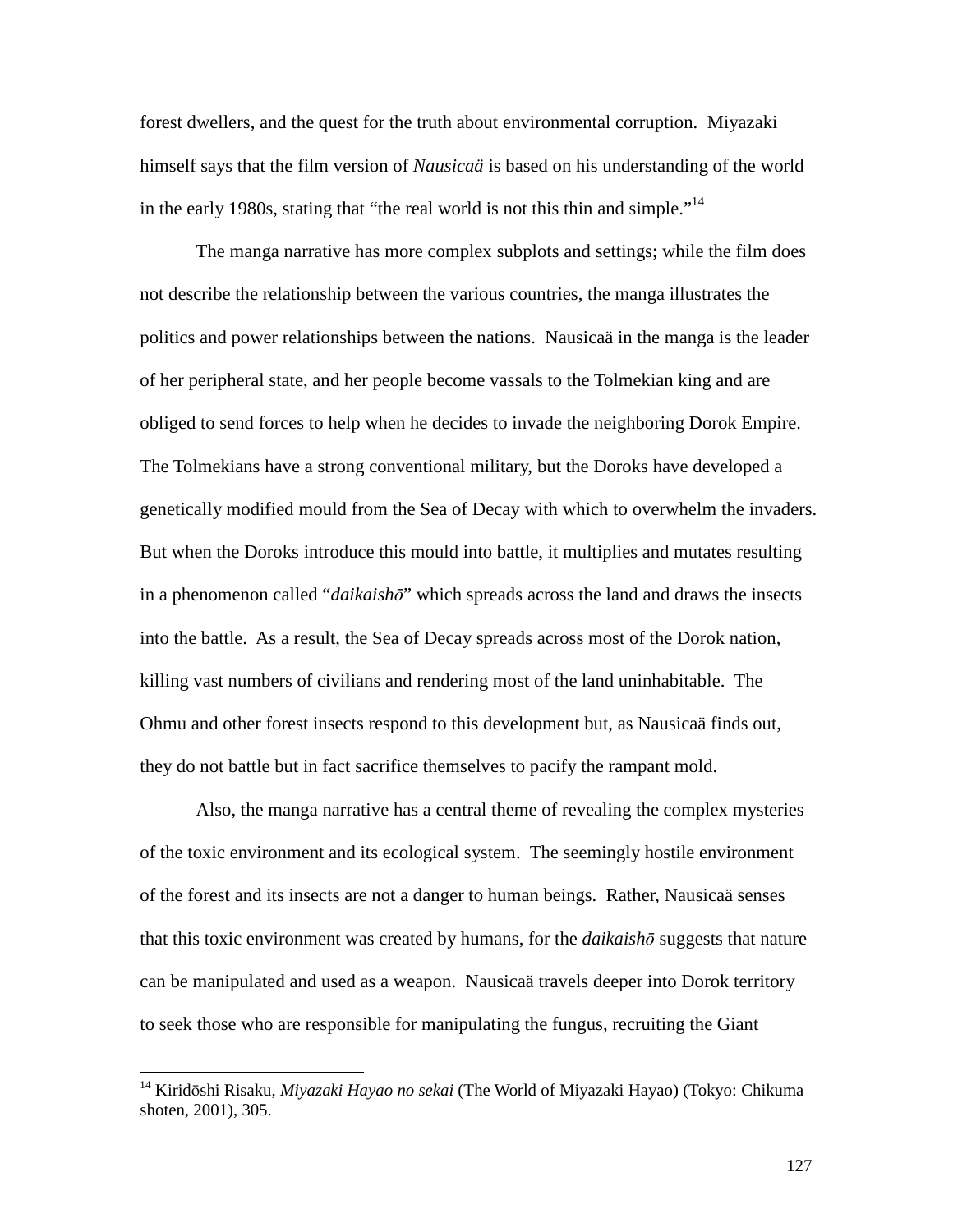Warrior found in Pejite. Despite the loss of some of her companions, she is eventually able to reach Shuwa, the Holy City of the Doroks, and enters the Crypt, a giant construction from before the Seven Days of Fire. There Nausicaä learns the truth: the last scientists of the former civilization had foreseen the end of their age and created the mold and the Sea of Decay to clean the land. They altered human genes to cope with the pollution, stored their own recreated "moral" human beings inside the Crypt, and waited for the day when they could reemerge. Learning this secret, Nausicaä confronts the Master of the Crypt, who is regarded as a god by the keepers of the Crypt. Then Nausicaä is confronted with the ultimate choice: she must decide whether or not to destroy the eggs of the new improved humans.

There are crucial differences between the manga and the film. The first is that opposition and reconciliation between nature and human civilization are not depicted in the manga story: the notion that a purified, better future will come when human beings choose to cooperate with nature is absent from the manga narrative. At the end of the manga story it is revealed that all of the natural threats such as the *daikaish*ō, insects, fungi, and the Sea of Decay were intentionally created by privileged people in the previous civilization. Moreover, human beings themselves were genetically modified to survive in the toxic environment. Due to this modification, the present humans, including Nausicaä, will be unable to survive if the environment is purified completely. In the Crypt, the intelligence and technology of the previous world, including the eggs of newly modified "better" human beings, have been stored until the day the purification of Earth is complete. Thus, in the manga version, the conflict is not between nature and humans as in the film, but between idealistic progress set in motion by those in power in the past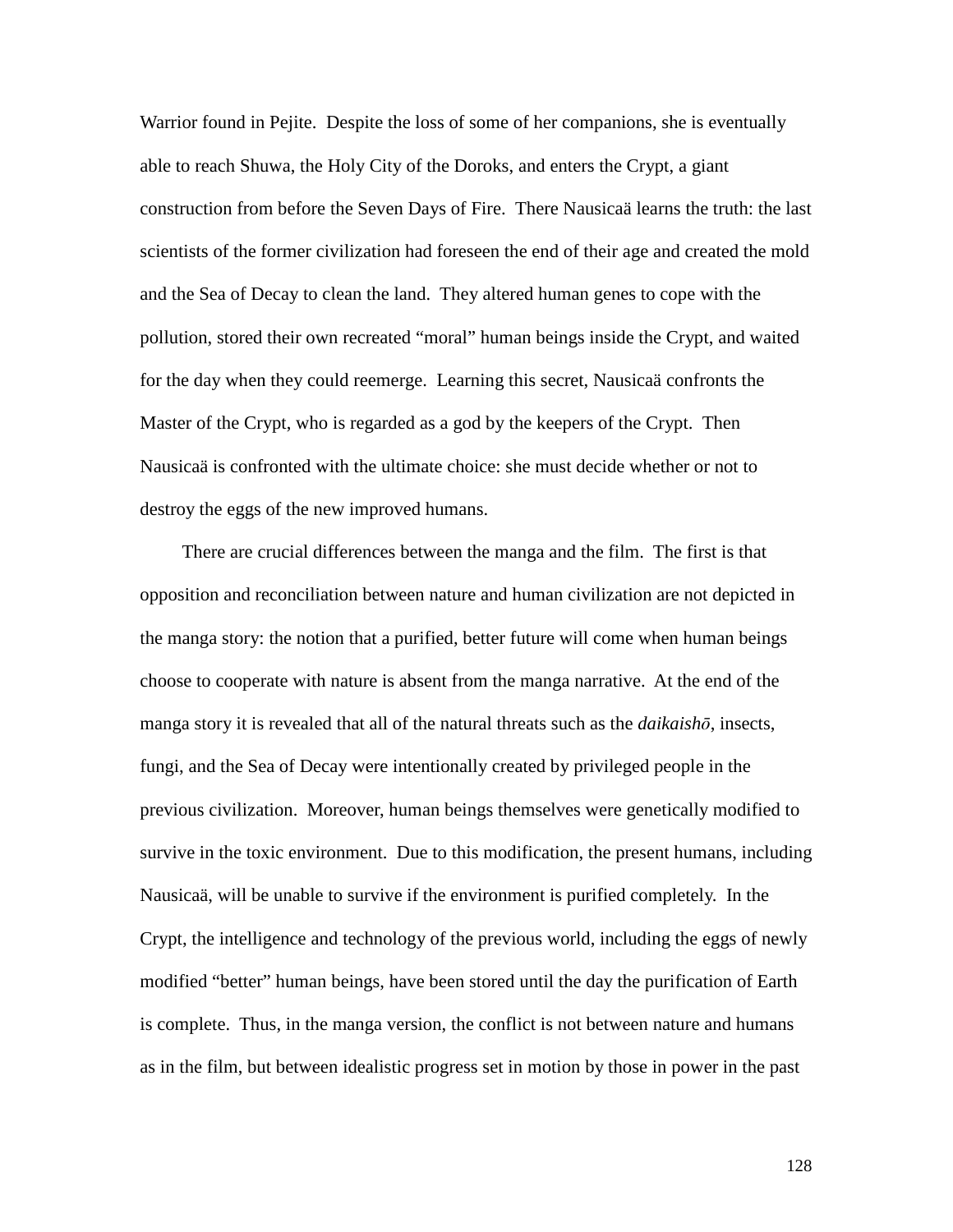and the incomplete present reality of Nausicaä and her contemporaries. This conflict, however, remains unresolved; in fact it leads to the complete denial of the ideals of progress that were set by the past authority and makes a decisive break with such modern ideals.

This secret in the manga *Nausicaä* is very close to that in Abe's *Inter Ice Age 4*: the powerful elite have covertly created new, "improved" human beings in response to apocalyptic crisis. Accordingly, there is little possibility that the old species can survive in the coming new world that is supposed to be a purified, more moralistic place. Both stories suggest that the older generation to which the protagonists belong is destined to decline. However, the striking difference is in their positions: Katsumi learns that there are new genetically modified humans; his own son is an aquan, but he himself is not. On the other hand, Nausicaä and the people in her generation have already been secretly modified, and she and all her contemporaries will be unable to survive in the perfectly purified world. While Katsumi remains an authentic, original human being to the end, Nausicaä realizes that she cannot insist upon the authenticity of the human species. The plot of *Nausicaä* depicts the post-apocalyptic realization that the apocalyptic crisis of human modification has already been brought about by the privileged few. There is no way to escape this modification, just as the protagonist of *Hard-Boiled Wonderland* cannot escape his manufactured subconscious. The difference between the settings in these two narratives is also related to the attitude toward the discontinuity of time. Katsumi never accepts the discontinuity of the present and the future, leading to his death. However, Nausicaä accepts the discontinuity of the past modification; she accepts that it has happened and thinks only of the future.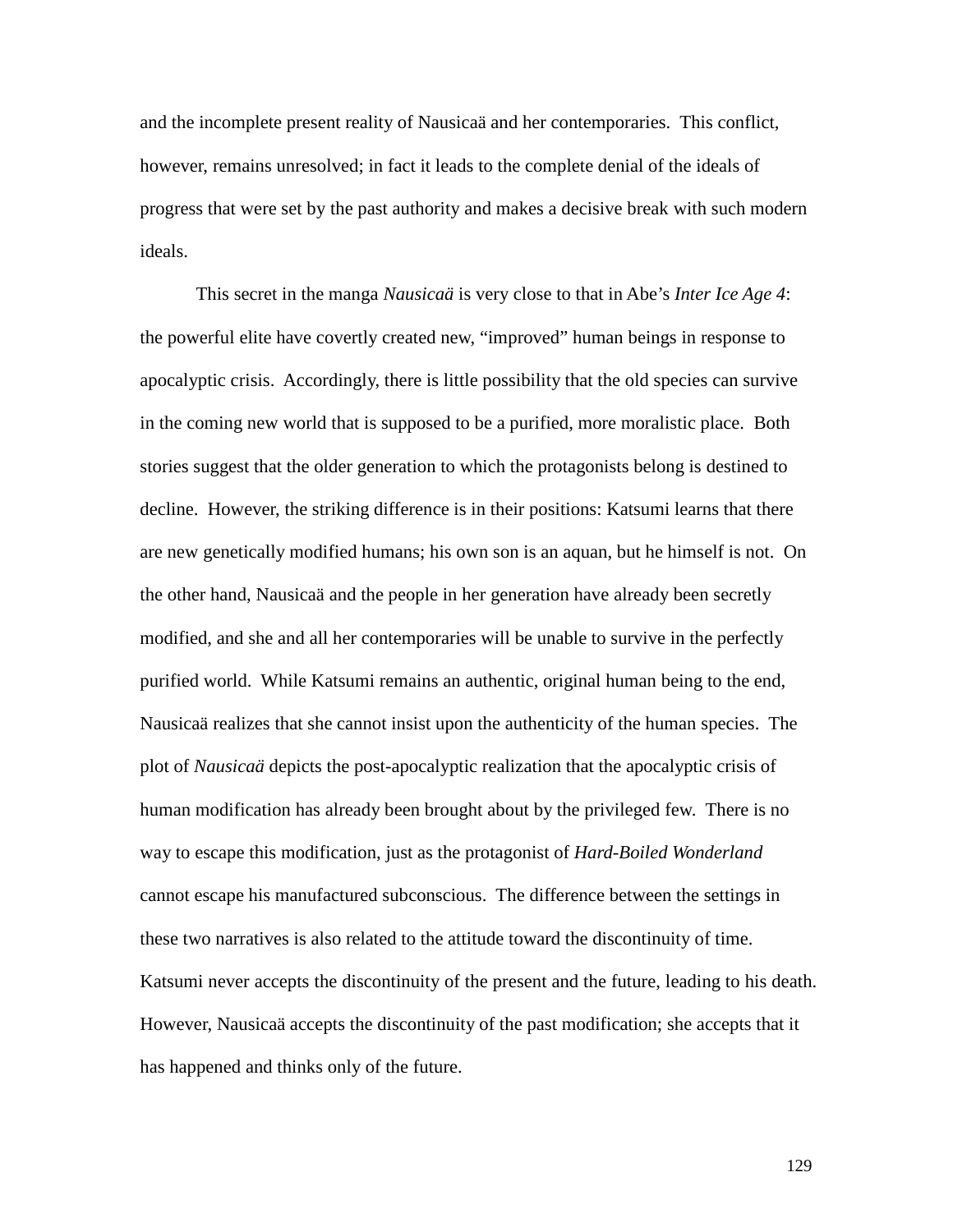The second difference is that ambiguous values are emphasized in the manga narrative. While the film does not deal much with ambiguities and portrays a black-andwhite kind of morality, the manga story stresses that most things have ambiguous values; there are no totally wrong/bad beings, nor there are perfectly right/good beings. For example, the Giant Warrior in the film can be regarded as a metaphor for the atomic bomb. However, when the Tolmekians attempt to use it, it is too premature to be born; its rotten, immature body crashes into the ground. The Giant Warrior is depicted as a destructive and uncanny being which will harm people.

However, in the manga version, the Giant Warrior is portrayed as a more humane and complicated being; Nausicaä can communicate with him, and in order to destroy the Crypt, she decides to take on the role of his mother, even naming him Ōma, meaning "innocence" in the ancient language of her tribe. As soon as she gives him this name, his intelligence grows, and he informs her that he is not only a warrior but also an arbitrator; the Giant Warrior is a dangerous being, yet at the same time, he can help by mediating conflicts of values. Nausicaä feels guilty that she wishes for him to die despite being his "mother." Oma dedicates his life to destroying the Crypt, for Nausicaä as his guardian clarifies his mission as arbitrator. The manga version places the emphasis on humans' responsibility for dealing with technology and ambiguous power. Ōma is depicted as innocent despite his enormous power; his body radiates a poisonous radioactive light which is harmful to Nausicaä and the environment. This recalls and suggests the ambivalent nature of nuclear power, which can be used to kill as well as to heal. It falls upon humans to use this double-edged power morally.

Another example is in the confrontation between Nausicaä and the Master of the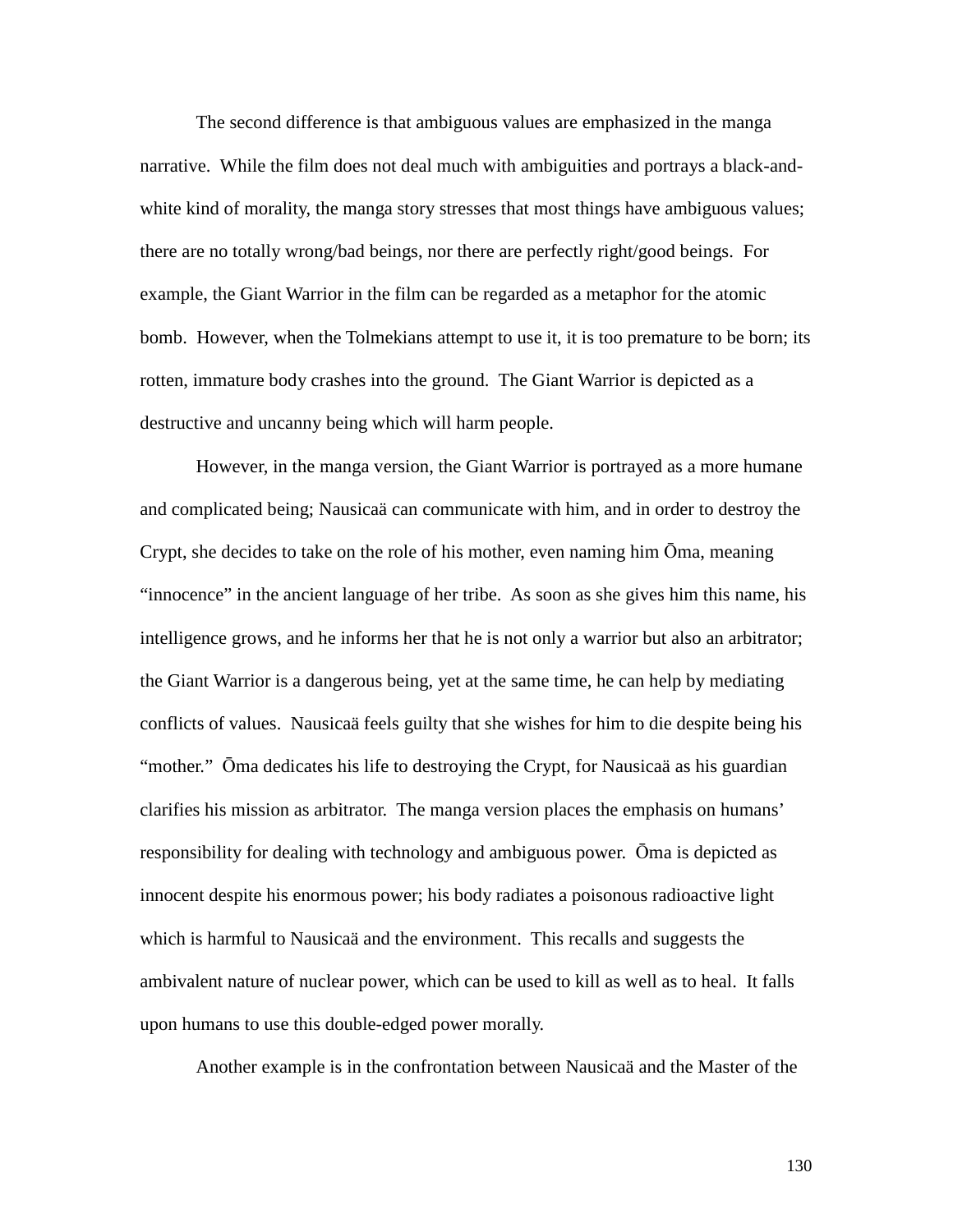Crypt. Near the end of the manga story, the Master of the Crypt suggests that they should purify humans and replace them with wiser and calmer ones. Without his help, he warns, the human race will be extinguished by the environmental pollution. Nausicaä protests that human beings are destined to come out from the darkness and go back to it. According to her, life is both purity and contamination. She insists that agony, tragedy and stupidity are part of being human and they will continue to be so even in the purified world. Human beings always need to experience darkness and light, tragedy and comedy, agony and bliss, virtue and vice, beauty and ugliness.

This is remarkably similar to what the shadow in *Hard-Boiled Wonderland* tells the protagonist; it tries to persuade him to leave the town because, as it explains, life becomes meaningful when it has death as its end, and we cannot experience bliss without despair. The protagonist, however, remains within the town's wall even though he knows a life without ambiguity is wrong, unnatural and even unhealthy. Instead of returning to a reality full of ambiguities or remaining within the town itself and losing his emotions completely, he chooses to be responsible for the incomplete town his secretly and nonconsensually implanted subconscious has created. The protagonist chooses to become marginalized by living in the forest outside the town and collecting past memories and ambiguous emotions forever.

The protagonist in the End of the World portion of the *Hard-Boiled Wonderland* narrative has two major choices: (i) reality: returning to the reality of Hard-boiled Wonderland, or (ii) fiction: living eternally in the fictional walled town. Within option (ii), he has two further choices: (a) to live in the eternally peaceful mindless town, or (b) to live in the marginalized forest area with incomplete memories. Nausicaä, in contrast,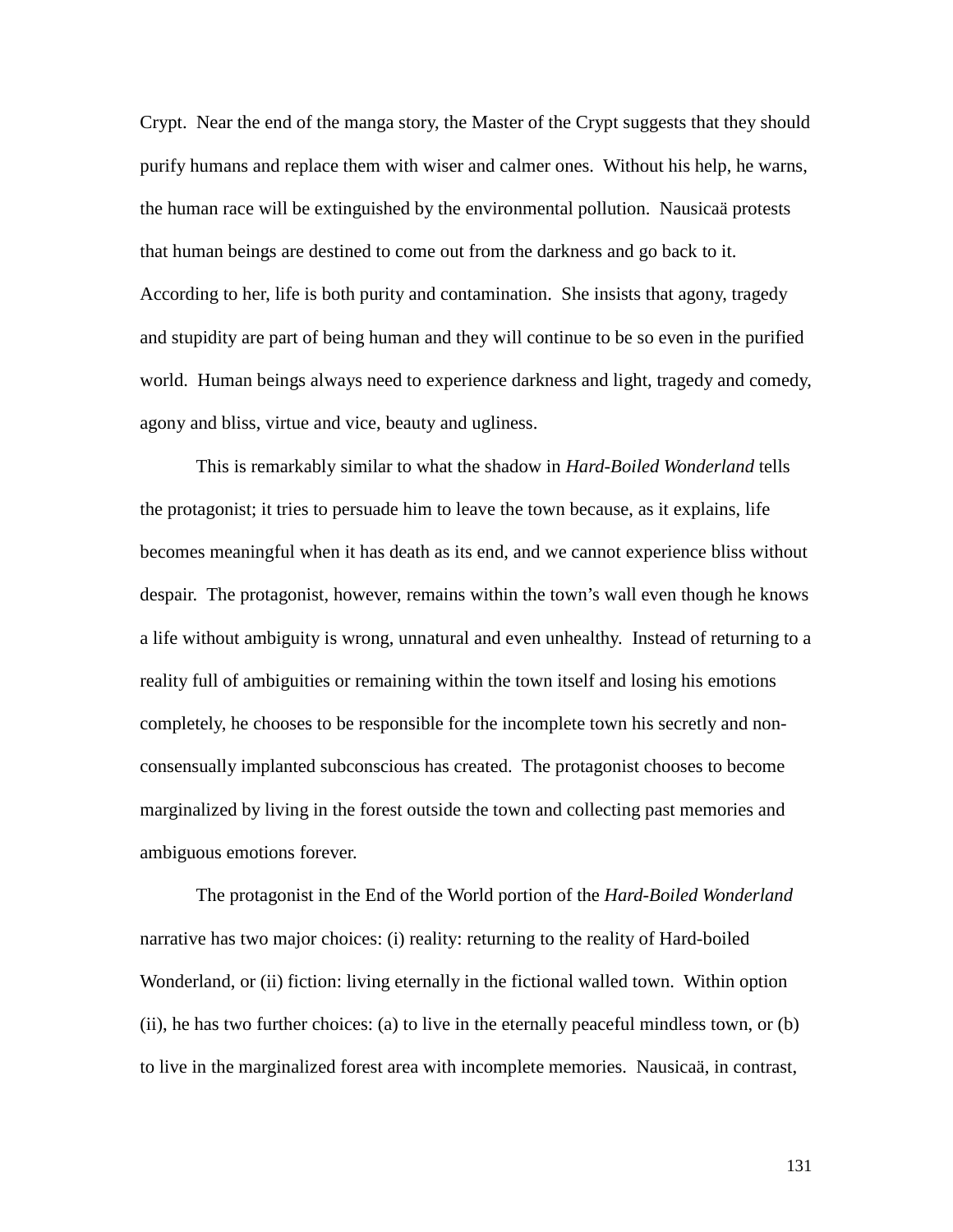has two simple choices, but whereas the choice of the protagonist in *Hard-Boiled Wonderland* is personal and will affect his own life, Nausicaä's choice will affect all of humanity and indeed all living things and the Earth itself: she can save the Crypt, and choose a perfect purified world, or destroy it, and maintain an ambiguous, impure one. She believes that life is full of ambiguities and there will be always negative values in the future. Rather than achieving the perfect purification and reformation of humanity, Nausicaä chooses to let nature/the Earth decide whether the human race will survive, demonstrating that the lives of humans are connected to and dependant upon the whole ecosystem. She decides to destroy the eggs of the modified humans, albeit with some guilt. Nausicaä chooses to be responsible for the imperfect people in the incomplete present world full of ambiguities rather than fulfilling the past modern ideology of constant progress.

These differences from the film make a clear break from modern apocalypse; Nausicaä's choice to destroy the Crypt and to maintain the world with its existing imperfect humans indicates a discontinuity from the past and its ideals of constant progress. Nausicaä does not dismiss these ideals as meaningless, yet she finds more value in a life that includes death, agony and brutality, for these seemingly negative characteristics give meaning to life. She finds it unnatural to focus on one pole of ambivalence and to fundamentalize it. In the film version, the theme of purification is portrayed as positive, but in the manga narrative, it is described as harmful as well. In destroying the eggs of purified descendents, Nausicaä breaks with the past.

In addition, the manga story successfully disturbs the moral standard of modern fantasies characterized by non-contradiction, simplicity, constructiveness, and order. The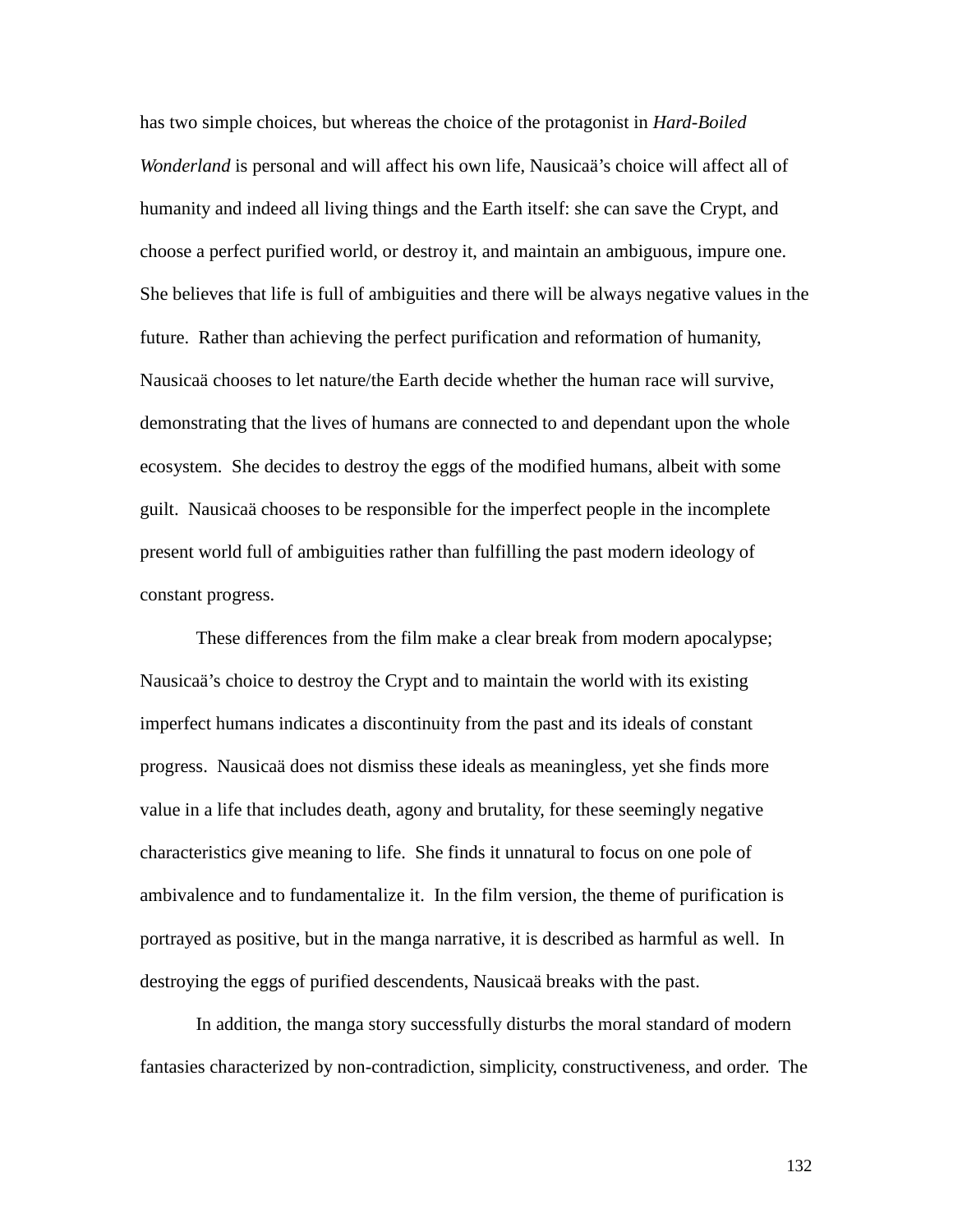moral fantasy in this story is to discover the mysteries of nature and to stop war. It turns out, however, that behind it all there is one power: the Crypt containing the knowledge of the past. What the Master of the Crypt as the symbol of centralized power offers is an end to war, sickness, pollution, even death, and a chance to save humanity. Nausicaä rejects this offer, and chooses instead to live *with* death, for she believes that it is not human beings but the Earth itself that must decide whether humanity will survive or perish. Miyazaki implicitly denies that we can continue to rely on progressive ideals centered around or privileging human beings over nature and other beings, and shows us the reality that life is full of uncertainty and ambiguity, and that the natural environment as Other still has the power to influence human lives.

Ōtsuka Eiji and Sasakibara Gō comment on the shifts in Miyazaki's apocalyptic narratives. Before the manga version of *Nausicaä*, the endings of Miyazaki's works were purely entertaining and Disneyesque: the righteous win, evil dies, mysteries are neatly resolved—viewers' emotions are released by such catharsis. But the manga version of *Nausicaä* depicts contradictions as they are and refuses to resolve them.<sup>15</sup> The ending of the manga does not satisfy common moral fantasies of harmony and unity but does successfully convey the fact that the idealistic age completely ended in the early 1990s.

While it can be regarded that the ending of the manga version of *Nausicaä* presents the limit of the idealistic age, it does not describe a clear shift to the fictional age. We have seen that in *Hard-Boiled Wonderland* the protagonist chooses to enter the fictional world. In *Nausicaä*, in contrast, there is no such solution suggested. The only goal *Nausicaä* sets on the very last page of the manga is *ikineba*: "we have to live." The manga focuses on the conflict between ideal and reality and emphasizes the limit of the

 $\overline{a}$ 

<sup>15</sup> Ōtsuka and Sasakibara, *Ky*ō*y*ō *to shite no manga, anime*, 156-157.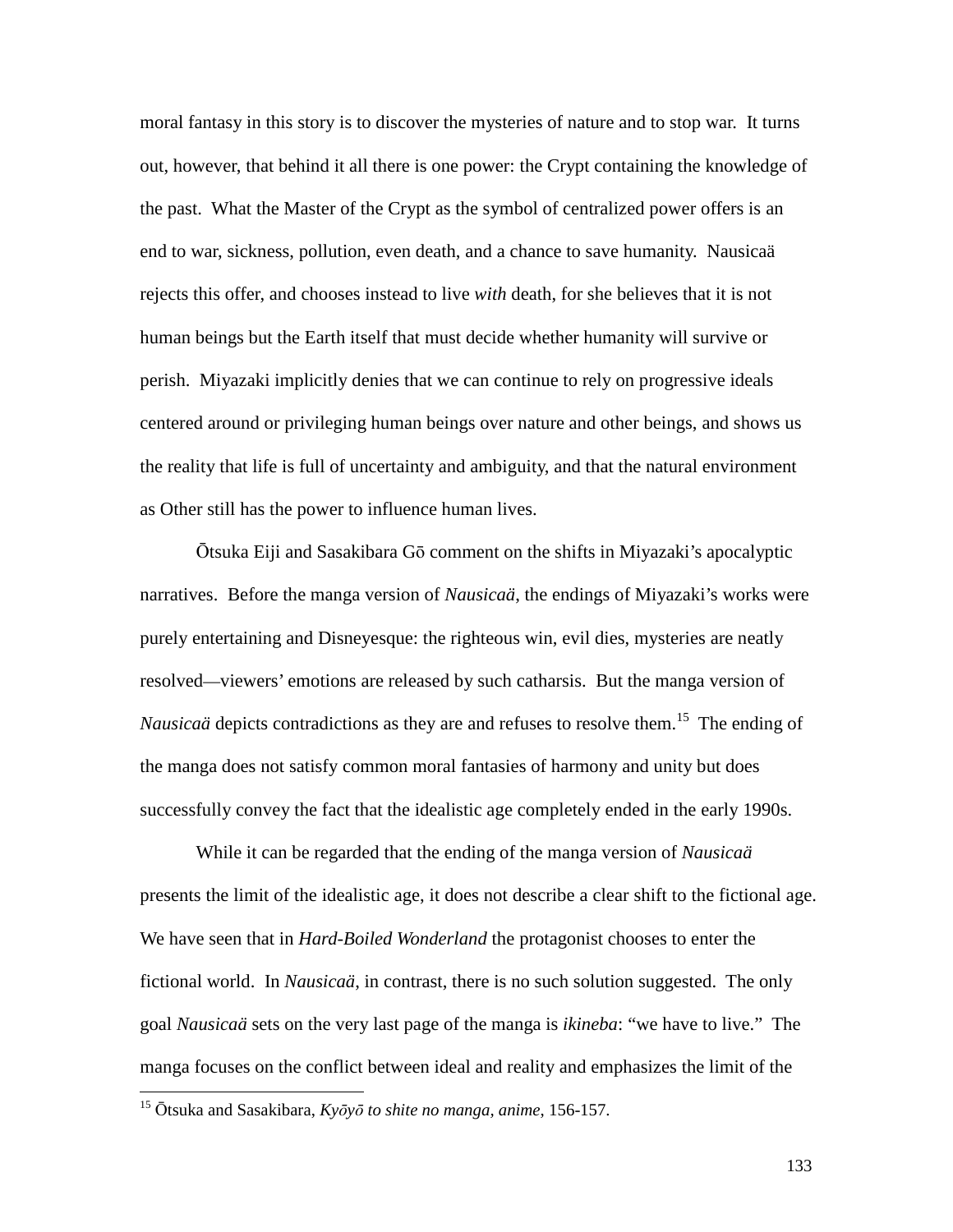idealistic age, so it ends without concrete hope for the future.

The vision of the future after the crisis has passed in the manga version is not clearly indicated either. While the film ends with the peaceful symbiotic relationship between human beings and nature, the manga narrative only states that a certain chronicle says that Nausicaä went back to the Valley of the Wind after living with the Doroks and that another legend tells that she eventually went to the forest people. Then it adds that it is heard that Kushana governed Tolmekia by deputy and it eventually became a nation without a king. While this short comment on their future suggests that there was peace and that Tolmekia changed from an imperial system to a republican one, there is no firm evidence provided.

This ending shows that there was not a clearer postmodern/post-apocalyptic worldview in Miyazaki's work than in Murakami's. This may be because many of Miyazaki's works emphasize moral confrontations more than their consequences. At the end of *Hard-Boiled Wonderland*, the protagonist chooses the ideal in fiction. He knows that there are more complex ambiguities of life with death, virtue with vice, profound joy with sorrow in reality outside of the wall, but he chooses to marginalize himself in the forest—within the wall but outside the town—since he wishes to protect some parts of his identity. This demonstrates that we can never completely avoid the power of authority; we have to comply with the power of the status quo in order to live. To keep one's identity and to be free from tight control and invisible oppression, Murakami suggests marginalizing oneself and gaining partial freedom rather than remaining in a seemingly perfect town and being under the total control of the powerful. The protagonist wants to be responsible for the town he has created, and that is the place where he can keep some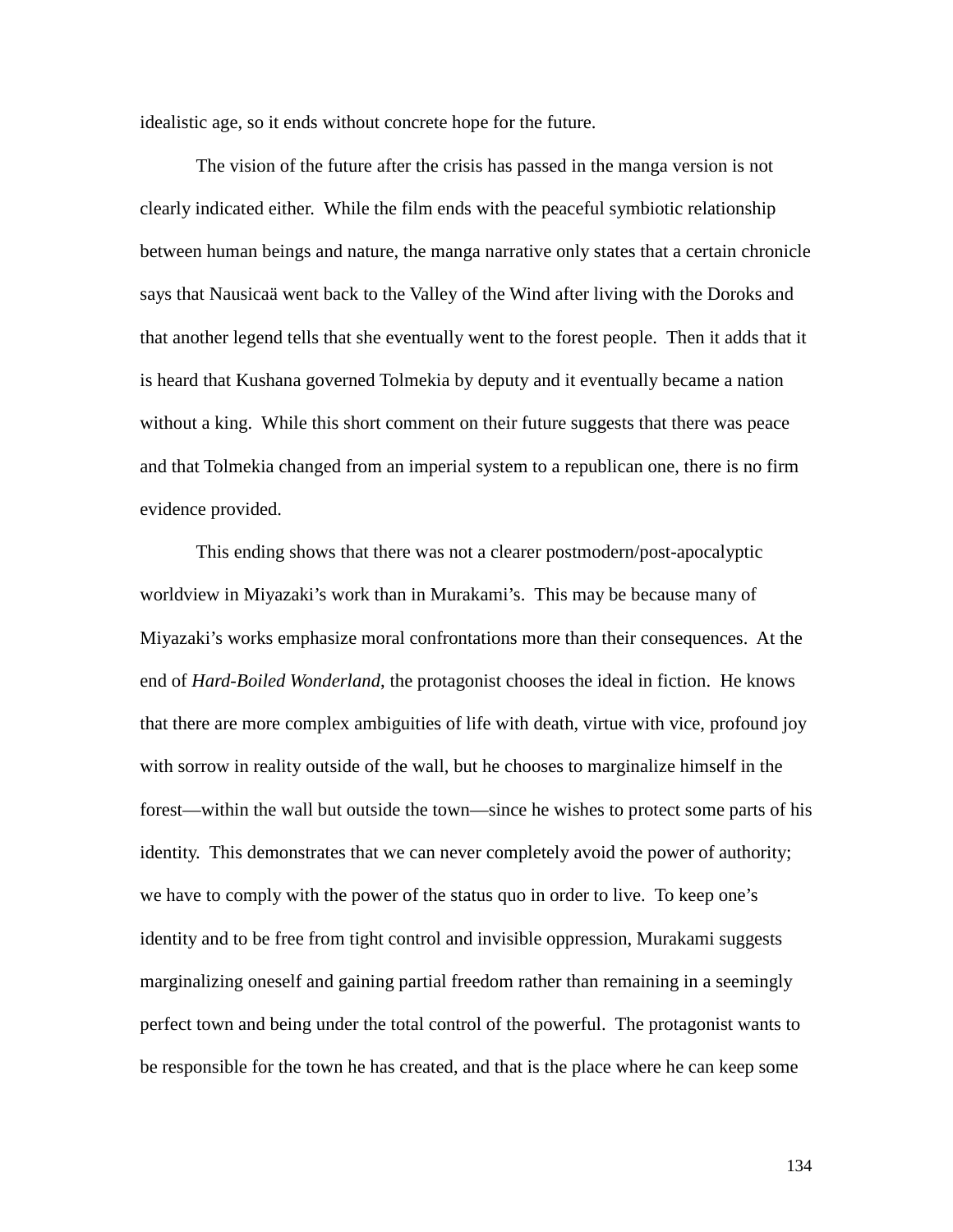of his original identity. Murakami does not deny the ambiguities in the real world, but he premises an acculturative situation where it is difficult for people to secure their identity and to live according to their own free wills. His work supposes that people have already moved on to the post-apocalyptic world where important areas of our lives are totally outside of our control.

On the other hand, Miyazaki presents the limitation of the idealistic age, and shows that solutions based on modern progressivism cannot function in our reality. Through the changes from the film *Nausicaä* to the manga, we see that the ideal of questing for only one side of binary values such as virtue, purification, and harmony is too simple. Miyazaki stops at the point of suggesting that we need to realize that the world has more complex, diverse values and dynamics, while Murakami emphasizes that such a complex world is invisibly controlled by the privileged few and there is almost no way to escape that control. It is difficult to judge whether Miyazaki still believes in the small possibility that we may come to have a common ideal which can come true in reality. Yet, he presents neither an ideal in fiction as Murakami does, nor a totally postapocalyptic world without major endings. While Murakami's solution is to marginalize oneself, even in a fictional setting, to maintain distance from the controlling society, Miyazaki's solution to living in the world after the catastrophic crisis has passed is represented by the phrase "we have to live." He knows the grand narrative has died, but does not suggest how to live without it. However, in spite of the lack of clarity of the future vision of the world, the difference between the film and the manga versions of *Nausicaä* indicate a split from the continuity of the past and the idealistic age, and show what was at stake in 1980s Japan.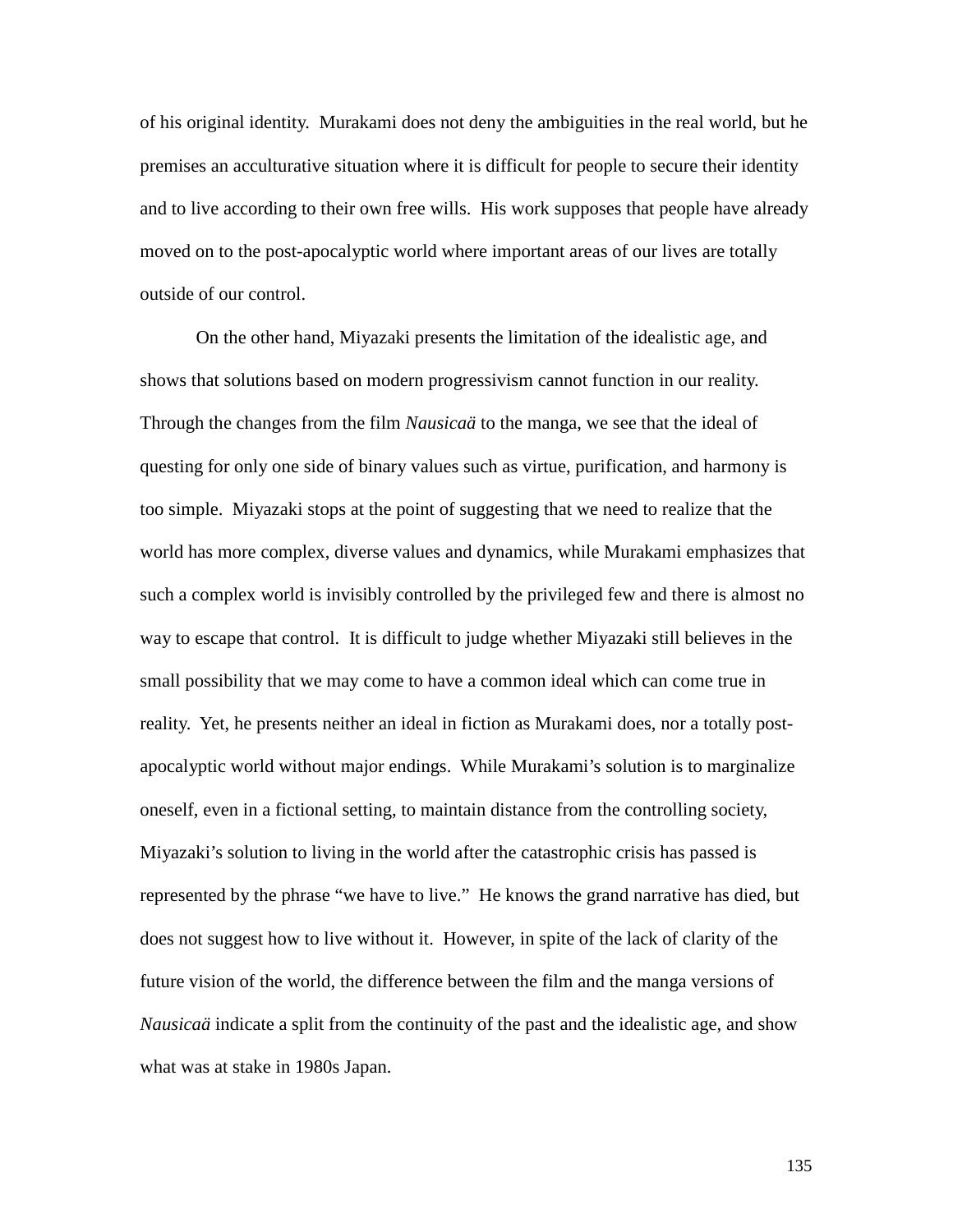# Ō**tomo Katsuhiro's** *AKIRA*

Written by Ōtomo Katsuhiro and initially serialized in the pages of *Young Magazine* between 1982 and 1990, *AKIRA* was published in a six volume collection upon its completion.<sup>16</sup> An eponymous anime adaptation with a shortened plot was distributed by Tōhō in 1988.<sup>17</sup> While most of the character designs and basic settings were taken from the first two volumes of the manga epic, the restructured plot of the film differs considerably from the print version, eliminating much of the last half of the manga. The manga takes place in a larger timeframe than the film, involving a wider array of characters and subplots. Both versions have been widely accepted by foreign as well as domestic audiences, and a live-action remake of *AKIRA* has long been in the planning stages in Hollywood.<sup>18</sup>

The series won a great deal of recognition in the industry, including the 1984 Kōdansha Manga Award for best general manga. It was also nominated for the Harvey Award for Best Graphic Album of Previously Published Work in 2002. In her book *The Fantastic in Japanese Literature*, Susan Napier describes the film version as "a combination of visceral and aesthetic thrills" and a "no-holds-barred enjoyment of fluidity and chaos."<sup>19</sup> The work is credited as having introduced both manga and anime to Western audiences. *AKIRA* cemented Ōtomo's reputation and the success of the animated feature allowed him to concentrate on film rather than the manga form in which

<sup>&</sup>lt;sup>16</sup> Ōtomo Katsuhiro, *AKIRA*, 6 vols (Tokyo: Kōdansha, 1984-1993).

<sup>&</sup>lt;sup>17</sup> *AKIRA* (1988), dir. Ōtomo Katsuhiro (DVD, Bandai Visual, 2002).

<sup>18</sup> Actor Leonardo DiCaprio announced the production of a live-action version of *AKIRA* in 2008, and the film was scheduled to be released 2009. However, the project was abandoned due to the resignation of the director.

<sup>19</sup> Napier, *The Fantastic in Modern Japanese Literature*, 219.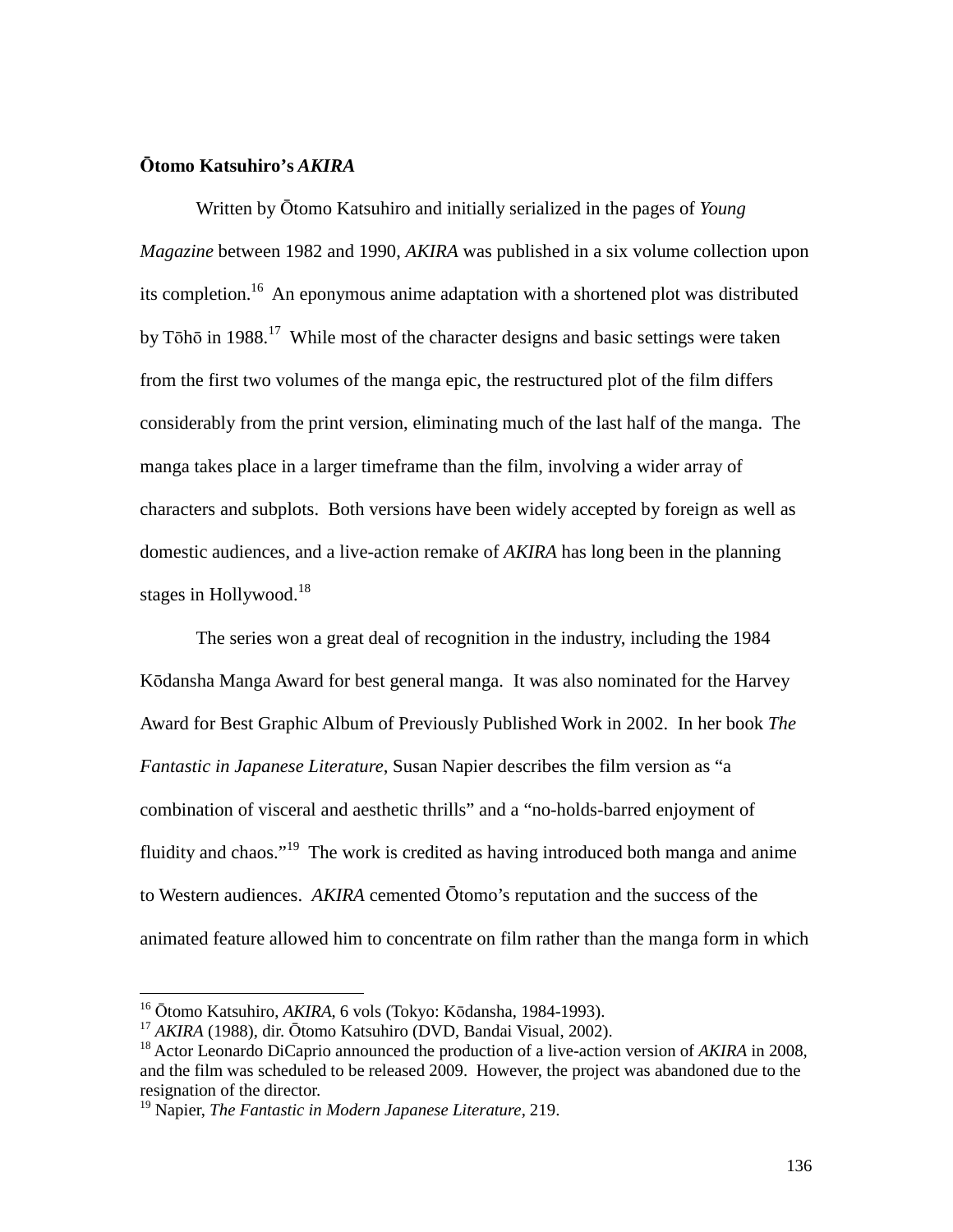his career began.

The film version of *AKIRA* was released in 1988 when the first four volumes of the manga were complete, but its plot and setting are taken mostly from the first two volumes. The film begins in the year 1988, when Tokyo is destroyed by an apparent nuclear explosion that leads to the start of World War III. Thirty-one years later in Neo-Tokyo, a megalopolis built on an artificial island in Tokyo Bay, the teenage protagonist Kaneda leads his motorcycle gang, including his best friend Tetsuo, in a gang war against another biker group. As Kaneda and Tetsuo battle with their enemies on a highway, Tetsuo almost runs into a mutant child and is injured when his bike explodes. Soon after the crash, armed soldiers appear and take both Tetsuo and the child away. Kaneda and his gang are also taken in for questioning by the police, where Kaneda unsuccessfully flirts with a young girl named Kei, but they are later released.

Meanwhile, Tetsuo, under watch by the Colonel and Doctor Ōnishi in the army hospital, is discovered to have mental frequencies similar to those of Akira, a boy with unique abilities. It is revealed that Akira was the cause of the explosion that started World War III in 1988. Aware that another gifted child, Kiyoko, has foreseen visions of Neo-Tokyo's destruction in the same horrific manner, the Colonel orders the doctor to kill Tetsuo. Sensing danger, Tetsuo escapes from the hospital, but he begins to suffer painful hallucinations of Akira.

That night, Tetsuo is attacked by the three mutant children, Takashi, Kiyoko and Masaru, who are trying to kill him before he grows accustomed to his new powers. However, this only increases his powers, and he uses them to damage the hospital. In the mutant children's room, Tetsuo learns that Akira, the young boy whom Tetsuo has been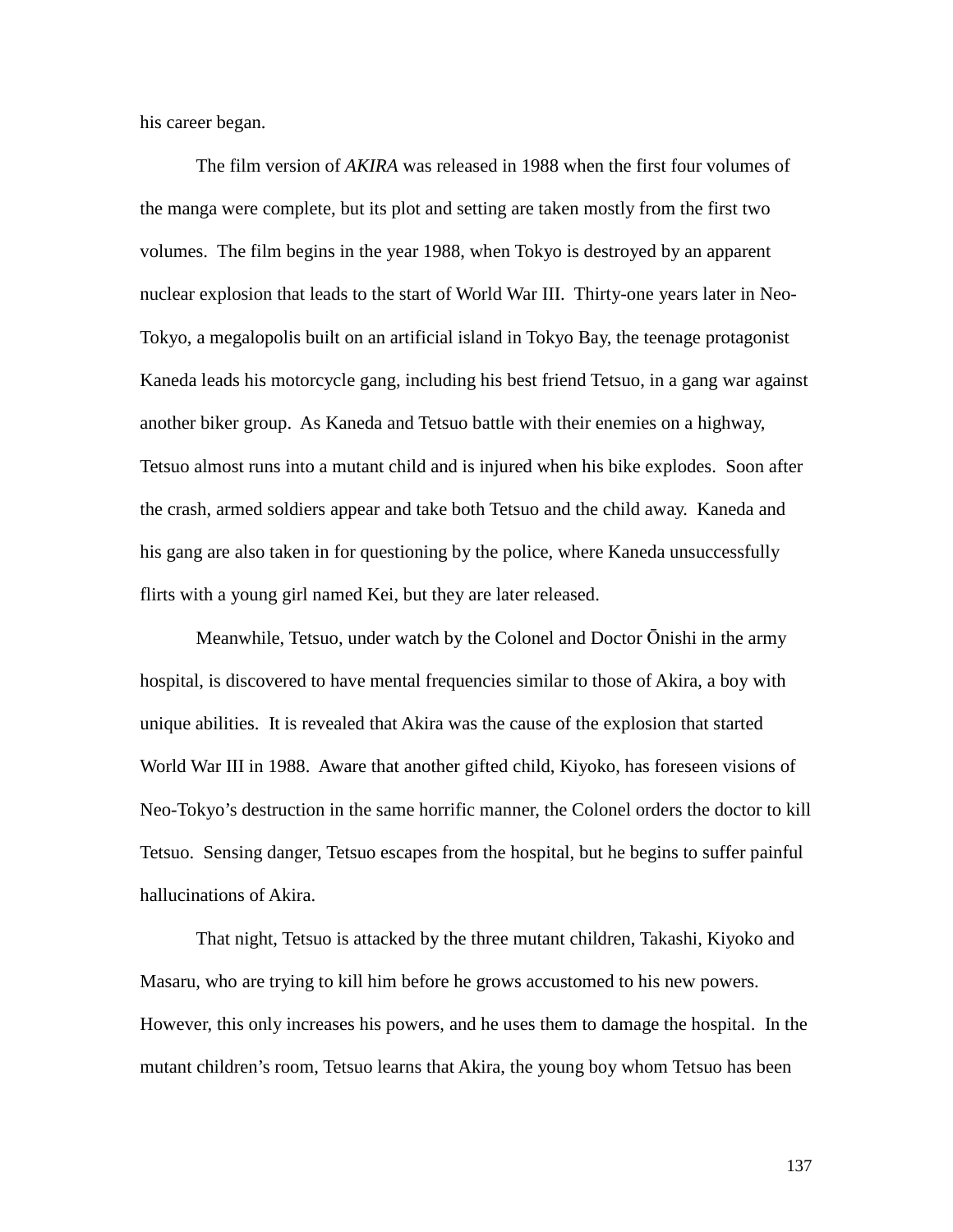seeing in his hallucinations, is in cryogenic storage below the new Stadium being built for the upcoming 2020 Olympics. The Colonel, Kei, and Kaneda learn that Tetsuo is flying to the Stadium to meet Akira.

At the Stadium, Tetsuo unearths the Akira chamber and finds it empty except for Akira's organs stored in glass jars. The Colonel tries to shoot Tetsuo using an orbiting laser weapon called SOL, but manages only to sever his right arm. Tetsuo takes off into orbit and destroys the satellite, then forges himself a new arm from inorganic material. The Colonel pleads with Tetsuo to return to the lab, but Tetsuo attacks him. When the Colonel fires back, with Kaneda joining the fray, Tetsuo is unable to keep control any longer, and his body begins to transform into a gigantic baby-like mass. The mutant children realize the only way to stop Tetsuo is to call forth Akira. Akira's manifestation, however, causes another explosion; studying the wavelengths of the explosion, Doctor Ōnishi concludes that it is the beginning of a new universe.

Taken into the mass of Tetsuo's field, Kaneda experiences Tetsuo's and the mutant children's past memories, including Tetsuo's twisted friendship with Kaneda and how the children obtained their powers. The mutant children remove Kaneda and tell him that Akira will be taking Tetsuo away. The explosion engulfs nearly the whole of Neo-Tokyo, and as it ends a small flake falls on Kaneda's palm and radiates light, then disappears. Kaneda joins Kei and his friend, and they drive away from the ruined stadium and the dead city. The credits begin with a Big Bang and Tetsuo saying three last words, "I am Tetsuo."

The film *AKIRA* has many postmodern features. The story is set in the postapocalyptic Neo-Tokyo of a dystopian near future. The main characters are teenage gang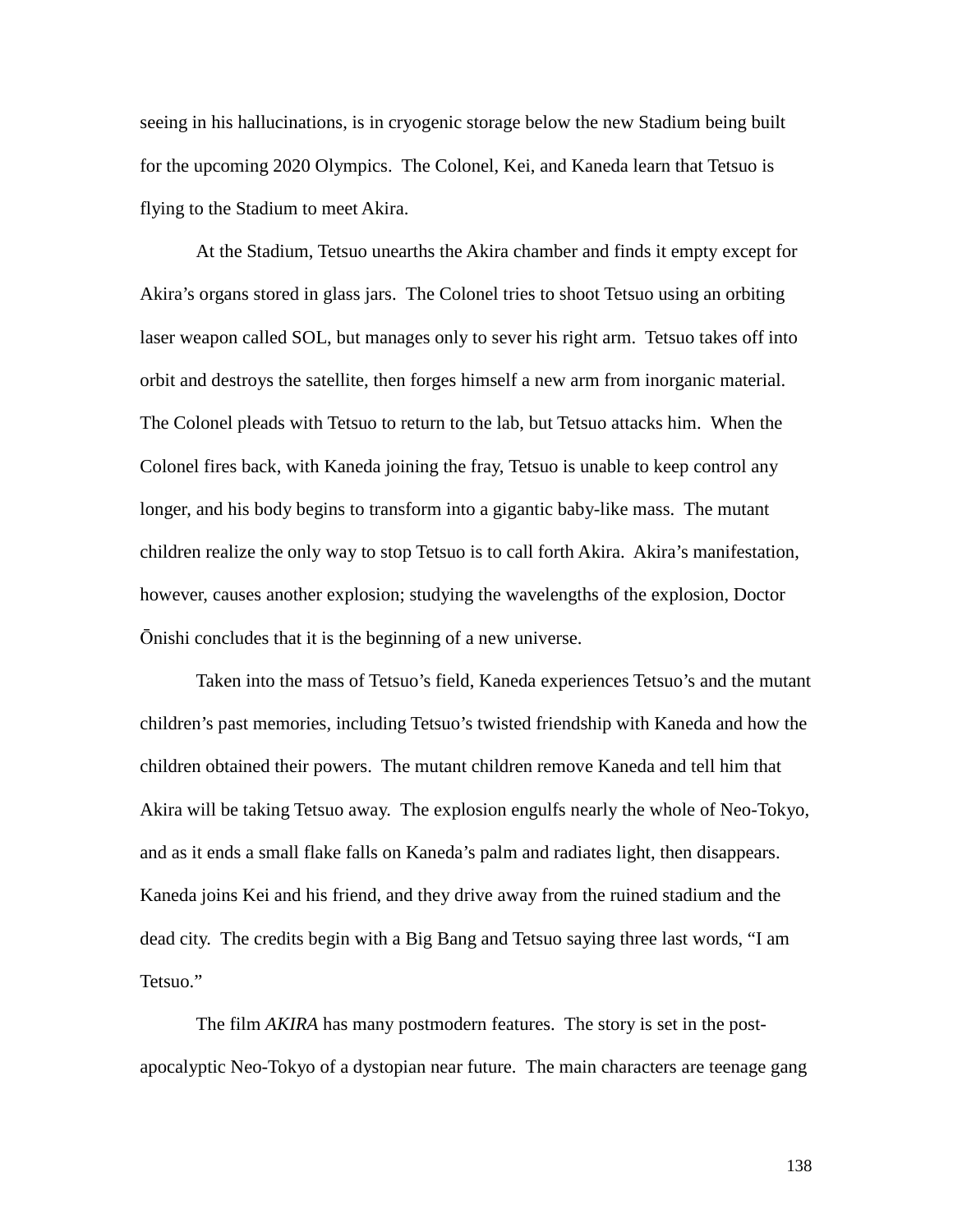members abandoned by their parents or mutant children who have been separated from their families because of experiments. As Susan Napier points out, there is almost no kinship described in the story, there is no responsible adult figure except the Colonel, and past memories are seldom referred to until the end of the narrative.<sup>20</sup> The former capital Tokyo, which was devastated in World War III in 1988, has been left as it was for thirtyone years, but the remains will be swept away soon since ground zero will be the site of the new Olympic stadium.

There is a new and different relationship between the past and the present in the setting of the film *AKIRA*. While the works of Murakami and Miyazaki deal with the continuity from past to present, *AKIRA* begins with a setting in the present that has a certain distance from the past. Progress in the past brings conflict in the present in the film *Nausicaä*, and life with past memories is at stake in *The Town and its Uncertain Wall*. The past in these works is something related to the present situation. Yet in *AKIRA*, the past is equivocally situated; ground zero will be reconstructed for the Olympics, and Akira, who represents power developed in the past, is frozen and secreted under the stadium next to the (re)construction site. The past surely exists, but it has been covered up and rendered invisible and thus unknowable. In *AKIRA*, there is a deeply ambiguous relationship between the present and the legacy of the past; the present, both literally and figuratively, intentionally conceals and buries the past.

The power of Akira himself is the creation of past technology, which triggered the Third World War. He has been cryogenically frozen for thirty-one years, and is revived by the mutant children in order to take Tetsuo away to a different universe. In other words, Akira, who once destroyed Tokyo, now saves it. Akira symbolizes the past and

 $\overline{a}$ 

<sup>20</sup> Napier, *The Fantastic in Modern Japanese Literature*, 217.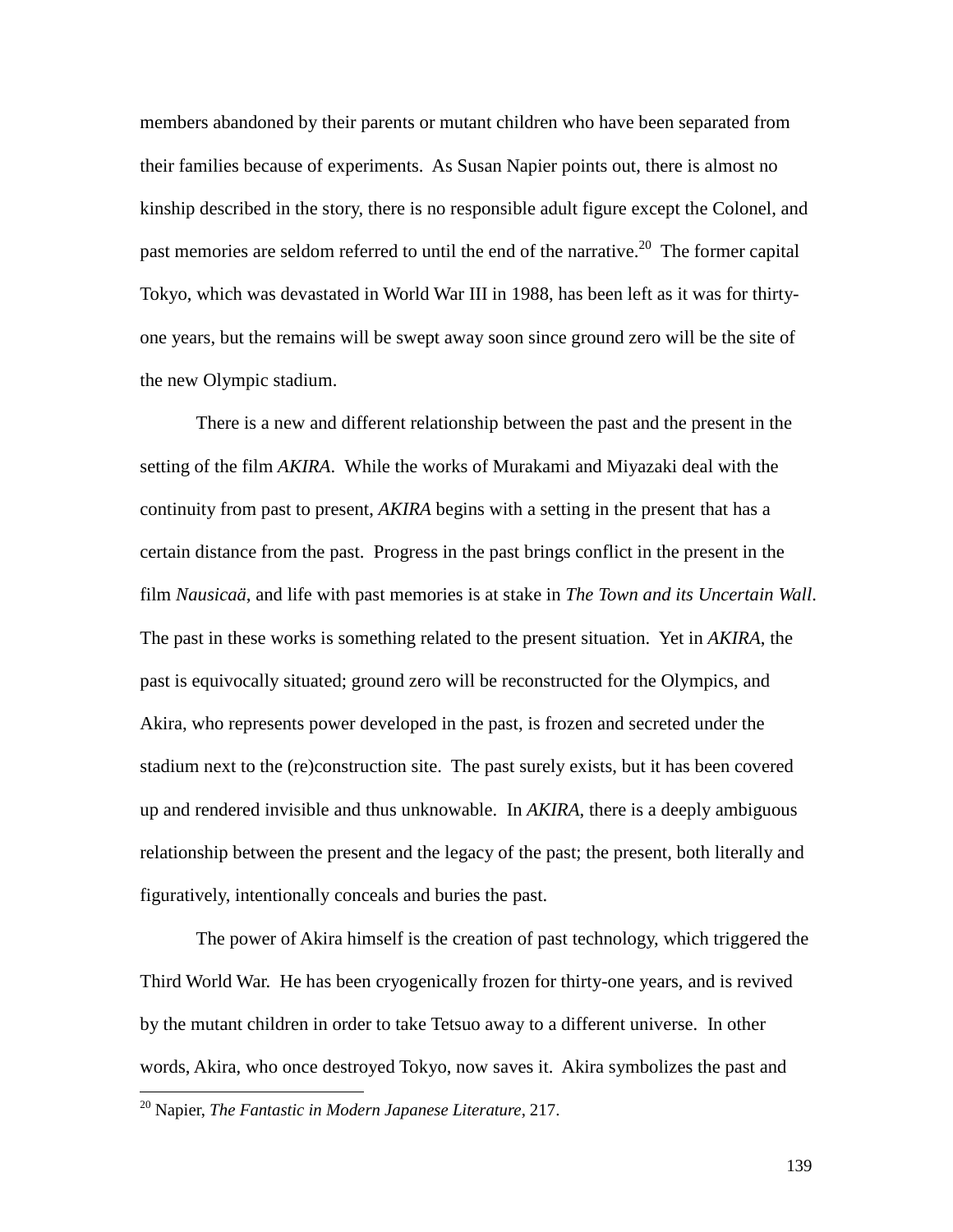has tremendous power to influence the present, but he is not portrayed as hostile to the present or the future. In fact, Akira is depicted as a small boy, not seemingly monstrous at all despite his tremendous power. In addition, Akira is mostly silent in the film (he speaks a few words in the manga narrative); this too suggests suppression of the past. But although Akira's name is also the title of the story, he is not depicted as a target against which to fight: the main target in the film is Tetsuo, who wishes to release the power of Akira and the traumatic past. Akira does not appear in the film until the very end, but people fear him because of his past.

Susan Napier compares Akira with the monster in the 1956 film *Godzilla*. Godzilla is a mutation created by nuclear fallout, and is a symbol of fear and horror because of his monstrous appearance and uncontrollable power. Eventually he is killed by Japanese scientists and the evil past of a nuclear experiment is corrected by the righteous present: the film has a clear moral composition. In *AKIRA*, Napier argues, the past is something frozen, and it is difficult to judge by his appearance whether or not Akira is truly dangerous.<sup>21</sup> It is true that he has tremendous power, but the reasons why such power was developed in the past, and why Akira precipitated WWIII, are never clearly explained. The role of Akira in the narrative indicates the twisted relationship of the past with the present of the 1980s.

This also relates to other ambiguities in the story. As we have seen, apocalyptic narratives contain ambiguities such as death and life, evil and good, despair and hope, the distinction between the poles becomes blurred in the postmodern apocalypse. In *AKIRA* there are many examples of coexisting ambiguities. For example, the mutant children are

<sup>&</sup>lt;sup>21</sup> Susan J. Napier, "Panic Sites: The Japanese Imagination of Disaster from Godzilla to Akira," *Journal of Japanese Studies* 19, 2 (Summer, 1993): 327-351.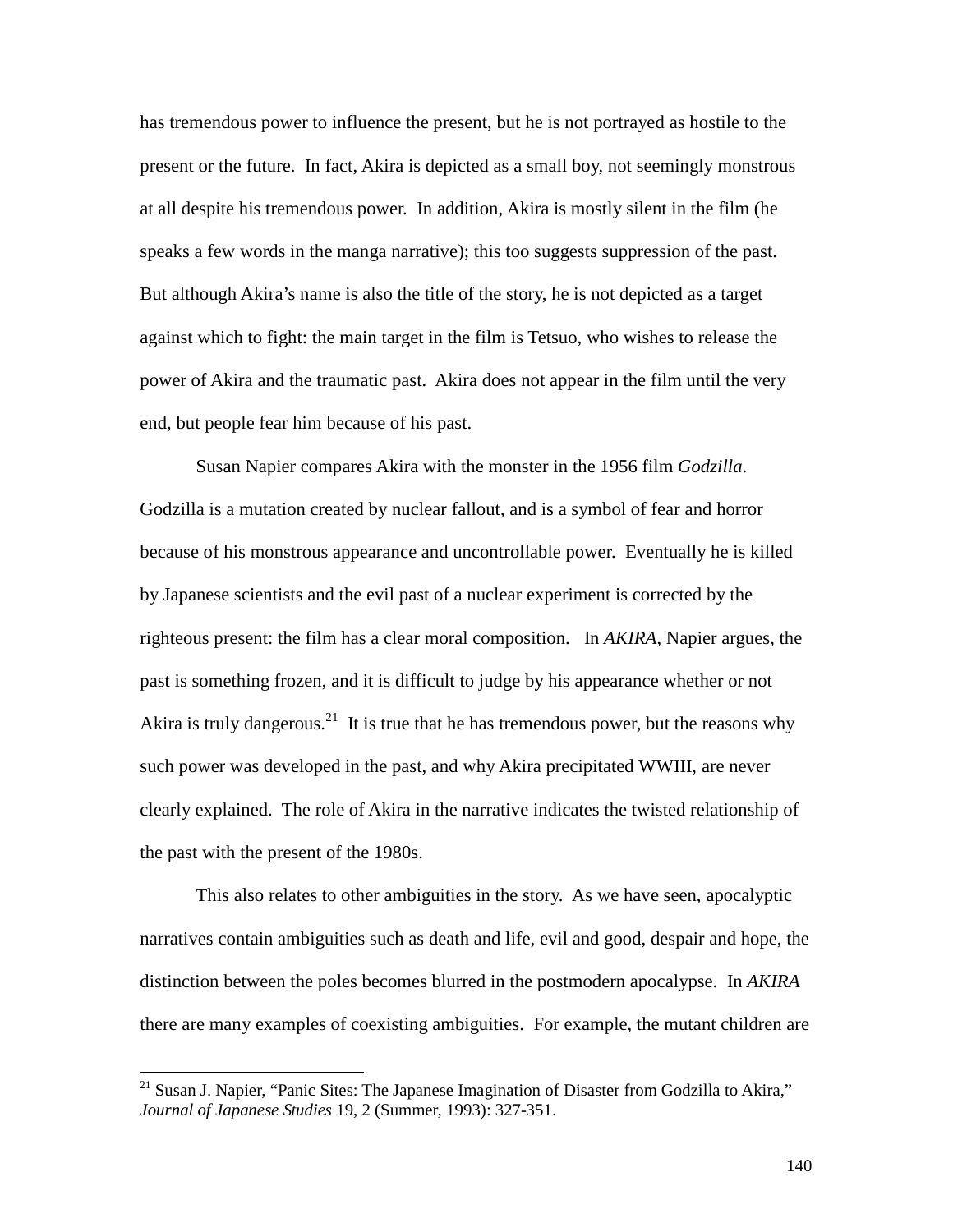unique in that their skin resembles that of the elderly while their other features remain childlike. Tetsuo's new arm, forged from inorganic material, represents the birth of a cyborg, a hybrid between the natural and the artificial. The disappearance of Akira, Tetsuo, and the other mutant children is not their actual death; rather they are reborn into the new world. The boundaries of ambiguities are disturbingly blurred and challenged in the narrative.

Another postmodern feature, the highly advanced controlling power of the authority over each individual, is manifested in the film *AKIRA*. Tetsuo and the mutant children do not wish to develop psychic power themselves; as in *Hard-Boiled Wonderland* and the manga version of *Nausicaä*, it is the authority that is responsible for modifying the main characters. Tetsuo and the mutant children do not have the ultimate right to decide or control their own lives for they cannot live without medical intervention, especially drugs. The power of the status quo can change the lives and identities of the individual living in a controlling society. Yet the reason for government interest in the development of the supernatural powers of talented children is not explained much in the film. *AKIRA*, *Hard-Boiled Wonderland*, and the manga *Nausicaä* do not fully illuminate the hidden power behind the troubles in their narratives.

At the end of the film is presented the vision of what will be after the apocalyptic catastrophe: Akira takes Tetsuo, Kiyoko, Masaru, and Takashi out of the real world and creates a universe in another dimension. Just before the final credit roll begins we are shown the Big Bang, the ancient universe, the planets, all the memories of life, and the words "I am Tetsuo." The film *AKIRA* suggests the creation of a whole new possibility. This indicates that the film has totally departed from the idealistic age and externalizes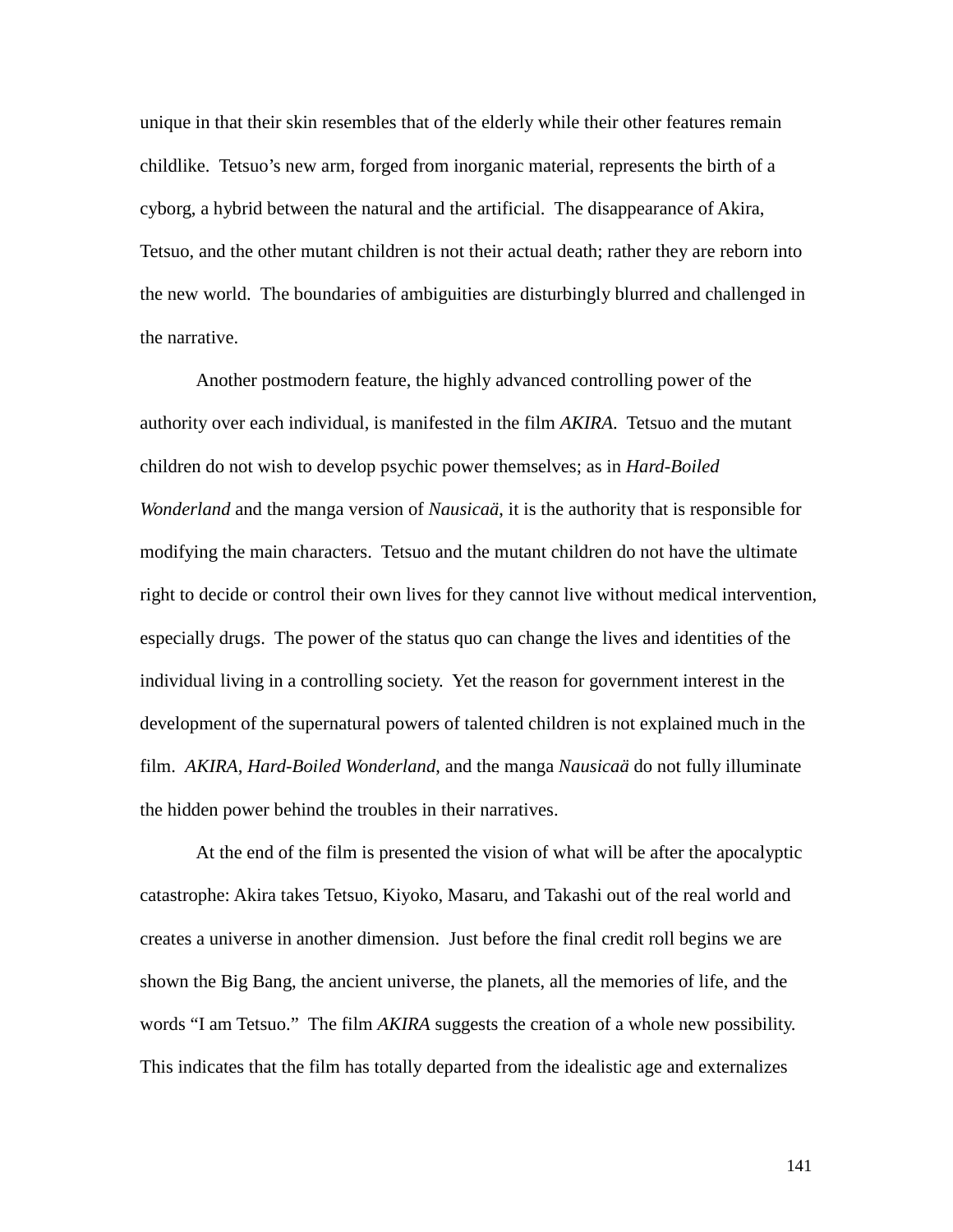the fictional age; ideals of freedom, empowerment and immortality are suggested in the new fictional universe rather than in the realistic setting of the existing world where Kaneda and Kei remain. This does not mean that fiction has no impact on reality. Fictional ideals in *AKIRA* leave both the characters in the film and viewers of the film the positive expectation that the past is gone and new imaginations will come: this new world is not created by the independent, mature, and powerful, but by children. The brief exchange between Kiyoko and Masaru at the end of the film ("It will come to us someday." "So has it already begun") brings a certain expectation to the viewer that something new, a new age and a new understanding of the world, will come to them.

 The film *AKIRA* celebrates the birth of the postmodern age of fiction, presenting a new relationship with the past, reality, and the future. On the other hand, the manga version was serialized over a period of almost ten years, so it could expand various themes that became important during the 1980s: cyberpunk, juvenile delinquency, drug culture, psychic awareness, social unrest, the rise of new religions, the reactions of the United States and USSR towards Japan. Compared with the *Nausicaä* series, the storyline of the film and the manga narratives of *AKIRA* are not as different. The film *AKIRA* is already a very postmodern story, while the film *Nausicaä* is a conventional modern story. However, the manga *AKIRA* reflects in more detail the political situation of the 1990s, developing subplots of the establishment of the Great Tokyo Empire of Akira, the rise of new religious organizations, the feasibility of World War IV, opposition and cooperation between the United States and the USSR. Among the differences between the film and manga, the most interesting is the apocalyptic catastrophe at the end. In the film version, the catastrophe happens because the revived Akira takes Tetsuo to a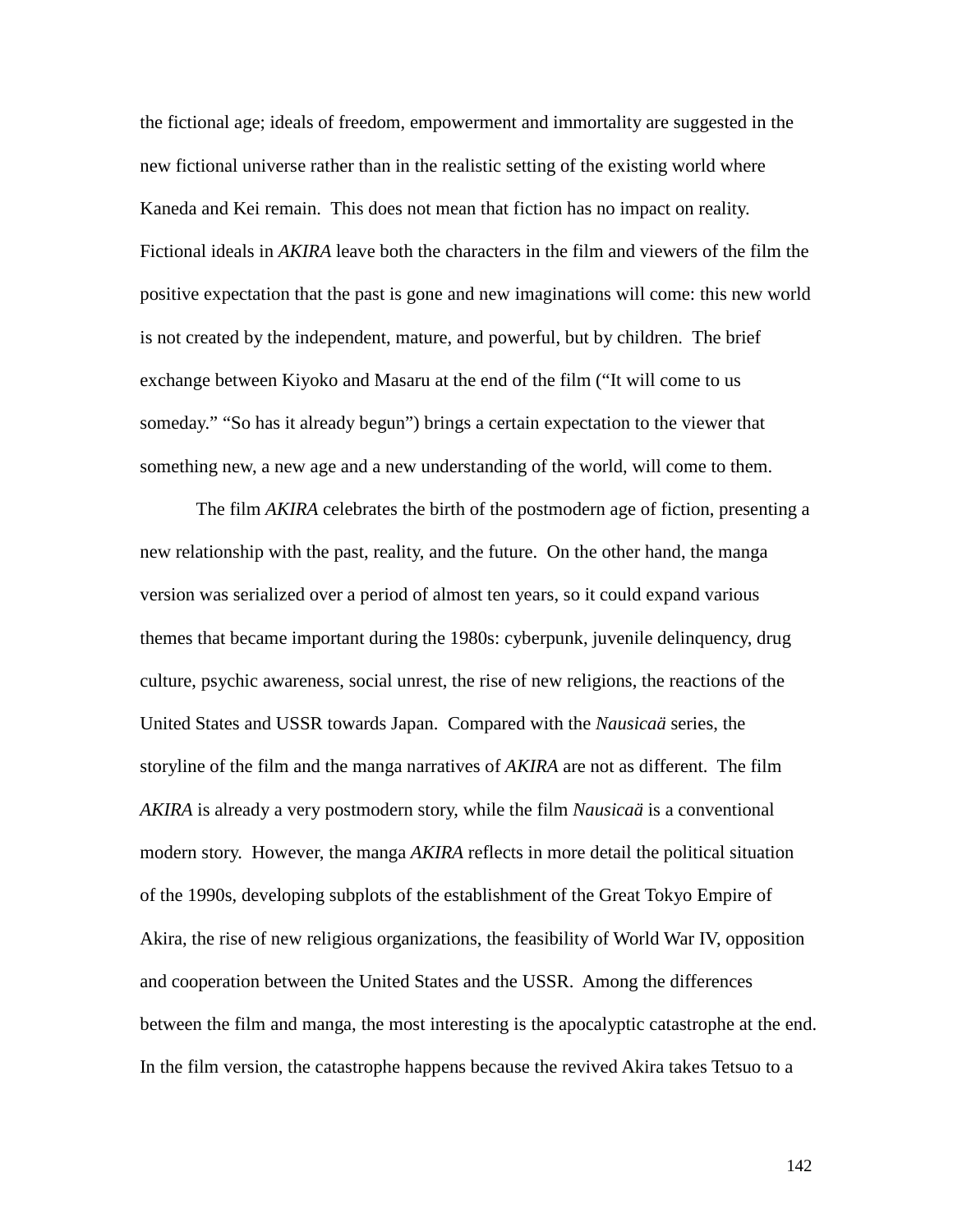different universe with the other mutant children. When Kaneda is asked whether Tetsuo is dead, he answers ambiguously. On the other hand, in the manga version, Tetsuo's power is used to neutralize Akira's energy and exterminate him. The mutant children use Kei as a catalyst, gathering all their psychic power in her, and finalize Tetsuo's power to make it equal to Akira's. Miyako says that Akira's power has the power of "plus," and Tetsuo's finalized power the power of "minus." The plan is to maximize Tetsuo's power and then collide with Akira so that Akira's power can contract.

This is very different from what happens in the film. The creation of a new universe through catastrophe in the film is one way of expressing the zeitgeist of the fictional age. The resolution in the manga, however, takes another feature of the ideal in fiction by suggesting movements of absorption and contraction. Akira symbolizes the monstrous remains of the past, especially the asset of modernity, which has been promoted as "positive." Modern ideals include territorial expansion, the diffusion of ideologies, and the amplification of production. Modernity is thus characterized as a movement of expansion with centrifugal force. Akira has radiated tremendous energy from himself and he cannot control his power, which has destroyed his identity. This implies that the proliferation of modernity is out of control. This process also can be an allegory for modern prewar and wartime Japan's increasing aggression, colonial expansion, and war crimes.

To resolve this uncontrollable state, the mutant children decide to use Tetsuo to stop the power of diffusion. They grow Tetsuo's power to equal Akira's, and ask Akira to absorb Tetsuo's power so that these two monstrous powers can be offset. Tetsuo's power reflects the international situation of Japan in the late 1980s. Japan became the second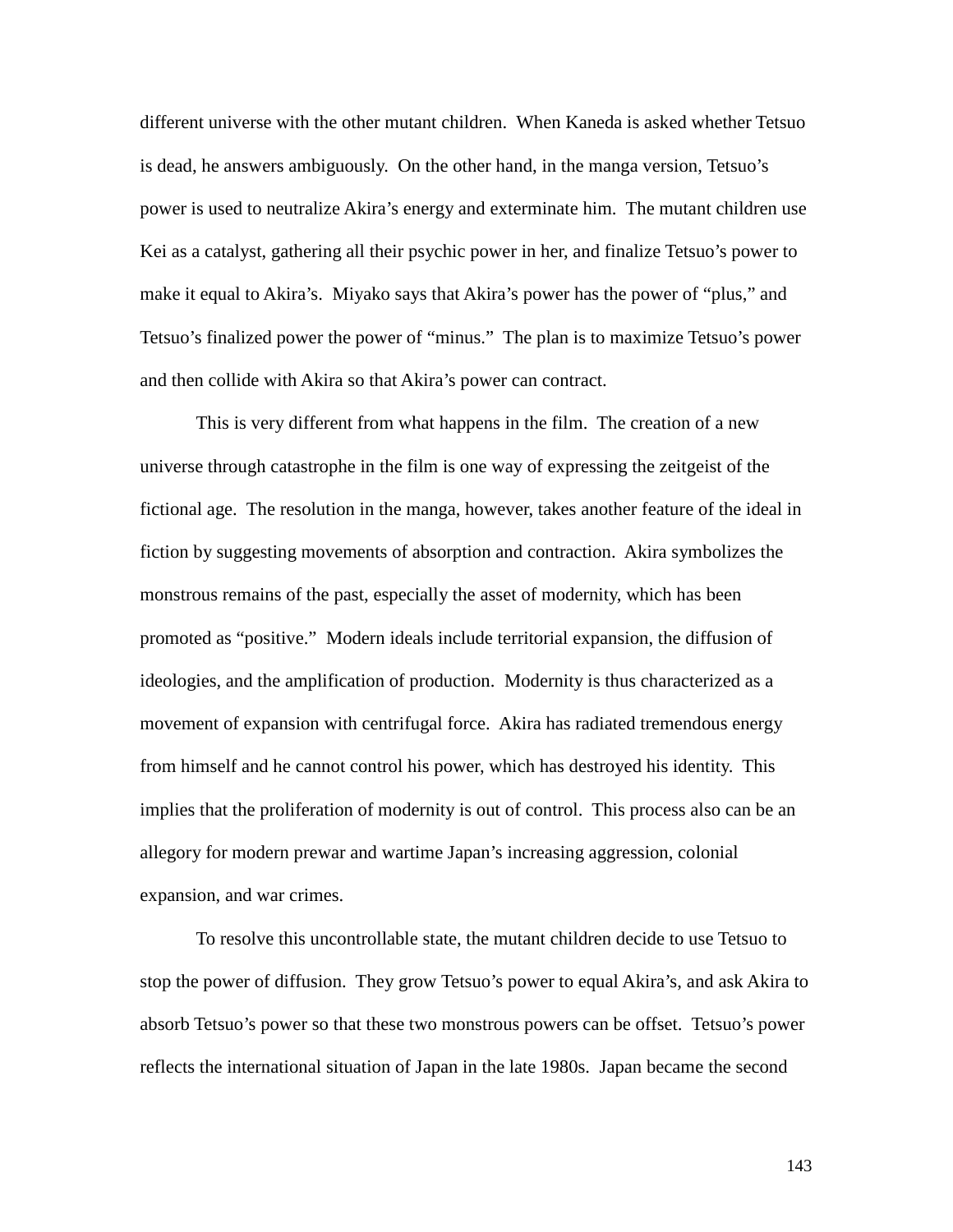most economically powerful nation in the world after suffering both defeat and the loss of national identity. It has been very difficult for Japan to develop and maintain its selfconfidence as an independent modern nation-state which can influence the world. But Japan realized in the 1980s that it had gained power and influence since its absolute defeat in World War II. This sudden empowerment is reflected in Tetsuo. The orphan Tetsuo lacks self-confidence, and even his best friend Kaneda treats him as a younger brother. This suddenly changes when he develops enormous psychic power and overcomes his miserable past. The vanity and pride of overcoming the past/modern, however, eventually leads him to lose his grounded identity; his body begins to transform into a gigantic baby-like mass taking Kaneda into his field. Akira's absorption of Tetsuo, therefore, may suggest that there is a possibility that Japan in the late 1980s truly confronted and accepted the suppressed memory of modern Japan. In the film, Akira and the mutant children take Tetsuo to a new universe, but Akira's incorporation of Tetsuo is not described. On the other hand, in the manga plot, Akira's absorption of Tetsuo indicates Japan's confrontation with defeat and its acceptance of the non-restorable discontinuity of tradition.

It is often said that contemporary Japanese culture is still influenced by the experience of World War II, the atomic bombings, and defeat. The post-traumatic experience of defeat implies that Japan has completely lost its traditional identity, and continues to influence various cultural forms in postwar Japan. For example, art critic Sawaragi Noi insists that postwar Japanese contemporary art had stayed in a "bad field," a limited condition which was defined by defeat until the 1980s. This "bad field" has no history, and is filled with countless foolish repetitions. Sawaragi argues that artists began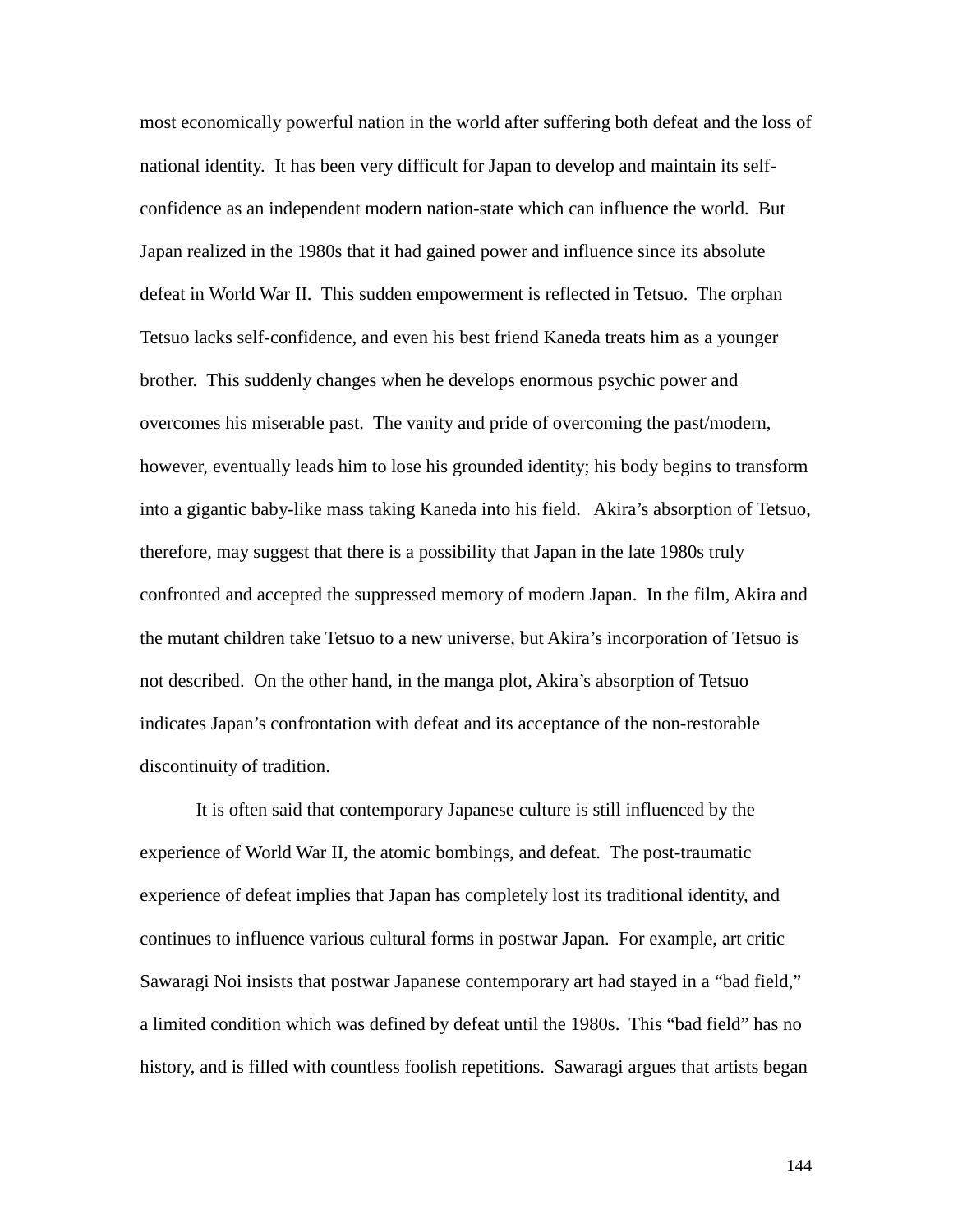to face this limited condition in the  $1990s$ <sup>22</sup> Azuma Hiroki also claims that Japan did not begin to deal with the contradictions caused by the defeat and subsequent economic growth until the 1980s, and postponed their solutions until after the 1990s. $^{23}$ 

 I would argue that Akira's absorption of Tetsuo in the manga version's ending suggests the possibility that Japanese society may have a chance to confront the meanings of the apocalyptic catastrophe and defeat objectively for the first time since the war; until the late 1980s, Japan could not fully absorb or digest the past. In the previous chapter, we saw that Oe's *The Silent Cry* attempts to pursue the reconciliation of the traditional past, the present, and the future; the story stresses the continuity of identities of nation and individual by bridging the end of Edo period, the time of the defeat, and the present. Ōe's intention is achieving the continuity of the tradition and the present. In Abe's *Inter Ice Age 4*, the narrative points out that there is a possibility that the future will be totally different from the present, yet the protagonist never accepts this discontinuity; he clings to his common sense that has derived from the past and should be maintained in the future. On the other hand, the manga version of *AKIRA* first emphasizes the destruction of identity and the discontinuity of tradition by presenting Akira as an emotionless, speechless child whose identity was destroyed when he could not control his power; Ōtomo recognizes that the past and the defeat have been severed from our present already. Then the plot makes Akira absorb Tetsuo and contract; it does not repeat the same expansion with centrifugal force as Akira. Instead, it digests the past. I would argue that the ending of the manga version of *AKIRA*, therefore, implies there is a possibility that Japan in the late 1980s can objectively accept and digest the modern sufferings of the

<sup>22</sup> Sawaragi Noi, *Nihon, gendai, bijutsu* (Japan, Contemporary, Art) (Tokyo: Shinchōsha, 1997), 12-26.

<sup>23</sup> Azuma, *Otaku*, 15.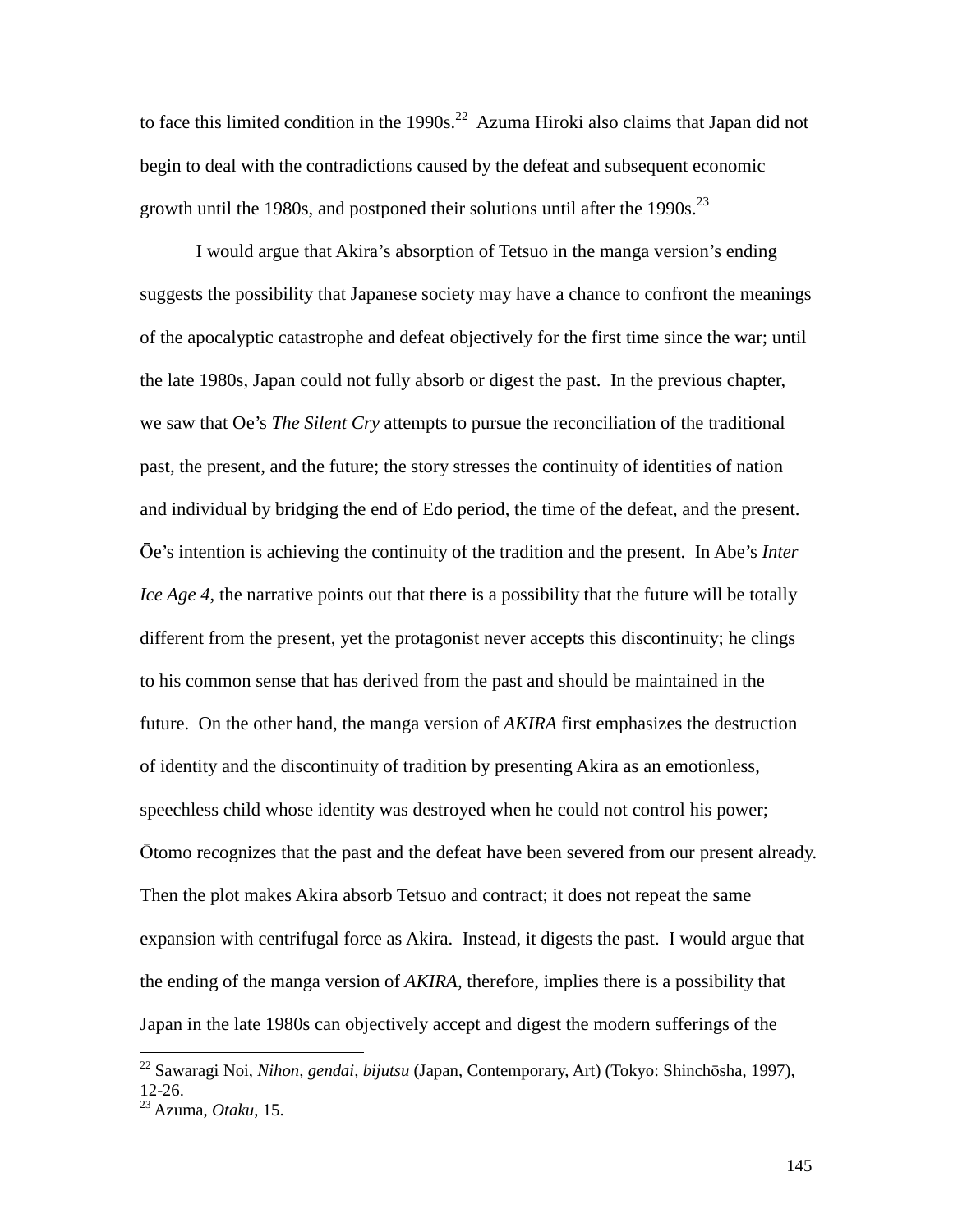defeat as major discontinuity.

When Kaneda is taken into the expanding field of Tetsuo, he views the memories of Tetsuo and the mutant children and learns the possibility of the new evolution of human beings. After Akira absorbs Tetsuo, Kaneda returns to reality to join Kei. While in *The Town and its Uncertain Wall* the protagonist returns to his ordinary reality and reconciles with past memories, Kaneda and Kei do not choose to go back their old reality; every building is reduced to piles of rubble, but Kaneda, Kei and his friends declare the continuance of the Great Tokyo Empire of Akira. They attempt to expel all the invaders, claiming that Akira is still alive within them. The manga ending reflects Japan's wish to become truly independent in international relations; it wants to be treated as a fully grown up, independent nation which rejects unnecessary interference from other powerful states.

Of course, Kaneda's vision of the future seems very difficult to make real. Ideals in the manga version of *AKIRA* still remain in the realm of fiction since, as Ōsawa insists, creation of an imaginary state (meaning independence from reality) is the core of cyberpunk ideology.<sup>24</sup> The Great Tokyo Empire is an isolated community independent from the norms set by others, so it will not be accepted as a nation-state which must comply with minimum international norms. Consequently, it is difficult to imagine that the ideal of establishing the independent state of the Great Tokyo Empire will come true realistically even in fiction. The manga *AKIRA* represents the spirit of the fictional age, yet it shows that something new may start—even if it is fictional in nature—when one truly confronts the past, understands the discontinuity between the past and the present, and has a vision for the future. The new universe of Tetsuo is created outside of reality in the film version, but in the manga Kaneda declares that Akira, Tetsuo, and the mutant

<sup>24</sup> Ōsawa, *Kyok*ō *no jidai no hate*, 49-50.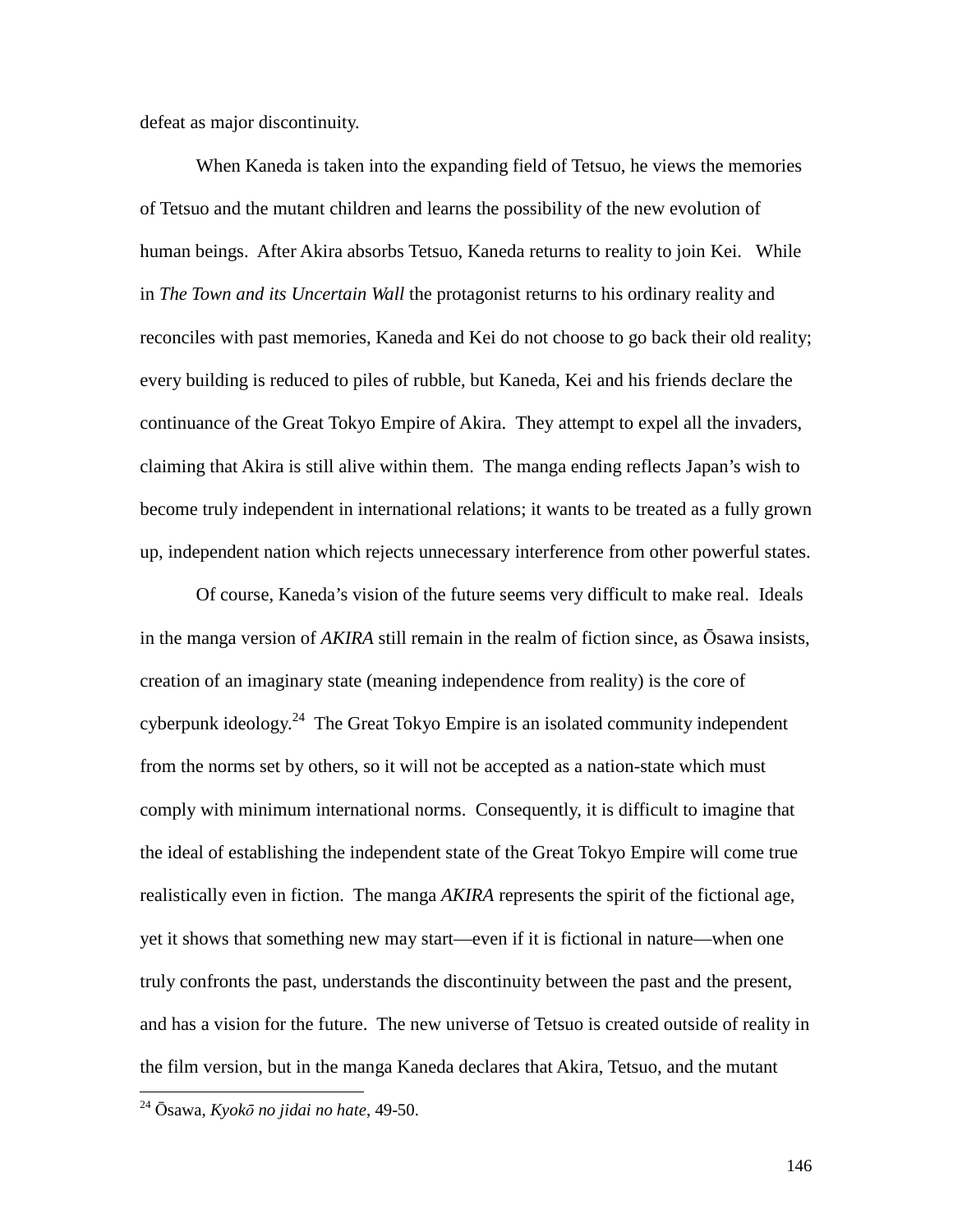children continue to live within himself and his friends. While the film celebrates the very fictional ideal of the possibility of a new universe, the manga explores the fictional ideal of gaining independence and (re)creating a new national identity in a more concrete way.

In the last scenes of the manga, as Kaneda and his gang ride through the city, the buildings reconstruct themselves, and the ghosts of Tetsuo and Yamagata riding their bikes appear on either side of Kaneda and Kei. As Susan Napier mentions, the story leaves us to decide whether this is a dream or a new tomorrow.<sup>25</sup> The audience decides whether the fictional ideal proposed in the manga narrative of becoming independent and mature even in a fictional community can have impact on our reality or not.

As we have seen, the film and the manga present different ideals: the film successfully expresses the discontinuity between the past and the present, and suggests the birth of a totally new world. On the other hand, the manga does not have the same time limitations as the film, so it expands such discontinuities further and takes the opportunity to present a challenge to the fictional ideal of overcoming the discontinuity of the past and the present. Among the works we have seen so far, the manga version of *AKIRA* was written in 1990s while the others were created in the 1980s, showing that Sawaragi's argument that artists came to face the trauma of war directly in the 1990s is equally applicable in the world of fictional narratives.

As we have seen, these three popular works of 1980s literature, film and manga manifest a shift from modern to postmodern apocalypse, demonstrating changes in the ways ambiguities are depicted and what visions of the world after the apocalypse are presented in that period. *The Town and its Uncertain Wall* and the film *Nausicaä* attempt

 $\overline{a}$ 

<sup>25</sup> Napier, *The Fantastic in Modern Japanese Literature*, 217.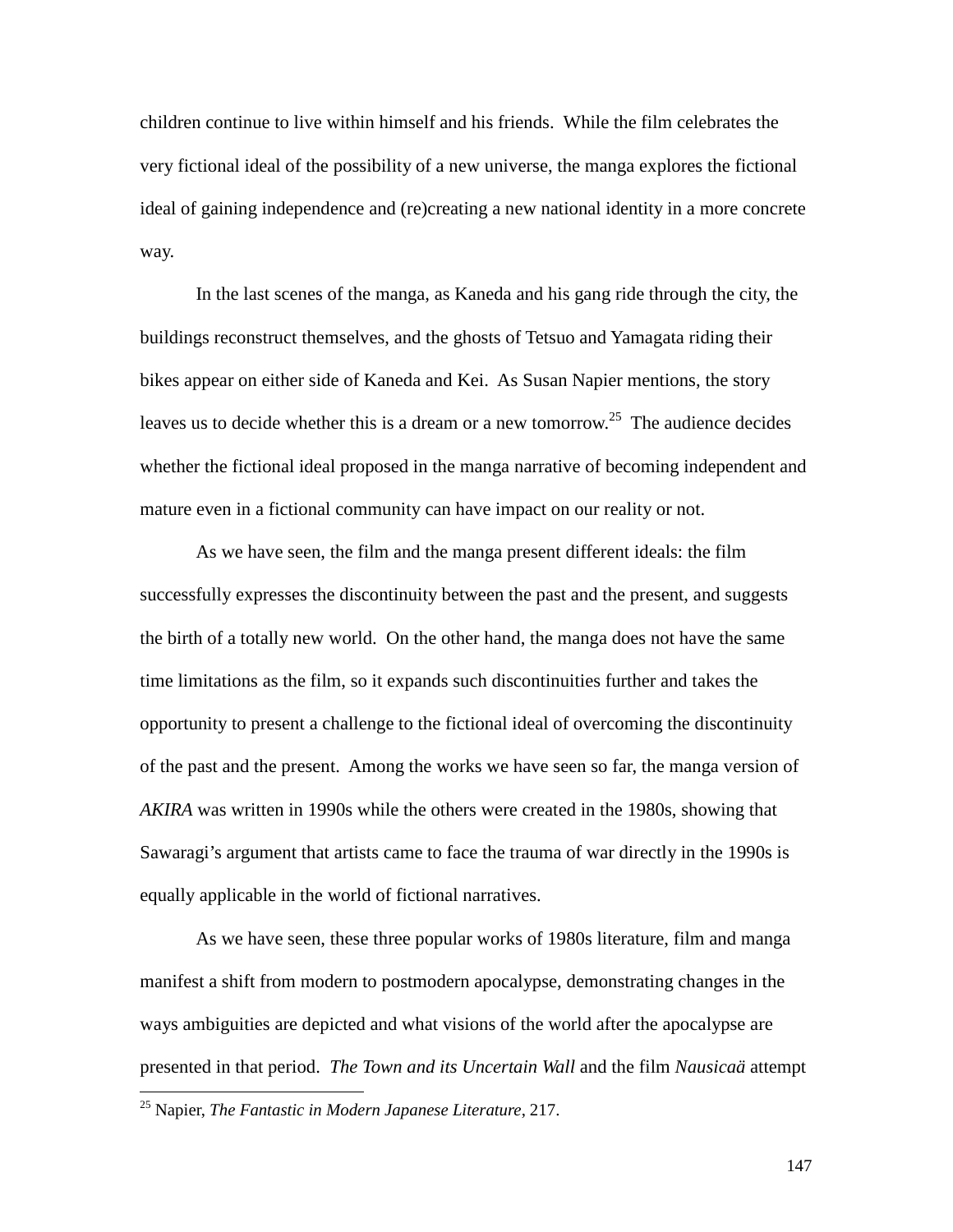to reconstruct a meta-narrative and consistent identity in realistic settings through apocalyptic crisis, but the manga version of *Nausicaä* points out the impossibility of making these ideals come true in reality. *Hard-Boiled Wonderland and the End of the World* and the film version of *AKIRA* recognize the discontinuity of the past and identity and present the new possibility of having ideals in a new fictional world. The manga version of *AKIRA*, accepting the discontinuity of time and identity, tries to establish a new identity and vision that is fictional yet concrete through apocalyptic catastrophe. The difference between modern and postmodern apocalypse is manifested in the understanding of time. While the modern apocalypse of Ōe and Abe is based on the linear understanding of time, some postmodern apocalypse begins to introduce different schemes. *The Town and its Uncertain Wall* and *Nausicaä* still operate according to the linear understanding of time, while *Hard-Boiled Wonderland* and *AKIRA* explore multiple linear timelines, presenting time both in reality and in newly created worlds.

The shift from modern to postmodern apocalypse can also be observed in the changing functions of apocalypse as a tool. These works target younger males more than do modern apocalyptic stories, although the works of Murakami and Miyazaki attract a considerable female audience. These apocalyptic works help the younger generation who have already observed failure of political movements in the 1960s and 1970s to face issues of trauma and defeat. It seemed that Japan had recovered from the damage of the war by the 1980s, yet the country still remained under the influence of the United States and the unstable conditions of the Cold War. Practical political movements that attempted to regain some political independence from the United States and the selfcriticism of Imperialism in the war period could not improve the position of Japan in the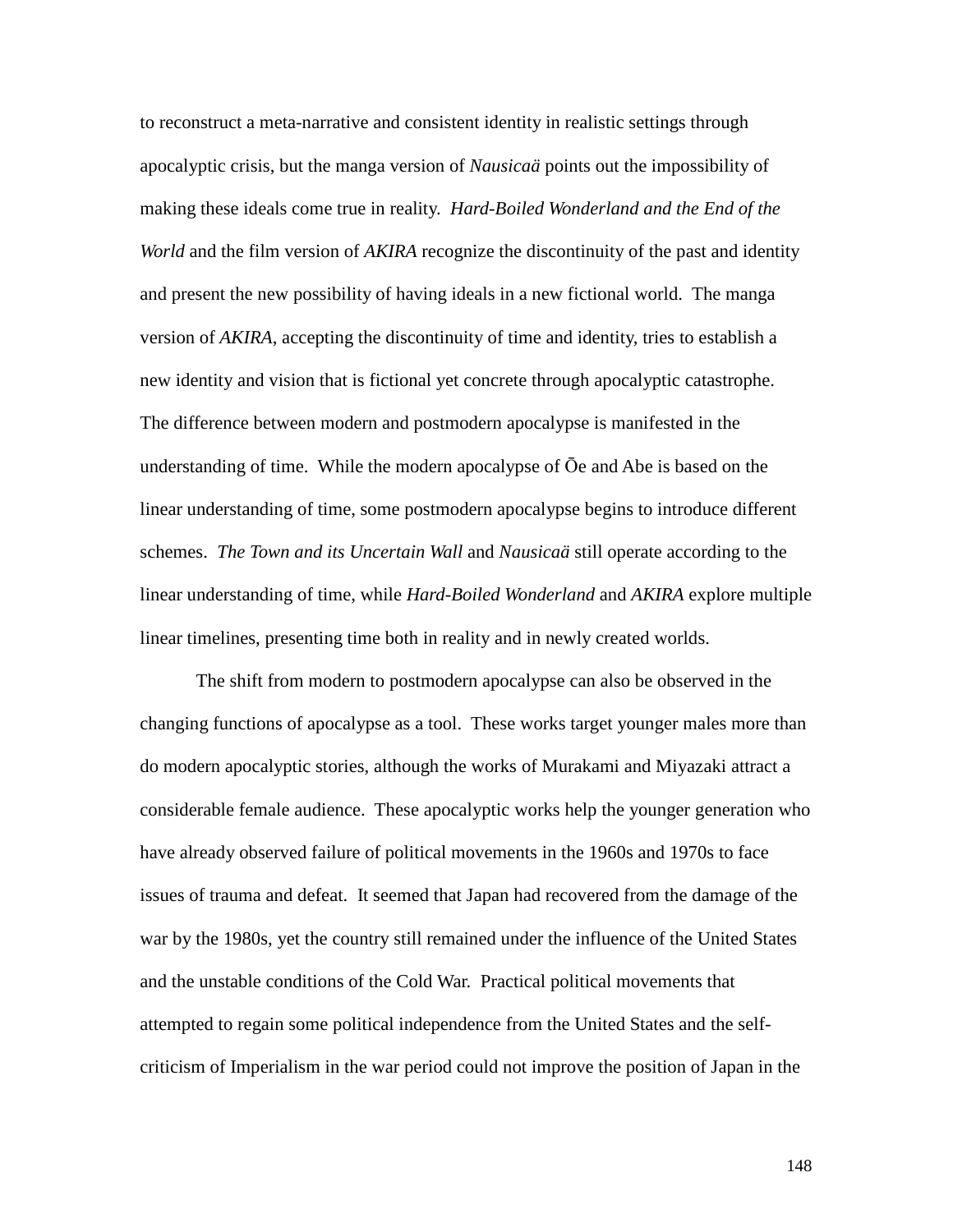ongoing tension in international relationships, or stabilize the fluid identity of Japan and young Japanese males who no longer had the opportunity to join major political movements. Consequently, apocalyptic fiction in the 1980s began to offer new visions to cope with the trauma of the defeat in fictional space: being responsible for one's own inner world; abandoning efforts to make modern ideals of progress come true; and questing for ideals even in a new virtual-realistic world can be ways of acting against power and of reevaluating the new identity of Japan and its youth in the 1980s.

## **The Weakening of "the Middle Field"**

As ideals and visions move from reality to fiction another important change follows. Through these works we have discussed, a new direction in the relationship between self and other is indicated. These apocalyptic fictional works quest for an ultimately direct communication between self and Other. *Hard-Boiled Wonderland* is the least direct in this regard for it does not incorporate supernatural elements in its plot. However, the ending, in which the protagonist lives eternally inside himself, shows that there is no space of Otherness in his last stop. His world is made of his subconscious, and the others in his town are part of himself. He learns to read the lost memories and emotions of the Librarian little by little through the skulls of unicorns. He eventually decides to live with her in the forest, recovering her lost memories and retelling them to her, and it is indicated that their relationship will be much closer in the forest it was in the town. However, the Librarian, who appears to be an important Other to the protagonist, is in fact part of his memory.

*Nausicaä* exhibits a more obvious tendency for direct communication with others.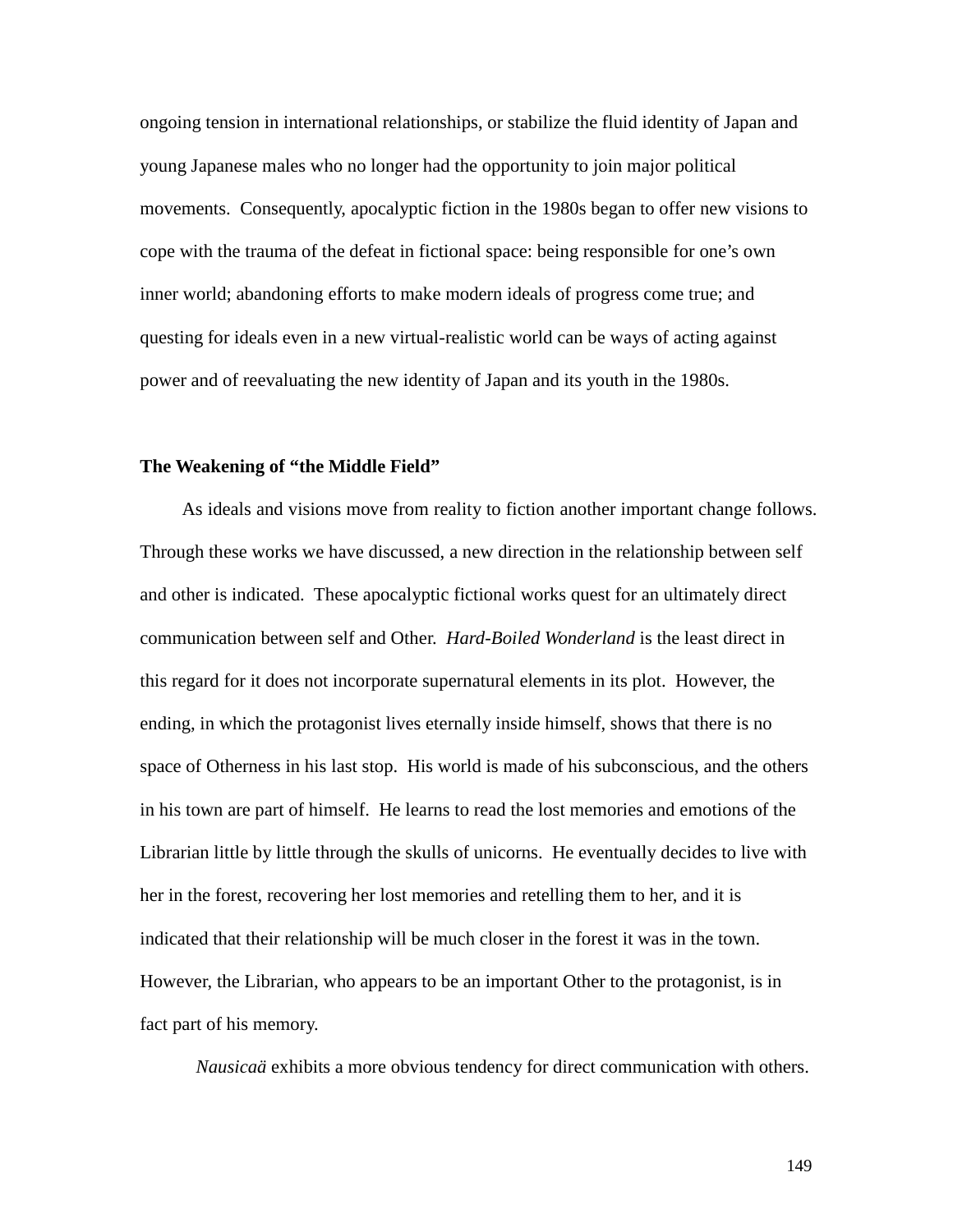The heroine Nausicaä is a human being who can communicate with the Ohmu and other insects. In the manga version, she has telepathic ability, reading the minds of other humans and animals. The Ohmu, the monks of the Dorok, and the forest people can read her mind and help her out of danger, and telepathic communications between Nausicaä, her friends, and the insects save her life on a number of occasions. The story depicts a world where every living thing can communicate and live harmoniously as the ultimate ideal, rather than the world of new purified, improved human beings who are programmed to be moralistic. To achieve this goal, direct communication helps to mediate between humans and other living things.

*AKIRA* can be considered the clearest example of the desire for direct communication. In the ending of the manga version, Kaneda sees the memories of the mutant children by being absorbed into the mass of Akira/Tetsuo and learns how they were included in the experiments of developing their supernatural power. When Kaneda asks them whether their power brings only unhappiness at the cost of their ordinary life, Kiyoko replies that their power enables them to gain true friends with whom they can communicate without language. They can understand each other with their direct communication by reading minds. Miyako explains to Kaneda that this is the new choice for human evolution.

The desire for direct communication in 1980s apocalyptic fiction may be a reflection of the boom in interest in the supernatural in Japan in the late 1970s and early 1980s and the influence of the worldwide New Age movement that seeks the "one-ness" of the universe. It might also be argued that the desire for direct communication is a Buddhist ideal. However, when we consider that this type of communication was often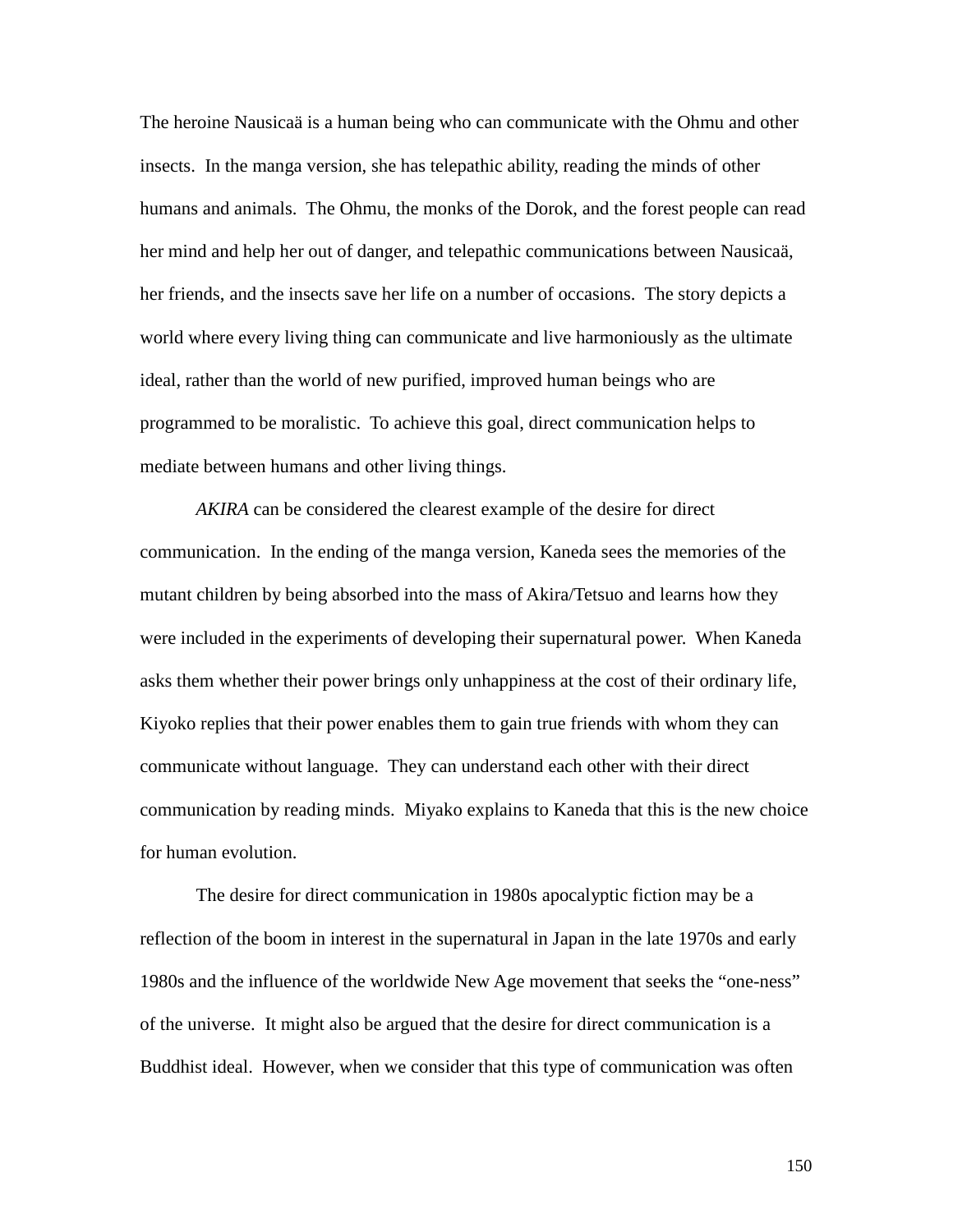described not in the context of a religious or social movement but in apocalyptic fiction in the 1980s, the most plausible reason for this boom is related to changes in the community of postmodernized Japan; when visions are shifted from reality to fiction, the influence of societies and communities that offer us reality became gradually weakened. This tendency of the withering of middle ground/communities and societies can be detected in these three major works in the 1980s, but they at least depict society. As discussed in Chapter Two, however, the middle ground is less and less visible in apocalyptic fiction after 1995. Further, it is worth noting that the trend of the desire for direct communication is now becoming realized in the field of contemporary technology; there is ongoing research on things like non-verbal communication through human neurons and contact lenses with database functions, and some of these technologies will soon be in actual use.<sup>26</sup> These developments show that we are increasingly losing the influence of the Symbolic in the real world we well as in our imagination. When the Symbolic becomes absent, we leave the fictional age behind and enter the new zeitgeist after 1995, the zeitgeist Azuma terms the animal age and Ōsawa terms the age of impossibility, and encounter the new trend of *sekaikei* apocalypse. This trend will be explored in the next chapter.

<sup>26</sup> "Next World: Future Super-Human," *Chiky*ū *Doramachikku* (The Dramatic Earth) (Tokyo: NHK, July 22, 2010).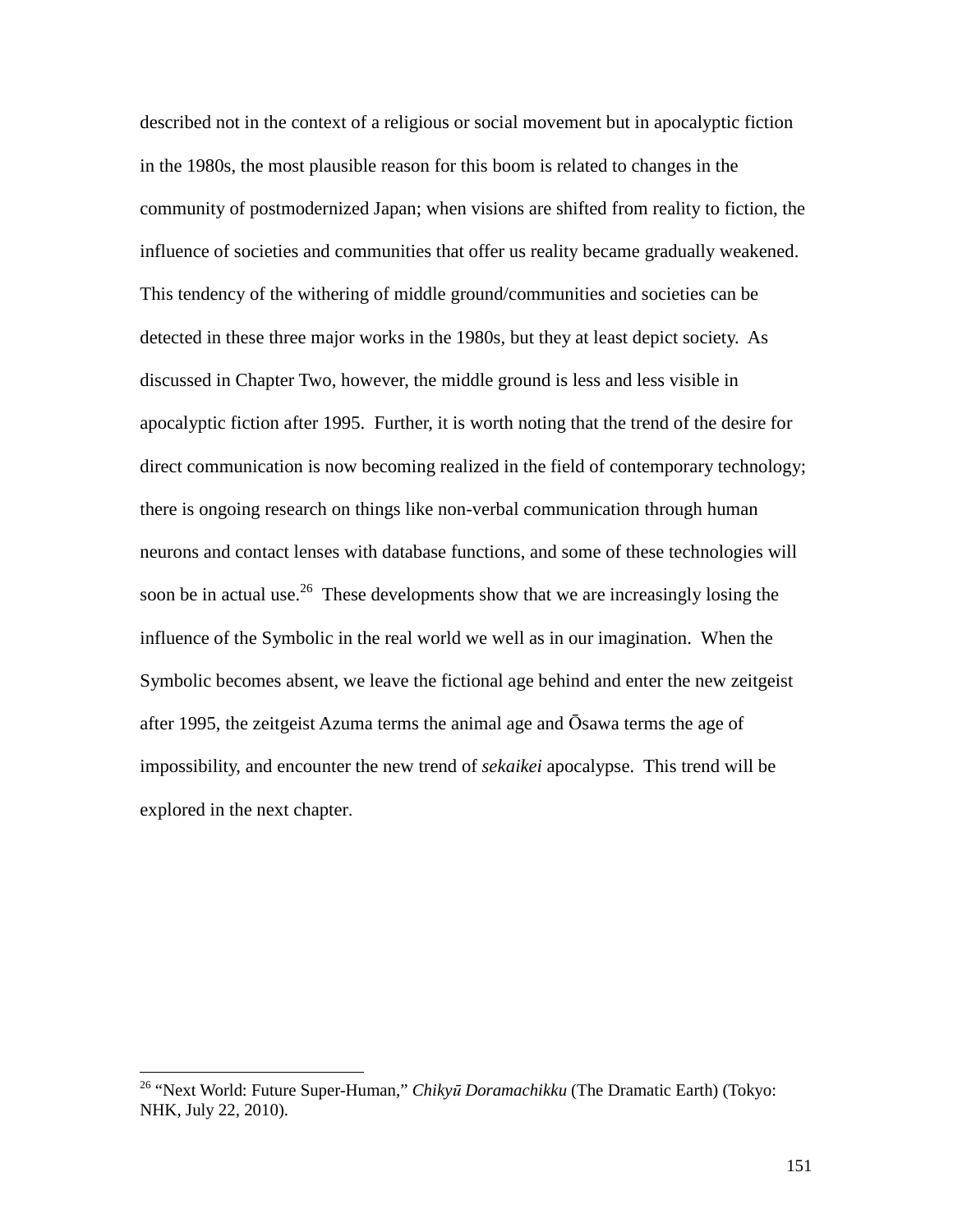#### **Chapter Five**

#### **Apocalyptic fiction after 1995 –** *sekaikei* **works**

Two apocalyptic events in 1995, the Kobe Earthquake and the sarin attack, revealed the fragility of the Japanese infrastructure and emergency system that had previously been thought inviolable, secure and coordinated, and that human lives can come to a sudden, violent end even in a highly modern society. These revelations led to the manifestation of the uncanny Other within the self and the limitation of the fictional age. We have seen that from the 1970s to the early 1980s, apocalyptic fiction portrayed the quest for ideals in reality in order to solidify grand narratives and to maintain the concordance of beginning, middle, and end; they strongly reflect the idealistic age, relying on a linear understanding of time. From the mid 1980s, however, apocalyptic fiction shifted to describing ideals being sought in fictional settings; it no longer strove for the recreation of ideals and grand narratives in reality, and instead set them in explicitly fictive space by introducing multiple linear timelines. In what ways, then, was apocalyptic fiction changed by the experience of these two incidents in 1995 and subsequent social issues? In seeking the answer, many Japanese cultural critics refer to one of the most influential animations in contemporary Japan.

## **GAINAX's** *Neon Genesis Evangelion*

Broadcast in 1995, *Neon Genesis Evangelion* originally consisted of twenty-six television episodes first aired on the TV Tokyo network from October 4, 1995 to March 27, 1996. The original story was produced by the animation studio GAINAX, and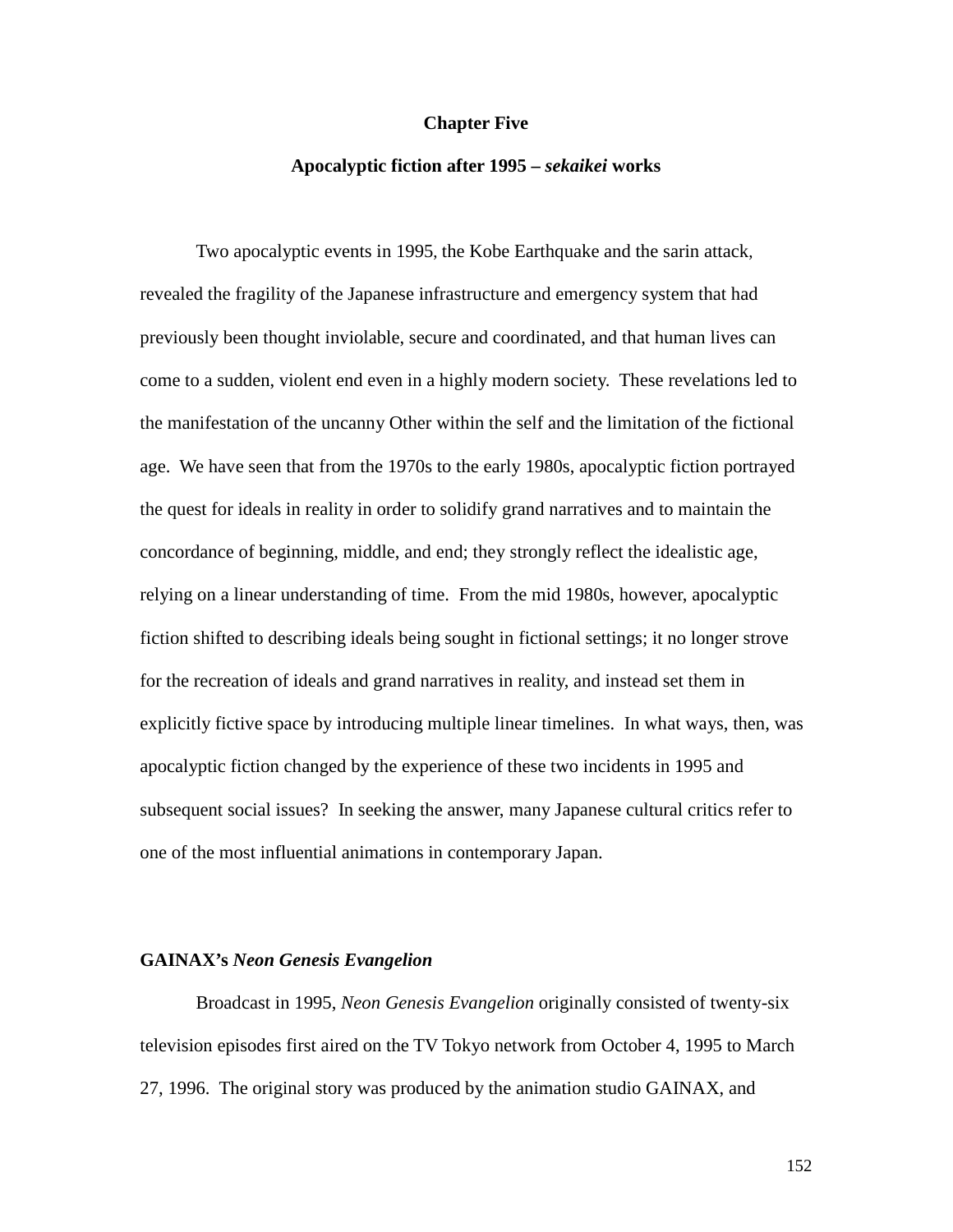directed by Anno Hideaki. It was later aired across Japan by the Anime Satellite Television Network. The series won the Animage Anime Grand Prix prize twice: in 1995 and 1996. Three animated films of *Neon Genesis Evangelion*, directed by Anno Hideaki (b. 1960), were released in 1997 and 1998 through Tōei, and attracted a considerable audience despite for the most part retelling the TV version.<sup>1</sup> The animation was extremely successful, drawing a large audience, international as well as domestic, and has spawned countless derivative works including figure products, game software, derivative manga stories/novels, and even *pachinko* machines.<sup>2</sup> It also influenced subcultural creators and inspired a number of imitators.

Twelve years after the original animation was broadcast, a new animated film series consisting of four movies called *Rebuild of Evangelion* [sic] is currently in production. The first three movies will be an alternate retelling of the TV series, including new scenes, settings, backgrounds, and characters, and the fourth will have a completely new conclusion. The first of the new movies was released in Japan on September 1, 2007 as *Evangelion: 1.0 You Are (Not) Alone*. The second, *Evangelion: 2.0 You Can (Not) Advance* debuted in theaters on June 27, 2009. The gross revenues of *Evangelion 1.0* total some twenty million yen, despite its similarity to the original TV series.<sup>3</sup>

*Evangelion* is still considered one of the most powerful currents in Japanese

<sup>&</sup>lt;sup>1</sup> The first two films, *Shin seiki Evangerion gekijō-ban: Shito shinsei* (Evangelion: Death and Rebirth) and *Shin seiki Evangerion gekij*ō*-ban: Air/magokoro wo, kimi ni* (The End of Evangelion) were directed by Anno Hideaki and distributed by Tōei in 1997. The third film, *Shin seiki Evangerion gekij*ō*-ban: DEATH (TRUE)*²*/Air/magokoro wo, kimi ni* (Revival of Evangelion) combines the first two films and was directed by Anno and distributed by Tōei in 1998.

 $2^2$  The TV series has so far been aired in twenty-five countries.

<sup>&</sup>lt;sup>3</sup> Detailed information on the success of the new series can be found at http://www.evangelion.co.jp/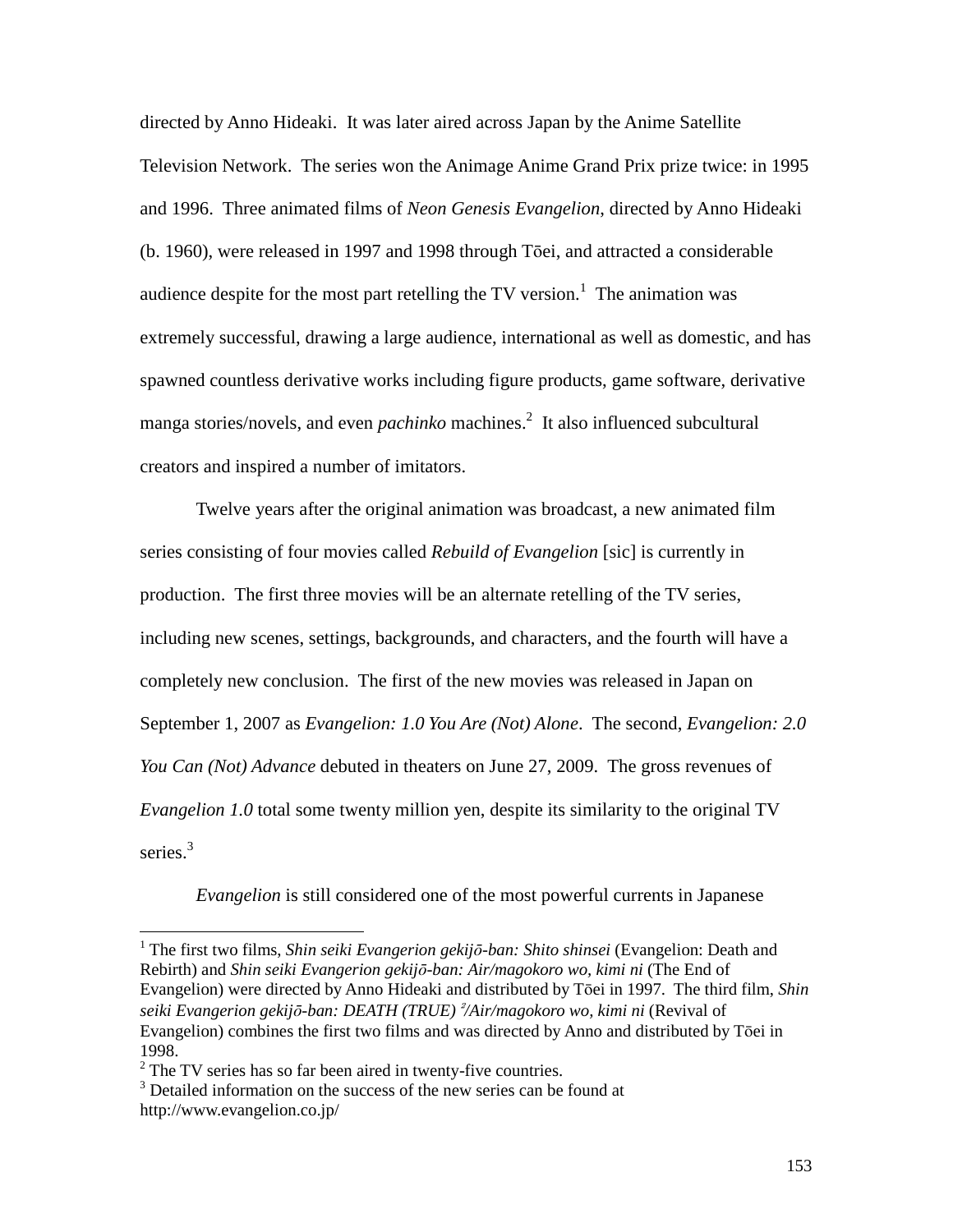subculture. The television series established a number of recognizable features for the franchise: a stock set of distinctive characters; a focus on philosophical, psychological, and religious themes; and an idiosyncratic vocabulary of symbols and allusions drawing heavily on Christian and Kabbalistic symbolism, Buddhism, and Japanese subculture. Due to its techno-mechanical SF focus, the animation's primary target was teenage to young adult males, but its charming characters and various themes also attract female fans. In this chapter, I concentrate on examining the original TV series aired in 1995- 1996 and the film *Shin Seiki Evangerion Gekij*ō*-ban: Air/Magokoro wo, kimi ni* (The End of Evangelion, 1997) which contains alternate episodes or a "real world" account of the twenty-fifth and twenty-sixth episodes of the TV series.

In the year 2000, according to the *Evangelion* story, came the Second Impact, a global cataclysm which almost completely destroyed Antarctica and led to the deaths of half the human population of Earth. It caused a devastating change in the Earth's axial tilt, leading to climate change, geopolitical unrest, the nuclear destruction of Tokyo-1, $4$ and a crisis in the international economy. The cause was ostensibly a meteorite hitting Antarctica, but in fact the cause was contact with and experimentation on the first of what are collectively called the Angels: Adam. Angels are monstrous extraterrestrial antagonists who continue to regularly attack Tokyo-3, a militarized civilian city which is intended to become the new capital. The mysterious and sinister organization Seele and the paramilitary organization Nerv, which is headquartered in Tokyo-3, are conducting research on the Second Impact. Nerv's central mission is to locate the remaining Angels and to destroy them to save humanity.

<sup>&</sup>lt;sup>4</sup> Tokyo-1 is the original Tokyo, now in ruins. The new capital of Japan, located in Nagano Prefecture, is called Tokyo-2; the government relocated there after the destruction of Tokyo-1.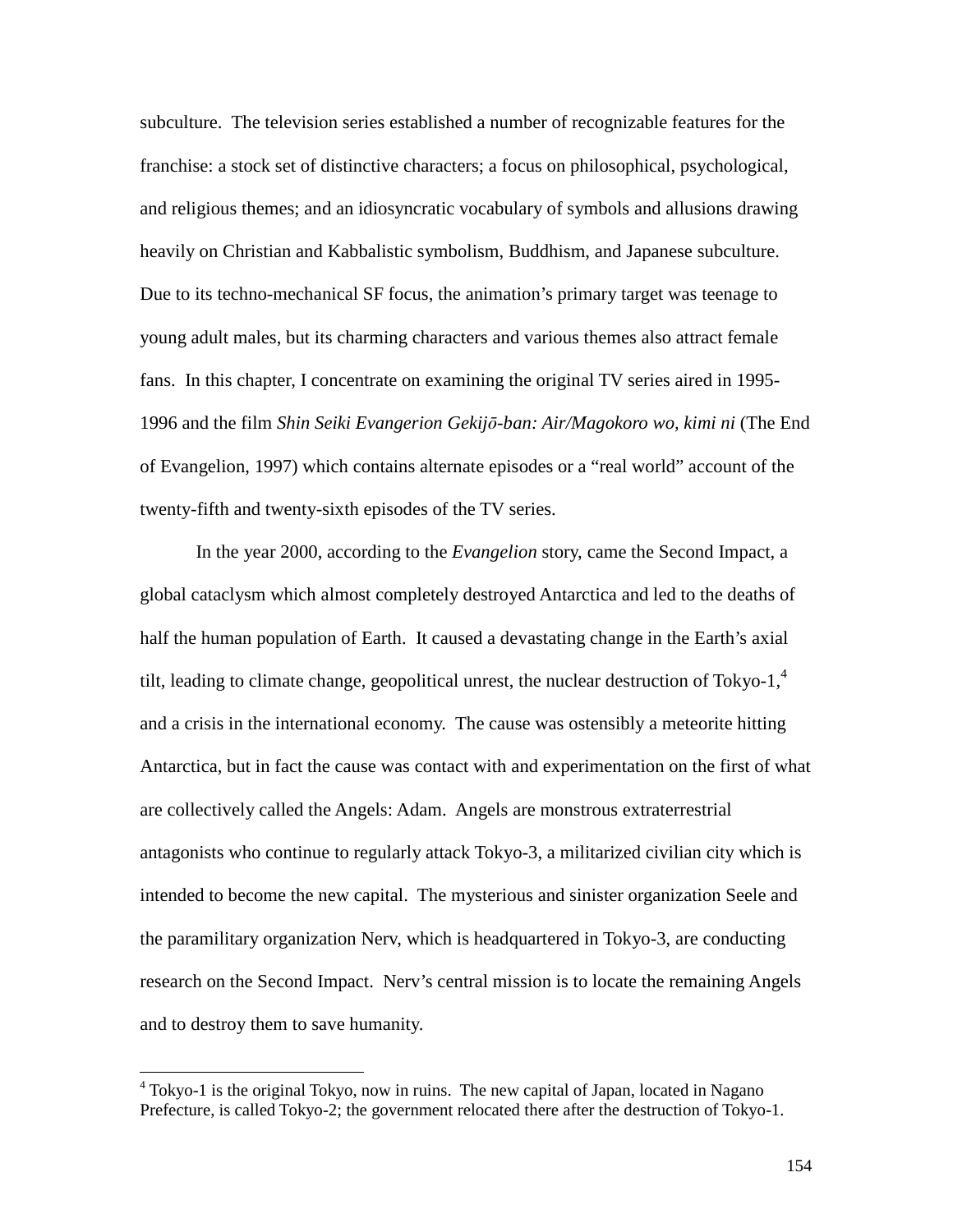In 2015, as the first episode of the *Evangelion* TV series opens, Tokyo-3 is under attack by Angels. Conventional weapons prove ineffective, largely due to the Angels' projected force field, the AT Field.<sup>5</sup> Nerv takes command of the battle, and is able to defeat the Angels using biomechanical mechas called Evangelions (Evas). Not knowing why Ikari Gendō, his coldly distant father and commander of the Nerv, has summoned him, fourteen year-old Ikari Shinji arrives in Tokyo-3 just as the third Angel attacks the city. Gendō orders Shinji to fight, and Shinji reluctantly agrees to pilot Evangelion Unit 01. After the battle, Shinji moves in with Captain Katsuragi Misato, who takes the role of his older sister/mother. He and Ayanami Rei, a fourteen year-old girl, battle the successive advances of the Angels together and are later joined by Soryū Asuka Langley, pilot of Unit 02.

The first sixteen episodes in the television series deal mainly with the adventures of Shinji and the other pilots as they battle the Angels: in other words, they are conventional robot anime. After the sixteenth episode, however, *Evangelion* shifts to explore more psychological themes, mainly Shinji's inner conflict and identity crisis. The later episodes center on Shinji's unstable mental condition, while gradually revealing the ultimate plan of Nerv and Seele: the Human Instrumentality Project. The purpose of this project is to force the completion of human evolution; they plan to break down the AT fields that separate individual human beings in order to reduce all people to one entity: a supreme being, the next stage of humanity, ending all conflict, loneliness and pain brought about by individual existence.

In the last two episodes of the TV series, it is hinted that Gendō and Rei initiate

 $<sup>5</sup>$  Near the end of the film version it is explained that every human being also has an AT field,</sup> which is the wall that separates the mind of one individual from another. These AT fields become important later in the story, as discussed on the next page.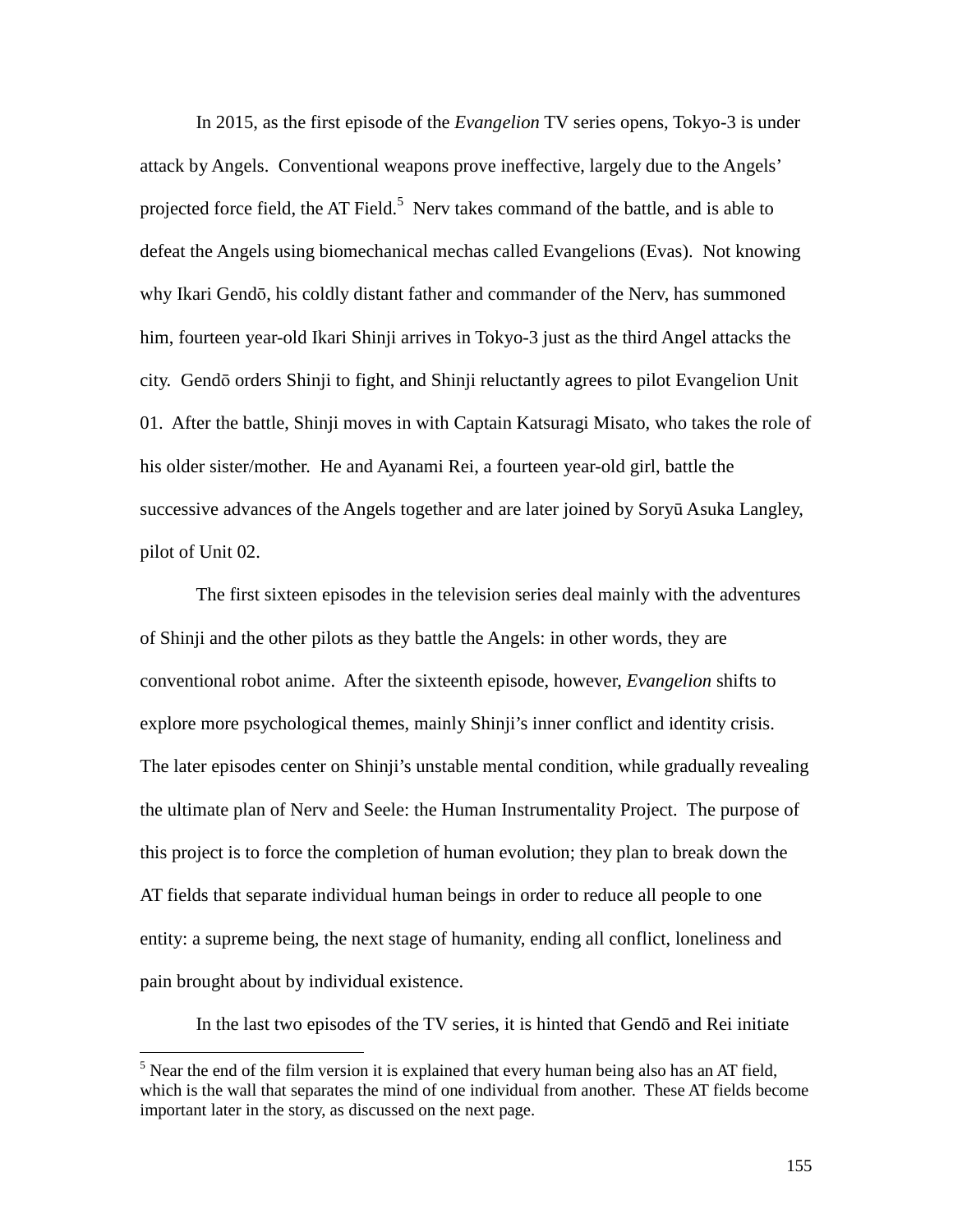the Human Instrumentality Project, but the actual events are not fully described. Instead, the stories continue to focus on Shinji's inner psychological world. The ending concerns Shinji's conflict over his identity and a brief interlude depicting an "alternate" *Evangelion* universe with the same characters but apparently in the school comedy genre. Finally, Shinji concludes that life could be worth living and that he does not need to pilot an Eva to justify his existence. He says farewell to his father and mother, and is congratulated by all the characters in the final scene. Importantly, however, this whole sequence of the affirmation of his identity has only happened within his mind; the story ends without revealing what actually happens.

*Neon Genesis Evangelion* is part of the genealogy of super robot/mecha animation that includes *Mazinger Z* (known outside Japan as *Tranzor Z*) in the 1970s and *Mobile Suit Gundam* in the 1980s. A super robot or mecha is a mechanized war vehicle, generally a large humanoid robot—in most cases they move by walking, frequently bipedally, and have arms with prehensile hands—which is driven by a pilot, most often a boy, who fights enemies. However, while ordinary mecha stories describe the growth and maturation of the young protagonist, *Evangelion* does not explicitly portray Shinji's growth. Rather, it emphasizes the dark, bleak aspects of the process of growth; it foregrounds his withdrawal from conflict with his father and from his responsibility to save the world, and the psychological collapse he suffers as a result of the ensuing trauma.<sup>6</sup>

*Evangelion* is also in the tradition of apocalyptic stories that have been popular since the 1970s. Conventional SF anime usually explains the reason for the apocalyptic crisis affecting the world, and provides a vision of the world after the crisis. The TV

<sup>6</sup> Ōtsuka and Sasakibara, *Ky*ō*y*ō *to shite no manga, anime*, 80, 189.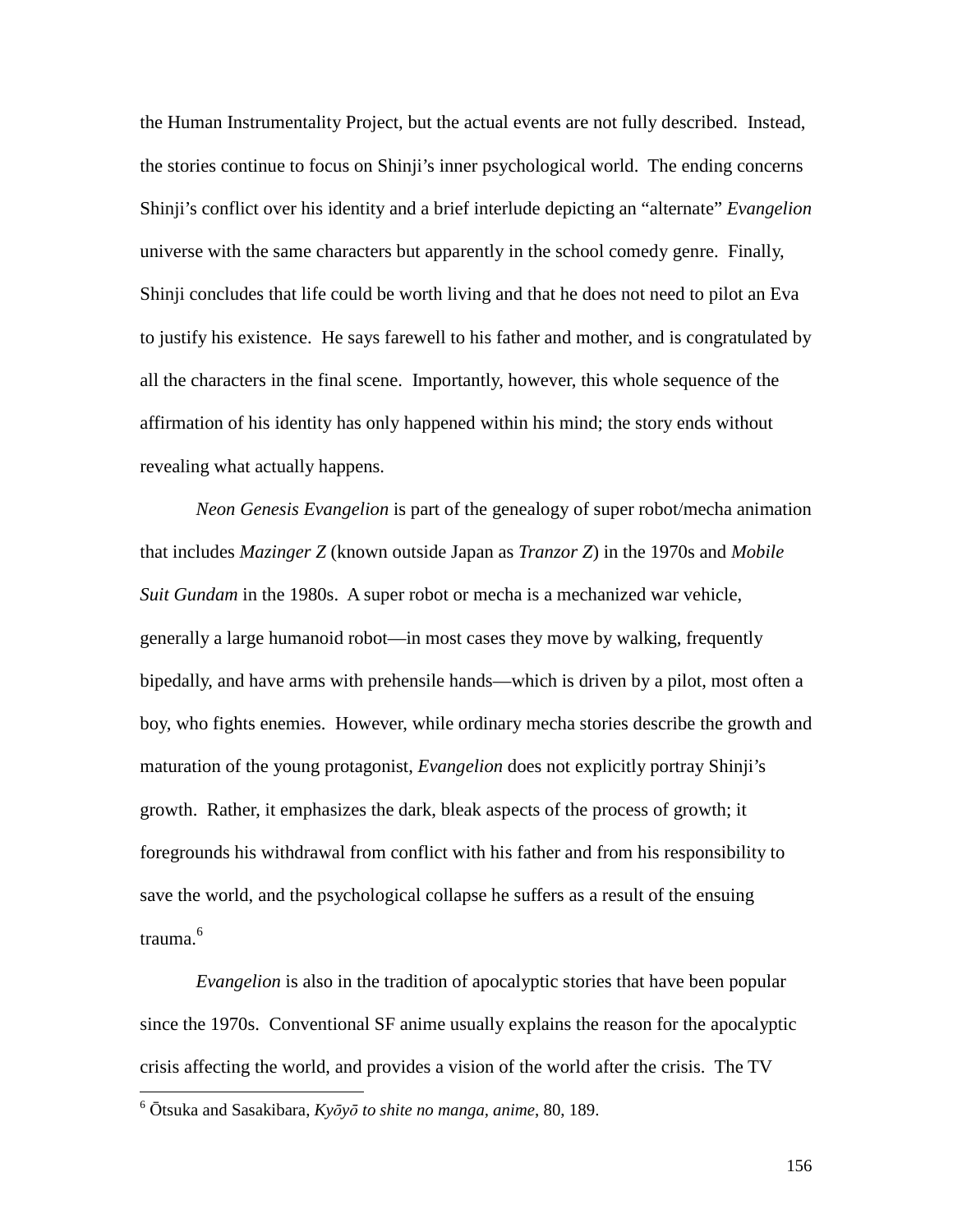series *Evangelion*, in contrast, dispenses with explanation even of such basic things as why the enemies are called Angels and why they attack humans. The latter episodes do describe Shinji's inner world, but crucially not what actually happens in the Human Instrumentality Project, and what will result from the apocalyptic catastrophe. In this sense, *Evangelion* is an unconventional work based on conventional themes and motifs of apocalypse.

We have seen that an apocalyptic system usually contains opposing values. Premodern apocalypse tends to emphasize the binary opposition between the two poles, while modern apocalypse sees the dialectical use of such conflicting values leading to progress. In postmodern apocalypse, however, the distinction between opposing values becomes blurred. The endings of premodern apocalyptic stories promise the reaffirmation of life over death, and the manifestation of clarity and truth over mystery and doubt. Modern apocalypse uses the binary system to bring progress and unification or to critically reconsider the present and the future. As we have seen in narratives from the 1980s like *Hard-Boiled Wonderland and the End of the World*, the manga version of *Nausicaä*, and *AKIRA*, however, such a binary system is inconsequential in postmodern apocalypse, where moral standards and social ethics are nebulous, equivocal, and problematic.

In *Evangelion*, this binarism is further deconstructed. For example, society is insignificant in the story, and moral standards and social ethics are increasingly unimportant. Questions of what is good/evil, what is pure/dirty, and the difference between life and death are not presented in the story, and community and society as the foundations of morality are very weak. Instead, Seele and Nerv are depicted as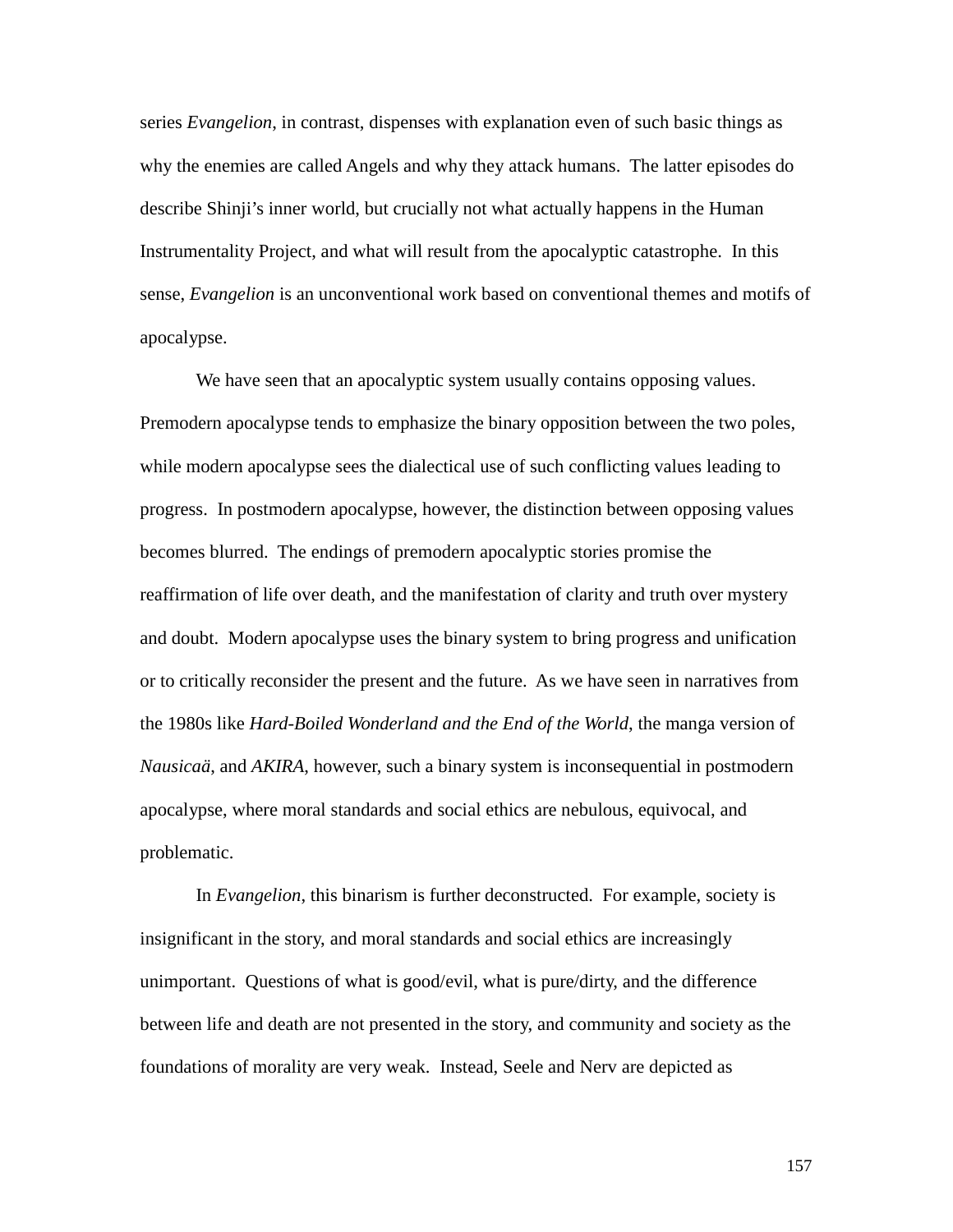representing society and larger communities. However, Seele is a privileged, secretive society and its reason for pursuing the Human Instrumentality Project is obscure. Nerv's reason for cooperating with Seele is similarly obscure. These organizations have the extraordinary power to control information, and ordinary people, even those, like Shinji, who work for Nerv, rarely know the reasons for the crises presented in the narrative. In addition, both organizations are international, and Japan as a nation is seldom depicted in the story.

Conversely, in *Hard-Boiled Wonderland* it is at least clearly described what the System/the Factory does and for what purpose. The characteristics of the nations and the cause of the war are fully explained in *Nausicaä*, and the intentions of the Japanese government and the anti-government guerrillas are clear in *AKIRA*. On the other hand, *Evangelion* does not reflect a national frame at all, and the goals and intentions of international organizations remain mysterious. The audience is never afforded the means to judge what is good or bad, what leads people to live or die, and what facilitates or impedes progress. Moreover, these organizations and their plans totally disappear in the last two episodes of the TV series, along with all indication of what is happening outside Shinji's inner world.

As the relationship between self and society becomes less clear, the relationship between self and Other becomes increasingly important. Shinji reluctantly agrees to pilot an Eva but he does so in order to feel worthy of existing and to gain his father's recognition, not to save the world or the injured Rei. He continues to pilot the Eva since he has nowhere else to go, not because he desires to destroy the Angels—indeed, Shinji does not even know why they are attacking, or why his father is so deeply involved in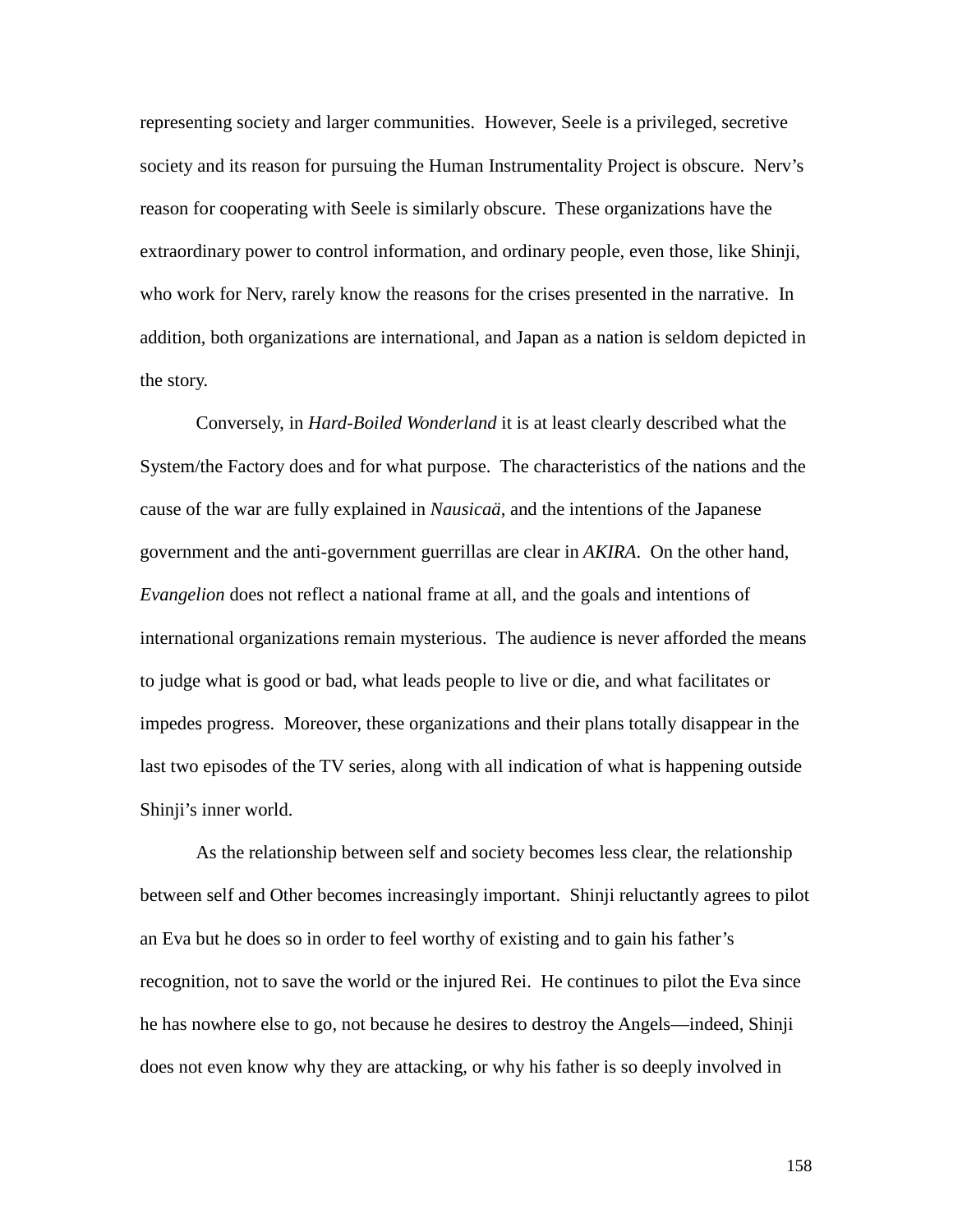this crisis. He cannot find meaning in his life except in his special status as an Eva pilot. In *AKIRA*, Tetsuo's personality changes when he is empowered. Shinji, however, does not appear to change much even after he becomes an elite pilot charged with saving the entire world: difficulties in his relationship with his family and friends are more Shinji's concern.

For Shinji, Others in the story include his father, his colleagues Asuka and Rei, and the Angels. Kasai Kiyoshi argues that it is obvious that *Evangelion* does not aim to depict a modern narrative of maturation wherein a son becomes an adult by symbolically killing his father. The Freudian Oedipal model works as follows: the father controls access to the mother's body and frustrates the son's desire for her. The boy rebels against the father, but does not achieve union with the mother; instead he obtains a woman of his own and becomes fully independent and mature. In this case, in contrast, the father actually forces a complete physical and spiritual union between mother and son: Shinji's mother Yui, it emerges, was the creator of Eva-01, and her soul and body were merged into it. Thus Shinji and his mecha have an "artificial" mother-son relationship. The relationship may be "artificial," but in fact Shinji has a closer relationship with his mother than most: every time Shinji is ordered to synchronize with his suit, he enters into an increasingly complete and perfect union with his mother.

In Freud's analysis, it is very difficult for a boy to move to adulthood if he is not forced to acknowledge the power of the Symbolic, as represented by the power of his father to forbid access to the mother's body/mind/soul. Shinji cannot mature because his father does not play the proper Oedipal role. On a larger scale, the Human Instrumentality Project is attempting to bring the evolution of all humans from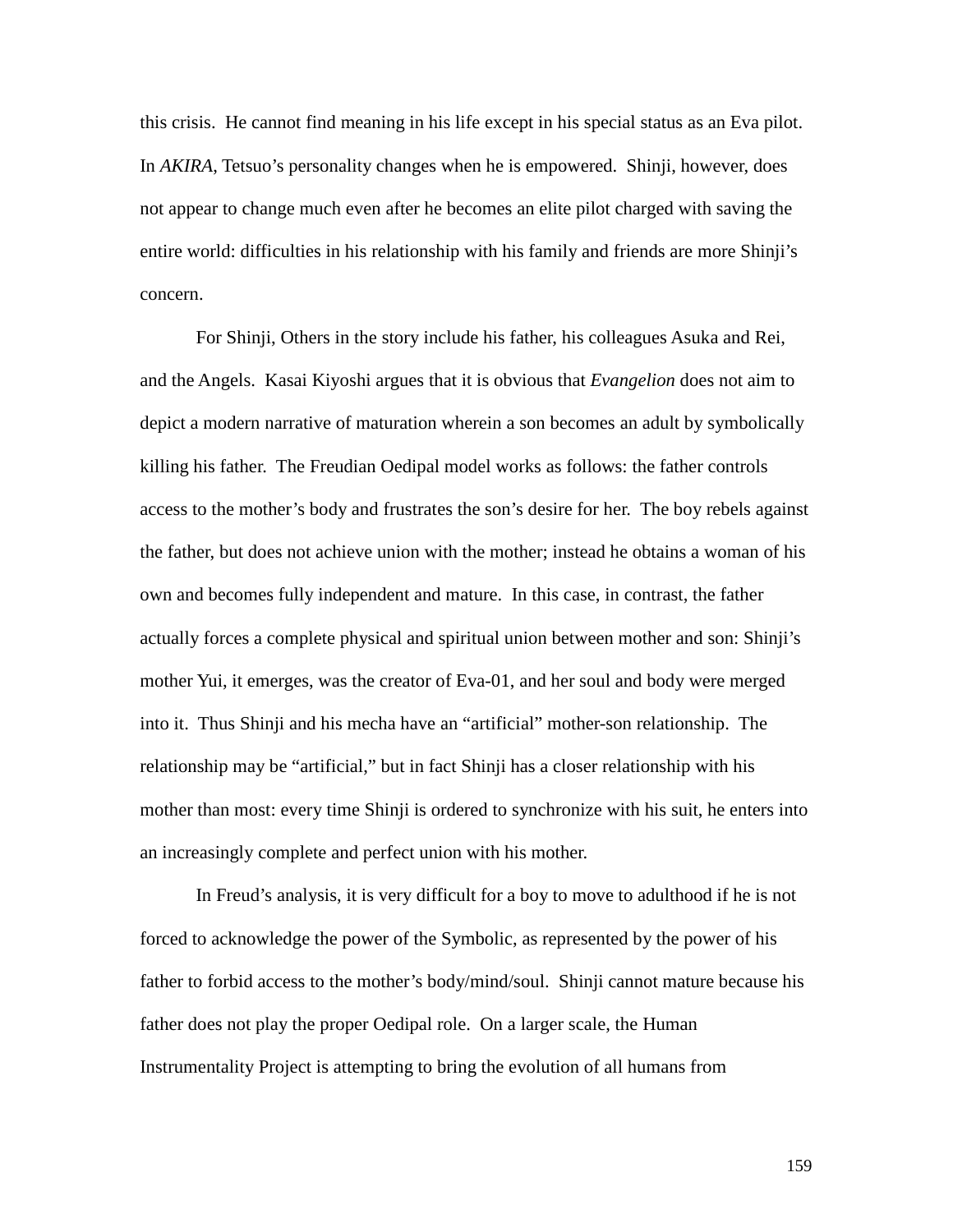incomplete individuals to one complete, all-absorbing being. Kasai claims that this is the imaginary hypertrophy of non-separation of a mother and an infant. He concludes that the society disappearing from *Evangelion* is modern society. In other words, the story fails to envision a modern society where a son becomes an adult by symbolically killing his father and becoming his social equal.<sup>7</sup>

We have seen that apocalyptic narratives are stories in which one faces a totally different other. In *Evangelion*, however, every Other Shinji faces turns out to be a part of himself: since Gendō never allows himself to be "killed" by his son, Shinji cannot become an adult; Gendō remains Shinji's father, a part of Shinji. Shinji becomes close to Ayanami Rei, who initially appears to lack human emotions but gradually shows her feelings to him, and comes to love her, but it turns out that she is a clone of his mother, Yui. As an Eva pilot, Shinji battles the mysterious Angels, a truly monstrous Other. But at the very end of the series it is revealed that the Evas are not really "robots" at all: they are cloned Angels onto which mechanical components are fused as a means of restraint and control. Thus while the Angels are Shinji's enemies, they are also part of him: Eva Unit 01, with which he has a physical, spiritual and indeed a blood connection, is a hybrid comprising his enemy and his mother/his second self.

Moreover, as the story develops, it is revealed that Shinji has in his DNA some of the original Angel, Adam, which hit earth when Shinji was still in the womb. This is the reason why the Eva pilots are all fourteen years old: they can pilot the Evangelions precisely because they share DNA with them. To complicate matters even further, while most Evas are cloned from the first Angel, Adam, Eva-01 is cloned from the second

<sup>7</sup> Kasai Kiyoshi, "Sekaikei to reigai jōtai" (*Sekaikei* and the Exceptional Condition), in *Shakai wa sonzai shinai: sekaikei bunkaron*, 21-28.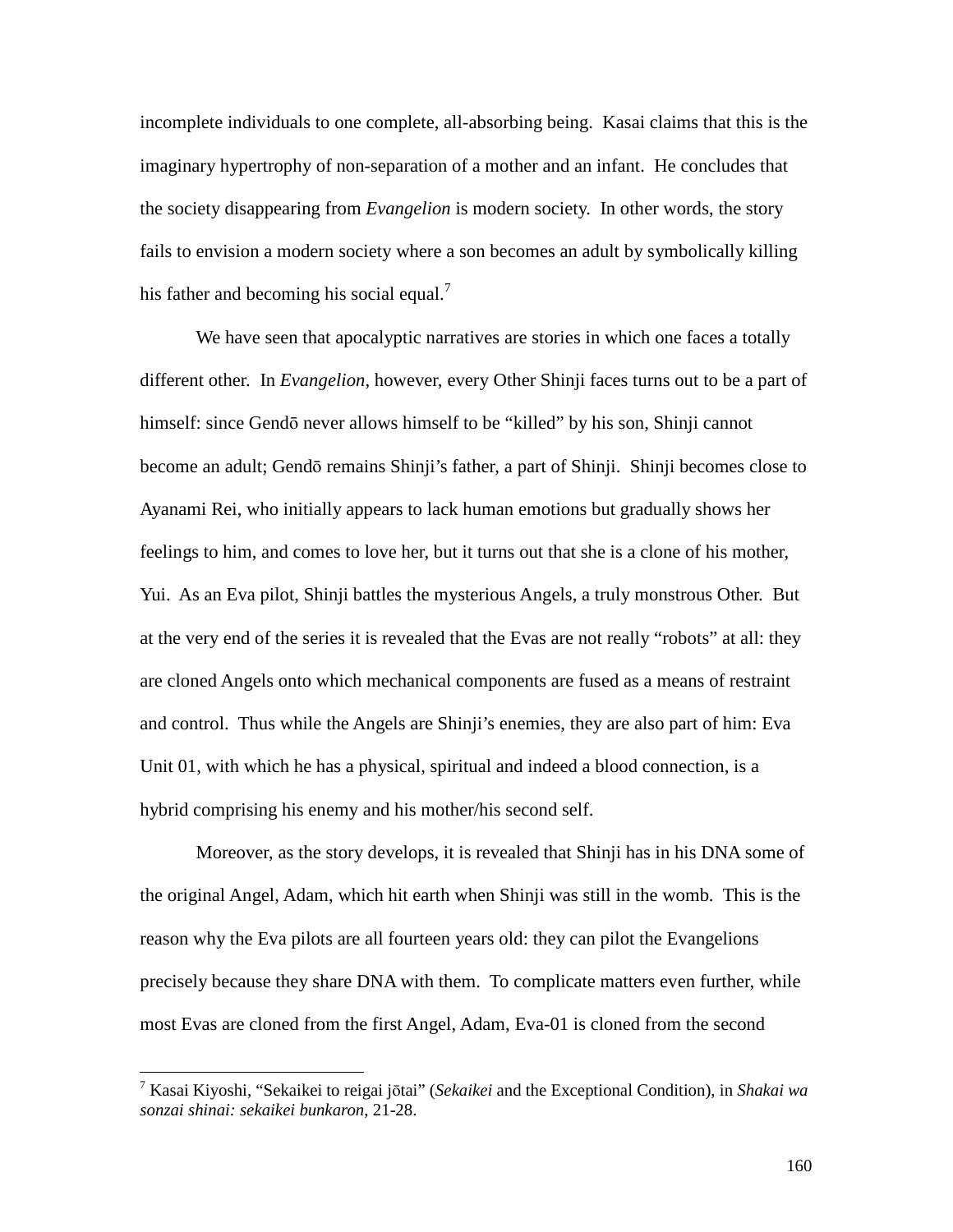Angel, Lilith. $8$  Shinji can pilot the mecha because he shares both Adam's and his mother's DNA. In a very real sense, then, this genealogy completely eliminates Shinji's father. Shinji *is* Adam/the father, and Eva-01, with whom he has a perfect physical and spiritual union is Lilith, his wife/mother. The most horrific, uncanny, grotesque enemies are thus closely related to Shinji—even a part of himself. The relationship between self and Other in *Evangelion* has in common with the Kobe Earthquake and the Aum sarin attack the shocking discovery that the uncanny other can be so close that it may literally be within us.

In the film *AKIRA*, it is explained how Akira got his power: the government developed mutant children in order to cause a new human evolution. This allows us to understand how Akira as an other becomes what he is. But in *Evangelion*, it is revealed that the first Angel Adam caused the Second Impact and the subsequent devastation and atomic bombing of Tokyo-1, but it is never explained *why* the Angels come to Earth and for what purpose. The Angels as Other remain an uncanny, never resolved mystery.

The final episode of the TV series *Evangelion* ends with Shinji saying farewell to his parents and discovering his identity as more than an Eva pilot. While apocalyptic fiction usually provides a vision of what the future will be like after the crisis has passed, the TV series of *Evangelion* does not. It might be argued that the last episode proves that Shinji has matured in some sense—even just internally—but since this maturation only occurs in his inner world, it is impossible to know whether or not Shinji undergoes the ceremony of maturation like the others; it is also impossible to know whether Shinji will fulfill his responsibility in the Human Implement Plan. This is not the conventional style

<sup>&</sup>lt;sup>8</sup> In Jewish legend dating to the Middle Ages, before Eve, Adam had another wife named Lilith. In this myth, Adam and Lilith, not Adam and Eve, are the sources of all human life.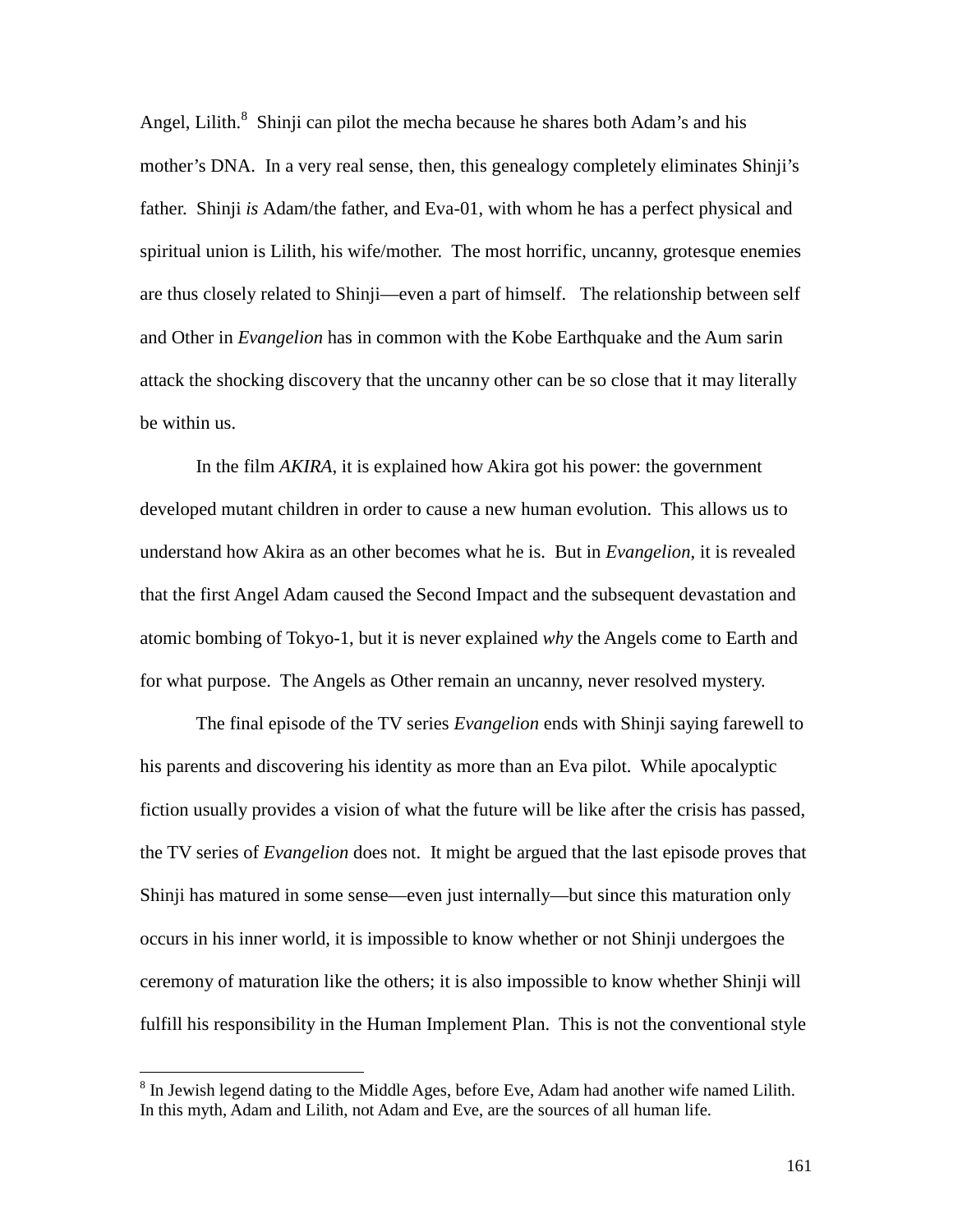of apocalyptic ending offering the discovery of some clear truth, and many fans were very disappointed by it. According to an interview with *Evangelion* director Anno Hideaki, this was the originally planned conclusion. However, amidst a storm of protest it was decided to create a film series with the last two episodes rewritten. In this new version of the film *The End of Evangelion*, Shinji will be united with Lilith and the two will become one being without anxiety, suffering or refusal, precisely according to the Human Implement Plan.

As we have seen, the idea of new human evolution in the Human Implement Plan is not unique in apocalyptic fiction. In the manga version of *Nausicaä*, the Crypt stores the eggs of the calmer and wiser human beings, which will be used to put an end to barbaric humans and create new, improved ones. In the manga *AKIRA*, Kiyoko explains to Kaneda that the government gathered children with special supernatural powers and tried to explore the possibility of a new human evolution. These two plans aim for the evolution of each human individual and their communities and the world as the spaces to which they belong. The Human Implement Plan, however, is an attempt to destroy the boundaries of each individual and to remake them as a single entity. Communities, societies, nations, and the world—in other words, interpersonal relationships—will no longer be necessary.

In this film version, Shinji finally chooses the world where the Other exists, and is left lying on the shore with Asuka. The world is devastated by an apocalyptic catastrophe, and only these two seem to have survived. Even though he has chosen to live with the Other, Shinji tries to strangle Asuka out of fear of refusal. While he is strangling her, Asuka touches Shinji's cheek, and Shinji stops and begins to cry. The film ends with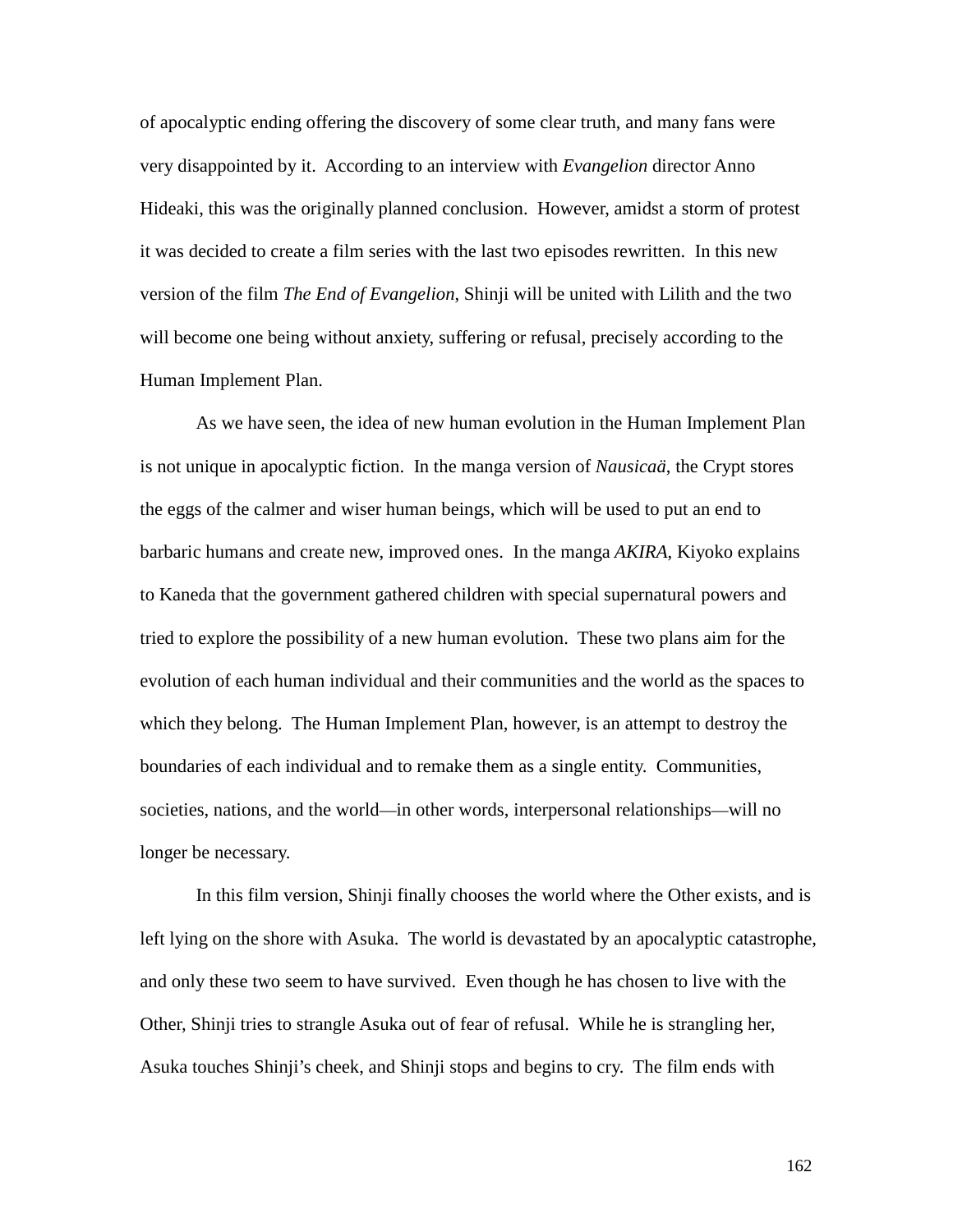Asuka's words, "I feel sick of you." Shinji fears rejection, but he dares to choose to live with the Other despite the potential to be hurt. This choice, however, leads to the cruel reality of refusal. There is no hope or restoration after the apocalyptic catastrophe either: there is a bleak post-apocalyptic situation of complete despair, endless failure, and disillusionment. In the endings of both the TV series and the films, there is no vision similar to the protagonist's desperate but futile challenge of reserving some of his own identity against the status quo in *Hard-Boiled Wonderland*. There is no possibility of a new dimension to the universe as in the ending of the film *AKIRA*, nor the presentation of the limitation of binary oppositions as in the ending of the manga *Nausicaä*. This strongly suggests the harshness and cruelty of living with the Other in reality.

*Evangelion* presents a very different, difficult, innovative style of new apocalypse. Usually apocalypse deals with opposing values and ambivalence, and we find the distinction between conflicting values becoming increasingly blurred in the late 1980s. In *Evangelion*, it becomes difficult to judge what relationship the opposing values have, for communal spaces such as local communities, societies, and the state, where values are created, are not a significant part of the story. Shinji cannot find meaning in fighting to protect Tokyo-3 or in living a life that is so close to death. He cannot know what makes the Angels his enemies and what makes Seele and the Nerv his allies.

As for visions of the future after the crisis has passed, there are new challenges and directions suggested in the apocalyptic stories of the 1980s, but there is little positive vision in any of the *Evangelion* features, which only suggest the inevitable difficulties and hopelessness in dealing with the Other. The TV series ends within Shinji's consciousness, since he finds it difficult to relate to the Other, such as his parents and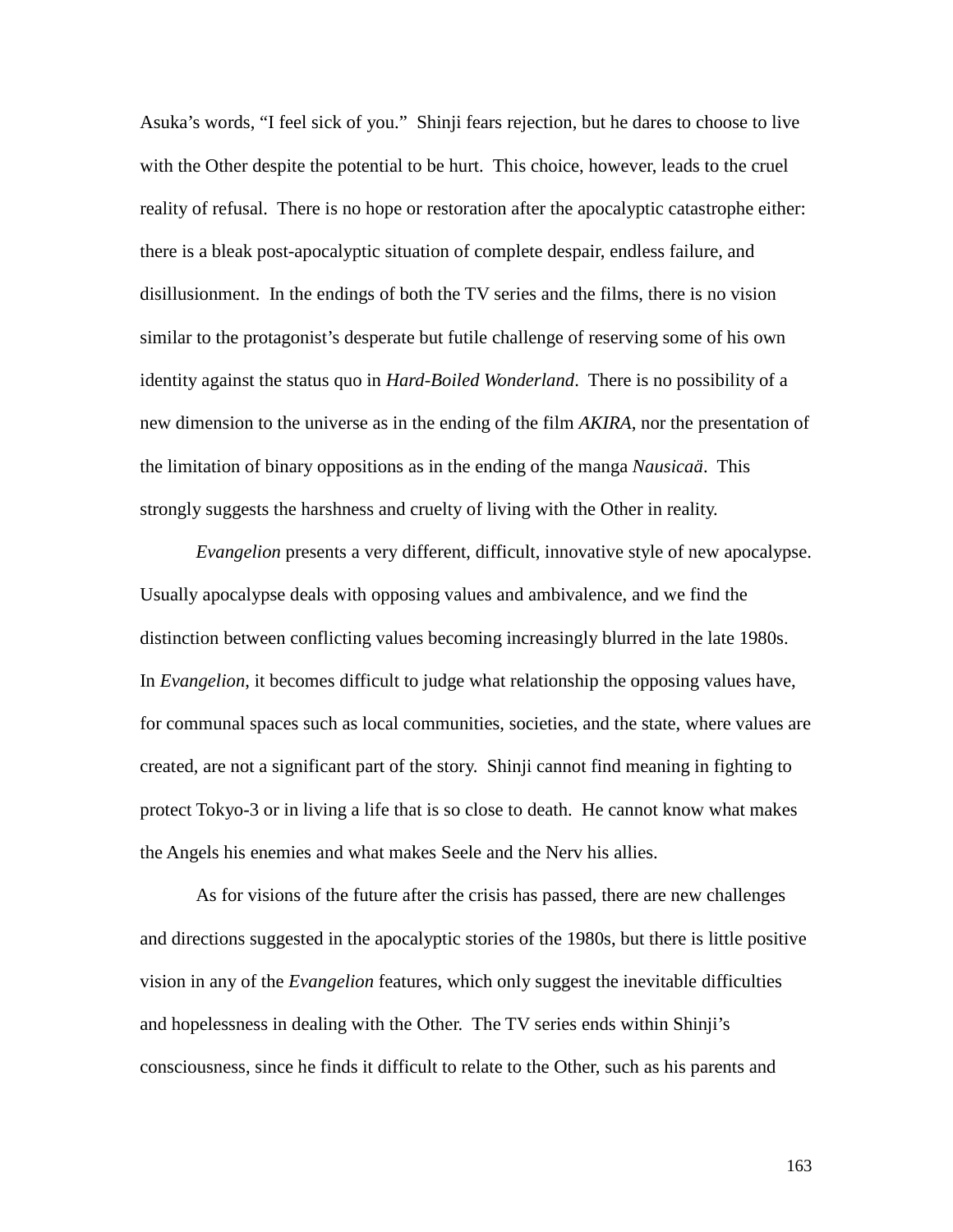friends, although they do not confront or challenge him; they are part of himself, in some cases literally. Shinji in fact has very few inter-subjective relationships.<sup>9</sup> Evangelion's power and popularity stem from precisely this: its unflinching depiction of the difficulty of becoming mature in a contemporary society without the Symbolic, by portraying the reality of living in a world where one can neither meet true Others nor establish intersubjective relationships.

# **The Birth of** *Sekaikei*

Despite its complicated and ultimately hopeless story line, *Evangelion* remains immensely popular and its narrative style became central to the *sekaikei* genre. As previously explained, *sekaikei* fiction consists of settings in which the foreground (love between the male protagonist and the heroine) is directly connected to the background (apocalyptic crisis and the end of the world) without the mediation of the middle ground, such as communities and societies. As Uno Tsunehiro would have it, these are narratives that envision the kind of world in which *Evangelion*'s Shinji is not refused by Asuka in the end.<sup>10</sup> That is, *sekaikei* narratives avoid cruel realistic rejection by the Other, and instead offer total affirmation, especially by the heroine who can play the twin roles of perfect girlfriend and mother.

Representative *sekaikei* works according to this definition include the animation *Hoshi no koe* (The Voices of a Distant Star; 2002) by Shinkai Makoto (b. 1973);<sup>11</sup> the

<sup>&</sup>lt;sup>9</sup> The only exception is Shinji's relationship with his captain, Katsuragi Misato, with whom he lives. As explained above, Katsuragi is a mother/big sister figure for Shinji, and dies before the Human Implement Plan is executed.

<sup>10</sup> Uno Tsunehiro, *Zero nendai no s*ō*z*ō*ryoku* (The Imagination in 2000s) (Tokyo: Hayakawa shobō, 2008), 83.

<sup>11</sup> *Hoshi no koe – The Voices of a Distant Star* (2002), dir. Shinkai Makoto (DVD, Comics Wave,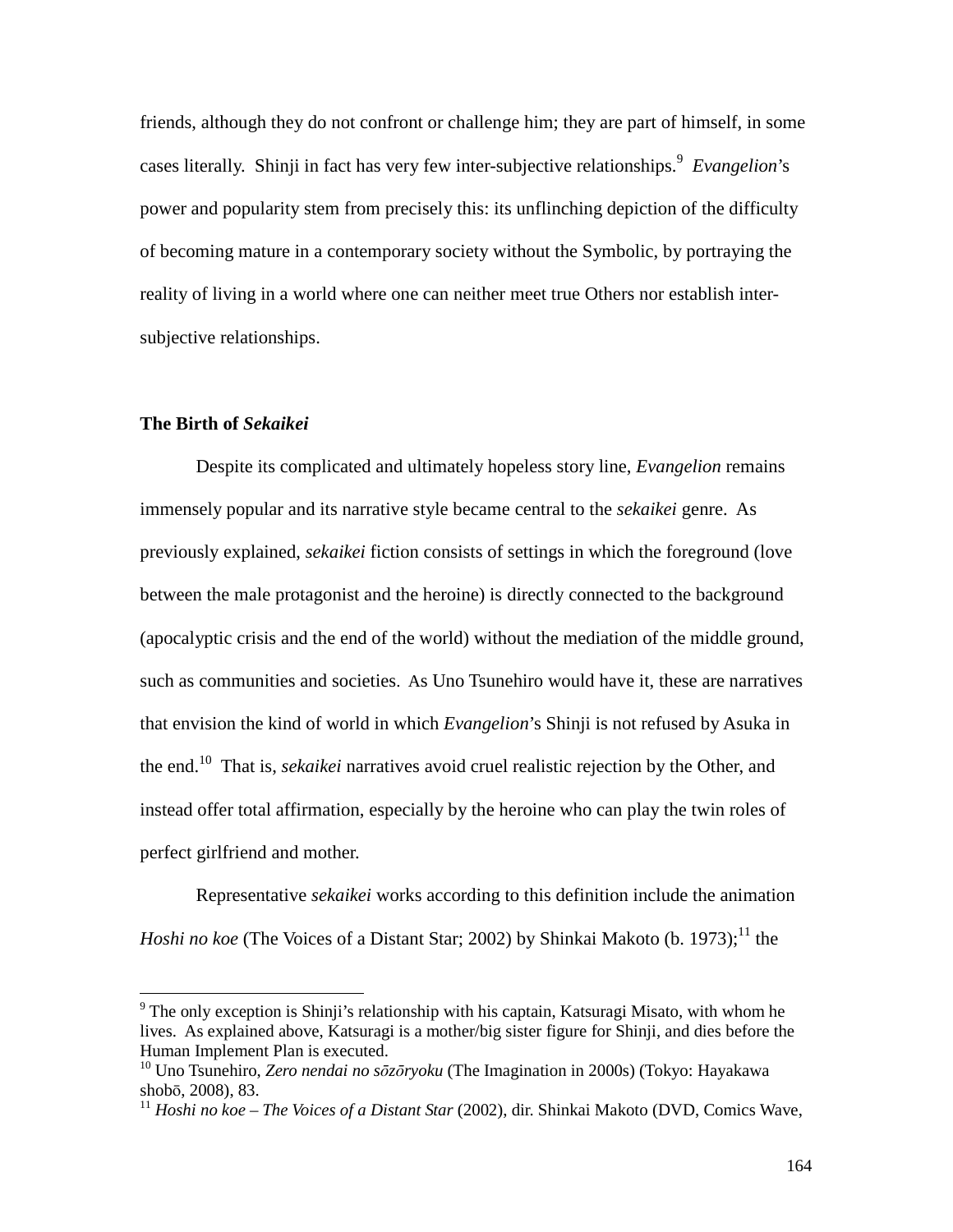manga *Saish*ū *heiki kanojo* (Saikano: The Last Love Song on This Little Planet; 2000- 2001) by Takahashi Shin (b. 1967);<sup>12</sup> and the light novel *Iriya no sora, UFO no natsu* (Iriya's Sky, Summer of the UFOs; 2001-2003) by Akiyama Mizuhito (b. 1971).<sup>13</sup> These works are profoundly related to the infantile psychological theme of omnipotence and the adolescent psychological theme of maturity.<sup>14</sup> Moreover, they are both targeted at and consumed mostly by a young male audience, while apocalyptic stories such as *Space Battleship Yamato*, *Nausicaä*, and the novels of Murakami also have a sizeable female audience. The audience of *Evangelion* spans several generations, both male and female, though male fans are predominate. The audience for most *sekaikei* works is the young so-called "*otaku*,"<sup>15</sup> though the live-action film version of *Saikano* targets a young female audience too.

*Sekaikei* works offer themes and settings tailored to their young male target

audience. The main character in *sekaikei* works is typically a male student who meets a

<sup>2006).</sup> *Voices of a Distant Star* was highly acclaimed because it was written, directed and produced entirely by one individual on his Macintosh computer (friends provided the voices and the soundtrack). This animation won important awards in 2002, such as The Award for Image Design in the Entertainment Category in the Digital Contents Grand Prix, and The Highest Award of Public Offering Category at the 2002 Tokyo International Animation Fair 21.

<sup>12</sup> Takahashi Shin, *Saish*ū *heiki kanojo* (Saikano: The Last Love Song on This Little Planet), 7 vols. (Tokyo: Shōgakukan, 2000-2001). Manga *Saish*ū *heiki kanojo* was originally serialized in Shōgakukan's *Big Comic Spirits* magazine. Later, the manga story turned into the TV animation in 2002, original video animation in 2005, and the live-action film in 2006.

<sup>&</sup>lt;sup>13</sup> Akiyama Mizuhito, *Iriya no sora, UFO no natsu* (Iriya's Sky, Summer of the UFOs), 4 vols. (Tokyo, Media Works: 2001-2003). The series was once nominated for the Seiun Award, a Japanese science fiction award for the best SF, though it was originally published as light novels targeted at teenagers. Later, it turned into original video animation in 2005, two video games for the Nintendo DS in 2007, and a manga series in the teen boys' magazine *Dengeki Ma*ō in 2007. <sup>14</sup> Kasai, "Sekaikei to reigai jōtai," 21.

<sup>&</sup>lt;sup>15</sup> According to Azuma's argument, male *otaku* culture can be divided into four generations: the first generation was born around 1960 (those who watched *Space Battleship Yamato*); the second generation was born around 1970 (those who watched *Mobile Suite Gundam*); the third generation was born around 1980 (those who watched *Neon Genesis Evangelion*); and the forth generation was born around 1990 (those who are accustomed to the Internet). In this section on *sekaikei* fiction, the main target audience is usually considered to be the fourth generation of male *otaku*.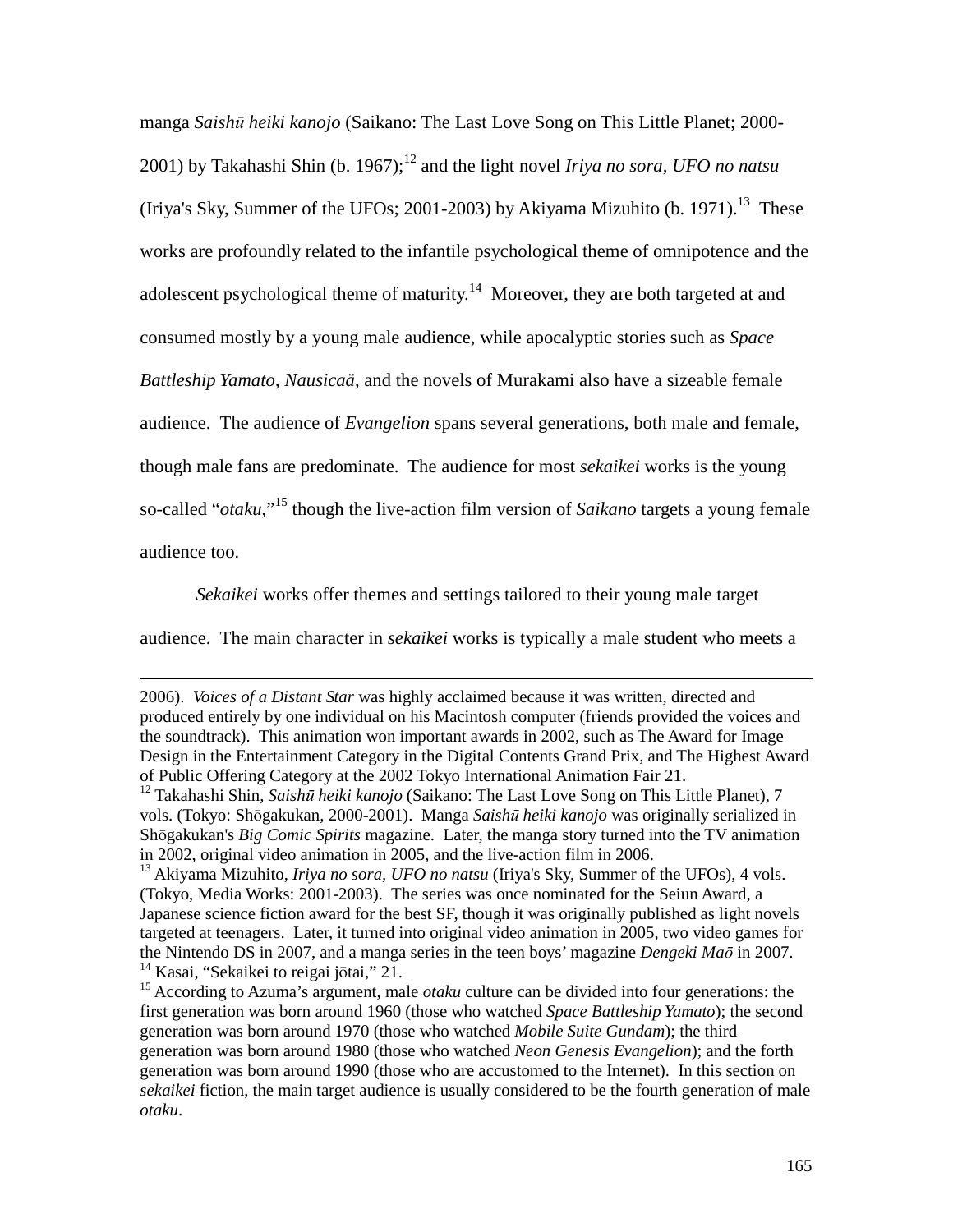girl, the heroine, who is an invincible warrior. In *Saikano*, for example, protagonist Shūji is in love with Chise, an ordinary high school girl who, it turns out, is the ultimate biological weapon, developed by the Japan Self-Defense Forces without her knowledge or consent in order to defend the world from imminent invasion. In *The Voices of Distant Stars*, Noboru is an ordinary junior high school student who is in love with his classmate, Mikako, a seemingly ordinary girl who, it is suddenly revealed, has been chosen as a mecha pilot for the United Nations Space Army which will fight a group of aliens who attacked humans. In *Iriya's Summer*, protagonist Asaba Naoyuki meets heroine Iriya Kana, a biological weapon made to fight space invaders. In all three stories, the heroines are extraordinarily empowered as biological weapons or mecha pilots. Also larger communities, society, and the national frame of Japan are largely undescribed (although there may be brief descriptions of the United Nations, for example), and the reasons for the war or impending crisis are not explained at all. *Evangelion* incorporates some middle distance such as society and community: it describes the UN forces, Seele, and Nerv as international organizations, as well as the ordinary junior high school attended by Shinji, Rei, and Asuka. However, the middle distance is largely absent from *sekaikei* works; even though the main characters are students, other students and teachers do not play important roles in the stories.

The heroines in these stories fight apocalyptic crises while the male protagonists are in love with these empowered girls but play little role in the fight. Rather, these boys recognize that they are just observers of the suffering heroines, and loathe themselves for their own incompetence. In *Evangelion*, Shinji is a (somewhat reluctant) fighter, but *sekaikei* protagonists do not even get this far. Indeed, many of the main male characters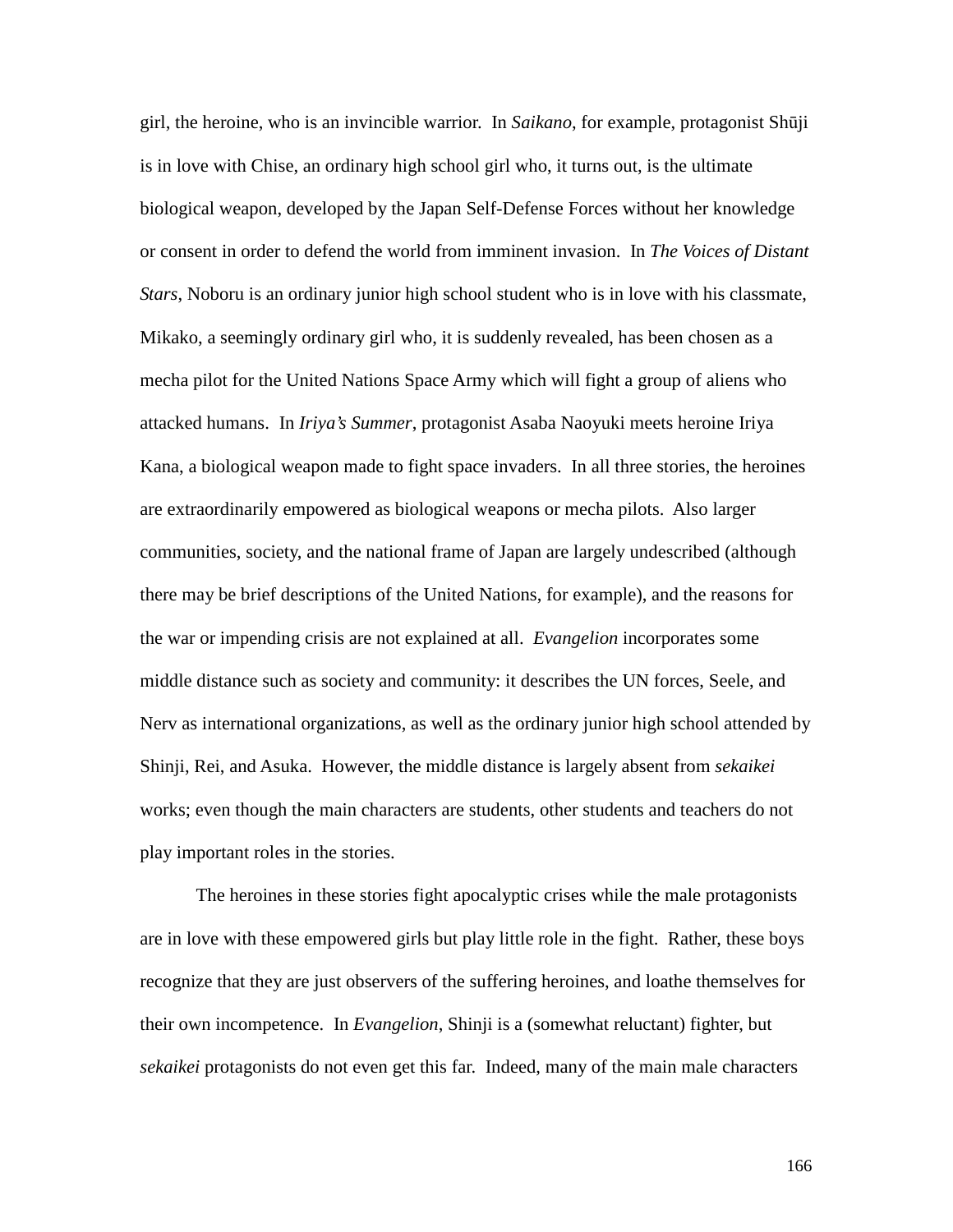in *sekaikei* fiction declare that they would rather *not* save the world to protect their heroines, but the appeal of their love makes the heroines decide to protect the world for the *boys*' sake (although they do not always succeed—at the end of *Saikano*, for example, the heroine chooses to become a spaceship-like object to save her boyfriend Shūji from the dying Earth). To be loved by the competent heroine, the passive protagonist indirectly gains the power to control the world. This is a form of the "super-fictionalized reality without violence and danger" discussed by Ōsawa Masachi following Slavoj Žižek; the protagonists want to be involved in an important fight without actually fighting, to encounter the Other without risk or stress, and to obtain power without facing danger.<sup>16</sup>

In *Evangelion*, Shinji's Others, such as his parents, his friends, or the Angels, are still described even though they turn out not to be totally Other for him in the end. These Others at least create tension and confrontation within Shinji. A father, albeit an incomplete/unnecessary one, plays an important role in the series. On the other hand, in *sekaikei* works, there is no true Other who creates such tension. It is also notable that there are no fathers or father figures in *sekaikei* stories, and that the figures of enemies are not described at all, even when they attack the Earth. Visible enemies and symbolic Others have long represented a threat in apocalyptic narratives; especially after the war, the atomic bombings and the United States often play the threatening role. In *sekaikei* stories, though, there are neither illustrations nor descriptions of enemies: we never know what they are, what they look like, and why they attack, just that they bring an end-ofthe-world crisis.

Instead, there are heroines who truly love the protagonists, and who are empowered to fight for the world and brave and selfless enough to give their lives to save

 $\overline{a}$ 

<sup>16</sup> Ōsawa, *Fukan*ō*sei no jidai*, 81-83.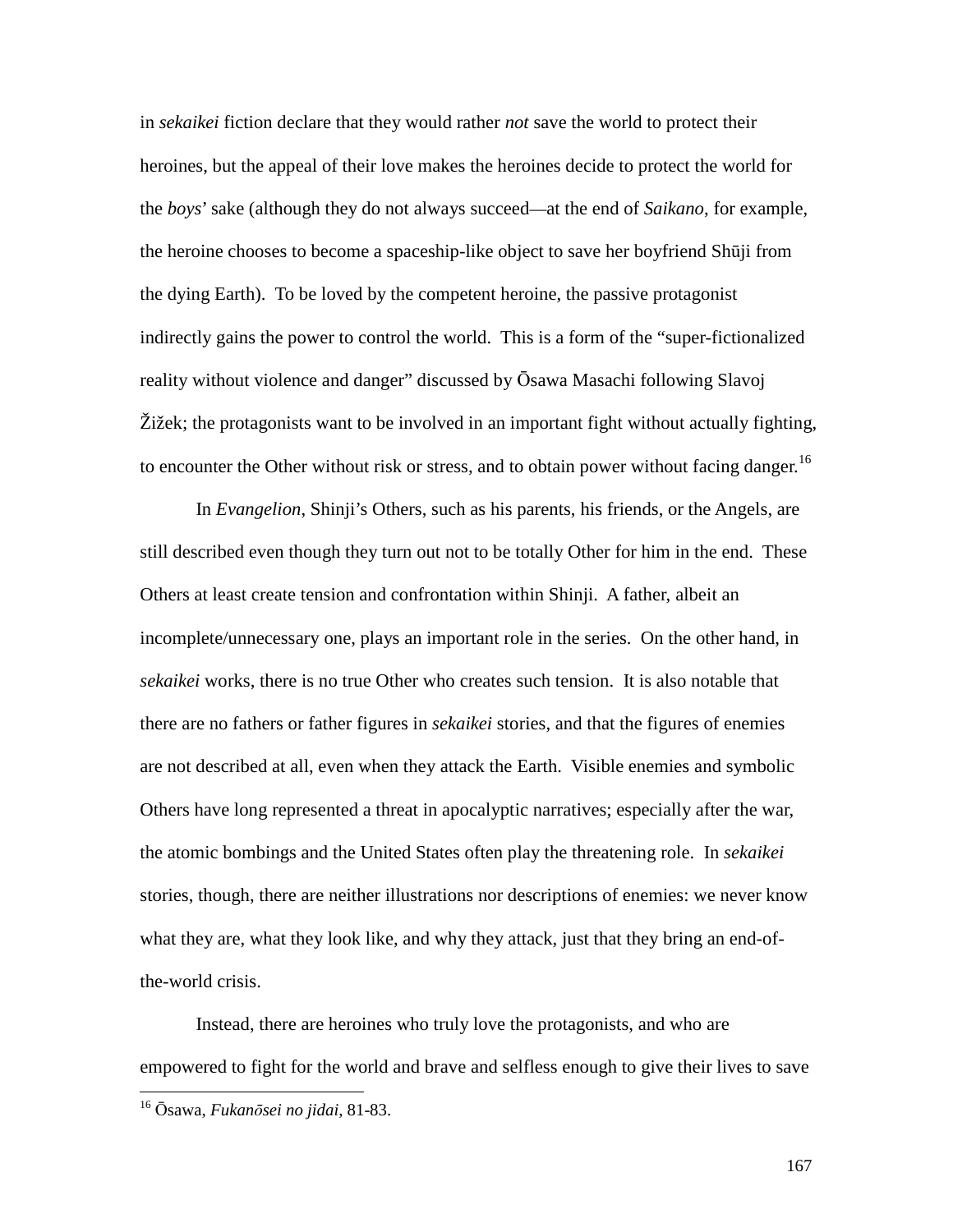the protagonists. These heroines act almost as mothers, with unconditional love for the protagonists, and in fact a remarkable number of *sekaikei* stories end with the theme of returning to the womb, with boy characters showing no signs of growth or maturation—in *Saikano*, as mentioned, the heroine transforms into a spaceship-like object and encloses her boyfriend within herself to protect him. There are no death battles or serious conflicts with the Other depicted in these stories. This strongly suggests that the boy characters in *sekaikei* are seeking a kind of mother-infant relationship, and indeed some commenters are harshly critical of *sekaikei* works for this very reason.<sup>17</sup> *Sekaikei* apocalypse establishes itself without inter-subjective relationships and visions for the future. Baudrillard says there is no "unveiling" in the postmodernized world since there is nothing under the surface. This is particularly true of the *sekaikei* genre; in these stories, there is nothing but the hypertrophic self-consciousness of the protagonist.

Why has *sekaikei* fiction become so popular among young males in the early 2000s? One explanation is that the attraction of *sekaikei* works is related to the phenomenon of acute social withdrawal known as *hikikomori* that began to be recognized as a serious social problem in Japan in the late 1990s. *Hikikomori* (literally pulling away, used to describe both the phenomenon and its sufferers) refers to the phenomenon of individuals choosing to completely withdraw from social life, often seeking extreme isolation and confinement. The dominant nexus of *hikikomori* centers on the transformation from carefree youth to the responsibilities and expectations of adult life. When Saitō Tamaki conducted a major study on the phenomenon in 1998 he estimated the number of *hikikomori* at around one million,<sup>18</sup> but by 2005 the number had grown to

<sup>17</sup> Uno, *Zero nendai no s*ō*z*ō*ryoku*, 83.

<sup>18</sup> Saitō Tamaki, *Shakaiteki hikikomori* (Social Withdrawal) (Tokyo: PHP, 1998), 3-8.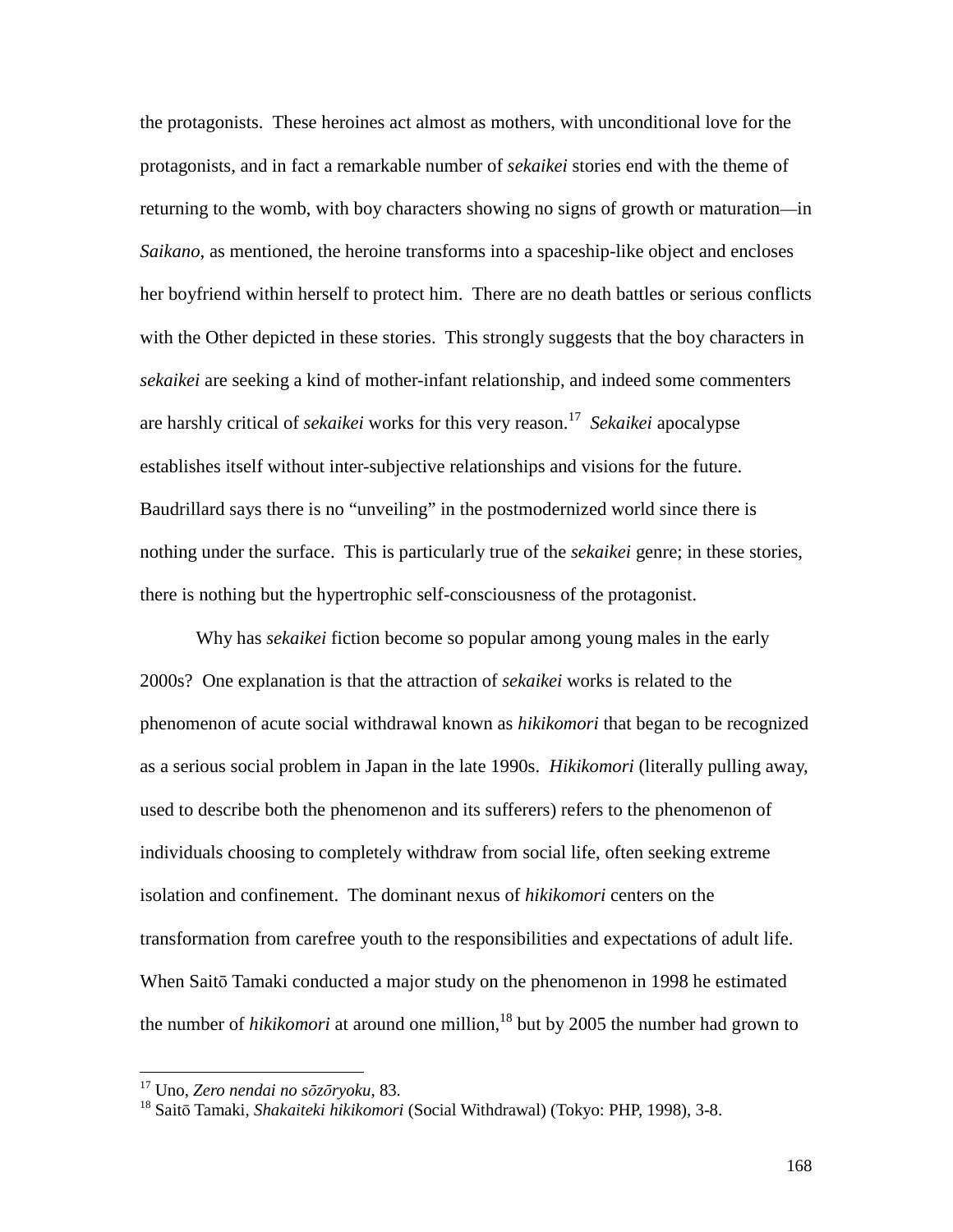1.6 million, sixty to eighty percent of them male. The most recent study of *hikikomori*, the first nation-wide study by the government, estimates the number of *hikikomori* at around 700,000, with an additional 1.55 million so-called semi-*hikikomori*. 19

Another social problem, the worsening employment situation for youth since the bursting of the asset price bubble, is also related to the *sekaikei* worldview. Between the late 1990s and 2005, downsizing and unemployment increased and the number of people seeking jobs exceeded the demand for employees. This situation led to an increase in the number of young freeters and NEETs. Freeter is a Japanese term for people between the ages of fifteen and thirty-four who lack full-time employment or are unemployed, excluding homemakers and students; they may also be described as "permanent parttimers." These young people do not start a career after high school or university but instead usually live with their parents as so-called "parasite singles," and work at lowskilled and low-paid jobs. The low income they earn makes it difficult for freeters to start their own families, and their lack of qualifications makes it difficult for them to get fulltime jobs later in their lives. It is estimated that the number of freeters in 2005 was around two million. It is true that some young people willingly chose more flexible work-styles, including part-time and freelance options. But this was mainly because the government at that time period could not offer concrete policies to alleviate the unemployment and underemployment of youth. $^{20}$ 

NEET was originally a United Kingdom government acronym for people currently "Not in Education, Employment or Training." In Japan, the classification

<sup>19</sup> "Seven hundred thousand *hikikomori*," *Yomiuri shinbun*, 24 July, 2010. Statistics on the number of *hikikomori* varies depending on the source, but it is widely believed to be increasing. <sup>20</sup>Charles Hugh Smith, "Japan's Economic Stagnation is Creating a Nation of lost Youths," *Daily Finance* (June 8, 2010). http://www.dailyfinance.com/story/careers/japans-economic-stagnationis-creating-a-nation-of-lost-youths/19580780/.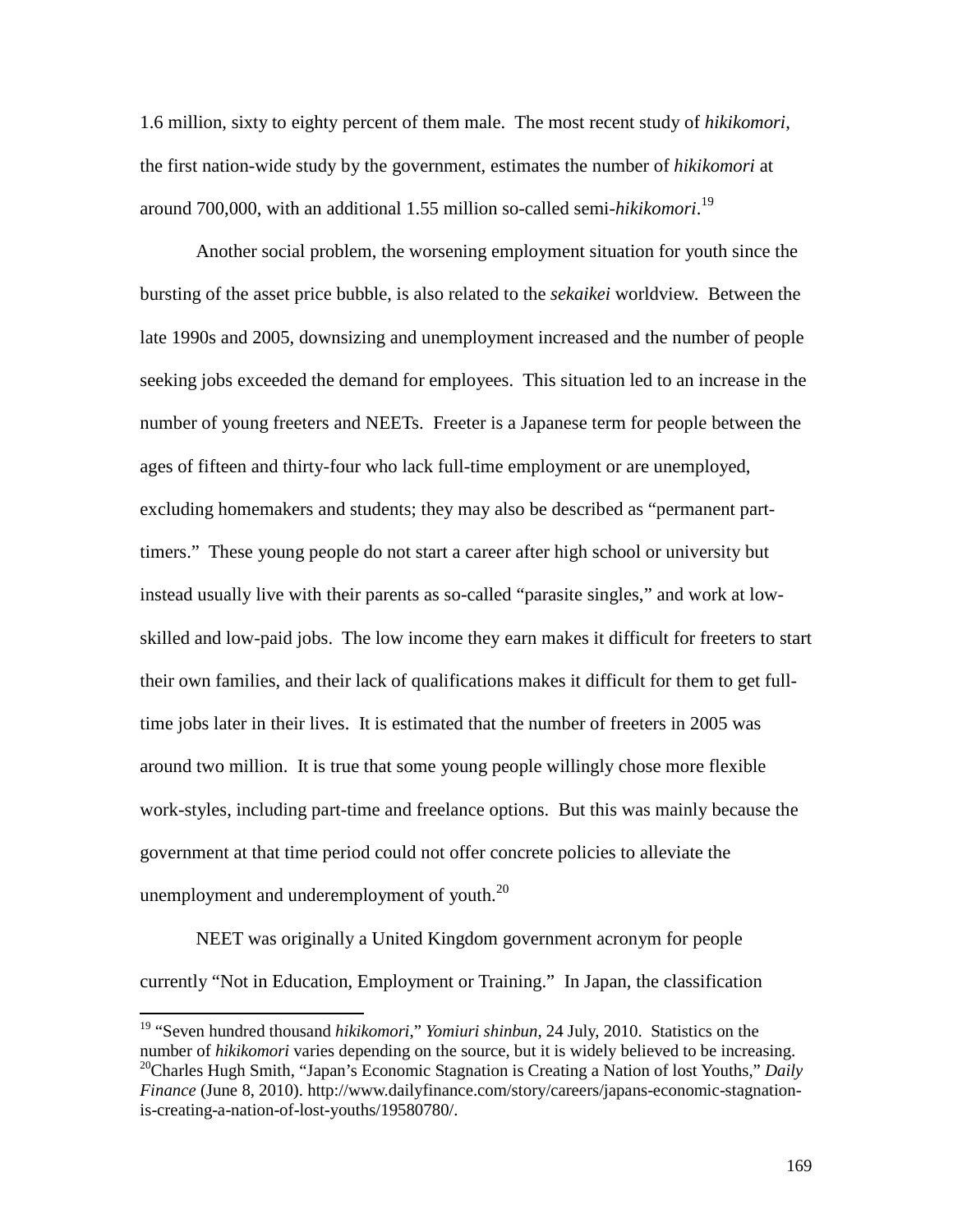comprises people aged between fifteen and thirty-four who are unemployed, unmarried, not enrolled in school or engaged in housework, and not seeking work or the technical training needed for work. It is estimated that there were about 847,000 NEETs in 2006. The increase in NEETs means that there are large numbers of non-*hikikomori* who are not willing to work or prepare for independence. $21$ 

The *hikikomori* phenomenon and the increase of freeters and NEETs show that it is difficult for Japanese youth, especially males, to accept their social role as adults; they cannot attain proper social status as mature members of society. Japanese commentators have offered analyses of the *hikikomori* phenomenon suggesting distinct causal relationships between the modern Japanese social conditions of anomie, *amae* and atrophying paternal influence in the nuclear family and child pedagogy.<sup>22</sup> Sometimes referred to as a social problem in Japanese discourse, *hikikomori* has a number of possible contributing factors. Young males may feel overwhelmed by contemporary postmodern Japanese society, or be unable to fulfill their expected social roles as they have not yet formulated the sense of personal *honne* and *tatemae*—"true self" and "public façade" —necessary to cope with the paradoxes of adulthood. These analyses can be applied to the increase in freeters and NEETs; these youth are supported by their parents, and do not have a firm intention to become independent and mature. These complicated factors led Japanese youth in the mid-1990s to withdraw from social relationships and from establishing mature identities as members of society.

According to Lacan, children mature as they learn that they are not omnipotent: in

<sup>21</sup> Genda Yūji, "Jobless Youths and the NEET Problem in Japan," *Social Science Japan Journal* 10, 1 (2007): 23-40.

<sup>&</sup>lt;sup>22</sup> *Amae* is the word referring to the Japanese psychological construct of passive object love in Freudian terms, typically of the kind between mother and infant. See Doi Takeo, *The Anatomy of Dependence*, trans. by John Bester (Tokyo: Kodansha International, 2001).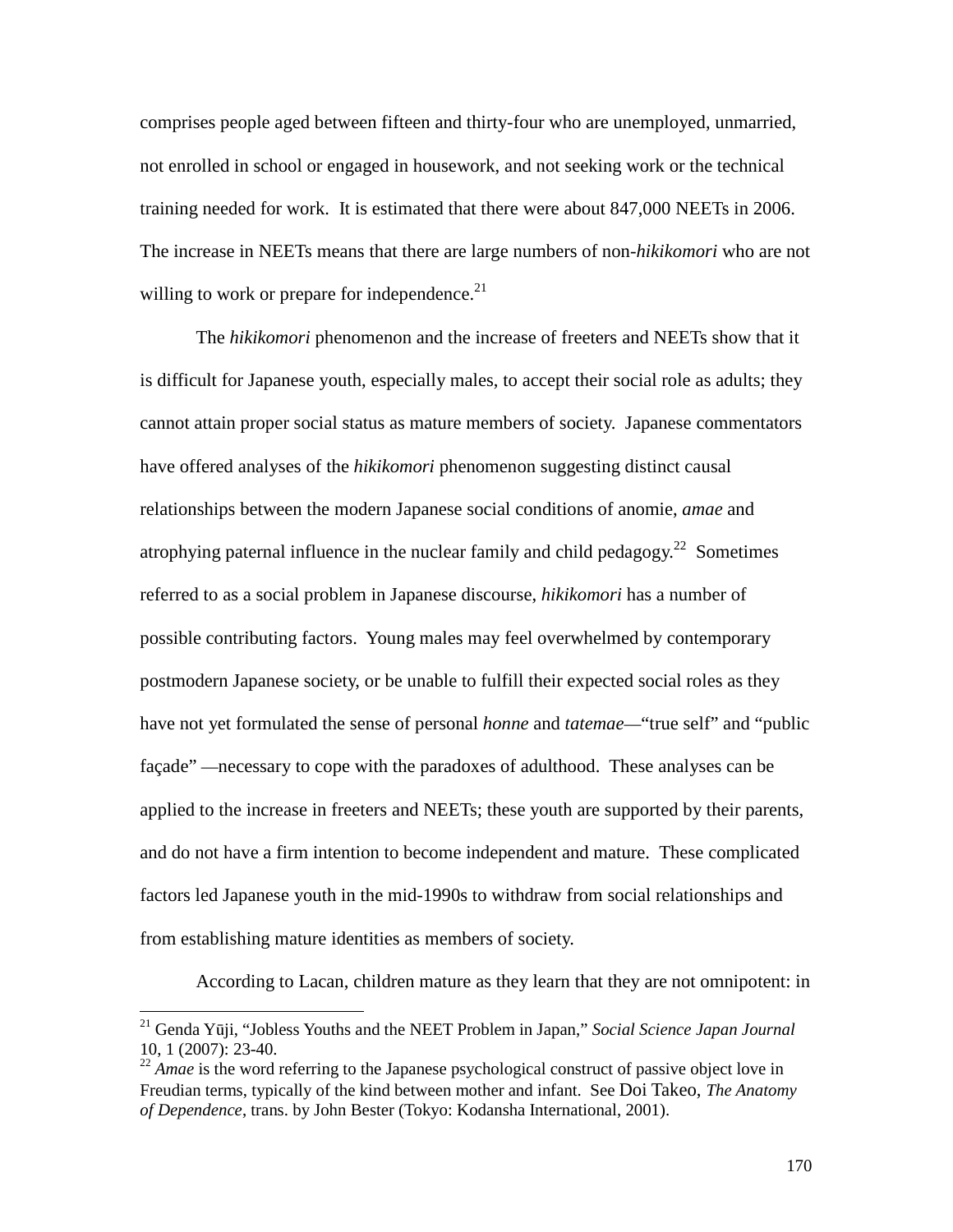other words, one becomes gradually mature as one accepts one's lack of power and experiences resignation and loss.<sup>23</sup> Sekaikei works circumvent this process of becoming, and seem instead to affirm withdrawal and refusal of maturity. In this regard, it is natural that *sekaikei* began to appear in conjunction with the *hikikomori* phenomenon and the rise of freeters and NEETs in late 1990s Japan. *Sekaikei* works satisfy the desire of omnipotence by allowing their protagonists to indirectly control the world through their empowered girlfriends and negate the experiences of resignation, refusal and loss.

Considering the social issues of *hikikomori* and the increase in freeters/NEETs from the late 1990s, and the advent of the new zeitgeists such as "the animal age" or "the age of impossibility," it is unsurprising that apocalypse in postmodern Japan comes to include no meaningful social interaction or Otherness. Accordingly, most stories with apocalyptic themes do not describe the world after the crises have passed, for they do not deal with change through growth. There can be no growth and maturity without committing to engagement with the Other and without connecting with a bigger community. *Sekaikei* works perversely insist on remaining in a state of adolescence and present pure love stories enhanced by end-of-world crises. The motif of the apocalyptic crisis no longer has a substantial impact; it has become a mere trope, a device that offers no visions related to the meaning of life. Apocalyptic stories in the 1980s still struggled with themes such as the past memories of Japan's past, the subjectivity of self in society or of the nation state in international relationships, the total Other such as the United States, and the future of morality. On the other hand, *sekaikei* apocalyptic stories repeatedly express themes such as absolute affirmation from the heroine as mother figure, the difficulties of relating to others, and withdrawal from social relationships.

 $\overline{a}$ 

<sup>23</sup> Saitō, *Shakaiteki hikikomori*, 206-207.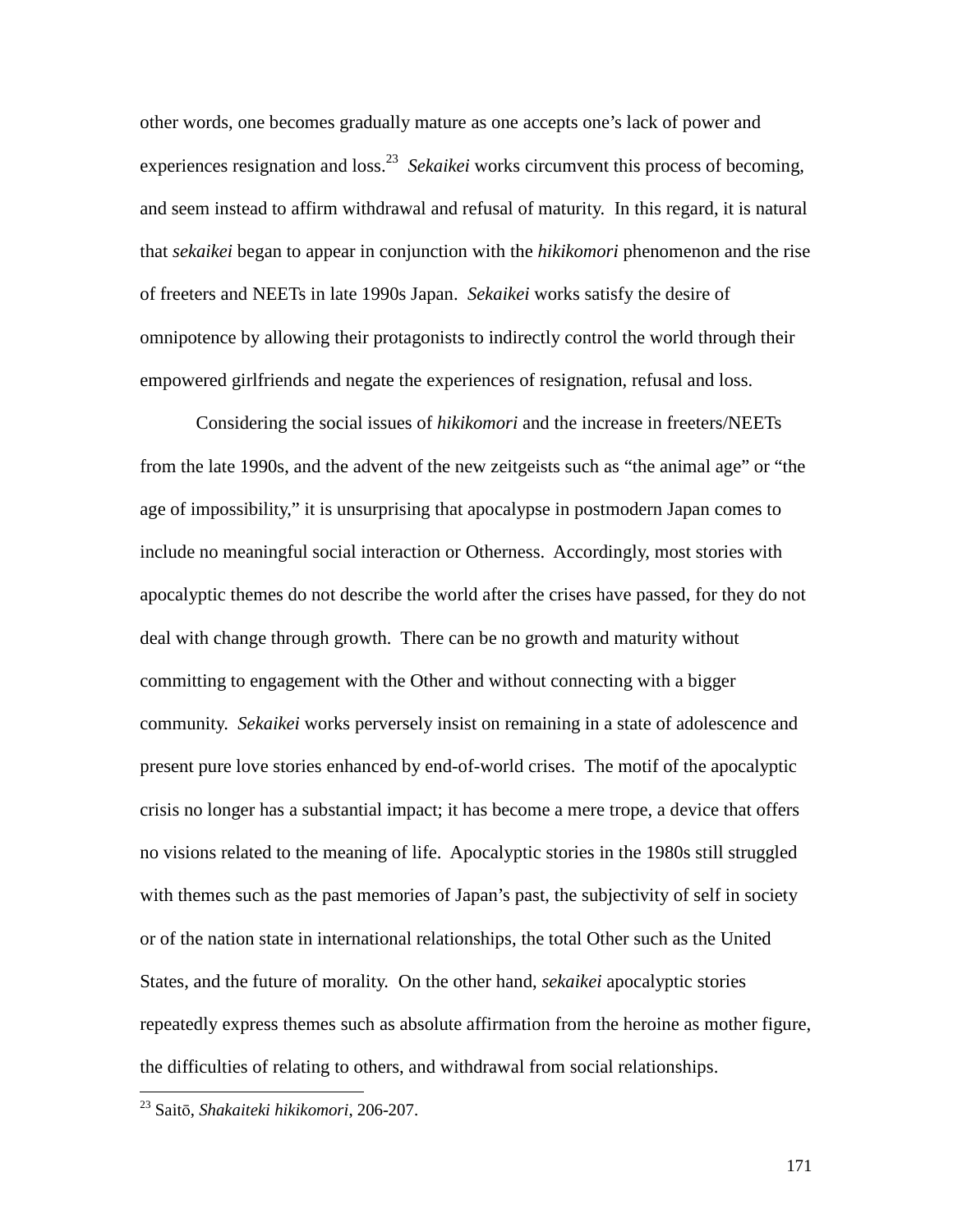As we saw in Chapter One, humanity has long been concerned with endings. Some traditions, like Hindu mythology, have understood time as cyclical, repeating a given cycle of beginnings and ends endlessly. Others, like the Judeo-Christian tradition, have understood time as linear, with one beginning and one final ending. Now, however, both patterns are challenged by postmodernity: for the first time in human memory, people are actually living in the post-apocalypse, they have already experienced the end, and will never experience another one.

Fiction in the 1960s is not post-apocalyptic, since many apocalyptic works have some sense of ending and offer visions of the future after the catastrophe has passed, such as we have seen in Ōe and Abe's works. *The Silent Cry* presents the positive vision of reconciliation after apocalyptic crisis, whereas *Inter Ice Age 4* offers the ruthless vision of a totally new future. Fiction in the early 1980s such as the film version of *Nausicaä* and *The Town and its Uncertain Wall* are not really post-apocalyptic; they have a sense of finality and seek restored visions. However, works in the late 1980s such as *Hard-Boiled Wonderland* and *AKIRA are* post-apocalyptic since they are based on the realizations that the world has already experienced an apocalyptic crisis and that transcendence or grand narratives are gone forever. *Evangelion* in the 1990s and *sekaikei* works in the 2000s are fully post-apocalyptic works; they describe a completely hopeless, visionless reality that does not change at all after the apocalyptic catastrophe has occurred. As society and culture become fully postmodernized, apocalyptic stories become post-apocalyptic.

We have also seen a transition in the understanding of time in apocalyptic fictions; the modern apocalypse is based on one linear timeline whereas postmodern apocalypse in the late 1980s and early 1990s begins to incorporate multiple linear timelines by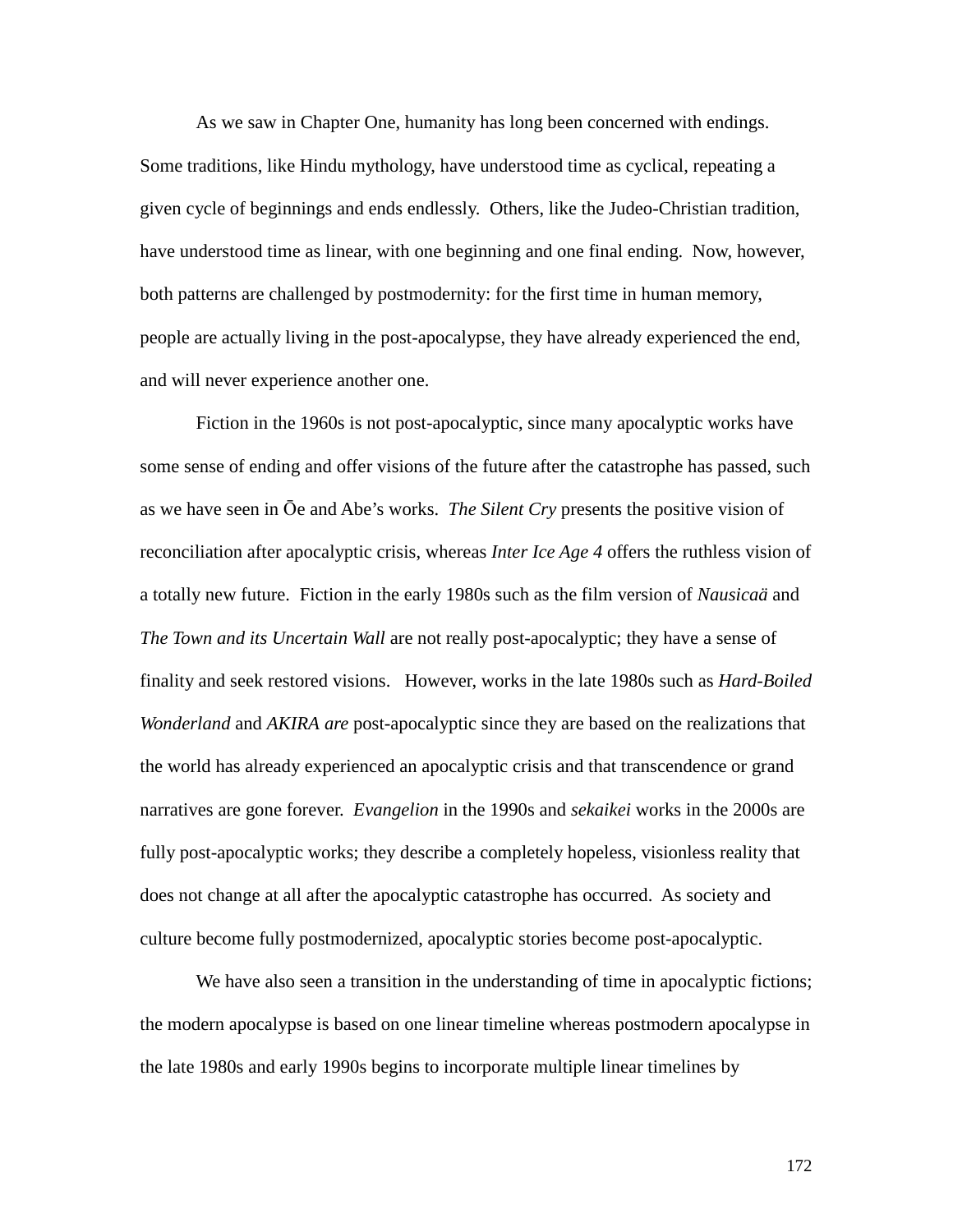introducing fictional space. Totally postmodern fiction after 1995, on the other hand, does not seem to adhere to a single linear timeline; *Evangelion* has two: the timeline of reality and the independent timeline of Shinji's subconscious. Among *sekaikei* works, *The Voice of Distant Stars* incorporates multiple linear timelines, whereas other works have simple single linear timelines. Even though reality in the *sekaikei* fiction is based on a linear timeline/timelines, the stories end by returning to the beginning: the protagonists do not grow or change even after the crisis. Their timelines are not explicitly repetitive, but it can be said that their messages are closer to the cyclical worldview proposed by Eliade. However, the center of the cycle lacks anything sacred or archetypal; it has only the hypertrophic self-consciousness of adolescence.

Youth become mature when they have the ability to adapt to grand narratives, regardless of whether they admit or deny those narratives. When there are no grand narratives or transcendence to share in contemporary society, it is difficult for younger generations to learn the common cultural language with which to communicate with others who are distant or different from themselves. They tend to be satisfied with living in small communities where they can share interests, and their relationships are fluid since they can easily withdraw from these communities whenever they lose interest. Consequently, they do not take full responsibility for the choices they make in their own lives or in their relationships with others. This is what *sekaikei* works describe: characters who are either concerned with the close relationship of love or fighting a world crisis but who do not have grand narratives to which they adapt or react. All the important decisions are made by the heroine mother figures.

In the previous chapters, we have seen that apocalypse has provided a frame for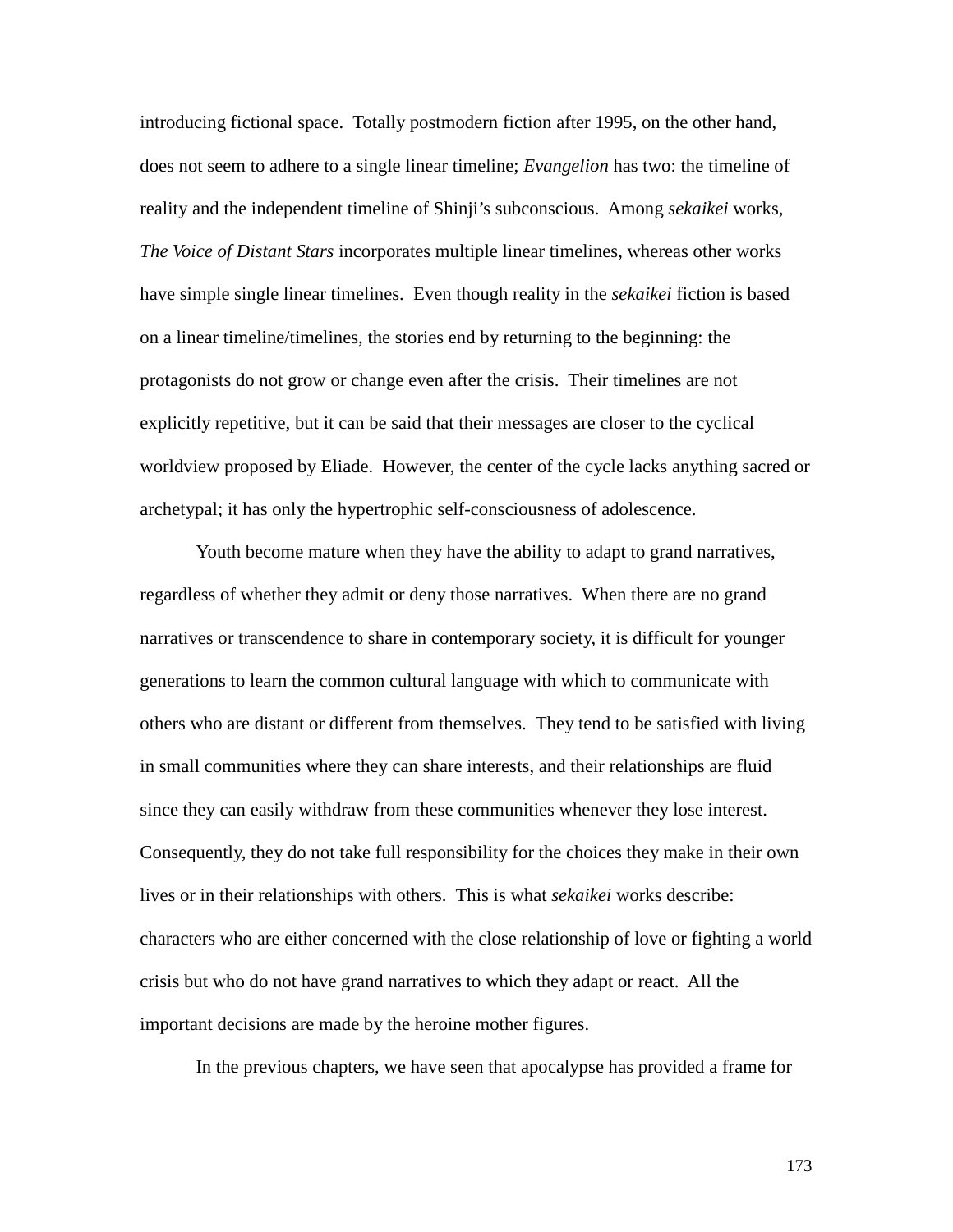narrating stories of the end, describing the relationships between opposing values and the confrontation with the Other. However, contemporary Japanese apocalypse narratives paradoxically become stories *without* the sense of an ending, conflict between opposing values, or confrontation with the Other. Consequently, *sekaikei* fiction seems to be one of the best examples of representing long-term, or almost never-ending adolescence in Japanese youth. This raises the question: does postmodern post-apocalyptic fiction function only to affirm and celebrate its changeless, endless, and immature state? Is it possible for Japanese contemporary apocalyptic fiction to offer a sense of ending and certainty in an age without a sense of ending? Or is it truly an icon of Japanese cultural neoteny?<sup>24</sup> Are there any possibilities left for 2000s apocalyptic fiction to reach the Other or to give a vision of maturity? This also leads to another question: whether Japan will continue to understand "postwar" to mean the entire period between the end of World War II and the present, a habit which appears to be unique to Japan. As Carol Gluck points out, the Japanese "postwar" period seems to have no particular ending, despite the government having several times declared the period over.<sup>25</sup> Have the Japanese overcome the defeat and their own war crimes? What kind of indication for maturity is suggested in the fiction of the 2000s, nearly sixty years after the war?

<sup>&</sup>lt;sup>24</sup> Neoteny refers to the retention of juvenile or larval features in adults. A detailed discussion of the relationship between neoteny and humanity can be found in Ashley Montague, *Growing Young* (Westport, Connecticut: Bergin & Garvey, 1989). The term is often used to refer to Japanese contemporary art and subculture products. Anime such as *Astro Boy*, *Doraemon*, and *Chibi maruko chan* and works by internationally renowned artists Nara Yoshitomo and Murakami Takashi are examples of Japanese cultural neoteny. See further details in Uchida Mayumi and Kojima Yayoi ed., *Neoteny Japan: Takahashi Collection* (Tokyo: Bijutsu shuppansha, 2008). <sup>25</sup> As discussed in the Introduction, *sengo* literally means "after the war," and refers to the period between World War II and the present. Carol Gluck discusses Japanese postwar longevity in "The End of Post War: Japan at the Turn of the Millennium," *Public Culture* 10, 1(1997): 1-23.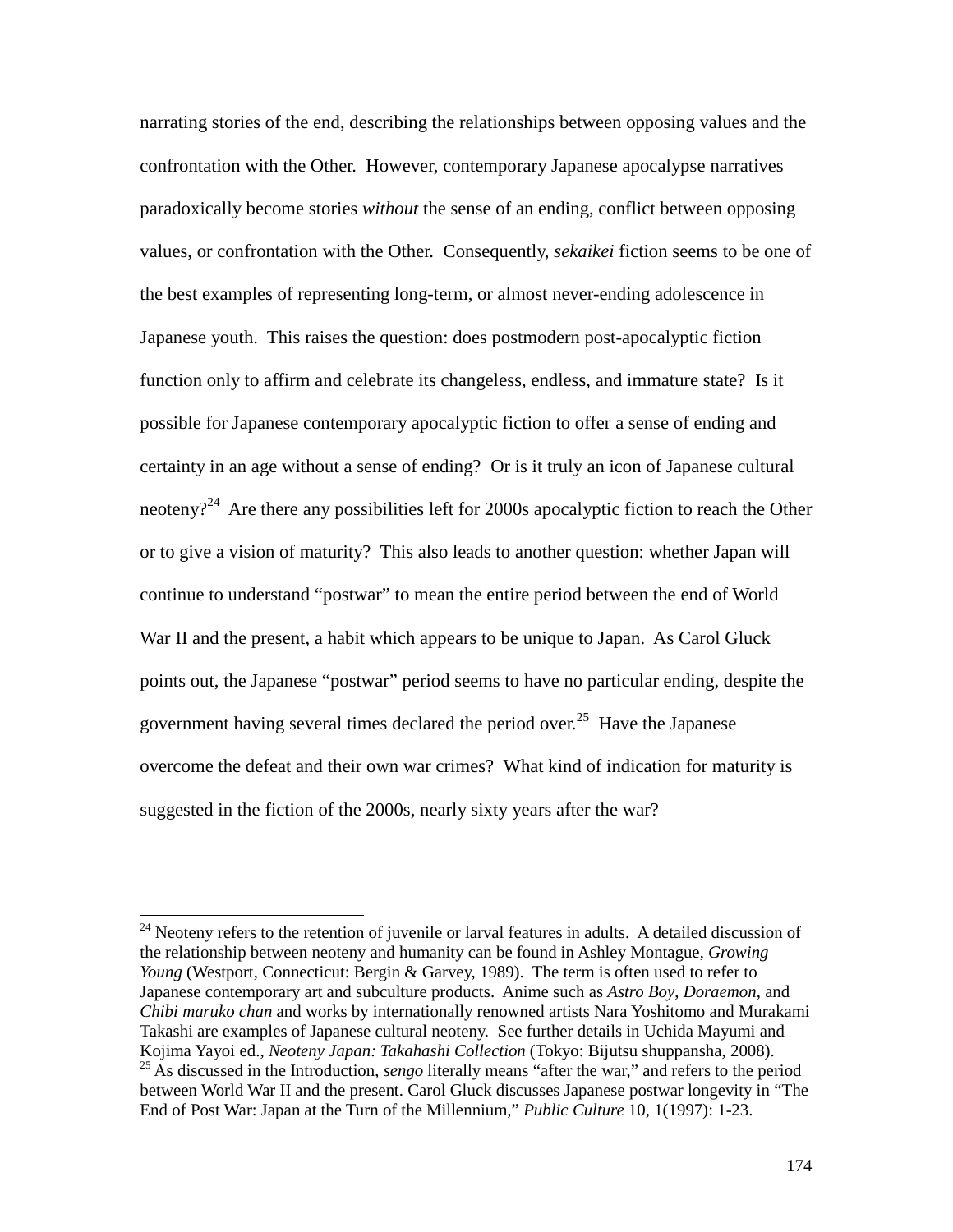### **Possibility of Maturity in Post-apocalyptic Fiction in the 2000s**

I would argue there is a possibility of maturity in postmodern post-apocalyptic fiction in the 2000s, except in the *sekaikei* genre. There have been a number of influential Japanese post-apocalyptic works in the 2000s. For instance, the 2008 anime *Sukai kurora* (hereafter *The Sky Crawlers*) directed by Oshii Mamoru (b. 1951), based on Mori Hiroshi's novel series of the same name, depicts a challenge for realistic hope.<sup>26</sup> In a number of interviews, Oshii stresses that the film targets young people who cannot find positive meaning in life. He says that he wants to send a message to them by showing them "true hope." $^{27}$ 

*The Sky Crawlers* is set in a post-apocalyptic world where, although the world is at peace, in order to ease the tensions of a populace accustomed to war and aggression, private corporations contract fighter pilots to stage combat operations against each other for show. The pilots are called *kirudore* or kildren, and they live eternally in adolescence until shot down in battle. They are clones, reproducible beings without a decisive end/death, but the kildren themselves do not know this, and it is not explicitly indicated that this warfare is a show; it appears that it does not matter for the kildren whether or not it is real.

Protagonist Kannami Yūichi is one of the kildren, a battle plane pilot. In the novel version, he introduces himself thus: "I am the pilot of a battle plane. My daily job is to fly the plane and kill people. Today I use my hand to . . . eat a hamburger as well as

<sup>26</sup> Mori Hiroshi's novel *The Sky Crawlers* series has six volumes including a collection of short novels. The first volume, *The Sky Crawlers*, was published in 2001, and the last volume, *Sukai ekuripusu* (Sky Eclipse), in 2008. The film *The Sky Crawlers* is based on the story in the first volume.

<sup>27</sup> Oshii Mamoru, interview in *Yomiuri shinbun*, 28 April, 2008.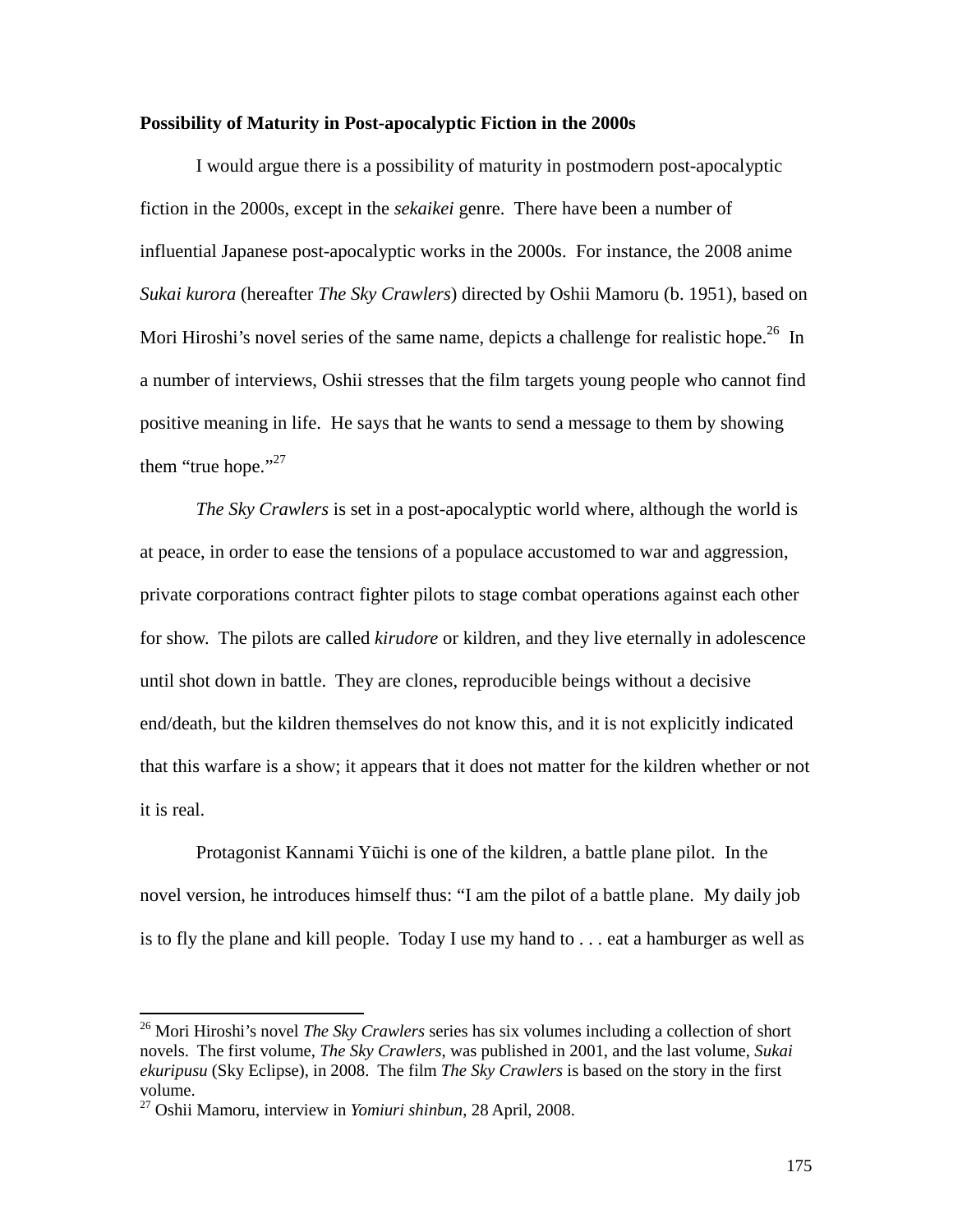to erase the lives of two people."<sup>28</sup> The catastrophic crisis of war is a daily occurrence in this novel; Kannami experiences various dangers and faces death every time he flies his plane, but these crises never end. This is the ultimate post-apocalyptic novel.

Near the end of the story, Kannami learns that he has been cloned from the former pilot of his plane, Kurita Jinrō, who was in love with Kusanagi Suito, also a pilot. Kusanagi shot Kurita to death on his request; she agreed to do so since she loved him and could not bear to continue to lose him repeatedly. Kusanagi and Kurita believed that his death would be permanent if he was shot, but Kurita has been reproduced as Kannami; the warfare company needs to maintain his excellent combat skills. Kusanagi longs to be killed by Kannami since she feels the profound despair of eternal life without permanent death.

While Mori Hiroshi's novel version ends when Kannami shoots Kusanagi, it emphasizes the reality of endless despair. Oshii's film version, however, has a different ending. Kannami asks Kusanagi to live until she can change things, and dies battling the invincible ace pilot called "The Teacher" on the enemy side, the sole adult male pilot in this show-warfare. The film ends with the scene in which a new pilot, a clone of Kannami, is appointed under the command of Kusanagi. In this film, death no longer functions as an absolute end; the visionless life of the kildren, eternal adolescence without maturation, repeats as a sort of cruel time loop. In fact, existing cloning technology in our own world makes it at least theoretically possible that human beings could be cloned, meaning that someone much like ourselves could live on after our death. The idea of cloning helps to enhance the feeling of eternal repetition in contemporary

<sup>28</sup> Mori Hiroshi, *Sukai kurora* (The Sky Crawlers) (Tokyo: Chūō kōronsha, 2004), 245-246. My translation.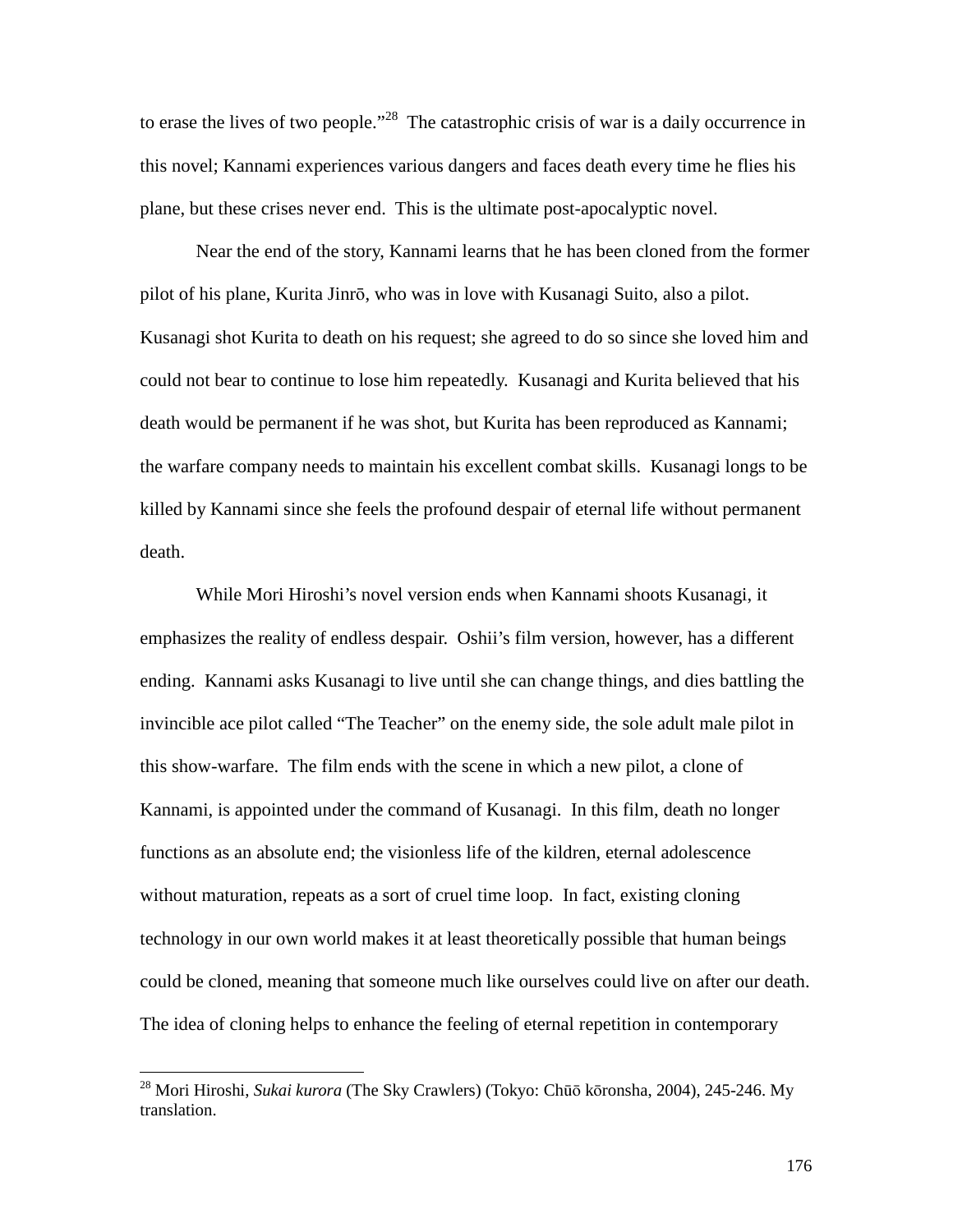culture.

Neither the novel nor the narrative of the film present hope explicitly, even though Oshii says that he wanted to do so, and a number of critics agree that the film is far from encouraging for youth. Kannami challenges an invincible enemy, the ace pilot called "The Teacher," the sole adult pilot in the show warfare who has never lost in combat, a clear symbol of patriarchal power and the authoritative adult society. Also, "The Teacher" can be read as a symbol of the United States; the film does not give the locations of the battles or the nationalities of the private military companies, but the names of the airplanes in the company to which Kannami and Kusanagi belong are all in classical Japanese, while the names of the airplanes on Teacher's side are all English, and their airplanes resemble those used by the United States in World War I.

The film's ending—in which Kannami loses a battle and a new pilot, a clone of Kannami, is appointed under the guidance of Kusanagi—reveals that death cannot offer a sense of ending. Even though Kannami asks Kusanagi to continue to live until she can change things, and Kusanagi agrees, the entire narrative seems to represent a profound stagnation. There is almost no difference between life and death, for death in this film can no longer end eternal life. In addition, the story shows that youth always lose against the world of the mature adults, and symbolically indicates that Japan cannot escape the influence of the United States; there is no space left for Japan as a nation and for Japanese youth to avoid their inferiority, immaturity, and imperfection. It seems cruel and discouraging to suggest to young people that they should find hope in the subtle difference between life and death.

However, another possible interpretation is that the film positively affirms this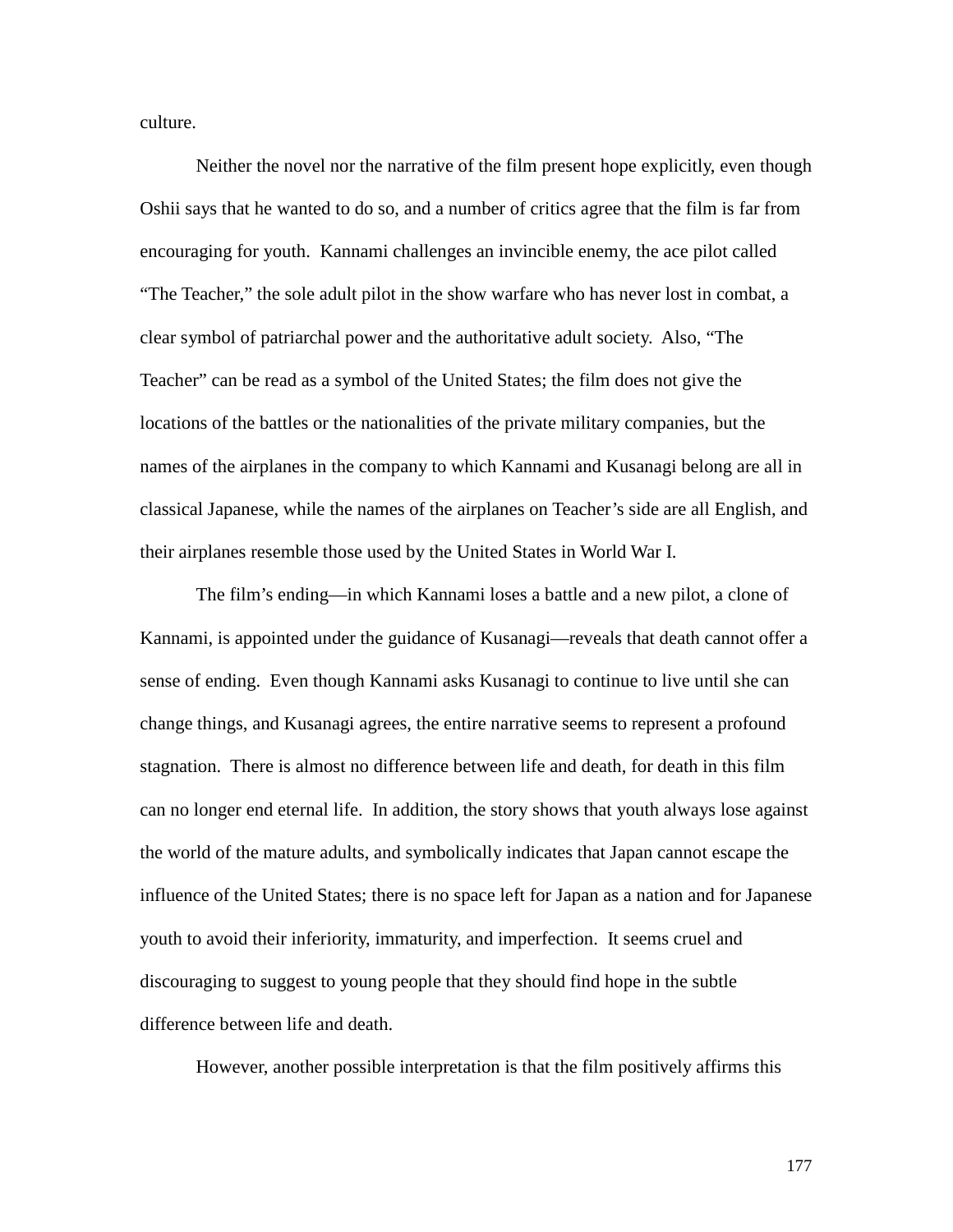very difference. We live in a world where life and death are remarkably close; indeed, for those who cannot find meaning or value in life there may be no real difference between life and death. Accordingly, as Ōsawa mentions, some youth venture to visit war areas to get a sense of life through proximity with death. The film *The Sky Crawlers* indicates that visiting dangerous war zones or attempting suicide offers no escape from endless reality; true hope is an incredibly subtle change hidden in our banal daily life.

It may appear cruel to suggest that there is almost no difference between life and death and that one has to find hope within such a small difference. However, Oshii claims that "true" hope is to find very ordinary visions, subtle values and small changes in our seemingly endless life; true hope is not in the dreamy, dramatic future visions that are often depicted in juvenile fiction, but is rather within quiet, delicate, small indications of change in our life without the sense of an ending. The meaning of life as defined by this film is to keep looking for such indications until something changes or we die. *The Sky Crawlers* declares that youth cannot win against adults and that Japan cannot escape from the influence of the United States; there is no decisive salvation or sense of an ending in our postmodern post-apocalyptic life. Yet the story also shows that there may be a path to maturity beyond stagnation by accumulating such small changes; at the very end of the film, Kusanagi stops her hand over a pack of cigarettes in front of Kannami's clone, though she has smoked frequently before. This is a small sign of rejection of dependence and seeking for what a subtle change can bring. The film thus ends with a very small but certain change that shows Kusanagi seeking independence and maturity.

Another postmodern post-apocalyptic fiction in the 2000s that can indicate the way to maturity is *Kuwontamu famir*ī*zu* (hereafter *The Quantum Families*) written by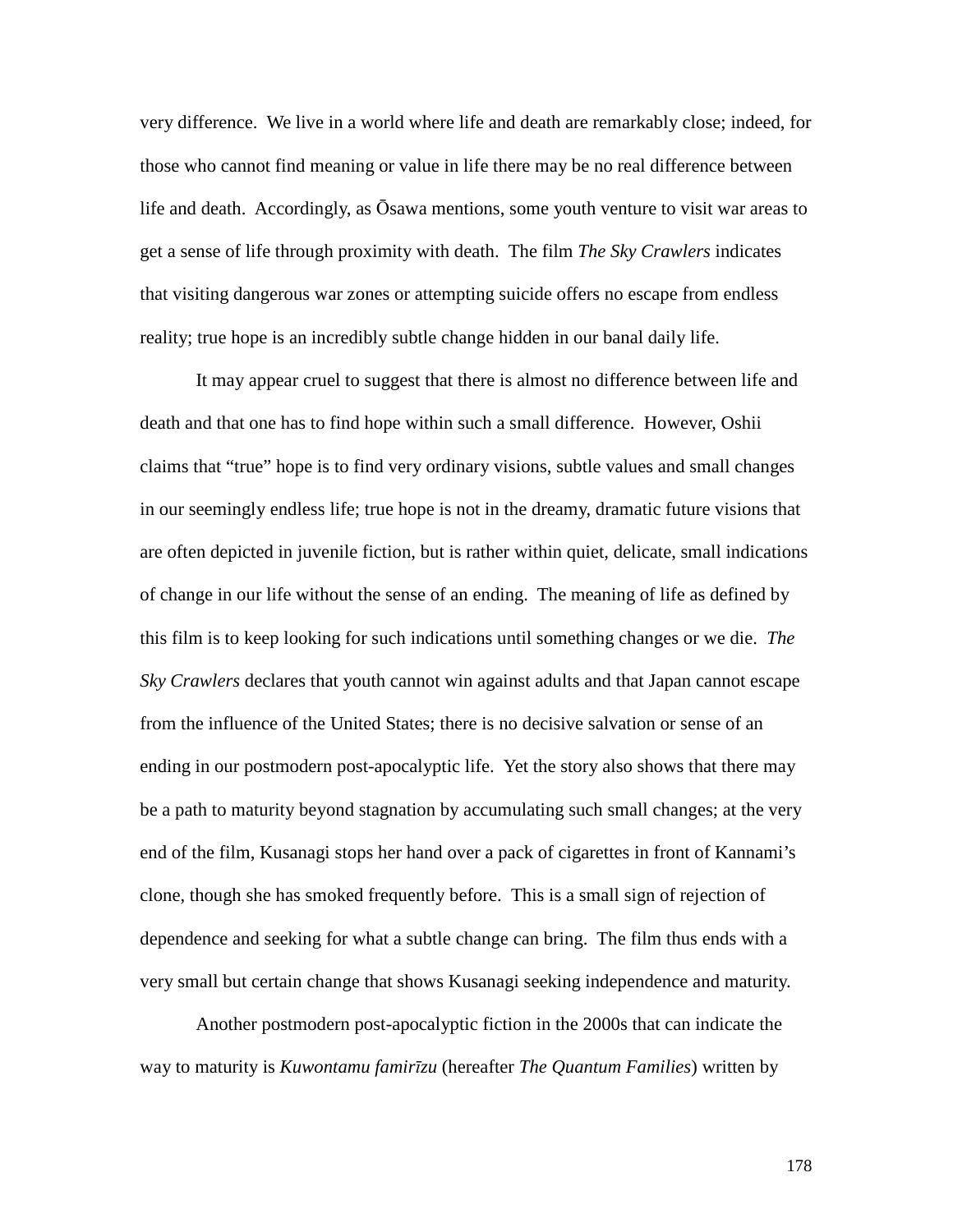Azuma Hiroki in 2009 (b. 1971).<sup>29</sup> *The Quantum Families* is the first novel by Azuma, a philosopher and critic. The novel is science fiction based on the quantum theory that claims the possibility of a multiverse, for an electron and an atom can be a particle as well as a wave at the same time in the micro world. The protagonist, Ashifume Yukito age thirty five in the year 2007, is a novelist as well as a university lecturer; he studies Murakami Haruki and wrote a thesis on *Hard-Boiled Wonderland and the End of the World*. He married Yurika in 1999 but they have no child, for Yurika has refused to have sex with him since 2005. One day, he gets an e-mail from his daughter dated 2035. This future daughter invites Yukito to visit her in Arizona; he goes to see her, but she is not there.

When he returns to Japan, he enters another reality where a different Yurika and his three year old daughter Fūko live. The story explains that as of the 2020s advanced "trans-worlds" technology makes it possible to communicate with other worlds. Yukito gradually learns that he has a daughter, Fūko, in this parallel world A. In his original world, he learns that he will rape Yurika and commit suicide a year later, and a son named Riki will be born after his death. In parallel world B, he finds out that he will be a terrorist and will commit suicide during a terror attack. In parallel world C, he will lose his memory and commit double suicide with a young woman. From four different worlds, Yukito and his family are gathered by Yurika, who belongs to parallel world C and the year 2036.

This parallel world C is headed for catastrophic extinction due to a disease called "Retrieval Identity Disorder." This disorder is caused by the ability to travel between worlds: people go insane since they cannot distinguish their own original memory from

 $\overline{a}$ 

<sup>29</sup> Azuma Hiroki, *Kuwontamu famir*ī*zu* (The Quantum Families) (Tokyo: Shichōsha, 2009).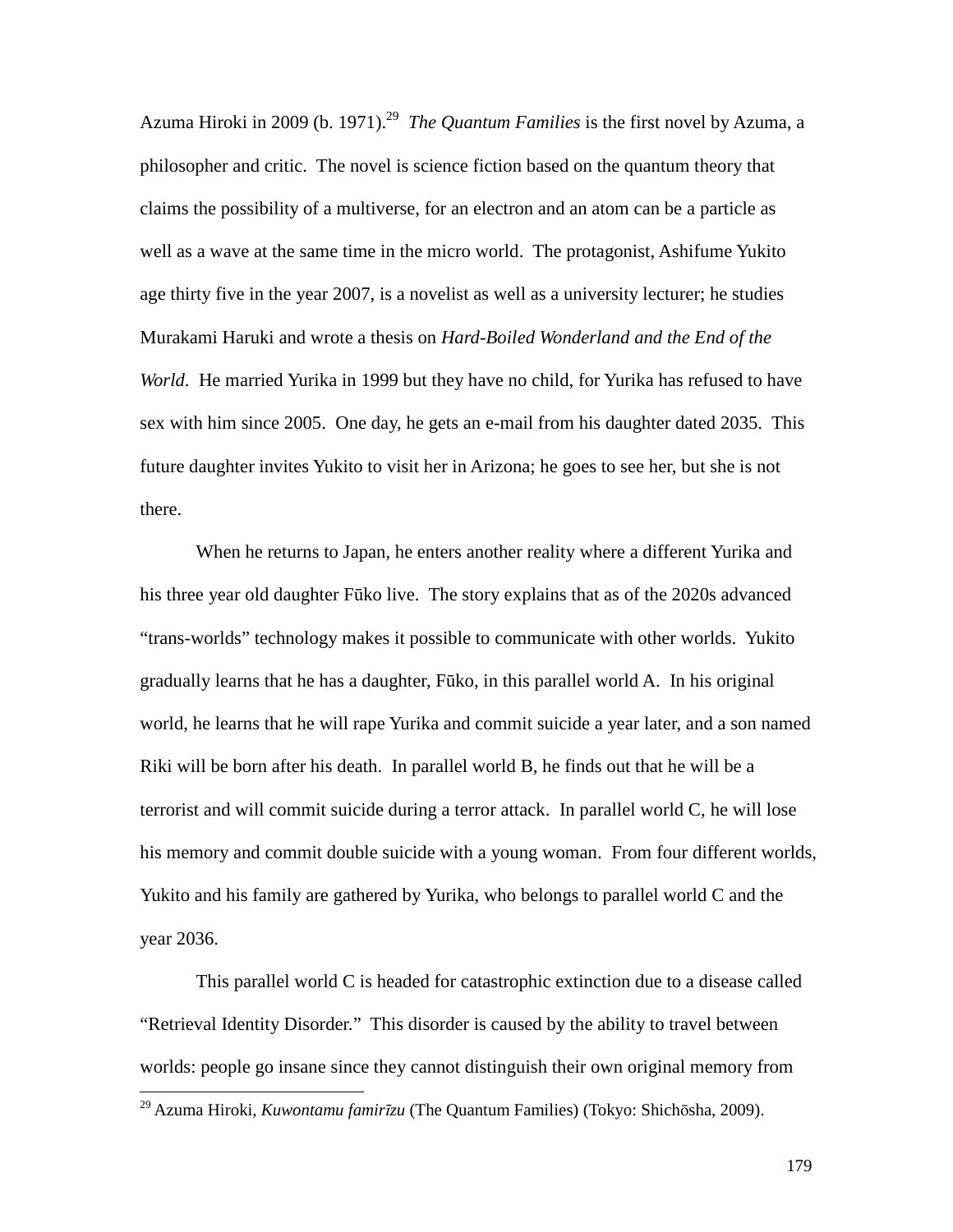the memories of their other selves in the parallel worlds. The population of sufferers explodes in 2033, and people begin to avoid communication with the parallel worlds. Then, the advanced civilization degenerates to the premodern level.

Sixty-nine year-old Yurika (whom I will call "aged Yurika") gathers all her family members in this apocalyptic world C in 2036 to make a confession. She tells them that she has been extremely jealous about the relationship between Yukito and a young woman called Nagisa. In the original world and in parallel worlds A and B, this young woman is a fan of Yukito's work. In parallel world C, she takes care of the Yukito who has lost his memory, and the two eventually commit double suicide. However, all four worlds share in common a past incident in which high school student Yukito attempted to rape elementary school student Nagisa. Yurika hates and is also profoundly jealous of their relationship and hidden secret, and wants to confess that such profound desire and hatred can transcend the parallel worlds and destroy others.

 After listening to Yurika's confession, Yukito decides to live with aged Yurika, adult Riki, adult Fūko and toddler Fūko as a family in the dying parallel world C. Yukito destroys the possibility of sending Riki, Fūko and himself back to their respective worlds and of saving the dying world. At the end of the story, it is hinted that he dies in world C but at the same time, he enters his unconscious world with aged Yurika, adult Fūko, three year old Fūko and adult Riki. He decides to live his own life that is "fake, but only one life, full of mistakes but with no restart."<sup>30</sup>

However, the book does not end with Yukito's death; it has one more short chapter titled "Outside The Story." This chapter describes the issue of Yukito's sin; Yukito confesses to Yurika that he attempted to rape Nagisa nineteen years ago, and promises to

 $\overline{a}$ 

<sup>30</sup> Azuma, *Kuwontamu famir*ī*zu*, 359. My translation.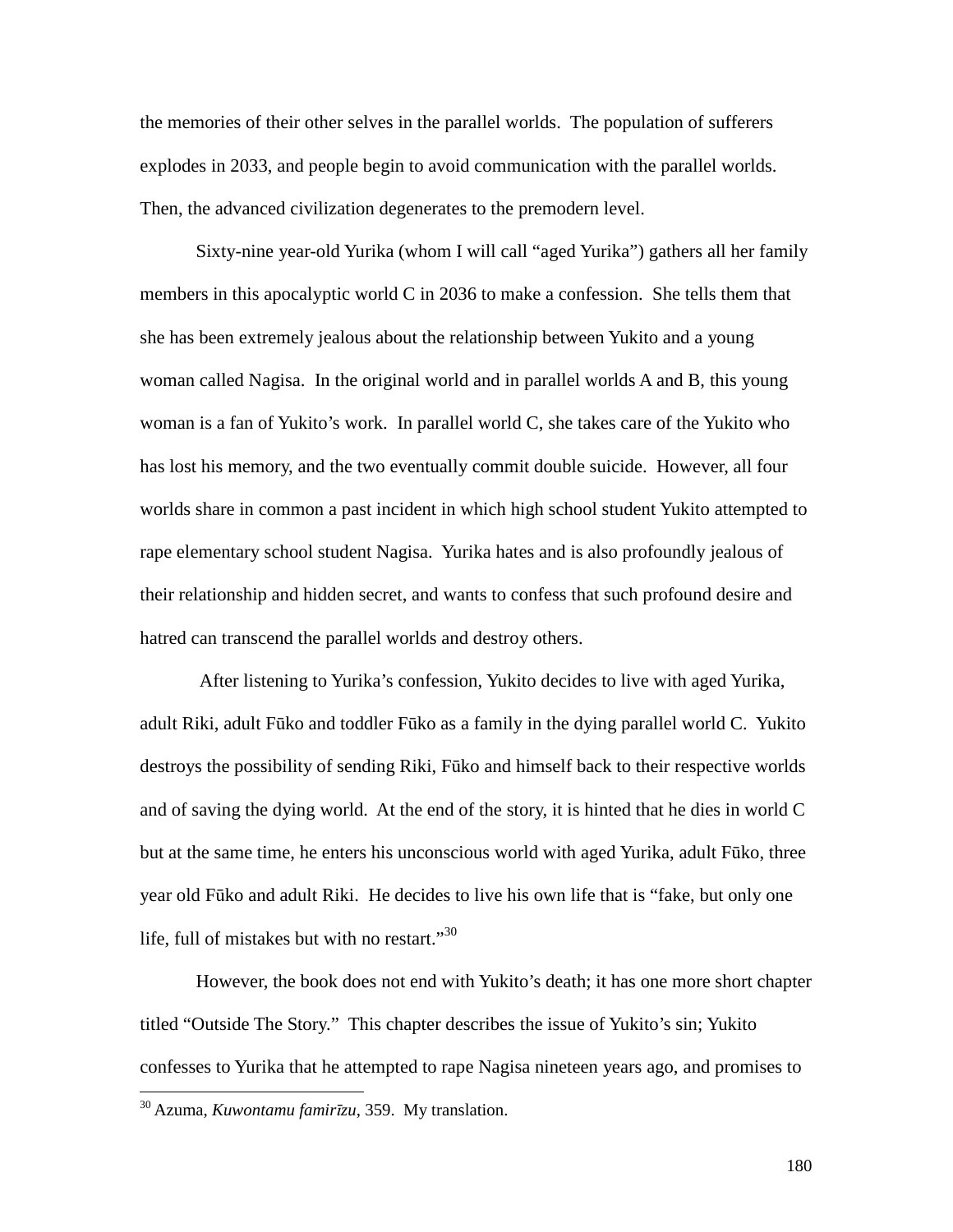turn himself in to the police. Yurika decides to marry him if he atones for his sin against Nagisa, but she says that she will not accept him until he goes to the police. When three and a half years have passed since his confession, Yukito realizes that Yurika has never forgiven him; they have not had sex since the day of the confession. The side story ends with Yukito deciding to go to the police in order to continue to love his wife.

It is interesting that the theme of sin permeates this science fiction world with its physics, computer science, and network theories. The story is about a world that has the most advanced technologies, yet the core of the story is about a family relationship, fatherhood, and the idea of sin. At the end of the main narrative, Yukito declares that he will give his children a piece of advice as a father for the first time, even though "this Yukito" never had a child in his original reality. Yukito tells the children that they can sacrifice Yukito or Yurika if they cannot come out of the repeated spell of hatred that their family carries in every universe; he decides to take all the consequences of his past sin as a father. Also, in the extra chapter, Yukito finally decides to take responsibility for his past sin to regain his wife Yurika's trust. The story repeatedly insists that we have many choices in a multiverse like the one depicted, but clearly this does not mean that we can escape from real responsibility or past sin: the emotions tied to these are never erasable. Even in facing an apocalyptic crisis, one cannot escape from interpersonal relationships and the profound emotions that arise within and around them.

This is an extended metaphor for Japan, its war responsibility, and its "postwar period"; the war left indelible mental and physical scars on people in Asia, and the defeat left Japanese people, who had dedicated their lives to the nation and a god who became merely a man, confused and despondent. Even though Japan was revived by its long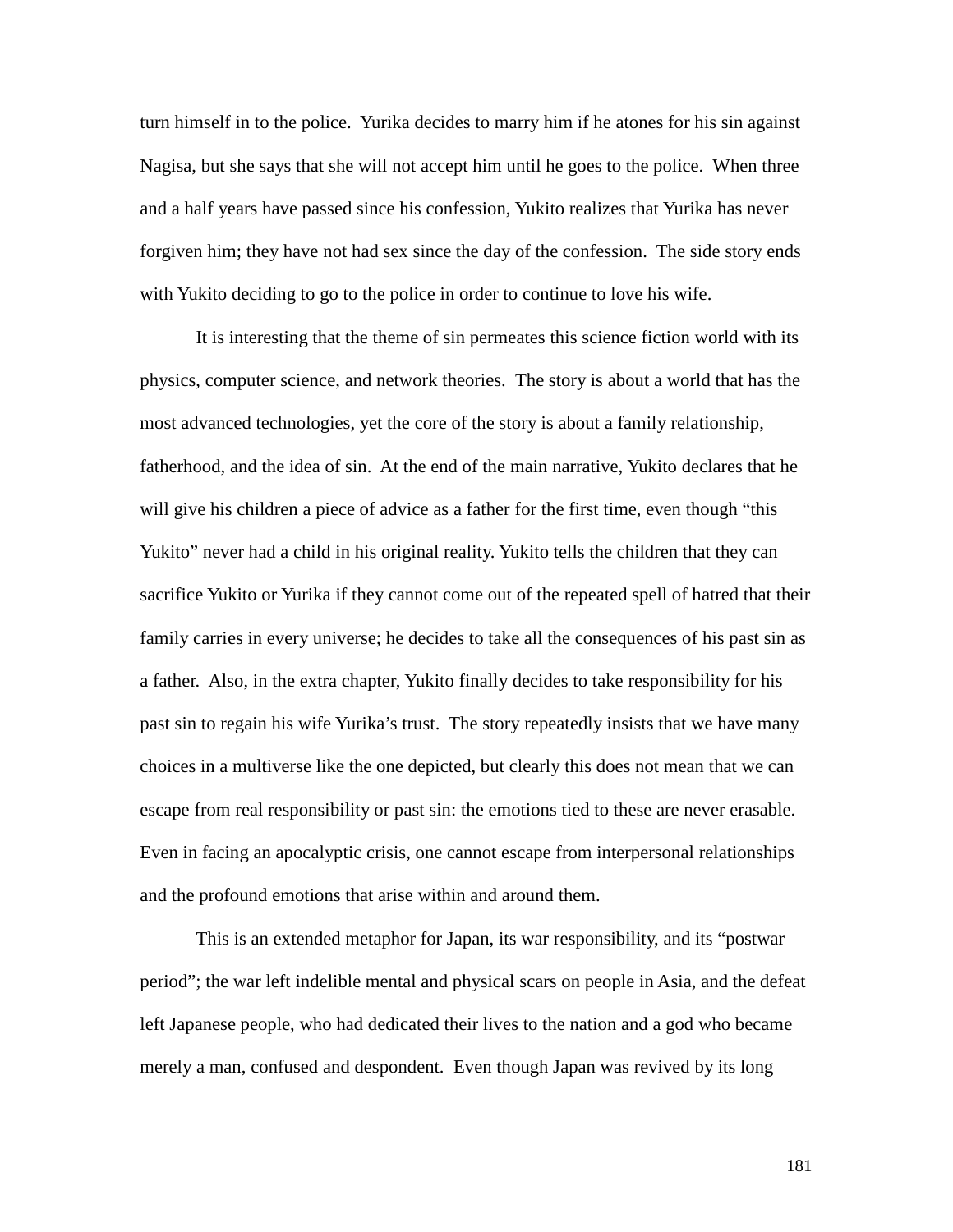period of economic success and has established seemingly peaceful relationships with other Asian nations, the scars tear open whenever people begin or are forced to remember the past, as is evident from the protests of other Asian countries which erupt over visits by various Japanese officials to the controversial Yasukuni Shrine. Uno Tsunehiro has declared that the *sengo* period is over since the grand narratives that defined communal Japan have been lost.<sup>31</sup> Yet, there remain people who suffer from the memories of violence, disillusionment, despair, sorrow and distrust of the war, and people continue to be directly or indirectly influenced by the shock of the defeat and Japan's hidden war crimes.

*The Quantum Families* demonstrates the reality that such distrust never truly disappears in relationships with others. Whenever right-wing Japanese intellectuals try to bowdlerize history textbooks to soften their discussions of Japan's war crimes—which they do with some regularity—angry protests arise in other Asian nations. International sporting events are often disrupted by anti-Japanese sentiment; in fact, Japanese and Korean youth often turn to virtual violence via Internet hacking and denial-of-service attacks. *The Quantum Families* shows that in order to come out of the loop of repeated violence and misdeeds there is no choice but to take full responsibility. To become a father in this novel means to become a person who takes responsibility for his deeds both past and future; Yukito chooses to be a father and to be mature at the high cost of his physical life in reality, even though his family are fake. He chooses to live with his fictional family for they are the only family that he has and he understands that he must be responsible for them.

There is another possible approach to understanding this novel as well: the meta- <sup>31</sup> Uno, *Zero nendai no s*ō*z*ō*ryoku*, 280.

 $\overline{a}$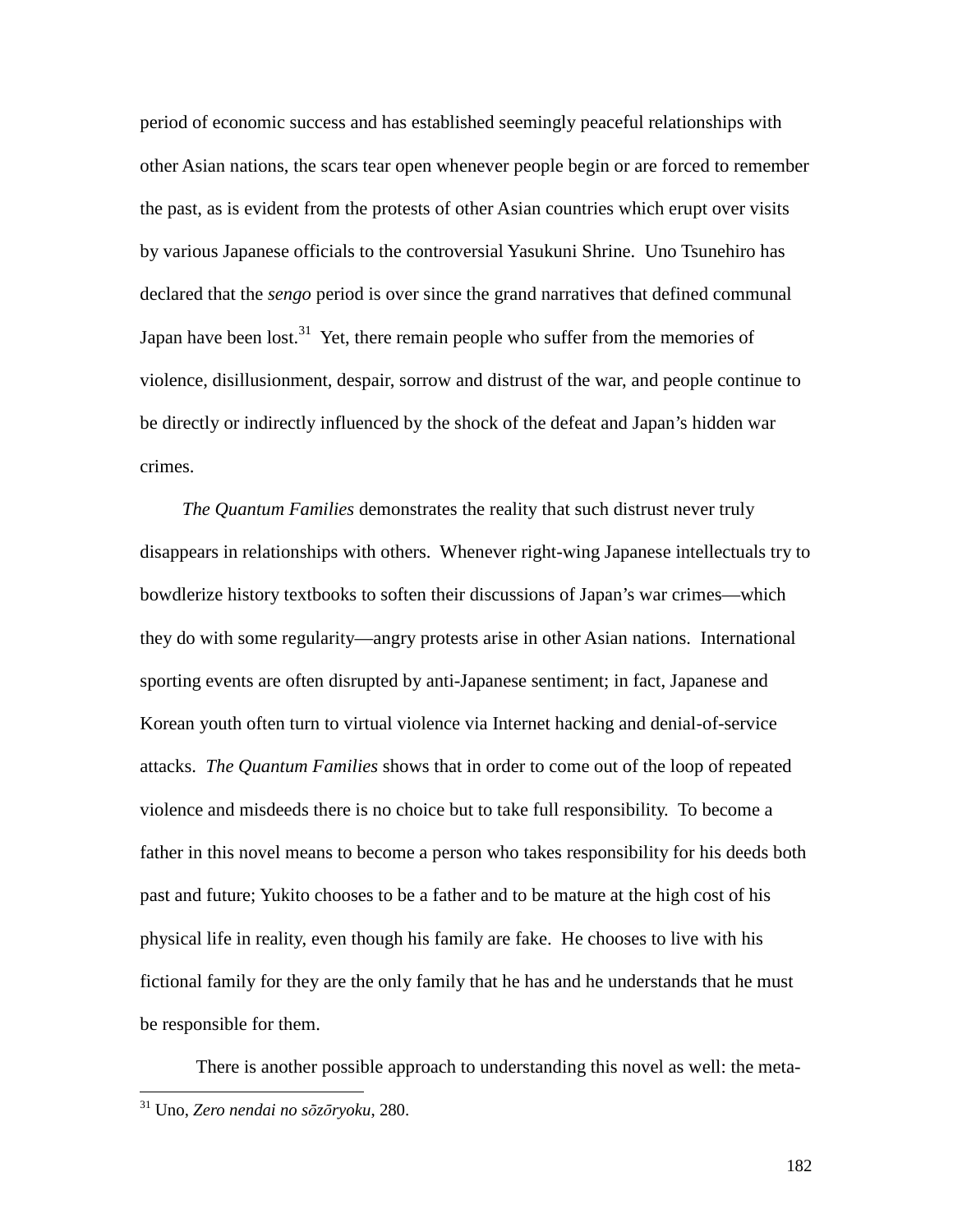fictional standpoint of the protagonist. Yukito has seen three different parallel universes and his own future in his original world; in one world he lives a happy life with his wife and daughter, and in another he is a terrorist. In still another, he has lost all his memories, and he will commit suicide in the future of his original world. In the parallel universes he has numerous different lives and choices. Yukito initially decides to go back to his original world, accepting that Fūko and Riki will go back to their original worlds too. However, after Yurika's confession, he decides to live with aged Yurika, adult Fūko, toddler Fūko, and Riki in the dying world; he realizes he can never escape his relationships with them even in thousands of different versions of his life.

The choices Yukito faces recall those faced by the protagonist at the end of Murakami's *Hard-Boiled Wonderland and the End of the World*, who chooses to stay in the fictional subconscious world rather than going back to reality with his shadow; he ultimately chooses to leave the seemingly perfect town and go to the forest, but he still remains both in the fictional world and inside of the wall. In fact, there are frequent references to *Hard-Boiled Wonderland* in *The Quantum Families*, and the latter is clearly influenced by the former.<sup>32</sup> While *Hard-Boiled Wonderland* gives its protagonist two major choices of reality or fiction, *The Quantum Families* gives its protagonist three: reality, fiction, or a hybrid. Yukito can go back to his unhappy original world, or he can stay in the parallel world with Yurika and three year old Fūko where he is the most successful and happy. Instead, he chooses to live with his family members from all the different worlds in a bleak, visionless post-apocalyptic world. From one point of view this might be considered stupid or even crazy, but the important thing is that the answer

<sup>32</sup> In the ending of *The Quantum Families*, there are two bold lines saying, "Hard-boiled Wonderland is not righteous/ we live in the End of the World."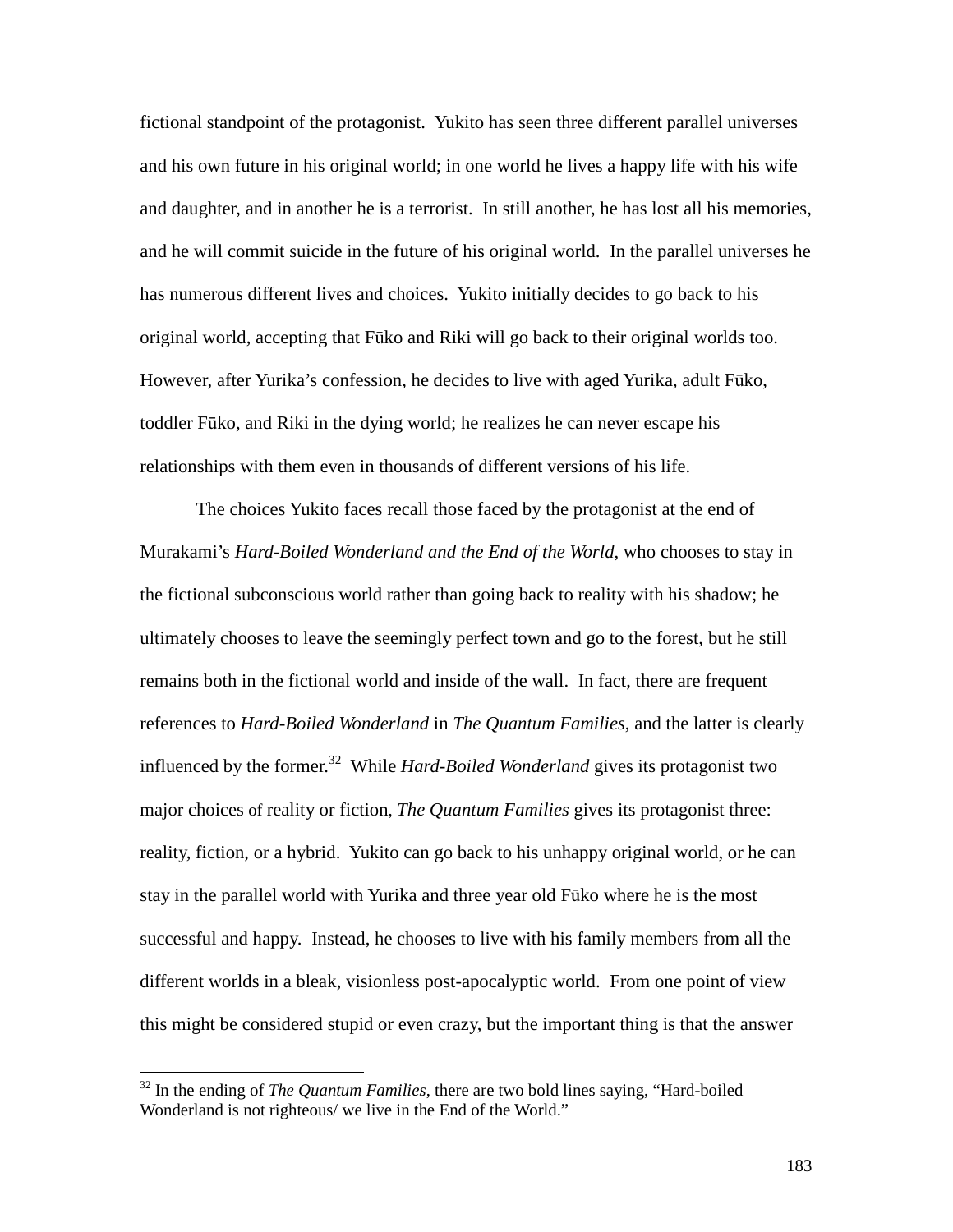to the larger questions the narrative deals with can be found neither in the "happy ending" of returning to reality nor the eternal game of self-confinement in fiction. The answer indeed, the only real choice—is to accept responsibility; Yukito does not know whether he will be happy or unhappy with his multi-universal family. His choice is not realistic at least, not for his family members, each of whom has his or her own different reality but neither is it totally fantastical: Yukito could have chosen a happier and more promising world. However, he positively affirms the present situation in his choice to live with them. Azuma argues that the contemporary postmodern world is meta-fictional and game-like.<sup>33</sup> As I explain in my discussion of virtual online worlds in Chapter One, just as there is really no "outside" of this game-like world, there is really no "inside" either: we cannot fully confine ourselves within it, for this game is not absolute, but at the same time so much of human life is technologically mediated and indeed located within virtual spaces that the two are interconnected to the point that ultimately there is no meaningful difference between them. Therefore, as *The Quantum Families* suggests, we need to recognize the fact that our world is game-like and that there are numerous other choices and consequences available. However, despite knowing these facts, we still need to affirm the moment of choice-making as reality.

We long have met Others through apocalyptic crises; through opposing them, fighting them, or reconciling with them we learn to live with them. Also, as we have seen, various values clash and thereby create new visions and hope through the crisis. However, when there is no Other and no opposition of values, the result is an endless, futureless world. Japanese apocalyptic fiction in the 2000s illustrates the possibilities of

<sup>33</sup> Azuma Hiroki, *G*ē*muteki riarizumu no tanj*ō (The Birth of the Game Reality) (Tokyo: Kōdansha, 2007), 287.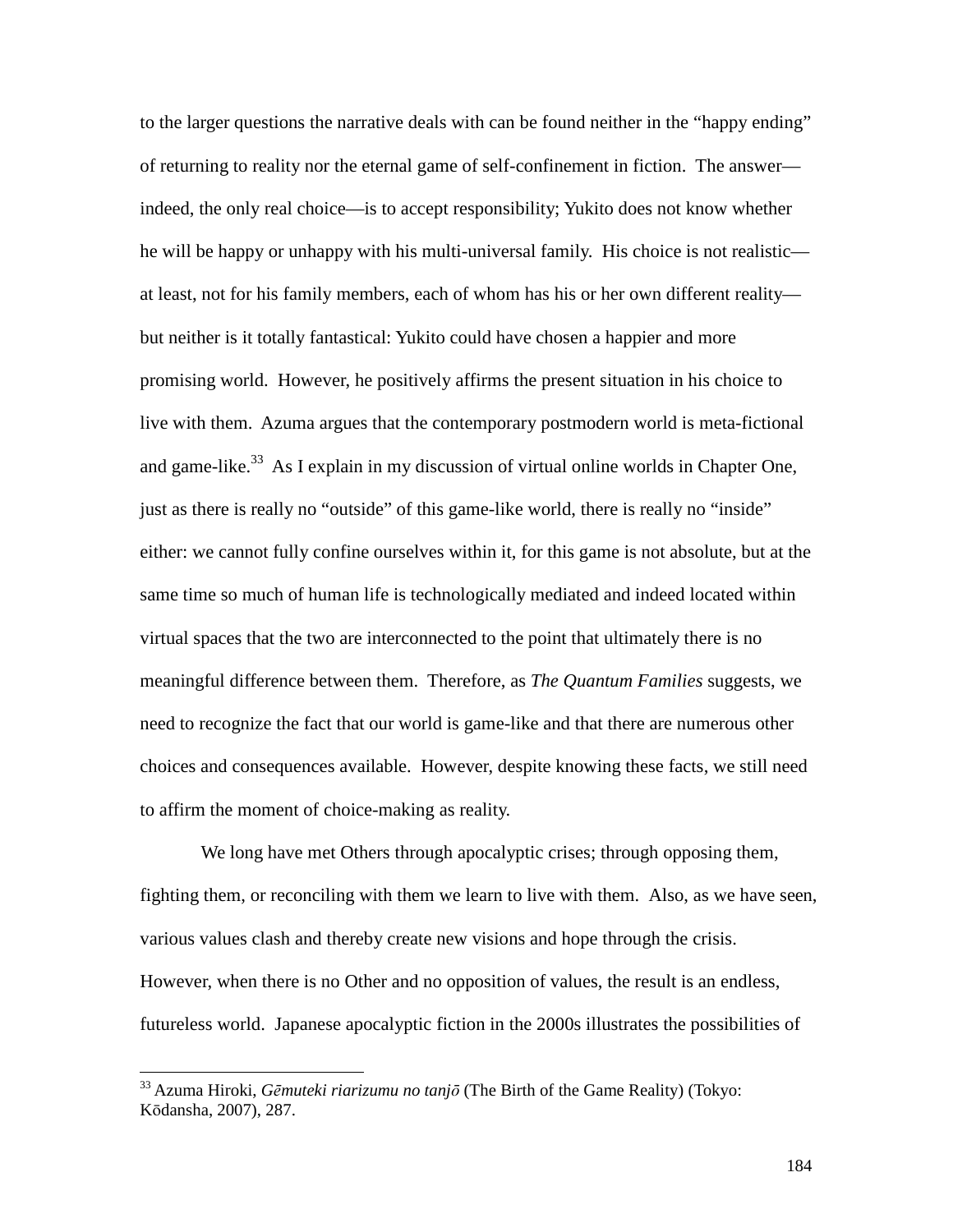such a meta-fictional worldview; *The Sky Crawlers* and *The Quantum Families* make use of what I call the spiral concept of time—a hybrid of cyclical time and multiple linear time. In these stories, time repeats endlessly, but it also spirals subtly upward. While *sekaikei* apocalypse refuses growth and interpersonal relationships, other apocalyptic works in the 2000s challenge their circular approach and indicate directions for the development of maturity. To affirm one's choice and become responsible for it, I argue, will lead to the way of encountering the unknown, often fictional, but always meaningful Other.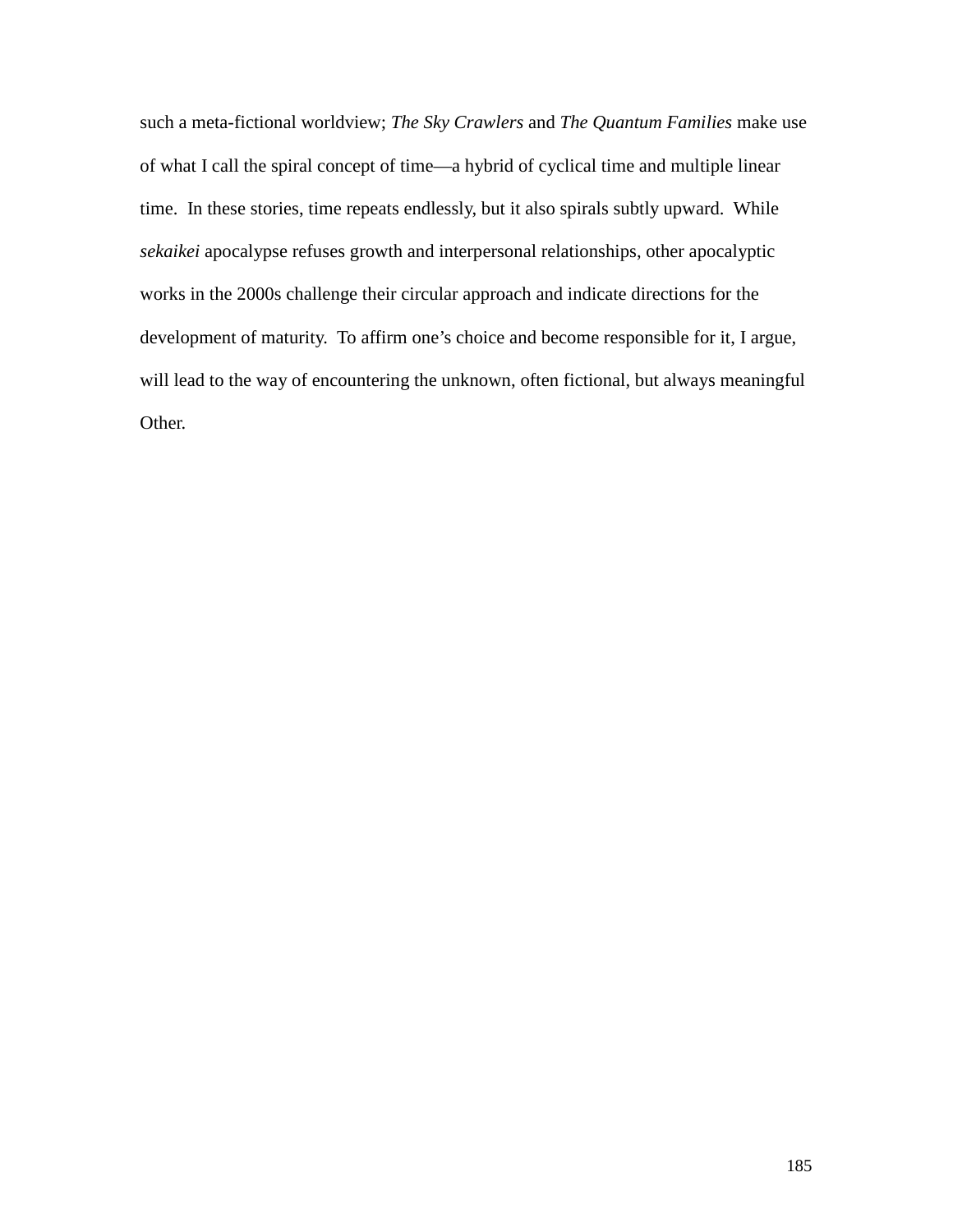#### **Conclusion**

*I am still a child, and sometimes, my right hand kills people. In turn, someone's right hand will kill me. Until then, without being bored, I need to continue to live as a child.*<sup>1</sup> 

—Mori Hiroshi, *The Sky Crawlers*

We have seen that there was an apocalyptic tradition in premodern Japan, but that it was less influential than the Western apocalyptic tradition. In Japan, the cyclical idea of time, which was introduced by Buddhism, dominated because transience became the central ideology in premodern Japan. Early Japanese apocalyptic thought often included binary oppositions such as heaven and hell, virtue and vice, eternal and temporal, and there was no confrontation between them. Otherness is described as something distant and unreachable, such as another world or the Pure Land. As time went by, apocalyptic thought gradually developed into a subversive ideology to counter opposing values and dominant others such as powerful authorities. In the Edo period there emerged several apocalyptic movements that sought social reform through destructive action, and people tried to act against the powerful by establishing their own values and aesthetics. Here, the Other was something reachable and contestable, though the relationship between self and Other was not always equal.

Modernization, the first major discontinuity in Japanese history, brought to Japanese apocalypse the linear concept of time and a more specific and concrete Other:

 $\overline{a}$ 

<sup>&</sup>lt;sup>1</sup> Mori Hiroshi, *Sukai kurora*, 124-125. My translation.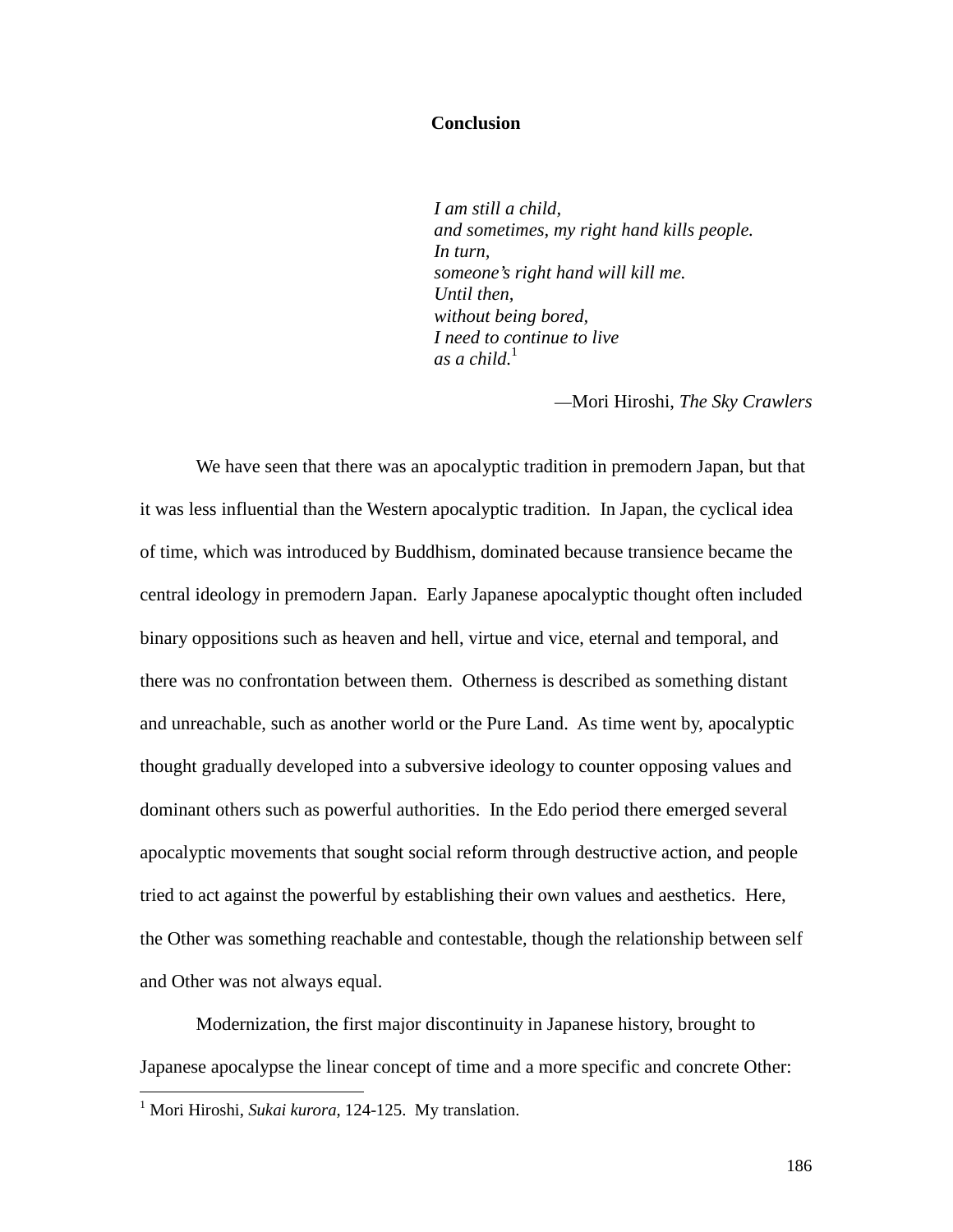the West. Imported science fiction began to focus on the astronomical theme of the endof-the-world crisis. "Modernization" in the Meiji period for most practical purposes meant "Westernization": it was brought by a foreign force, and it was extremely rapid and abrupt compared, for example, to the gradual shift of political power from the Heian period (794-1185) to the Kamakura period (1186-1333). Meiji and Taishō science fiction often depicted an overwhelming crisis as the symbol of inescapable modernization. However, the majority of the endings of these works avoided final devastation by relegating the apocalypse to dreams, suggesting that it was very difficult for people in this period to reconcile modernization or Westernization with Japanese traditional identity. Visions of the world after the catastrophic crises, therefore, were also carefully avoided in narratives of the period.

The 1945 atomic bombings and their aftermath, however, made it impossible to continue relegating apocalyptic events to dreams. Japan had now become the first nation to experience a nuclear attack.<sup>2</sup> The facts that humans had the power to destroy the world and that this awful power had been deployed against Japan fundamentally changed the Japanese apocalypse; the impact of the bombings is endless, for they destroyed the identity and tradition of Japan as a nation. This is the first time that Japanese apocalypse paradoxically comes to connote an endlessness that never returns to the sacred center.

However, the modern apocalyptic fiction from the 1960s that we have looked at takes a simple linear timeline and still attempts to achieve concordance of the past as beginning, the present as middle, and the future as end through confrontation of opposing

 $\overline{a}$ 

 $2<sup>2</sup>$  It is often claimed that Japan is the only country to have experienced nuclear war; this is incorrect: World War II was the human species' first (and to date, only) nuclear war; Japan remains the only country to have suffered a nuclear *attack*, while the United States is the only country to have *deployed* nuclear weapons during war, but many countries now possess nuclear weapons stockpiles.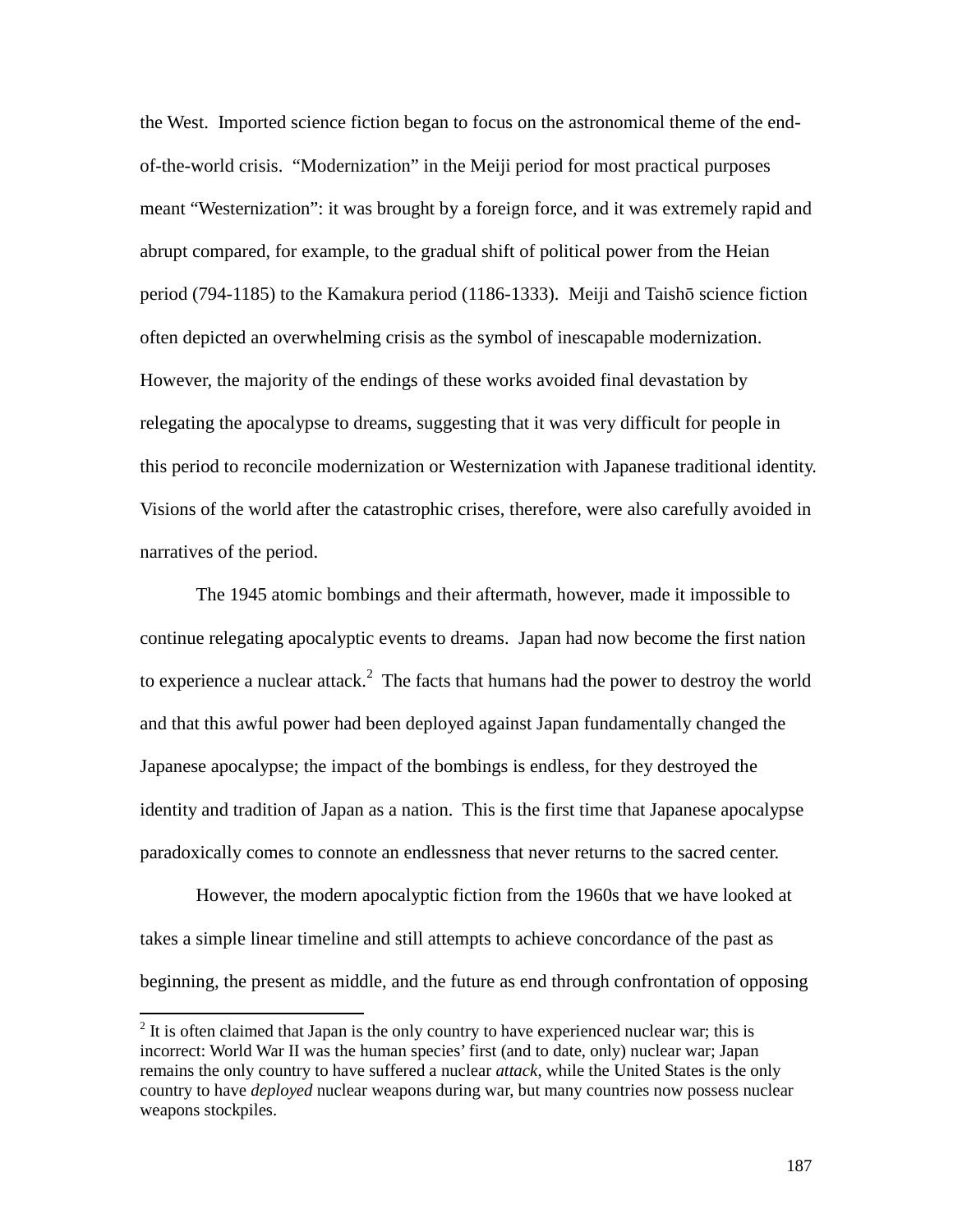values: it still struggles to incorporate the meaning of the defeat and the atomic aftermath within its historical continuum. By introducing the conflict of opposing values such as past/present, rural/urban, and Japan/U.S., Ōe Kenzaburō tries to unite the past, the present and the future of Japan and its identity in *The Silent Cry*. On the other hand, Abe Kōbō describes the fundamental discontinuity between present and future by contrasting the untenable present and the undesirable future. *Inter Ice Age 4* envisions the future as explicitly different from the present: it presumes some sort of progress, which may not be positive. It also does not place the future in a fictional setting: the flooding, the aquans, the retreat of governments below the waves are all placed on a continuum with the novel's present reality, a concordance of beginning, middle, and end.

Apocalyptic fiction in the 1980s, however, gradually drifted apart from this concordance of time and the confrontation of opposing values as Japanese society moved into the fictional age. In the fictional age, visions of the future do not belong to the real world, and opposing values become relativized. While Murakami Haruki's protagonist in *The Town and its Uncertain Wall* chooses to go back to reality and reconcile with the past in the end by regaining his shadow, in *Hard-Boiled Wonderland and the End of the World* the protagonist chooses to stay in his subconscious world forever. This town and its story, however, have been artificially modified and implanted by a scientist, and are therefore fictional. The shadow of the protagonist as both Other and the past chooses to leave the town by itself; there is no reconciliation or union between the two. There is no realistic vision in the end.

In subcultural genres in the 1980s, apocalyptic fiction underwent a similar change. For example, Miyazaki Hayao's film version of *Nausicaä in the Valley of the Wind* is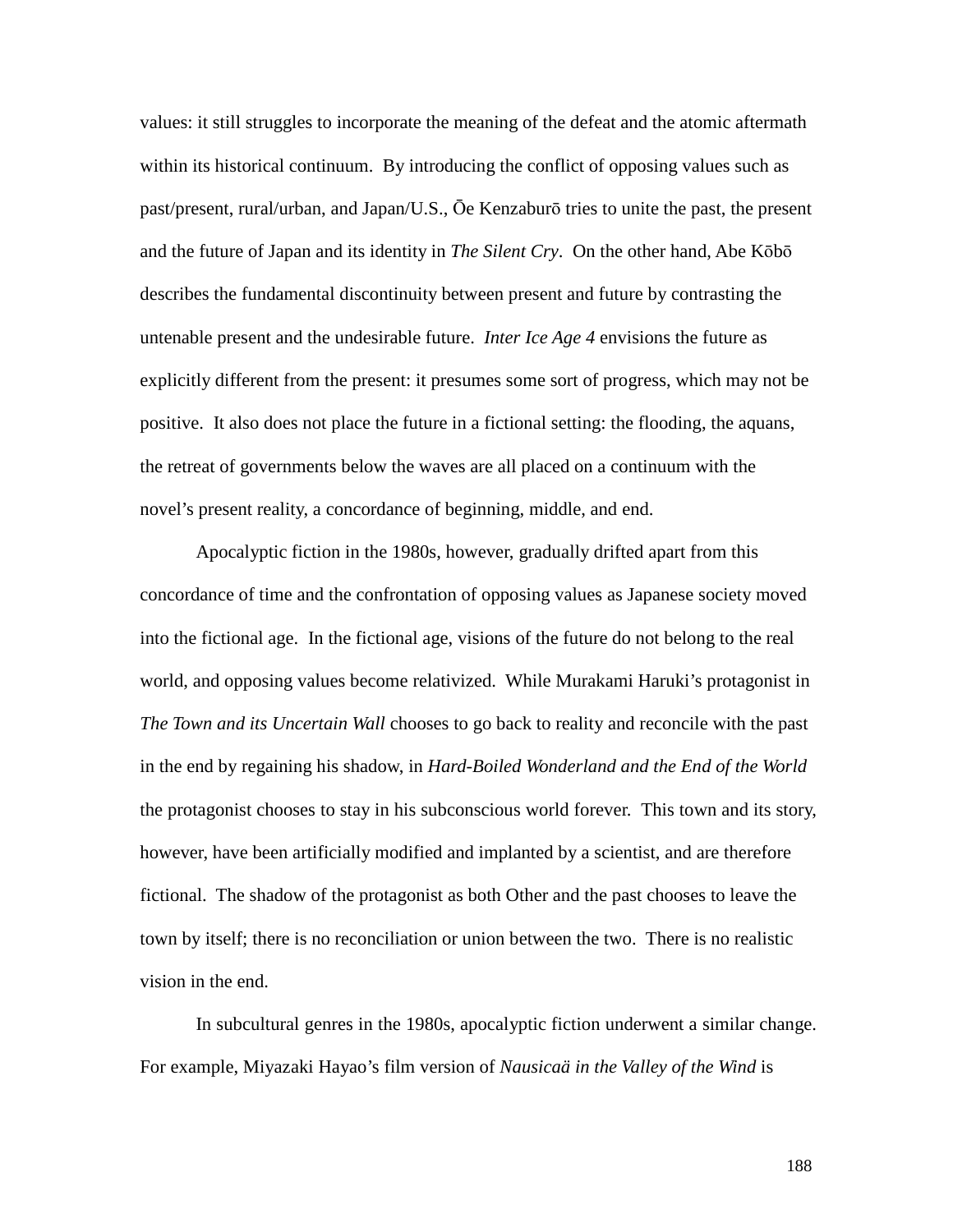firmly in the perfect apocalyptic archetype. On the other hand, the manga version dismisses past ideals of purification, progress and symbiosis, and instead affirms the contaminated and contradictory and abandons the will to control the future by leaving the future of humanity to nature or fate. The manga narrative shows that human ideals of progress and purification can no longer be sought in reality, although the story does not explicitly present the shift from the idealistic age to the fictional age. The film and the manga *AKIRA* by Ōtomo Katsuhiro are clearer examples of celebrating fictional ideals and the birth of the postmodern apocalypse; the confrontation between Akira and Tetsuo, both morally ambivalent identities, brings a new universe, multiple linear timelines, and new political subversiveness. The works do not indicate realistic visions for the real future after the catastrophe, yet they successfully present vivid visions for the new-born fictional world. Thus, Japanese apocalypse in the 1980s gradually moves away from the concordance of time and confrontation of opposing values, reflecting the postmodern trend that deconstructs the meanings of reality.

In 1995, Japan experienced two major apocalyptic incidents that revealed the limit of the fictional age as a zeitgeist and entered the new total postmodern zeitgeist. The animal age, or the age of impossibility, is one in which inter-subjective relationships and dialectic confrontations of values begin to disappear, even though we long for them. The most influential subcultural fiction of the 1990s, *Neon Genesis Evangelion*, directly connects apocalyptic crisis to the inner world of its fourteen year-old protagonist, Shinji. We gradually come to realize that there is no real Other who confronts him, and that there is no obvious opposition between values, since the reasons for the enemy's attacks and the secrets of the organizations that battle them remain opaque. Further, the vision of the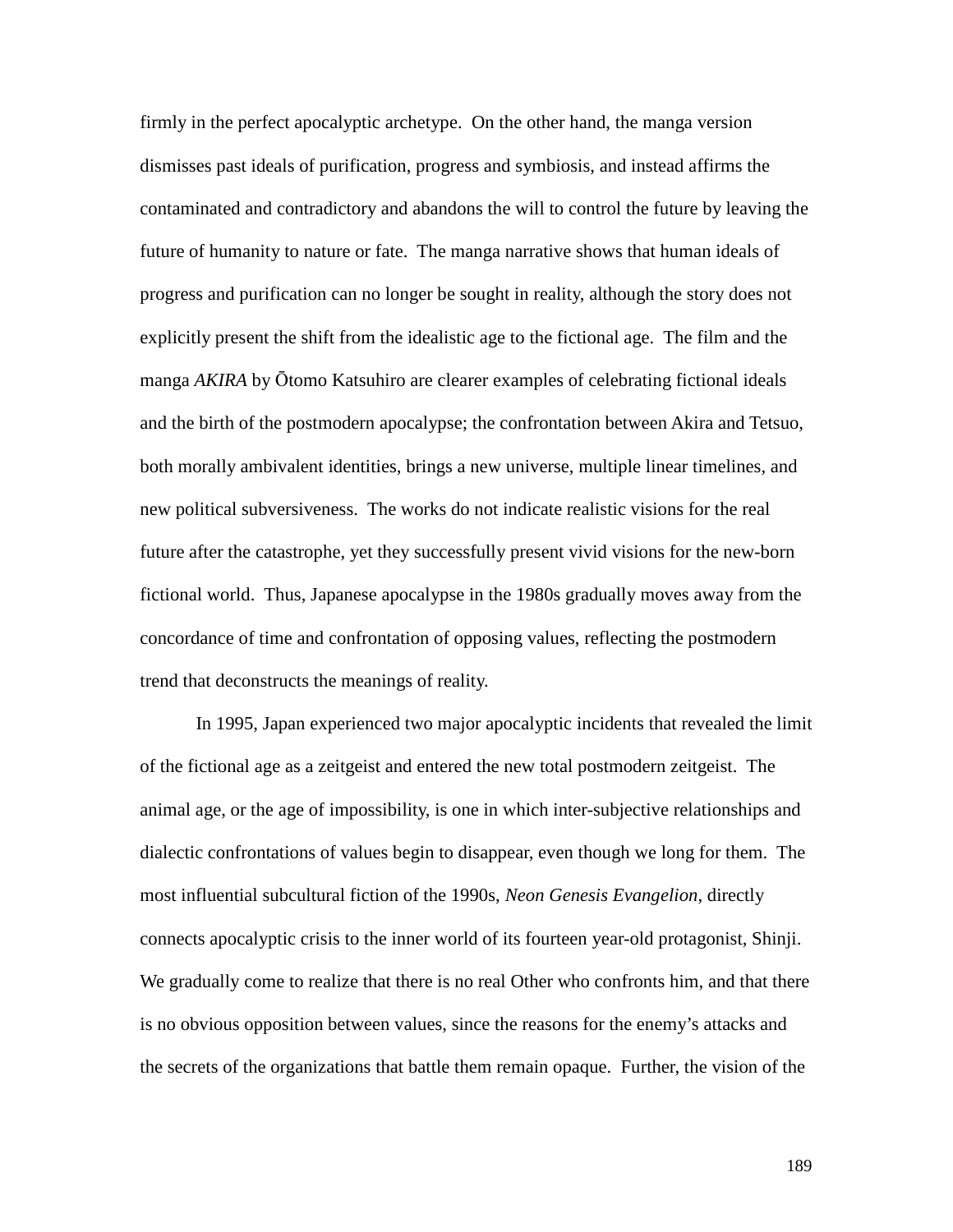future after the crisis has passed is abandoned in both *Evangelion* series. The film Shinji faces the total disapproval and rejection of the heroine. He is destined to remain in an eternal adolescence without interpersonal relationships.

*Sekaikei* fiction, the genre of love stories in which the fate of the apocalyptic world crisis and the romantic relationship are interconnected, emerged after *Evangelion* and targets a younger teenage male audience. While *Evangelion* has a hopeless but realistic ending in which the male protagonist is refused by the heroine, *sekaikei* fiction perversely seeks the complete affirmation of the male protagonist by the heroine, who plays the somewhat disturbing hybrid role of the perfect girlfriend/mother. There is no real Other in *sekaikei* narratives, only the love relationship between the male protagonist and the empowered heroine who fights the enemy. The loss of the Symbolic and the disappearance of society as the middle field is acuter than in *Evangelion*; *sekaikei* narratives feature almost no references to or depictions of society or community, and there is no international organization or nation that can explain the reason for the apocalyptic crisis which drives the narrative. *Sekaikei* apocalypse thus establishes itself without Otherness as post-apocalyptic narrative without endings or maturity.

*Sekaikei* fiction in the form of light novels, anime, manga, and video games is one of the most powerful genres in 2000s Japanese subculture. The *sekaikei* worldview represents endless adolescence without progress or maturity. Despite the growing popularity of *sekaikei* fiction there are still Japanese apocalyptic works that seek some sense of change in our postmodern and post-apocalyptic time. Oshii Mamoru's anime *The Sky Crawlers* depicts the ultimate endless world of eternally young kildren who can never truly die because they are clones, and Azuma Hiroki's *The Quantum Families*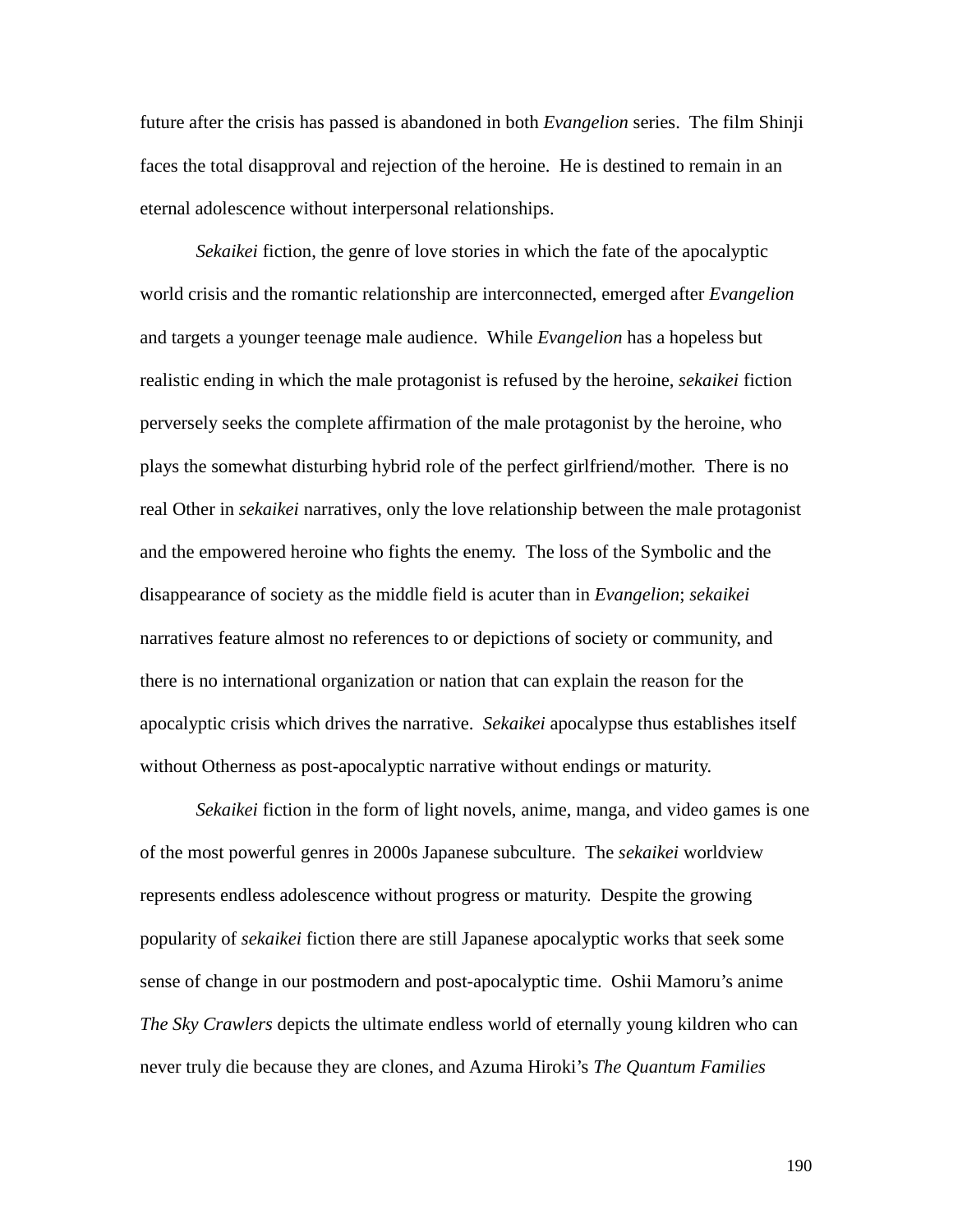presents the endless variations of life by allowing its characters to move between parallel worlds. Both works see the post-apocalyptic world as endless, immature, and visionless. However, by proposing the realistic "true" hope of waiting for subtle changes or of taking full responsibility in relationships, these post-apocalyptic stories suggest a way to find a small change that leads to maturity. These stories do not present time as cyclical. Rather they depend on what I have called the spiral movement of time; although the characters are living in the endless cyclical patterns of life, they wait for a small change that can lead to upward movement, forming the impetus for independence and maturity.

As discussed, Japanese apocalypse has changed in reflection of and in response to major social and cultural changes that created discontinuities of identity for the nation. Apocalyptic stories attempt to deal with the threatening symptoms of major changes in order to make sense of the present situation, to decrease anxiety, and to create clearer visions of the future; authors and readers try to find meaning in social unrest, difficulties and upheavals brought by various changes through writing and reading apocalyptic fiction. Apocalypse has revealed what is at stake in times of major socio-political change; the Other in apocalyptic narratives is something or someone unknown, or something or someone that brings decisive change to the present situation. The apocalyptic story clarifies such unknown things/beings and the dynamic between self and Other. For example, Otherness has long implied ideas of death and the afterworld in contrast to life and this world. Otherness in apocalyptic fiction gradually widens its scope from death to something that *leads* to death, such as catastrophic disaster, plague, famine, war, or climate change. In the modern period, as the threat of catastrophic natural disasters decreases, wars between nation-states as confrontations between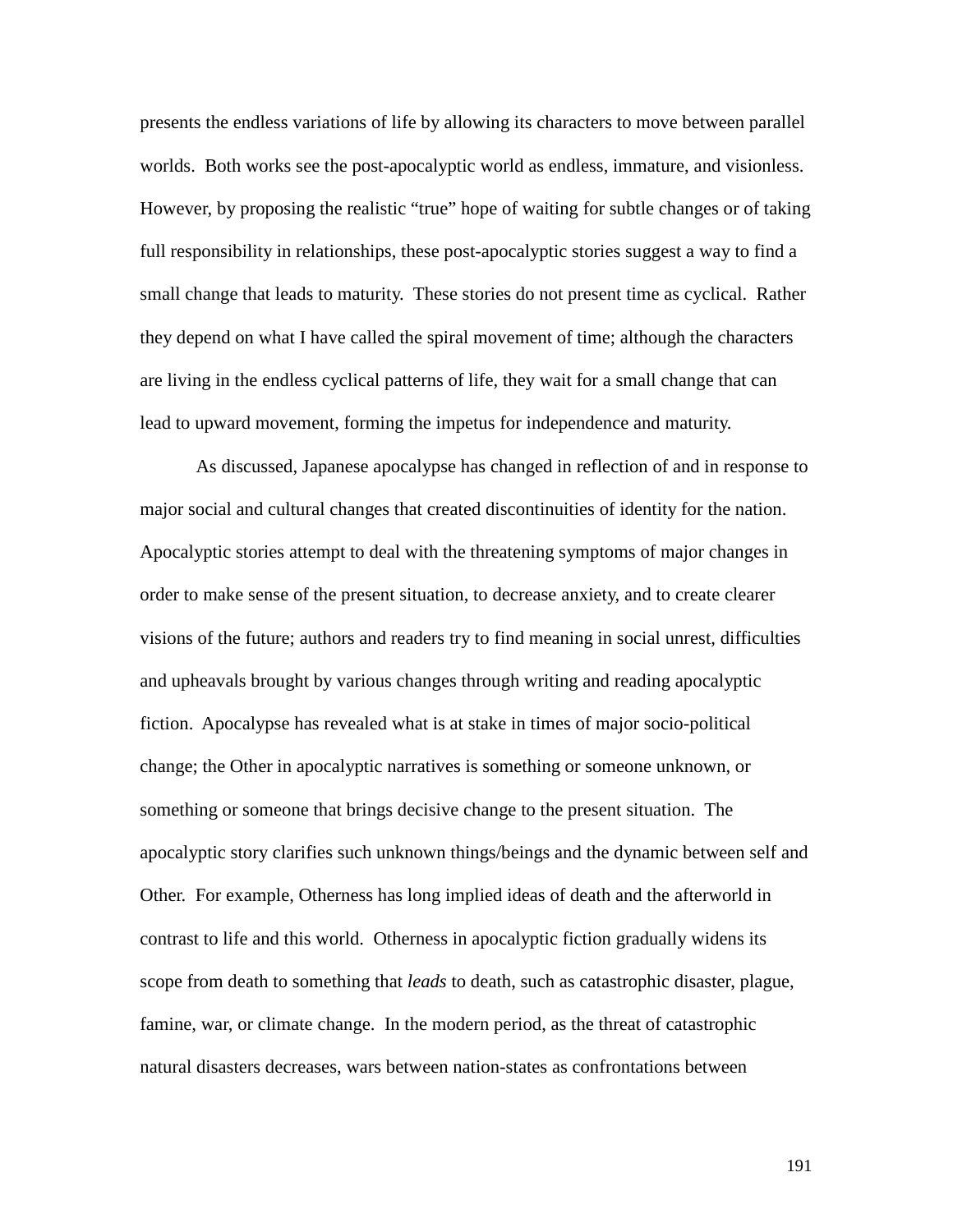international Others increase. Consequently, the threatening Other symbolically comes to be the powerful: the United States and (its) destructive nuclear weapons. Modern visions of apocalypse dealt with the crucial crisis of cultural and social discontinuity brought about by contacts with these symbolic powerful Others.

Since the end of the Second World War, apocalyptic stories have attempted to rehabilitate Japanese national as well as individual (male) identities that were destabilized by the defeat, the Occupation, and the threatening Other of the United States. Analysis of postwar Japanese apocalyptic fiction reveals that apocalyptic discourse has changed its role as a tool according to the zeitgeists of various periods. Primarily targeting adult males, apocalyptic stories before the 1980s sought immediate recovery from the identity crisis of catastrophic defeat. After recovering from the devastation of the war, they attempted to deal with realistic issues such as a new vision of national identity and Japan's relationship with the US as threatening Other. By retelling the catastrophic aftermath of the World War II, apocalyptic stories sought a way out of the trauma of defeat; they attempted to reconcile the present with the traditional past and to rebuild a stable national identity and a modern individual (male) identity.

However, even when the Japanese economy was flourishing in the 1970s and 1980s and Japan appeared to have recovered from the defeat, the influence of the U.S. and the shadow of defeat still remained; even as Japan rapidly gained second place in the international economy, it remained unable to wield independent power in the international political arena. It became difficult for Japanese society in this time period to offer either a clear solution to this trauma or a bright vision of the future, and apocalypse in Japan moved from the realistic to the fictional arena, targeting male youth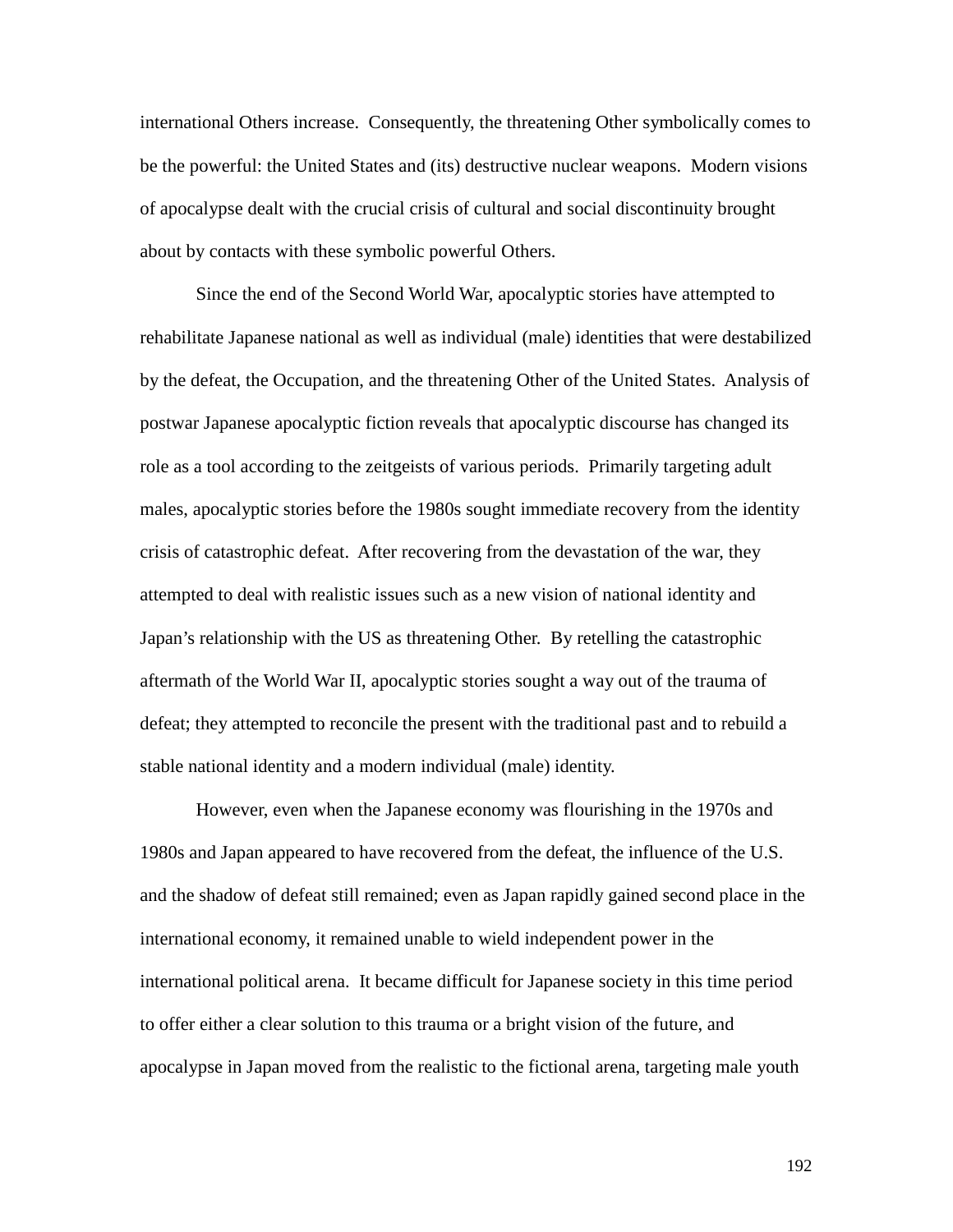in their teens or twenties. These young males, who grew up after the failure of the political movements of the 1960s and 1970s, longed for stories that imaginatively described survival of crises; they gave up the hope of making their ideals reality and began to seek them instead in fiction. To face the crisis of the end of the world gave meaning to their stagnated lives and the possibility of reconsidering the defeat and historical discontinuity, even though in stories with fictional settings and solutions.

When society becomes highly postmodernized after the mid 1990s, major social changes are less frequent, and we no longer feel the presence of death in our daily lives. When our connections with our larger communities become weaker due to the loss of grand narratives, we begin to see the horrifying Other in ourselves rather than in the outer world. What is at stake is the loss of the middle field—common social languages, communalities, local communities, direct human relationships, and the decline of the power of the Symbolic. In contemporary Japan it is becoming increasingly easy, and increasingly natural, for people to live in isolation from their local communities, and to shop, eat, and even satisfy their sexual desires without the intervention of the Other. Virtually anything can be purchased readily and with little or no communication online, while fast food outlets and the sex industry obviate the need for human communication or for anything deeper than a vendor-client relationship in the real world.

Along with this transition, the Japanese apocalypse has changed its scope and audience again. The target audience is now young boys, including junior high school students, who can find no connection with the "outer space" of society and community, and the apocalypse has come to deal only with the inner world, using the underlying theme of the world-ending crisis. Since the mid 1990s, it has increasingly become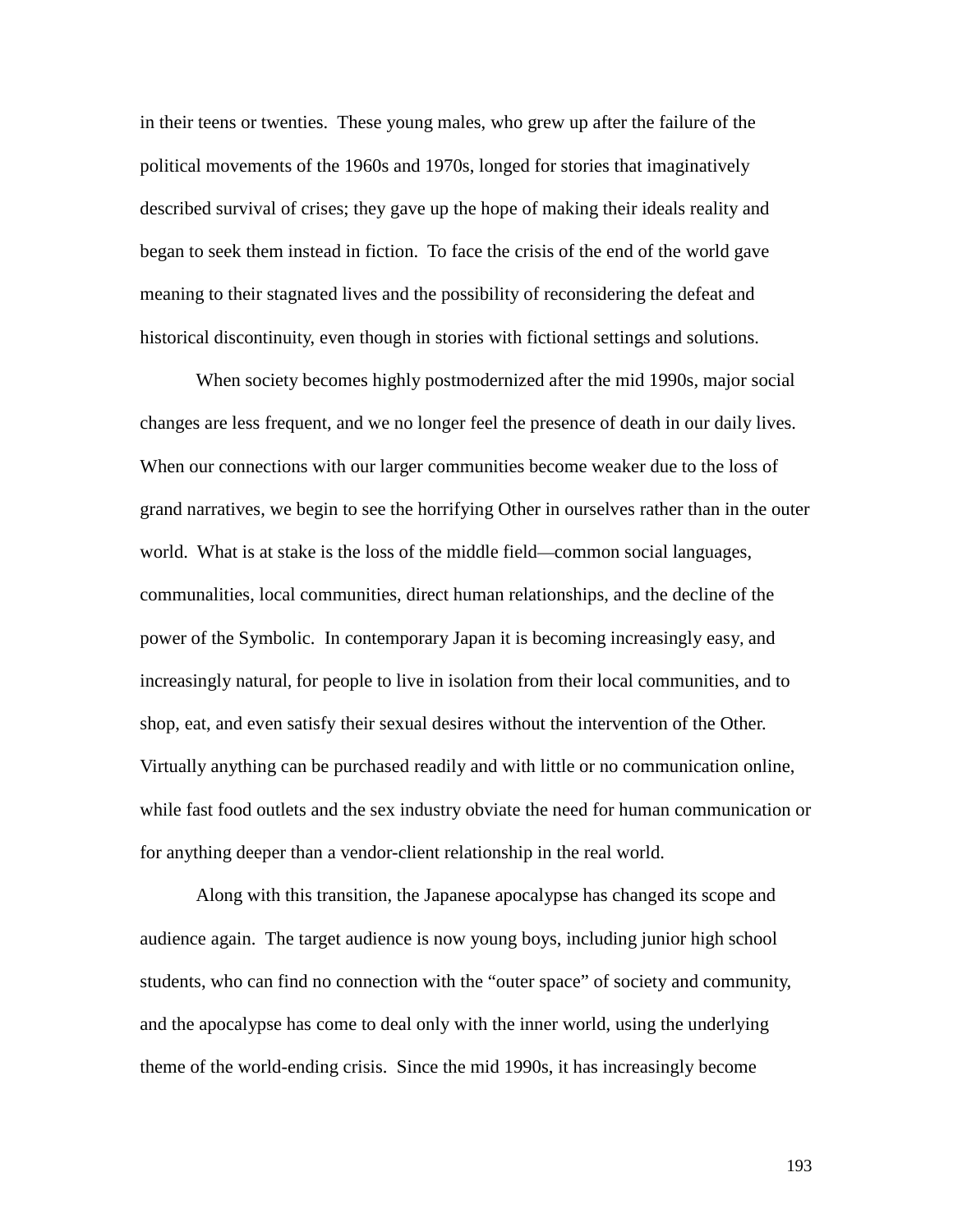difficult for young people to become fully independent, legitimate members of society; it is difficult for them to join society as mature, responsible adults. To join a community and survive even in fictional settings, therefore, is no longer a choice for these youth in establishing their identities. Many apocalyptic stories in contemporary Japan have come to deal with romantic love stories that affirm incompetent boys with the almost incidental enhancement of an end-of-the-world crisis. These apocalyptic stories no longer bother to seek solutions for the trauma of defeat, and no longer bother to seek maturity, instead withdrawing completely from meaningful social relationships.

Thus Japanese postwar apocalypse reveals how people, especially male youth, gradually have lost their connection with society and community and remain in eternal adolescence, totally lacking a way out of the suppressed traumatic memories of the defeat and the atomic bombings. Works by Ōe and Abe seek to rehabilitate the damaged identities of the nation and the individual, and apocalyptic fiction in the 1980s and 1990s, especially the manga version of *AKIRA*, tackle the serious discontinuity of the defeat and ongoing trauma by presenting protagonists with a fictional but concrete will to become independent and mature. However, the trauma and discontinuity are avoided in the contemporary Japanese apocalypse; the world has already been destroyed, but we never find out why or by whom.

There are two ways suggested for coping with these contemporary crises in Japanese apocalyptic narratives of the 2000s. One is to use the everlastingly incomplete, immature state as a means of inversion. Postwar Japanese culture has long been preoccupied with how to become fully mature after the defeat; Japan has struggled with Douglas MacArthur's characterization of the nation in 1951 as being like a twelve year-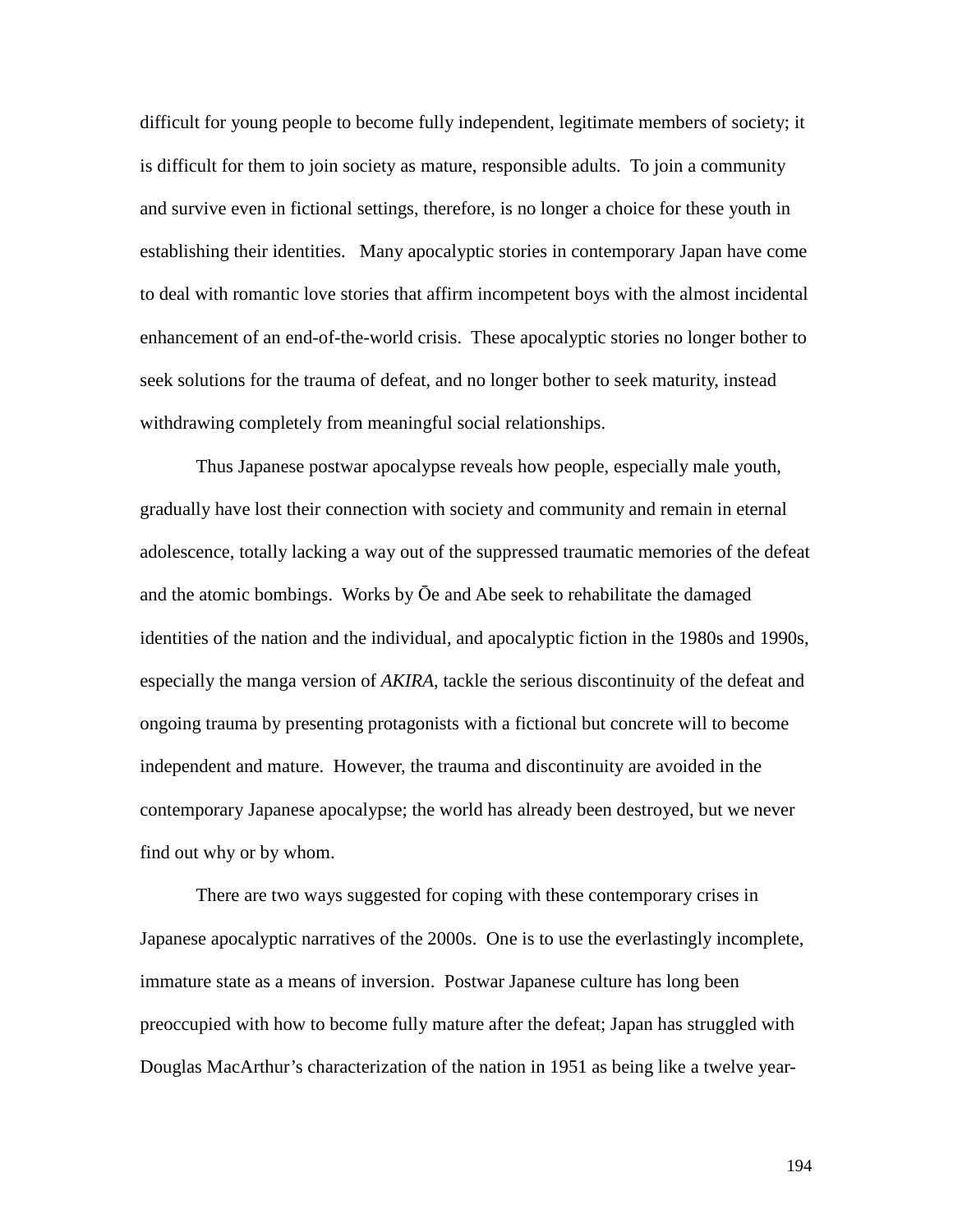old boy by the standards of modern civilization.<sup>3</sup> Keith Vincent points out that there have been two major discourses to explain the immaturity of Japan after the war: one sees the defeat and the occupational period in terms of castration, making Japanese culture impotent and childish, while the other suggests that Japan became a maternal society of absent working fathers and smothering stay-at-home mothers who impose their desires on their children.<sup>4</sup> To cope with this immaturity, critics such as Etō Jun in the 1960s and Katō Norihiro, Asaba Michiaki, and folklorist Ōtsuki Takahiro in the 1980s offer various ways to become fully mature.<sup>5</sup> On the other hand, in the 1990s Miyadai Shinji argued that Japan can no longer be mature, since the traditional society that could offer normative values was completely lost in the 1980s and the new postmodernized society cannot offer the normative meanings of life and values.<sup>6</sup> Contemporary Japan must remain in a state of cultural neoteny forever.

However, Japanese contemporary art has appropriated and subverted this theme of cultural neoteny, creating new genres and artists who have won international attention. Among these, artist Murakami Takashi is particularly aware of the immaturity in Japanese popular culture, claiming that it derives from the trauma of the atomic bombings and Japan's long dependence on the US after the defeat. However, instead of criticizing

 $\overline{a}$ 

<sup>&</sup>lt;sup>3</sup> Here, MacArthur compares Japan to the metaphorically forty-five year-old Euroamerican West. While this statement (delivered several weeks after his triumphant departure from Japan, on the occasion of his firing by President Truman) was not intended to be hostile, it is nonetheless revealing, wrapped up as it is in issues of racism/scientific racism, religion, colonialism, and paternity. Unpacking all its possibilities is far beyond the scope of this dissertation, but suffice it to point out that it underscores the father-son relationship between the (metaphorically) 45 yearold MacArthur/America and the 12 year-old son, Japan. MacArthur's absence, that is, his departure from the still occupied Japan, and his subsequent firing, made it forever impossible, in Freudian terms, for Japan to reach maturity by overcoming this father.

<sup>&</sup>lt;sup>4</sup> Keith Vincent, "Nihonteki miseijuku no keifu" (The Genealogy of Japanese Immaturity), in *Nihonteki s*ō*z*ō*ryoku no mirai: k*ū*ru japanoroj*ī *no kan*ō*sei* (The Future of Japanese Imagination: The Possibility of Cool Japanology), ed. by Azuma Hiroki (Tokyo: NHK shuppan, 2010), 21-22.

<sup>5</sup> Uno, *Zero nendai no s*ō*z*ō*ryoku*, 225-227.

<sup>6</sup> Miyadai, *Owarinaki nichij*ō *wo ikiro*, 168-170.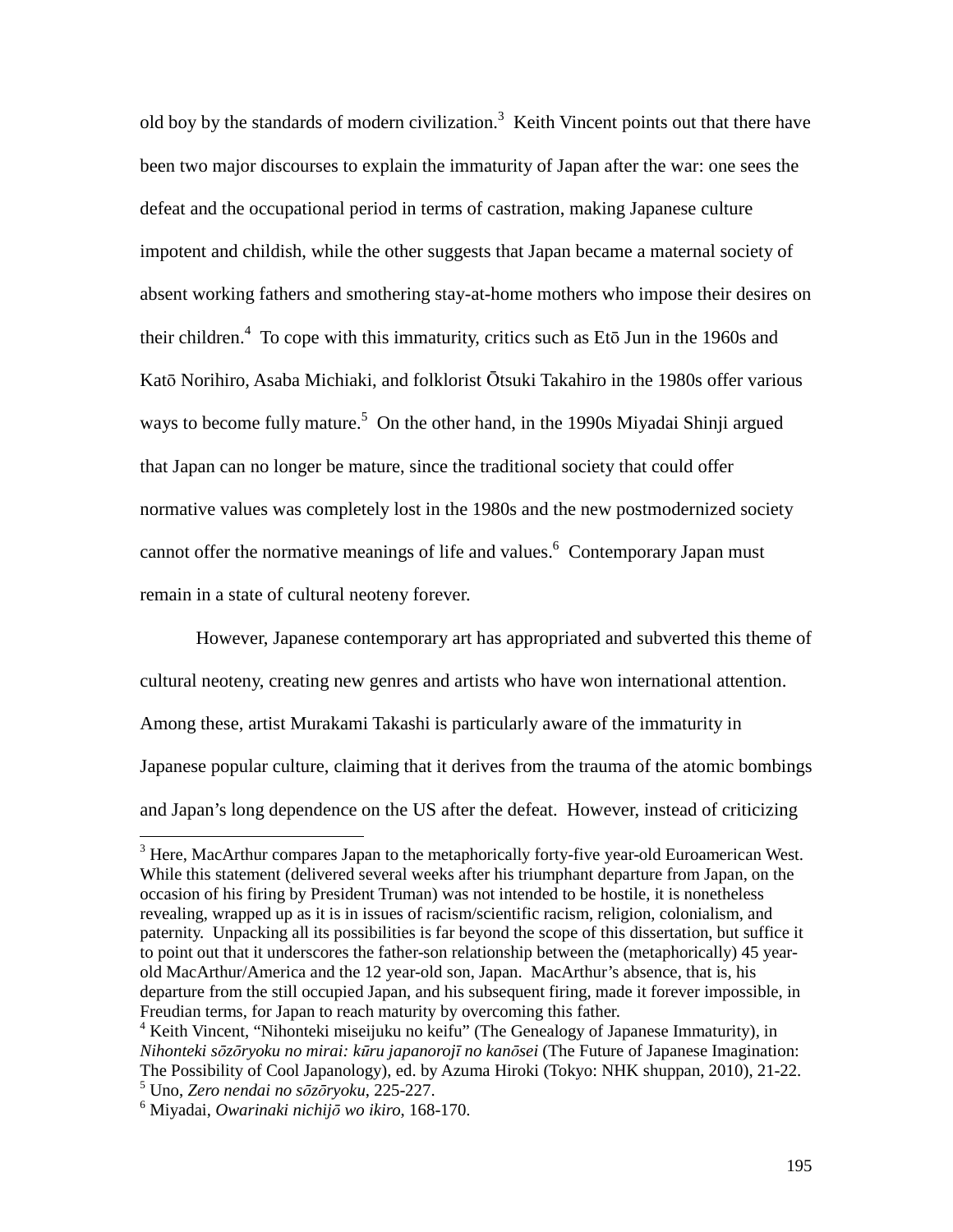this immaturity, Murakami joyfully uses it to counter Western cultural authority.<sup>7</sup> It might be argued that *sekaikei* works have some similarities to Murakami's art. Although many *sekaikei* fictions depict adolescents in a state of powerlessness and insecurity, avoiding serious contact with unknown Others and fearing failure in relationships, as Karatani Kōjin argues in *The Origin of Modern Japanese Literature*, the confession of being incomplete and immature can paradoxically be a strategy for maneuvering power.<sup>8</sup> I do not see the *sekaikei* genre having reached a stage where it can be considered a meaningful tool for inversion, however. For one thing, unlike Murakami Takashi and his consciously immature art, it does not seem that *sekaikei* writers have any intention to be subversive or internationally relevant, and I am not aware of any indication that *sekaikei*  consumers read the narratives in those ways either. This is not to say that the *possibility* is not there: *sekaikei* fiction *could* be used to send the political message that Japan has its own definition, style, and speed of maturity and/or as a form of resistance against the idea of maturity defined by Western ideology. *Sekaikei* narratives' cyclical approach to time, and their total lack of growth, however, undermine this possibility.

On the other hand, another way of coping with these crises is to wait for a chance to be mature even though the chances of growth are extremely small, and to be responsible for one's relationships even though they are fictional in nature. *The Sky Crawler* and *The Quantum Families* also postulate that we have already entered the postapocalyptic age without major conflicts and endings, and claim that it is difficult to seek growth when endlessness and multiplicity dominate the cultural trend; the eternally young kildren and the reproduction of the protagonist in *The Sky Crawlers* implies the

 $\overline{a}$ 

<sup>&</sup>lt;sup>7</sup> Vincent, "Nihonteki miseijuku no keifu," 28.

<sup>8</sup> Karatani Kōjin, *Origins of Modern Japanese Literature*, trans. by Brett de Bary (Durham, N. C.: Duke University), 77.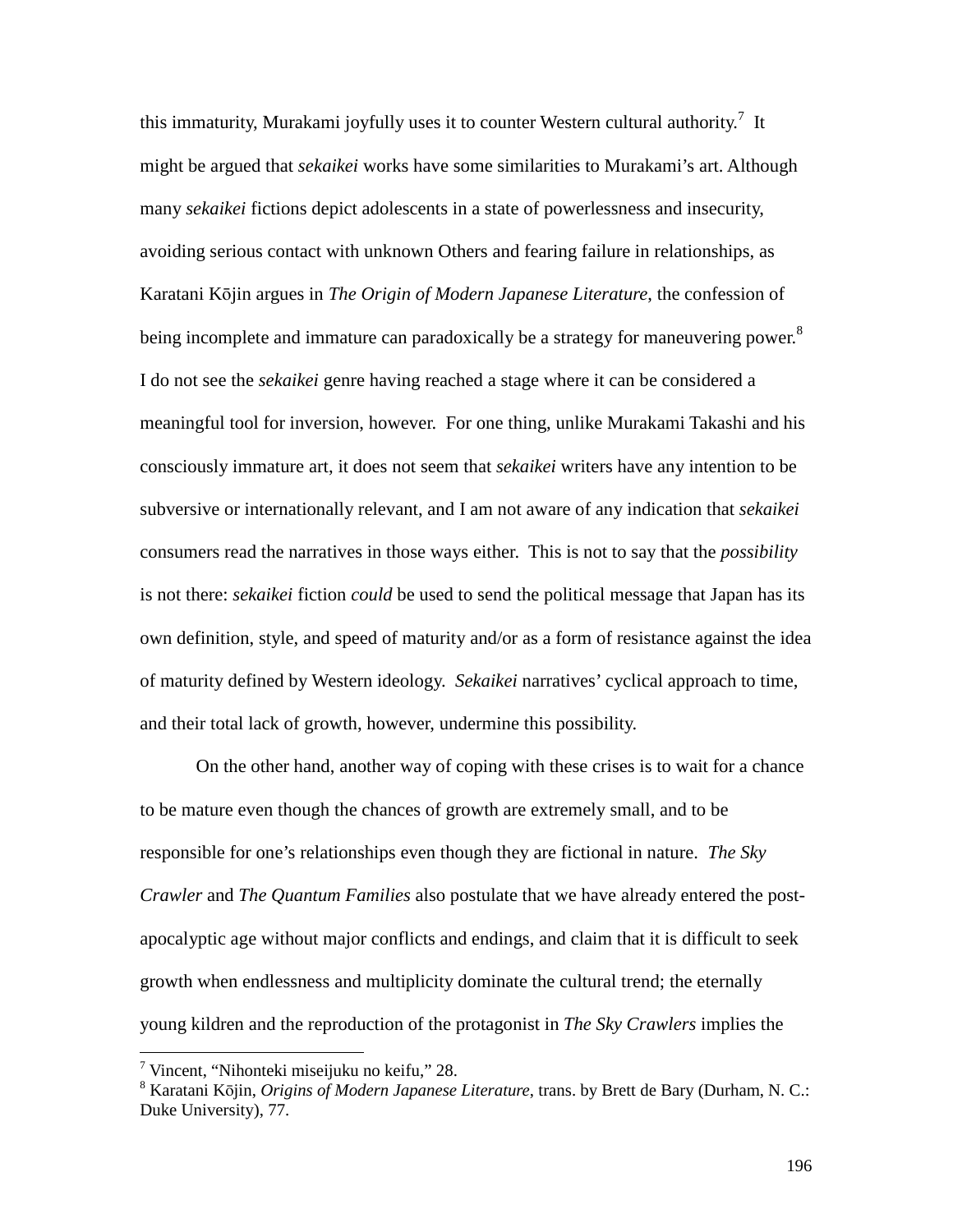obsolescence of maturity. That the protagonist in *The Quantum Families* is a father only in parallel worlds shows that fatherhood is no longer naturally achieved. The ending, which some read as the protagonist being able to be a father to his fictional children only in his subconscious, symbolically implies the impossibility of achieving realistic maturity. Also, loss in combat with "The Teacher" in *The Sky Crawlers* and the failure in *Quantum Families* of a terror attack against the United States planned by Yukito in parallel world B allegorically show that it is almost impossible for contemporary Japanese to overcome the trauma of defeat.

However, these works still do not give up a realistic hope of coping with stagnation; these stories indicate the small possibility of becoming mature by waiting for subtle changes and by taking full responsibility in relationships, albeit fictional ones. The Japanese contemporary apocalypse indicates the stagnated feelings of endlessness and the difficulty of maturity due to the loss of the middle field and the Symbolic; it presents unending repetition without interpersonal relationships or confrontation. However, some of the works still function to challenge readers to meet the (possibly fictional) Other and to wait for the banal but realistic hope of the discovery of a maturity not imposed by the West but defined by contemporary Japanese. We now live in a world where there is virtually no difference between first and last, beginning and end. Moreover, technology has blurred the boundaries between real and fictional. The contemporary Japanese apocalypse can no longer provide a decisive end, yet its imagination is able to reveal the fact that there is a possibility that Japan will face its past trauma and its future identity with its own style, speed and definition of maturity.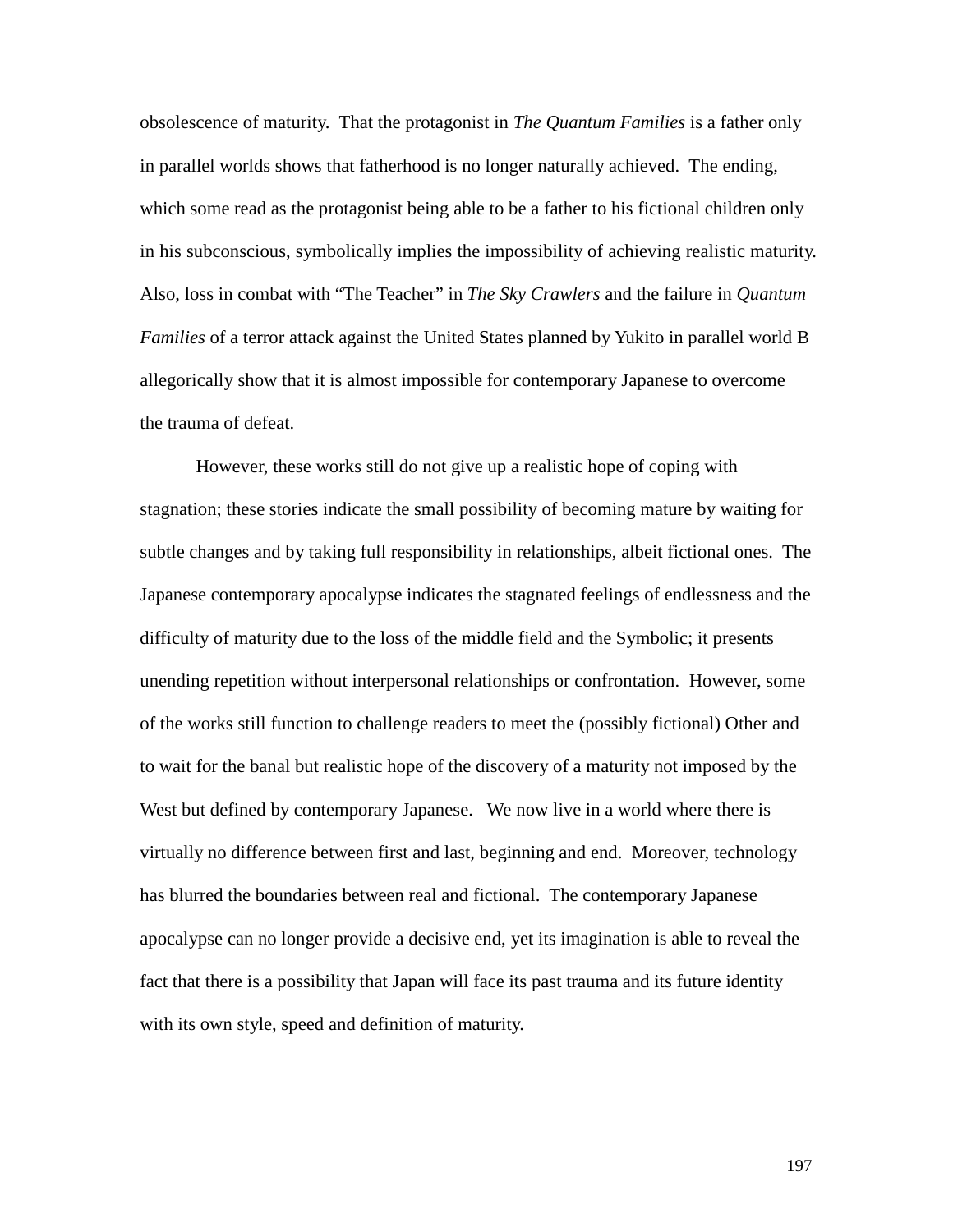# **Bibliography**

### **General Sources**

Abe, Kōbō. *Daiyon kanpy*ō*ki* (Inter Ice Age 4). Tokyo: Shinchōsha, 1970.

- \_\_\_\_\_. *Inter Ice Age 4*. Trans. E. Dale Saunders. New York: Tuttle, 1970.
- Anderson, Benedict. *S*ō*z*ō *no ky*ō*d*ō*tai* (Imagined Communities). Trans. Shiraishi Saya and Shiraishi Takashi. Tokyo: NTT Shuppan, 1997.
- Azuma, Hiroki. *D*ō*butsuka suru posutomodan* (Animalized Postmodernity). Tokyo: Kōdansha, 2001.

\_\_\_\_\_. *G*ē*muteki riarizumu no tanj*ō (The Birth of the Game Reality). Tokyo: Kōdansha, 2007.

\_\_\_\_\_. *Otaku: Japan's Database Animals*. Trans. Jonathan E. Abel, and Kōno Shion. Minneapolis: University of Minnesota, 2009.

\_\_\_\_\_. *Kuwontamu famir*ī*zu* (The Quantum Families). Tokyo: Shinchōsha, 2009.

\_\_\_\_\_. "Yūbinteki fuantachi" (Postal Anxieties). *Y*ū*binteki fuantachi#*. Tokyo: Asahi shinbunsha, 2002, 51-108.

- Berger, James. *After the End: Representation of Post-Apocalypse*. Minneapolis: University of Minnesota Press, 1999.
- Betsuyaku, Minoru. "Chūkei no sōshitsu" (The Loss of the Middle Ground). In *Uma ni notta tange sazen*. Tokyo: Libroport, 1986.
- Boia, Lucian. *Sekai no sh*ū*matsu* (La fin du monde). Trans. Moriya Nobuaki. Tokyo: Papyrus, 1992.
- Brackett, D. W. *Holy Terror: Armageddon in Tokyo*. New York: Weatherhill, 1996.
- Bungakukai special edition, ed. *Murakami Haruki bukku* (Murakami Haruki Book). Tokyo: Bungei shunjūsha, April 1991.
- Burridge, Kenelm. *New Heaven New Earth: A Study of Millenarian Activities*. New York: Schocken, 1969.
- Cohn, Norman. *The Pursuit of the Millennium: Revolutionary Millenarians and Mystical Anarchists of the Middle Ages*. London: Pimlico, 1993.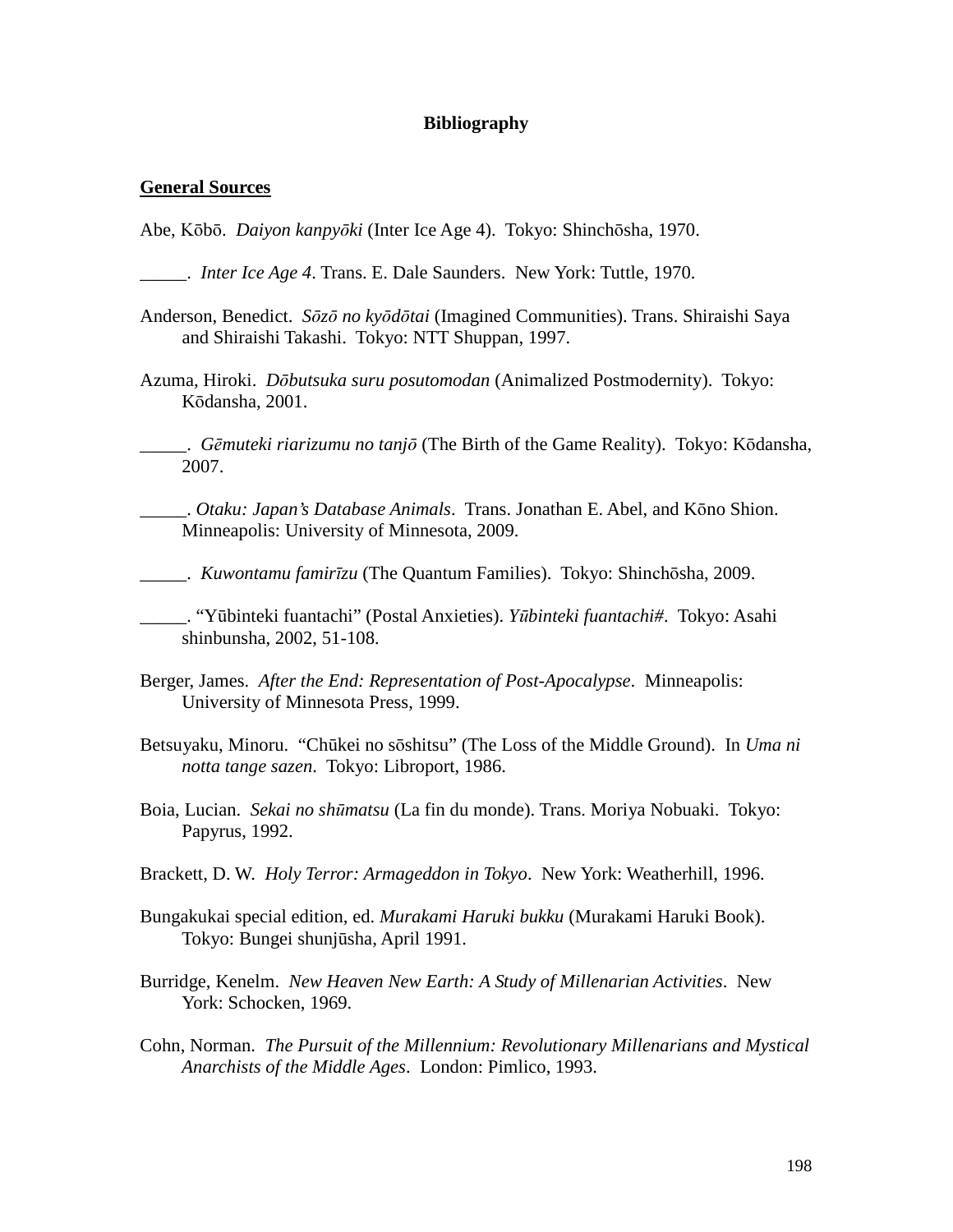- Currie, William. *Sogai no* kō*zu: Abe* Kōbō*, Beketto, Kafuka no* shō*setsu* (The Composition of Isolation: the stories of Abe Kōbō, Samuel Beckett, and Franz Kafka). Trans. Anzai Tetsuo. Tokyo: Shinchōsha, 1975.
- Daniels, Ted. *Introduction to Millennialism: An International Bibliography*. New York: Garland Publishing, 1992.
- Derrida, Jacques. "Of an Apocalyptic Tone Recently Adopted in Philosophy." Trans. John P. Leavey, Jr. *Oxford Literary Review* 6 (1984): 3-37.
- Doi, Takeo. *The Anatomy of Dependence*. Trans. John Bester. Tokyo: Kodansha International, 2001.
- Eliade, Mircea. *The Myth of the Eternal Return: or, Cosmos and History*. Trans. Willard R. Trask. Princeton, N.J.: Princeton University Press, 1971.
- Etō, Jun. *Seijuku to s*ō*shitsu: "haha" no h*ō*kai* (Maturation and Loss: Collapse of Motherhood). Tokyo: Kōdansha, 1993.
- Flammarion, Camille. "Sekai no matsujitsu" (The Last Days of the Earth). Trans. Tokutomi Roka. *Kokumin no tomo* 119 (May 1891): 32-34.

Fukayama, Francis. "The End of History?" *The National Interest* (Summer 1989): 3-18.

\_\_\_\_\_. *The End of History and the Last Man*. London, New York: Free Press, 2006.

Genda, Yūji. "Jobless Youths and the NEET Problem in Japan." *Social Science Japan Journal* 10, 1 (2007): 23-40.

- Gluck, Carol. "The End of Post War: Japan at the Turn of the Millennium." *Public Culture* 10 (1) 1997: 1-23.
- Heine, Steven. "Tragedy and Salvation in the Floating World: Chikamatsu's Double Suicide Drama as Millenarian Discourse." *The Journal of Asian Studies* 53, 2 (May 1994): 367-397.
- Ibuse, Masuji. *Kuroi ame* (Black Rain). Tokyo: Shinchōsha, 1970.
- Ishiguro, Kazuo and Ōe Kenzaburō. "The Novelist in Today's World: A Conversation." *Boundary* 2, 18, 3 (Autumn, 1991): 109-122.

Isoda, Kōichi. Commentary to *Daiyon* kanpyō*ki* by Abe Kōbō. Tokyo: Shinchōsha, 1970.

Jamson, Fredric. "Postmodernism, or The Cultural Logic of Late Capitalism." In *Postmodernism: A Reader*, ed. Thomas Docherty. New York: New York University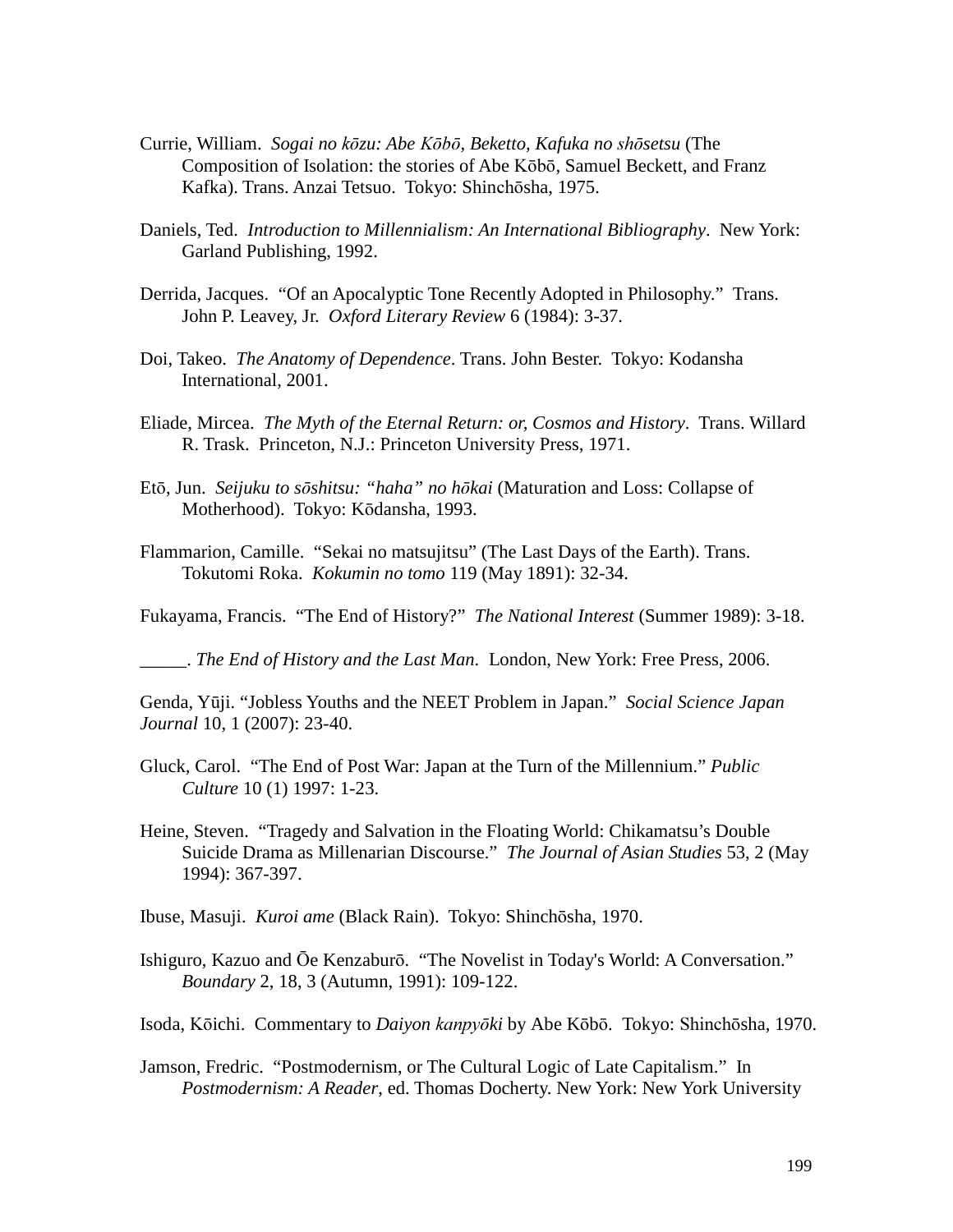Press, 1993.

- Karatani, Kojin. *Origins of Modern Japanese Literature*. Trans. Brett de Bary. Durham, North Carolina: Duke University Press, 1993.
- Kasai, Kiyoshi. "Sekaikei to reigai jōtai" (Sekaikei and the Exceptional Condition). In *Shakai wa sonzai shinai: sekaikei bunkaron* (There Is No Society: the Theory of Sekaikei Culture), ed. Genkai shōsetsu kenkyūjo. Tokyo: Nan'undō, 2009.
- Katō, Norihiro. "Man'en gannen kara no koe" (The Voice from the First Year of Man'en). In *Man'en gannen no futtob*ō*ru*. Tokyo: Kōdansha, 1988.
- Kawai, Hayao. *Shinwa to nihonjin no kokoro* (Myth and Japanese Mind). Tokyo: Iwanami shoten, 2003.
- Kazama, Kenji. "Apocalypse Now." *Eureka: Poetry and Criticism* (February 1999):126- 135.
- Keller, Catherine. *Apocalypse Now and Then: A Feminist Guide to the End of the World*. Boston: Beacon Press, 1996.
- Kermode, Frank. *The Sense of An Ending: Studies in the Theory of Fiction*. Oxford: Oxford University Press, 2000.
- Kiridōshi, Risaku. *Miyazaki Hayao no sekai* (The World of Miyazaki Hayao). Tokyo: Chikuma shoten, 2001.
- Klesius, Michael. "To Boldly Go." *Air and Space* (December 18, 2008).
- Kojève, Alexandre. *Introduction to the Reading of Hegel*. New York: Basic Books, 1969.
- Kojima, Nobuo. *H*ō*y*ō *kazoku* (An Embracing Family). Tokyo: Kōdansha, 1988.
- Kurano, Kenji, ed. *Kojiki*. Tokyo: Iwanami shoten, 1963.
- Kusano, Takumi. *Seikimatsu: kamigami no sh*ū*matsu monjo* (Fin de Siècle: Apocalyptic Literature by Gods). Tokyo: Shin kigensha, 1997.
- Lawrence, D.H. *Apocalypse*. London and New York: Penguin Books, 1996.
- Lichtarowicz, Ania. "Virtual kingdom richer than Bulgaria." *BBC News Online*. Friday, 29 March, 2002.
- Lippit, Noriko Mizuta. *Reality and Fiction in Modern Japanese Literature*. London: Macmillan, 1980.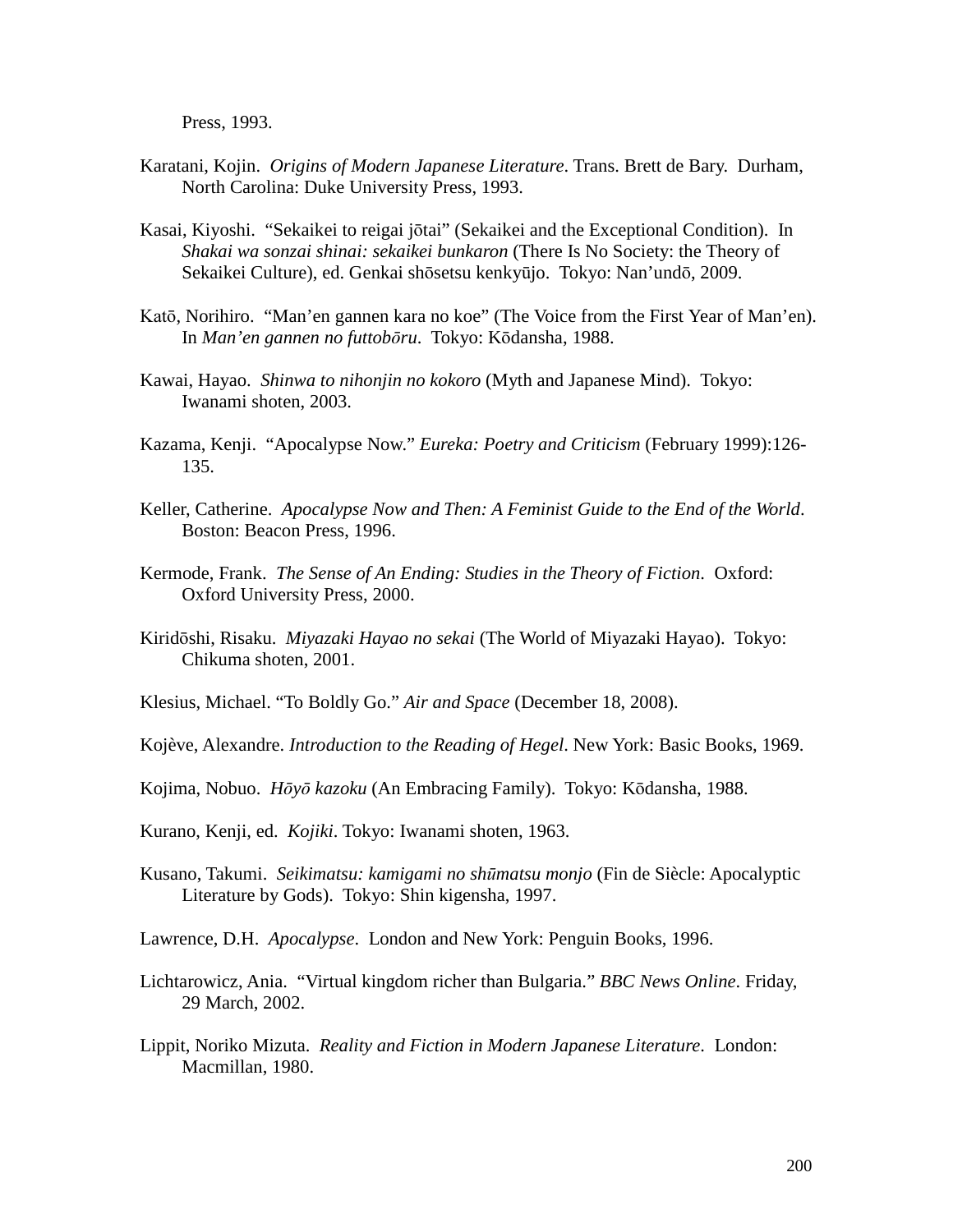- Lyotard, Jean-François. *The Postmodern Condition: A Report on Knowledge*. Minneapolis: University of Minnesota Press, and Manchester: Manchester University Press, 1984.
- Marra, Michele. "The Development of Mappō Thought in Japan (I)." *Japanese Journal of Religious Studies* 15, 1 (1988): 25-54.
- Mishima, Yukio. *Utsukushii hoshi* (Beautiful Planet). Tokyo: Shinchōsha, 2003.
- Miyadai, Shinji. *Owarinaki nichij*ō *wo ikiro: Aum kanzen kokufuku manyuaru* (Live in the Endless Everyday: the Perfect Manual for Conquering Aum). Tokyo: Chikuma shoten, 1998.
- Miyata, Noboru. *Sh*ū*matsukan no minzokugaku* (The Folklore of Eschatology). Tokyo: Chikuma shoten, 1998.

Montague, Ashley. *Growing Young*. Westport, Connecticut: Bergin & Garvey, 1989.

Mori, Hiroshi. *Sukai Kurora* (The Sky Crawlers). Tokyo: Chūō kōronsha, 2002.

Murakami, Haruki. "Blind Nightmare: Where are we Japanese going?" In *Underground: The Tokyo Gas Attack and the Japanese Psyche*, trans. Alfred Birnbaum and Philip Gabriel. London: Vintage, 2002.

\_\_\_\_\_. *Hard-Boiled Wonderland and the End of the World*. Trans. Alfred Birnbaum. Tokyo: Kodansha International, 1992.

\_\_\_\_\_. *Kami no kodomotachi wa mina odoru* (After the Quake). Tokyo: Shinchōsha, 2000.

\_\_\_\_\_. "Machi to sono futashikana kabe" (The Town and its Uncertain Wall). *Bungakukai* (September 1980): 46-99.

\_\_\_\_\_. *Sekai no owari to h*ā*doboirudo wand*ā*rando* (Hard-Boiled Wonderland and the End of the World). Tokyo: Shinchōsha, 1985.

\_\_\_\_\_. *Yakusoku sareta basho de* (At the Promised Land). Tokyo: Bungei shunjūsha, 1998

Nagayama, Yasuo. *Natsukashii mirai* (A Good Old Future). Tokyo: Chūō kōronsha, 2001.

\_\_\_\_\_. "Nijusseiki no owarikata" (How to End the Twentieth Century). *Eureka: Poetry and Criticism* (February 1999):168-179.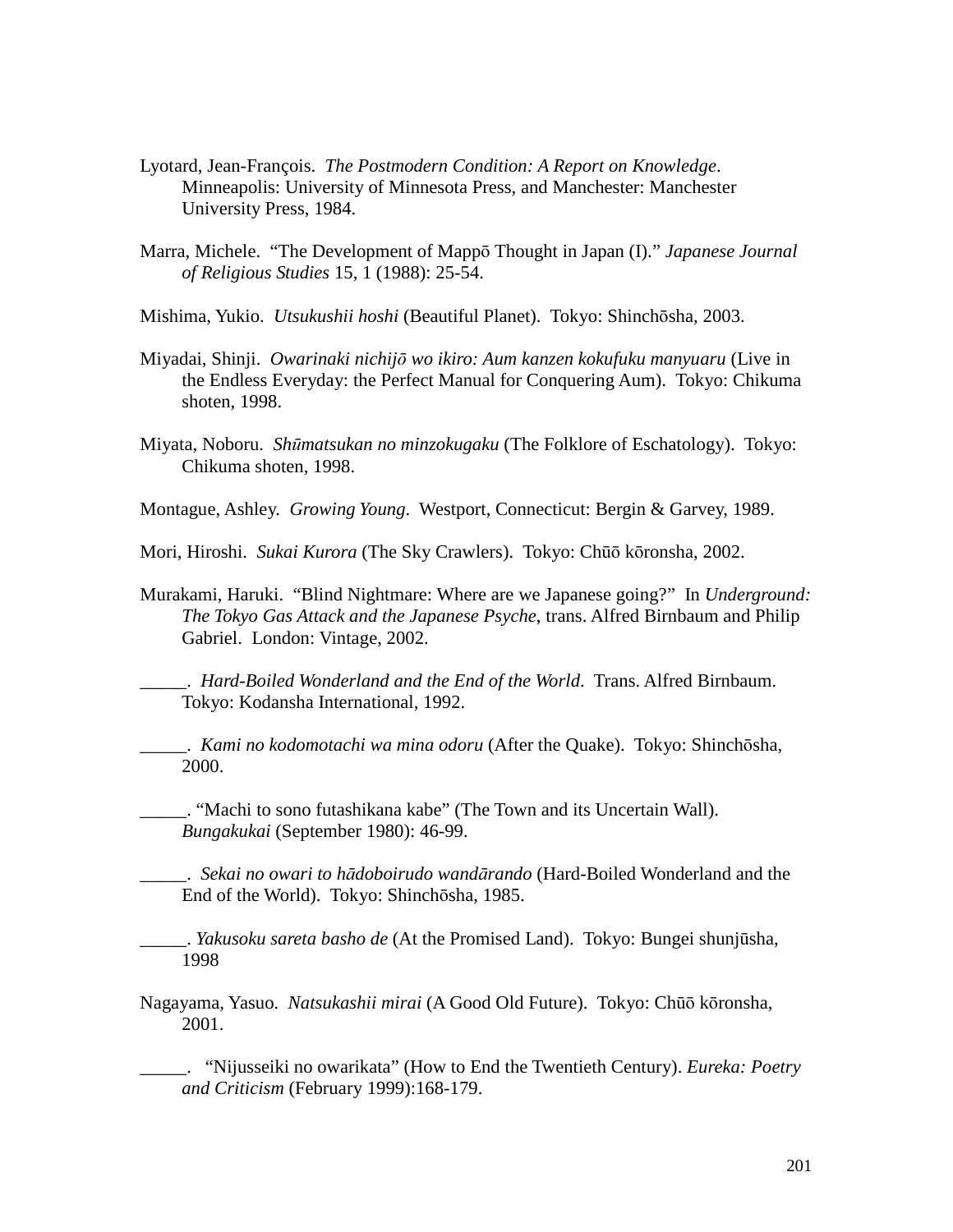Napier, Susan J. *Anime from Akira to Princess Mononoke*. New York: Palgrave, 2001.

- "Panic Sites: The Japanese Imagination of Disaster from Godzilla to Akira." *Journal of Japanese Studies* 19, 2 (Summer, 1993): 327-351.
- \_\_\_\_\_. *The Fantastic in Modern Japanese Literature: The Subversion of Modernity*. London, New York: Routledge, 1996.
- Ōe, Kenzaburō. *K*ō*zui wa waga tamashii ni oyobi* (The Floodwaters Have Come Unto My Soul). Tokyo: Shinchōsha, 1983.
- \_\_\_\_\_. *Man'en gannen no futtob*ō*ru* (The Silent Cry). Tokyo: Kōdansha, 1988.
- \_\_\_\_\_. *The Silent Cry*. Trans. John Bester. Tokyo: Kodansha International, 2002.
- Oshii, Mamoru. Interview in *Yomiuri shinbun*, 28 April, 2008.
- Orbaugh, Sharalyn. *Japanese Fiction of the Allied Occupation: Vision, Embodiment, Identity*. Leiden: Brill, 2007.
	- \_\_\_\_\_. "The Nation and Nationalism." In *The Columbia Companion to Modern East Asian Literature*, ed. by Joshua Mostow. New York: Columbia University Press, 2003.
- \_\_\_\_\_. "The Problem of the Modern Subject." In *The Columbia Companion to Modern East Asian Literature*, ed. by Joshua Mostow. New York: Columbia University Press, 2003.
- Ōsawa, Masachi. *Fukan*ō*sei no jidai* (The Age of Impossibility). Tokyo: Iwanami shoten, 2008.

\_\_\_\_\_. *Kyok*ō *no jidai no hate* (The End of the Fictional Age). Tokyo: Chikuma shobō, 1996.

- Ōtsuka, Eiji. *Kanojotachi no reng*ō *sekigun: sabukaruch*ā *to sengo minshu shugi*  (Women in The United Red Army: Subculture and the Postwar Democracy). Tokyo: Kadokawa shoten, 2001.
- Ōtsuka, Eiji and Sasakibara Gō. *Ky*ō*y*ō *to shite no manga, anime* (Comic books and Animations as Culture). Tokyo: Kōdansha, 2001.
- Quinby, Lee. *Millennial Seduction: A Skeptic Confronts Apocalyptic Culture*. Ithaca and London: Cornell University Press, 1999.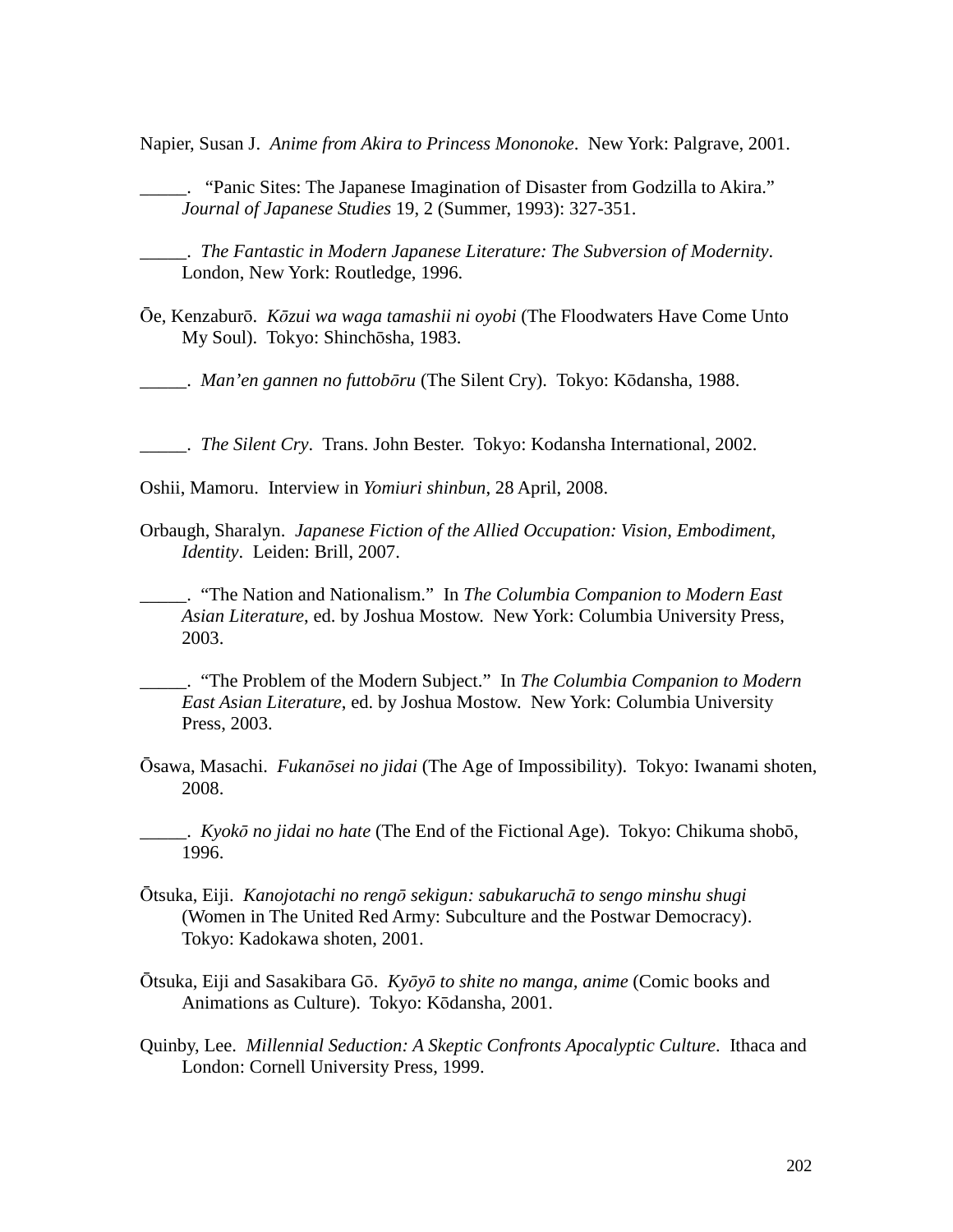\_\_\_\_\_. *Anti-Apocalypse: Exercise in Genealogical Criticism*. Minneapolis, University of Minnesota Press, 1994.

- "Risuto Katto, shō-chū-kō sei ni kyūzō (The Increase of Wrist-Slashing among Elementary, Junior high, and High School Students)." *Mainichi shinbun*, 15 August, 2007.
- Saitō, Tamaki. *Bungaku no dans*ō (Dislocation in Literature). Tokyo: Asahi shinbunsha, 2008.

\_\_\_\_\_. *Shakaiteki hikikomori* (Social Withdrawal). Tokyo: PHP, 1998.

Sakaguchi, Hiroshi. *Asama sans*ō *1972*. 2 vols. Tokyo: Sairyūsha, 1993.

- Sasaki, Junnosuke. *Yonaoshi* (The Reform of the Society). Tokyo: Iwanami shoten, 1972.
- Sassa, Atsuyuki. *Reng*ō *sekigun asama sans*ō *jiken* (The United Red Army, the Asama Sansō Incident). Tokyo: Bungei shunjūsha, 1999.
- Sawaragi, Noi. "On the Battlefield of 'SUPERFLAT': Subculture and Art in Postwar Japan." Trans. Linda Hoaglund. In *Little Boy: The Arts of Japan's Exploding Subculture*, ed. Murakami Takashi. New Haven: Yale University Press, 2005.

\_\_\_\_\_. *Nihon, gendai, bijutsu* (Japan, Contemporary, Art). Tokyo: Shinchōsha, 1997.

Schnellbächer, Thomas. "Has the Empire Sunk Yet? The Pacific in Japanese Science Fiction." *Science Fiction Studies* 29, 3 (November, 2002): 382-396.

"Seven hundred thousand hikikomori." *Yomiuri shinbun*, 24 July, 2010.

- Shimazono, Susumu. "Aspect of the Rebirth of Religion." In *Religion in Japanese Culture: Where Living Traditions Meet a Changing World*, eds. Tamaru Noriyoshi and David Reid. Tokyo, New York and London: Kodansha International, 1996.
- \_\_\_\_\_. "Shin shin shūkyō no tokuchō" (The characteristics of new new religions). In *Shin shin sh*ū*ky*ō *to sh*ū*ky*ō *b*ū*mu*. Tokyo: Iwanami shoten, 1997.
- Shinoda, Masahiro. *Shinj*ū *ten no amijima* (The Love Suicides at Amijima). Tokyo: Kamensha, 1970.
- Smith, Charles Hugh. "Japan's Economic Stagnation is Creating a Nation of lost Youths." *Daily Finance*. June 8, 2010.

Strecher, Matthew. *Dance with Sheep*. Ann Arbor: University of Michigan Press, 2002.

Talmon, Yonina. "Millenarism." In *International Encyclopedia of the Social Sciences*.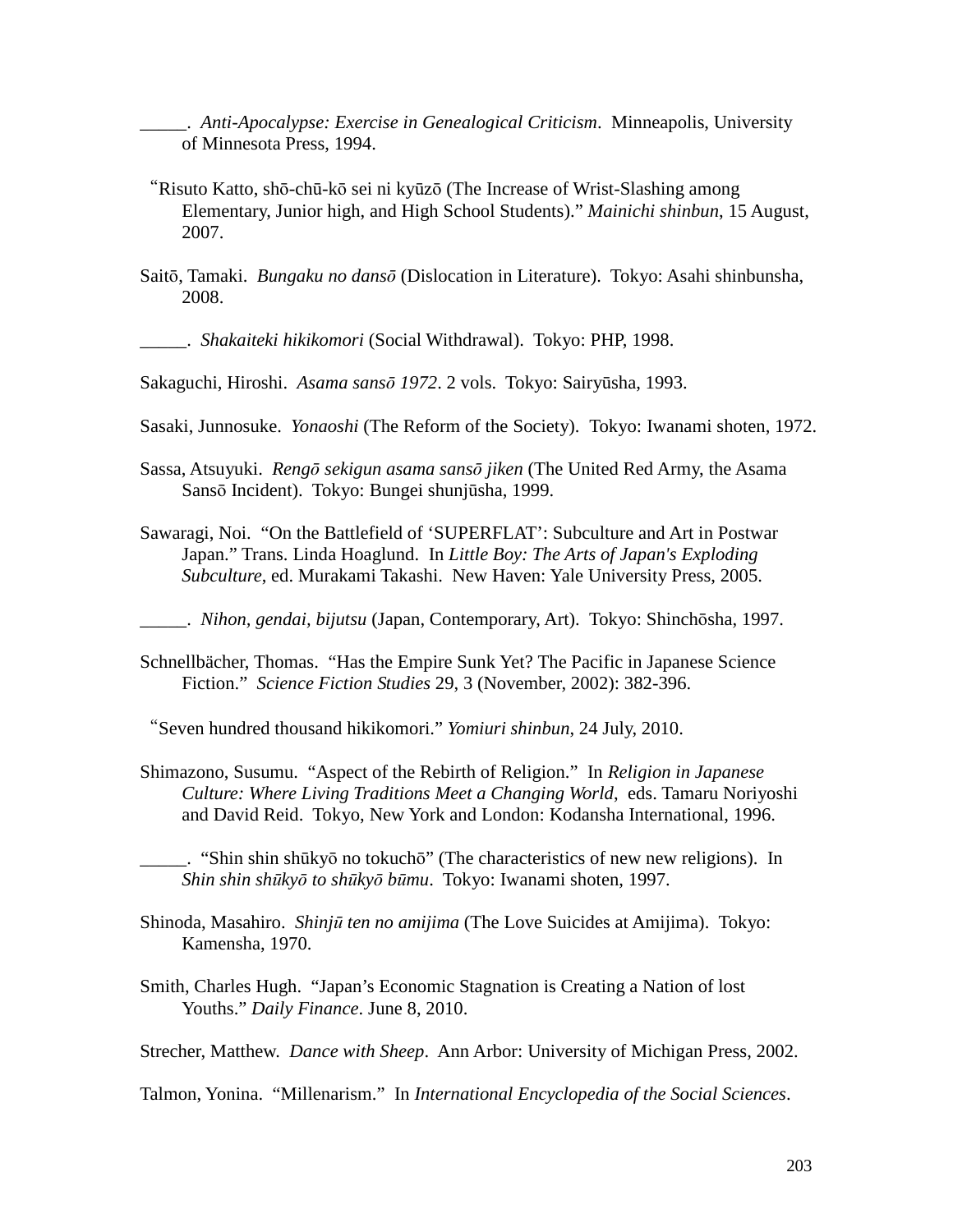New York: Macmillan-Free Press, 1968.

- Tamura, Yoshirō. *Nihon bukky*ō*shi ny*ū*mon* (The Introduction to the History of Japanese Buddhism). Tokyo: Kadokawa shoten, 1969.
- Trompf, G.W. "Millenarism: History, Sociology, and Cross-Cultural Analysis." *The Journal of Religious History* 24, 1 (February 2000): 103-124.
- Tsurumi, Wataru. *Kanzen jisatsu manyuaru* (The Perfect Manual for Suicide). Tokyo: Ōta shuppan, 1993.
- Uchida, Mayumi and Kojima Yayoi eds. *Neoteny Japan: Takahashi Collection*. Tokyo: Bijutsu shuppansha, 2008.
- Uno, Tsunehiro. *Zero nendai no s*ō*z*ō*ryoku* (The Imagination in 2000s). Tokyo: Hayakawa shobō, 2008.
- Vincent, Keith. "Nihonteki miseijuku no keifu" (The Genealogy of Japanese Immaturity). In *Nihonteki s*ō*z*ō*ryoku no mirai: k*ū*ru japanoroj*ī *no kan*ō*sei* (The Future of Japanese Imagination: The Possibility of Cool Japanology), ed. Azuma Hiroki. Tokyo: NHK shuppan, 2010.
- Wells, H.G. *Taimu mashin* (The Time Machine). Trans. Ishikawa Toshi. Tokyo: Kadokawa shoten, 2002.
- Wilson, Michiko N. *The Marginal World of* Ō*e* Kenzaburō*: A Study in Themes and Techniques*.Armonk, New York: M.E. Sharpe, 1986.
- Yomiuri shinbun nijusseiki shuzaihan ed. *Nijusseiki reisen* (The Cold War in the Twentieth Century). Tokyo: Chūō kōron shinsha, 2001.

### **Subcultural Sources**

#### **Animated films**

- *AKIRA* (1988). Dir. Ōtomo Katsuhiro. Bandai Visual, 2002, DVD.
- *Hoshi no koe The Voices of a Distant Star* (2002). Dir. Shinkai Makoto. Comics Wave, 2006, DVD.
- *Kaze no tani no Naushika* (Nausicaä in the Valley of the Wind) (1984). Dir. Miyazaki Hayao. Buena Vista Home Entertainment, 2003, DVD.